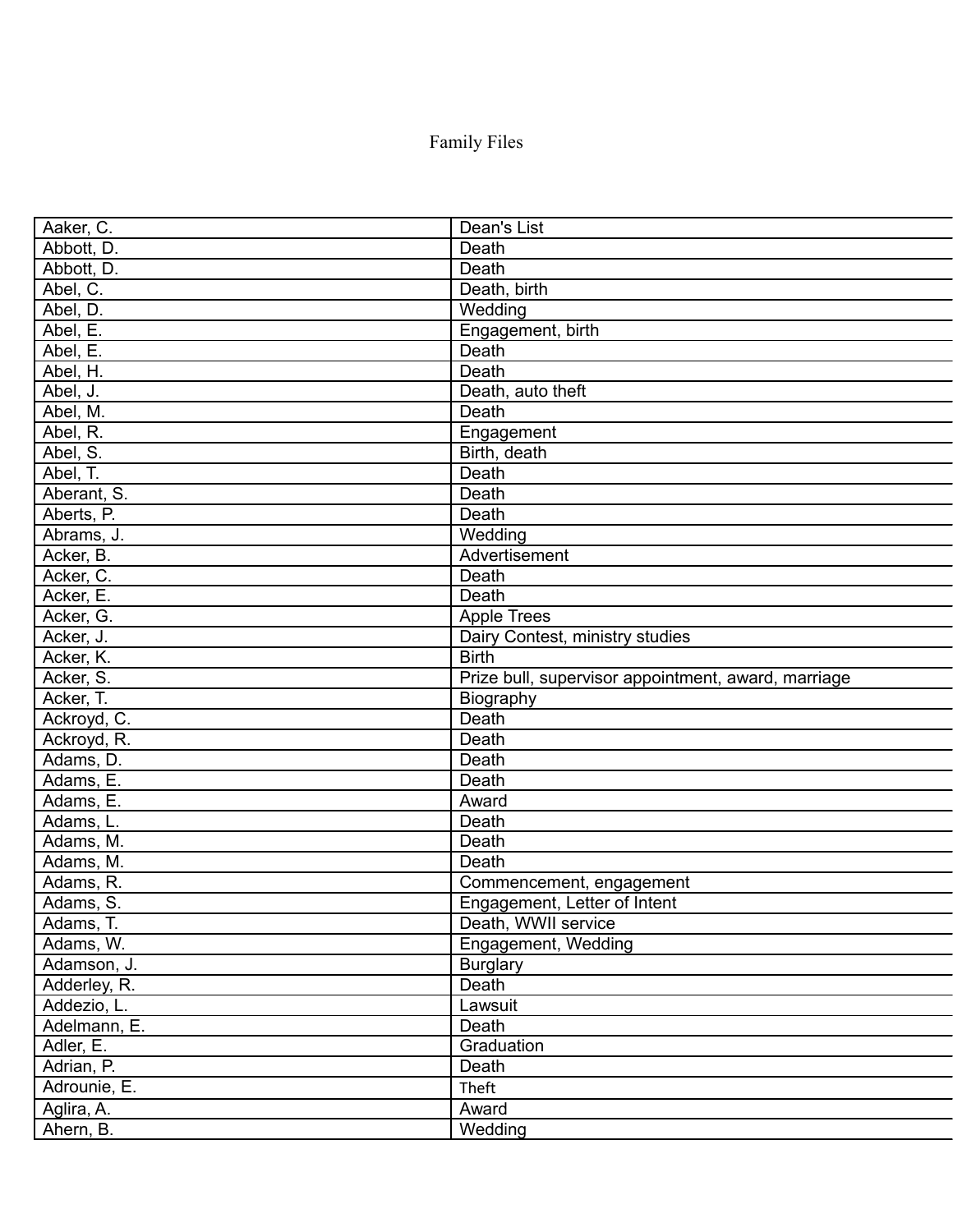| Ahern, E.                      | Death                      |
|--------------------------------|----------------------------|
| Ahern, J.                      | Wedding                    |
| Ahern, S.                      | Engagement                 |
| Ahn, K.                        | Arrest                     |
| Ahoronian, E.                  | <b>Car Accident</b>        |
| Aigeldinger, H.                | Death                      |
| Aigeltinger, G.                | Engagement                 |
| Aikman, E.                     | <b>WWII Service</b>        |
| Ainge, R.                      | <b>Birth</b>               |
| Ajjan, K.                      | <b>Outstanding Athlete</b> |
| Alaxson, K.                    | Death                      |
| Alaxson, P.                    | Death                      |
| Alazzam, F.                    | Biography                  |
| Alba, H.                       | Death                      |
| Albeck, A. & Albeck, S.        | Wedding, Engagement        |
| Albeck, S.                     | Death                      |
| Albert, D.                     | Move                       |
| Albert, L.                     | Engagement                 |
| Alberton, R.                   | Death                      |
| Albertson, E.                  | Engagement                 |
| Albertson, M.                  | <b>Flying Farmer Queen</b> |
| Albrecht, K.                   | Honor Roll                 |
| Albright, C.                   | Engagement                 |
| Albright, D.                   | Death                      |
| Alderfer, D.                   | Death                      |
| Alderman, R.                   | Death                      |
| Alejnikov, M.                  | Death                      |
| Alesiani, F.                   | Death                      |
| Alesiani, S.                   | Death                      |
| Alesius, A.                    | <b>Death</b>               |
| Alessandro, A.                 | Death, auto accident       |
| Alessandro, J.                 | Engagement                 |
| Alessandro, L.                 | Engagement                 |
| Alexander, C.                  | Engagement                 |
| Alexander, D.                  | Election                   |
| Alexander, E.                  | Death                      |
| Alexander, G.                  | Death, college             |
| Alexander, H.                  | Death                      |
|                                | Death                      |
| Alexander, M.<br>Alexander, P. | Car Accident               |
|                                | Death                      |
| Alexander, R.<br>Alexander, S. |                            |
|                                | Engagement                 |
| Alexander, T.                  | Biography                  |
| Alexander, W.                  | Death                      |
| Alexandra, B.                  | Awards                     |
| Alfieri, C.                    | Basketball player, teacher |
| Alfieri, N.                    | Death                      |
| Alfieri, W.                    | Death                      |
| Alfonseca, C.                  | <b>Presidential Award</b>  |
| Algier, E.                     | Death, garden party        |
| Algier, G.                     | Death                      |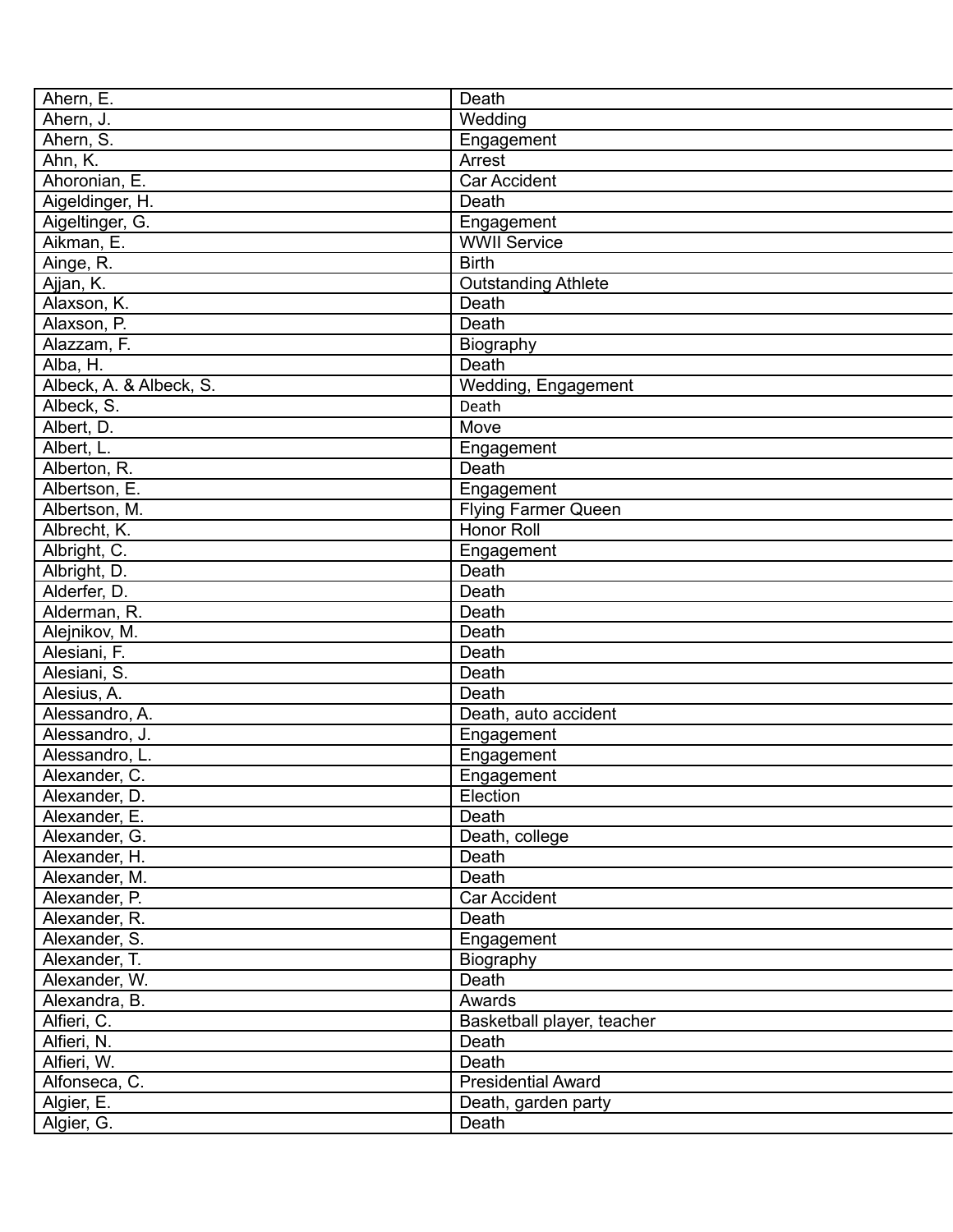| Death                                |
|--------------------------------------|
| Injury                               |
| Death                                |
| Auto accident, wedding               |
| Performance, WWII veteran            |
| Death                                |
| Death, car accident injury           |
| Wedding                              |
| WW II service, wedding               |
| Death, Veteran                       |
| Wedding, Death, theft, music program |
| Death                                |
| Wedding                              |
| Auto accident                        |
| Biography                            |
| Employment                           |
| Death                                |
| Wedding, quarry accident             |
| Wedding, Death, Letter of Intent     |
| Arrest                               |
| Sports                               |
| Death                                |
| Death                                |
| Death                                |
| Death                                |
| Wedding                              |
| Engagement, Wedding                  |
| Death                                |
|                                      |
| Engagement, death                    |
| Engagement<br><b>Car Accident</b>    |
| Death                                |
|                                      |
| Death                                |
| Death                                |
| Death                                |
| Death                                |
| Death                                |
| Arrest                               |
| Honors                               |
| Picture                              |
| Furlough                             |
| Death, WWII service                  |
| Wedding                              |
| Death                                |
| Death                                |
| Death                                |
| Sports                               |
| Arrest                               |
| Death                                |
| Death                                |
| Advertisement                        |
|                                      |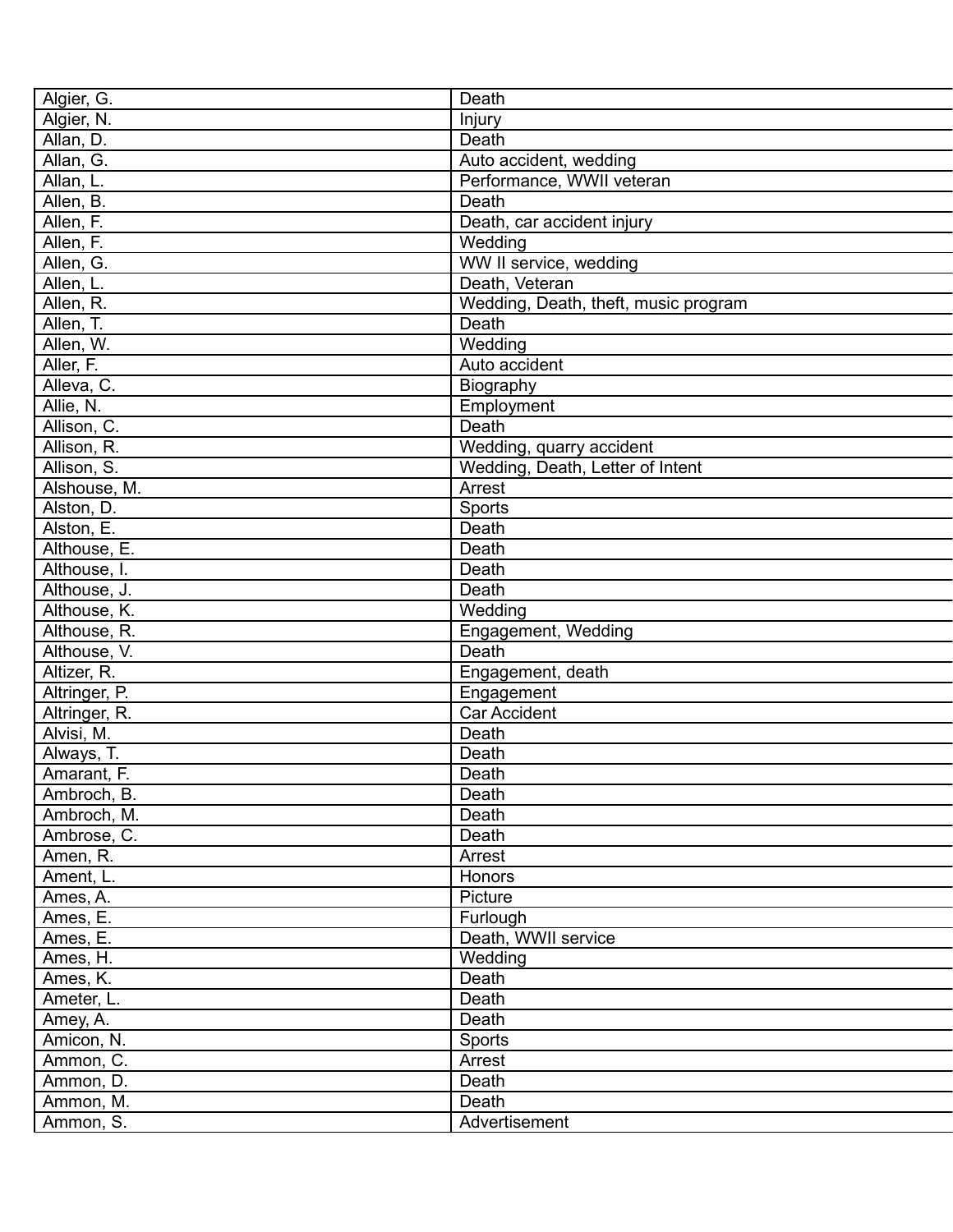| Ammon, V.     | Military                                                          |
|---------------|-------------------------------------------------------------------|
| Amoriello, A. | Death, mystery illness                                            |
| Amoriello, E. | Death                                                             |
| Amoriello, J. | Death                                                             |
| Amoriello, L. | Death                                                             |
| Amos, D.      | Death                                                             |
| Amos, W.      | Death                                                             |
| Amster, A.    | Graduation                                                        |
| Amway, G.     | Death                                                             |
| Amway, L.     | Death                                                             |
| Amway, M.     | Death                                                             |
| Amway, R.     | Death                                                             |
| Amway, S.     | Death                                                             |
| Ancone, A.    | Death                                                             |
| Anders, M.    | Wedding                                                           |
| Anderson, A.  | Wedding, death                                                    |
| Anderson, B.  | Engagement, marriage                                              |
| Anderson, C.  | Death, engagement                                                 |
| Anderson, D.  | Death, auto accident, basketball player                           |
| Anderson, E.  | Death                                                             |
| Anderson, G.  | Death, Deployment, 4 <sup>th</sup> Armored Division, WWII service |
| Anderson, G.  | Death, herd sale, WWII service                                    |
| Anderson, H.  | Death                                                             |
| Anderson, J.  | Sued, Death, theft, engagement, car accident, WWII service        |
|               | shooting, prejudice, industrial accident                          |
| Anderson, K.  | Death, house theft                                                |
| Anderson, L.  | Engagement, birth                                                 |
| Anderson, M.  | Death, Bachelor's Degree, Dean's List, engagement,                |
|               | WWII service, bridal shower, KIA, body returned                   |
| Anderson, R.  | Theft, Death, promotion, 4 <sup>th</sup> birthday                 |
| Anderson, S.  | Death                                                             |
| Anderson, S.  | Death                                                             |
| Anderson, S.  | Death                                                             |
| Anderson, T.  | Engagement, Death, house theft, WWII service                      |
| Anderson, W.  | Death, Minquas janitor, college                                   |
| Anderson, W.  | Death                                                             |
| Andes, J.     | Death                                                             |
| Andes, T.     | <b>Art Exhibition</b>                                             |
| Andino, L.    | Murder charge                                                     |
| Andren, R.    | Firefighter of the Week                                           |
| Andress, D.   | Harrassment                                                       |
| Andress, J.   | Burglary, new resident, auto accident                             |
| Andress, T.   | Theft                                                             |
| Andrews, E.   | Death                                                             |
| Andrews, F.   | <b>Basic Training</b>                                             |
| Andrien, D.   | Competition                                                       |
| Androwick, A. | Death                                                             |
|               |                                                                   |
| Androwick, E. | Biography                                                         |
| Androwick, T. | Wedding                                                           |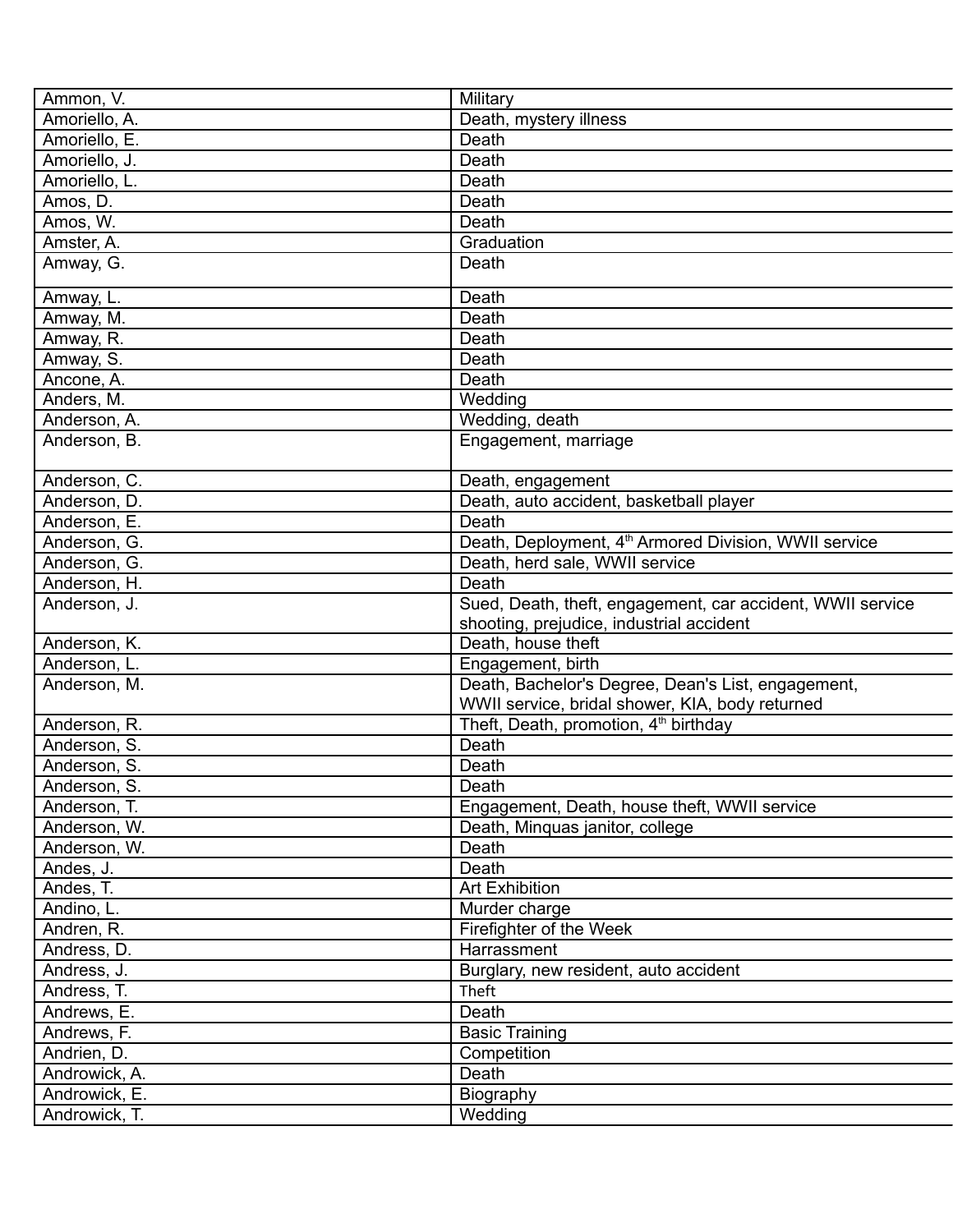| Angeline, C.       | Biography                       |
|--------------------|---------------------------------|
| Angeline, C.       | Sports, chooses USC, basketball |
| Angeline, R.       | Biography                       |
| Angelini, D.       | Death                           |
| Angelini, S.       | Wedding                         |
| Angelucci, L.      | Wedding                         |
| Angelucci, M.      | Death                           |
| Angeny, G.         | God and Country Award           |
| Angry, I.          | Death                           |
| Angry, V.          | Wedding                         |
| Angstadt, E.       | Death                           |
| Angstadt, J.       | <b>Burglary</b>                 |
| Anthony, A.        | <b>Car Accident</b>             |
| Anthony, D.        | Engagement                      |
| Anthony, N.        | Death                           |
| Antonelli, A.      | Death, arrest, wedding          |
| Antonelli, E.      | Citation                        |
| Antonelli, M.      | Arrest                          |
| Antonius, J.       | Engagement                      |
| Antonius, R.       | Engagement                      |
| Antrim, J.         | Acceptance                      |
| Apalucci, D.       | Choreographing                  |
| App, E.            | Death                           |
| App, R.            | Death                           |
|                    | Death                           |
| Appleby, J.        | Counselor                       |
| Appleby, M.        |                                 |
| Applegarth, M.     | Engagement<br>Death             |
| Aquino, G.         |                                 |
| Arasin, S.         | Death                           |
| Arayata, N.        | Death                           |
| Arcaro, T.         | Picture                         |
| Archer, E.         | Death, home fire                |
| Archer, S.         | Arrest, prison                  |
| Archie, F.         | Death                           |
| Archie, R.         | Death                           |
| Arcuri, C.         | Death                           |
| Arcuri, D.         | Death                           |
| Arcuri, V.         | Biography                       |
| Argiro, M.         | Weddnig                         |
| Armento, M.        | Death                           |
| Armentrout, G.     | Wedding                         |
| Armor, J.          | Appointment                     |
| Armstrong-Hess, A. | Death                           |
| Armstrong, A.      | Death                           |
| Armstrong, F.      | Engagement                      |
| Armstrong, J.      | Death, History Day Winneer      |
| Armstrong, L.      | Death                           |
| Armstrong, R.      | Death                           |
| Armstrong, W.      | <b>Birth</b>                    |
| Armsuster, R.      | <b>Theft</b>                    |
| Arnold, D.         | Arrest                          |
|                    |                                 |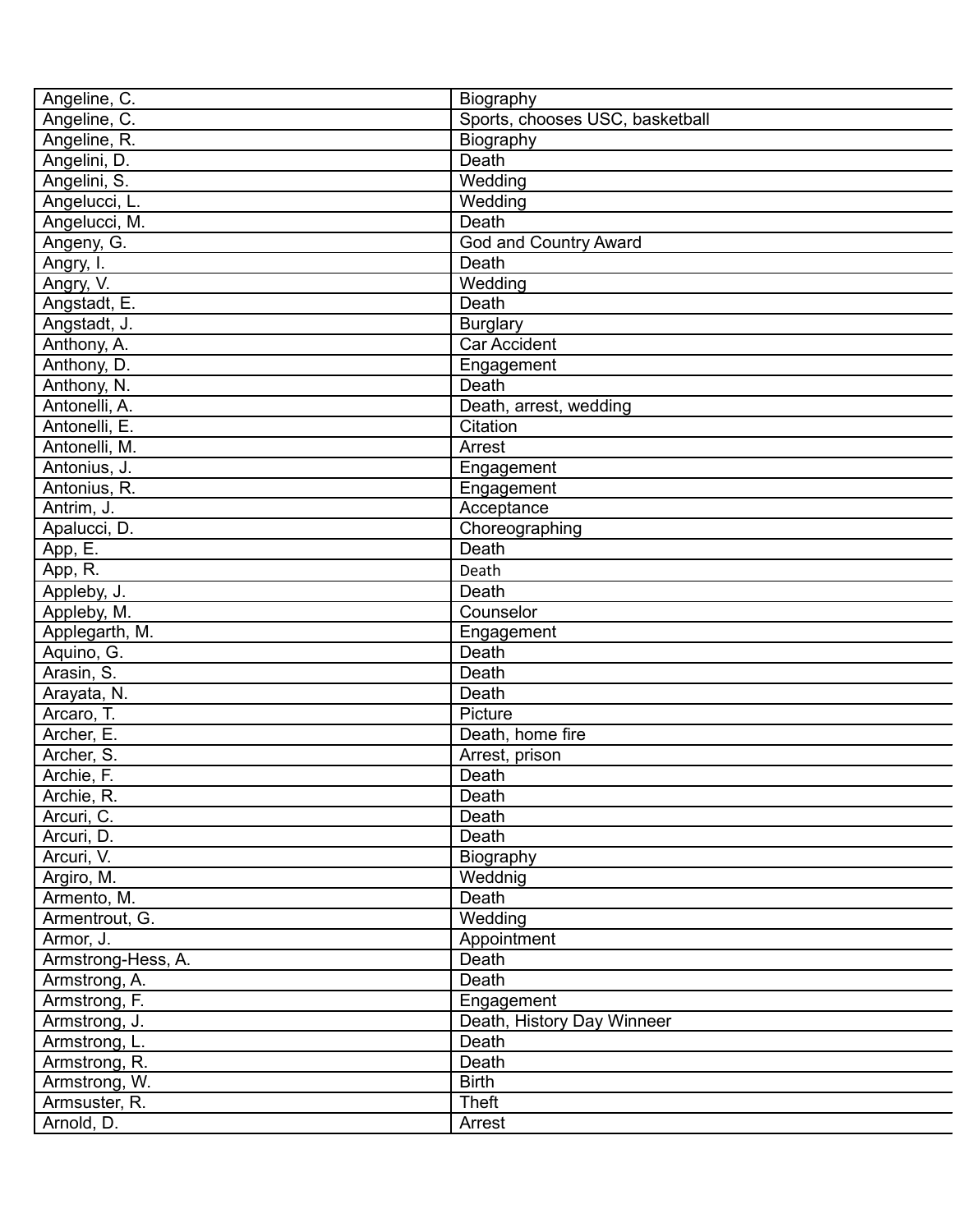| Arnold, R.       | Lawsuit, Letter                                                 |
|------------------|-----------------------------------------------------------------|
| Arnold, R.       | Misconduct. Guilty plea, sentencing, \$1M bail reduced, request |
|                  | to serve sentence in County denied                              |
| Arters, A.       | Engagement, Wedding                                             |
| Arters, C.       | Death                                                           |
| Arters, D.       | Death, engagement                                               |
| Arters, J.       | Engagement, Wedding, Death, basic training                      |
| Arters, K.       | Car Accident, sexual abuse charge                               |
| Arters, L.       | Engagement                                                      |
| Arters, M.       | Engagement                                                      |
| Arters, R.       | <b>Car Accident</b>                                             |
| Arters, R.       | Wedding                                                         |
| Artis, D.        | Death                                                           |
| Artus, M.        | Death                                                           |
| Artwohl, M.      | Car Accident                                                    |
| Artz, R.         | Eagle Scout                                                     |
|                  |                                                                 |
| Artzerounian, K. | Engagement                                                      |
| Ascher, H.       | Biography                                                       |
| Ascher, R.       | Death                                                           |
| Ash Family       | <b>Family Reunion</b>                                           |
| Ash, C.          | Cooking Contest, Party, food service manager                    |
| Ash, E.          | Death                                                           |
| Ash, F.          | Citizen of the Year, in-law apartment fight                     |
| Ash, F.          | Citizen of the Year, Death                                      |
| Ash, H.          | Death, Engagement, Auction, chicken sale, club meeting,         |
|                  | college graduation                                              |
| Ash, I.          | Office                                                          |
| Ash, M.          | Graduation                                                      |
| Ash, R.          | Military, Birth, leave                                          |
| Ash, R.          | Wedding, car accident, WWII service, fraternity                 |
| Ash, W.          | Distinguished Service Award, Death, wedding, Penn State         |
| Ashbridge, A.    | Death                                                           |
| Ashbridge, J.    | Death                                                           |
| Ashbridge, M.    | Wedding                                                         |
| Ashbridge, N.    | <b>Birth</b>                                                    |
| Ashbridge, R.    | Sale                                                            |
| Ashbury, J.      | Death                                                           |
| Ashbury, T.      | Theft of chickens                                               |
| Ashby, A.        | Death                                                           |
| Ashby, E.        | Death                                                           |
| Ashby, E.        | Engagement, military discharge                                  |
| Ashby, E.        | Wedding                                                         |
| Ashby, M.        | Biography                                                       |
| Ashby, R.        | Honorable Discharge, engagement, marriage                       |
|                  | Death                                                           |
| Ashe, C.         |                                                                 |
| Ashe, S.         | Graduation                                                      |
| Ashenfelder, H.  | Death                                                           |
| Ashenfelder, J.  | Death                                                           |
| Ashenfelder, V.  | Death                                                           |
| Ashinhurst, J.   | Sports                                                          |
| Ashinhurst, O.   | Death                                                           |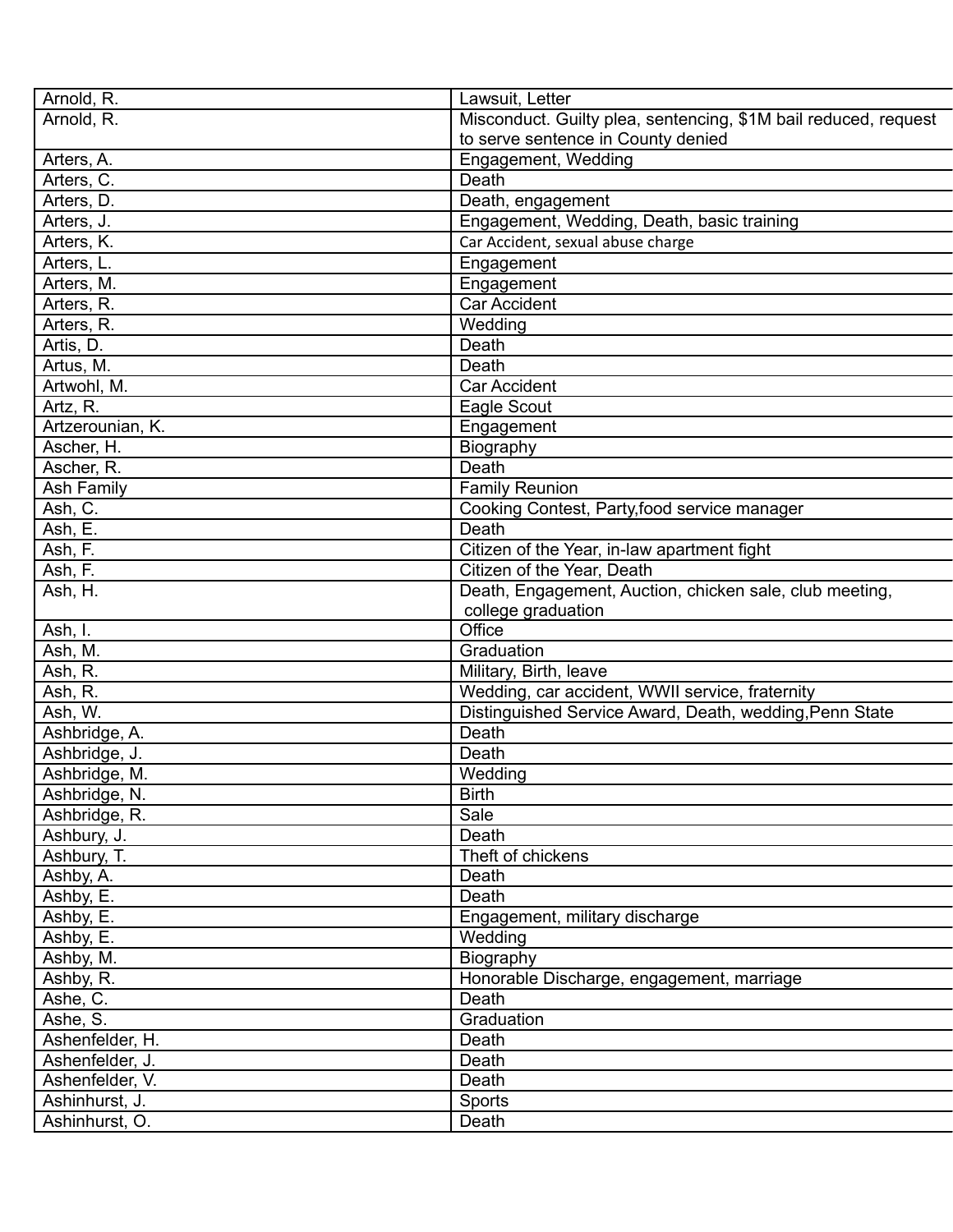| Ashinhurst, S.         | <b>Car Accident</b>                                               |
|------------------------|-------------------------------------------------------------------|
| Ashinhurst, T.         | Wedding                                                           |
| Ashley, C.             | Death                                                             |
| Ashley, W.             | Agreement                                                         |
| Askinas, S.            | Arrest, sentencing                                                |
| Asparagus, B.          | Death                                                             |
| Asparagus, L.          | Death                                                             |
| Asparagus, M.          | Death                                                             |
| Asparagus, O.          | Death                                                             |
| Aston                  | George                                                            |
| Atkin, C.              | Death                                                             |
| Atkins, A.             | Death                                                             |
| Atkins, G.             | Move                                                              |
| Atkins, W.             | New resident                                                      |
| Aubry, M.              | Wedding                                                           |
| Auer, J.               | Death                                                             |
| Aughenbough, L.        | Wedding                                                           |
| Augustine, J.          | Engagement                                                        |
| Augustine, W.          | Death                                                             |
| Aument, F.             | Death                                                             |
| <b>Aumiller Family</b> |                                                                   |
| Aumiller, E.           |                                                                   |
|                        | Induction                                                         |
| Aumiller, G.           | Death, winner radio show                                          |
| Aumiller, L.           | Visitation                                                        |
| Aumiller, S.           | Death, Homecoming                                                 |
| Aungst, C.             | Death                                                             |
| Aurndt, H.             | Death                                                             |
| Austin, G.             | Death                                                             |
| Austin, H.             | Death                                                             |
| Austin, N.             | <b>Birth</b>                                                      |
| Avery, P.              | Arrest                                                            |
| Avvento, S.            | <b>Birth</b>                                                      |
| Ax, C.                 | Basic Training, honored by WCSC, college graduation               |
| Ax. C. Sr.             | Death, photographer, Who's who, play bio, child photo contest     |
| Ax, G.                 | Death                                                             |
| Ax, M.                 | Death                                                             |
| Ax, R.                 | Death, wedding                                                    |
| Axelrod                | Daniel                                                            |
| Ayers, B.              | Death                                                             |
| Ayers, D.              | Death                                                             |
| Ayers, E.              | Death                                                             |
| Ayers, J.              | Death, Firefighter of the Week, fatal auto accident, WWII service |
| Ayoub, A.              | Conference                                                        |
| Ayoub, M.              | Enlistment                                                        |
| Azbill, R.             | Move                                                              |
| Babb, M.               | Death, asst principal Dtn schools                                 |
| Babcock, D.            | <b>Theft</b>                                                      |
| Bacharach, N.          | Death                                                             |
| Bache, F.              | Death                                                             |
| Bachkai, N             | Death                                                             |
| Bachkai, S.            | Death                                                             |
|                        |                                                                   |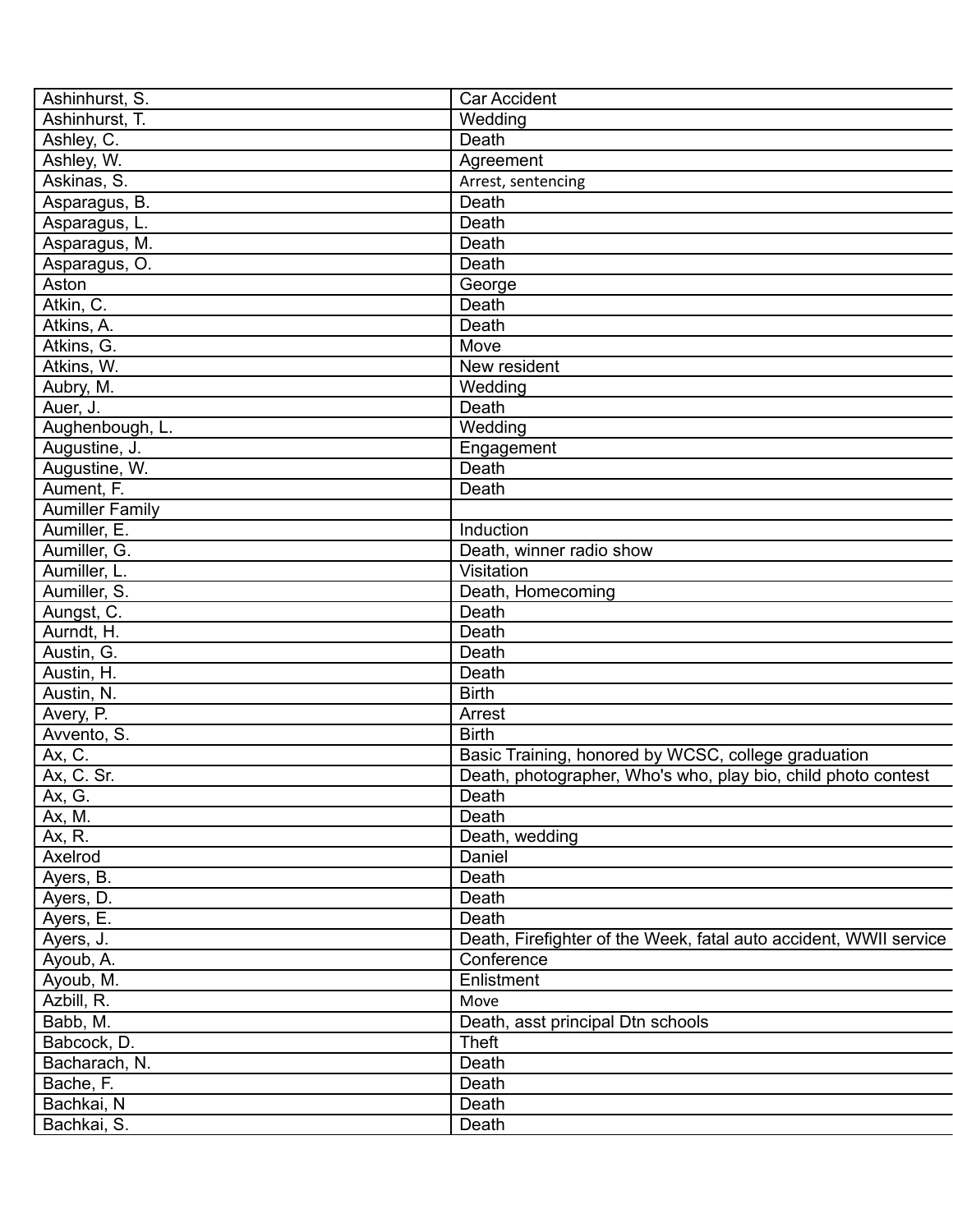| Bachman, M.      | Death                                        |
|------------------|----------------------------------------------|
| Backenstose, E.  | <b>Birth</b>                                 |
| Backenstose, L.  | Death                                        |
| Backenstose, P.  | Biography                                    |
| Backenstose, P.  | Model trains hobby, wedding, cycle accident  |
| Backenstose, R.  | Death, taxi service                          |
| Backenstose, W.  | Death                                        |
| Backus, L.       | Biography                                    |
| Baen, A.         | <b>Birth</b>                                 |
| Baen, C.         | Advertisement, death                         |
| Baen, E.         | Birthday, Death, drunken driviing charge     |
| Baen, F.         | Death, WWII servidce                         |
| Baen, H.         | Basic Training, Wedding, death, WWII service |
| Baen, J.         | Bench warrant                                |
| Baen, L.         | Death                                        |
| Baen, L.         | Wedding, WWII service, Death                 |
| Baen, M.         | Death                                        |
| Baen, P.         | Death                                        |
| Baen, R.         | Death, wedding, WWII service                 |
| Baen, S.         | Training, engagement                         |
| Baer, A.         | Death                                        |
| Baer, J.         | Wedding, Death                               |
| Baer, M.         | Wedding                                      |
| Bagshaw, F.      | Death                                        |
| Bagshaw, M.      | Death                                        |
| Bahal, L.        | Death                                        |
| Bahlman, C.      | <b>UPHCSA</b>                                |
| Baier, F.        | Death                                        |
| Bailey, B.       | Death                                        |
| Bailey, D.       | Winnter nat'l fur show                       |
| Bailey, G.       | Death                                        |
| Bailey, J.       | Engagement                                   |
| Bailey, L.       | Death                                        |
| Bailey, M.       | Wedding                                      |
| Bailey, W.       | Death                                        |
| Baillie, K.      | Death                                        |
| Baily/Bailey, E. | Wedding, death                               |
|                  |                                              |
| Bain, A.         | Biography                                    |
| Bain, J.         | Death                                        |
| Bainbridge, M.   | Biography                                    |
| Bair, H.         | Death                                        |
| Bair, M.         | Death                                        |
| Bair, N.         | Death                                        |
| Bair, R.         | Death                                        |
| Bair, T.         | Wedding                                      |
| Baker, A.        | Fire, internship Black Hills                 |
| Baker, B.        | Car Accident, drunkenness, arrest            |
| Baker, C.        | Wedding, Acceptance                          |
| Baker, D.        | Roller skating, bowling, death               |
| Baker, E.        | Engagement                                   |
| Baker, E.        | Engagement, Wedding, Firefighter of the Week |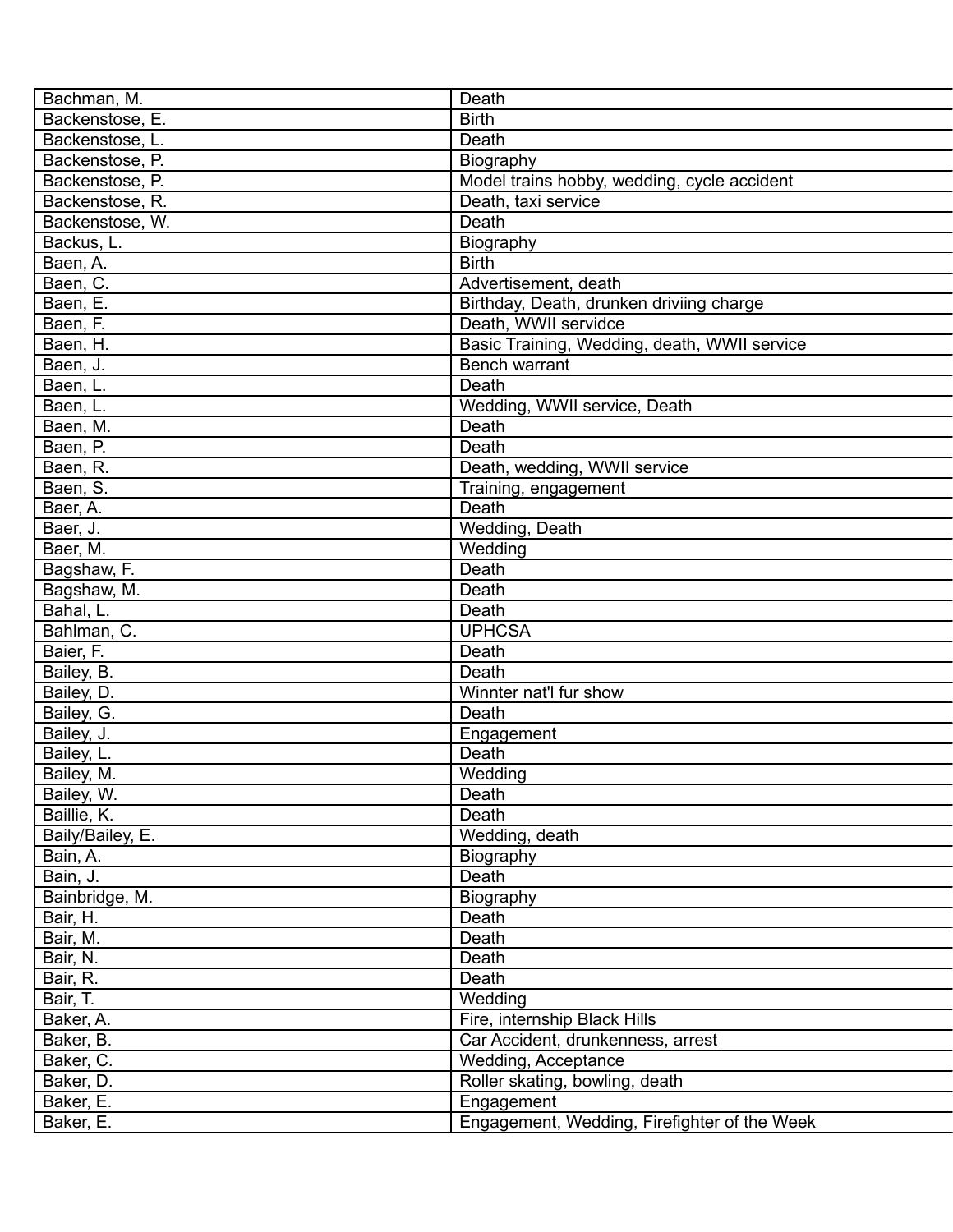| Baker, F.                  | Death, Engagement, WWII service, Engagement, shower           |
|----------------------------|---------------------------------------------------------------|
| Baker, G.                  | Death                                                         |
| Baker, G.                  | Death                                                         |
| Baker, H.                  | Wedding, death, birth                                         |
| Baker, I.                  | Death                                                         |
| Baker, J.                  | Engagement, Deployment, wedding, HS bio, death                |
| Baker, K.                  | Death                                                         |
| Baker, L.                  | Engagement, parole                                            |
| Baker, M.                  | Engagement, Wedding, birthday party                           |
| Baker, R.                  | Death                                                         |
| Baker, W.                  | Enlistment                                                    |
| Balderson, W.              | Deployment                                                    |
| Balderston, W.             | Military                                                      |
| <b>Baldwin Family</b>      | Includes Harsbarger DAR                                       |
| Baldwin-Hall-Martin Family | Family tree                                                   |
| Baldwin, A.                | Death                                                         |
| Baldwin, B.                | Horse Show, death, engagement, horse show honors              |
| Baldwin, C.                | Death, WWII service                                           |
| Baldwin, D.                | <b>Basic Training</b>                                         |
| Baldwin, E.                | Death, honor given, general motors promotion                  |
| Baldwin, F.                | Death, auto accident                                          |
| Baldwin, G.                | Death                                                         |
| Baldwin, H.                | Death, bank president, baseball player                        |
| Baldwin, J.                | Wedding, visitation, death                                    |
| Baldwin, J.                | Death                                                         |
| Baldwin, L.                | Wedding                                                       |
| Baldwin, L.                | Wedding                                                       |
| Baldwin, M.                | Wedding                                                       |
| Baldwin, M.                | Retirement, college chorus, death, visiting nurse staff       |
| Baldwin, P.                | Wedding                                                       |
| Baldwin, V.                | Military, birth                                               |
| Baldwin, W.                | Death, chimney fire, buys farm (Baldwin Book Barn), engagemen |
| Balentine, A.              | Death                                                         |
| Balentine, D.              | Candidacy, college break, inconsistencies in jury wheel       |
| Balentine, S.              | <b>Biography</b>                                              |
| Baliotti, N.               | Death                                                         |
| <b>Ball Family</b>         |                                                               |
| Ball, A.                   | Death                                                         |
| Ballantine, R.             | Wedding                                                       |
| Ballentine, J.             | Anniversary, wedding, death, property sale                    |
| Ballentine, R.             | Death                                                         |
| Ballo, P.                  | Death                                                         |
| Bammer, R.                 | Death                                                         |
|                            |                                                               |
| Bandel, E.                 | Engagement<br><b>Car Accident</b>                             |
| Bandel, J.                 | Death                                                         |
| Bane, D.                   |                                                               |
| Bane, E.                   | Death                                                         |
| Banfield, F.               | Graduation                                                    |
| Banghart-Hisey, B.         | Death                                                         |
| Banghart, M.               | Death                                                         |
| Banghart, S.               | Party, last civil war veteran                                 |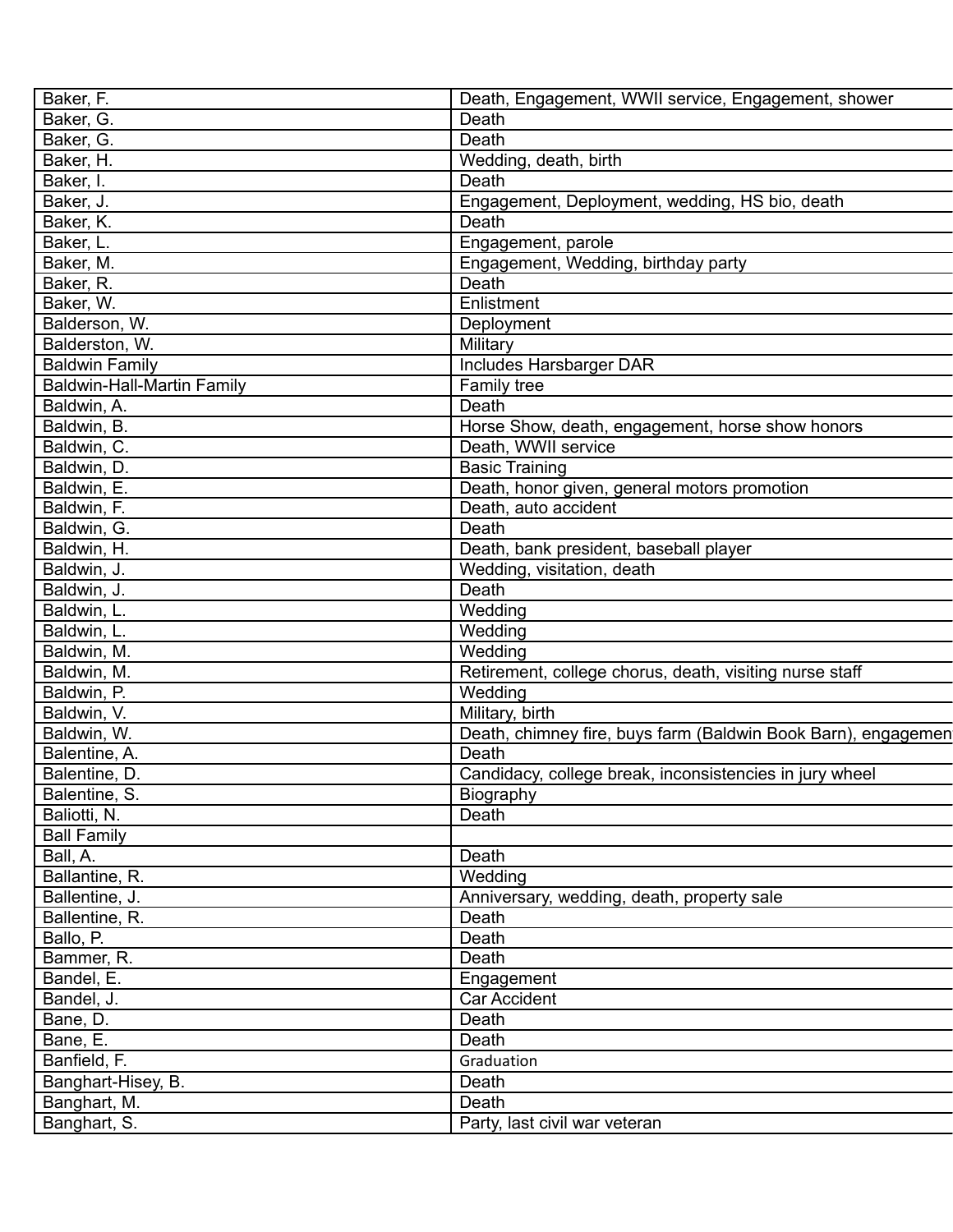| Banghart, W.         | Military                              |
|----------------------|---------------------------------------|
| Banghart, W.         | Death, WWII service                   |
| Banka, M.            | Biography                             |
| Bankert, C.          | <b>Birth</b>                          |
| Bankey, S.           | Engagement                            |
| Banks, A.            | Death                                 |
| Bannan, R.           | <b>Theft</b>                          |
| Baran, A.            | Death                                 |
| Barbakoff, C.        | Biography                             |
| Barbarish, N.        | <b>Birth</b>                          |
| Barbato, E.          | Death                                 |
| Barber, M.           | Arrest                                |
| Barbieri, M.         | Car Accident                          |
| Barbo, D.            | <b>Theft</b>                          |
| Barbo, R.            | Engagement                            |
| Barcalow, J. Sr.     | Death                                 |
| Barchet, B.          | Death                                 |
| Bard, P.             | Death                                 |
| Bardsley, J.         | <b>Birth</b>                          |
| Bare, K.             | Death                                 |
| Bareford, A.         | Biography                             |
| Bareford, F.         | Wedding, WWII service,                |
| Bareford, J.         | Death, sale milk business             |
| Bareford, M.         | Death, Wedding, WWII service          |
| Bareford, S.         | Wedding                               |
| Bareford, S.         | Death                                 |
| Barger, J.           | Death                                 |
| <b>Barker</b>        | Fire                                  |
| Barker, C.           | Death                                 |
| Barker, H.           | Fire                                  |
| Barker, L.           | Death, hit by auto                    |
| Barlow, C.           | Engagement, birth                     |
| Barlow, J.           | Death                                 |
| Barlow, M.           |                                       |
|                      | Engagement                            |
| Barlow, Q.           | Anniversary, death                    |
| Barlow, R.           | Engagement<br>Death                   |
| Barnes, B.           | Engagement, Wedding, Death, promotion |
| Barnes, D.           |                                       |
| Barnes, E.           | Wedding, birth                        |
| Barnes, F.           | <b>WWII</b> seervice                  |
| Barnes, H.           | Engagement                            |
| Barnes, K.           | Wedding                               |
| Barnes, L.           | Furlough                              |
| Barnes, P.           | Car Accident                          |
| Barnes, R.           | Death                                 |
| Barnhardt, S.        | Car Accident                          |
| Barnhardt, V.        | Death                                 |
| Barnstad, L.         | Engagement                            |
| Baron, A.            | Competition                           |
| Barone, M.           | Death                                 |
| <b>Baroni Family</b> | Family Contest, 4 H winners           |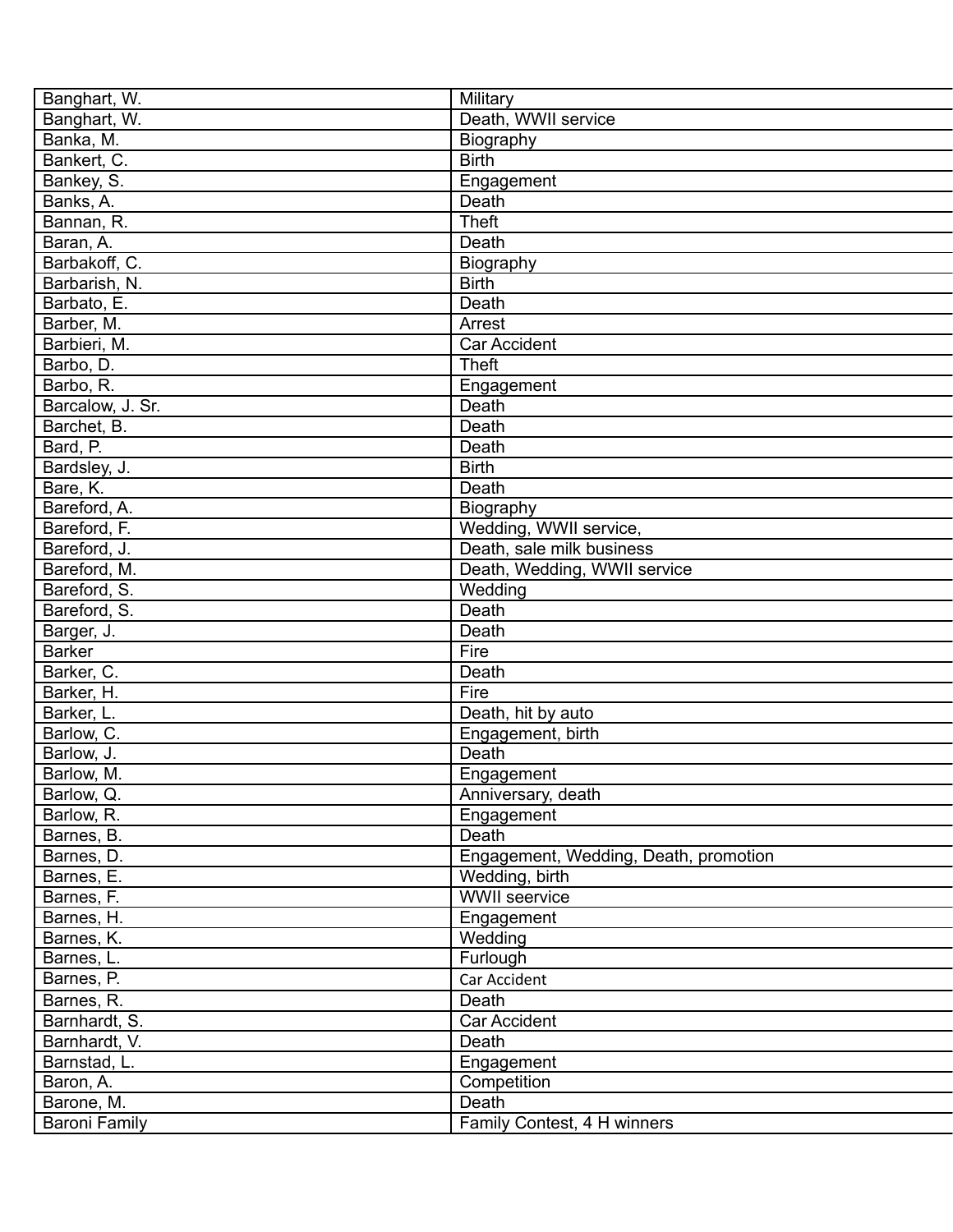| Barr, A.             | Engagement, Wedding                |
|----------------------|------------------------------------|
| Barr, D.             | Engagement                         |
| Barr, D.             | Wedding                            |
| Barr, E.             | Death                              |
| Barr, G.             | Death                              |
| Barr, M.             | Death                              |
| Barr, Z.             | Letter of Intent                   |
| Barrage, W.          | Death                              |
| Barren, L.           | <b>College Entry</b>               |
| Barrett, A.          | Death                              |
| Barrett, E.          | Death                              |
| Barrett, G.          | Death                              |
| Barrett, H.          | <b>Shop Opening</b>                |
| Barrett, L.          | Conviction                         |
| Barrett, M.          | Engagement, child hit by truck     |
| Barrett, T.          | Theft, auto accident               |
|                      |                                    |
| Barrett, W.          | Ice House, bakery                  |
| Barrett, W.          | Exams passed, auto accident, death |
| Barretta, N.         | Letter of Intent, Sports           |
| Barretta, T.         | Biography                          |
| Barringer, R.        | Savings Bond                       |
| Barron, T.           | Move                               |
| <b>Barrow Family</b> | Parents: Thomas & Mary Kane        |
| Barrow, B.           | Death                              |
| Barrow, D.           | Death                              |
| Barrow, E.           | Death                              |
| Barrow, R.           | Death, football star               |
| Barry, D.            | Conviction                         |
| Barry, J.            | Death                              |
| Barry, J.            | Military                           |
| Barry, R.            | Death                              |
| Barsz, J.            | <b>AFSP Conference</b>             |
| Bartelmo, A.         | Anniversary, Death                 |
| Bartelmo, F.         | Death                              |
| Bartelmo, G.         | Death                              |
| Bartelmo, J.         | Death                              |
| Bartelmo, L.         | Associate Degree, wedding          |
| Bartelmo, M.         | Engagement, Graduation             |
| Bartels, H.          | Death                              |
| Bartels, P.          | Death                              |
| Bartholomew, R.      | Retirement, call to ministry       |
| Bartler, P.          | Death                              |
| Bartlett, J.         | Baseball team, auto accident       |
| Bartletta, F.        | Death                              |
| Barton, D.           | Death                              |
| Barton, E.           | Death, birth of daughter           |
| Barton, J.           | Death                              |
| Barton, K.           | Death                              |
| Bartone, C.          | Engagement, Wedding                |
| Bartone, D.          | Biography                          |
|                      |                                    |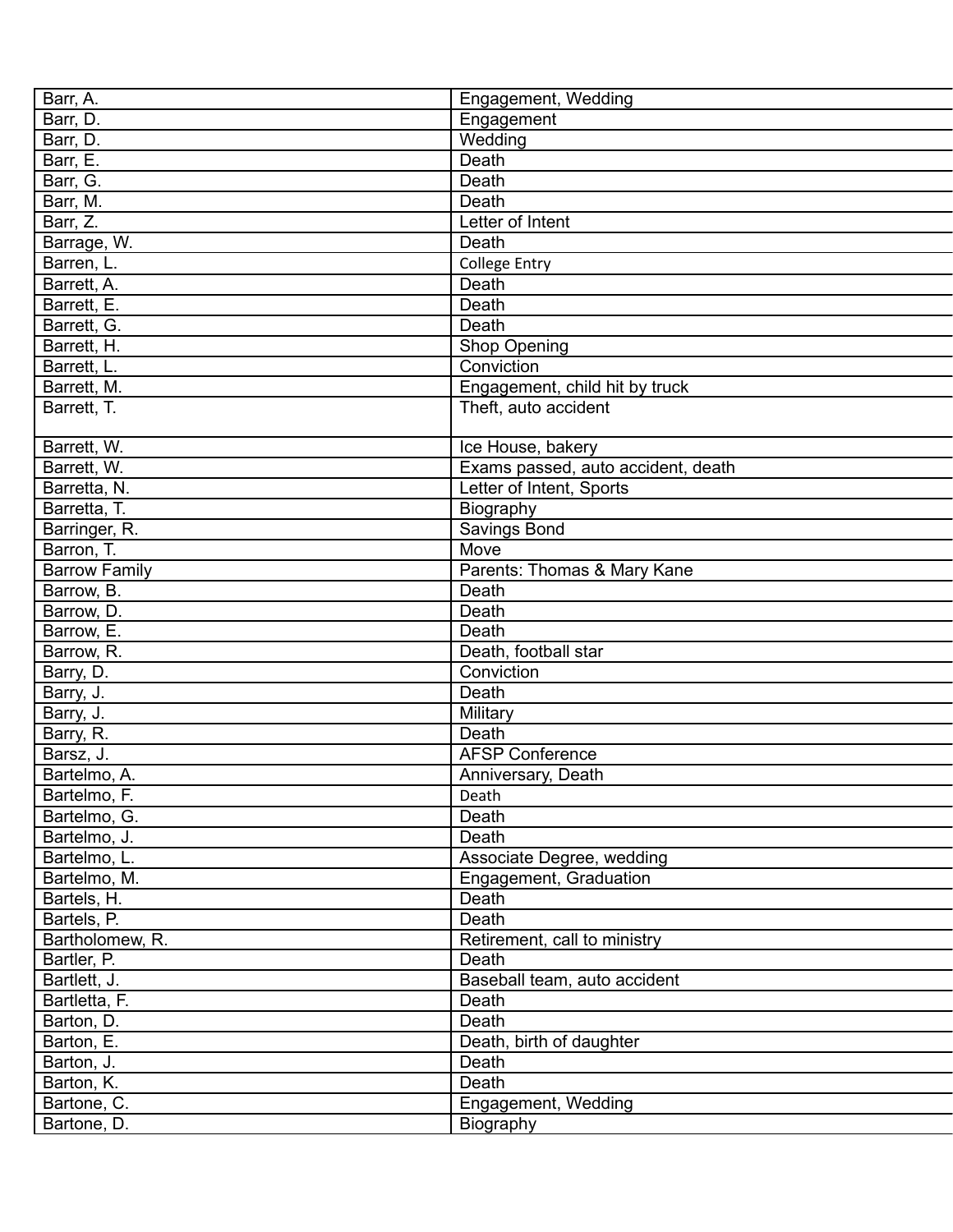| Bartone, D.          | Death                                        |
|----------------------|----------------------------------------------|
| Bartone, M.          | Death                                        |
| Bartone, M.          | Death                                        |
| Bartsch, E.          | Graduation                                   |
| Bartz, C.            | Death                                        |
| Bartz, M.            | Death                                        |
| Barwell, K.          | Engagement                                   |
| Basehore, M.         | Wedding                                      |
| Basista, A.          | Death                                        |
| Basler, G.           | Death                                        |
| Basol, A.            | Military                                     |
| Bassetti, G.         | Engagement                                   |
| Bassetti, J.         | Wedding                                      |
| Basso, J.            | Treasurer                                    |
| Basta, J.            | <b>Heart Transplant</b>                      |
| Bateman, J.          | Assignment                                   |
| Bateman, K.          | Engagement                                   |
| Bates, E.            | Death                                        |
| Bates, E.            | Death                                        |
| Bates, J.            | Death                                        |
| Bath, L.             | Death                                        |
| Bath, W.             | Wedding                                      |
| Batish, B.           | Death                                        |
| Batson, R.           | Decoration                                   |
| Battin, M.           | Death                                        |
| Battista, T.         | Death                                        |
|                      |                                              |
| Battle, J.           | Death                                        |
| Bauer, F.            | Furlough                                     |
| Bauer, K.            | Engagement                                   |
| Bauer, M.            | Death                                        |
| Bauernschmidt, G.    | Death                                        |
| Baugh, D.            | Death                                        |
| Baugh, J.            | Death                                        |
| Baugh, W.            | Arrest                                       |
| Baughman, L.         | Death                                        |
| Baum, D.             | Death                                        |
| Baum, E.             | Death, Theft                                 |
| Baum, H.             | Award, Distinguished Service Cross, death    |
| Baum, J.             | Death, WWII service                          |
| Baum, R.             | Military, arrest, sentence and fines, parole |
| Baumeister, J.       | Car Accident                                 |
| Bausman, M.          | Wedding                                      |
| Baxter, A.           | <b>Birth</b>                                 |
| Baxter, C.           | Concert, gas rationing violation, death      |
| Baxter, H.           | Wedding                                      |
| Baxter, H.           | Engagement                                   |
| Baxter, M.           | Sports                                       |
| Baxter, N.           | Death                                        |
| Baxter, R.           | Death                                        |
| Bayle, R.            | Arrest                                       |
| <b>Bayles Family</b> | <b>Family Fundraiser</b>                     |
|                      |                                              |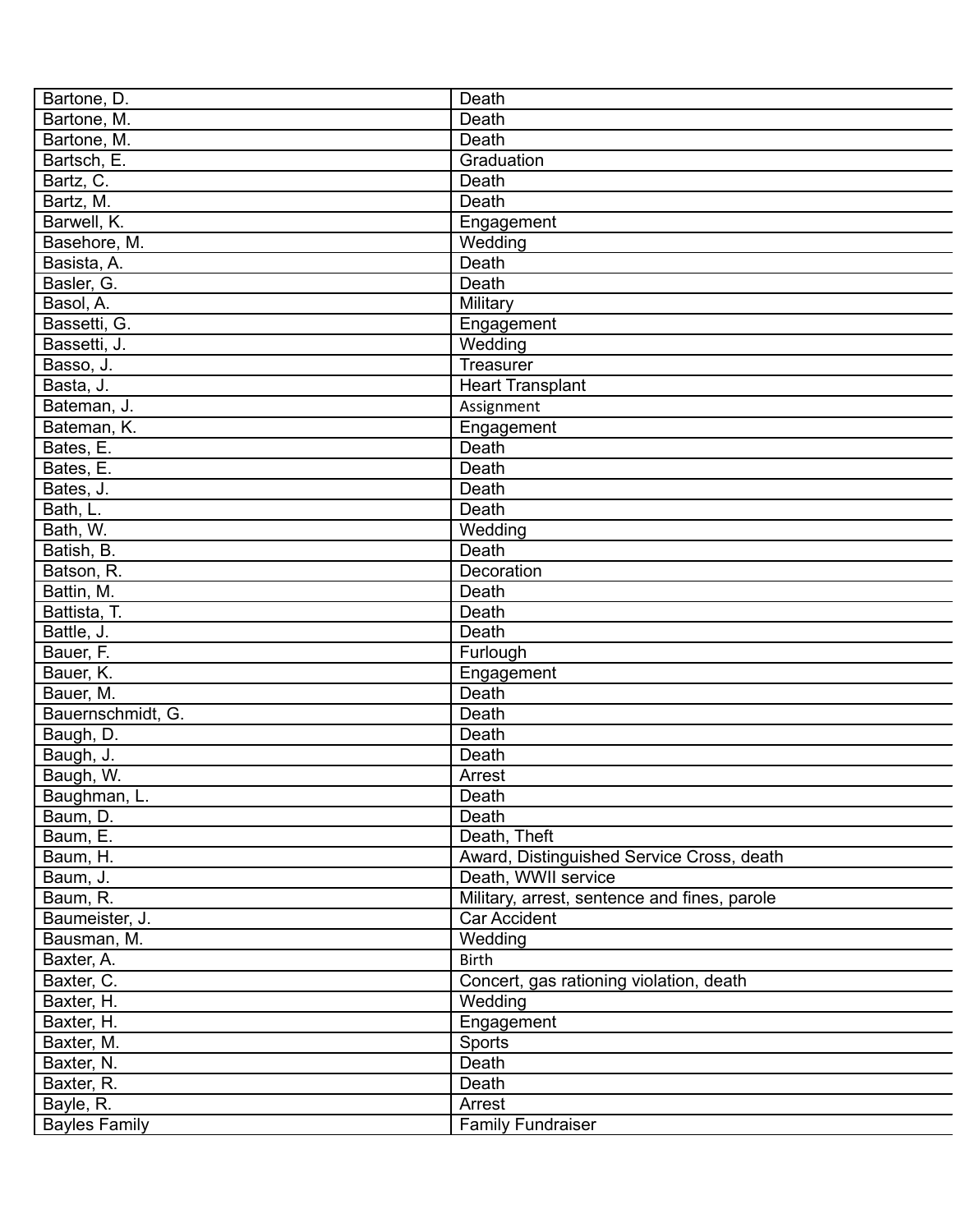| Picture, Lemon Ball                             |
|-------------------------------------------------|
| Wedding                                         |
|                                                 |
| Wedding                                         |
| Death                                           |
| Injury, appointed agent of Union News           |
| Death                                           |
| Death                                           |
| Handwritten Letter                              |
| Death                                           |
| Military, wedding, death, 50 yrs at dopaco      |
| Death                                           |
| Engagement                                      |
| Wedding. Peirce Jr College                      |
| Wedding, Military, Engagement, Death, Birthday  |
| WWII service, wedding                           |
| Wedding, Death, promotion, auto accident, birth |
| Engagement                                      |
| Bachelor's Degree, WWII service                 |
| Wedding                                         |
| Promotion                                       |
| Promotion                                       |
| <b>Theft</b>                                    |
| Citation                                        |
| Death                                           |
| Death                                           |
|                                                 |
| Training                                        |
| Honors Program                                  |
| Death                                           |
| Death                                           |
| Death                                           |
| Death, marriage, birth                          |
| Death                                           |
| Death                                           |
| Death                                           |
| Death                                           |
| Wedding                                         |
| Engagement                                      |
| Picture                                         |
| Wedding                                         |
| Car Accident                                    |
| Engagement                                      |
| Bronze Star, helped plans Guam invasion         |
| Death                                           |
| Death                                           |
| Employment                                      |
| Death                                           |
| Death                                           |
| <b>WWII</b> service                             |
| Death, Biography                                |
| Death                                           |
|                                                 |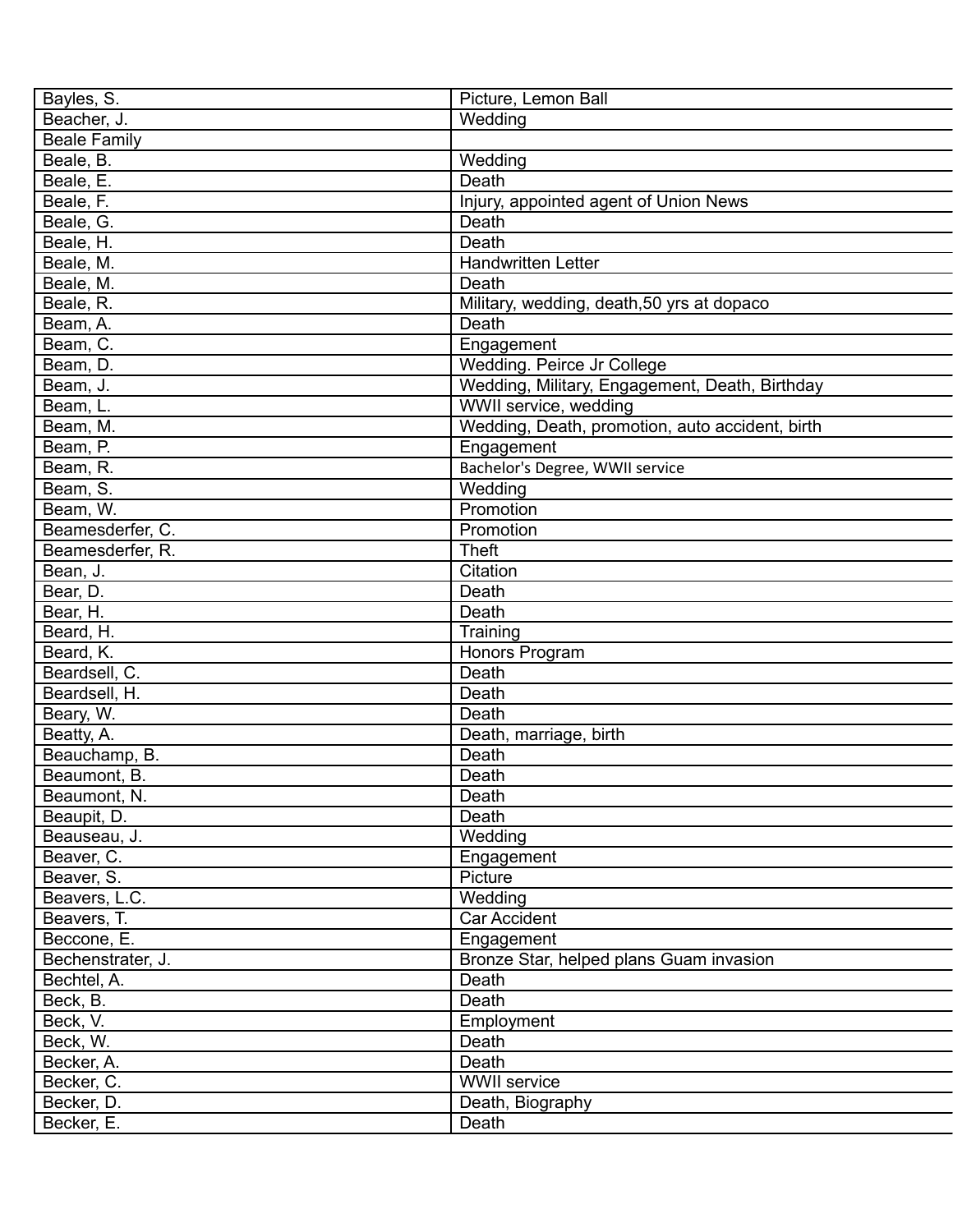| Becker, K.     | Moving In, birth                                    |
|----------------|-----------------------------------------------------|
| Becker, L.     | Death                                               |
| Becker, R.     | Death                                               |
| Beckley, D.    | Engagement                                          |
| Beckley, N.    | Engagement                                          |
| Bedsaul, H.    | Death                                               |
| Bedsworth, E.  | Death                                               |
| Bedsworth, M.  | Firefighter of the Week, Volunteer Award, promotion |
| Bedwell, K.    | <b>Basic Training</b>                               |
| Bedwell, S.    | Death                                               |
| Beebe-Kurt, L. | Death                                               |
| Beebe, E.      | Death                                               |
| Beebe, G.      | Death                                               |
| Beechwood, E.  | Theft, arrest                                       |
| Beeler, S.     | Biography                                           |
| Beeman, O.     | Election                                            |
| Beems, C.      | Death                                               |
| Beetam, C.     | Death                                               |
| Beggs, J.      | Biography                                           |
| Begian, K.     | Graduation                                          |
| Behrndt, A.    | Death                                               |
| Behrndt, B.    | Death                                               |
| Behrndt, C.    | Employment, WWII service                            |
| Behrndt, W.    | <b>WWII</b> service                                 |
| Beiler, N.     | Death                                               |
| Beitler, A.    | Death                                               |
| Belair, R.     | Death                                               |
| Bell, D.       | <b>Birth</b>                                        |
| Bell, G.       | Death                                               |
| Bell, J.       | Wedding, letter of intent, engagement               |
| Bell, L.       | Death, birth                                        |
| Bell, M.       | Death                                               |
| Bell, S.       | Move                                                |
| Bellano, C.    | Death                                               |
| Bellano, S.    | Death                                               |
| Bellini, C.    | Death                                               |
| Bellisario, V. | Arrest                                              |
|                |                                                     |
| Belluso, R.    | Biography<br>Wedding, Death                         |
| Belnomi, G.    | Death                                               |
| Belnomi, J.    |                                                     |
| Beltrando, F.  | Death                                               |
| Bement, C.     | Engagement                                          |
| Ben, N.        | Death                                               |
| Benach, R.     | Death                                               |
| Bender, H.     | <b>Birth</b>                                        |
| Bender, J.     | Wedding, health, death                              |
| Bender, L.     | Death                                               |
| Bender, M.     | Death                                               |
| Bender, N.     | Wedding                                             |
| Bender, P.     | Death                                               |
| Bender, R.     | Chester Cty Bar, auto accident                      |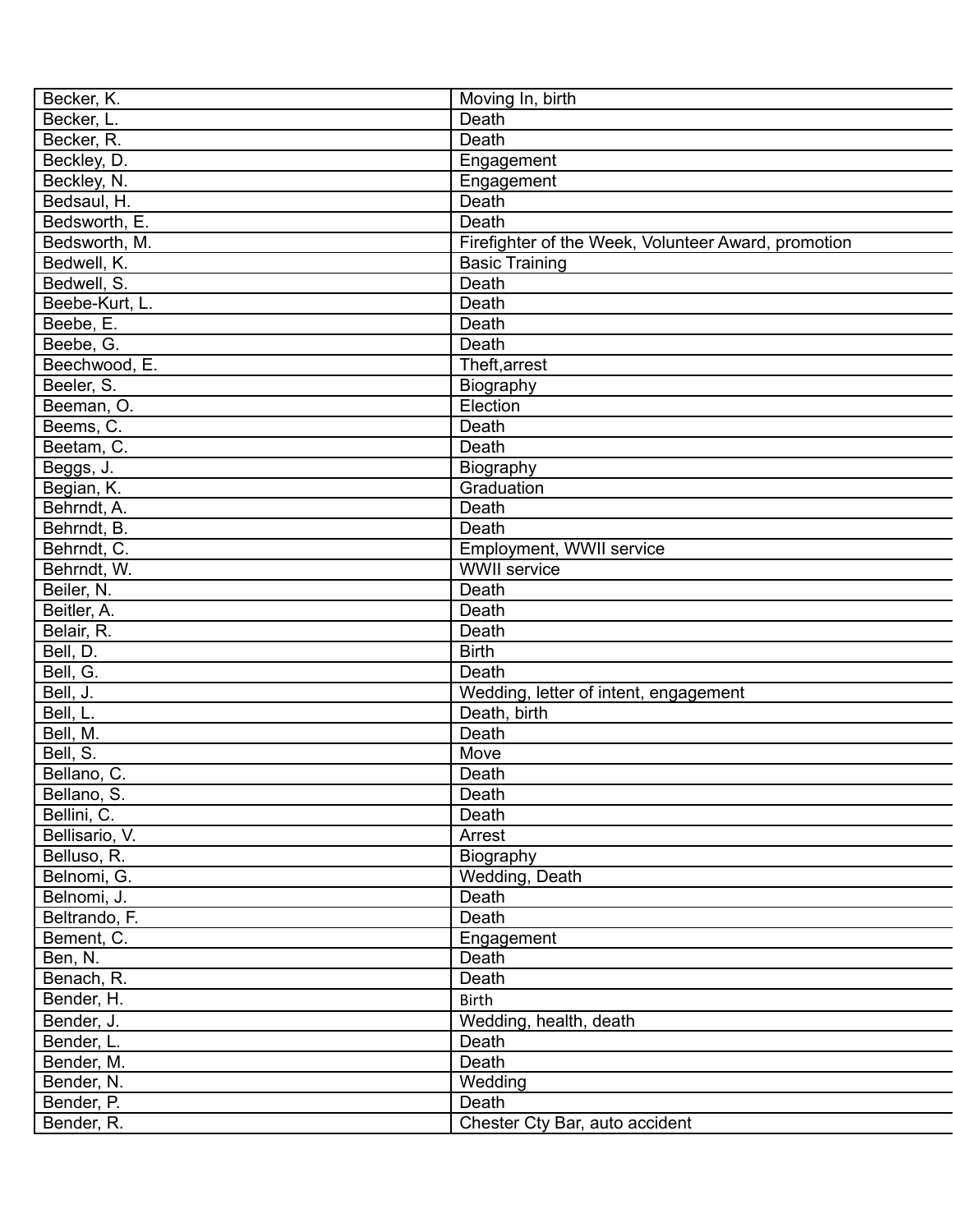| Bendixen, S.               | Eagle scout                                        |
|----------------------------|----------------------------------------------------|
| Benedict, R.               | Death                                              |
| Bengle, W.                 | Death                                              |
| Benham, G.                 | Death                                              |
| Benjamin, B.               | Biography                                          |
| Benjamin, L.               | Death                                              |
| Benjamin, R.               | Engagement, basic training, twin brothers assigned |
| Benjamin, R.               | Furlough                                           |
| Benner, B.                 | Engagement                                         |
| Benner, F.                 | Arrest                                             |
| Benner, G.                 | Vandalism, arrest                                  |
| Benner, J.                 | Death                                              |
| Benner, W.                 | Arrest, parole                                     |
| Bennetch, M.               | Death                                              |
| Bennett, B.                | <b>Birth</b>                                       |
| Bennett, D.                | <b>Birth</b>                                       |
| Bennett, F.                | Death                                              |
| Bennett, J.                | Engagement                                         |
| Bennett, K.                | Death                                              |
| Bennett, L.                | Death                                              |
| Bennett, P.                | Death, death                                       |
| Bennett, V.                |                                                    |
|                            | Honorable Discharge                                |
| Bennett, W.                | Move                                               |
| Bensinger, M.              | Death                                              |
| Bensinger, W.              | Death                                              |
| Benson, P.                 | Engagement                                         |
| Bentley, J.                | Death                                              |
| Bentley, R.                | Death, move                                        |
| Bentley, S.                | Wedding                                            |
| Bentley, V.                | Death, fatal gun accident                          |
| Benton, D.                 | Engagement                                         |
| Benton, J.                 | Death                                              |
| Benton, J.                 | Death                                              |
| Benvignati, A.             | Death                                              |
| Benzing, C.                | <b>Birth</b>                                       |
| Berdell, A.                | Engagement                                         |
| Berdell, J.                | Wedding                                            |
| Berdich, E.                | Death                                              |
| Berecz, E.                 | Biography                                          |
| Beresford, M.              | Death                                              |
| Berg, P.                   | Move, regional manager                             |
| Bergdoll, Grover Cleveland | Family Information                                 |
| Berger, J.                 | Auction                                            |
| Bergeron, E.               | Graduation                                         |
| Bergeron, E.               | <b>Basic Training</b>                              |
| Berhndt, W.                | <b>WWII</b> service                                |
| Berkeihiser, V.            | Death                                              |
| Berkey, C.                 | Anniversary                                        |
| Berkey, D.                 | <b>Discharge</b>                                   |
| Berkey, G.                 | Anniversary                                        |
| Berkey, M.                 | Death, car accident                                |
|                            |                                                    |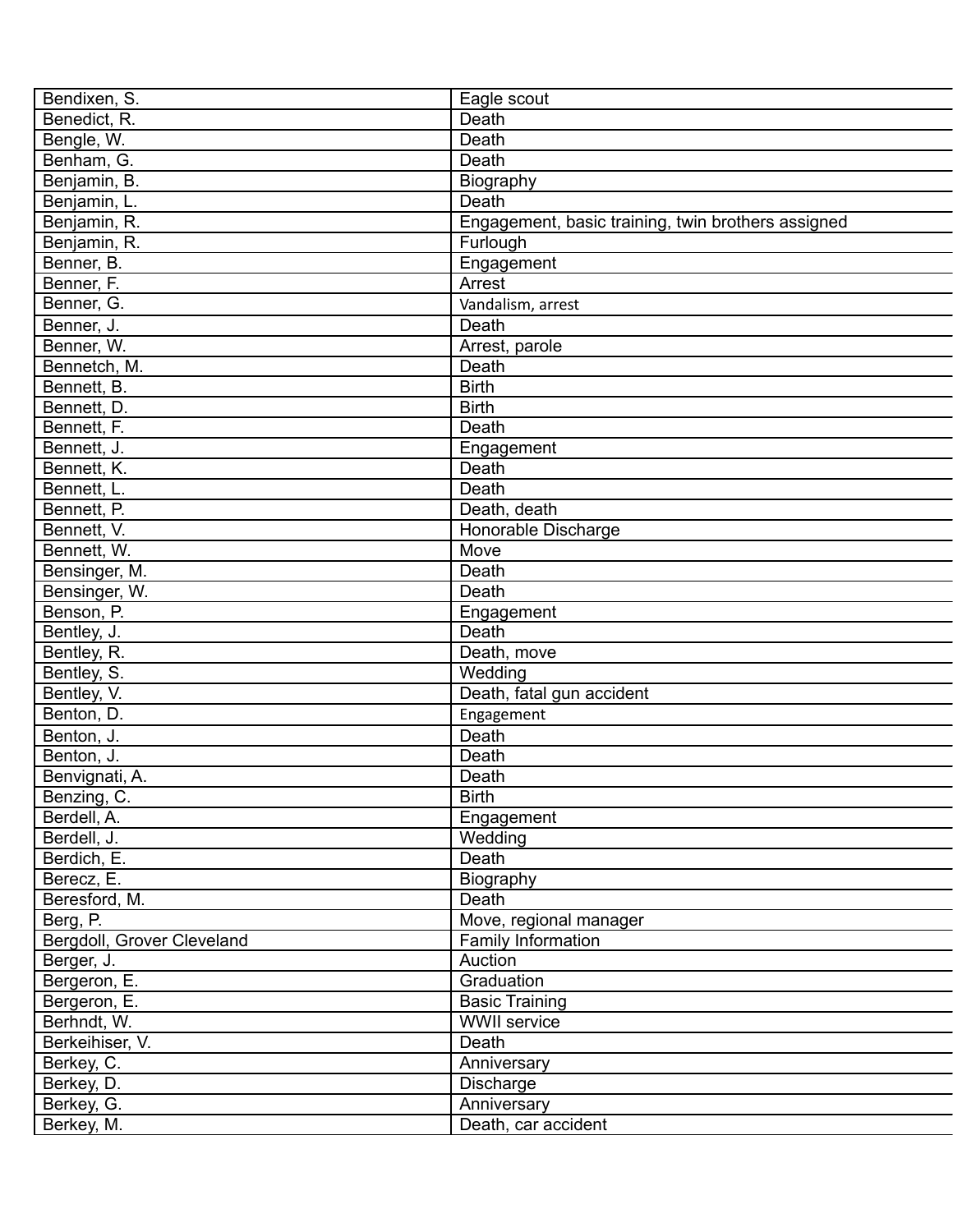| Berkey, R.            | Wedding                                       |
|-----------------------|-----------------------------------------------|
| Bernard, M.           | Death                                         |
| Berquist, M.          | Engagement                                    |
| Berrier, M.           | Death                                         |
| Berrish, B.           | Death                                         |
| Berry, A.             | Death                                         |
| Berry, B.             | Arrest                                        |
| Berry, C.             | Death                                         |
| Berry, F.             | Death                                         |
| Berry, S.             | Engagement                                    |
| Berry, W.             | Death                                         |
| Berryman, R.          | Degree                                        |
| Berstier, C.          | Death                                         |
| Berstler, A           | Death                                         |
| Berstler, E.          | Death                                         |
| Berstler, H.          | <b>WWII</b> service                           |
| Berstler, M.          | Death                                         |
| Bertha, M.            | Death                                         |
| Bertolami, M.         | Wedding                                       |
| Bertoncini, J.        | Biography, football                           |
|                       |                                               |
| Bertone, R.           | Girl Scout gold award, Holocaust garden       |
| Bertone, T.           | Biography                                     |
| Bertram, C.           | <b>Basic Training</b>                         |
| Bertram, D.           | Engagement                                    |
| Bertram, Y.           | Death                                         |
| Berue, W.             | Death                                         |
| Berzkalns, G.         | Employment                                    |
| Besack, C.            | Death                                         |
| Besash, S.            | Citation                                      |
| Best, C.              | <b>Birth</b>                                  |
| Best, D.              | Death, arrest                                 |
| Best, L.              | Death                                         |
| Best, L.              | Fair                                          |
| Best, L.              | Wedding, Firefighter of the Week, Anniversary |
| Best, S.              | Wedding                                       |
| Beswick, K.           | Death                                         |
| Betley, R.            | Penn football, player of year                 |
| Betres, R.            | Seminar                                       |
| Betz, D.              | <b>Theft</b>                                  |
| Betz, H.              | <b>Birth</b>                                  |
| Beumer, N.            | Wedding                                       |
| Bezek, K.             | Death                                         |
| Bhame, J.             | Engagement                                    |
| Bhame, P.             | <b>Theft</b>                                  |
| Biagiotti, G.         | Engagement                                    |
| Bickel, W.            | <b>Birth</b>                                  |
| Bickert, E.           | <b>WWII Service</b>                           |
| <b>Bicking Family</b> |                                               |
| Bicking, A.           | Death                                         |
| Bicking, A.           | House Sale                                    |
| Bicking, C.           | Military, WWII service                        |
|                       |                                               |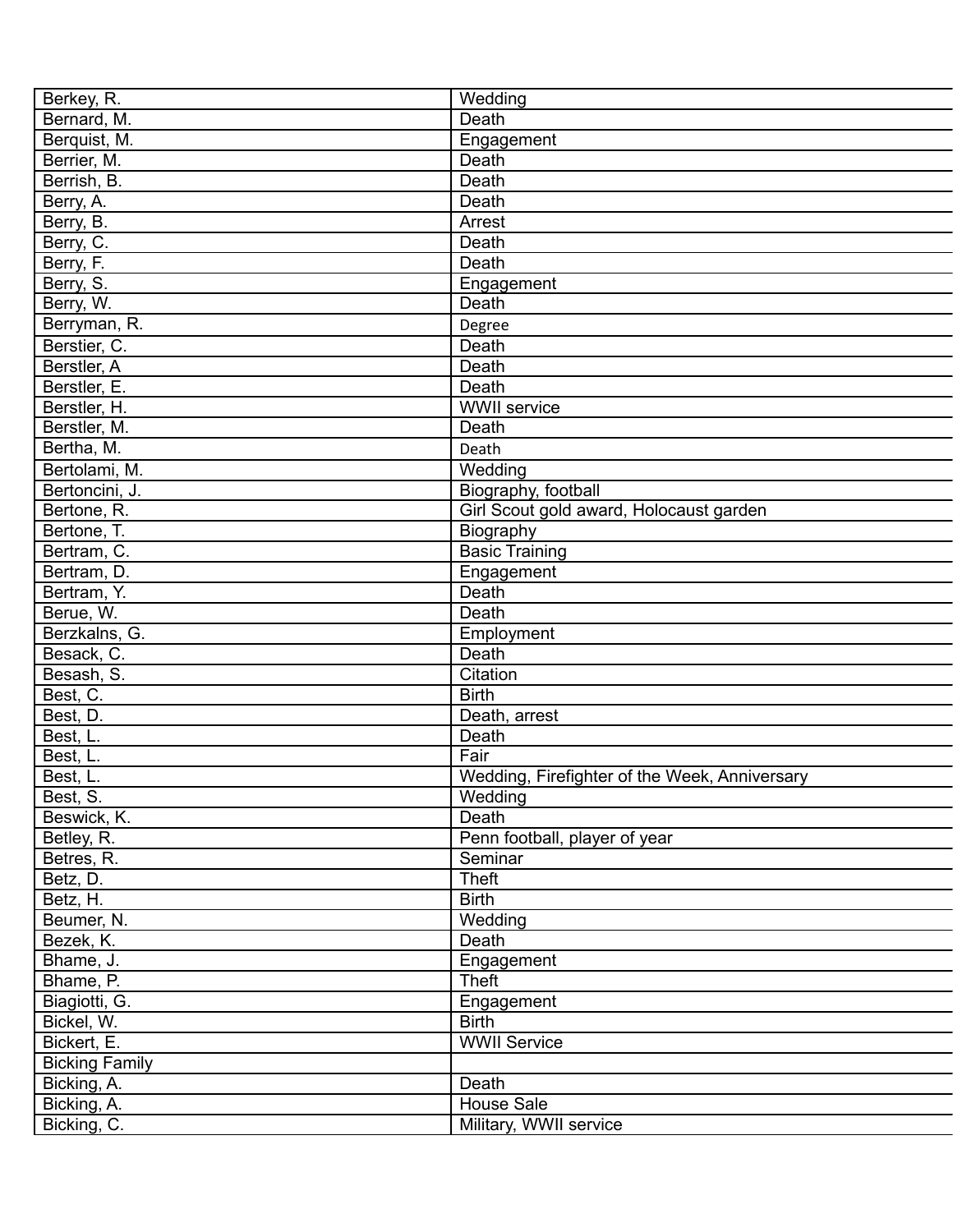| Bicking, D.    | Death                                                     |
|----------------|-----------------------------------------------------------|
| Bicking, E.    | Death                                                     |
| Bicking, F.    | Soldier's Diary, WWII service, marriage                   |
| Bicking, F.    | Soldier's Diary, Death                                    |
| Bicking, G.    | Death, property sale                                      |
| Bicking, H.    | Death, property sale, bequest to Methodist Church         |
| Bicking, J.    | Death, engagement, estate sale, scholarship, WWII service |
| Bicking, L.W.  | Appointment                                               |
| Bicking, M.    | Death, dress shop ad                                      |
| Bicking, M.    | Death, birth, college                                     |
| Bicking, N.    | <b>WWII</b> service                                       |
| Bicking, P.    | Death                                                     |
| Bicking, R.    | Visitation                                                |
| Bicking, S.A.  | Sale E Brandywine estate, marriage, death                 |
| Bicking, W.    | Arrest, WWII service                                      |
| Bicknese, F.   | Death                                                     |
| Biddle, A.     | Death, Motor Mechanics, WWII service                      |
| Biddle, C.     | Death                                                     |
|                |                                                           |
| Biddle, E.     | Death                                                     |
| Biddle, F.     | Death                                                     |
| Biddle, H.     | Furlough, WWII service, death                             |
| Biddle, H.     | Death                                                     |
| Biddle, J.     | Wedding                                                   |
| Biddle, M.     | <b>Theft</b>                                              |
| Biddle, S.     | Engagement                                                |
| Biddle, T.R.   | Injury                                                    |
| Biechele, J.   | Death                                                     |
| Biechele, R.   | Death                                                     |
| Biegenwald, M. | Death                                                     |
| Bien, P.       | <b>Theft</b>                                              |
| Bienkowski, K. | Engagement                                                |
| Bierly, S.     | Death                                                     |
| Biggs, E.      | Death                                                     |
| Biggs, G.      | Stolen bike                                               |
| Bilardi, S.    | Death                                                     |
| Biles, G.      | Death                                                     |
| Biles, W.      | Wedding                                                   |
| Bilka, M.      | Death                                                     |
| Bilka, S.      | Death                                                     |
| Billas, D.     | Death                                                     |
| Billau, L.     | Death                                                     |
|                |                                                           |
| Billings, A.   | Wedding                                                   |
| Bilotti, V.    | Engagement                                                |
| Binaut, G.     | Death                                                     |
| Binder, A.     | Engagement                                                |
| Binder, J.     | Death                                                     |
| Binder, M.     | Barn fire                                                 |
| Bingaman, D.   | Picture                                                   |
| Bingnear, B.   | <b>Basic training</b>                                     |
| Binnie, A.     | Death                                                     |
| Biondi, A.     | Death                                                     |
|                |                                                           |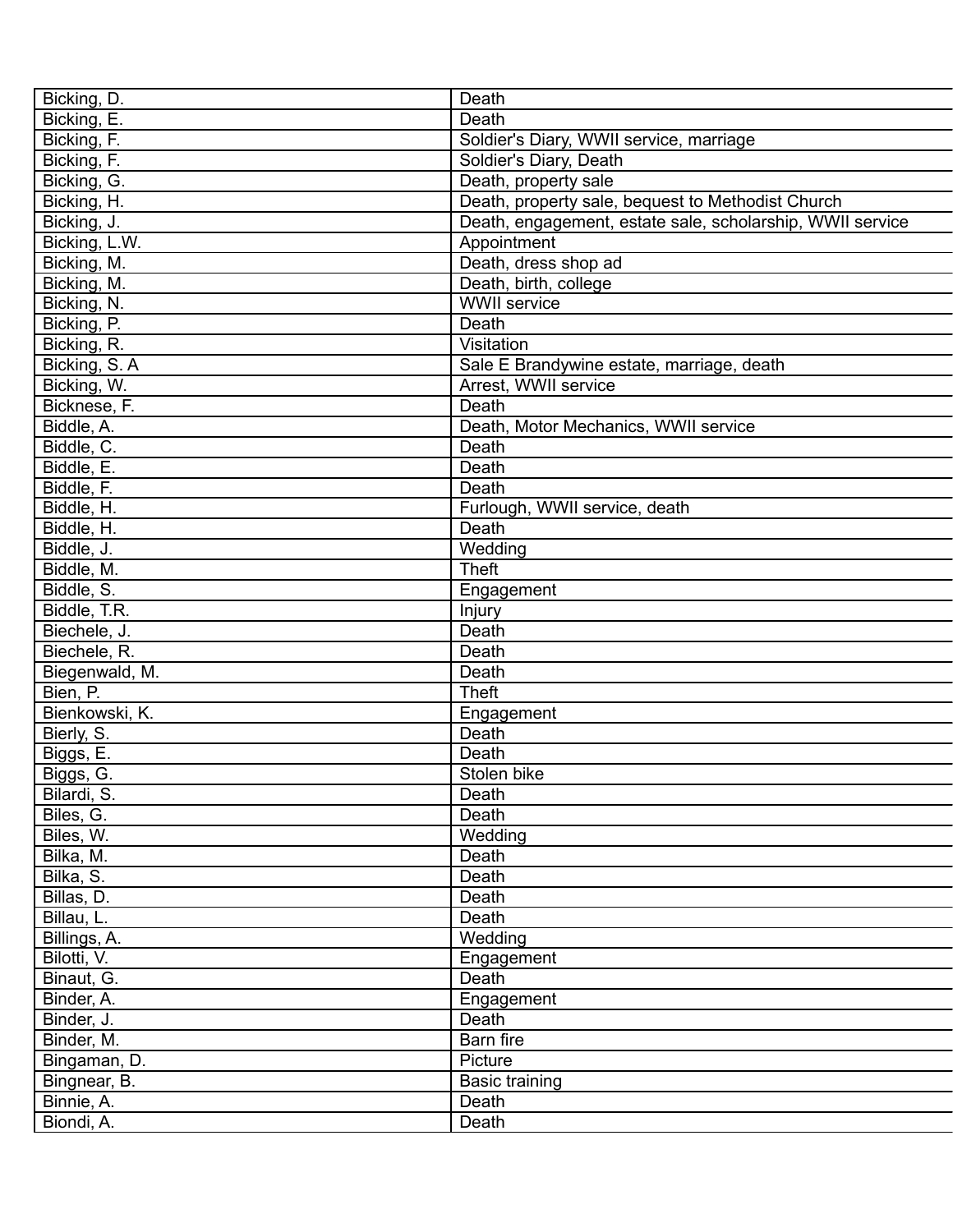| Biondi, F.        | Death, military, WWII service                     |
|-------------------|---------------------------------------------------|
| Biondi, M.        | <b>Birth</b>                                      |
| Biondi, T.        | Public Auction, WWII service, military school     |
| Biondo, S.        | Death                                             |
| Biondo, V.        | Death                                             |
| Bionti, B.        | Death                                             |
| Bird, A.          | <b>Birth</b>                                      |
| Bird, B.          | Award, navy enlistment                            |
| Bird, D.          | Prison                                            |
| Bird, G.          | Death, Engagement, Arrest, sentencing             |
| Bird, H.          | Death, drowning death                             |
| Bird, J.          | Graduation                                        |
| Bird, M.          | Death, engagement, drinking at baseball game      |
| Bird, N.          | Death, ct hearing, birth                          |
| Bird, R.          | Arrest                                            |
| Bird, R.          | Death, arrest, motorcycle accident                |
| Bird, W.          | Arrest, death                                     |
| Birdsey, D.       | Death                                             |
| Bireley, D.       | Hearing Problems, Death                           |
| Bireley, J.       | Death                                             |
| Bireley, R.       | Degree                                            |
| Bireley, S.       | Engagement, Wedding, sorority office              |
| Birkhead, J.      | Death                                             |
| Birkhead, L.      | Biography                                         |
| Birmingham, K.    | Death                                             |
| Birney, R.        | <b>Military Exercise</b>                          |
| Birtwistle, G.    | Death                                             |
| Bishop, C.        | Death                                             |
| Bishop, F.        | Distinguished Alumni Award, WWII service, wedding |
| Bishop, M.        | Engagement, Death                                 |
| Bishop, N.        | Death                                             |
| Bishop, S.        | Theft, death                                      |
| Bishop, W.        | Death                                             |
| Bisignaro, D.     | Death                                             |
| Bissell, W.       | Death                                             |
| Bissey, D.        | Wedding                                           |
| Bistline, W.      | Death                                             |
| Bittenbender, B.  | Death                                             |
| Bixler, D.        | Art Presentation, traffic violation               |
|                   |                                                   |
| Bixler, E.        | Dean's List                                       |
| Bixler, L.        | Move                                              |
| Black, A.         | Death                                             |
| Black, E.         | <b>WWII</b> service                               |
| Black, H.         | Death, death by train                             |
| Black, L.         | Death, speeding                                   |
| Black, N.         | Death                                             |
| Black, S.         | Letter of Intent, suicide                         |
| Black, T.         | Death                                             |
| Blackman, J.      | Death                                             |
| <b>Blackstone</b> | <b>Benefit Concert</b>                            |
| Blackstone, A.    | Biography                                         |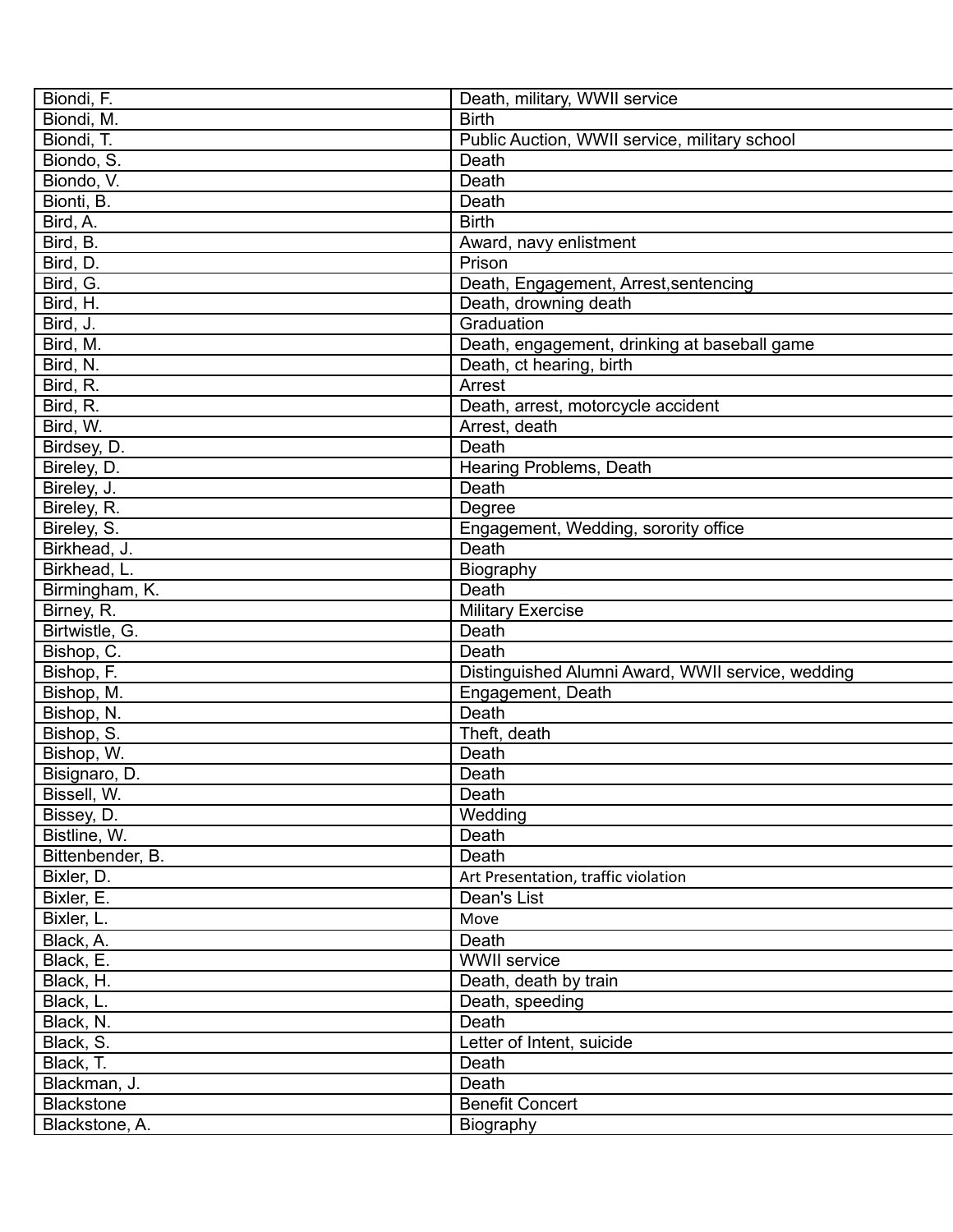| Blackstone, J.      | Choir                 |
|---------------------|-----------------------|
| Blackwell, A.       | Engagement            |
| Blair, D.           | Induction             |
| Blair, J.           | Wedding               |
| Blair, K.           | Wedding               |
| Blake, E.           | Catalogue             |
| Blake, L.           | Car Accident          |
| Blake, M.           | Wedding               |
| Blake, R.           | Death                 |
| Blakney, F.         | Move                  |
| Blanchard, S.       | Death                 |
| Blanchard, V.       | Wedding               |
| Blank, M.           | Scholarship           |
| Blank, W.           | Anniversary           |
| Blanken, L.         | Enlistment            |
| Blauhut, L.         | Engagement            |
| Blazejewski, S.     | Death                 |
| Blechman, D.        | Engagement            |
| Blechman, R.        | <b>Car Accident</b>   |
| Blemings, R.        | Car Accident          |
| Blevins, J.         | Death                 |
| Blevins, R.         | Death, Theft          |
| Blevins, T.         | Arrest                |
|                     |                       |
| Blew, V.            | Car Accident          |
| Blickos, A.         | Death                 |
| Blin-Singer, J.     | Party                 |
| <b>Block Family</b> |                       |
| Blok, P.            | <b>Airplane Delay</b> |
| Bloom, L.           | Dean's List           |
| Blosenski, J.       | Fire, Wedding         |
| Blosienski, S.      | Death                 |
| Blumberg, L.        | Graduation            |
| Blye, B.            | Car Accident          |
| Blyler, P.          | Picture               |
| Boccelli, K.        | Death                 |
| Boccio, A.          | Engagement            |
| Boccio, A.          | Wedding               |
| Boccio, J.          | Engagement, Wedding   |
| Bochmann, B.        | Wedding               |
| Bochmann, J.        | Death                 |
| Bock, B.            | Death                 |
| Bock, R.            | Death                 |
| Boden, J.           | Death                 |
| Bodor, K.           | Wedding               |
| Boekenkamp, A.      | Death                 |
| Boelter, M.         | Death, estate sale    |
| Boettcher, K.       | Death                 |
| Bogart, R.          | <b>Birth</b>          |
| Bogdan, J.          | Death                 |
| Boggs Family        | <b>Family Reunion</b> |
| <b>Boggs Family</b> | <b>Family Reunion</b> |
|                     |                       |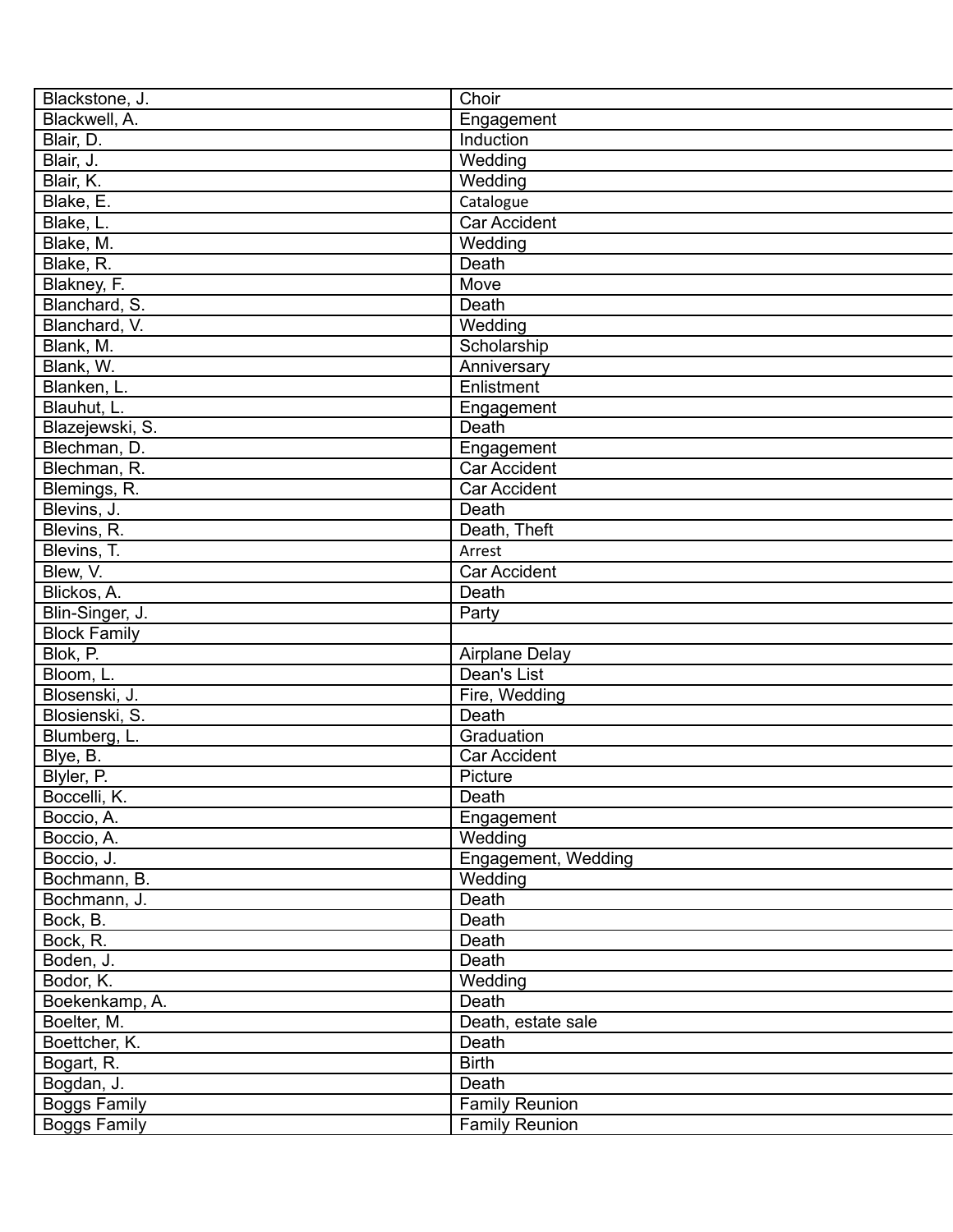| <b>Boggs Family</b> | <b>Family Reunion</b>                                     |
|---------------------|-----------------------------------------------------------|
| <b>Boggs Family</b> |                                                           |
| Boggs, A.           | Death                                                     |
| Boggs, A.           | Death                                                     |
| Boggs, B.           | Biography                                                 |
| Boggs, C.           | Death                                                     |
| Boggs, D.           | Graduation                                                |
| Boggs, E.           | Death, Arrest, 24 <sup>th</sup> wedding anniversary       |
| Boggs, F.           | Death                                                     |
| Boggs, G.           | Death, Promotion, car stolen                              |
| Boggs, H.           | <b>Bicycle Accident</b>                                   |
| Boggs, J.           | Death, Military, auto accident, 20 <sup>th</sup> birthday |
| Boggs, M.           | Death, car accident                                       |
| Boggs, N.           | Citation                                                  |
| Boggs, P.           | Arrest                                                    |
| Boggs, R.           | Death                                                     |
| Boggs, S.           | Biography                                                 |
| Boggs, V.           | Death                                                     |
| Boggs, W.           | Family Reunion, Death, auto accident, award from Army     |
| Bogues, R.          | <b>Car Accident</b>                                       |
| Bogush, E.          | Death                                                     |
| Bogush, G.          | Wedding, college graduation                               |
| Bogush, J.          | Picture                                                   |
| Bogush, T.          | Death, cook DHS                                           |
| Bohlert, M.         | Death                                                     |
| Boice, G.           | Wedding, Death                                            |
| Boka, J.            | Death                                                     |
| Bokoski, L.         | Biography                                                 |
| Boland, M.          | Death                                                     |
| Boland, W.          | Death                                                     |
| Boldridge, A.       | Death                                                     |
| Boldridge, M.       | Wedd, assault                                             |
| Boles, J.           | Car Accident                                              |
| Boley, D.           | Death                                                     |
| Bonaduce, C.        | Death                                                     |
| Bonaduce, J.        | Anniversary, basic training                               |
| Bonaduce, P.        | Death, Biography                                          |
| Bonaduce, P.        | Sale                                                      |
| Bonaduce, R.        | Engagement                                                |
| Bond, D.            | Engagement                                                |
| Bond, E.            | Death                                                     |
| Bond, I.            | Death                                                     |
| Bond, R.            | Furlough, Death, military promotion                       |
| Bondi, G.           | Dean's List                                               |
| Bonds, C.           | Death                                                     |
| <b>Bones Family</b> |                                                           |
| Bones, A.           | Car Accident                                              |
| Bones, D.           | Death                                                     |
| Bones, W.           | Death                                                     |
| Bongiorno, F.       | Death                                                     |
| Bongiorno, J.       | Death                                                     |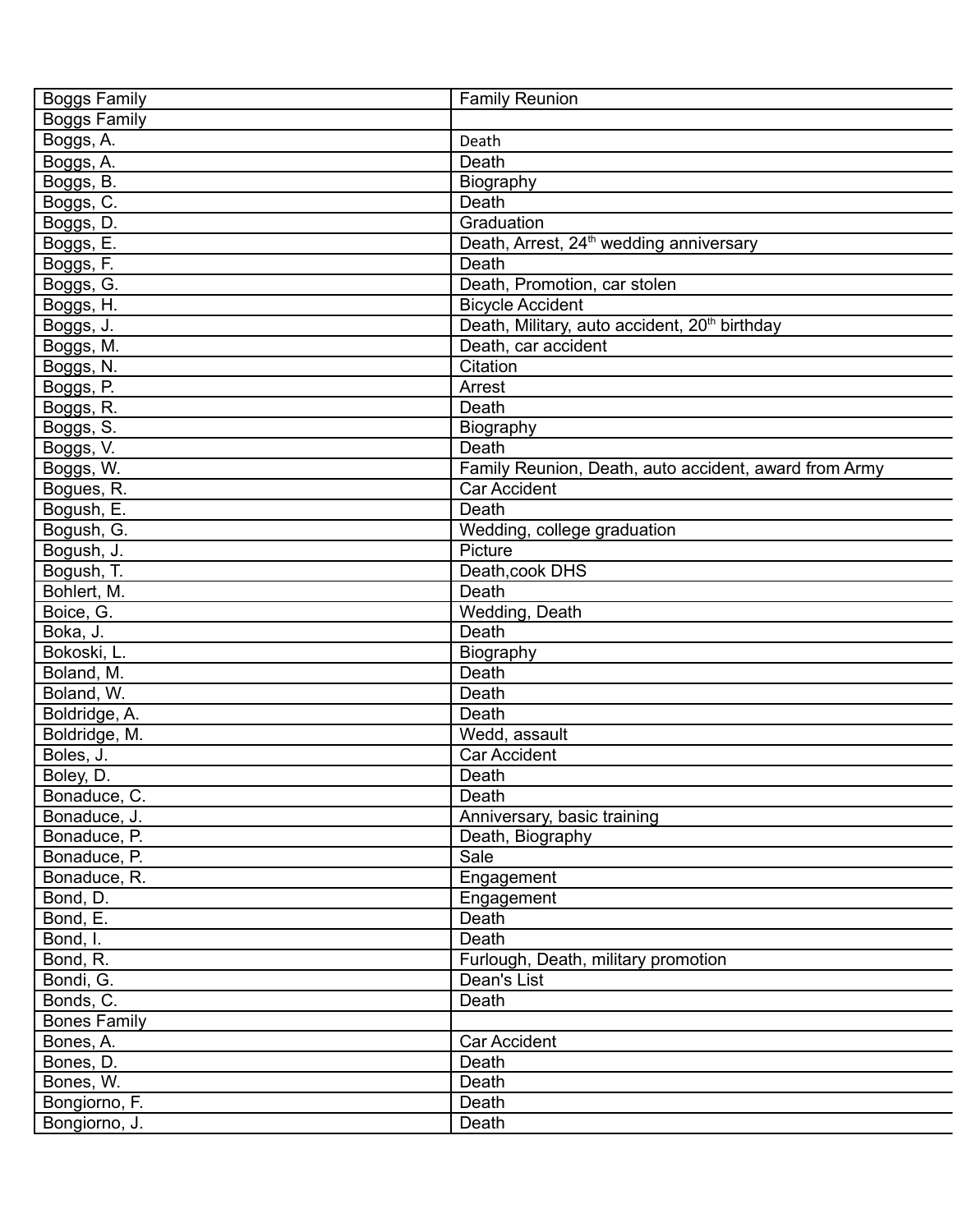| Bonito, L.      | Death                                                    |
|-----------------|----------------------------------------------------------|
| Bonna, T.       | Death                                                    |
| Bonsall, C.     | Engagement                                               |
| Bonsall, J.     | <b>Car Accident</b>                                      |
| Bonsall, S.     | Engagement                                               |
| Booge, J.       | Death, golf outing                                       |
| Book, C.        | Arrest                                                   |
| Book, K.        | Engagement                                               |
| Book, L.        | Death                                                    |
| Booker, C.      | Death                                                    |
| Booker, H.      | Death                                                    |
| Booker, J       | Dartmouth scholarship, graduation cum laude              |
| Booker, T.      | Exchange Program                                         |
| Booker, T.      | Scholarship                                              |
| Bookmiller, N.  | Wedding                                                  |
| Bookmiller, S.  | Death                                                    |
| Bookmiller, W.  | Death                                                    |
| Boos, A.        | Death                                                    |
| Booth, G.       | <b>Studies</b>                                           |
| Booth, G.       | Biography                                                |
| Booz, T.        | Death                                                    |
| Bopp, C.        | Engagement                                               |
| Bopp, F.        | Appointment                                              |
|                 |                                                          |
| Boquist, K.     | Car Accident                                             |
| Borek, W.       | Death                                                    |
| Borgesen, E.    | Death                                                    |
| Borgman, N.     | Death                                                    |
| Borland, B.     | Picture                                                  |
| Borland, R.     | Attempted burglary                                       |
| Bornstad, K.    | Death                                                    |
| Borr, R.        | Death, theft                                             |
| Borrell, S.     | Death                                                    |
| Boryk, R.       | Move                                                     |
| Borzillo, Z.    | Death                                                    |
| Borzin, E.      | Death                                                    |
| Bosi, R.        | Arrest                                                   |
| Bosley, S.      | <b>Birth</b>                                             |
| Bossert, C.     | Accident, death                                          |
| Bossett, W.     | Arrest, bad check charge                                 |
| Bostelle, J.    | Death                                                    |
| Bostelle, T.    | Open Studio Exhibit, Biography, military, exhibit abroad |
| Bostelle, T.    | <b>Friendship Between Artists</b>                        |
| Bostelle, T.    | Art Exhibit, honored by fellow artists                   |
| Bostelle, T.    | Biography, donation of picture                           |
| Bostic, B.      | Indictment                                               |
| Bostic, D.      | Family                                                   |
| Bostic, L.      | Death                                                    |
| Bostic, S.      | <b>Basic Training</b>                                    |
| Bottcher, B.    | Death                                                    |
| Botterbusch, D. | Wedding                                                  |
| Bottigar, M.    | <b>Duties</b>                                            |
|                 |                                                          |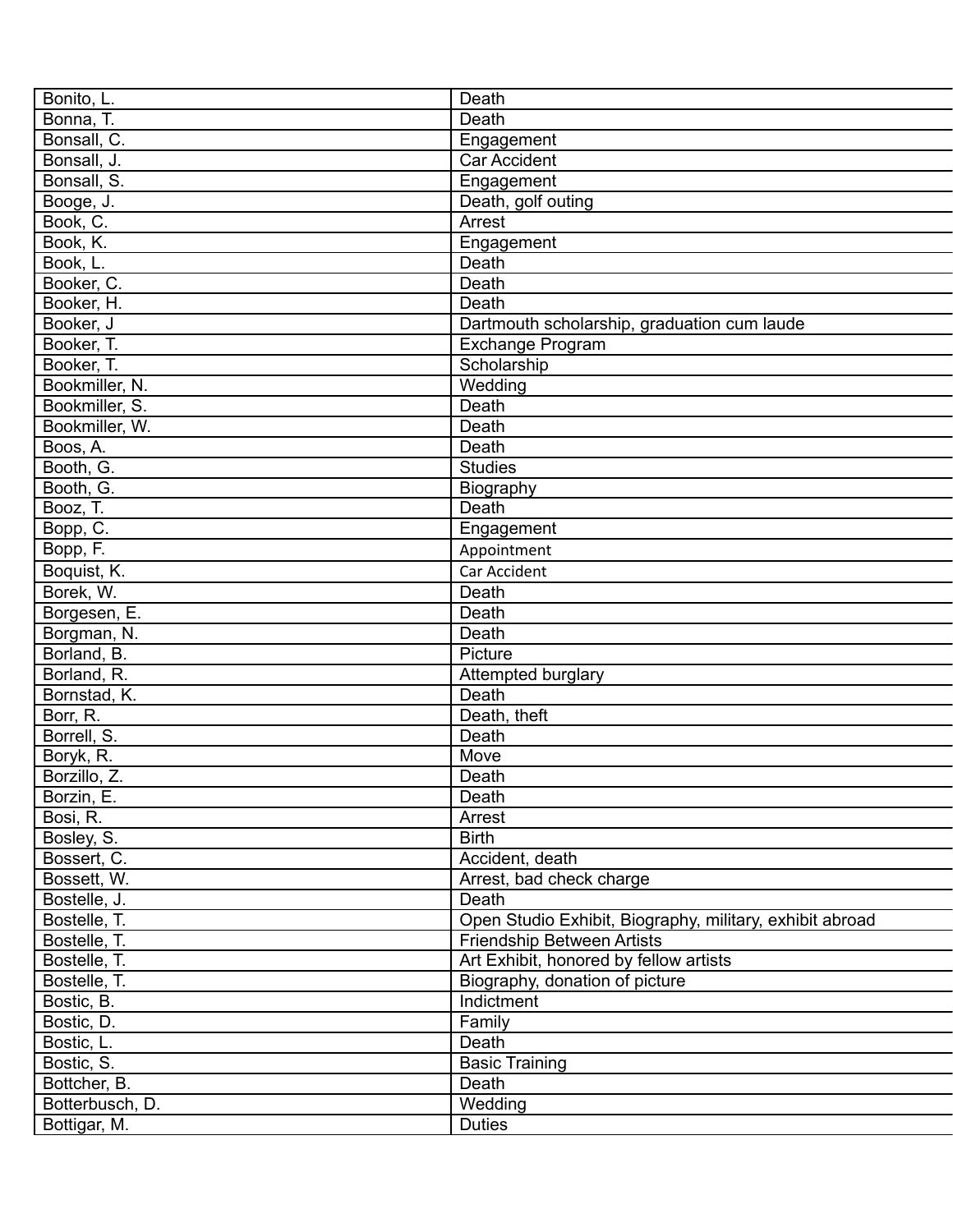| Bottiger, B.         | <b>Birth</b>                                 |
|----------------------|----------------------------------------------|
| Boucher, L.          | Death                                        |
| Boucher, R.          | Escape                                       |
| Boudreau, C.         | Death                                        |
| Boudreau, J.         | Death                                        |
| Bousum, G.           | Remembrance, Death, WWII service             |
| Bousum, J.           | Engagement, Wedding, graduation              |
| Bousum, M.           | Death                                        |
| Bousum, T.           | Wedding                                      |
| Bousum, W.           | Visitation, Labrador to Puerto Rico          |
| Bova, C.             | Pool accident                                |
| Bovard, B.           | Death                                        |
| Bowden, F.           | Death                                        |
| Bowen, L.            | Death, Silver Beaver Award                   |
| Bowen, W.            | Engagement, charge of arson                  |
| Bower, B.            | Death                                        |
| Bower, J.            | Death                                        |
| Bower, M.            | Deaht                                        |
| Bowers, A.           | Death                                        |
| Bowers, D.           | Death                                        |
| Bowers, E.           | Discharge                                    |
| Bowers, E.           | Army                                         |
| Bowers, J.           | Death                                        |
| <b>Bowman Family</b> |                                              |
| Bowman, A.           | Picture, Wedding, death, shower              |
| Bowman, C.           | Death, wedding                               |
| Bowman, C.           | Wedding, birth                               |
| Bowman, E.           | Death, WWII service, engagement              |
| Bowman, G.           | Death, birth                                 |
| Bowman, G.           | Death                                        |
| Bowman, J.           | Death, Silver Star, birth, WWII service, KIA |
| Bowman, L.           | <b>Theft</b>                                 |
| Bowman, L.           | Wedding, parole granted, WWII service        |
| Bowman, L.           | Party, military, arrest, parole              |
| Bowman, M.           | Death, WWII service, engagement              |
| Bowman, P.           | Wedding, Death, WWII service                 |
| Bowman, R.           | Death, Wedding                               |
| Bowman, R.           | Engagement, birth, WWII service              |
| Bowman, S.           | Death                                        |
| Bowman, T.           | Advertisement                                |
| Bowser, A.           | <b>Returning Soldier</b>                     |
| Bowser, M.           | Death                                        |
| Bowyer, G.           | Engagement                                   |
| Bowyer, J.           | Arrest                                       |
| Bowyer, M.           | <b>Basic Training</b>                        |
| Boyd, A.             | Arrest                                       |
| Boyd, J.             | Death                                        |
| Boyd, M.             | Trial                                        |
| Boyd, R.             | Death                                        |
| Boyd, W.             | Robbery charge                               |
| Boyer, B.            | Death, Biography                             |
|                      |                                              |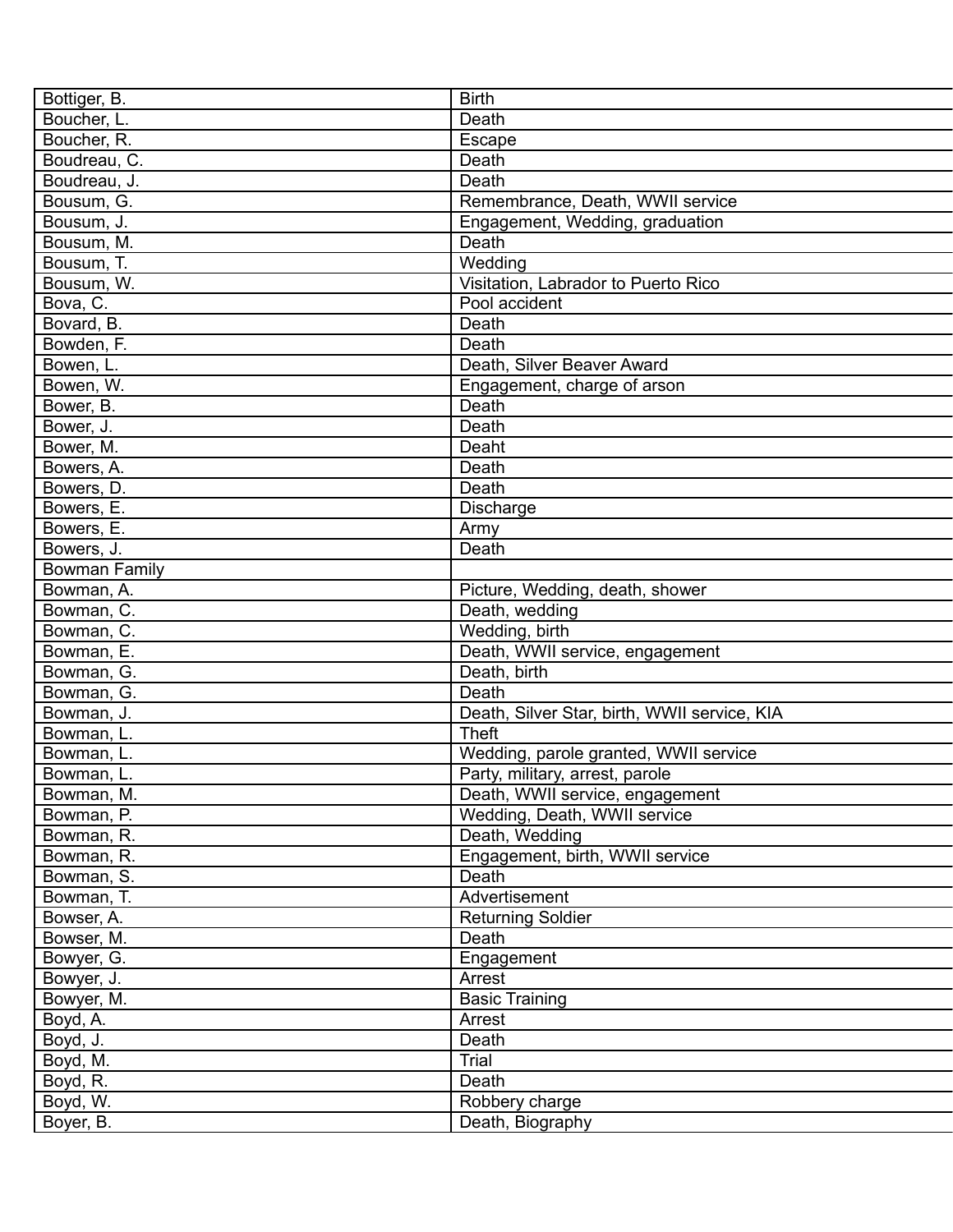| Boyer, M.     | <b>Birth</b>                              |
|---------------|-------------------------------------------|
| Boyer, R.     | Appointment                               |
| Boyer, W.     | Death, deer accident, military, wedding   |
| Boylan, R.    | Birthday, party                           |
| Boyle, D.     | Death, Biography                          |
| Boyle, E.     | Death, wedding                            |
| Boyle, P.     | Death                                     |
| Braccio, C.   | Engagement                                |
| Braceland, L. | Engagement                                |
| Bracher, C.   | <b>Birth</b>                              |
| Brackbill, A. | Wedding                                   |
| Braden, D.    | Scholarship                               |
| Braden, W.    | Death                                     |
| Bradfield, B. | Death                                     |
| Bradford, C.  | Eagle Scout                               |
| Bradford, J   | Death, engagement, wedding, college       |
| Bradford, R.  | Arrest                                    |
| Bradlee, D.   | Biography                                 |
| Bradlee, G.   | Death                                     |
| Bradlee, J.   | Biography                                 |
| Bradley, A.   | Birth, Death, engagement, wedding, HS bio |
| Bradley, D.   | <b>Basic Training</b>                     |
| Bradley, F.   | Engagement                                |
| Bradley, J.   | Biography                                 |
| Bradley, J.   | Death, Track Team, Technical Training     |
| Bradley, L.   |                                           |
| Bradley, L.   | Engagement<br>Wedding                     |
|               |                                           |
| Bradley, M.   | Engagement, Death                         |
| Bradley, P.   | Biography                                 |
| Bradley, P.   | Tennis, graduation                        |
| Bradley, P.   | Death                                     |
| Bradley, R.   | Death                                     |
| Bradley, S.M. | Arrest                                    |
| Bradley, T.   | Death                                     |
| Bradley, W.   | Death, wedding                            |
| Brady, A.     | Move                                      |
| Brady, E.     | Military                                  |
| Brady, M.     | Death                                     |
| Brady, R.     | Death                                     |
| Brady, S.     | Biography                                 |
| Bragg, K.     | Hospitalization                           |
| Brailler, W.  | <b>Theft</b>                              |
| Brain, S.     | <b>Board of Directors</b>                 |
| Brainard, J.  | Death                                     |
| Brammer, C.   | Wedding                                   |
| Brammer, O.   | Death                                     |
| Brandfass, B. | Scholarship                               |
| Brandl, J.    | Death                                     |
| Brandon, P.   | Death                                     |
| Bransford, D. | Engagement                                |
| Bransford, G. | Car Accident                              |
|               |                                           |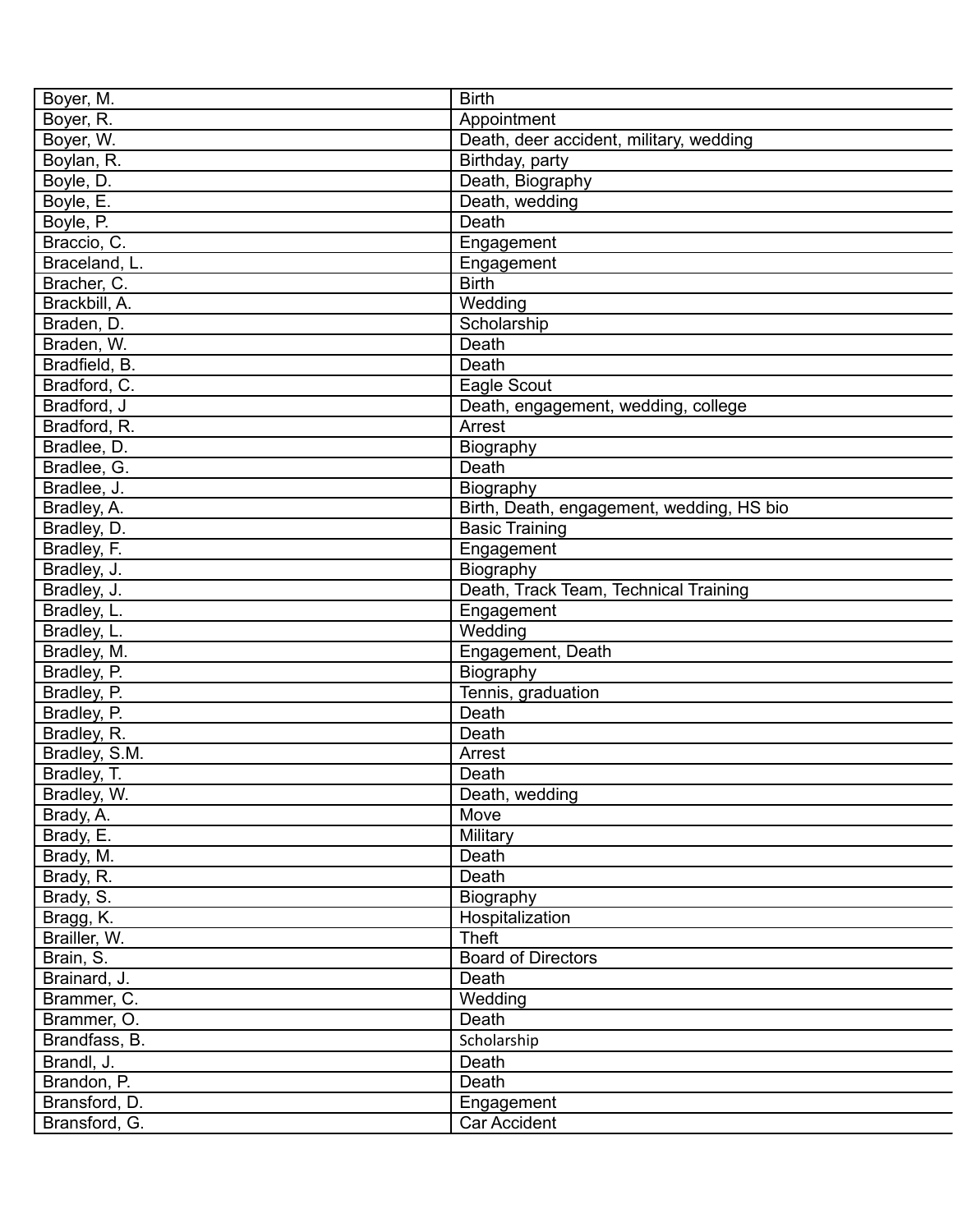| Bransford, T.           | <b>Birth</b>                                    |
|-------------------------|-------------------------------------------------|
| Branyan, E.             | <b>Basic Training</b>                           |
| Branyan, J.             | Biography                                       |
| Brault, C.              | Death                                           |
| Braun, C.               | Death                                           |
| Braun, G.               | Death                                           |
| Bravo-Cruz, O.          | Death                                           |
| Bray, J.                | Death                                           |
| Breckley, G.            | Family                                          |
| Bredickas, P.           | Engagement                                      |
| Brehany, L.             | Top athlete                                     |
| Breindel, C.            | Biography                                       |
| Breitenstein, R.        | Arrest                                          |
| <b>Bremerman Family</b> |                                                 |
| Brenchak, J.            | <b>Theft</b>                                    |
| Breneman, A.            | Apprentice                                      |
| Breneman, J.            | Engagement                                      |
| Brennan, C.             | Move                                            |
| Brennan, D.             | Sports                                          |
| Brennan, E.             | Death                                           |
| Brennan, G.             | Death                                           |
| Brennan, J.             | Death, house robbery                            |
| Brent, D.               | <b>Birth</b>                                    |
| Brethauer, P.           | Auto accident                                   |
|                         | Death                                           |
| Brewster, R.            |                                                 |
| Brewton, R.             | Auto accident                                   |
| Briant, W.              | Death                                           |
| Bricker, A.             | Death                                           |
| Bricker, D.             | Biography                                       |
| Bricker, L.             | Wedding, birth                                  |
| Bricker, L.             | Football player, military                       |
| Bricker, W.             | Wedding                                         |
| Brickus, J.             | Death                                           |
| Brideau, C.             | Death                                           |
| Bridinger, C.           | Death                                           |
| Briggs, A.              | Death                                           |
| Briggs, C.              | Fire                                            |
| Briggs, E.              | Scholarship                                     |
| Briggs, M.              | Death                                           |
| Briggs, R.              | Death                                           |
| Bringman, M.            | <b>WWII Service</b>                             |
| Brinton-Miele, M.       | Graduation                                      |
| Brinton, C              | 60 <sup>th</sup> ann, dairy farm sold           |
| Brinton, E.             | Car accident, WWII service                      |
| Brinton, F.             | Car Accident, WWII service                      |
| Brinton, J.             | Death                                           |
| Brinton, M.             | Engagement                                      |
| Brinton, P.             | Death                                           |
| Brinton, R.             | Air Medal                                       |
| Brinton, T.             | Furlough                                        |
| Brinton, W.             | Death, WWII service, escape prison work release |
|                         |                                                 |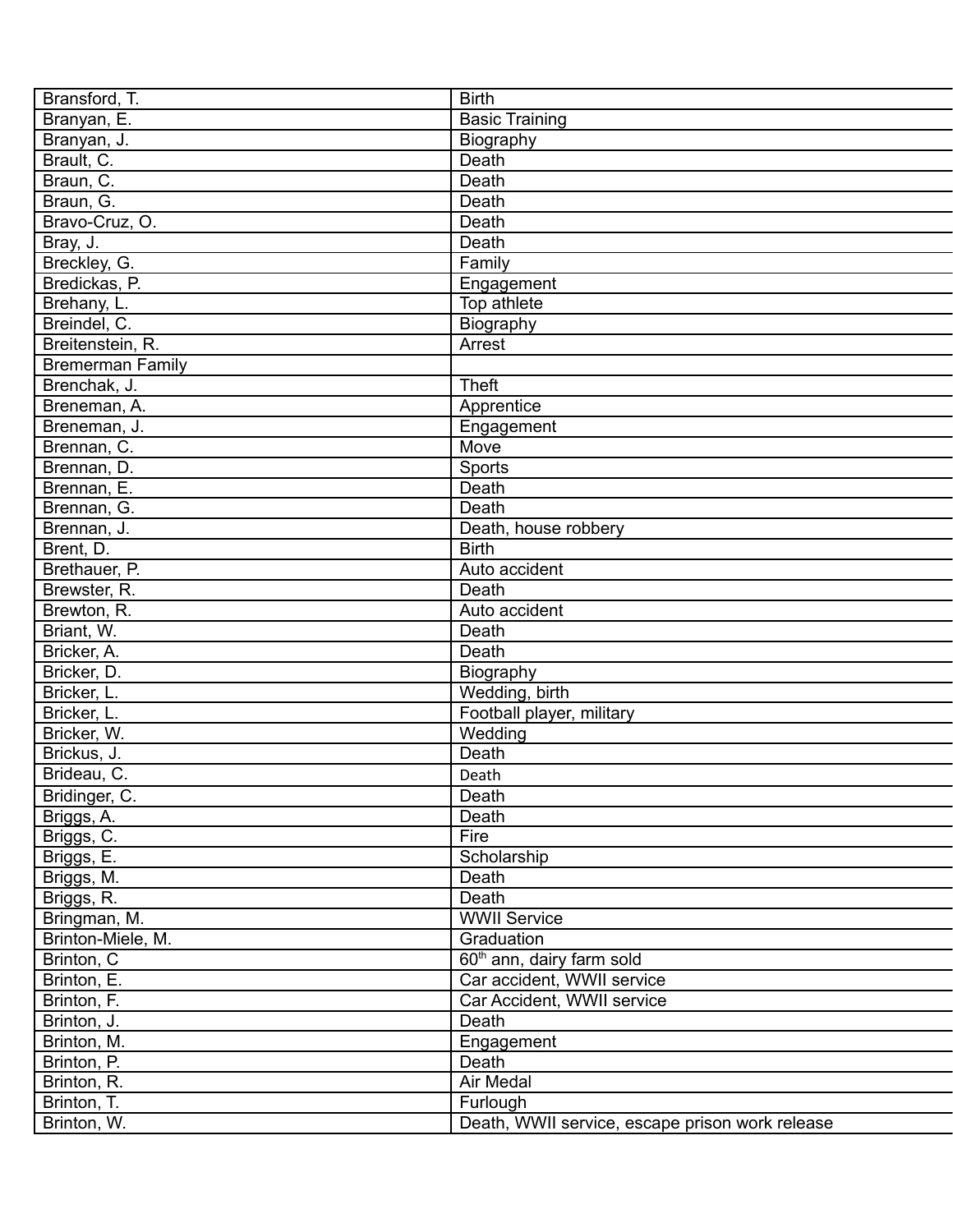| Brior, J.               | Death                                                            |
|-------------------------|------------------------------------------------------------------|
| Bristline, W.           | Theft from vehicle                                               |
| Brito, S.               | <b>Car Accident</b>                                              |
| Brittin, P.             | Death                                                            |
| Brittingham, R.         | Death                                                            |
| Broadbelt, B.           | Death                                                            |
| Broadbelt, M.           | Engagement                                                       |
| Broadley, M.            | Death                                                            |
| Broadnax, E.            | Death                                                            |
| Broadnax, T.            | Death                                                            |
| Broadt, M.              | Wedding, guest of honor                                          |
| Brock, E.               | Engagement                                                       |
| Brock, F.               | Military                                                         |
| Brock, H.               | Death                                                            |
| Brod, M.                | Biography                                                        |
| Brodbeck, W.            | <b>Theft</b>                                                     |
| Brodbeck, W.            | Auto theft                                                       |
| Broderick, R.           | <b>Birth</b>                                                     |
| Broderick, R.           | Death                                                            |
| Broderick, R.           | Death                                                            |
| Brodsky, M.             | Biography, coach                                                 |
| Brogan, D.              | Engagement                                                       |
|                         | Death                                                            |
| Brogan, E.              | <b>Birth</b>                                                     |
| Bronson, P.             |                                                                  |
| Bronstein, E.           | Death                                                            |
| Brook, A.               | <b>Studies</b>                                                   |
| Brook, D.               | Engagement                                                       |
| Brook, F.               | <b>Basic Training</b>                                            |
| Brook, R.               | Car Accident                                                     |
| <b>Brookover Family</b> | <b>Family Reunion</b>                                            |
| <b>Brookover Family</b> |                                                                  |
| Brookover, A.           | Death, Anniversary, benefit, military reenlistment, WWII service |
|                         | real estate sale, engagement                                     |
| Brookover, B.           | Engagement                                                       |
| Brookover, F.           | Furlough                                                         |
| Brookover, G.           | Biography                                                        |
| Brookover, J.           | Engagement, Wedding, death                                       |
| Brookover, L.           | Wedding, engagement                                              |
| Brookover, R.           | Death, Anniversary                                               |
| Brookover, S.           | Death                                                            |
| Brookover, T.           | Anniversary, Party, birth, graduation, rotary, honored by        |
|                         | Downingtown Paper Co, surprise party, pres of class              |
| Brooks, B.              | Holiday                                                          |
| Brooks, K.              | Death                                                            |
| Brooks, R.              | <b>Birth</b>                                                     |
| Broomall, H.            | Wedding                                                          |
| Broomall, L.            | <b>Teacher</b>                                                   |
| Broomall, S.            | Death                                                            |
| Broomell, C.            | Death, birth                                                     |
| Broomell, G.            | Death                                                            |
| Broomell, J.            | Engagement                                                       |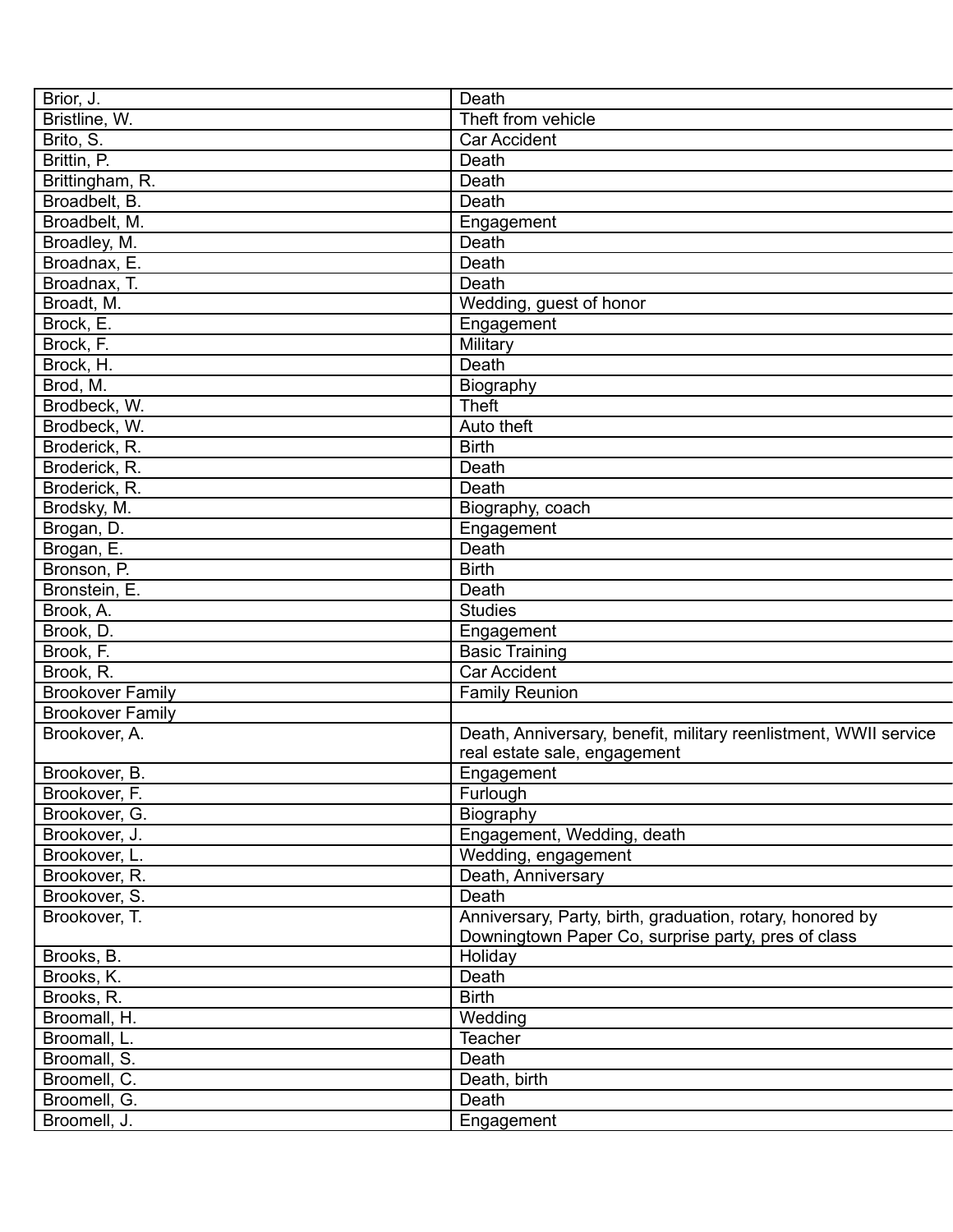| Broomell, L.        | Wedding                                                        |
|---------------------|----------------------------------------------------------------|
| Broomell, M.        | Death                                                          |
| Broschard, C.       | Death, WWII service                                            |
| Broschard, D.       | <b>Birth</b>                                                   |
| Broschard, E.       | Death                                                          |
| Broschard, H.       | Death                                                          |
| Broschard, M.       | Death                                                          |
| Broschard, P.       | Death                                                          |
| Broschard, W.       | Death, WWII service, wedding                                   |
| Broschard, W.       | Furlough                                                       |
| Brotze, C.          | <b>Spelling Bee</b>                                            |
| Brouse, M.          | Death                                                          |
| Brouse, P.          | Engagement                                                     |
|                     |                                                                |
| <b>Brown Family</b> | Skating Competition, death, teachers college graduation        |
| <b>Brown Family</b> |                                                                |
| Brown, .            | Furlough                                                       |
| Brown, A.           | Wedding, Death, retirement, fire aux honor                     |
| Brown, B.           | Wedding, Death, Employee of the Quarter                        |
| Brown, C.           | Travels, Engagement, Award, Death, hit by train                |
| Brown, C.           | Engagement, car accident. Death, WWII service                  |
| Brown, D.           | Wedding, Death, Engagement, new resident, inline skate team    |
| Brown, D.           | Biography                                                      |
| Brown, E.           | Engagement, resignation                                        |
| Brown, E.           | Citizen of the Year, Death, Resignation, death                 |
| Brown, E.           | Death, birth                                                   |
| Brown, F.           | Homestead, Religious Freedom, death                            |
| Brown, F.           | <b>Retirement Work</b>                                         |
| Brown, F.           | Pacifist Work                                                  |
| Brown, F.           | <b>Pacifist Work</b>                                           |
| Brown, H.           | Summer Jobs                                                    |
| Brown, H.           | Engagement, Wedding, Death, WWII service, retirement           |
| Brown, I.           | Death, jail sentence, WWII service                             |
| Brown, J.           | Teacher of the Year, Death, Engagement, auto accident, DUI     |
| Brown, K.           | Wedding, Death, Assistantship                                  |
|                     |                                                                |
| Brown, L            | Silver Beaver award, real estate convention, Santa Claus       |
| Brown, L.           | Biography, WWII service                                        |
| Brown, M.           | Engagement, Birth, Death, Biography, auto accident, wedding    |
|                     | tennis team                                                    |
| Brown, N.           | Death                                                          |
| Brown, O.           | Engagement, Wedding                                            |
| Brown, P.           | Wedding, Death, auto accident, college enrollment              |
| Brown, R.           | President of the Bank, Engagement, Wedding, Death, Basic Trair |
| Brown, R.           | Death, military, seminar                                       |
| Brown, S.           | Death, Presidential Scholar Award, Engagement, coach of        |
|                     | year, engagement                                               |
| Brown, T.           | Death, Public Sale, WWII service, wedding, arrest              |
| Brown, V.           | Death                                                          |
| Brown, W.           | Death, wedding, WWII service                                   |
| Browne, G.          | Death                                                          |
| Browne, V.          | Death                                                          |
| Browning, J.        | Car Accident                                                   |
|                     |                                                                |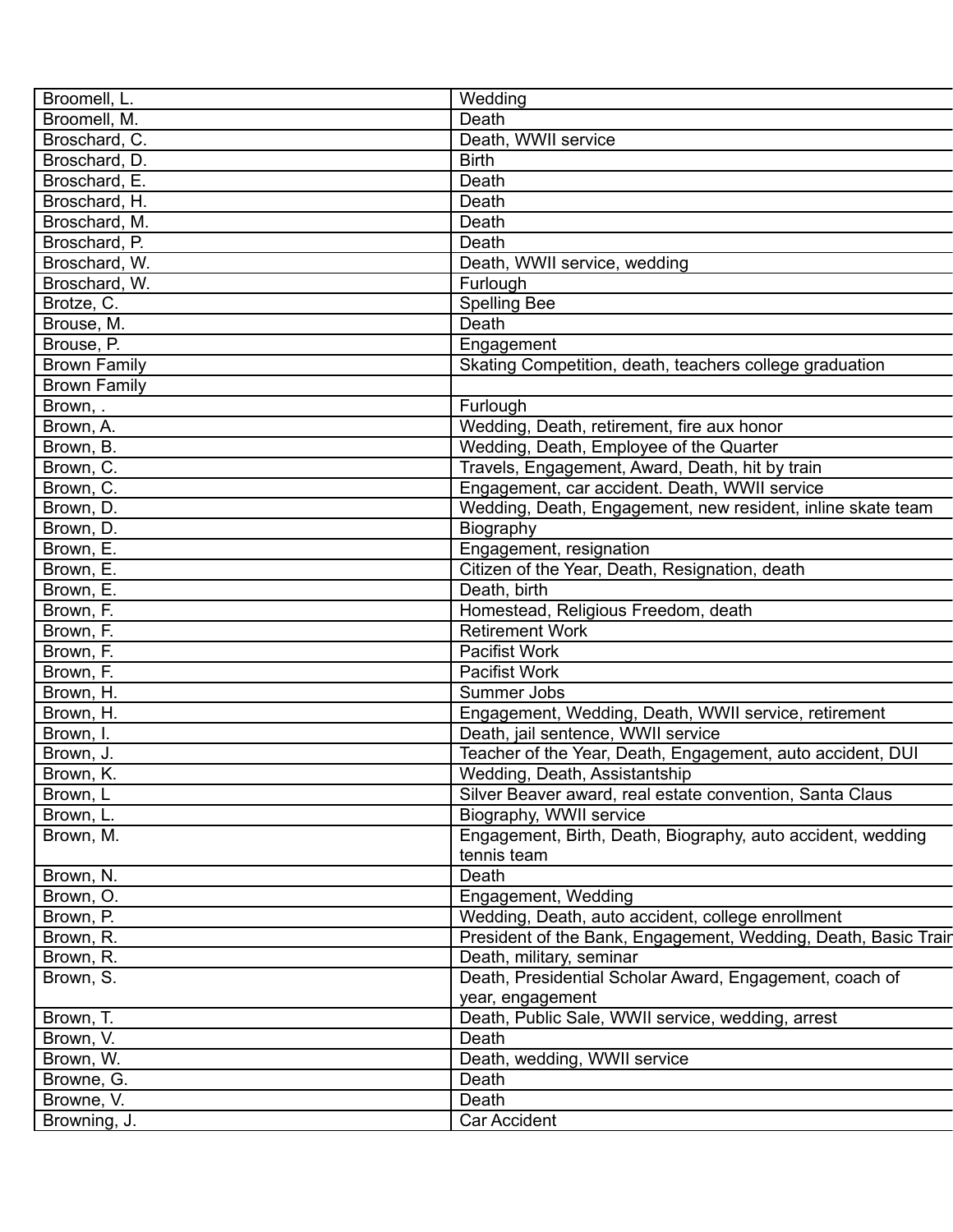| Browning, L.         | Death                                                            |
|----------------------|------------------------------------------------------------------|
| <b>Browns</b>        | <b>Skating Competition</b>                                       |
| Brownstein, B.       | Death                                                            |
| Brownstein, J.       | Picture, Death, Biography                                        |
| Brownstein, M.       | University                                                       |
| Brownstein, S.       | Death                                                            |
| Brubaker, E.         | Death                                                            |
| Brubaker, H.F.       | <b>WWII Service</b>                                              |
| Brubaker, J.         | Vocal competition, wedding                                       |
| Brubaker, M.         | Death                                                            |
| Bruce, R.            | Death                                                            |
| Bruckner, A.         | Biography                                                        |
| Brumbaugh, O.        | Death                                                            |
| Brunen, G.           | <b>Car Accident</b>                                              |
| Brunen, M.           | Enrollment                                                       |
| Brunen, M.           | Wedding                                                          |
| Brunk, H.            | Scholarship                                                      |
| Brunn, D.            | <b>Theft</b>                                                     |
| Bruno, D.            | Death                                                            |
| Bruno, F.            | Death                                                            |
| Bruno, H.            | Death                                                            |
| Bruno, J.            | Death                                                            |
| Bruno, L.            | <b>Court Ruling</b>                                              |
|                      | Death                                                            |
| Bruno, M.            |                                                                  |
| Bruno, P.            | <b>Remembering Police Work</b><br>Death                          |
| Bruno, R.            |                                                                  |
| Brusch, J.           | Death                                                            |
| <b>Bruton Family</b> | House and family                                                 |
| Bruton, C.           | Running for State Legislature, Death, Symposium, Engagem         |
|                      | ent, wedding, borough council, sworn into office, Saladworks     |
|                      | Officer, E Brandywine supervisor, birth<br><b>Contest Winner</b> |
| Bruton, J.           |                                                                  |
| Bruton, L            | Death                                                            |
| Bruton, R.           | Death                                                            |
| Bryan, H.            | Anniversary                                                      |
| Bryans, M.           | Biography                                                        |
| Bryant, D.           | Wedding                                                          |
| Bryant, J.           | Picture                                                          |
| Bryant, J.           | Author, award                                                    |
| Bryant, L.           | Death                                                            |
| Bryant, L.           | Engagement                                                       |
| Bryant, M.           | Death                                                            |
| Bryant, W.           | Death                                                            |
| Bryants, E.          | Open House                                                       |
| Bryson, C.           | Arrest                                                           |
| Bryson, E.           | Death                                                            |
| Bryson, M.           | Engagement                                                       |
| Bryson, M.           | Engagement                                                       |
| Bryson, M.           | Engagement                                                       |
| Buccella, J.         | <b>Birth</b>                                                     |
| <b>Bucci Family</b>  |                                                                  |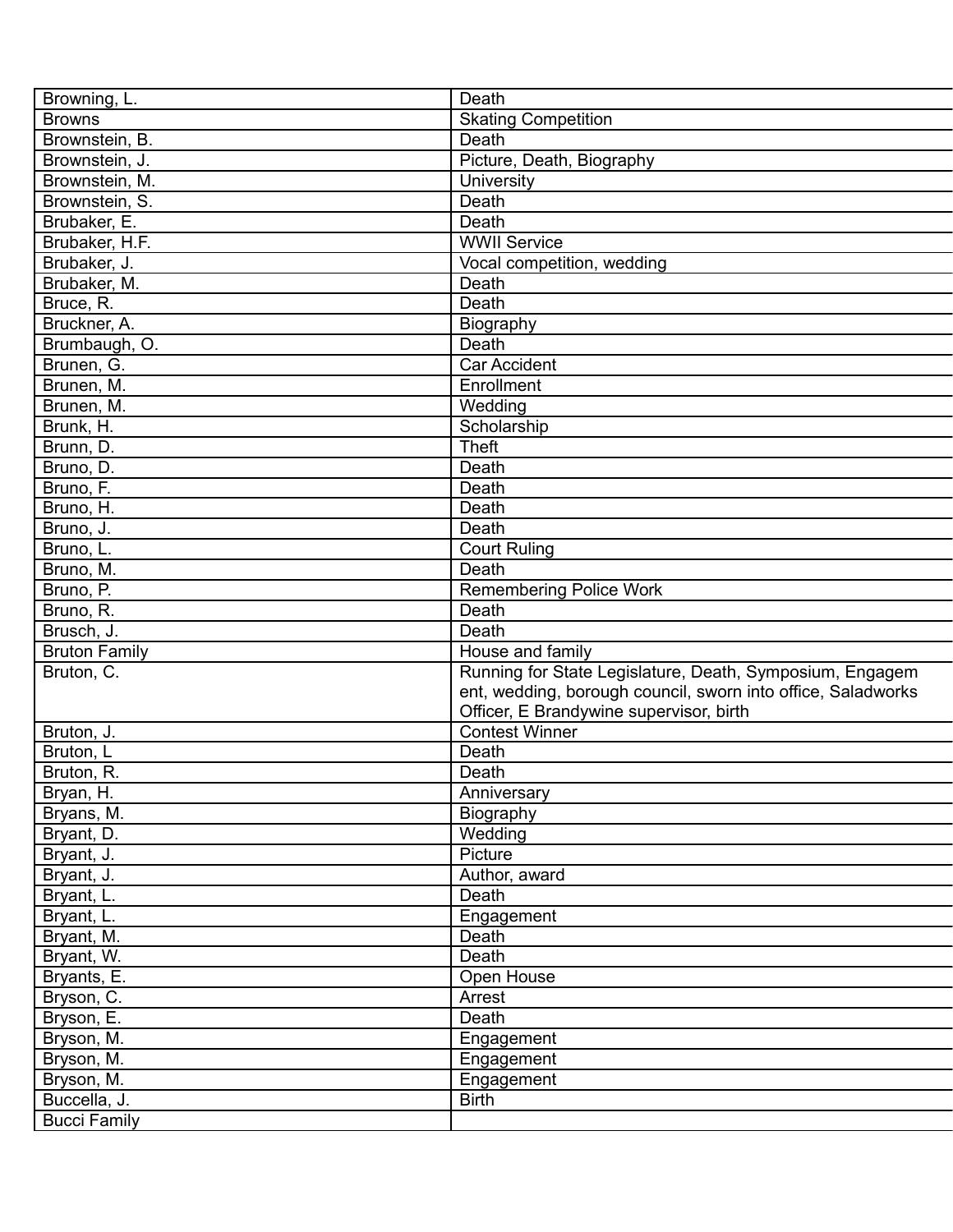| Bucci, C.      | Engagement                 |
|----------------|----------------------------|
| Bucci, M.      | Engagement                 |
| Bucci, R.      | <b>Biography</b>           |
| Bucci, T.      | <b>WWII</b> service        |
| Buchanan, A.   | <b>Death</b>               |
| Buchanan, E.   | Death, WWII service        |
| Buchanan, H.   | Death, divorce             |
| Buchanan, H.   | Death                      |
| Buchanan, J.   | Wedding, death             |
| Buchanan, M.   | Death                      |
| Buchanan, W.   | Death                      |
| Buchovecky, D. | Death                      |
| Buchovecky, J. | Death                      |
| Buck, G.       | <b>Medal Winner</b>        |
| Buckles, A.    | Engagement                 |
| Buckley, E.    | Death, fatal auto accident |
| Buckley, H.    | Death, Car Accident        |
| Buckley, J.    | Inheritance, wedding       |
| Buckley, M.    | Engagement                 |
| Buckley, P.    | Death                      |
| Buckley, S.    | Accident                   |
| Buckley, W.    | Death                      |
| Bucl, F.       | <b>Car Accident</b>        |
| Buell, T.      | Wedding                    |
| Buffam, W.     | Move                       |
| Buffington, A. | Wedding                    |
|                |                            |
| Buffington, H. | Death, wedding             |
| Buffington, K. | Conference                 |
| Buffington, R. | Death                      |
| Bugbee, M.     | Death                      |
| Bugg, K.       | Leadership                 |
| Buhl, M.       | Engagement                 |
| Bulack, A.     | Death                      |
| Bulack, L.     | Biography                  |
| Bulat, J.      | Death                      |
| Bull, B.       | Contest                    |
| Bull, R.       | Death                      |
| Bull, S.       | Death                      |
| Bull, W.       | Donation                   |
| Bullard, A.    | Birth, Death               |
| Buller, M.     | Death                      |
| Buller, P.     | Engagement, death          |
| Bullock, A.    | Death                      |
| Bullock, D.    | Engagement                 |
| Bullock, J.    | <b>Birth</b>               |
| Bullwinkle, F. | Death                      |
| Bunch, C.      | Death                      |
| Bunch, D.      | Arrest                     |
| Bunhu, T.      | Biography                  |
| Bunker, J.     | <b>WWII</b> service        |
| Bunting, A.    | Death                      |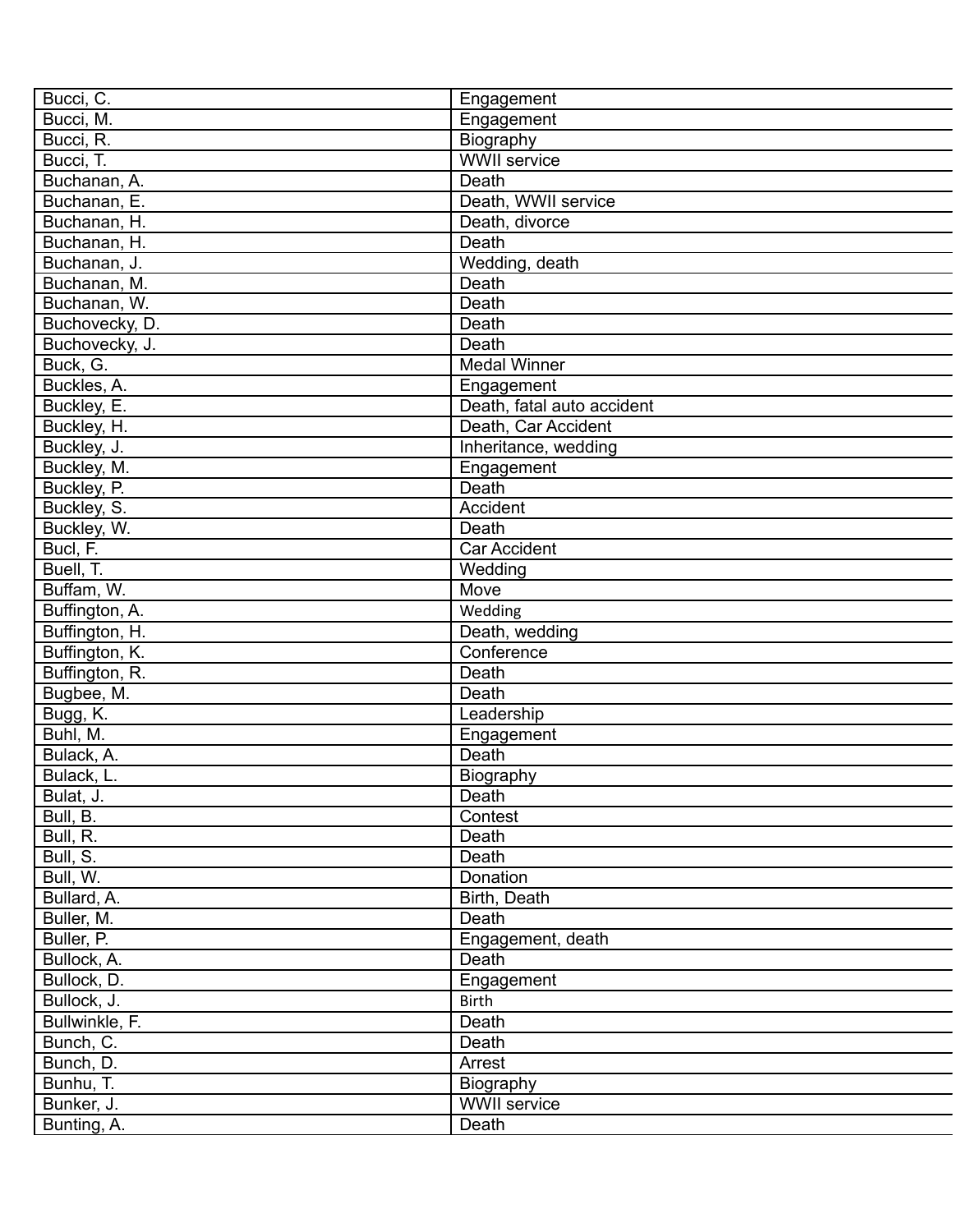| Bunting, R.    | Trip                          |
|----------------|-------------------------------|
| Buoni, H.      | <b>Birth</b>                  |
| Buracker, M.   | Death                         |
| Burch, J.      | Death                         |
| Burch, M.      | Death                         |
| Burd, G.       | Death                         |
| Burdette, R.   | Death                         |
| Burdick, N.    | Award                         |
| Burger, F.     | Death                         |
| Burgess, L.    | Death                         |
| Burghardt, H.  | Wedding                       |
| Burgoon, J.    | Initiation                    |
| Burigatto, A.  | Theft                         |
| Burk, D.       | Death                         |
| Burke, H.      | Death                         |
| Burke, L.      | Death                         |
| Burkey, A.     | Death                         |
| Burkey, B.     | Death                         |
| Burkey, D.     | Car Accident                  |
| Burkey, E.     | Death, WWII service           |
| Burkey, G.     | Wedding, Death                |
| Burkey, H.     | Death, WWII service           |
| Burkey, J.     | Death                         |
| Burkey, K.     | Award                         |
| Burkey, L.     | Engagement                    |
| Burkey, M.     | Engagement, Death             |
| Burkhardt, E.  | Death                         |
| Burkhart, H.   | Engagement, wedding           |
| Burkhart, M.   | Death                         |
| Burkhart, W.   | Advertisement                 |
| Burkhart, W.   | Death                         |
| Burkholder, R. | Arrest                        |
|                |                               |
| Burner, J.     | Death                         |
| Burnet, K.     | Death                         |
| Burnett, E.    | Death                         |
| Burnett, F.    | <b>Art Exhibition</b>         |
| Burnett, J.    | Death                         |
| Burnett, R.    | Engagement, Wedding           |
| Burnett, W.    | Death                         |
| Burnham, E.    | Appointment                   |
| Burnham, S.    | Biography                     |
| Burns, A.      | Death                         |
| Burns, B.      | Promotion                     |
| Burns, B.      | Biography                     |
| Burns, D.      | Death, birth                  |
| Burns, H.      | Death                         |
| Burns, J.      | Death, auto accident injuries |
| Burns, M.      | Engagement, auto accident     |
| Burns, O.      | Death                         |
| Burns, P.      | Death, WWII service           |
| Burns, R.      | Engagement                    |
|                |                               |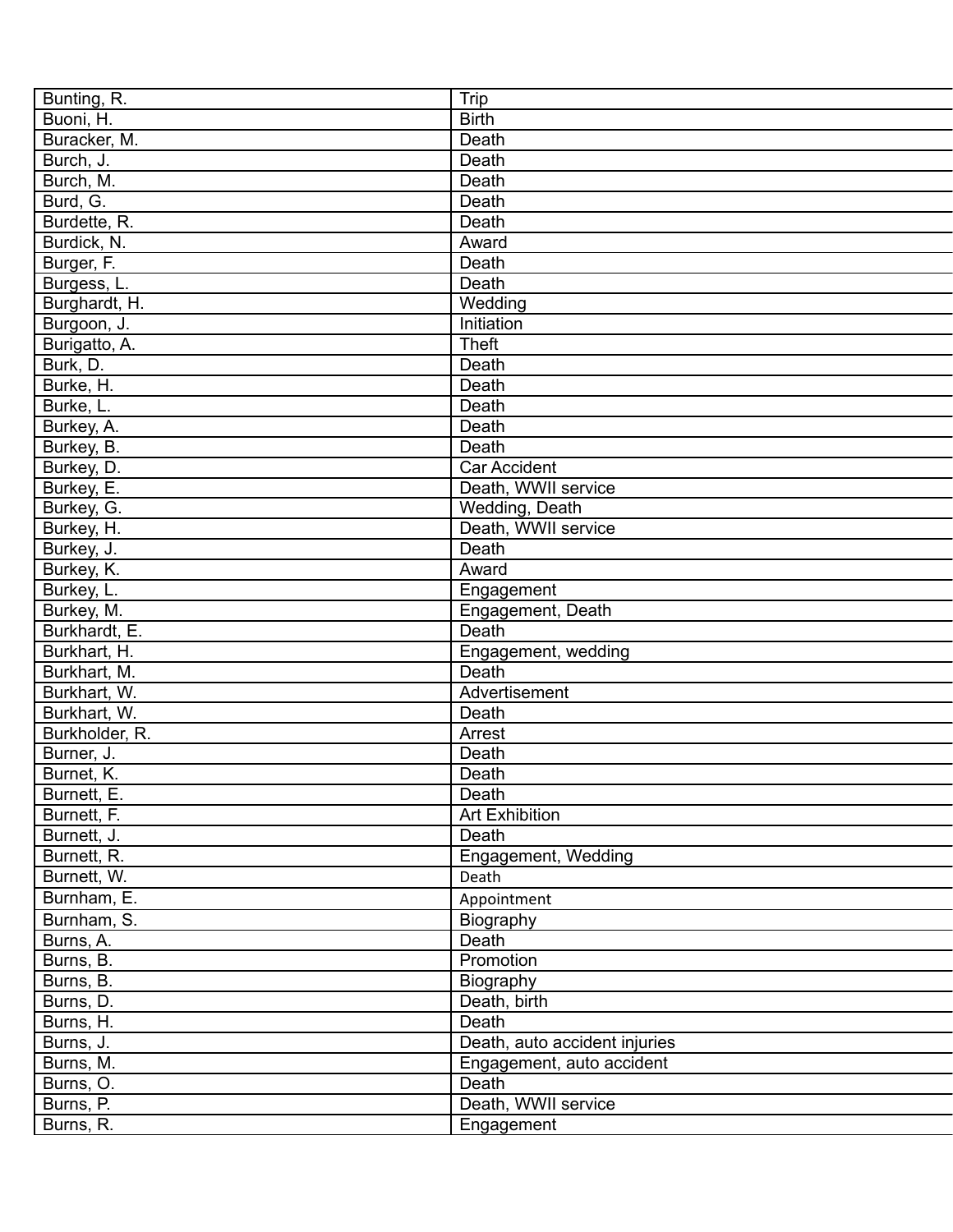| Burns, R.              | Death                                                      |
|------------------------|------------------------------------------------------------|
| Burns, S.              | Biography                                                  |
| Burns, T.              | Wedding                                                    |
| Burr, D.               | <b>Car Accident</b>                                        |
| Burroughs, R.          | Death                                                      |
| <b>Burstler Family</b> |                                                            |
| Burtch, S.             | <b>Horse Competition</b>                                   |
| Burton, G.             | Death, supporter Dtn Industrial School, plumbing ad, paper |
|                        | company accidentr                                          |
| Burton, L.             | Engagement                                                 |
| Burton, R.             | <b>Bravery citation</b>                                    |
| Busbee, G.             | Death                                                      |
| Busbee, S.             | Death                                                      |
| Busby, C.              | Death, Birthday Party, Resignation, military training      |
| Busby, E.              | Anniversary                                                |
| Busby, H.              | Auto accident                                              |
| Busby, M.              | Deployment, wedding, auto accident                         |
| Busby, R.              | Death                                                      |
| Busch, W.              | Death                                                      |
| Bush, F.               | Auto accident                                              |
| Bush, K.               | Death                                                      |
| Butcher, F.            | Death                                                      |
| Butcher, H.            | <b>Theft</b>                                               |
| Butcher, M.            | Death                                                      |
| Butcher, R.            | Death, Arrest, burglary Swan Hotel                         |
| Butcher, S.            | Death                                                      |
| Butcher, T.            | Award                                                      |
|                        |                                                            |
| Butera, M.             | Engagement                                                 |
| Butler, B.             | Death                                                      |
| Butler, C.             | WWII Service, death                                        |
| Butler, D.             | Death, new residence                                       |
| Butler, G.             | Death                                                      |
| Butler, J.             | Death                                                      |
| Butler, L.             | Military assignment, WWII service                          |
| Butler, M.             | Death                                                      |
| Butler, P.             | Death                                                      |
| Butler, P.             | Firefighter of the Week                                    |
| Butler, S.             | Choir member                                               |
| Butler, W.             | Wedding, Death, boychoir school, engagement, school        |
|                        | principal resignation                                      |
| Butterfield, K.        | Death                                                      |
| Butterman, F.          | Death                                                      |
| Butterman, W.          | Death                                                      |
| Butterman, W.          | Death                                                      |
| Buxton, F.             | Death                                                      |
| Buzzard, C.            | Engagement                                                 |
| Bycoskie, J.           | Chemistry Papers, death                                    |
| <b>Byer Family</b>     |                                                            |
| Byerley, R.            | Death, radioactive exposure                                |
| Byerly, A.             | Arrest, death                                              |
| Byerly, D.             | Death, farm purchase                                       |
|                        |                                                            |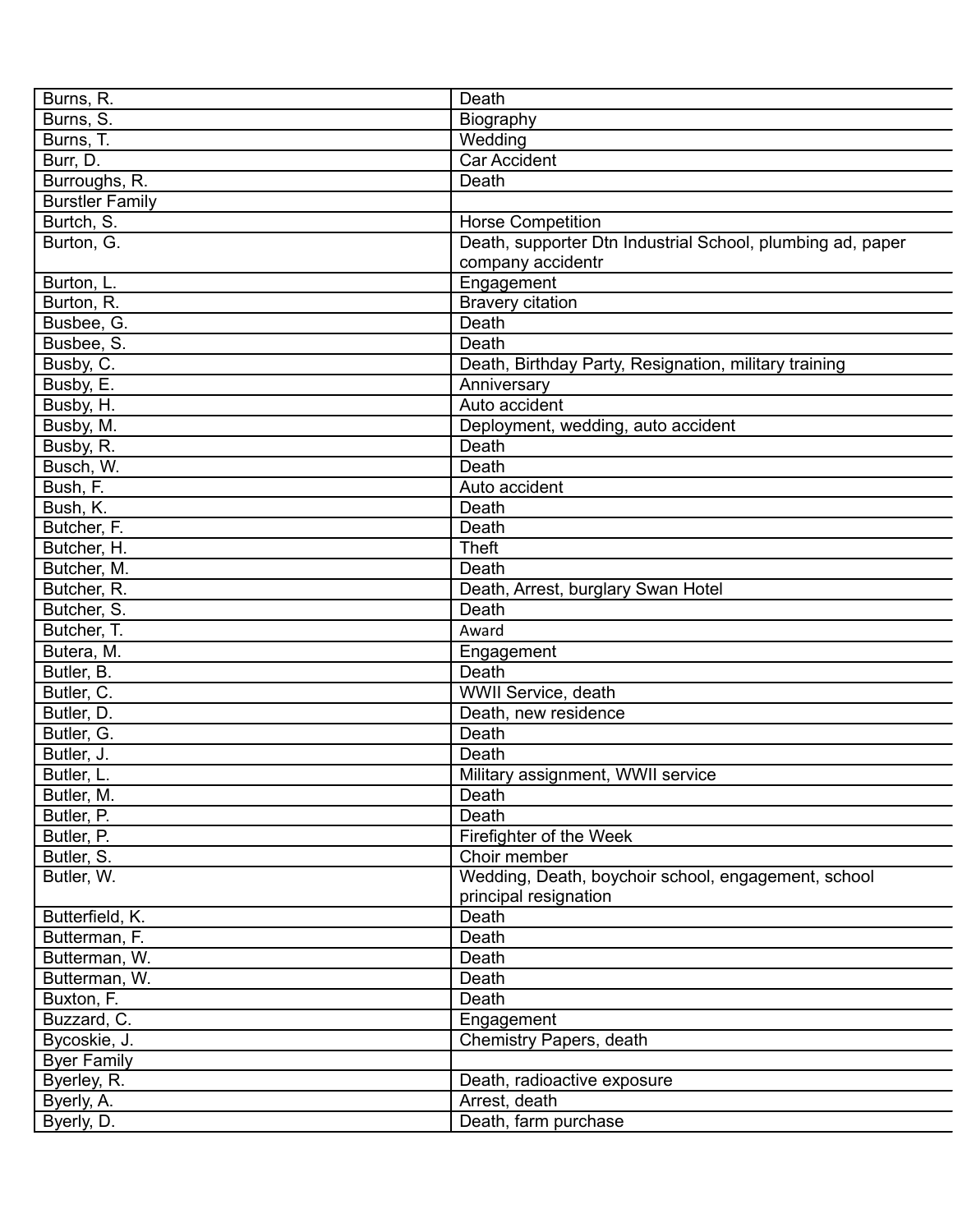| Byerly, E.          | Death                                             |
|---------------------|---------------------------------------------------|
| Byerly, J.          | History Collector, Engagement, Death              |
| Byerly, R.          | Death                                             |
| <b>Byler Family</b> |                                                   |
| Byler, A.           | <b>Competing Education Requirements, death</b>    |
| Byler, L.           | Biography                                         |
| Byler, M.           | Death                                             |
| Byler, W.           | Candidacy                                         |
| Byler, W.           | Candidate, death                                  |
| Byrd, A.            | Death                                             |
| Byrd, M.            | Arrest                                            |
| Byrely, R.          | Car Accident                                      |
| Byrne, R.           | Engagement                                        |
| Byrnes, E.          | Death                                             |
| Byrnes, F.          | Death                                             |
| Byron, C.           | Wedding                                           |
| Byron, R.           | Wedding, Death                                    |
| Byron, S.           | Death                                             |
| Byron, W.           | Death                                             |
| Cabe, M.            | Death                                             |
| Caccavale, M.       | Death                                             |
|                     |                                                   |
| Cacchione, H.       | Death                                             |
| Cacchione, J.       | Engagement, Wedding                               |
| Cadbury, W.         | Engagement                                        |
| Cafer, H.           | Death                                             |
| Cafferky, J.        | Move                                              |
| Caffrey, M.         | Election                                          |
| Cage, N.            | Engagement                                        |
| Cahill, R.          | Death                                             |
| Cai, A.             | <b>SAT</b>                                        |
| Cain                | Teacher Appointment                               |
| Cain, A.            | Engagement                                        |
| Cain, B.            | Wedding                                           |
| Cain, E.            | Death                                             |
| Cain, F.            | Arrest                                            |
| Cain, G.            | Death                                             |
| Cain, J.            | Teacher, marriage, dean's list                    |
| Cain, L.            | Engagement                                        |
| Cain, M.            | Death                                             |
| Cain, N.            | Anniversary                                       |
| Cain, P.            | Wedding, death                                    |
| Cain, W.            | Wedding, principal Exeter HS, sheriff sale, death |
| Cairns, B.          | Biography                                         |
| Cairns, M.          | Death                                             |
| Caldwell, C.        | Death                                             |
| Caldwell, D.        | War College graduation                            |
| Caldwell, G.        | Death                                             |
| Caldwell, G.        | Death                                             |
| Caldwell, G.        | Army                                              |
| Caldwell, J.        | Death, wedding                                    |
| Caldwell, M.        | Death                                             |
|                     |                                                   |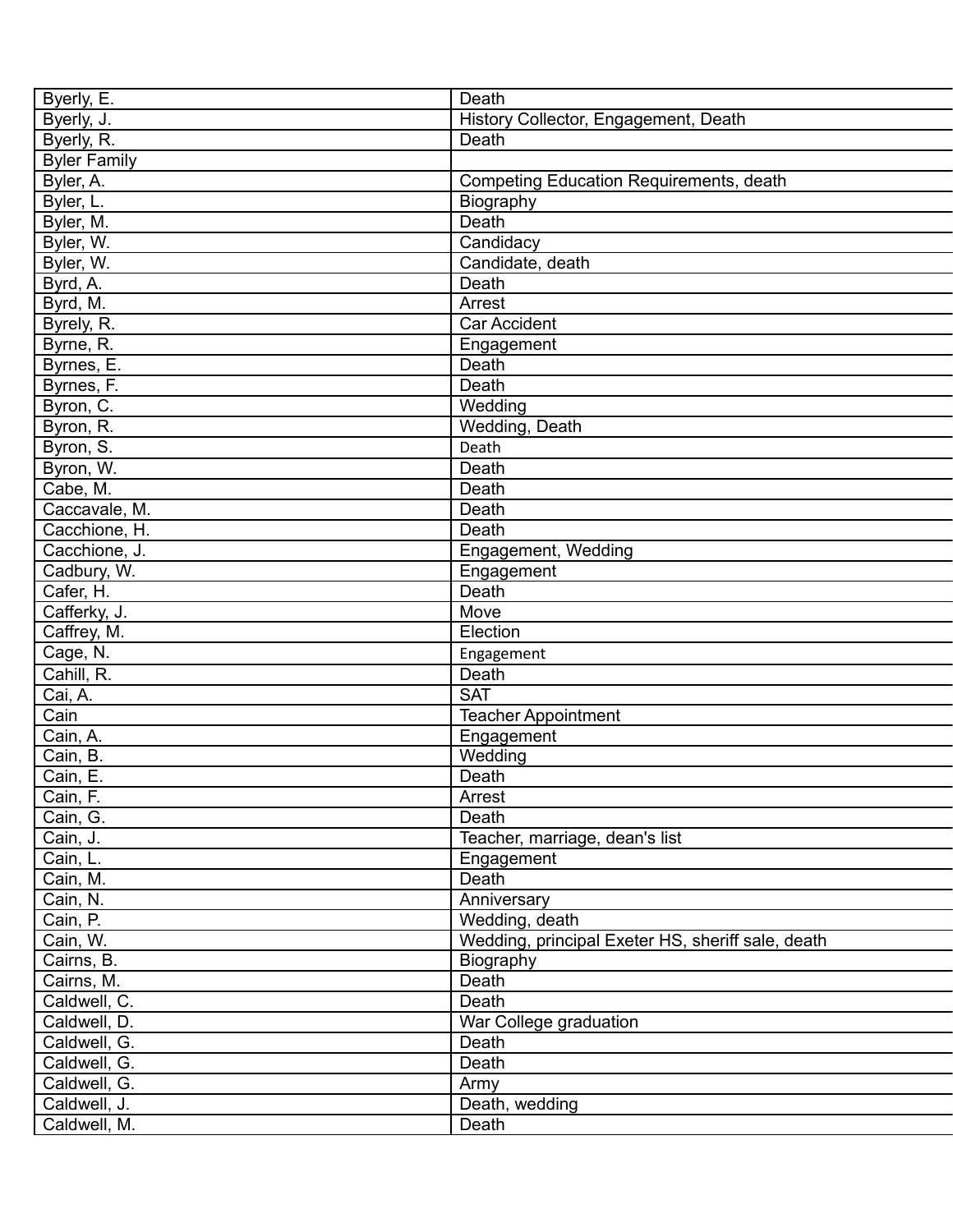| Caldwell, S.           | Biography                                                                                                 |
|------------------------|-----------------------------------------------------------------------------------------------------------|
| Caldwell, W.           | Letter of Intent                                                                                          |
| Calef, P.              | Death                                                                                                     |
| Calgiano, J.           | <b>Birth</b>                                                                                              |
| Calhoun, A.            | <b>Birth</b>                                                                                              |
| Calhoun, M.            | Engagement                                                                                                |
| Calhoun, R.            | Engagement                                                                                                |
| Calkins, D.            | Move                                                                                                      |
| Calkins, M.            | Picture                                                                                                   |
| Calland, B.            | Death                                                                                                     |
| Callazzo, L.           | Engagement                                                                                                |
| Callo, E.              | <b>Car Accident</b>                                                                                       |
| Calvert, C.            | Wedding                                                                                                   |
| Calvey, B.             | Death                                                                                                     |
| Camarra, B.            | Student of the Month                                                                                      |
| Camarra, P.            | Death                                                                                                     |
| Camera, A.             | Death                                                                                                     |
| Camera, C.             | Death                                                                                                     |
| Cameron, D.            | Wedding                                                                                                   |
|                        |                                                                                                           |
| Cameron, E.            | Death                                                                                                     |
| Cameron, T.            | <b>Master's Degree</b>                                                                                    |
| Campagna, J.           | Death                                                                                                     |
| <b>Campbell Family</b> |                                                                                                           |
| Campbell, A.           | Visit injured boy, wedding                                                                                |
| Campbell, C.           | Picture, Death, Biography, wedding, baseball game, book<br>campaign, 25 <sup>th</sup> wedding anniversary |
| Campbell, C.           | Retirement, Deployment                                                                                    |
| Campbell, D.           | Wedding                                                                                                   |
| Campbell, E.           | Little League coach, death, wedding                                                                       |
| Campbell, F.           | Death                                                                                                     |
| Campbell, H.           | Death                                                                                                     |
| Campbell, J.           | Engagement, Baptism, Engineer, wedding                                                                    |
| Campbell, K.           | Arrest                                                                                                    |
| Campbell, L.           | Arrest                                                                                                    |
| Campbell, M.           | Engagement, Death, hurricane relief, engagement                                                           |
| Campbell, R.           | Death, illegal gambling                                                                                   |
| Campbell, S.           | Death                                                                                                     |
| Campbell, T.           | Car Accident                                                                                              |
| Campbell, V.           | Scholarship                                                                                               |
| Campbell, W.           | Death                                                                                                     |
| Campi, D.              | Wedding                                                                                                   |
| Campi, J.              | Move                                                                                                      |
| Campi, M.              | Engagement                                                                                                |
| Canale, L.             | Biography                                                                                                 |
| Canale, M.             | Death                                                                                                     |
| Canby, W.              | Family Reunion, purchase Valley View Farm                                                                 |
| Canestra, A.           | <b>WWII</b> service                                                                                       |
|                        |                                                                                                           |
| Canfield, A.           | Biography                                                                                                 |
| Cann, A.               | Engagement, wedding                                                                                       |
| Cann, C.               | Theft, birth                                                                                              |
| Cann, D.               | Birthday, Medal                                                                                           |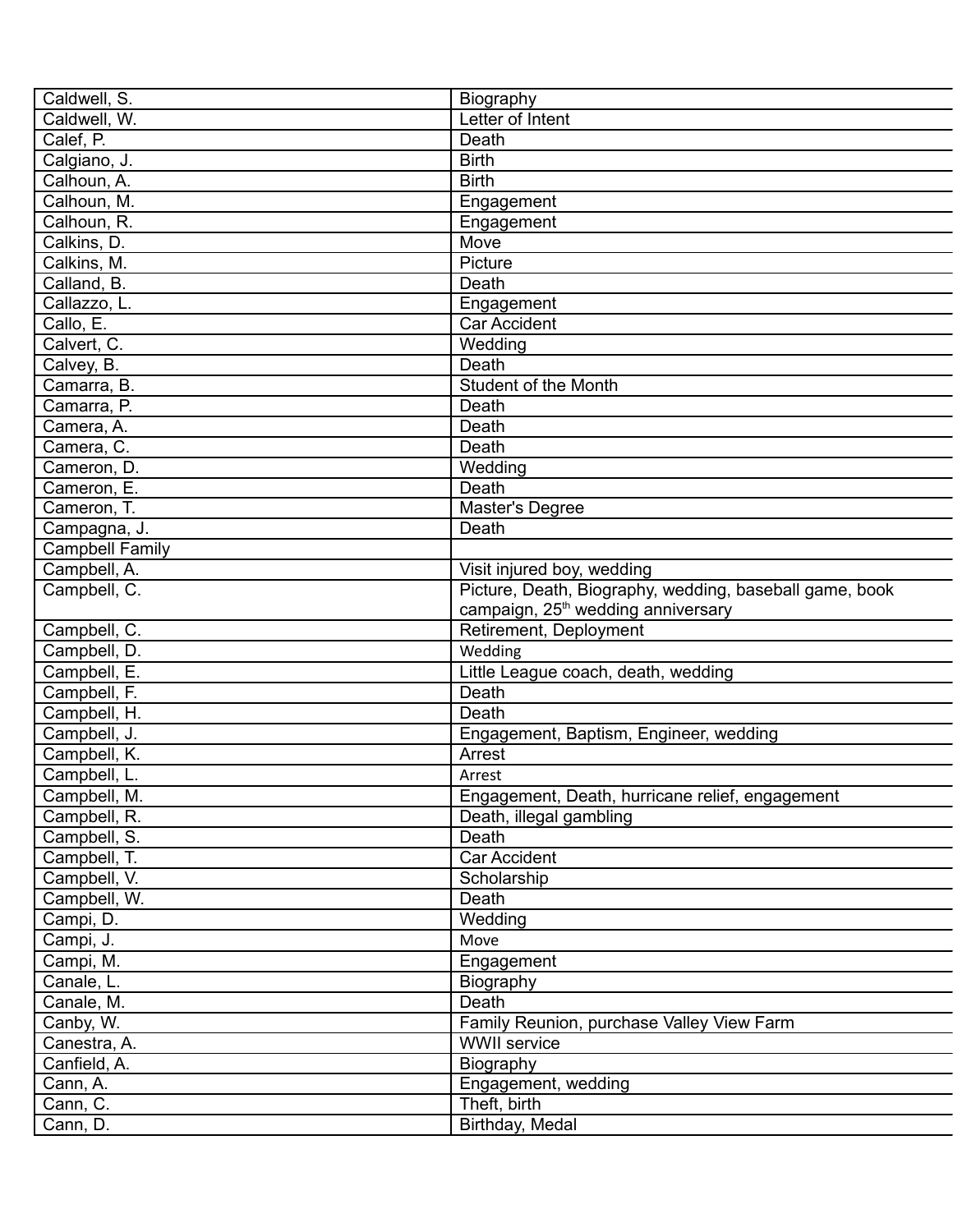| Cann, G.                  | Death                                            |
|---------------------------|--------------------------------------------------|
| Cann, H.                  | Exhibition, graduation, 50 <sup>th</sup> wedding |
| Cann, J.                  | Wedding                                          |
| Cann, M.                  | Engagement, death, wedding                       |
| Cannell, M.               | Biography                                        |
| Cannella, E.              | Death                                            |
| Cannella, F.              | Death, Military, auto accident                   |
| Cannella, F.              | House Fire, wedding, WWII service, death         |
| Cannella, L.              | Wedding                                          |
| Cannella, M.              | Death                                            |
| $\overline{C}$ anning, I. | Death                                            |
|                           |                                                  |
| Canning, M.               | Employment                                       |
| Cannon, C.                | Biography                                        |
| Cansler, D.               | Death                                            |
| Cantor, E.                | Doctor's Degree                                  |
| Cantor, T.                | Death, Biography                                 |
| Canzoneri, K.             | Death                                            |
| Canzoneri, R.             | Death                                            |
| Capetola, A.              | <b>Pictures</b>                                  |
| Capetola, E.              | Death                                            |
| Capiuto, A.               | Death                                            |
| Caporale, B.              | Death                                            |
| Caporale, E.              | Death                                            |
| Caporale, N.              | Death, Engagement                                |
| Caporale, N.              | Birth, WWII service                              |
| Capp, D.                  | Death                                            |
| Cappelli, A.              | Death                                            |
| Cappelli, C.              | Wedding                                          |
| Capriotti, A.             | Death                                            |
| Capriotti, A.             | Death                                            |
| Capriotti, B.             | Death, WWII service                              |
| Capriotti, D.             | Confirmation                                     |
| Capriotti, J.             | Death                                            |
| Capriotti, J.             | Engagement                                       |
| Capriotti, L.             | Death, wedding, WWII service                     |
| Capriotti, L.             | Death                                            |
| Capriotti, M.             | Death                                            |
| Capriotti, S.             | Death                                            |
| Capriotti, T.             | Death                                            |
| Capuito, A.               | Wedding, WWII service                            |
| Capuito, D.               | Wedding                                          |
| Capuito, D.               | Engagement                                       |
| Caputo, A.                | <b>Presidential Citation</b>                     |
| Caputo, C.                | Death                                            |
| Caputo, M.                | Engagement                                       |
| Caputo, V.                | Engagement                                       |
|                           | Death                                            |
| Carahaly, L.              |                                                  |
| Carahaly, V.              | Engagement                                       |
| Carango, H.               | Death                                            |
| Carbo, C.                 | Engagement                                       |
| Carbo, D.                 | Wedding                                          |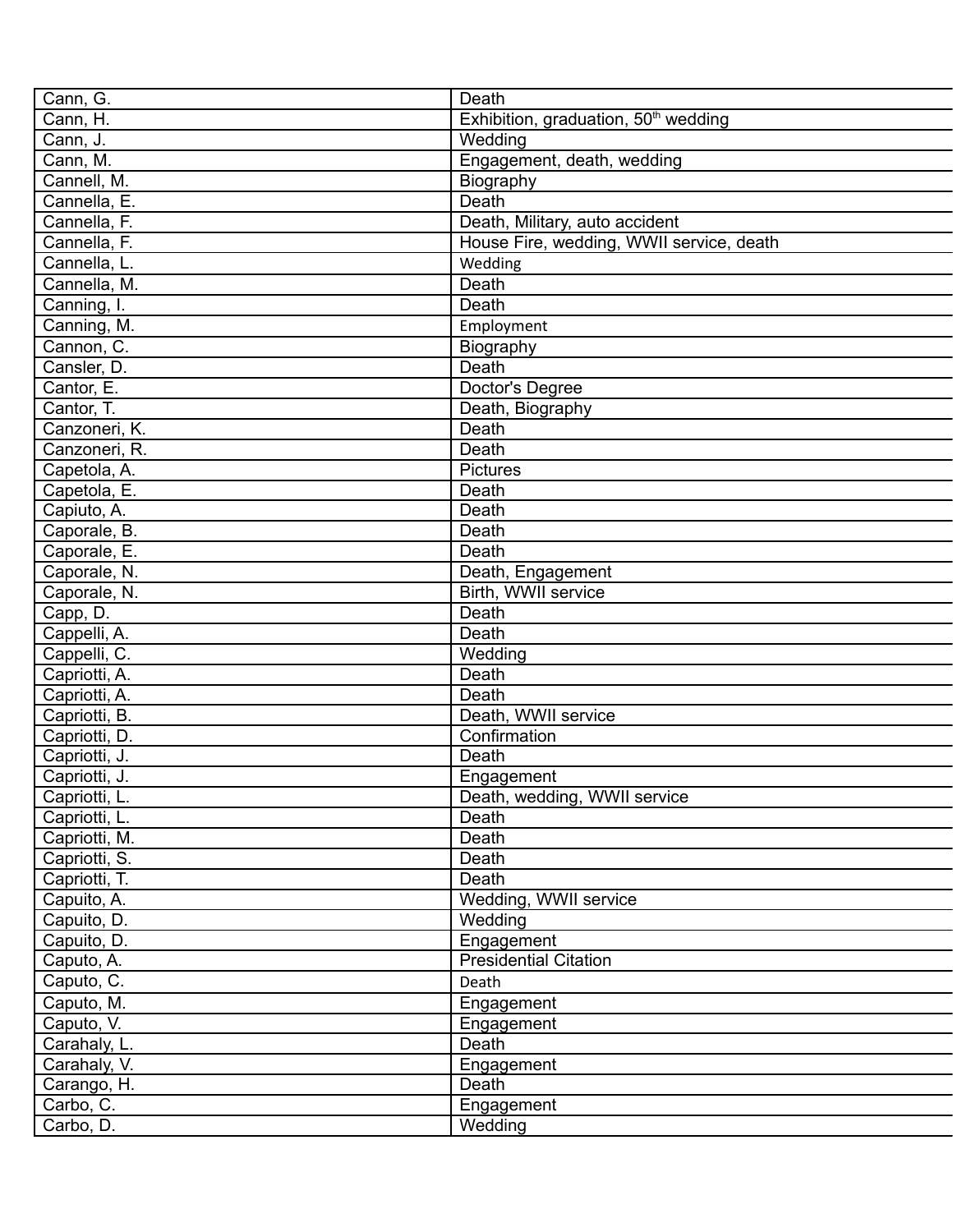| Carbo, S.             | Death, Picture                                                       |
|-----------------------|----------------------------------------------------------------------|
| Carboni, J.           | Engagement                                                           |
| Carcella, L.          | Wedding, All Ches-Mont Team                                          |
| Carcella, T.          | Letter of Intent                                                     |
| Cardwell, M.          | Death                                                                |
| Carella, A.           | Death                                                                |
| Carelli, A.           | Promotion                                                            |
| Carey, C.             | Death                                                                |
| Carey, D.             | Engagement                                                           |
| Carey, E.             | Wedding                                                              |
| Carey, G.             | Death                                                                |
| Carey, M.             | Death                                                                |
| Carey, T.             | Engagement                                                           |
| Carey, W.             | Death, founder Dtn Motor Co, move to Florida                         |
| Carfagno, M.          | Death                                                                |
| Carfrey, C.           | Dean's List                                                          |
| Caridi, A.            | Engagement, Wedding                                                  |
| Caridi, T.            | Wedding                                                              |
| Carl, G.              | Death                                                                |
| Carl, R.              | Car Accident, star athlete dies from collision                       |
| Carlin, L.            | Death                                                                |
| Carlisle, W.          | <b>Theft</b>                                                         |
| <b>Carlone Family</b> | Fundraising                                                          |
| Carlozzi, G.          | Death                                                                |
| Carlson, B.           |                                                                      |
|                       | Report for Duty, Mr Downingtown High, Natl Honor Society,<br>college |
| Carlson, C.           | Death, elected director of bank                                      |
| Carlson, D.           | Biography                                                            |
| Carlson, T.           | <b>Birth</b>                                                         |
| Carmichael, A.        | Death                                                                |
| Carmichael, J.        | Engagement, engagement                                               |
| Carmichael, J.        | Engagement                                                           |
| Carmichael, P.        | Biography                                                            |
| Carmichael, R.        | Death                                                                |
| Carney, J.            | Biography, study abroad, school trip Southwest, basketball           |
|                       | team,                                                                |
| Carney, M.            | Arrest                                                               |
| Carney, R.            | Family                                                               |
| Carney, T.            | Delegation                                                           |
| Carnwath, J.          | Death                                                                |
| Carollo, J.           | Family                                                               |
| Carpenter, A.         | Move, death                                                          |
| Carpenter, C.         | Reception, Lunch, death, money for monthly Masses                    |
| Carpenter, E.         | Job Acceptance                                                       |
| Carpenter, E.         | Death, received by pope, WWII service                                |
| Carpenter, E.         | Clerical Position, Death, military                                   |
| Carpenter, F.         | Death                                                                |
| Carpenter, G.         | Death, marriage                                                      |
| Carpenter, H.         | Car Accident, roofer, college, wedding                               |
| Carpenter, J.         | Engagement, Wedding                                                  |
| Carpenter, J.         | Engagement, Wedding, Death, Biography                                |
|                       |                                                                      |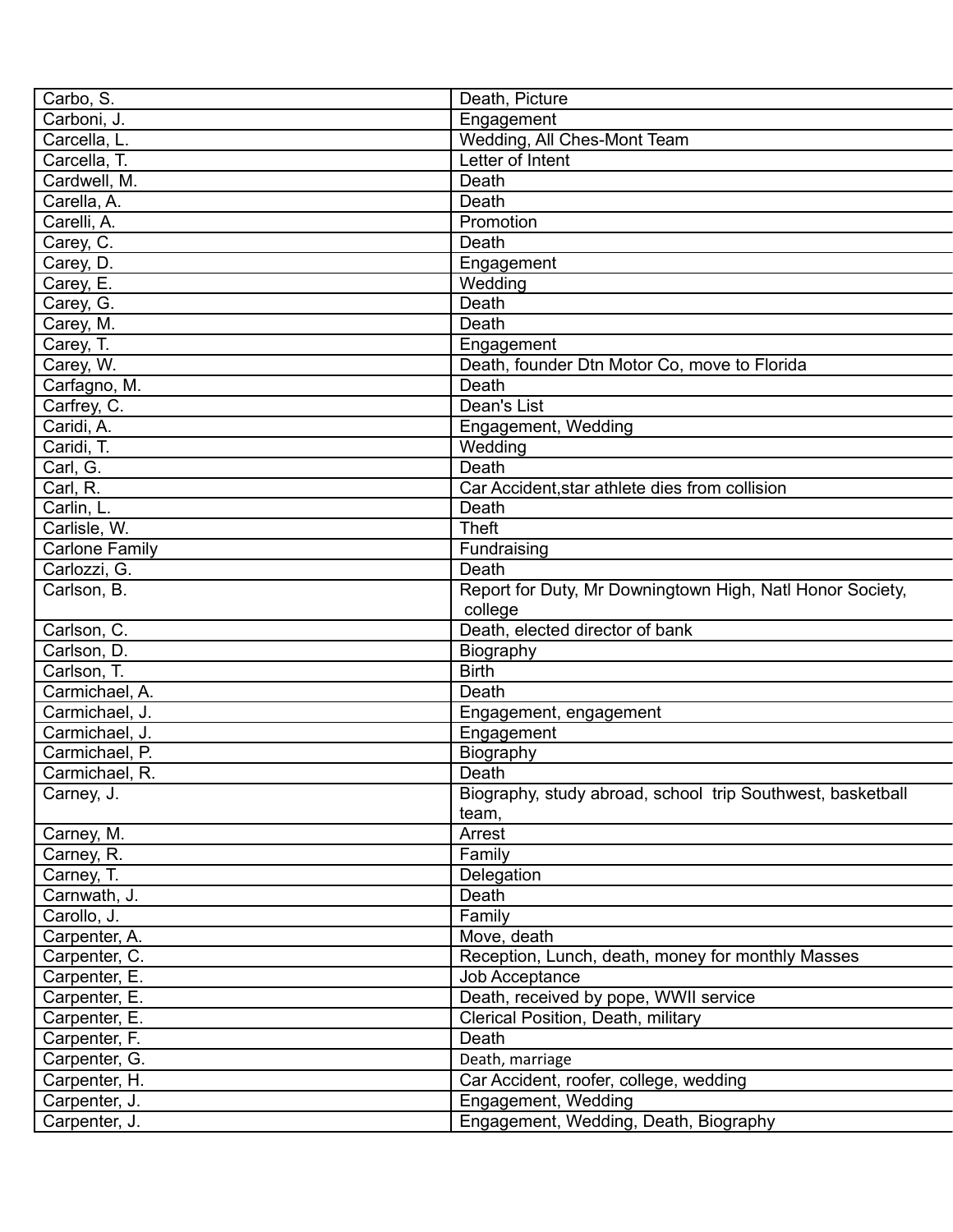| Carpenter, J.    | <b>Property Sale</b>                       |
|------------------|--------------------------------------------|
| Carpenter, L.    | Wedding, death                             |
| Carpenter, M.    | Death, stolen car                          |
| Carpenter, M.    | Death                                      |
| Carpenter, P.    | Letter of Intent, death                    |
| Carpenter, R.    | Death                                      |
| Carpenter, S.    | Engagement, birth                          |
| Carpenter, W.    | Death, military                            |
| Carpenter, W. G. | Death                                      |
| Carpentier, E.   | Death                                      |
| Carr, A.         | Engagement                                 |
| Carr, C.         | Death                                      |
| Carr, F.         | Death                                      |
| Carr, G.         | <b>WWII</b> service                        |
| Carr, J.         | Death                                      |
| Carr, L.         | Death                                      |
| Carr, M.         | Wedding, Engagement, RN test               |
| Carr, N.         | Job Acceptance, death, award, WWII service |
| Carr, R.         | Death                                      |
| Carr, S.         | Furlough                                   |
| Carreno, M.      | Death                                      |
| Carrero, J.      | Death                                      |
| Carrigan, J.     | Family                                     |
| Carroll, J.      | Death, wedding                             |
| Carroll, M.      | Death                                      |
| Carroll, T.      | Death                                      |
| Carshaley, M.    | Engagement                                 |
| Carson, E.       | Death                                      |
| Carson, L.       | Engagement                                 |
| Carson, R.       | Move                                       |
| Carstens, C.     | Dean's List, prize for German              |
| Carstens, S.     | Dean's List                                |
| Carstens, S.     | Engagement, Wedding                        |
| Carter, B.       | Death                                      |
| Carter, C.       | Death, trailer park suit                   |
| Carter, C.       | Death                                      |
| Carter, D.       | Engagement, death                          |
| Carter, E.       | Death                                      |
| Carter, H.       | Death                                      |
| Carter, J.       | Death, robbery plea                        |
| Carter, K.       | Biography                                  |
| Carter, L.       | Fire                                       |
| Carter, M.       | Death                                      |
| Carter, P.       | Death                                      |
| Carter, W.       | Death                                      |
| Cartun, L.       | Death                                      |
| Cartwright, J.   | Films                                      |
| Caruso, K.       |                                            |
|                  | Sports                                     |
| Caruso, T.       | Engagement                                 |
| Cary, D.         | Death                                      |
| Cary, J.         | Death                                      |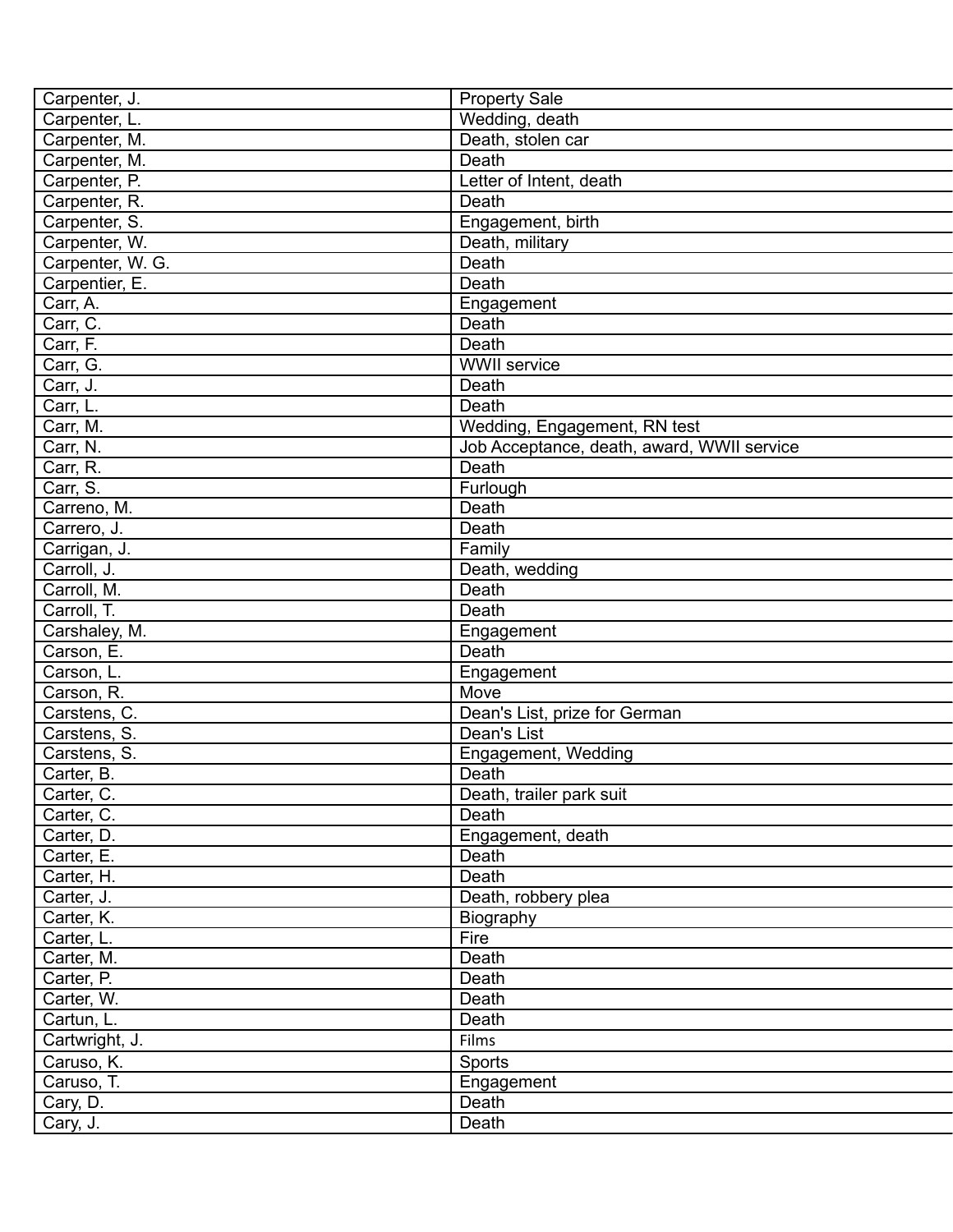| Case, R.                    | Theft                                 |
|-----------------------------|---------------------------------------|
| Casella, E.                 | Death                                 |
| Casella, J.                 | Death                                 |
| Casella, R.                 | Death                                 |
| Casenta, A.                 | Death                                 |
| Casenta, C.                 | Death                                 |
| Casenta, F.                 | Death, Anniversary                    |
| Casenta, J.                 | Death                                 |
| Casenta, L.                 | Death                                 |
| Casenta, L.                 | Death                                 |
| Casenta, L.                 | Promotion                             |
| Casenta, M.                 | Death                                 |
| Casenta, N.                 | Death                                 |
| Casenta, N.                 | Discharge                             |
| Casenta, R.                 | Wedding                               |
| Casenta, V.                 | Death                                 |
| Casey, G.                   | Promotion, 3 <sup>rd</sup> enlistment |
| Casey, W.                   | Death                                 |
| Cash, J.                    | Letter                                |
| Cash, J.                    | <b>WWII</b> service                   |
| Cash, R.                    | Furlough                              |
| Caskey, H.                  | Downingtown High School               |
| Casky, L.                   | Death                                 |
| Casner, C.                  | Death                                 |
| Casner, G.                  | Death                                 |
| Casner, R.                  | Death, Wedding                        |
| Casner, S.                  | Wedding'                              |
| Casper, R.                  | Policeman honored                     |
| Casper, W.                  | <b>Theft</b>                          |
| Caspero, L.                 | Car Accident, college award           |
| Cassady, K.                 | Award                                 |
| Cassanto, J.                | <b>Car Accident</b>                   |
| Cassel, A.                  | Death                                 |
| Cassel, C.                  | Furlough                              |
|                             | Death                                 |
| Casserly, J.<br>Cassidy, D. | Scholastic Achievement award          |
| Castaldi, A.                |                                       |
|                             | Wedding, WWII service<br>Death        |
| Castaldi, C.                |                                       |
| Castaldi, D.                | Wedding, Biography, Letter of Intent  |
| Castaldi, K.                | Death, dugout donation                |
| Castaldi, M.                | Engagement, Shower, WWII service      |
| Castaldi, T.                | Engagement, bicycle theft             |
| Castetter, L.               | Wedding                               |
| Castetter, L.               | Death                                 |
| Castetter, P.               | Death                                 |
| Castetter, T.               | Wedding                               |
| Castle, B.                  | Engagement                            |
| Castle, C.                  | Engagement, Wedding                   |
| Castle, D.                  | Death                                 |
| Castle, W.                  | Death                                 |
| Caston, N.                  | Letter of Intent                      |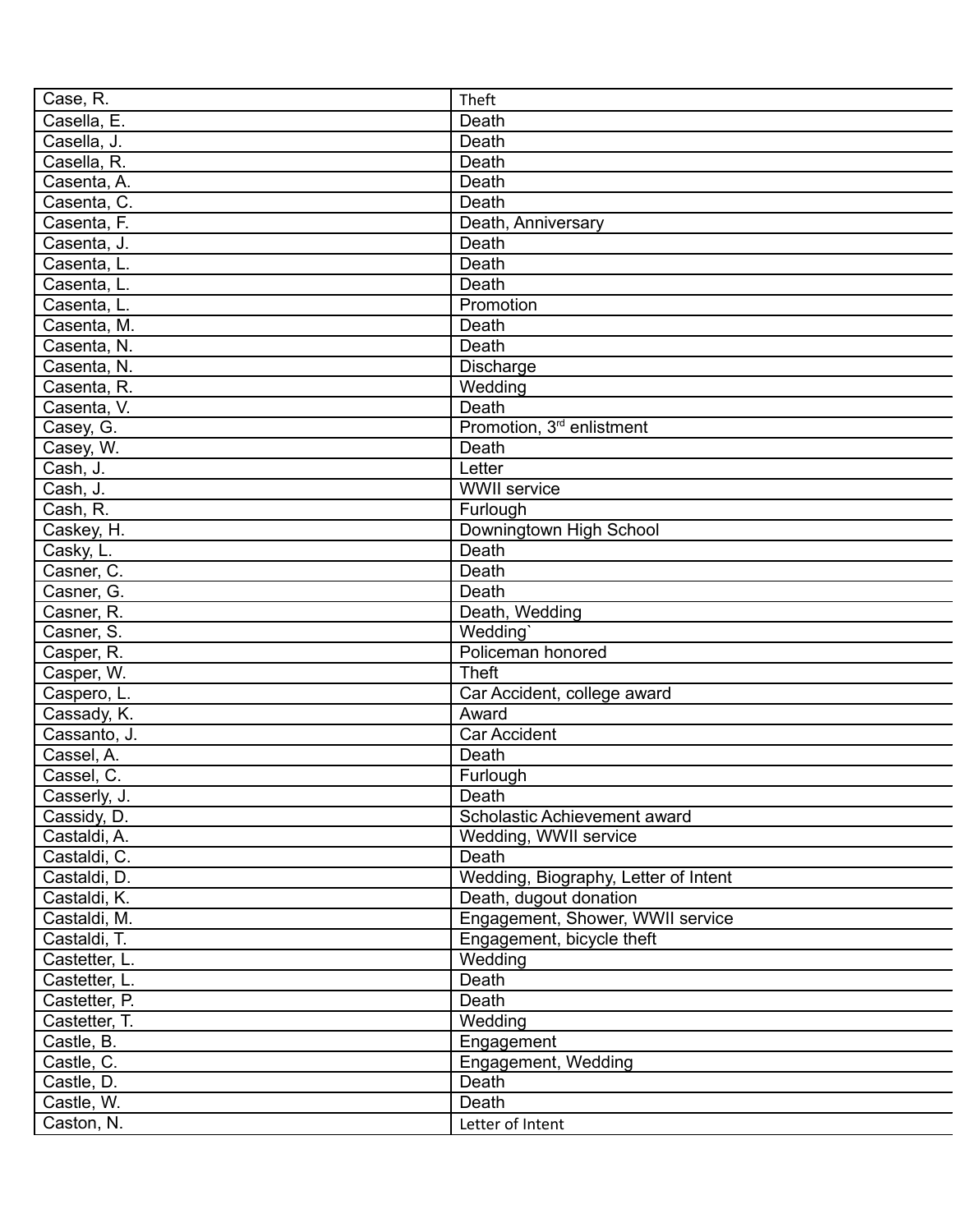| Castorani, D.   | Death                              |
|-----------------|------------------------------------|
| Castro, L.      | Death                              |
| Cataleno, B.    | Biography                          |
| Catherman, P.   | Arrest                             |
| Cattell, H.     | <b>Death</b>                       |
| Cattell, J.     | <b>Birth</b>                       |
| Caudill, E.     | Death                              |
| Cavanaugh, G.   | Arrest                             |
| Cazille, A.     | Professional eater                 |
| Cedrone, R.     | Engagement                         |
| Celii, B.       | Biography                          |
| Celii, D.       | Injury                             |
| Celii, F.       | Death                              |
| Celii, G.       | Death                              |
| Celii, J.       | Wedding, Engagement                |
| Celii, M.       | Death, Wedding                     |
| Celii, P.       | Death                              |
| Celii, R.       | Graduation, Death, dean's list     |
| Cellini, B.     | Death                              |
| Cellini, J.     | Death                              |
| Cesario, A.     | Biography                          |
| Cetera, K.      | Engagement                         |
| Ceulers, E.     | Engagement                         |
| Ceulers, G.     |                                    |
|                 | Furlough                           |
| Ceulers, R.     | Death, Military, wedding<br>Death  |
| Ceulers, V.     |                                    |
| Chadwick, C.    | Dean's List                        |
| Chadwick, S.    | Biography                          |
| Chadwick, W.    | Deployment, return from deployment |
| Chaess, H.      | House burglary                     |
| Chaffee, C.     | Sale                               |
| Chaffee, L      | New teacher                        |
| Chalfant, C.    | Death                              |
| Chalfant, G.    | Engagement, property sale, death   |
| Chalfant, J.    | Death                              |
| Chalfant, S.    | Death                              |
| Chalfont, P.    | <b>Studies</b>                     |
| Chalfont, R.    | Death                              |
| Chamberlain, P. | <b>Theft</b>                       |
| Chamberlain, R. | Death                              |
| Chamberlain, W. | Death                              |
| Chamberlin, A.  | Death                              |
| Chambers, D.    | Wedding, engagement                |
| Chambers, L.    | Death, birth                       |
| Chambers, M.    | Award                              |
| Chamness, B.    | Death                              |
| Chan, D.        | Death                              |
| Chan, T.        | Death                              |
| Chandler, A.    | Death                              |
| Chandler, C.    | <b>Theft</b>                       |
| Chandler, D.    | Accident                           |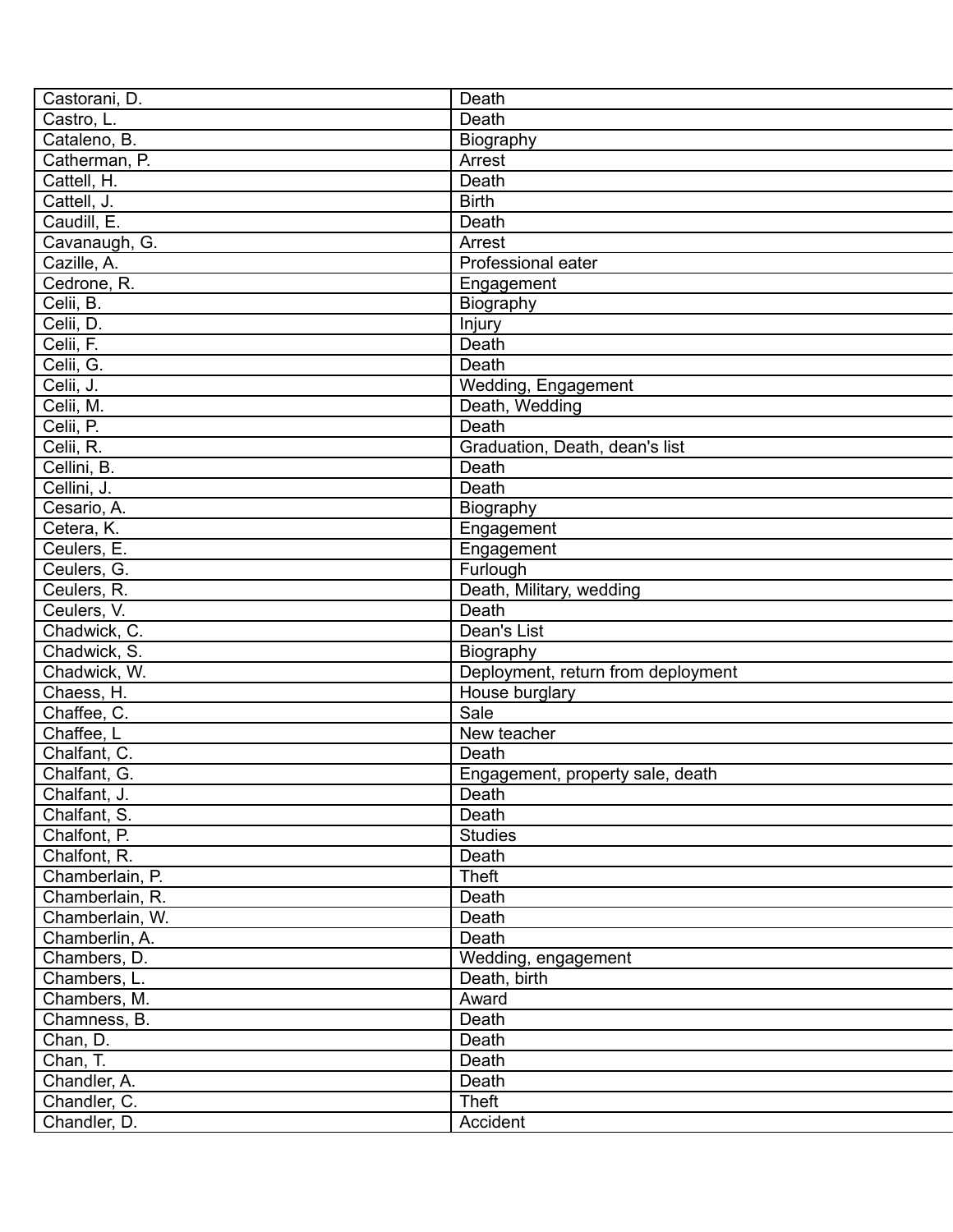| Chandler, G.      | Saved Life, auto accident                        |
|-------------------|--------------------------------------------------|
| Chandler, R.      | Death                                            |
| Chaney, C.        | Death                                            |
| Chang, W.         | Graduation                                       |
| Chapelle, B.      | Assignment                                       |
| Chapman, E.       | Death, Engineering honor                         |
| Chappell, L.      | <b>Theft</b>                                     |
| Chappelle, M.     | Arrest                                           |
| Charlebois, E.    | Death                                            |
| Charles, A.       | Wedding                                          |
| Charles, A.       | Birth, engagement                                |
| Charles, B.       | Wedding, acct president                          |
| Charles, C.       | Death                                            |
| Charles, C.       | Arrest for gambling, auto accident               |
| Charles, E.       | Death, military, WWII service                    |
| Charles, H.       | Anniversary, Death, wedding                      |
| Charles, J.       | Death, Engagement, Wedding, loss engagement ring |
| Charles, K.       | Award                                            |
| Charles, L.       | Death, graduate assistantship                    |
| Charles, M.       | Wedding                                          |
| Charles, M.       | Death, nursing graduation, engagement            |
| Charles, P.       | <b>Association President</b>                     |
| Charles, R.       | Death                                            |
| Charles, S.       | Death                                            |
| Charles, W.       | Wedding, Birth                                   |
| Charlton, J.      | Enlistment                                       |
| Charsha, E.       | Arrest                                           |
| Chase, M.         | Resignation                                      |
| Chatfield, E.     | Death                                            |
| Chatman-Royce, R. | Arrest                                           |
| Chehy, S.         | <b>Car Accident</b>                              |
| Cheng, M.         | Dean's List                                      |
| Chenger, C.       | Death                                            |
| Chennat, T.       | Death                                            |
| Chermol, B.       | Silver Star                                      |
| Cherna, N.        | <b>Girl Scouts</b>                               |
| Chester, A.       | Visitation                                       |
| Chicatano, F.     | Death                                            |
| Chiccino, C.      | Hall of Fame Inductee, death                     |
| Chicosky, H.      | Death, auto accident                             |
| Chicosky, H.      | <b>Car Accident</b>                              |
| Chicovsky, C.     | Wedding                                          |
| Chicovsky, K.     | Wedding                                          |
| Chicovsky, L.     | Wedding, death                                   |
|                   |                                                  |
| Childs, E.        | Picture                                          |
| Childs, J.        | Death                                            |
| Chilla, J.        | Wedding, Death                                   |
| Chilla, M.        | Death                                            |
| Chisena, D.       | Athletic awards                                  |
| Chisholm, C.      | Death                                            |
|                   |                                                  |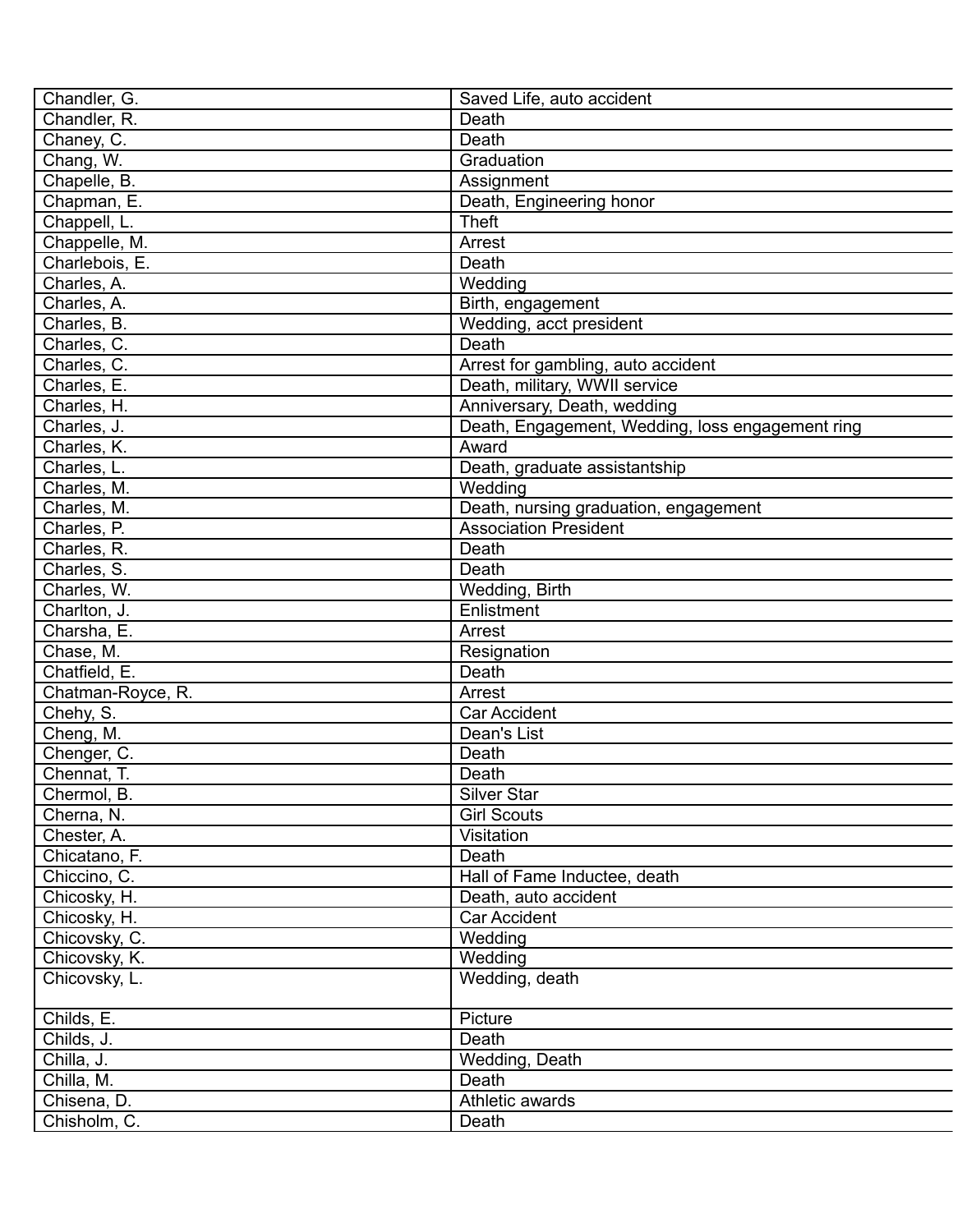| Chisholm, R.       | Death                               |
|--------------------|-------------------------------------|
| Chisolm, S.        | Biography                           |
| Chittister, G.     | Death                               |
| <b>Choc Family</b> | <b>Family Project</b>               |
| Cholish, E.        | Dean's List                         |
| Chowne, F.         | Furlough                            |
| Chrest, M.         | <b>Basic Training</b>               |
| Chrisman, C.       | Death, WWII service                 |
| Chrisman, L.       | Biography                           |
| Christ, A.         | Death, engagement                   |
| Christ, T.         | Death                               |
| Christen, U.       | Death                               |
| Christensen, H.    | Death                               |
| Christian, C.      | Death                               |
| Christian, G.      | Death                               |
| Christie, A.       | Death                               |
| Christino, N.      | Death                               |
| Christman Family   |                                     |
| Christman, H.      | <b>Theft</b>                        |
| Christman, J.      | Arrest                              |
| Christopher, G.    | Biography                           |
| Christopher, J.    | Biography                           |
| Christy, R.        | Lawsuit                             |
| Christy, S.        | Death                               |
| Chrupcala, S.      | Death                               |
| Chuba, F.          | Death                               |
| Church, B.         | Hospitalization                     |
| Church, E.         | Custody                             |
| Church, O.         | Hospitalization                     |
| Churchvara, A.     | Picture                             |
|                    |                                     |
| Ciaccia, A.        | Engagement, Wedding<br>Death        |
| Ciaccia, D.        |                                     |
| Ciaccia, N.        | Anniversary                         |
| Ciaccia, N.        | Anniversary, Death                  |
| Ciaffoni, D.       | Death                               |
| Ciaffoni, M        | Engagement                          |
| Ciaffoni, M.       | Engagement                          |
| Ciardelli, J.      | Arrest                              |
| Ciarlone, B.       | Wedding, death                      |
| Ciarlone, D.       | Scholarship, glee club              |
| Ciarlone, G.       | Engagement, Biography, birth, death |
| Ciarlone, J.       | Death, Births                       |
| Ciarlone, L.       | Wedding                             |
| Ciarlone, L.       | Death                               |
| Ciarlone, M.       | Death, Wedding, Theft               |
| Ciarlone, R.       | Wedding, military leave             |
| Cillien, H.        | Death                               |
| Cimino, M.         | Engagement                          |
| Cinalli, J.        | Death                               |
| Cincotta, J.       | Death                               |
| Cintron, J.        | Engagement                          |
|                    |                                     |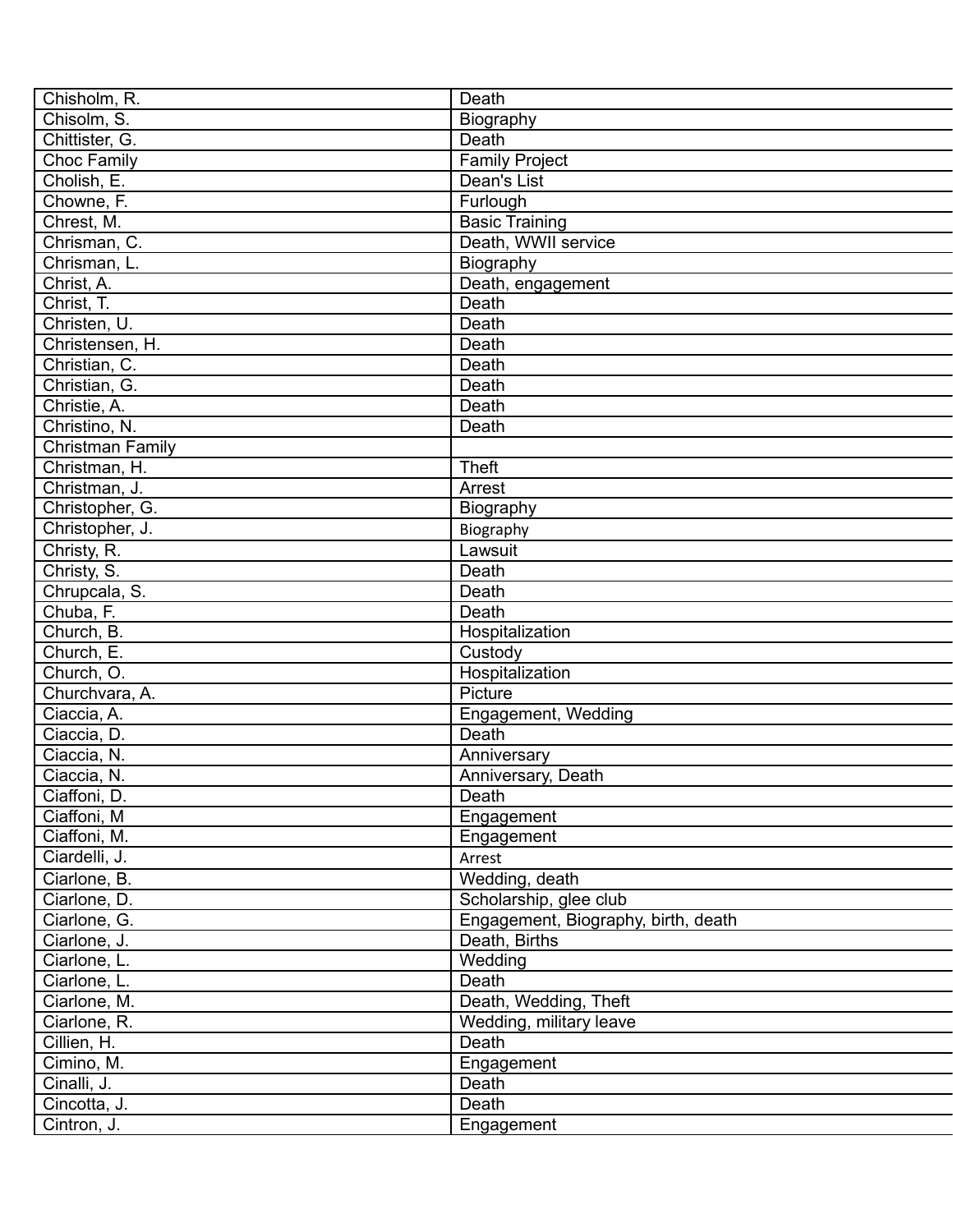| Cipollini, A. | Death, Wedding                                              |
|---------------|-------------------------------------------------------------|
| Cipollini, A. | Wedding                                                     |
| Cipollini, D. | Death                                                       |
| Cipollini, J. | Death                                                       |
| Cipollini, M. | Death                                                       |
| Cipollini, P. | Death                                                       |
| Cipollini, R. | Death                                                       |
| Cipollone, W. | Death                                                       |
| Cira, K.      | Death                                                       |
| Cirafesi, D.  | Death                                                       |
| Cirillo, J.   | Engagement                                                  |
| Cirillo, M.   | Engagement                                                  |
| Cirka, K.     | <b>Birth</b>                                                |
| Cirucci, C.   | Engagement                                                  |
| Cisarik, A.   | Death                                                       |
| Cisarik, J.   | Death                                                       |
| Civis, J.     | Death                                                       |
| Civitella, B. | Engagement                                                  |
| Claffy, J.    | Attorney at Law                                             |
| Clagett, A.   | <b>Birth</b>                                                |
| Claire, D.    | Death                                                       |
| Clapp, A.     | Program                                                     |
| Clark, A.     | College Award, birth, death                                 |
| Clark, B.     | Death                                                       |
| Clark, C.     | Death, Birth                                                |
| Clark, D.     | <b>Car Accident</b>                                         |
| Clark, E.     | Death, WWII service                                         |
| Clark, G.     | Death, Biography, Football Team, KIA, military assignment   |
| Clark, H.     | Death, Anniversary, Military, Arrest, apt for rent, wedding |
| Clark, J.     | Death, service manager                                      |
| Clark, K.     | Wedding, Letter of Intent                                   |
| Clark, L.     | Death                                                       |
| Clark, M.     | Engagement, Death, football lineman                         |
| Clark, N.     | Engagement, Wedding, death                                  |
| Clark, R.     | Death                                                       |
| Clark, S.     | Birth, Picture, barn fire, death                            |
| Clark, T.     | Arrest                                                      |
| Clark, W.     | Death                                                       |
| Clarke, A.    | Wedding                                                     |
| Clarke, B.    | <b>Birth</b>                                                |
| Clarke, E.    | <b>WWII</b> service                                         |
| Clarke, M.    | Arrest                                                      |
| Clarke, T.    | Death                                                       |
| Clarke, W.    | Death                                                       |
| Clarkson, C.  | Death                                                       |
| Clarkson, H.  | Death                                                       |
| Clarkson, J.  | Purchase                                                    |
| Clary, A.     | <b>Kissh Motors</b>                                         |
| Clausen, D.   | Contest winner                                              |
|               | Death                                                       |
| Clausen, K.   |                                                             |
| Clauser, S.   | Death                                                       |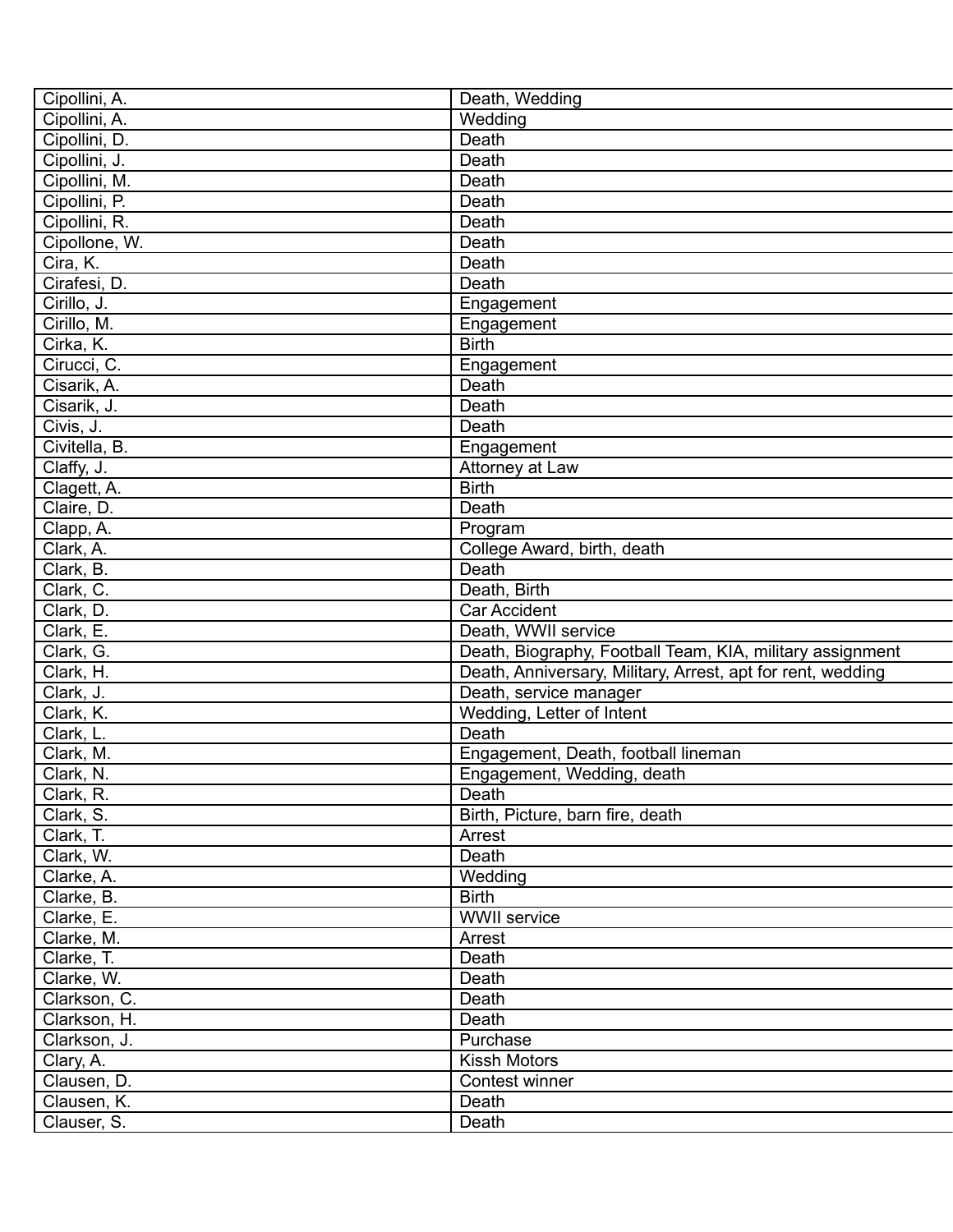| Clavier, I.     | Death, Wedding                                                                   |
|-----------------|----------------------------------------------------------------------------------|
| Clavier, J.     | Death, WWII service                                                              |
| Clavier, M.     | Enrollment                                                                       |
| Clay, B.        | Death                                                                            |
| Clay, C.        | Arrest                                                                           |
| Clayton, C.     | Death                                                                            |
| Clayton, E.     | Engagement                                                                       |
| Clayton, E.     | Death                                                                            |
| Clayton, G.     | Death                                                                            |
| Clayton, J.     | Death                                                                            |
| Clayton, K.     | Wedding                                                                          |
| Clayton, L.     | Death                                                                            |
| Clayton, M.     | Death                                                                            |
| Clayton, R.     | Death                                                                            |
| Clayton, S.     | Engagement, Wedding, birth                                                       |
| Clemens, W.     | Death                                                                            |
| Clement, R.     | Zoning appeal W Pikeland                                                         |
| Clements, A.    | Death                                                                            |
| Clements, D.    | Death                                                                            |
| Clements, L.    | Death                                                                            |
| Clements, L.    | Engagement                                                                       |
| Clements, W.    | Death                                                                            |
| Clemmer, A.     | Death                                                                            |
| Clendening, M.  | Death                                                                            |
| Cleveland, S.   | Scholarship                                                                      |
| Clevenstine, E. | Death                                                                            |
| Clevenstine, R. | Missing                                                                          |
| Clifford, C.    | Birthday                                                                         |
| Clifford, T.    | Engagement                                                                       |
| Clifford, V.    | Death                                                                            |
| Clifton, L.     | College honors                                                                   |
| Clifton, R.     |                                                                                  |
| Clifton, W.     | Biography, track team, Distinguished Military Student<br>Graduation, dean's list |
| Clolery, N.     | Death                                                                            |
|                 |                                                                                  |
| Close, T.       | Death                                                                            |
| Clotti, P.      | <b>Studies</b>                                                                   |
| Cloud, C.       | Death                                                                            |
| Cloud, D.       | Death                                                                            |
| Clouser, A.     | Engagement                                                                       |
| Clouser, A.     | Engagement                                                                       |
| Clouser, C.     | Picture                                                                          |
| Clouser, D.     | <b>Theft</b>                                                                     |
| Clower, M.      | Death, candidate for office                                                      |
| Coates, E.      | <b>Birth</b>                                                                     |
| Coates, G.      | Fire                                                                             |
| Coatsworth, C.  | Move                                                                             |
| Coburn, A.      | Move                                                                             |
| Coccetti, J.    | Engagement                                                                       |
| Coccetti, K.    | <b>Birth</b>                                                                     |
| Coccetti, R.    | <b>Birth</b>                                                                     |
| Cochran, G.     | Death                                                                            |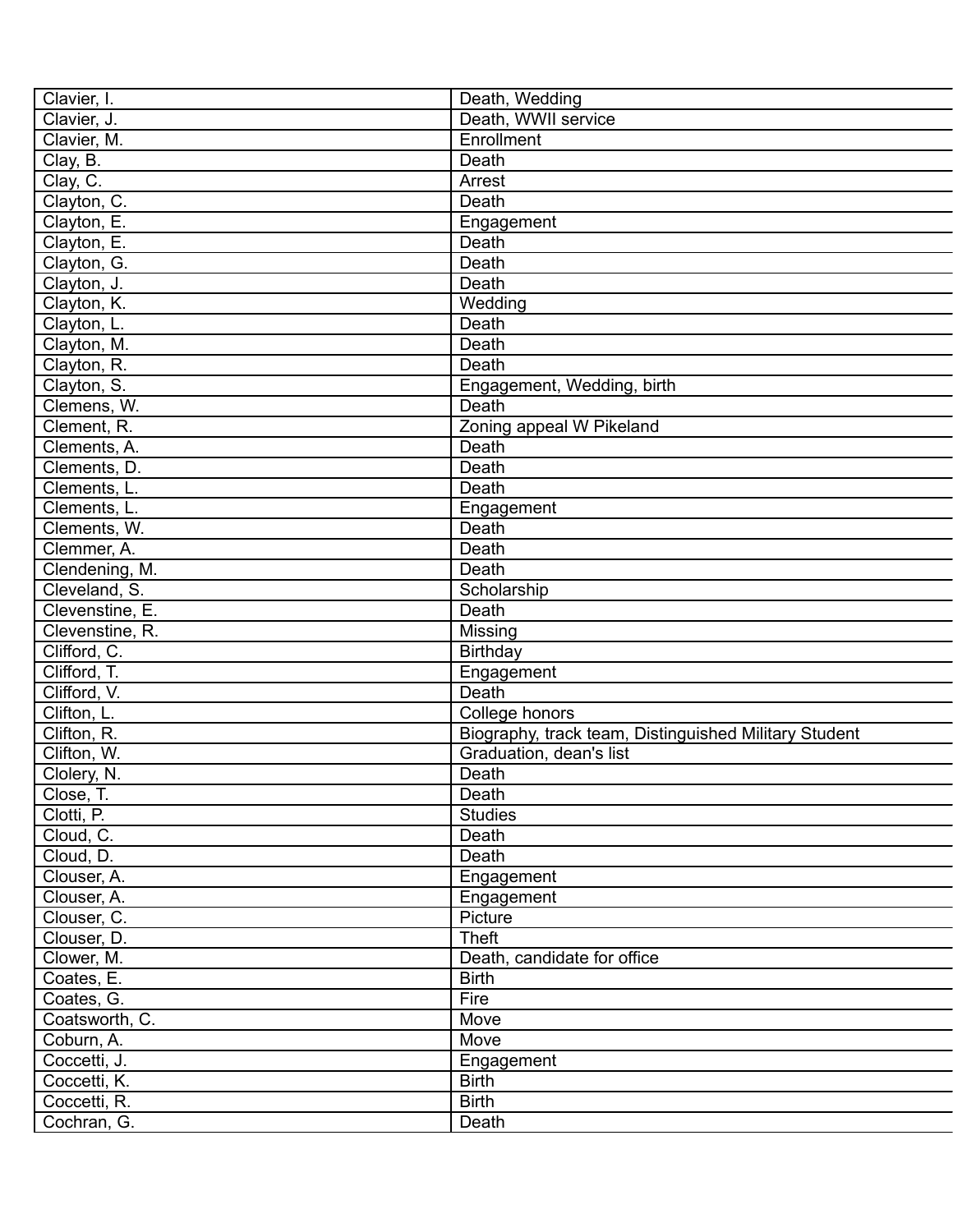| Cochran, M.   | Death                               |
|---------------|-------------------------------------|
| Cochran, S.   | Picture                             |
| Cochrane, D.  | Wedding                             |
| Cockerham, B. | Death                               |
| Cockerham, J. | Death                               |
| Cocoros, W.   | Auto accident                       |
| Codd, B.      | <b>Honors</b>                       |
| Cody, B.      | <b>Buffalo Bill's Roaming</b>       |
| Cody, M.      | Death                               |
| Cody, T.      | Death                               |
| Coffey, J.    | Death                               |
| Coffey, M.    | Engagement, Wedding                 |
| Coffman, J.   | Death                               |
| Cohee, G.     | <b>Birth</b>                        |
| Cohen, D.     | Death                               |
| Cohen, S.     | Death                               |
| Colandro, T.  | Injury                              |
| Colantuno, F. | Death                               |
| Colantuno, M. | Death                               |
| Colarusso, M. | Death                               |
| Colasanti, A. | Biography                           |
| Colasanto, A. | Engagement                          |
| Colbert, B.   | <b>Returning Soldier</b>            |
| Colbert, P.   | Lawsuit                             |
| Colburn, G.   | Arrest                              |
| Colburn, J.   | Car Accident, armed robbery suspect |
| Colburn, W.   | Wedding                             |
| Colby, M.     | Letter of Intent, Biography         |
| Cole, D.      | Engagement                          |
| Cole, F.      | Death                               |
| Cole, F.      | Death                               |
| Cole, J.      | <b>Car Accident</b>                 |
| Cole, P.      | Dean's List                         |
| Cole, T.      | Advertisement                       |
| Cole, W.      | Death                               |
| Colella, A.   | Death                               |
| Colella, J.   | WWII service, wedding               |
| Coleman, A.   | Death                               |
| Coleman, B.   | Death                               |
| Coleman, C.   | Death                               |
| Coleman, D.   | <b>Birth</b>                        |
| Coleman, F.   | Death                               |
| Coleman, M.   | <b>Birth</b>                        |
| Coleman, T.   | Death                               |
| Coleman, N.   | Scholarship                         |
| Coles, W.     | Biography                           |
| Colestock, K. | Theft                               |
| Colgan, M.    | <b>Birth</b>                        |
| Coll, M.      | Death                               |
|               |                                     |
| Collas, S.    | Death, drug charges                 |
| Collela, R.   | <b>Skull Fracture</b>               |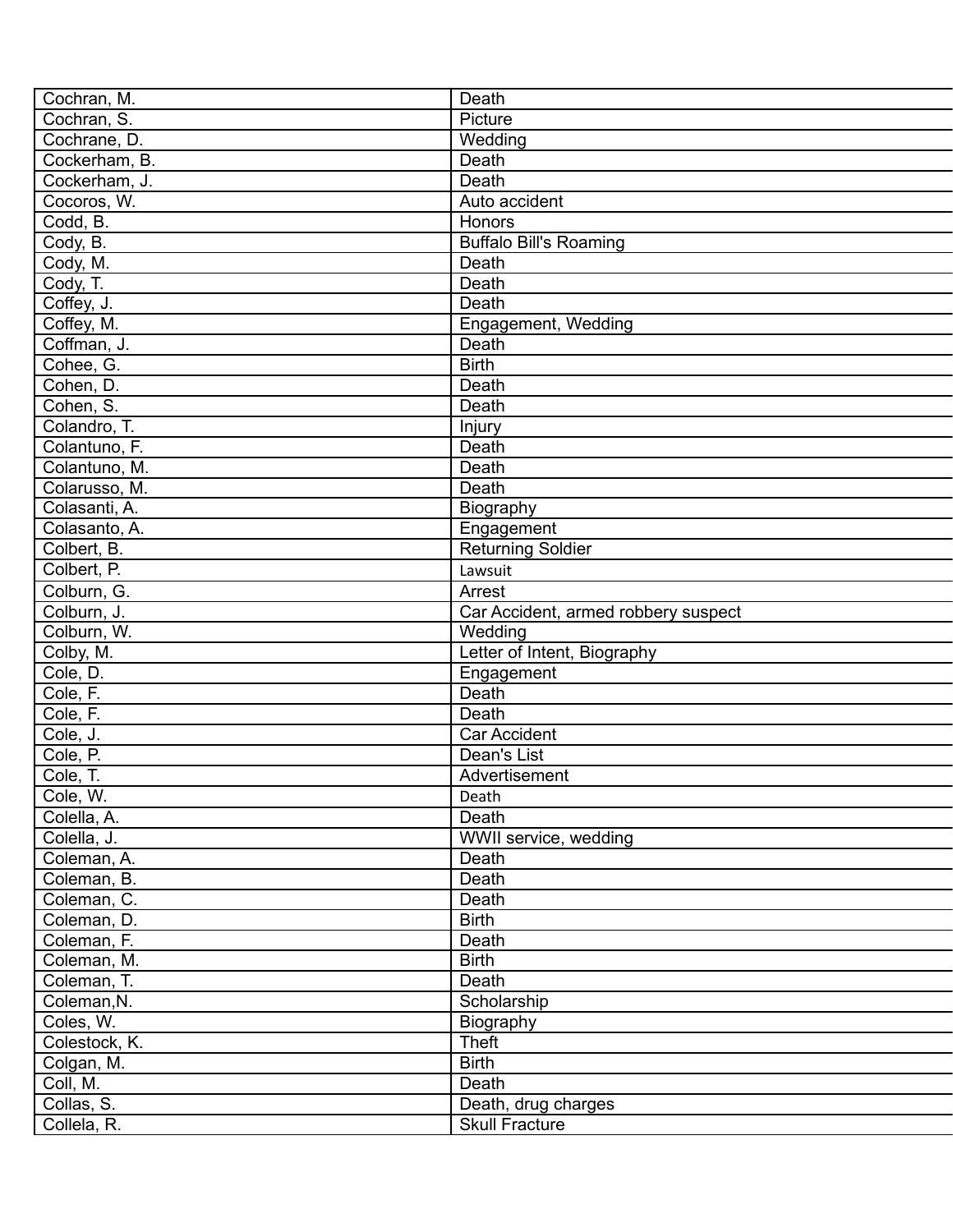| Collery, J.            | <b>Theft</b>                                                     |
|------------------------|------------------------------------------------------------------|
| <b>Collette Family</b> |                                                                  |
| Colley, A.             | Biography, death                                                 |
| Collier, B.            | <b>Theft</b>                                                     |
| Collier, H.            | Death                                                            |
| Collier, W.            | Death                                                            |
| Colligan, J.           | Engagement, Wedding, Death                                       |
| Collins, A.            | Application for bus license, New bus service out of Dtown, death |
| Collins, B.            | Death                                                            |
| Collins, D.            | Death, Theft                                                     |
| Collins, F.            | Party                                                            |
| Collins, J.            | Death, birth, wedding                                            |
| Collins, L.            | Wedding                                                          |
| Collins, M.            | Death                                                            |
| Collins, M.            | Bachelor Degree, Death, arrest                                   |
| Collins, P.            | Death, Theft, new resident, arrest                               |
| Collins, R.            | Furlough                                                         |
| Colon, J.              | Theft                                                            |
| Colona, A.             | Death                                                            |
|                        |                                                                  |
| Colona, J.             | Death                                                            |
| Colquitt, M.           | Engagement                                                       |
| Colton, D.             | Scholarship                                                      |
| Colyer, L.             | Death                                                            |
| Combs, L.              | Wedding                                                          |
| Comeau, C.             | Biography                                                        |
| Comeau, M.             | Death                                                            |
| Comfort, T.            | Death                                                            |
| Cominsky, G.           | Death                                                            |
| Cominsky, M.           | Death                                                            |
| Commale, K.            | Malaria Fundraiser                                               |
| Como, J.               | Death                                                            |
| Comp, B.               | Arrest, probation                                                |
| Comp, D.               | Graduation                                                       |
| Compitello, L.         | <b>State Summer Games</b>                                        |
| Comstock, K.           | Death                                                            |
| Conahan, E.            | Death                                                            |
| Conahan, J.            | Wedding, Basic Training                                          |
| Conahan, K.            | Graduation                                                       |
| Conahan, M.            | Wedding, college basketball, dean's list, college graduation,    |
|                        | engagement                                                       |
| Conahan, T.            | Death                                                            |
| Conard, A.             | Assignment                                                       |
| Condon, C.             | Death                                                            |
| Condra, B.             | Death                                                            |
| Conkey, H.             | Move, Death                                                      |
| Conley, E.             | Death                                                            |
| Conley, T.             | Armed Forces Inaugural Committee                                 |
| Conn, D.               | Death                                                            |
| Connell, A.            | Death                                                            |
| Connell, M.            | Promotion                                                        |
| Connelly, J.           | Family                                                           |
|                        |                                                                  |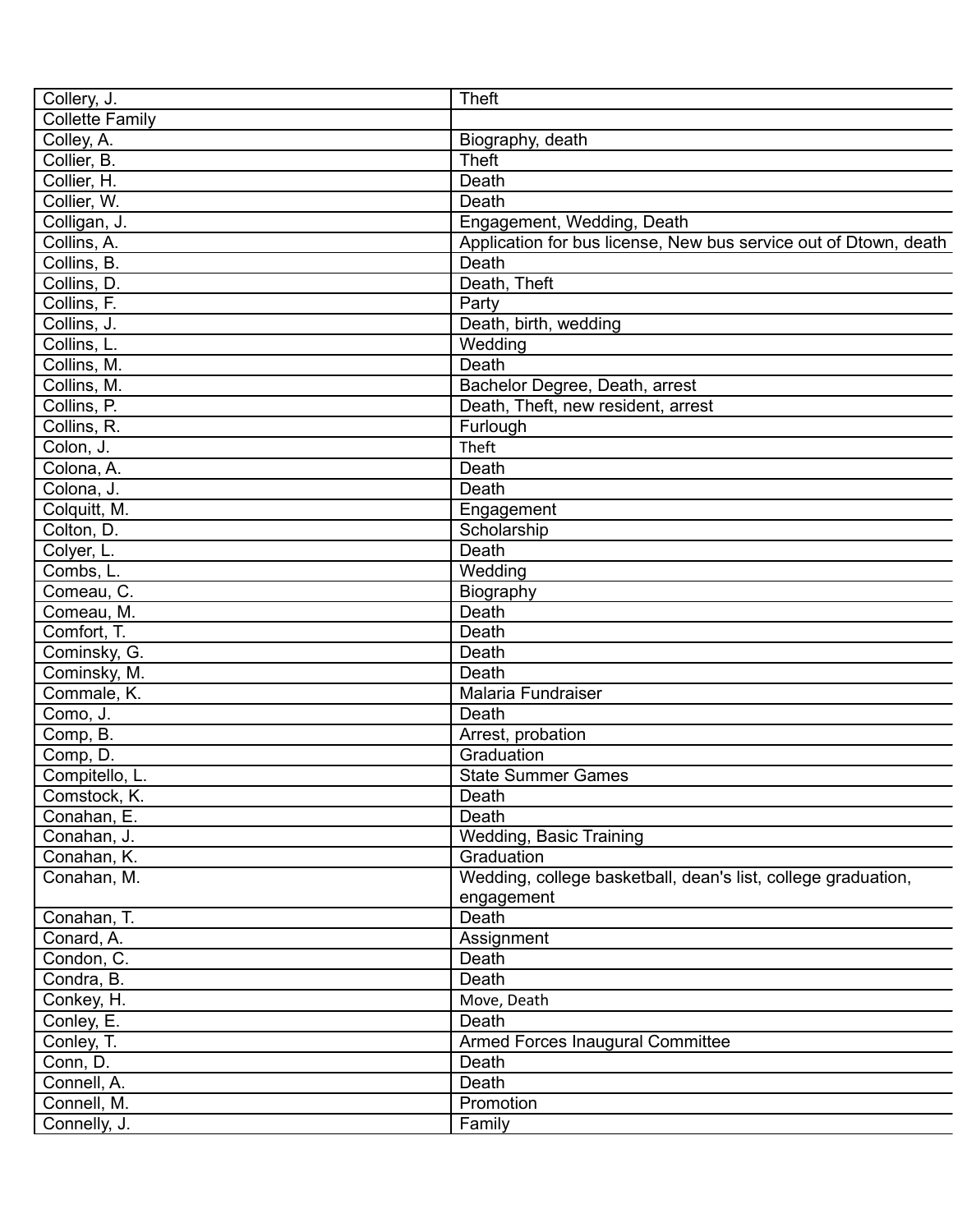| Connelly, S.   | Program Director                                 |
|----------------|--------------------------------------------------|
| Conner, B.     | Furlough                                         |
| Conner, E.     | <b>Car Accident</b>                              |
| Conner, H.     | Death                                            |
| Conner, J.     | Wedding                                          |
| Conner, L.     | <b>Birth</b>                                     |
| Conner, L.     | Death                                            |
| Conner, M.     | Death                                            |
| Conner, N.     | Death, birth                                     |
| Conner, P.     | Death                                            |
| Conner, R.     | Engagement, Wedding, military                    |
| Conner, Thomas | Biography                                        |
| Conner, W.     | Death                                            |
| Conners, K.    | Golf                                             |
| Connolly, K.   | Death                                            |
| Connon, D.     | Military                                         |
| Connor, B.     | Deployment                                       |
| Connor, J.     | New residents, death                             |
| Connor, M.     | <b>Car Accident</b>                              |
| Connor, N.     | Attendance                                       |
| Connor, W.     | Death, Lukens Management Conference              |
| Conquest, G.   | Move                                             |
| Conquest, H.   | Public Auction, death                            |
| Conquest, L.   | <b>Birth</b>                                     |
| Conrad, C.     | Car Accident, plane crash                        |
| Conrad, D.     | Arrest                                           |
| Conrad, P.     | Death                                            |
| Conrad, R.     | Death, auto accident                             |
|                | <b>Birth</b>                                     |
| Conrad, R.     |                                                  |
| Conroy, J.     | Death<br>Death                                   |
| Conroy, J.     |                                                  |
| Consalvi, M.   | Engagement                                       |
| Constable, B.  | Hospitalization                                  |
| Constable, R.  | Death                                            |
| Constable, S.  | Wedding                                          |
| Conway, F.     | Death                                            |
| Conway, N.     | Death                                            |
| Cook, B.       | Engagement, Wedding, Death, ghas stove explosion |
| Cook, C.       | Wedding                                          |
| Cook, D.       | Deployment, death                                |
| Cook, F.       | Birth, WWII service                              |
| Cook, H.       | <b>Death</b>                                     |
| Cook, J.       | Wedding, game, gas stove explosion               |
| Cook, J.       | Engagement                                       |
| Cook, M.       | Death, fire                                      |
| Cook, V.       | Move                                             |
| Cook, W.       | Biography                                        |
| Cooke, E.      | Firefighter of the Week. death                   |
| Cooke, M.      | Death                                            |
| Cooke, R.      | Wedding, Party, death                            |
| Cooley, J.     | Wedding                                          |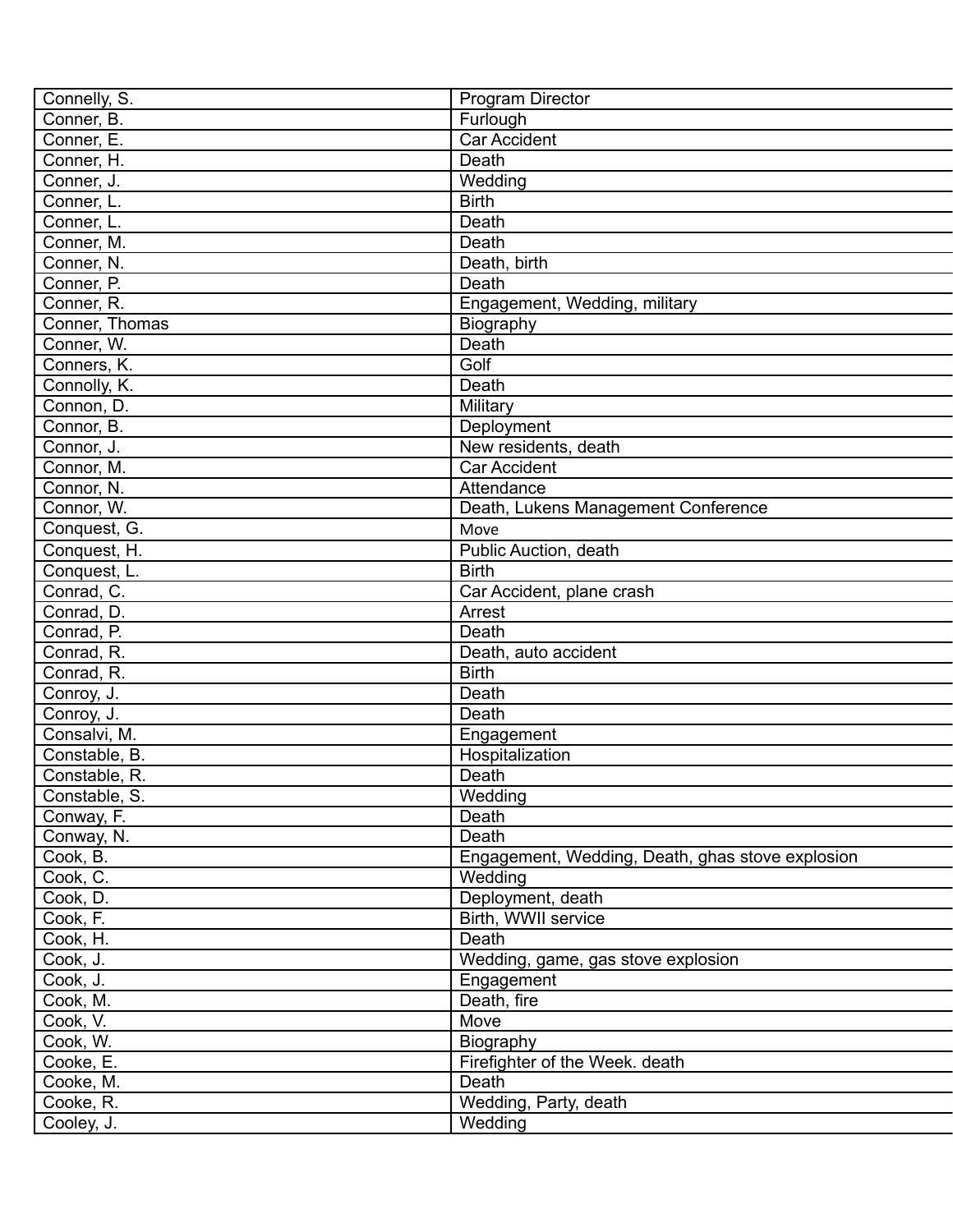| Cooney, D.         | Wedding                        |
|--------------------|--------------------------------|
| Cooney, E.         | <b>Birth</b>                   |
| Cooney, J.         | Wedding                        |
| Cooney, S.         | Death                          |
| Cooper, E.         | Death                          |
| Cooper, J.         | Appointment                    |
| Cooper, K.         | Engagement, Wedding            |
| Cooper, M.         | Engagement                     |
| Cooper, R.         | Engagement                     |
| Cooper, S.         | Engagement                     |
| Cooper, W.         | Engagement, Wedding            |
| Cope, W.           | Death                          |
| Copeland, D.       | Death                          |
| Copeland, G.       | Death                          |
| Copeland, W.       | Death                          |
| Copenhaver, M.     | Biography                      |
| Coper, S.          | Biography                      |
| Copestake, G.      | Biography                      |
| Corbett, E.        | Wedding                        |
| Corbett, J.        | Picture                        |
| Corbett, K.        | <b>Theft</b>                   |
| Corbin, A.         | Death                          |
| Corbin, B.         | Election, committee assignment |
| Corbin, C.         | Move                           |
| Corbin, M.         | Promotion                      |
| Corbin, S.         | Death, theft                   |
| Corby, K.          | Show                           |
| Corcoran, C.       | Theater                        |
| Corcoran, E.       | Fatal auto crash               |
| Corcoran, J.       | Death,                         |
| Corcoran, S.       | <b>Birth</b>                   |
| Corey, B.          | Wedding                        |
| Corley, L.         | Letter in a Bottle             |
| Corlis, D.         | Death                          |
| Corliss, S.        | Death                          |
| Corneal, D.        | Death                          |
| Cornelius, C.      | Death, auto accident           |
| Cornman, G.        | <b>Birth</b>                   |
| Cornog-Andrews, T. | Death                          |
| Cornog, M.         | <b>Public Auction</b>          |
| Cornog, W.         | Death, wedding, engagement     |
|                    |                                |
| Cornogg, W.        | Advertisement                  |
| Corrigan, K.       | Wedding                        |
| Corry, E.          | <b>Birth</b>                   |
| Corry, J.          | Enrollment                     |
| Corson, P.         | Engagement                     |
| Corson, W.         | <b>Public Auction</b>          |
| Cortelessa, A.     | Death                          |
| Cortelessa, B.     | Engagement                     |
| Cortelessa, M.     | Death                          |
|                    |                                |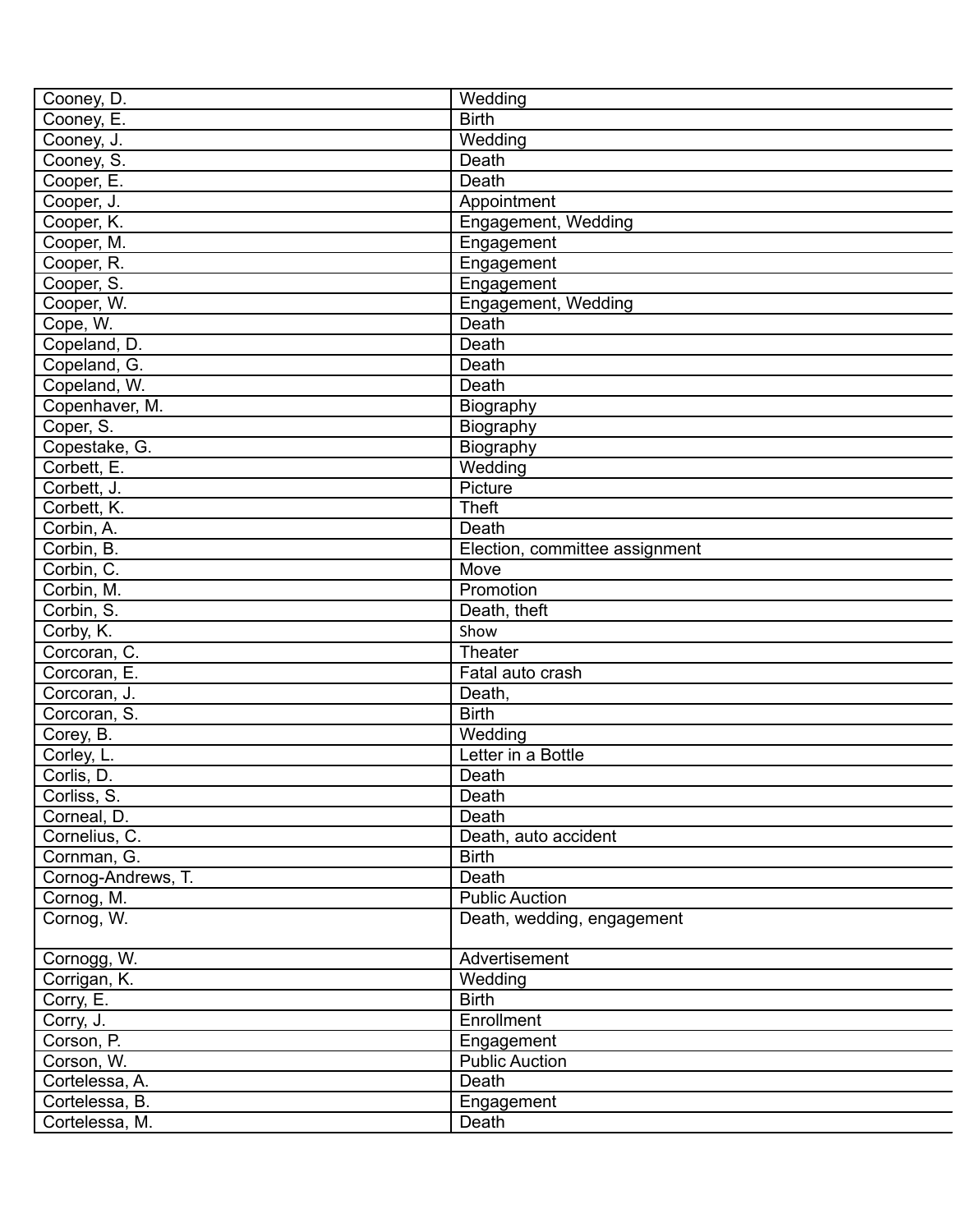| Cortelessa, N.         | Engagement                                          |
|------------------------|-----------------------------------------------------|
| Cortelessa, R.         | Arrest, parole                                      |
| Cortellessa, J.        | <b>Death</b>                                        |
| Cortellessa, L.        | Death                                               |
| Cortlessa, E.          | <b>Theft</b>                                        |
| Cory, J.               | Death, Engagement                                   |
| Cosella, E.            | Death                                               |
| Cosenzo, A.            | <b>Death</b>                                        |
| Cosenzo, D.            | Death                                               |
| Cosenzo, T.            | Picture                                             |
| Cosgriff, E.           | Engagement, Wedding                                 |
| Cosgriff, R.           | Death                                               |
| Costa, J.              | <b>Birth</b>                                        |
| Costello, F.           | Vandalism                                           |
| Costello, L.           | Death                                               |
| Costello, M.           | Wedding                                             |
| Cotter, A.             | Death                                               |
| Cotterman, R.          | Death                                               |
| Couch, M.              | Death                                               |
| Coughlin, D.           | <b>Theft</b>                                        |
| Coulter, B.            | Death                                               |
| Coulter, E.            | Wedding                                             |
|                        | Death                                               |
| County, W.             | Death                                               |
| Court, W.              |                                                     |
| Courtless, B.          | Graduation                                          |
| Courtless, E.          | Engagement                                          |
| Courtless, J.          | Death                                               |
| Courtless, T.          | Master's Degree                                     |
| <b>Courtney Family</b> |                                                     |
| Coverdale, E.          | Wedding                                             |
| Covington, B.          | Wedding                                             |
| Cowan, B.              | Graduation                                          |
| Cowan, N.              | Death                                               |
| Cowburn, D.            | <b>Car Accident</b>                                 |
| Cowhern, C.            | Engagement                                          |
| Cox, A.                | <b>Birth</b>                                        |
| Cox, B.                | Death                                               |
| Cox, D.                | Missing in Action, lawsuit from motorcycle accident |
| Cox, E.                | Death                                               |
| Cox, G.                | Death, 50 <sup>th</sup> anniversary in IOOC         |
| Cox, J.                | Death, Wharaton honor                               |
| Cox, L.                | Birth, burglary                                     |
| Cox, M.                | Death                                               |
| Cox, M.                | Death, turnpike accident                            |
| Cox, P.                | <b>Published Novel</b>                              |
| Cox, R.                | Death, carpenter                                    |
| Cox, S.                | Army, death from fire                               |
| Cox, T.                | Engagement, dean's list                             |
| Coxe, C.               | Death, Biography                                    |
| Coy, D.                | Death, missing window                               |
| Coy, J.                | Wedding                                             |
|                        |                                                     |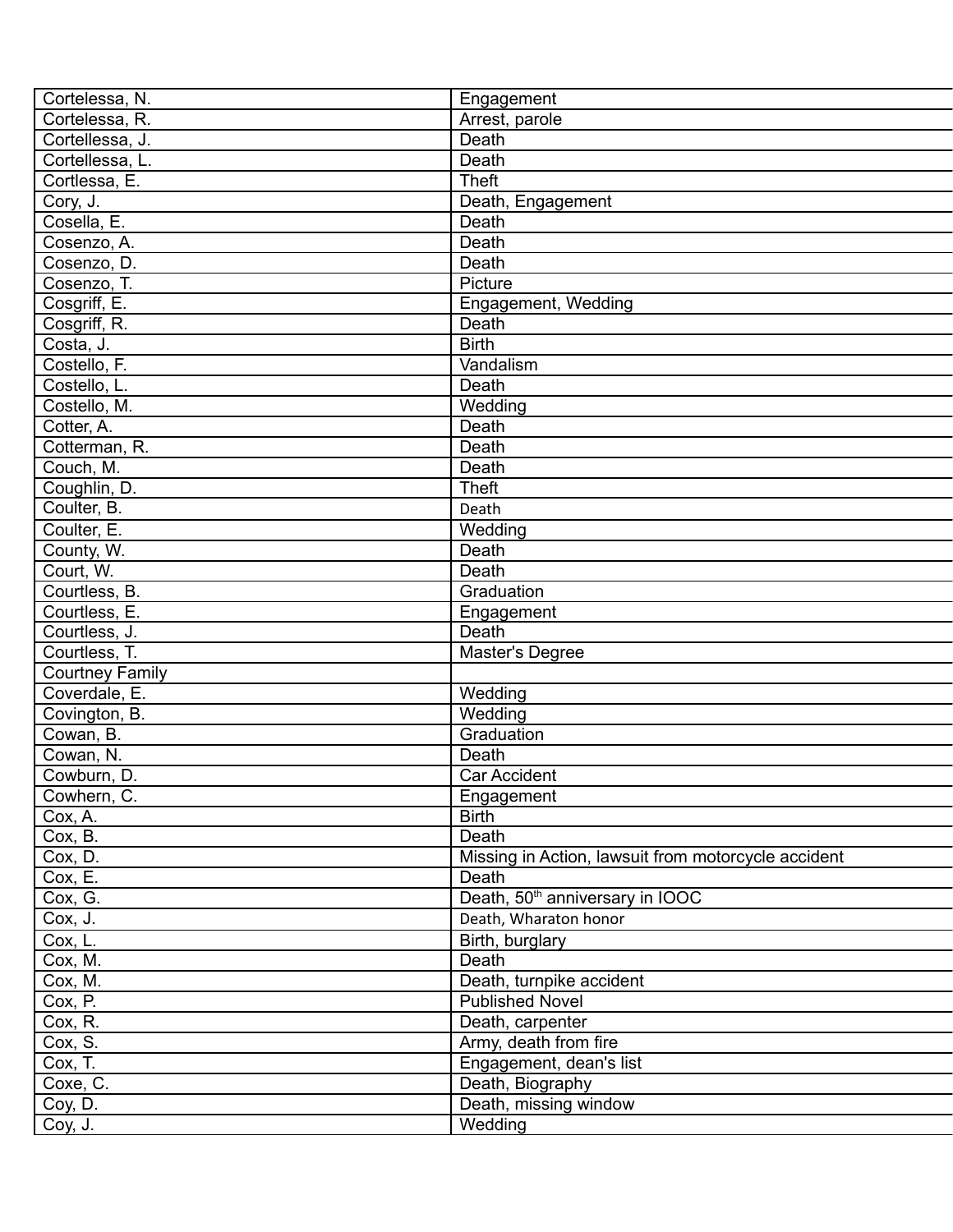| Coy, K.           | <b>Birth</b>                                             |
|-------------------|----------------------------------------------------------|
| Coyle-Nicolas, A. | Letter of Intent                                         |
| Coyle, F.         | Death                                                    |
| Coyle, H.         | Death                                                    |
| Coyne, E.         | <b>Athletic Conference</b>                               |
| Coyne, F.         | Sports                                                   |
| Coyne, L.         | Biography                                                |
| Cozenzo, B.       | Death                                                    |
| Cozone, N.        | Death                                                    |
| Cozzone, A.       | Death, Wedding, Biography, divorce, WWII service, HS bio |
|                   | military                                                 |
| Cozzone, B.       | Wedding                                                  |
| Cozzone, C.       | Death, wedding                                           |
| Cozzone, E.       | Death, Biography, wedding, engagement., HS bio           |
| Cozzone, F.       | Engagement, Wedding, Death                               |
| Cozzone, G.       | <b>Basic Training, court case</b>                        |
| Cozzone, J.       | Engagement, Wedding, ASTP graduation, WWII service, MIA, |
|                   | <b>KIA</b>                                               |
| Cozzone, K.       | Politics, run for It gov                                 |
| Cozzone, L.       | Death, fire                                              |
| Cozzone, M.       | Death, college entrance, engagement                      |
| Cozzone, N.       | <b>Theft</b>                                             |
| Cozzone, O.       | Wedding                                                  |
| Cozzone, Q.       | <b>Basic Training</b>                                    |
| Cozzone, T.       | Death                                                    |
| Craig, D.         | Engagement                                               |
| Craig, E.         | Death                                                    |
| Craig, J.         | Death                                                    |
| Craig, M.         | Death                                                    |
| Cramer, H.        | Move                                                     |
| Cramphorn, J.     | Death                                                    |
| Crandall, F.      | Death                                                    |
| Crandall, M.      | Death                                                    |
| Craven, S.        | <b>WWII</b> service                                      |
| Crawford, D.      | Death                                                    |
| Crawford, E.      | Wedding                                                  |
| Crawford, H.      | Death                                                    |
| Crawford, J.      | Engagement, book and author                              |
| Crawford, R.      | Cycle theft, theft from auto                             |
| Crawford, S.      | Budget Plans, Death, wedding, murder probe, WWII service |
| Crawford, W.      | Death                                                    |
| Creamer, F.       | Citizen of the Year Award                                |
| Creamer, J.       | Degree                                                   |
| Creamer, K.       | Wedding                                                  |
| Creamer, L.       | Wedding                                                  |
| Creasy, H.        | Election                                                 |
| Cremen, P.        | Death                                                    |
| Cremen, P.        | Death                                                    |
| Crenny, J.        | Partnership                                              |
| Crepeau, M.       | Death                                                    |
| Cresentini, M.    | Death                                                    |
|                   |                                                          |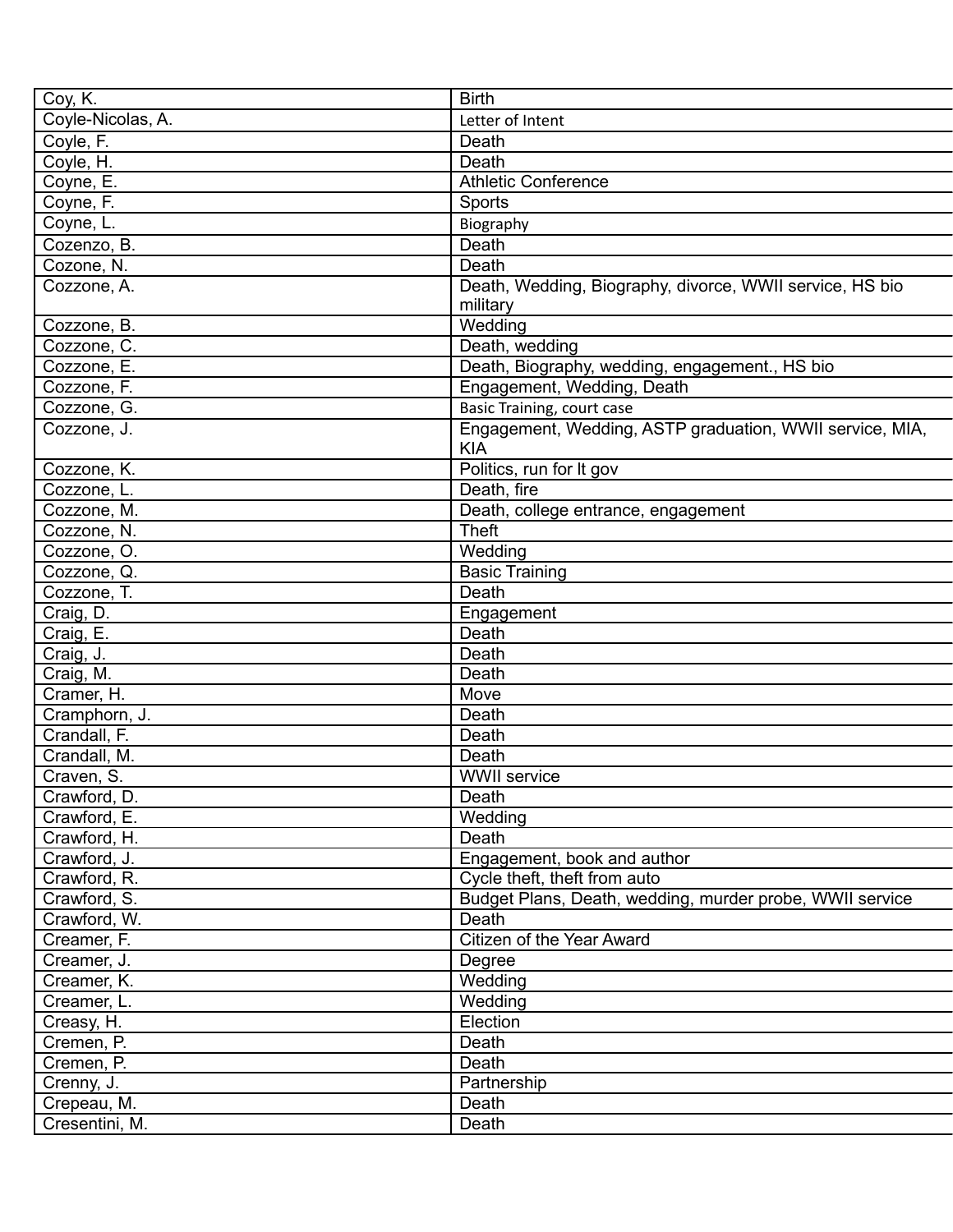| Cressy, W.           | <b>Theft</b>                     |
|----------------------|----------------------------------|
| Cresta, R.           | Death                            |
| Crishman, M.         | Death                            |
| Crisman, C.          | Death, wedding, WWII service     |
| Crisman, E.          | Furlough                         |
| Crisman, F.          | Awar                             |
| Crisman, G.          | Wedding                          |
| Crisman, M.          | Family                           |
| Criswell, F.         | Death                            |
| Criswell, J.         | Death, accidental shooting       |
| Critzer, R.          | <b>Birth</b>                     |
| Croce, J.            | Biography                        |
| Croft, H.            | College                          |
| Croll, R.            | Death                            |
| Crompton, P.         | Award                            |
| Cronin, J.           | Death                            |
| Crook, W.            | Death                            |
| Crooks, M.           | Death                            |
| Cropper, C.          | <b>Birth</b>                     |
| Cropper, J.          | Firefighter of the Week, wedding |
| Crosby, B.           | Wedding                          |
| Crosby, E.           | Engagement, wedding              |
| Crosby, G.           | Retirement                       |
| Cross, D.            | Engagement                       |
| Cross, E.            | <b>Car Accident</b>              |
| Cross, J.            | Wedding                          |
| Cross, M.            | Death, wedding                   |
| Crossley, C.         | Wedding                          |
| Crossley, G.         | Death                            |
| Crosson, F.          | Death, WWII service              |
|                      | Death                            |
| Crosson, G.          |                                  |
| Crosson, H.          | Death, Biography                 |
| Crosson, L.          | Death                            |
| Crosson, M.          | Death                            |
| Crothers, C.         | <b>Theft</b>                     |
| Crothers, F.         | Death                            |
| Crough, D.           | Biography                        |
| Crouse, B.           | Engagement                       |
| Crouthamel, D.       | Engagement                       |
| Crowding, G.         | Death                            |
| Crowding, O.         | Death                            |
| Crowe-Bones (Dennis) |                                  |
| Crowe, A.            | Death                            |
| Crowe, C.            | Biography                        |
| Crowe, D.            | Assignment                       |
| Crowell, E.          | Death                            |
| Crowley, D.          | Death                            |
| Crowley, S.          | Death                            |
| Cruickshank, G.      | Home theft                       |
| Cruzan, W.           | Death                            |
| Csoboth, I.          | Death                            |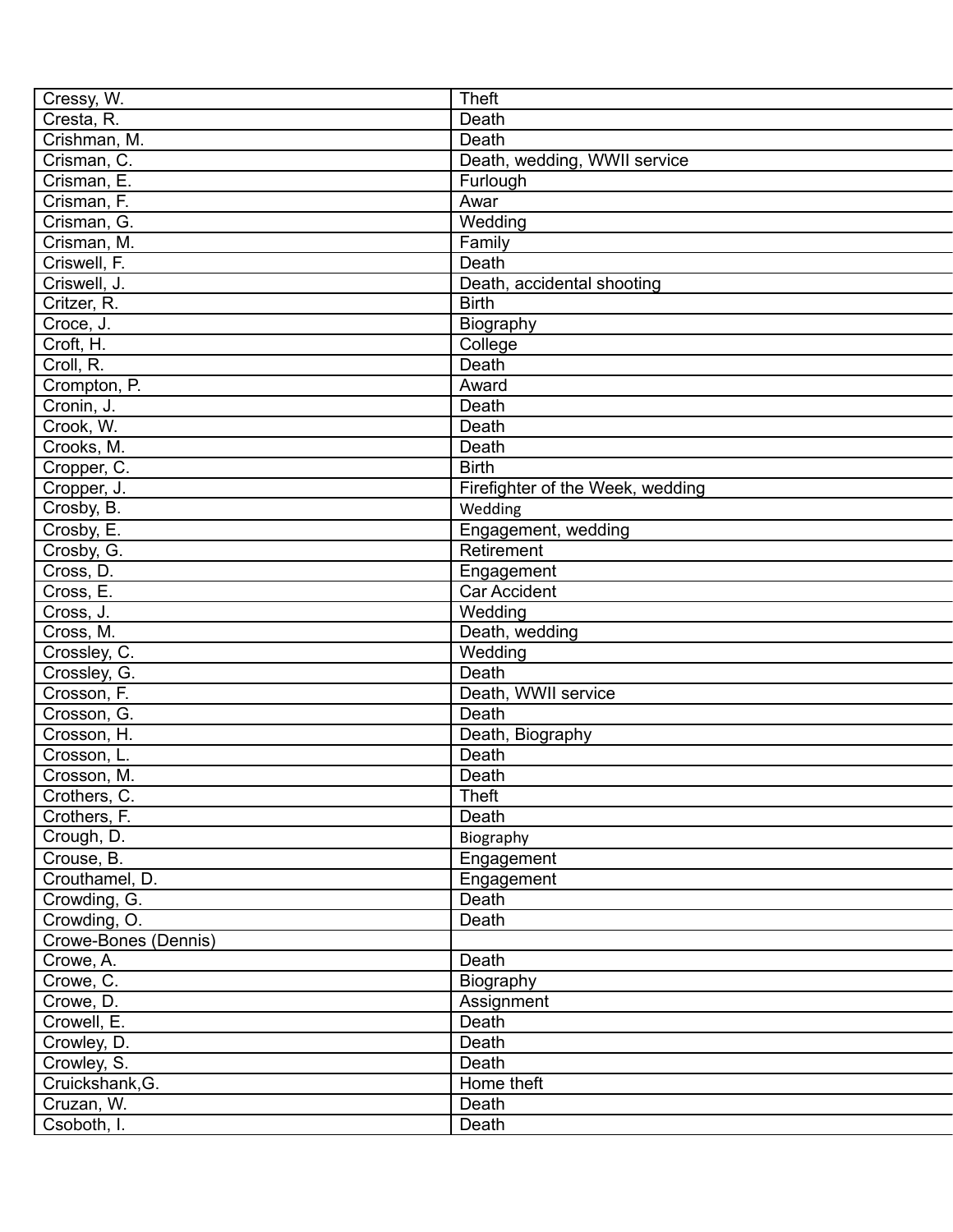| Cubler, J.               | Death                      |
|--------------------------|----------------------------|
| Cubler, M.               | Death                      |
| Cuddy, J.                | Death                      |
| Cuebas, A.               | <b>Good Neighbor Award</b> |
| Cugini, A.               | Engagement                 |
| Cugini, E.               | Death                      |
| <b>Culbertson Family</b> |                            |
| Culbertson, P.           | Wedding                    |
| Culhane, M.              | Engagement, Wedding        |
| Cullen, E.               | Death                      |
| Cullinan, D.             | Death                      |
| Culp, D.                 | Biography                  |
| Culp, W.                 | Wedding                    |
| Cumens, A.               | Engagement                 |
| Cumens, B.               | Firefighter of the Week    |
| Cumens, D.               | Death                      |
| Cumens, E.               | Death                      |
| Cumens, H.               | <b>Birth</b>               |
| Cumens, I.               | Wedding                    |
| Cumens, R.               | Engagement, Car Accident   |
| Cumens, S.               | Engagement                 |
| Cummens, A.              | Death                      |
| Cummings, A.             | Death                      |
| Cummings, E.             | Death                      |
| Cummings, G.             | Engagement, Death          |
| Cummings, L.             | Picture                    |
| Cummings, L.             | Biography                  |
| Cummings, W.             | Wrestling star             |
| Cunius, L.               | Death                      |
| Cunningham, C.           | Death                      |
| Cunningham, D.           |                            |
|                          | Engagement<br><b>Birth</b> |
| Cunningham, E.           |                            |
| Cunningham, E.           | Engagement                 |
| Cunningham, G.           | Wedding                    |
| Cunningham, J.           | Death, Wedding             |
| Cunningham, K.           | Anniversary                |
| Cunningham, L.           | Eath                       |
| Cunningham, M.           | Death                      |
| Cunningham, V.           | Death                      |
| Cupler, M.               | Death                      |
| Cura, J.                 | Theft                      |
| Curd, D.                 | Dean's List                |
| Curran, H.               | Death                      |
| Curran, K.               | Engagement                 |
| Curry, E.                | Death                      |
| Curry, M.                | Death                      |
| Curry, P.                | Ice House, death           |
| Curry, R.                | Death                      |
| Curry, W.                | Wedding                    |
| Curry, W.                | <b>Birth</b>               |
| Curtis, R.               | Move                       |
|                          |                            |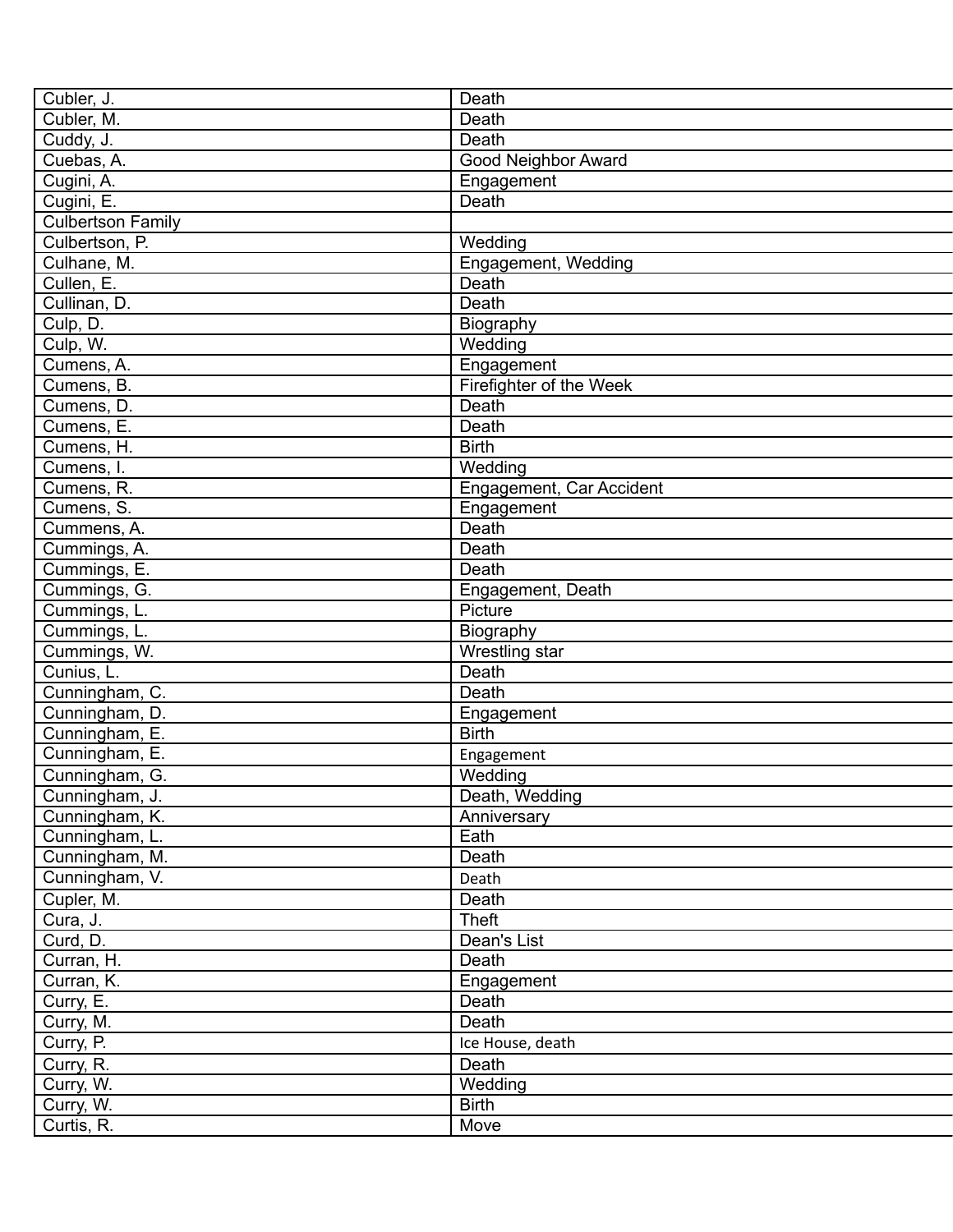| Curtis, R.       | House theft                                 |
|------------------|---------------------------------------------|
| Cushman, S.      | Death                                       |
| Cutrona, A.      | Death                                       |
| Cutting, C.      | Biography                                   |
| Czimback, A.     | Move                                        |
| Czimback, D.     | Engagement                                  |
| Czukoski, T.     | Arrest, sentencing                          |
| D'Addezio, A.    | Degree, engagement                          |
| D'Addezio, F.    | Death                                       |
| D'Addezio, L.    | Death, Ordination, beer distributor ad      |
| D'Addezio, M.    | Death                                       |
| D'Addezio, M.    | Death                                       |
| D'Addezio, N.    | <b>Scholarship Society</b>                  |
| D'Alessandro, C. | Engagement                                  |
| D'Allura, R.     | Death                                       |
| D'Ambrosio, J.   | Picture                                     |
| D'Amico, J.      | Work Anniversary, theft                     |
| D'Amico, J.      | Death                                       |
| D'Andrea, G.     | Death                                       |
| D'Angelo, A.     | Death                                       |
| D'Angelo, B.     | Death                                       |
| D'Angelo, C.     | Death                                       |
| D'Angelo, N.     | <b>Birth</b>                                |
| D'Annunzio, V.   | Move                                        |
| D'Antonio, A.    | Advertisement                               |
| D'Archangelo, B. | Wedding                                     |
| D'Archangelo, N. | Engagement                                  |
| D'Attilio, A.    | Engagement, wedding                         |
| D'Attilio, D.    |                                             |
|                  | Graduation, arrested for robbery, death     |
| D'Attilio, D.    | Death                                       |
| D'Attilio, E.    | Death                                       |
| D'Attilio, J.    | Medal                                       |
| D'Attilio, M.    | Death, 25 <sup>th</sup> wedding anniversary |
| D'Attilio, T.    | World War II service                        |
| D'Attio, E.      | Wedding                                     |
| D'Ginto, D.      | Death                                       |
| D'Ginto, E.      | Biography                                   |
| D'Ginto, L.      | Resignation                                 |
| D'Ginto, R.      | Military                                    |
| D'Ginto, R.      | Wedding                                     |
| D'Ginto, R.      | Engagement                                  |
| D'Ginto, R.      | Discharge                                   |
| D'Ginto, T.      | Engagement                                  |
| D'Urso, C.       | Death                                       |
| Daddona, M.      | Death                                       |
| Daghir, C.       | Engineering student, College graduation     |
| Daghir, J.       | Honor Society, fraternity                   |
| Daghir, J.       | Dean's List                                 |
| Dague Family     |                                             |
| Dague, A.        | Death                                       |
| Dague, C.        | Death                                       |
|                  |                                             |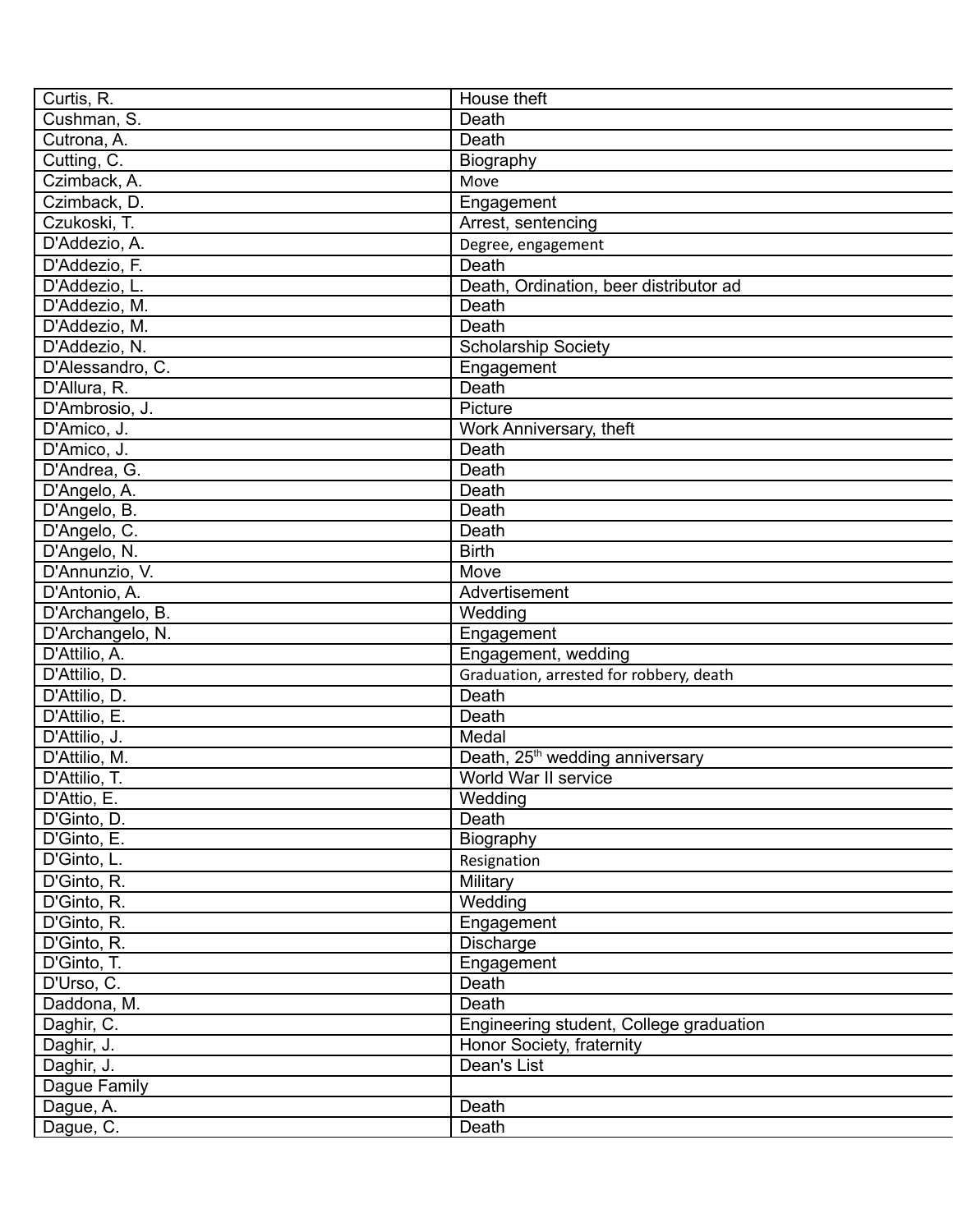| Dague, F.     | Death, WWII service                                             |
|---------------|-----------------------------------------------------------------|
| Dague, G.     | Election                                                        |
| Dague, H.     | Death, hunting permit                                           |
| Dague, I.     | Death                                                           |
| Dague, J.     | Wedding                                                         |
| Dague, L.     | Engagement, death                                               |
| Dague, L.     | Death                                                           |
| Dague, M.     | Graduation, first life membership, WWII service, contest winner |
| Dague, M.     | Death, Picture, Humanitarian Award                              |
| Dague, P.     | Biography, testimonial dinner, senate run                       |
| Dague, P.     | Death, Biography, Delegate, national sergeant at arms           |
| Dague, P.     | Honorary Life Membership, Biography, Man of Year award          |
| Dague, R.     | Death, disorderly conduct                                       |
| Dague, S.     | Death                                                           |
| Dague, W.     | Death, house fire, interview, post office, college football     |
| Daher, V.     | Sports                                                          |
| Dahlberg, M.  | Death                                                           |
| Dailey Family |                                                                 |
| Dailey, A.    | Death                                                           |
| Dailey, F.    | Wedding                                                         |
| Dailey, G.    | Party, birthday, ceert of public convenience                    |
| Dailey, J.    | Death                                                           |
| Dailey, M.    | Move                                                            |
| Dailey, N.    | Furlough, Deployment                                            |
| Dailey, T.    | <b>Birth</b>                                                    |
| Dailey, W.    | Death                                                           |
| Daily, R.     | Death                                                           |
| Dais, T.      | Arrest                                                          |
| Dale, A.      | <b>Birth</b>                                                    |
| Dale, C.      | Fire                                                            |
| Dale, E.      | Death                                                           |
| Dale, J.      | Hospitalization                                                 |
| Daller, I.    | Death                                                           |
| Daller, J.    | Death, engagement                                               |
| Daller, P.    | Wedding                                                         |
| Dalling, W.   | Death                                                           |
| Daloisio, P.  | <b>Theft</b>                                                    |
| Dalrymple, M. | Graduation                                                      |
| Daly, D.      | Designation                                                     |
| Daman, V.     | Death                                                           |
| Dampman, C.   | Death                                                           |
| Dampmann, K.  | Wedding                                                         |
| Danberry, C.  | Death                                                           |
| Dancy, J.     | Death                                                           |
| Dandridge, J. | Master's Degree                                                 |
| Danese, C.    | Engagement                                                      |
| Daney, E.     | Picture, Biography                                              |
| Daney, R.     | Death                                                           |
|               |                                                                 |
| Daniel, C.    | Engagement                                                      |
| Daniels, E.   | Death                                                           |
| Daniels, I.   | Death                                                           |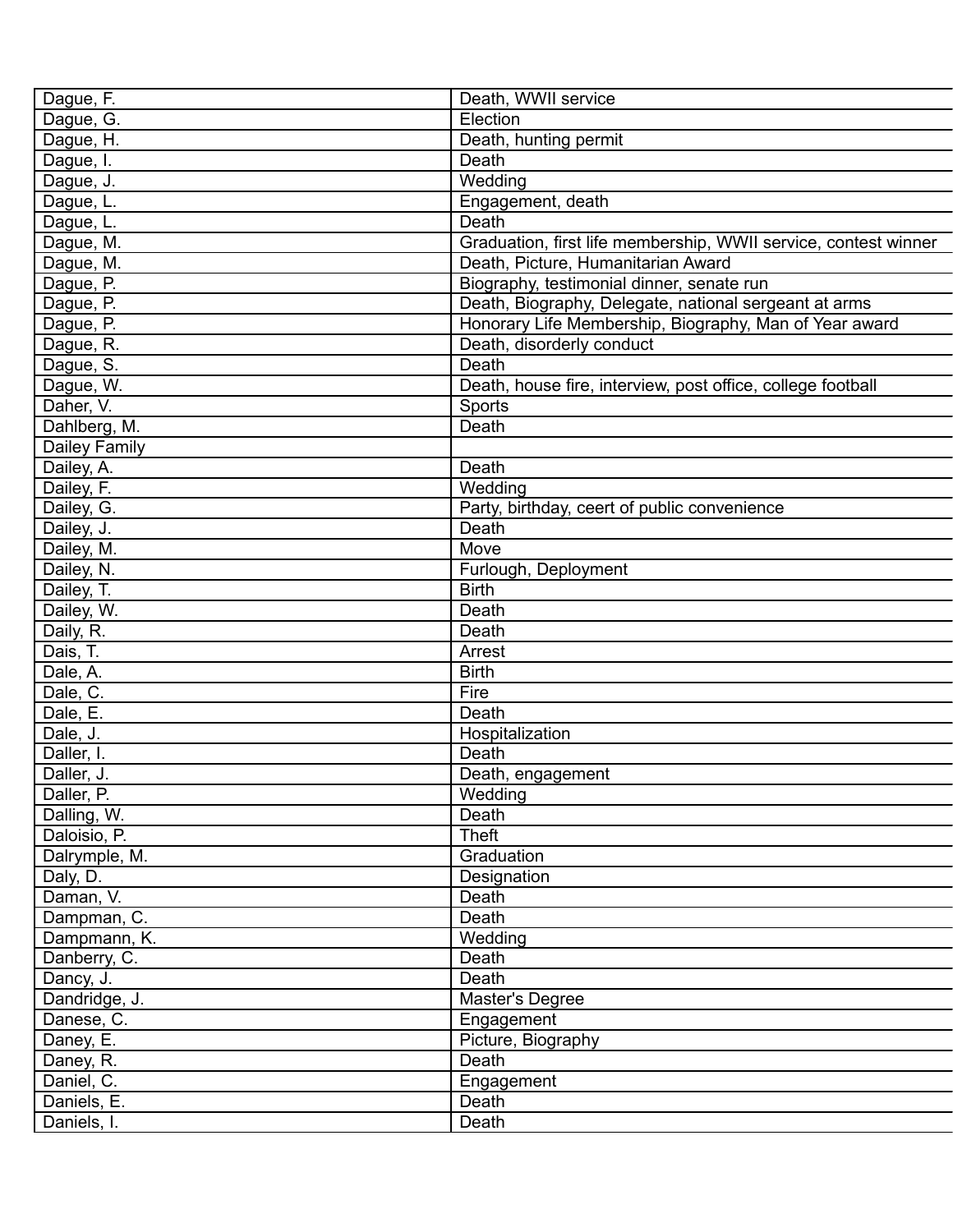| Daniels, J.                  | Death                                        |
|------------------------------|----------------------------------------------|
| Daniels, M.                  | Death                                        |
| Danielson, J.                | Wedding                                      |
| Dankanich, C.                | Naval Academy                                |
| Dankanich, M                 | Soccer star                                  |
| Dankanich, R.                | Interview, Biography, Graduation Certificate |
| Danner, M.                   | Death                                        |
| Dantonio, D.                 | Master's Degree                              |
| Dantzler, D.                 | Death                                        |
| Danz, G.                     | Death                                        |
| Danz, L.                     | Death                                        |
| Dapas, M.                    | <b>Linda Trinh Memorial Award</b>            |
| Darby, G.                    | Death                                        |
| Darby, J.                    | Honors, Military                             |
| Dare, L.                     | Death                                        |
| Darkes, C.                   | Death                                        |
| Darling, A.                  | Eagle Scout                                  |
| Darlington, F.               | Death                                        |
| Darlington, J.               | Death, house theft, vandalism, wedding       |
| Darlington, L.               | Death                                        |
| Darlington, O.               | Death                                        |
| Darlington, P.               | Call                                         |
| Darlington, W.               | Army                                         |
| Dashiell, A.                 | Biography                                    |
| DaSilva, P.                  | Wedding                                      |
| Dattis, C.                   | Move                                         |
| Daub Family                  |                                              |
| Daub, E.                     | <b>Artist Work</b>                           |
| Daub, E.                     | Move                                         |
| Dauman, A.                   | Death                                        |
| Dausi, G.                    | Biography                                    |
| Daveler, M.                  | Death                                        |
| Davenport, R.                | Engagement, Wedding, death                   |
| Davey, D.                    | <b>Girl Scouts</b>                           |
|                              | Death, birth                                 |
| Davey, W.                    | Dean's List                                  |
| David, A.<br>David, B.       | Dean's List                                  |
| Davidge, D.                  |                                              |
|                              | Wedding                                      |
| Davidson, B.<br>Davidson, C. | Crocheted flag, auto accident                |
|                              | Death                                        |
| Davidson, D.                 | Car Accident                                 |
| Davidson, D.                 | Death                                        |
| Davidson, E.                 | Death                                        |
| Davidson, J.                 | <b>History Worker</b>                        |
| Davidson, J.                 | <b>Historic Preservation Appointment</b>     |
| Davidson, J.                 | <b>Historic Preservation Worker</b>          |
| Davidson, J.                 | <b>Historic Preservation Worker</b>          |
| Davidson, J.                 | <b>Historic Preservation Worker</b>          |
| Davidson, J.                 | Wedding                                      |
| Davidson, L.                 | Death                                        |
| Davidson, S.                 | Engagement, Wedding, Death                   |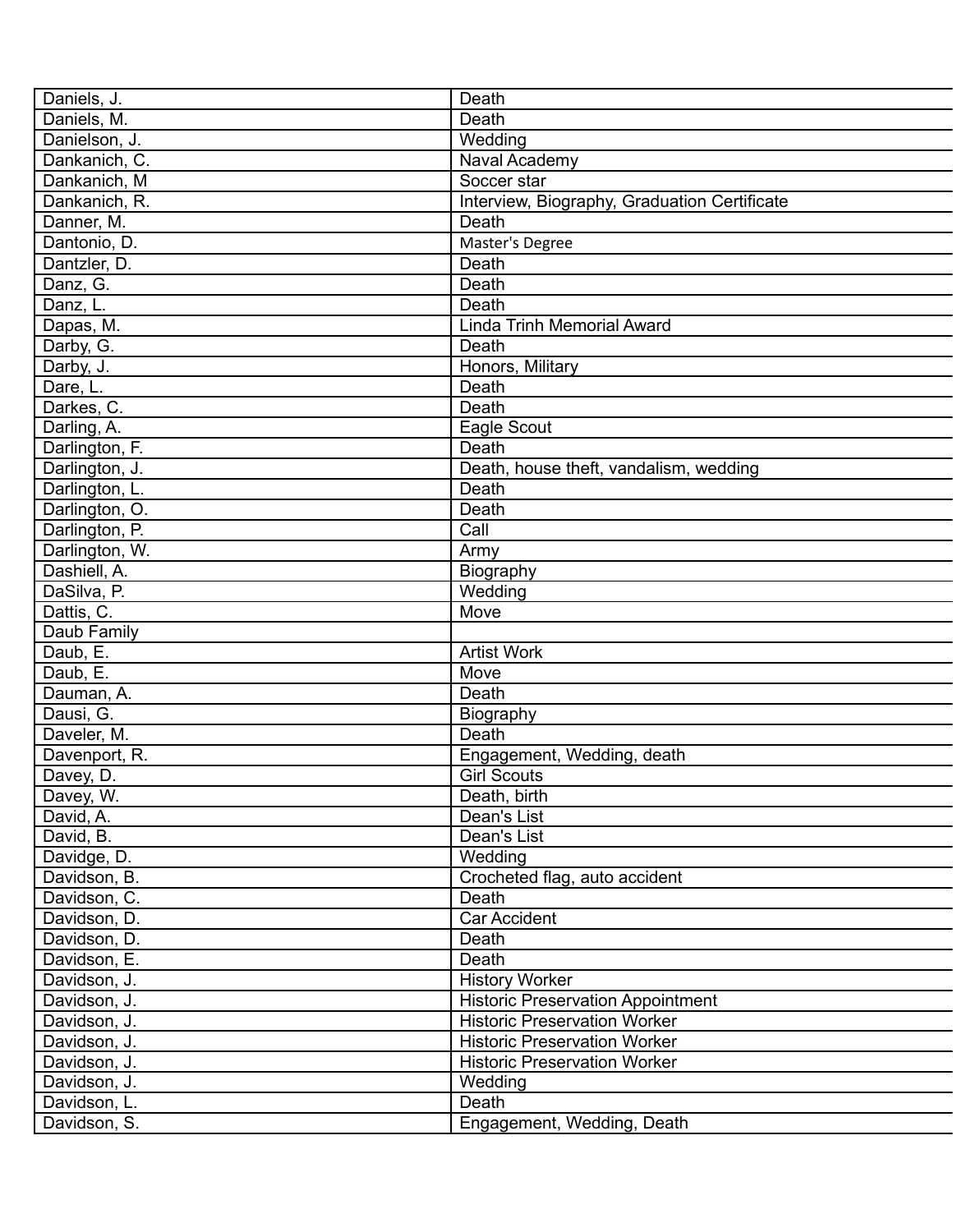| Davies, F.         | Death                                                                   |
|--------------------|-------------------------------------------------------------------------|
| Davies, G.         | Death                                                                   |
| Davies, J.         | Wedding, DUI                                                            |
| Davies, L.         | Death                                                                   |
| Davies, M.         | Wedding                                                                 |
| Davies, R.         | Biography                                                               |
| Davies, S.         | Dean's List                                                             |
| Davis Family       |                                                                         |
| Davis-Lyons Family |                                                                         |
| Davis, A.          | Death, military                                                         |
| Davis, B.          | Death, 25 <sup>th</sup> anniversary, birth                              |
| Davis, C.          | Death, Engagement, Arrest, WWII service, 25 <sup>th</sup> anniversary   |
| Davis, D.          | Engagement, Biography                                                   |
| Davis, E.          | Death, military                                                         |
| Davis, E.          | Deployment, death, 50 <sup>th</sup> wedding anniversary                 |
| Davis, G.          | Death, football linebacker, DUI, realtor                                |
| Davis, H.          | Death, medical school, fellowship award                                 |
| Davis, H.          | President hospital aux, md graduation, wedding                          |
| Davis, I.          | Death                                                                   |
| Davis, J.          | Death, Theft, Biography, trapping, engagement, Australia trip,          |
|                    | birth, West grad gets natl honor                                        |
| Davis, L.          | Death                                                                   |
| Davis, M.          | Death, Military Leave, wedding                                          |
| Davis, M.          | Death, 70 <sup>th</sup> birthday, WWII service                          |
| Davis, O.          | Death                                                                   |
|                    | Death, Dean's List                                                      |
| Davis, P.          |                                                                         |
| Davis, P.          | Birth, KIA, body returned for burial, WWII service                      |
| Davis, R.          | Death, car accident, promotion, wedding                                 |
| Davis, S.          | Death, Wedding                                                          |
| Davis, T.          | Wedding                                                                 |
| Davis, T.          | Facebook blog, bridge club                                              |
| Davis, T.          | Engagement, Wedding                                                     |
| Davis, V.          | Engagement, Wedding                                                     |
| Davis, W.          | Engagement, death, birth, wedding, military, sentence                   |
| Davison, F.        | Engagement                                                              |
| Davison, J.        | Engagement, Wedding, birth, BASEBALL                                    |
| Dawman, A.         | Death                                                                   |
| Dawson, C.         | Car Accident                                                            |
| Dawson, C.         | Car Accident, Arrest                                                    |
| Dawson, D.         | Death                                                                   |
| Dawson, D.         | Discharge                                                               |
| Dawson, H.         | <b>Birth</b>                                                            |
| Dawson, J.         | Death                                                                   |
| Dawson, J.         | Death, Anniversary, 50 <sup>th</sup> anniversary, med school graduation |
| Dawson, L.         | Bronze Star, wedding, WWII service                                      |
| Dawson, P.         | Death                                                                   |
| Dawson, V.         | Death                                                                   |
| Dawson, W.         | Death, WWII service, auto accident                                      |
| Day, A.            | Death                                                                   |
| Day, E.            | Death                                                                   |
| Daylor, A.         | Death                                                                   |
|                    |                                                                         |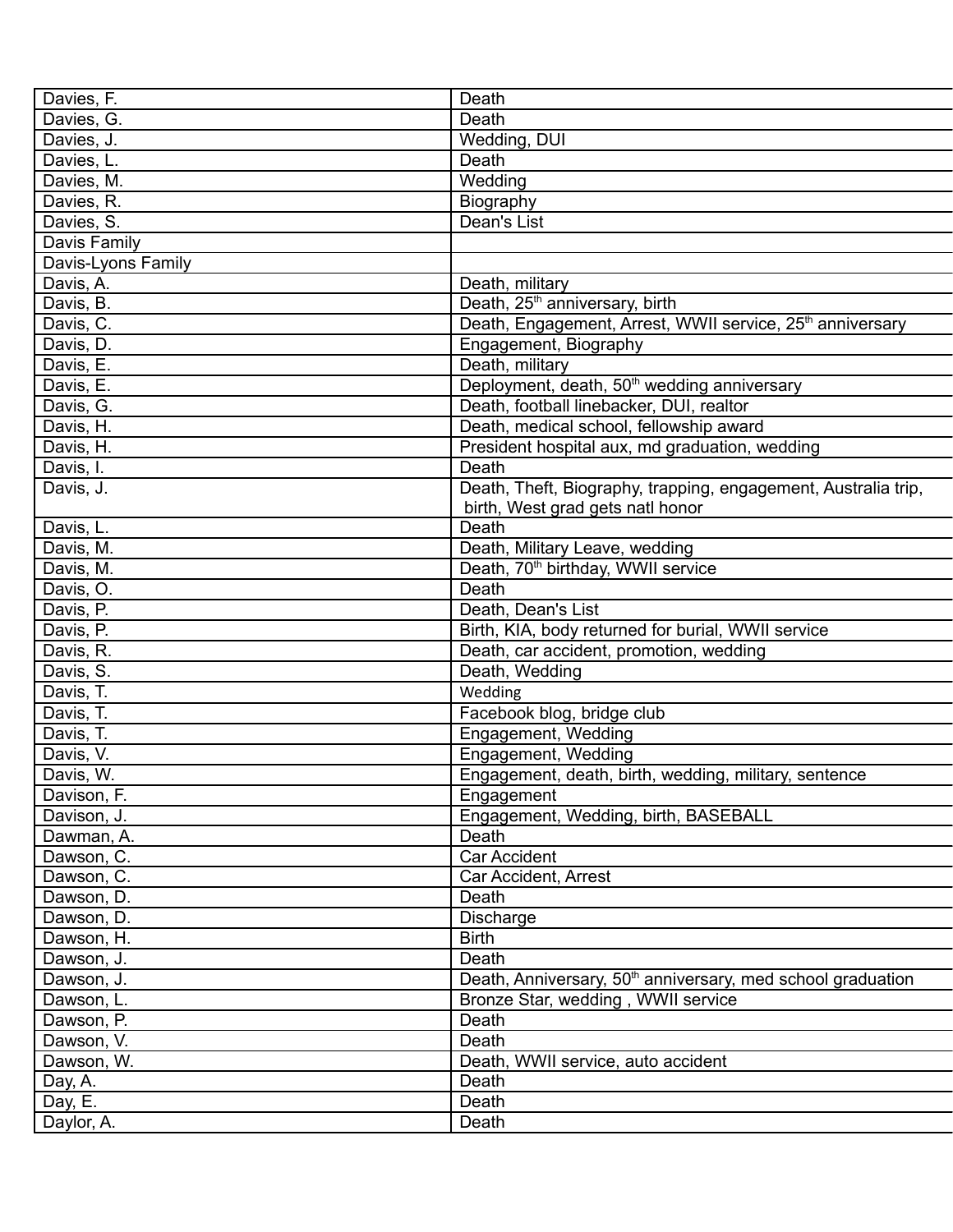| Daylor, C.    | Wedding, death, WWII service                |
|---------------|---------------------------------------------|
| Daylor, D.    | Pictures                                    |
| Daylor, E.    | Wedding                                     |
| Daylor, E.    | Death                                       |
| Daylor, F.    | Death, WWII service                         |
| Daylor, M.    | Engagement                                  |
| Daylor, P.    | <b>Birth</b>                                |
| Daylor, S.    | Wedding                                     |
| Days, D.      | Biography                                   |
| Dayton, J.    | Furlough, Deployment, Wwll service          |
| Dayton, R.    | Death                                       |
| Dazio, N.     | Death, WWII service                         |
| Deamer, N.    | Death                                       |
| Dean, E.      | Death                                       |
| Dean, H.      | Wedding                                     |
| Dean, R.      | Wedding                                     |
| Dean, V.      | Death                                       |
| Deane, K.     | Wedding                                     |
| DeAngelis, E. | Arrest                                      |
| DeAngelis, L. | Death                                       |
| DeAngelis, T. | Engagement, Wedding                         |
| DeAngelo, M.  | Death                                       |
| DeAngelo, S.  | <b>Animal Neglect</b>                       |
| Dear, W.      | Secretary                                   |
| DeArmit, W.   | Death                                       |
| Deaver, A.    | Death                                       |
| Debes, R.     | Move                                        |
| Debes, R.     | Move                                        |
| DeBoard, B.   | <b>Birth</b>                                |
| DeCarli, R.   | Engagement                                  |
| DeCarlo, B.   | Car Accident                                |
| DeCarlo, E.   | Graduation                                  |
| DeCarlo, E.   | Car Accident                                |
| DeCarlo, M.   | Death                                       |
| DeCarlo, P.   | Scholarship                                 |
| DeCarlo, V.   | Death                                       |
| DeCenzo, A.   | Biography                                   |
| Deck, K.      | Wedding                                     |
| Decker, D.    | Engagement, Wedding                         |
| Decker, F.    | Death                                       |
| DeCola, D.    | Advertisement                               |
| DeCola, J.    | Death                                       |
| DeCovny, I.   | <b>Public Auction</b>                       |
| DeCozio, M.   | Death, ballet solo                          |
| Deel, M.      | Engagement                                  |
| Deery, B.     | Death                                       |
| Dees, J.      | Death                                       |
| Deets, C.     | Arrest, child support, death, football star |
| Deets, D.     | Art Exhibit, wateercolors                   |
| Deets, E.     | Death                                       |
| Deets, E.     | Death, Assignment                           |
|               |                                             |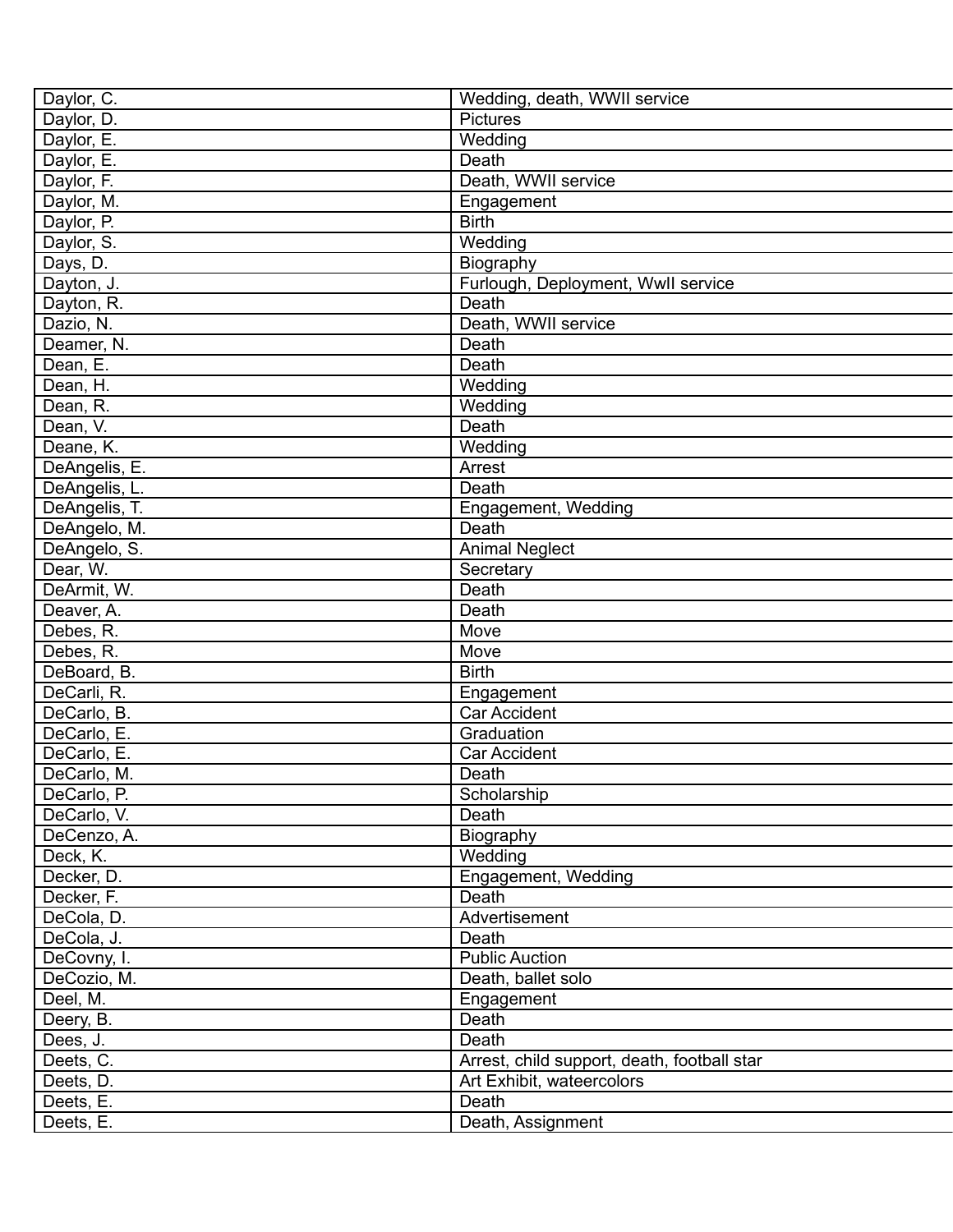| Deets, H.                  | Brandywine Bard, Death, business card, PA bridge contractor |
|----------------------------|-------------------------------------------------------------|
| Deets, M.                  | Death, Birthday                                             |
| Deets, R.                  | Wedding, WWII service                                       |
| Deets, S.                  | Death                                                       |
| Deets, T.                  | Death                                                       |
| DeEugenio, D.              | <b>Birth</b>                                                |
| DeFazio, R.                | <b>Birth</b>                                                |
| DeForrest, M.              | <b>Marines</b>                                              |
| DeFrances, J.              | Biography                                                   |
|                            | Death                                                       |
| DeFrank, A.<br>DeGaray, P. |                                                             |
| DeGezelle, V.              | Engagement<br>Death                                         |
|                            | Death                                                       |
| Degnan, A.                 |                                                             |
| DeGraw, J.                 | Death                                                       |
| DeHaven, E.                | Wedding                                                     |
| DeHaven, J.                | Death                                                       |
| Dehaven, R.                | Death                                                       |
| Deisinger, K.              | <b>Birth</b>                                                |
| DeJong, M.                 | Death                                                       |
| DeJong, R.                 | Graduation                                                  |
| DeKonty, A.                | Death                                                       |
| Del Grande, D.             | Death                                                       |
| Del Grande, L.             | Engagement                                                  |
| DeLainey, T.               | Death                                                       |
| DeLaney, D.                | Wedding, college award                                      |
| DeLaney, J.                | Death                                                       |
| Delehanty, H.              | Retirement                                                  |
| DeLiberato, A.             | Death, employment                                           |
| DeLiberato, M.             | Death                                                       |
| Delio, A.                  | Death                                                       |
| Delio, E.                  | Engagement, wedding                                         |
| Delio, F.                  | Death, stolen TV's                                          |
| Delio, T.                  | Engagement, Wedding, Death                                  |
| DeLise, M.                 | Death                                                       |
| Delone, C.                 | Principal                                                   |
| DeLone, M.                 | Accident                                                    |
| DeLong, W.                 | Death                                                       |
| DelPaggio, A.              | Death                                                       |
| DelPaggio, A.              | Death, WWII service                                         |
| DelPaggio, B.              | Death                                                       |
| DelPaggio, J.              | Furlough                                                    |
| DelPaggio, J.              | Engagement                                                  |
| DelPaggio, M.              | Death                                                       |
| DelPorte, K.               | Death                                                       |
| DelRossi, D.               | Engagement                                                  |
| DeMArco, C.                | <b>Car Accident</b>                                         |
| DeMarco, F.                | Death                                                       |
| DeMark, T.                 | Car Accident                                                |
| DeMartino, S.              | Competition                                                 |
| DeMatteo, C.               | Wedding                                                     |
| DeMatteo, H.               | Death                                                       |
|                            |                                                             |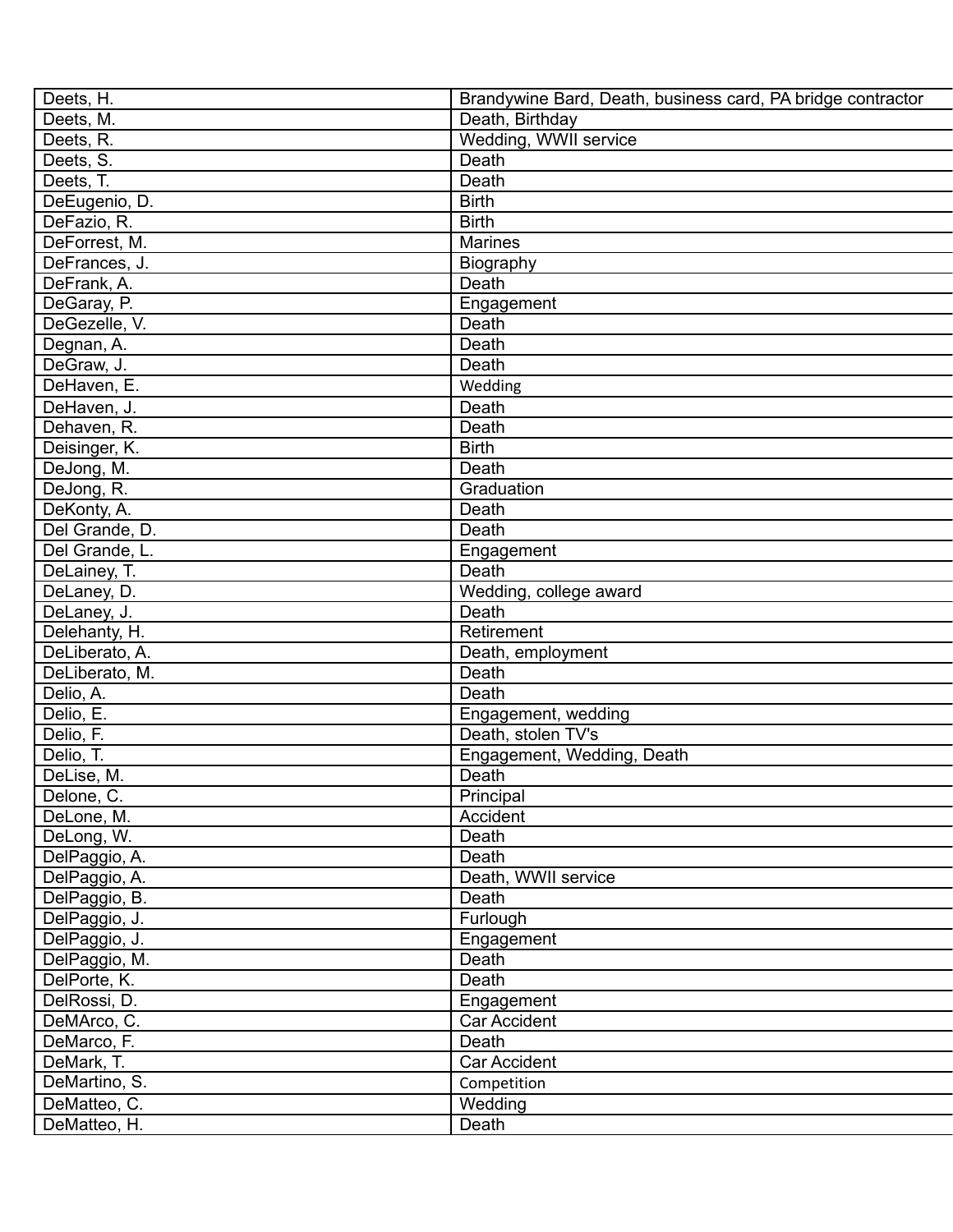| DeMatteo, M.      | Advertisement for beauty salon, engagement           |
|-------------------|------------------------------------------------------|
| DeMatteo, P.      | Wedding                                              |
| DeMatteo, R.      | Death                                                |
| Dembowski, E.     | Move                                                 |
| DeMentis, V.      | Engagement                                           |
| DeMers, S.        | Biography                                            |
| DeMicco, B.       | Death                                                |
| Dempsey, A.       | <b>Birth</b>                                         |
| Dempsey, C.       | Death                                                |
| Dempsey, D.       | Death                                                |
| DeMucci, J.       | $\overline{W}$ edding                                |
| DeMucci, J.       | Fundraiser, honor society, college graduation        |
| DeNardo, K.       | Wedding                                              |
| Denman, J.        | <b>Birth</b>                                         |
| Denman, S.        | Death                                                |
| Denman, W.        | Death                                                |
| Dennis Family     |                                                      |
|                   | Wedding                                              |
| Dennis, A.        |                                                      |
| Dennis, H.        | Appointment, WWII service, rr retirement             |
| Dennis, J.        | Death                                                |
| Dennis, N.        | Dean's List, WWII service                            |
| Dennis, R.        | Car Accident, WWII service                           |
| Dennis, R.        | 100 <sup>th</sup> Birthday, Death                    |
| Dennis, R.        | Award Alumni Assn, wedding                           |
| Dennis, R.        | Death, purchase Gray farm, engagement                |
| Dennis, S.        | Biography, WWII service                              |
| Dennis, S.        | <b>Military Leave</b>                                |
| Dennis, S.        | Death                                                |
| Dennison, S.      | Death                                                |
| Dent, C.          | Engagement, WWII service, manager park baseball team |
| Dent, E.          | Election, wedding                                    |
| Dent, J.          | Wedding                                              |
| DePaolantonio, A. | Death                                                |
| DePaolantonio, J. | Anniversary                                          |
| DePaul, S.        | Wedding                                              |
| Depietropaolo, J. | Biography                                            |
| Deputy, E.        | Death                                                |
| Deputy, J.        | Militaryt, wedding                                   |
| Deputy, L.        | Firefighter of the Week                              |
| Deputy, M.        | Navy Cross, WWII service                             |
| Deputy, S.        | Death, fraud                                         |
| Deputy, W.        | Death                                                |
| Derbyshire, J.    | Graduation                                           |
| Dercole, V.       | Death                                                |
| Derczi, J.        | Theft                                                |
| DeRenize, A.      | Engagement                                           |
| DeRenz, D.        | Car Accident                                         |
| DeRenzi, C.       | Engagement                                           |
| Dering, L.        | Engagement                                           |
| Derk, D.          | Death, wedding                                       |
| Derouanna, W.     | Car Accident                                         |
|                   |                                                      |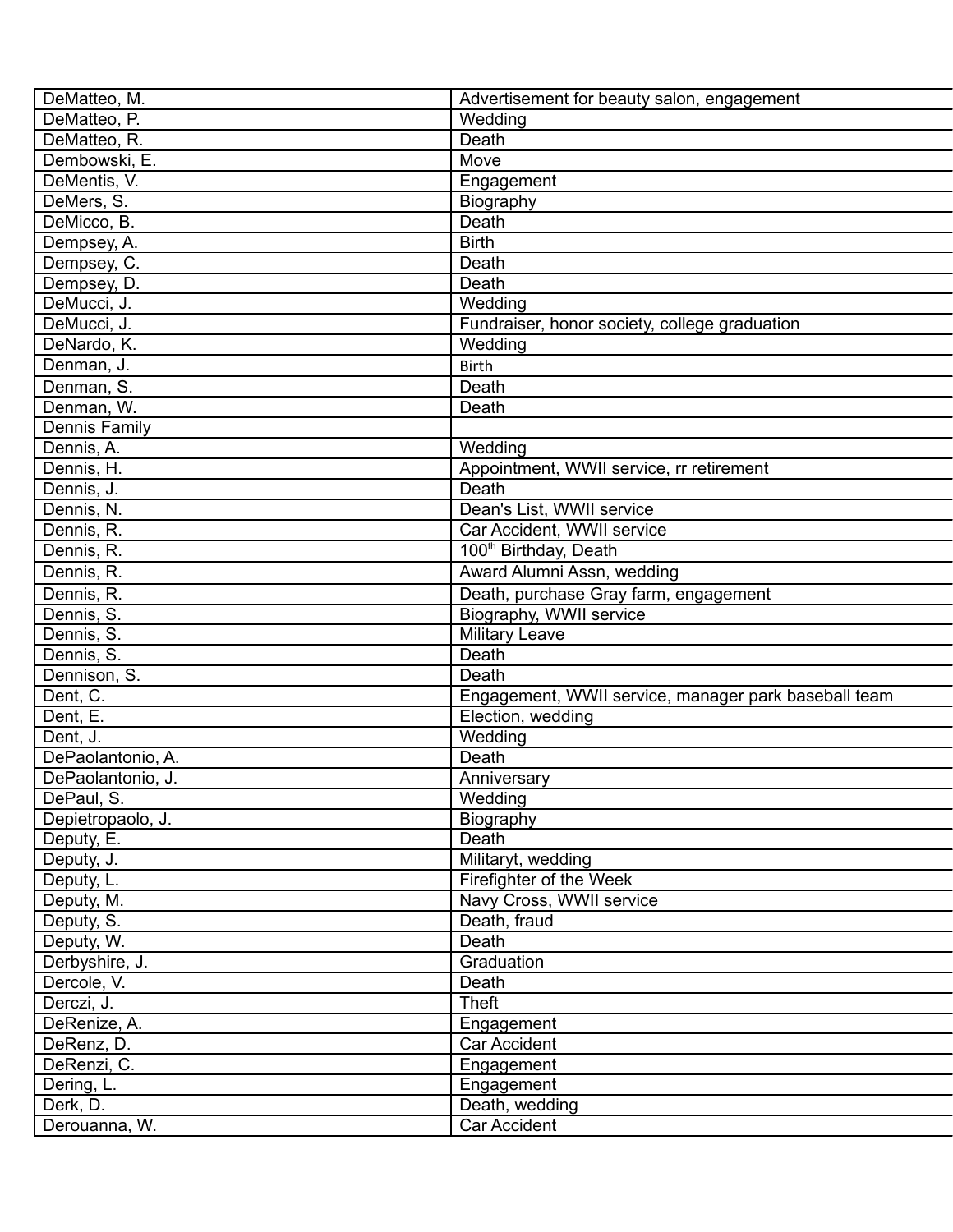| Derricott, K.  | Engagement                                              |
|----------------|---------------------------------------------------------|
| DeSanctis, J.  | <b>Testimonial Dinner</b>                               |
| Descher, H.    | <b>Theft</b>                                            |
| Desiderio, A.  | Biography                                               |
| Desmaris, P.   | Biography                                               |
| Desmond, B.    | Tennis Career, school retirement                        |
| Desmond, P.    | Jesse H. Neal Award                                     |
| DeSousa, A.    | Death                                                   |
| DeTar, J.      | Death                                                   |
| Detterline, A. | Meeting                                                 |
| Detterline, B. | Death, birthday                                         |
| Detterline, D. | Wedding                                                 |
| Detterline, E. | Death                                                   |
| Detterline, F. | Death                                                   |
| Detterline, H. | Care of child, Wedding, Picture, golden wedding, death  |
| Detterline, J. | Death, wedding                                          |
| Detterline, L. | Anniversary                                             |
| Detterline, M. | Death, engagement, birthday party                       |
| Detterline, P. | Anniversary, Death, plant injuey                        |
| Detterline, R. | Engagement, Wedding, military, drowning, birthday party |
| Detterline, W. | Arrest                                                  |
| Dettinger, M.  | Pageant                                                 |
| Detweiler, F.  | Death                                                   |
| Detwiler, D.   | Engagement                                              |
| Detwiler, J.   | Death                                                   |
| Detwiler, K.   | Death                                                   |
| Detwiler, L.   | Wedding                                                 |
| Detwiler, M.   | Picture                                                 |
| Detwiler, N.   | <b>Birth</b>                                            |
| Detwiler, V.   | Death                                                   |
| Devaney, J.    | Graduation                                              |
| Devaney, R.    | Death                                                   |
| Devecio, J.    | Death                                                   |
| Deveise, M.    | Death                                                   |
| Devine, B.     | Theft                                                   |
| Devine, C.     | Arrest                                                  |
| Devine, J.     | <b>Basic Training</b>                                   |
| Devine, J.     | Death                                                   |
| Devine, J.     | Anniversary                                             |
| Devine, M.     | Death                                                   |
| Devine, P.     | death                                                   |
| Devine, P.     | Death                                                   |
| Devine, R.     | Picture                                                 |
| Devlin, A.     | Track star                                              |
| Devlin, J.     | Move                                                    |
| Devlin, K.     | Biography, Lacrosse                                     |
| Devlin, K.     | Biography, playing for NC                               |
| Devlin, P.     | Biography, Transfer                                     |
| DeVries, W.    | Death                                                   |
| Dew, M.        | Biography                                               |
| Dewan, K.      | Death                                                   |
|                |                                                         |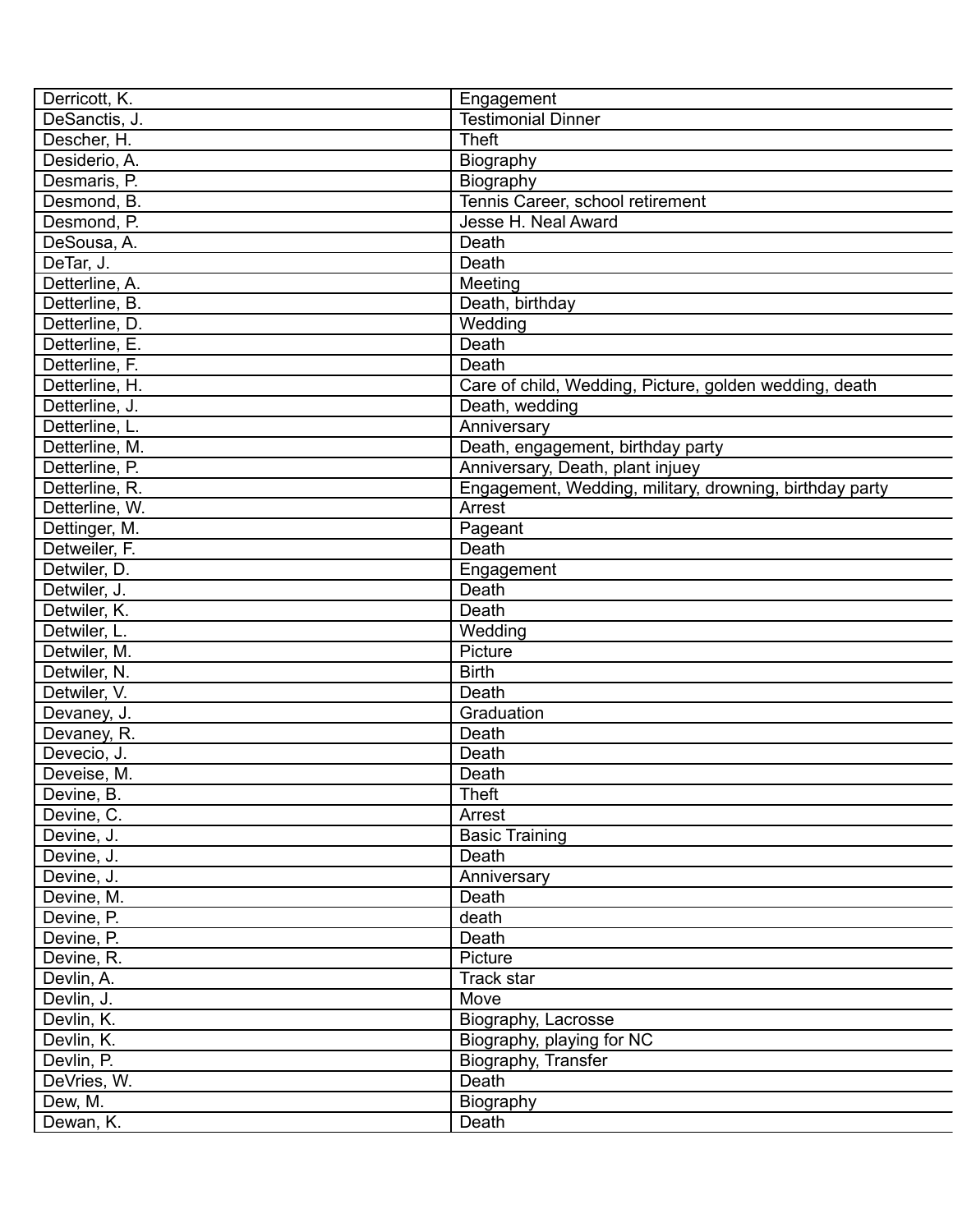| Dewees, B.        | <b>Theft</b>                                                   |
|-------------------|----------------------------------------------------------------|
| Dewees, D.        | <b>Car Accident</b>                                            |
| Dewees, F.        | Death                                                          |
| Dewees, G.        | Passed bar exam, death                                         |
| Dewees, H.        | Death, Car Accident, wedding, auction                          |
| Dewees, J.        | Wedding, death, car accident, birth                            |
| Dewees, J.        | Wedding, Car Accident, Lawsuit, Death                          |
| Dewees, R.        | <b>Car Accident</b>                                            |
| Diak, I.          | Death                                                          |
| Diak, P.          | Death                                                          |
| Diamond, A.       | Biography                                                      |
| Diamond, K.       | Dean's List                                                    |
| Diamond, R.       | Death                                                          |
| Diana, J.         | Biography                                                      |
| Diantonio, A.     | Death, Engagement, fatal shooting                              |
| DiAntonio, B.     | Death                                                          |
| DiAntonio, J.     | Death, Wedding                                                 |
| DiAntonio, M.     | Death                                                          |
| DiArcangelo, M.   | Wedding                                                        |
| DiBartelloneo, L. | Death                                                          |
| DiBartolomeo, J.  | Death                                                          |
| DiBartolomeo, M.  | Death                                                          |
| DiBenedetto, G.   | Biography                                                      |
| DiBenedetto, J.   | <b>Birth</b>                                                   |
| DiBenedetto, M.   | Death, school retirement                                       |
| DiBenedetto, R.   | Death                                                          |
| DiBerardines, D.  | Wedding, WWII service                                          |
| DiBerardinis, A.  | Homecoming Queen, WWII service                                 |
| DiBerardinis, D.  | Furlough, Death                                                |
| DiBerardinis, E.  | Death, WWII service                                            |
| DiBerardinis, J.  | Biography, race, managingdirector for Kenney, military service |
| DiBerardinis, M.  | Engagement, Biography                                          |
| DiBerardinis, O.  | Death                                                          |
| DiBerardinis, O.  | Anniversary                                                    |
| DiBerardinis, R.  | Wedding, Death, auto accident, engagement                      |
| DiBerardinis, S.  | Death                                                          |
| DiBerardinis, T.  | Engagement                                                     |
| DiBerardinis, Y.  | Death                                                          |
| DiBernardi, A.    | Enrollment                                                     |
| DiBernardi, B.    | Wedding, death                                                 |
| DiBernardi, B.    | Hearing                                                        |
| DiBernardi, G.    | Death                                                          |
| DiBernardi, J.    | Furlough                                                       |
| DiBernardi, J.    | Game Show Contestant, dean's list                              |
|                   | Death, scholarship, auto accident, WWII service                |
| DiBernardi, J.    |                                                                |
| DiBernardi, M.    | Biography<br>Death                                             |
| DiBernardi, M.    |                                                                |
| DiBernardt, A.    | Engagement                                                     |
| DiCandilo, J.     | Death                                                          |
| DiCarlo, D.       | Anniversary, Death                                             |
| DiCarlo, D.       | Engagement                                                     |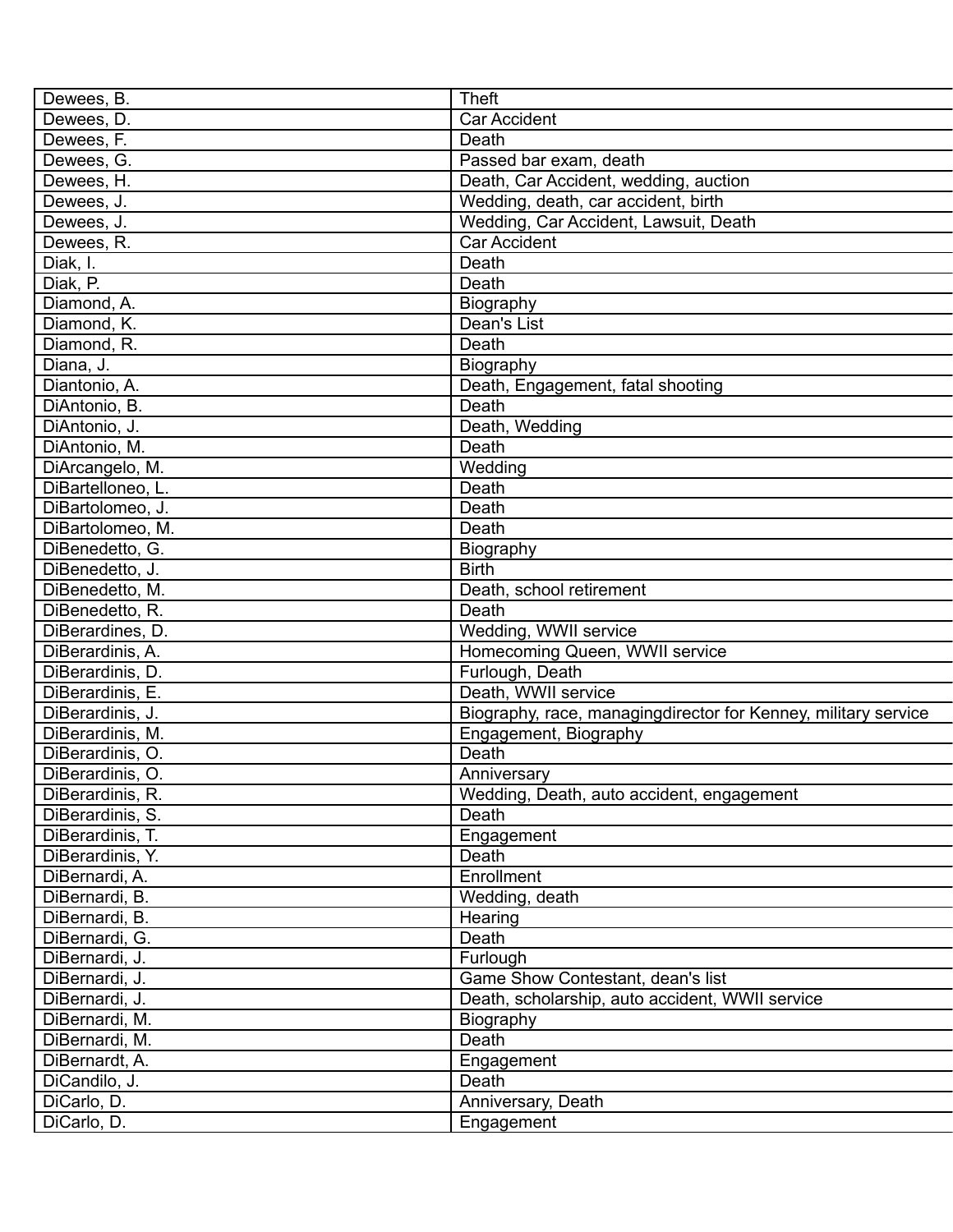| DiCarlo, G.            | Wedding                                        |
|------------------------|------------------------------------------------|
| DiCarlo, P.            | Death                                          |
| DiCarlo, W.            | Death                                          |
| DiCecco, M.            | <b>Birth</b>                                   |
| DiCiurcio, L.          | Death                                          |
| Dickenson, W.          | Move                                           |
| Dickinson, A.          | Death                                          |
| Dickinson, C.          | Discharge, WWII service                        |
| Dickinson, F.          | Death                                          |
| Dickinson, H.          | Death, birth                                   |
| Dickinson, J.          | Wedding, burglary, student nurse, WWII service |
| Dickinson, L.          | Party                                          |
| Dickinson, M.          | Death                                          |
| Dickinson, P.          | Death                                          |
| Dickinson, R.          | Death, child struck by auto                    |
| Dickman, A.            | Advertisement                                  |
| Dickson, J.            | Death                                          |
| Dickson, L.            | Death                                          |
| Dickson, M.            | Sports, tennis championship, state title       |
| Dickson, R.            | Graduation                                     |
| Dickson, R.            | Biography                                      |
| DiClemente, A.         | Anniversary, Death                             |
| DiClemente, K.         | Engagement                                     |
| DiCola, A.             | Death                                          |
| DiCola, J.             | Arrest                                         |
| DiCristofaro, A.       | Death, WWII service, called hero               |
| DiDavide, S.           | Death                                          |
| DiDomenico, A.         | Wedding                                        |
| DiDonato, B.           | <b>Theft</b>                                   |
| Dieckhaus, R.          | <b>First Solemn Mass</b>                       |
| Diehl-Miller, S.       | <b>Birth</b>                                   |
| Diehl, C.              | Death                                          |
| Diehl, R.              |                                                |
| Diekman, A.            | <b>Teaching Memoirs</b>                        |
|                        | Runaway<br>Death                               |
| Diem, W.<br>Diemer, R. |                                                |
|                        | Death                                          |
| DiEnna, A.             | Death                                          |
| Dierker, G.            | Death                                          |
| Dietrich, E.           | Car Accident                                   |
| Dietrich, J.           | Director                                       |
| Dietrich, R.           | Car Accident                                   |
| Dietrich, S.           | Picture, theft                                 |
| Dietz, H.              | Death                                          |
| Dietz, T.              | Death                                          |
| DiEugenie, A.          | Death                                          |
| DiEugenio, C.          | Death                                          |
| DiEugenio, D.          | Death, birth, car accident, wedding            |
| DiEugenio, E.          | Death                                          |
| DiEugenio, J.          | Death, stolen car                              |
| DiEugenio, R.          | Biography                                      |
| DiEuliis, A.           | Death, citizen of year                         |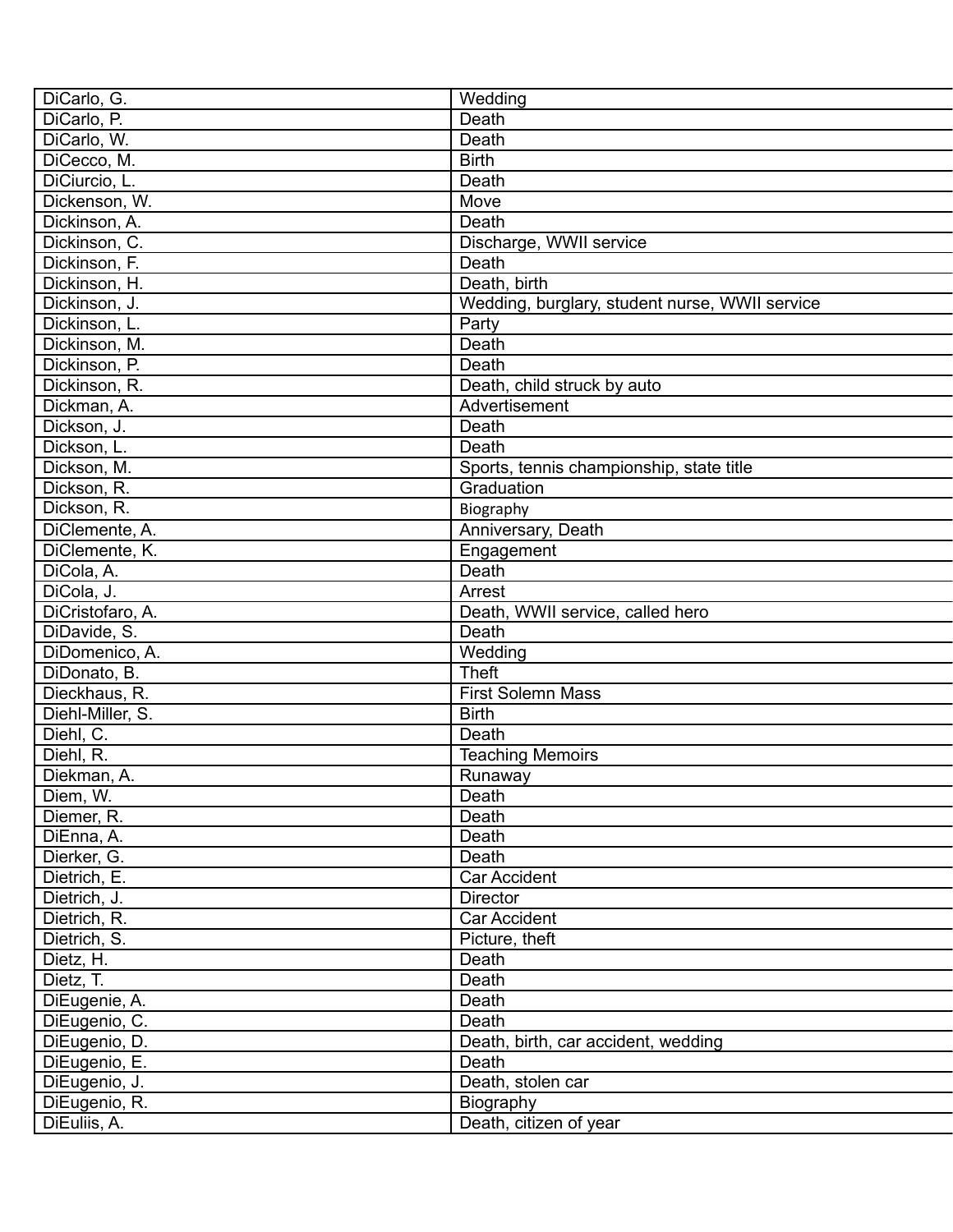| DiEuliis, C.      | Dean's List                                          |
|-------------------|------------------------------------------------------|
| DiEuliis, M.      | Death                                                |
| DiEuliis, V.      | Career Remembrance, Death                            |
| DiEullis, A.      | Citizen of the Year Award                            |
| DiEullis, C.      | Acceptance                                           |
| Dievers, J.       | Death                                                |
| Dievers, J.       | Death                                                |
| DiFelice, S.      | Engagement                                           |
| DiFerdinando, A.  | Death                                                |
| DiFerdinando, R.  | Death                                                |
| DiFerdinando, S.  | Death                                                |
| Diffenderfer, B.  | Death                                                |
| Diffenderfer, J.  | Graduation, WWII service                             |
| Diffenderfer, S.  | Queen of May                                         |
| Diffenderfer, W.  | Wedding, WWII service, auto accident, army discharge |
| DiFilippo, F.     | Death                                                |
| DiFonzo, A.       | Death                                                |
| DiFonzo, A.       | Commendation                                         |
| DiFonzo, D.       | Death                                                |
| DiFonzo, M.       | Death                                                |
| DiFonzo, N.       | Scholarship                                          |
| DiFonzo, P.       | <b>WWII</b> service                                  |
| DiFonzo, P.       | Wedding, death                                       |
| DiFonzo, T.       | Wedding                                              |
| DiFrancesco, A.   | Death                                                |
| DiFrancesco, C.   |                                                      |
| DiFrancesco, F.   | Engagement<br>Death                                  |
|                   | Death                                                |
| DiFrancesco, G.   |                                                      |
| DiFrancesco, M.   | Death                                                |
| DiFranks, D       | Life as Alaskan teacher                              |
| DiFuccia, P.      | Move                                                 |
| DiFuria, A.       | Arrest                                               |
| DiFuria, F.       | Acceptance                                           |
| DiFuria, M.       | Engagement                                           |
| DiGiavantonio, P. | Anniversary                                          |
| DiGiavantonio, S. | Enrollment                                           |
| Digiovanni, J.    | <b>Military Training</b>                             |
| DiGiovantonio, A. | Death                                                |
| DiGiovantonio, A. | Death                                                |
| DiGiovantonio, C. | Engagement                                           |
| DiGiovantonio, J. | Death                                                |
| DiGiovantonio, L. | Death                                                |
| DiGiovantonio, M. | Death                                                |
| DiGiovantonio, P. | Death                                                |
| DiGiovantonio, R. | Death                                                |
| DiJohnson, M.     | Katrina Response                                     |
| DiLibero, D.      | Death                                                |
| Dilks, J.         | Death                                                |
| Dillamn, D.       | Biography                                            |
| Dillingham, L.    | Death                                                |
| Dillman, B.       | Death                                                |
|                   |                                                      |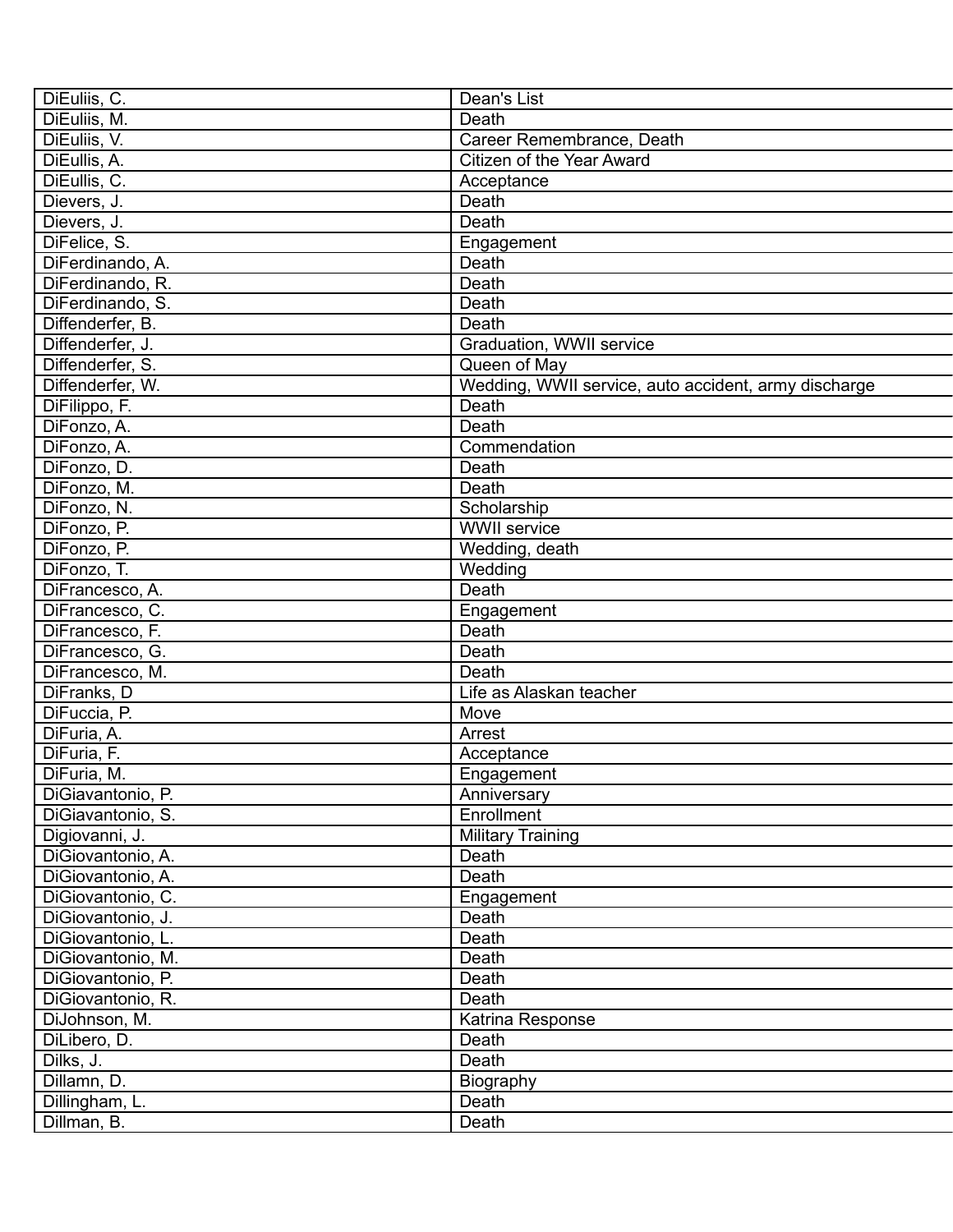| Dillman, I.    | Death                                                             |
|----------------|-------------------------------------------------------------------|
| Dillman, L.    | Picture                                                           |
| Dillman, S.    | Death                                                             |
| Dillon, M.     | Death                                                             |
| Dillow, D.     | Death                                                             |
| Dillworth, L.  | Wedding                                                           |
| Dilmore, W.    | <b>Theft</b>                                                      |
| DiLorenzo, L.  | Death                                                             |
| DiLuigi Family |                                                                   |
| DiLuigi, A.    | Engagement, wedding, WWII service                                 |
| DiLuigi, A.    | Death, WWII service                                               |
| DiLuigi, C.    | Death                                                             |
| DiLuigi, D.    | Wedding, Death, Biography, Firefighter of the Week, college       |
|                | <b>WWII</b> service                                               |
| DiLuigi, E.    | Wedding                                                           |
| DiLuigi, J.    | Death                                                             |
| DiLuigi, K.    | Biography, painting ponies                                        |
| DiLuigi, L.    | Anniversary, death                                                |
| DiLuigi, M.    | Wedding, dean's list                                              |
| DiLuigi, M.    |                                                                   |
|                | Degree<br>Death                                                   |
| DiLuigi, P.    | Death                                                             |
| DiLuigi, R.    |                                                                   |
| DiLuigi, S.    | Wedding                                                           |
| DiLuzio, A.    | Death, confession hit-run driver, found guilty, new trial refused |
| DiLuzio, A.    | Car Accident                                                      |
| Diluzo, G.D.   | Death                                                             |
| Dilworth, C.   | Death                                                             |
| Dilworth, J.   | Wedding                                                           |
| Dilworth, J.   | Engagement, Death, engagement                                     |
| Dilworth, L.   | Firefighter of the Week, wedding                                  |
| Dilworth, M.   | Death, golden anniversary                                         |
| DiMarco, A.    | Death                                                             |
| DiMarco, C.    | Death                                                             |
| DiMarco, J.    | Death, wedding                                                    |
| DiMarco, V.    | Engagement                                                        |
| DiMartin, D.   | Graduation                                                        |
| DiMartin, D.   | Honors, Who's Who                                                 |
| DiMartin, J.   | Wedding, Death                                                    |
| DiMartin, T.   | Honors                                                            |
| DiMatteo, A.   | Death                                                             |
| DiMatteo, I.   | Death                                                             |
| DiMatteo, P.   | Wedding                                                           |
| DiMatteo, S.   | Wedding, Firefighter of the Week                                  |
| DiMidio, R.    | Death                                                             |
| DiMonte, D.    | Death                                                             |
| DiNatale, V.   | Death                                                             |
| Dine, J.       | Death                                                             |
| Dinkel, A.     | Death                                                             |
| DiNorscia, L.  | Engagement                                                        |
| Dinsdale, G.   | Death                                                             |
| Dinsdale, J.   | Death                                                             |
|                |                                                                   |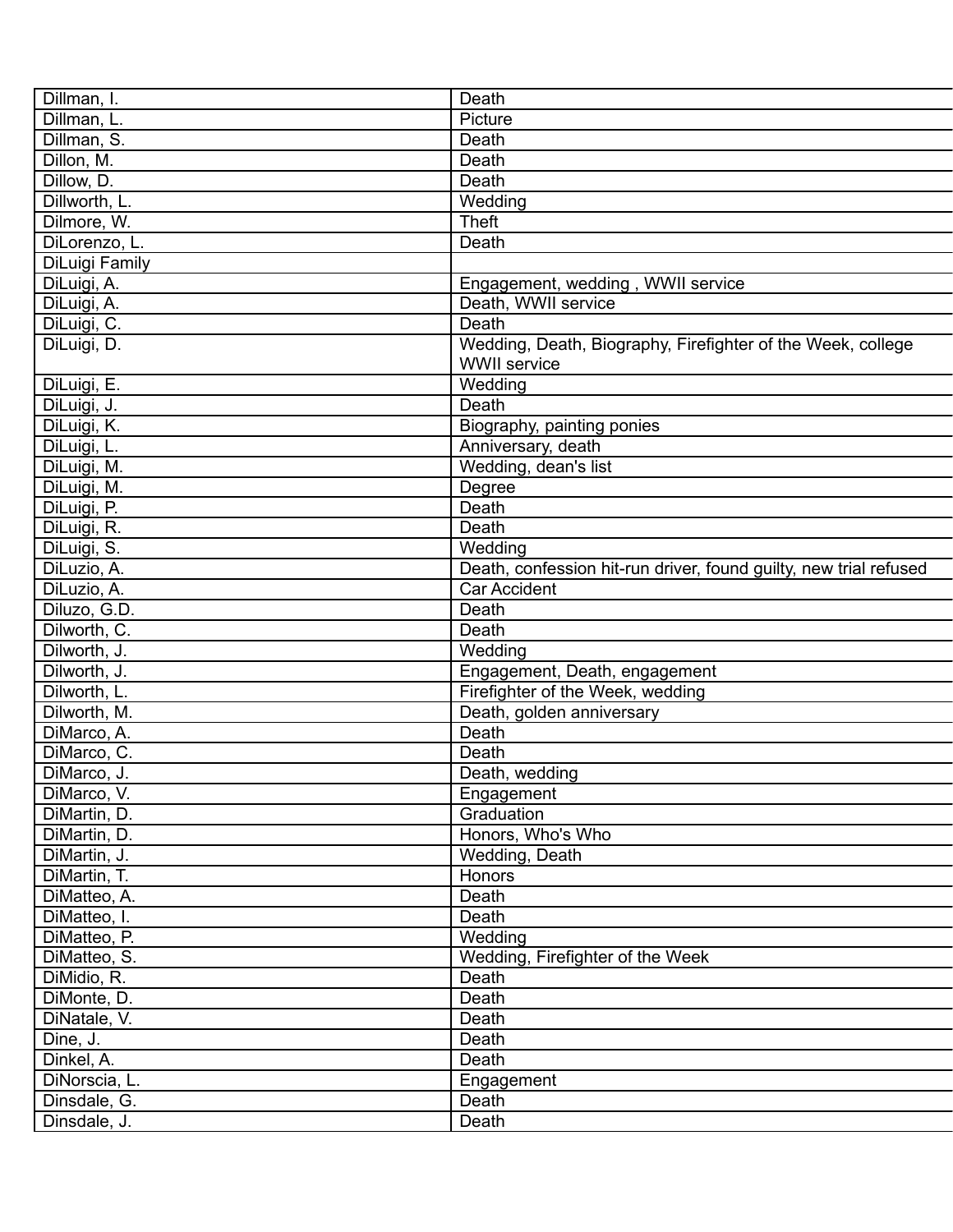| Dinsmore, C.                  | Death                                       |
|-------------------------------|---------------------------------------------|
| DiObilda, A.                  | Death                                       |
| Diodato, S.                   | Biography                                   |
| Diorka, M.                    | Move                                        |
| DiOttavio, A.                 | Graduation, death                           |
| DiOttavio, F.                 | Death, stationed in Germany                 |
| DiOttavio, J.                 | Death, wedding, WWII service                |
| DiOttavio, K.                 | Wedding                                     |
| DiOttavio, M.                 | Death, engagement                           |
| DiOttavio, S.                 | Death                                       |
| DiOttavio, T.                 | Wedding, Death                              |
| DiOttavio, T.                 | Engagement, critical injuries auto accident |
| DiPaolantonio, A.             | Discharge                                   |
| DiPaolantonio, L.             | Death                                       |
| DiPierro, C.                  | Engagement                                  |
| DiPierro, D.                  | Wedding                                     |
| DiPietrantoni, P.             | Graduation                                  |
| DiPietrantonio, A.            | Wedding                                     |
| DiPietrantonio, J.            | Death, arrest                               |
| Dipietro, A.                  | Death                                       |
| DiPietro, C.                  | Death, wedding                              |
| DiPietro, D.                  | Death                                       |
| DiPietro, F.                  | Death                                       |
| DiPietro, G.                  | Death                                       |
| DiPietro, J.                  | Wedding                                     |
| DiPietro, J.                  | <b>Car Accident</b>                         |
| DiPietro, P.                  | Death                                       |
| DiPietro, R.                  | Death                                       |
|                               | Death                                       |
| DiProspero, L.                |                                             |
| DiProspero, N.<br>DiRenzo, M. | Engagement<br>Death                         |
|                               |                                             |
| DiRocco, G.                   | Engagement                                  |
| DiRocco, J.                   | Engagement, auto accident, vandalization    |
| Dirocco, O.                   | Arrest                                      |
| DiRomualdo, M.                | <b>Birth</b>                                |
| DiRuscio, N.                  | Death                                       |
| DiRuscio, R.                  | Death                                       |
| DiSalvo, J.                   | Death                                       |
| DiSanctis, J.                 | Arrest                                      |
| DiSante, C.                   | Discharge                                   |
| DiSante, J.                   | Car Accident                                |
| DiSante, T.                   | Death                                       |
| DiSante, V.                   | Death                                       |
| DiSanti, A.                   | Death                                       |
| DiSanti, F.                   | Wedding                                     |
| DiSantis, D.                  | Death                                       |
| DiSantis, E.                  | Death                                       |
| DiSantis, F.                  | Birth, Death                                |
| DiSantis, G.                  | Theft, cancer crusade                       |
| DiSantis, K.                  | Engagement                                  |
| DiSantis, M.                  | <b>Birth</b>                                |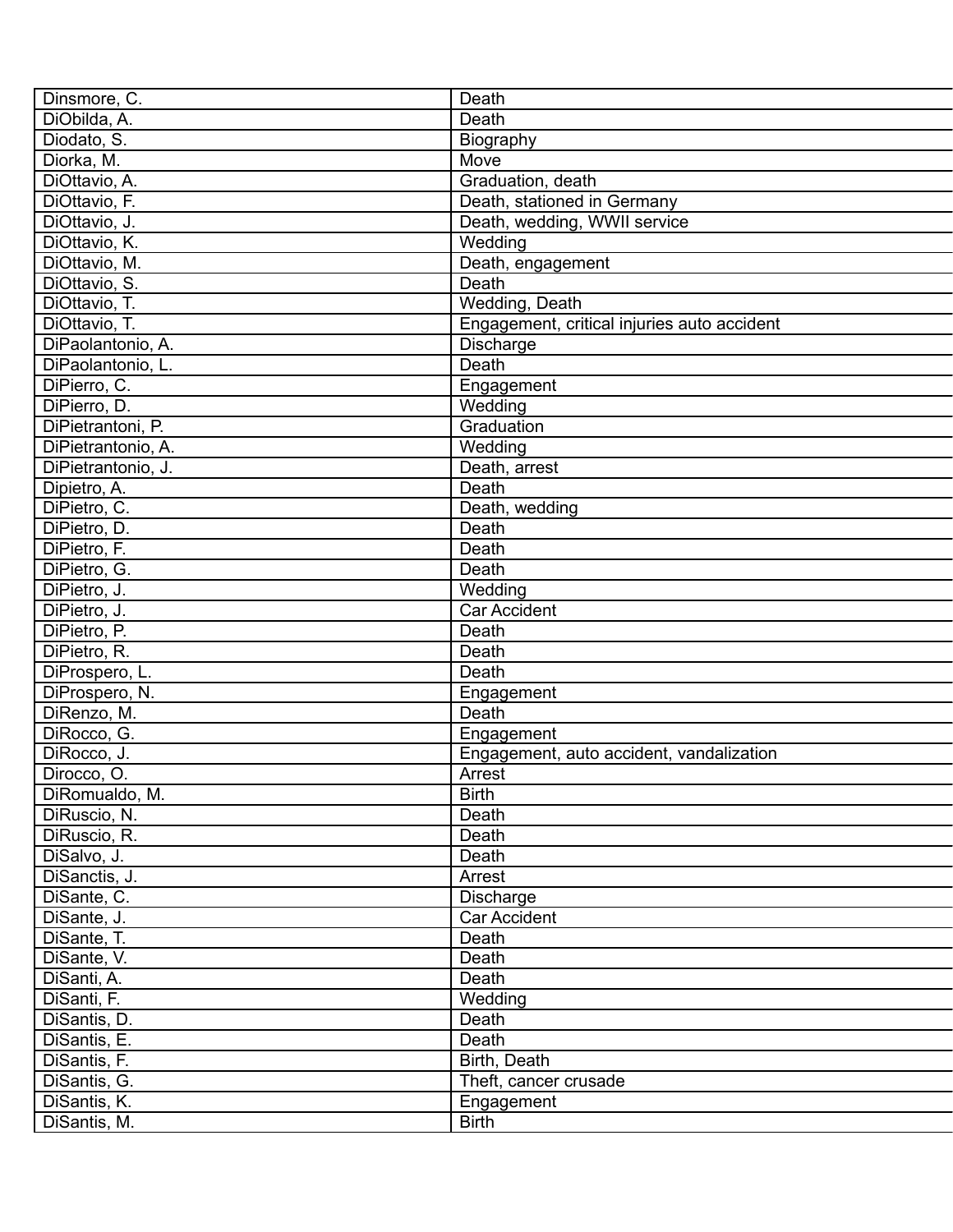| DiSanto, G.           | Death                                       |
|-----------------------|---------------------------------------------|
| DiSanto, J.           | Death                                       |
| DiSario, J.           | Death                                       |
| DiSario, M.           | Death                                       |
| DiSerafino Family     |                                             |
| DiSerafino, R.        | Death, Biography                            |
| DiSerafino, T.        | Graduation                                  |
| DiSilvestro, F.       | Death, birth                                |
| DiSilvestro, J.       | Soccer, engagement, WWII service            |
| DiSilvestro, M.       | Death                                       |
| DiSilvestro, R.       | Death                                       |
| Disque, S.            | <b>Birth</b>                                |
| DiStefano, A.         | Death                                       |
| DiStefano, E.         | Death                                       |
| DiStefano, J.         | Death                                       |
| DiStefano, M.         | Death                                       |
| DiStefano, S.         | Death                                       |
| Ditmer, D.            | Biography                                   |
| Dittbrenner, A.       | Death                                       |
| Dittbrenner, K.       | Arrest                                      |
| Dittrich, T.          | Death                                       |
| <b>Ditzler Family</b> |                                             |
| DiValerio, J.         | Death                                       |
| Diver, B.             | Award                                       |
| Divincenzo, L.        | Death                                       |
| Divine, J.            |                                             |
|                       | <b>Basic Training</b><br>Death              |
| Diviney, M.           |                                             |
| Divito, W.            | Engagement                                  |
| Dixon, B.             | Death                                       |
| Dixon, C.             | Death                                       |
| Dixon, D.             | Death, probation, WWII service              |
| Dixon, E.             | Wedding                                     |
| Dixon, L.             | Arrest                                      |
| Dixon, M.             | Biography                                   |
| Dixon, M.             | Advertisement                               |
| Dizel, B.             | <b>Birth</b>                                |
| Dizon, F.             | Death                                       |
| Doan, L               | Death                                       |
| Doane, J.             | Engagement                                  |
| Dobra, C.             | <b>Birth</b>                                |
| Dobson, L.            | Death                                       |
| Dodd, C.              | Death                                       |
| Dodds, C.             | Death                                       |
| Dodson, L.            | Death                                       |
| Doerr, B.             | Death                                       |
| Doerr, S.             | Death                                       |
| Doherty, J.           | Wedding                                     |
| Dolan Family          |                                             |
| Dolan, C.             | Death                                       |
| Dolan, J.             | Death, marriage, WWII service, moose league |
| Dolan, J.             | Wedding                                     |
|                       |                                             |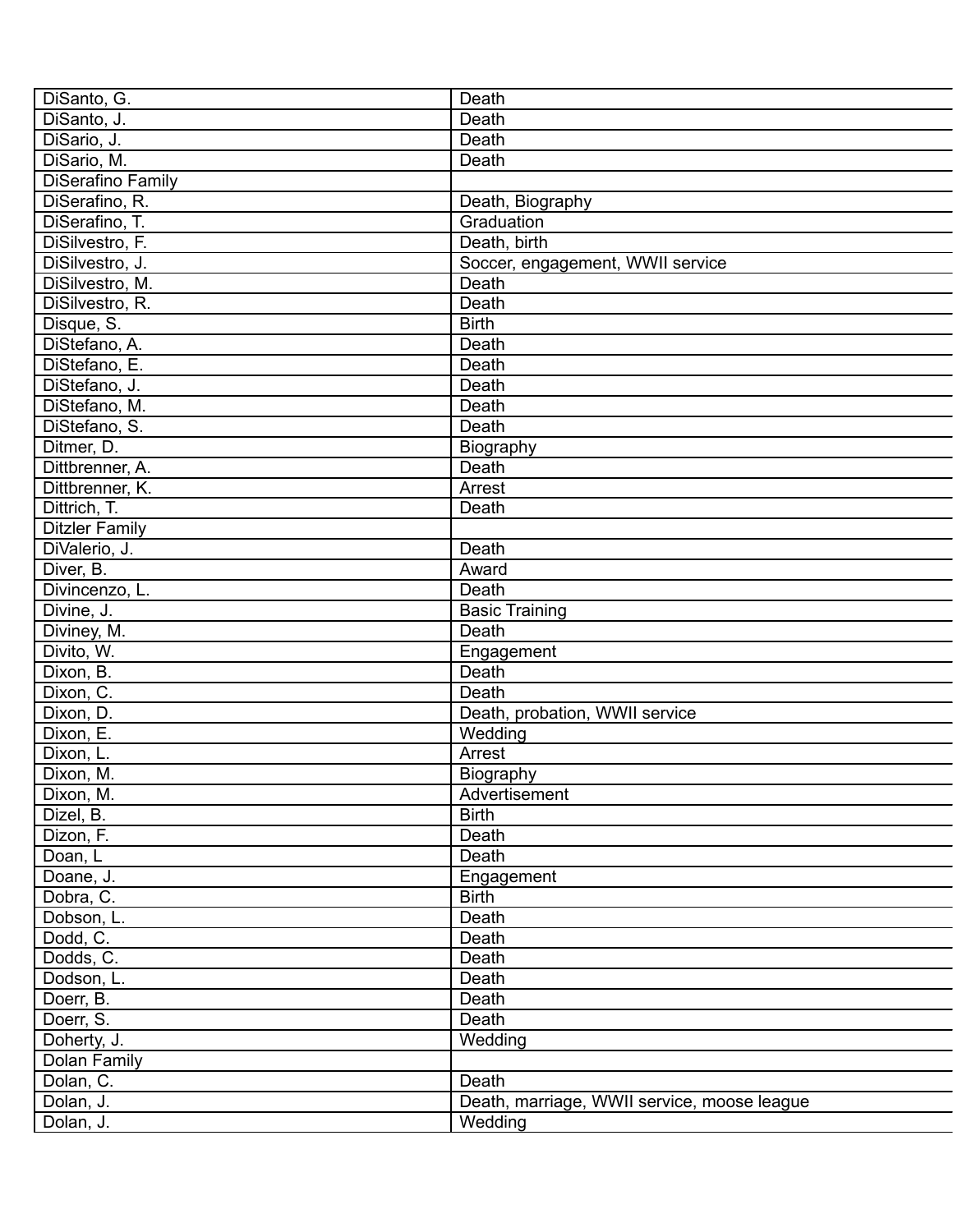| Dolan, M.      | Hospitalization                          |
|----------------|------------------------------------------|
| Dolan, R.      | Death                                    |
| Dolan, T.      | Honorable Discharge, death, WWII service |
| Dolbey, C.     | Sale                                     |
| Dolbey, E.     | Anniversary                              |
| Dolbey, J.     | Graduation                               |
| Dolbey, W.     | College                                  |
| Dolby, W.      | College                                  |
| Doll, A.       | Death                                    |
| Doll, K.       | Dean's List                              |
| Doll, N.       | Move                                     |
| Dollar, S.     | Employment                               |
| Domblesky, D.  | Death                                    |
| Domenick, B.   | Death                                    |
| Dominick, M.   | Engagement                               |
| Dommel, B.     | Wedding                                  |
| Donaghy, F.    | Enlistment                               |
| Donaghy, R.    | Enlistment                               |
| Donahue Family | <b>Family Business</b>                   |
| Donahue, C.    | Death                                    |
| Donahue, E.    | Death                                    |
| Donahue, J.    | Death                                    |
| Donatelli, G.  | Volunteer of the Year                    |
| Donato, A.     | <b>WWII</b> service                      |
| Donato, L.     | Engagement                               |
| Donato, O.     | Death                                    |
| Donato, R.     | Basic Training, Furlough                 |
| Donatoni, J.   | Engagement                               |
| Donia, B.      | <b>Trial</b>                             |
| Donia, C.      | Death                                    |
| Donia, F.      | Death, wedding                           |
| Donia, L.      | Death                                    |
| Donia, P.      | New residents, WWII service, death       |
| Donley, C.     | Wedding                                  |
| Donley, G.     | Death                                    |
| Donley, J.     | Death                                    |
| Donlon, J.     | Death                                    |
| Donnell, R.    | Car Accident                             |
| Donnelly, B.   | Death                                    |
| Donnelly, H.   | Variety Shower                           |
| Donnelly, J.   | Death                                    |
| Donnelly, M.   | Death                                    |
| Donnelly, M.   | Death                                    |
| Donnelly, P.   | Admittance                               |
| Donnelly, R.   | Death                                    |
| Donnelly, S.   | Death                                    |
| Donnon, F.     | Biography                                |
| Donnon, R.     | Death                                    |
| Donofrio, A.   | Death, WWII service                      |
| Donofrio, D.   | Award, property sold                     |
| Donofrio, J.   | Death                                    |
|                |                                          |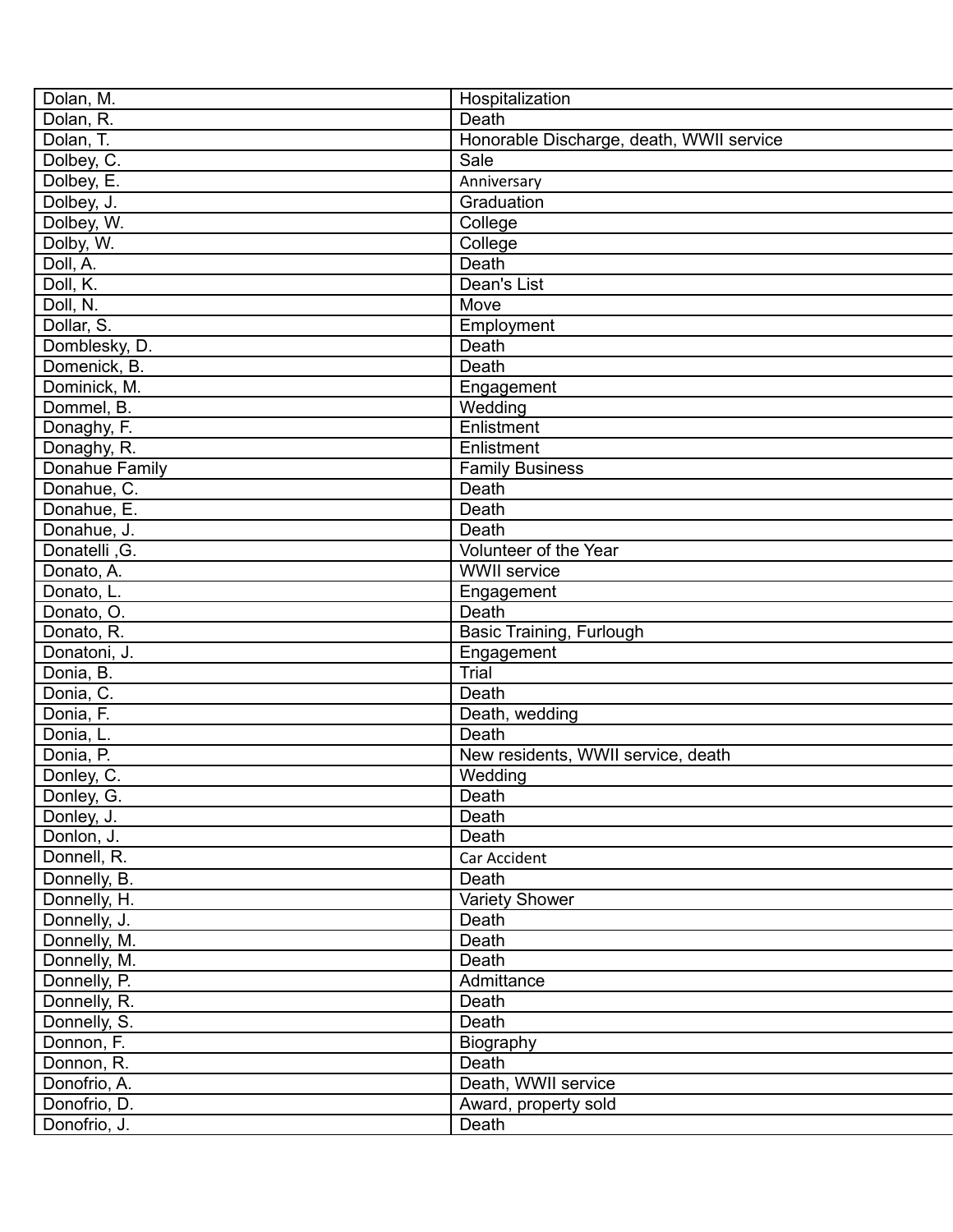| Donofrio, M.     | Theft, death                                   |
|------------------|------------------------------------------------|
| Donofrio, P.     | Death,                                         |
| Donofrio, S.     | Death                                          |
| Donohoe, F.      | Move                                           |
| Donohue, J.      | Death, elopement                               |
| Donovan, E.      | <b>Theft</b>                                   |
| Dooley, J.       | Death                                          |
| Dooley, P.       | Death                                          |
| Dooraya, M.      | Move                                           |
| Doorey, E.       | <b>Birth</b>                                   |
| Doran Family     |                                                |
| Doran, D.        | Graduation                                     |
| Doran, J.        | Death, Engagement, auto accident, WWII service |
| Doran, J.        | Engagement                                     |
| Doran, K.        | Engagement                                     |
| Doran, M.        | Death, public drunkenness, sent to Embreeville |
| Doratt, L.       | Death                                          |
| Dorbich, J.      | Death                                          |
| Dorczuk, M.      | Arrest                                         |
| Dorman, A.       | Death                                          |
| Dorman, H.       | Death                                          |
| Dorman, L.       | Death                                          |
| Dorsey, C.       | Hospitalization                                |
| Dorsey, J.       | Death, star hockey player                      |
| Dorsey, M.       | Death, Am Field Service summer                 |
| Dorsey, R.       | Wedding, Ches-mont League, college             |
| Dorsey, R.       | Sports Team, wedding, college                  |
| Dorsey, W.       | Injury                                         |
| Dorsheimer, F.   | Death                                          |
| Dorsheimer, H.   | Death                                          |
| Dorton, J.       | Death                                          |
| Doto, A.         | Death, suit over auto accident                 |
| Doto, L.         | Death                                          |
| Doto, M.         | Engagement                                     |
| Doty, B.         | <b>Birth</b>                                   |
| Doty, T.         | <b>Account Executive</b>                       |
| Doubts, D.       | Death                                          |
| Dougherty Family |                                                |
| Dougherty, A.    | Engagement, death, solo flight                 |
| Dougherty, B.    | Deployment, interview                          |
| Dougherty, C.    | Engagement, death                              |
| Dougherty, D.    | Engagement, marriage, death, infant death      |
| Dougherty, E.    | Wedding, WWII service                          |
| Dougherty, F.    | Citation                                       |
| Dougherty, G.    | Death, WWII service                            |
| Dougherty, J.    | Death, Basic Training, birth                   |
| Dougherty, K.    | Wedding, Death                                 |
| Dougherty, L.    | Graduation                                     |
| Dougherty, M.    | Death                                          |
| Dougherty, P.    | Track team, academic recognition               |
| Dougherty, P.    | Dean's List, football, college graduation      |
|                  |                                                |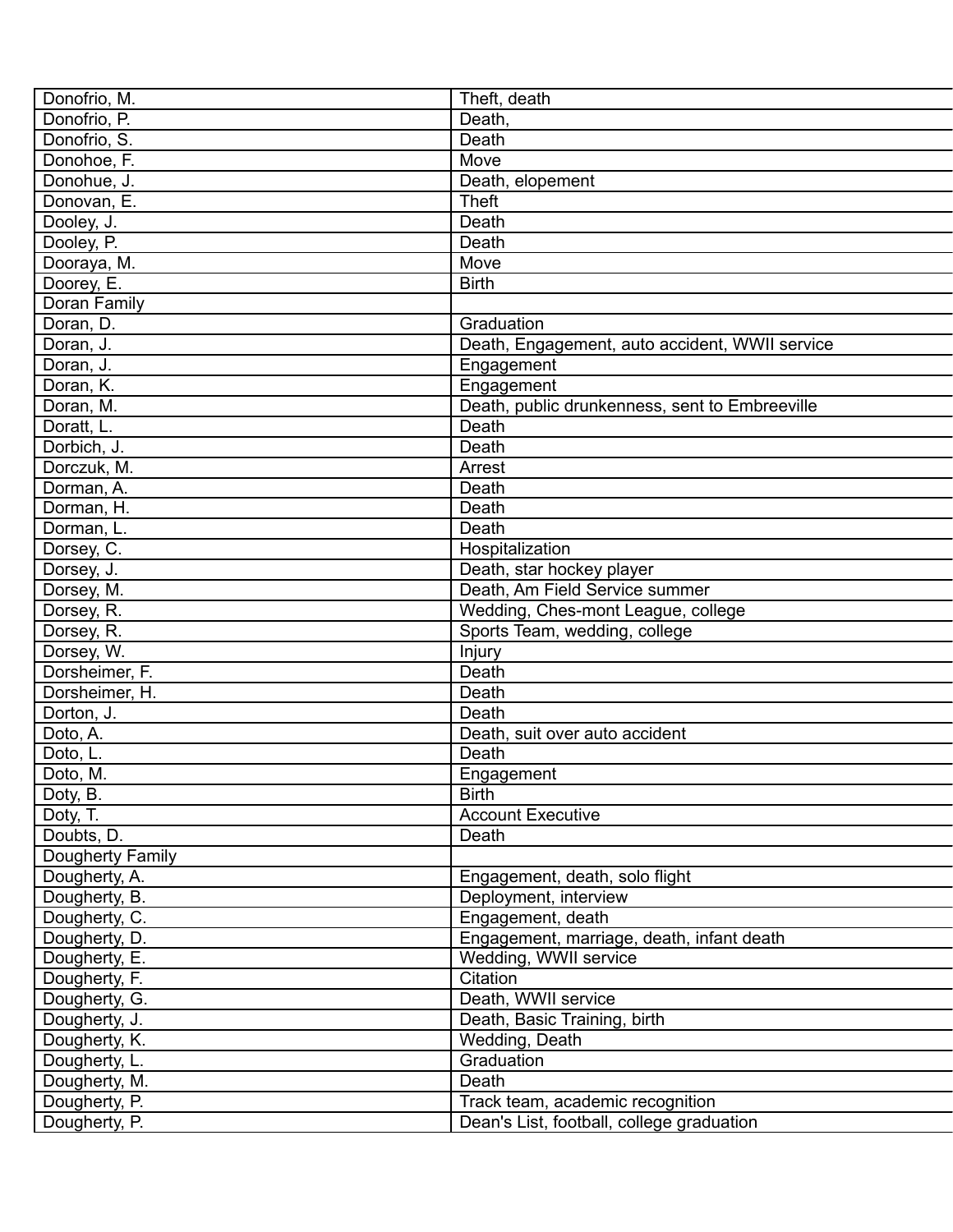| Dougherty, R.        | Navy enlistment, wedding, death                  |
|----------------------|--------------------------------------------------|
| Dougherty, T.        | Death, graduation                                |
| Dougherty, V.        | Death                                            |
| Douglas, B.          | Arrest, death                                    |
| Douglass-Jackson, M. | Death                                            |
| Dow, S.              | Engagement                                       |
| Dowd, J.             | Wedding                                          |
| Dowdall, M.          | Death                                            |
| Dowell, B.           | Move                                             |
| Dowler, L.           | Death                                            |
| Dowlin, A.           | Honor List, Wedding, death                       |
| Dowlin, B.           | Death, wedding                                   |
| Dowlin, C.           | Death, birth, property sale                      |
| Dowlin, D.           | Anniversary                                      |
| Dowlin, E.           | Wedding, birth, death                            |
| Dowlin, F.           | Death                                            |
| Dowlin, G.           | Death, wedding, baseball marathon, WWII service  |
| Dowlin, H.           | Death                                            |
| Dowlin, I.           | Wedding, WWII service                            |
| Dowlin, J.           | Death, property sale, death                      |
| Dowlin, K.           | <b>Birth</b>                                     |
| Dowlin, L.           | Engagement, Death                                |
| Dowlin, M.           | Death, auto accident, college graduation         |
| Dowlin, N.           | Deployment, Studies, WWII service, wedding       |
| Dowlin, P.           | Picture, ct award                                |
| Dowlin, R.           | <b>Public Auction</b>                            |
| Dowlin, S.           | Furlough                                         |
| Dowlin, T.           | Death                                            |
| Dowlin, W.           | Death, WWII service                              |
| Downes, V.           | Death                                            |
| Downes, W.           | Death                                            |
| Downey, A.           | Advertisement                                    |
| Downie, R.           | Death                                            |
| Downie, S.           | Death                                            |
| Downing Family       |                                                  |
| Downing, D.          | Wedding, Death, military                         |
| Downing, E.          | Public Auction, teacher, WAAC                    |
| Downing, Elizabeth   | Estate inventory                                 |
| Downing, F.          | Death                                            |
| Downing, H.          | Death, wedding, shot during holdup               |
| Downing, J.          | Engagement, tobacco harvest, wedding             |
| Downing, L.          | Death, purchaser Bell School, sale of farm       |
| Downing, R.          | Engagement, death                                |
| Downing, S.          | Death                                            |
| Downing, T.          | Wedding, death, property sale                    |
| Downing, W.          | Death, Wedding, WWII service, KIA, reported safe |
| Downs, D.            | Engagement                                       |
| Downton, M.          | Lawsuit after auto accident                      |
| Doyle, A.            | Nomination                                       |
| Doyle, C.            | Death                                            |
| Doyle, J.            | Death                                            |
|                      |                                                  |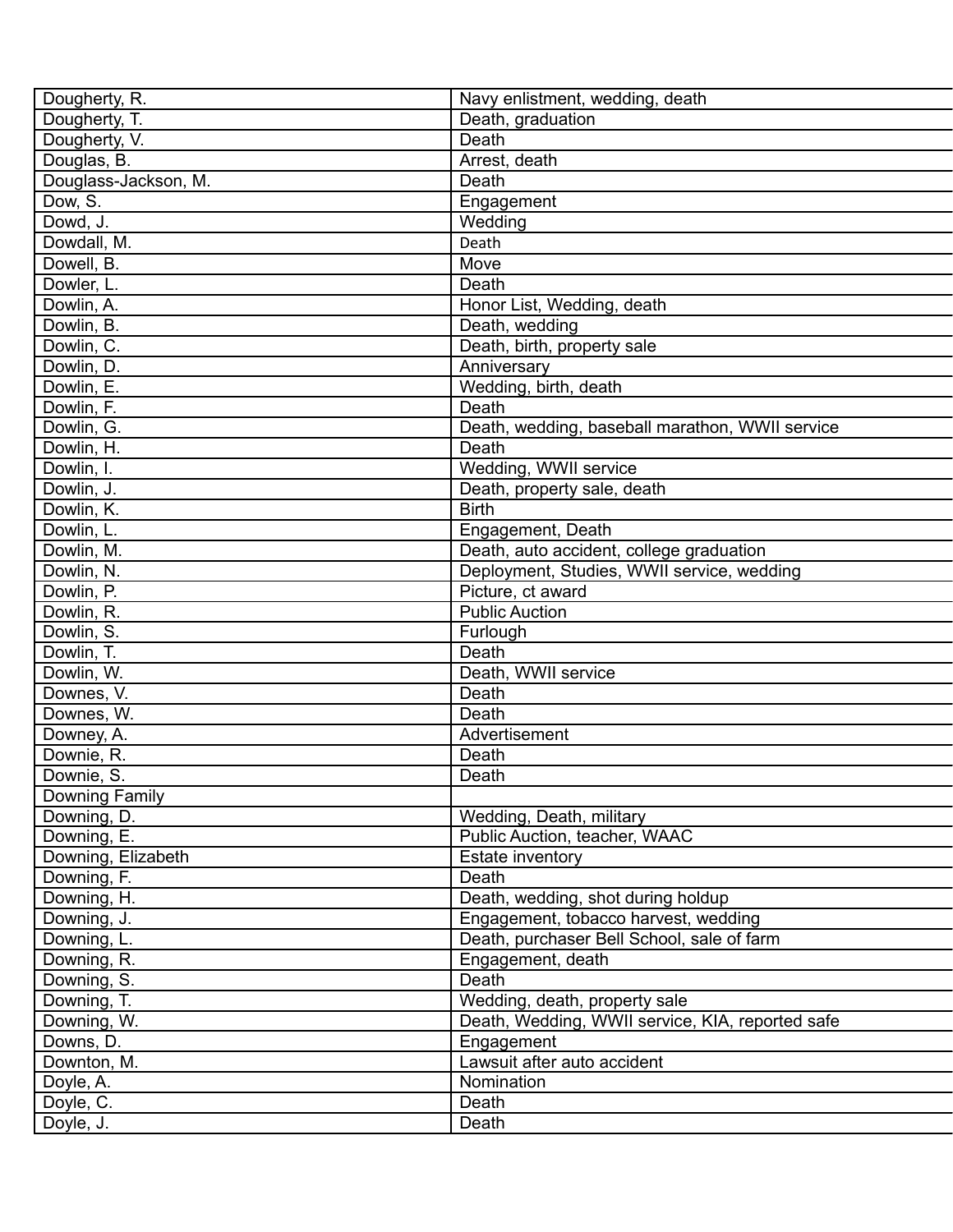| Doyle, K.       | Engagement                                                 |
|-----------------|------------------------------------------------------------|
| Doyle, M.       | Wedding, boy scouts, death                                 |
| Doyle, S.       | Death                                                      |
| Doyle, W.       | Death                                                      |
| Drabyak, J.     | Death                                                      |
| Drake, A.       | Death                                                      |
| Drake, D.       | Death                                                      |
| Drake, D.       | Death                                                      |
| Drake, I.       | Death, Public Auction                                      |
| Drake, S.       | Death                                                      |
| Draper, A.      | Death                                                      |
| Draper, E.      | <b>Bronze Star</b>                                         |
| Draper, M.      | <b>Birth</b>                                               |
| Draper, P.      | Death, arrest, wedding                                     |
| Draper, R.      | Engagement                                                 |
| Draper, S.      | Wedding                                                    |
| Drauker, D.     | Death                                                      |
| Drayton, G.     | Death, Birth                                               |
| Drayton, J.     | Death                                                      |
| Dreher, P.      | Death                                                      |
| Dreilbelbis, J. | Furlough, named superintendent, phd ed                     |
| Drenker, G.     | Death                                                      |
|                 | Death                                                      |
| Drenker, I.     |                                                            |
| Drescher, H.    | Death                                                      |
| Dress, J.       | Death                                                      |
| Drexel, J.      | Death                                                      |
| Drill, M.       | Engagement                                                 |
| Driscoll, D.    | Picture                                                    |
| Driscoll, D.    | Biography                                                  |
| Driscoll, J.    | Return from deployment, Death, wedding, Mediterranean tour |
| Driscoll, M.    | Biography                                                  |
| Drozdowski, A.  | <b>Birth</b>                                               |
| Druda, T.       | Death                                                      |
| Drumheller, P.  | Engagement                                                 |
| Drummond, M.    | Engagement                                                 |
| Druther, L.     | Engagement                                                 |
| Dryden, R.      | Death                                                      |
| Dube, C.        | Death                                                      |
| Duca, E.        | Death                                                      |
| Duca, E.        | Death                                                      |
| Duca, J.        | Eagle Scout, crossing guard, birth                         |
| Duca, M.        | Engagement, death                                          |
| Duca, P.        | Death, Engagement, Military, WWII service                  |
| Duca, S.        | Wedding                                                    |
| Duca, T.        | WWII service, KIA                                          |
| Ducine, A.      | Move                                                       |
| Ducine, K.      | Death                                                      |
| Duckinfield, E. | Community Foundation award, death                          |
| Dudley, N.      | Letter of Intent, shooting, DUI                            |
| Duff, J.        | Death                                                      |
| Duff, L.        | Biography                                                  |
|                 |                                                            |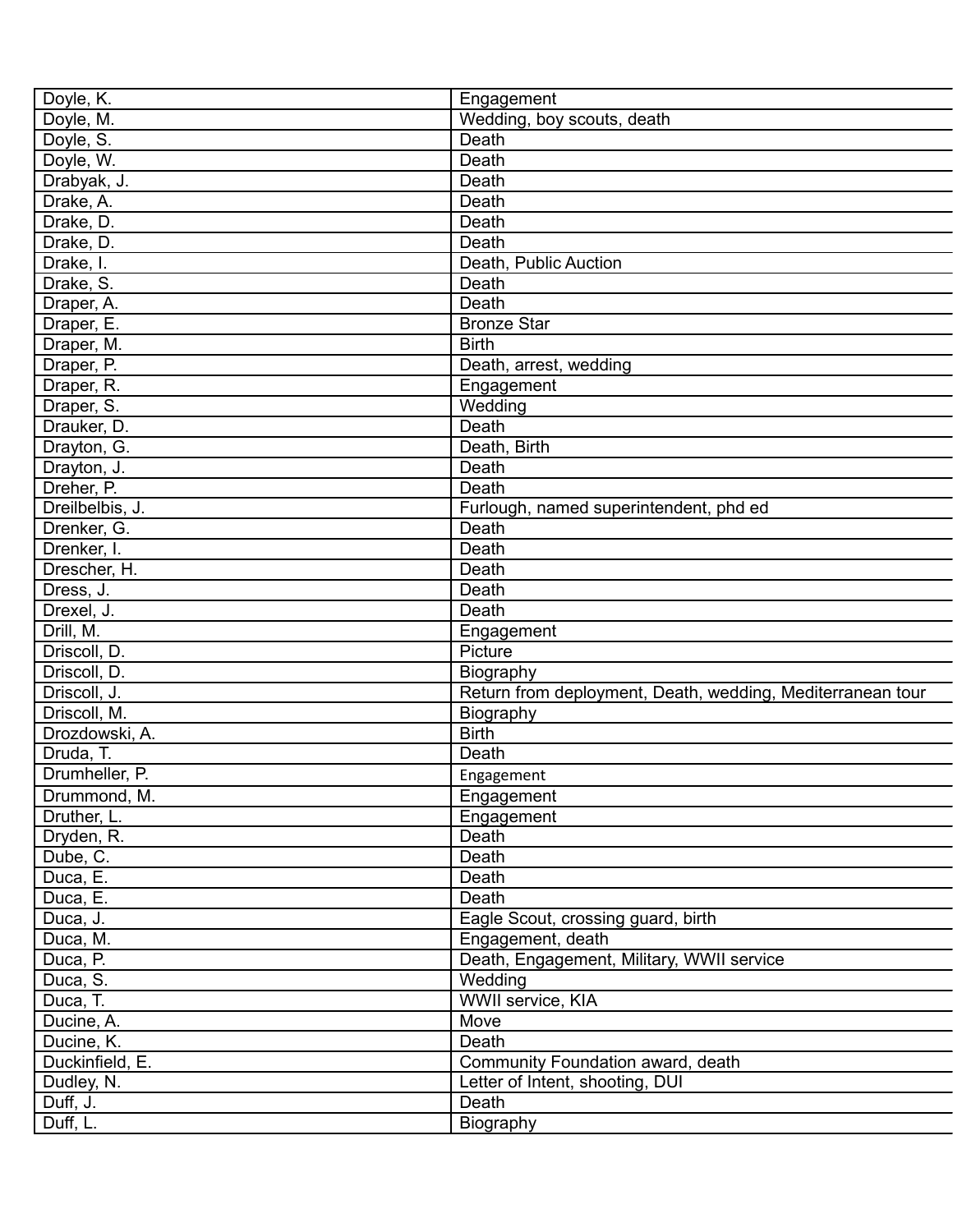| Duff, S.       | Death                                                  |
|----------------|--------------------------------------------------------|
| Duffin, A.     | Engagement                                             |
| Duffy, E.      | Death                                                  |
| Duffy, M.      | Death                                                  |
| Duffy, R.      | Letter of Intent                                       |
| Dufour, J.     | Death                                                  |
| Dugan, A.      | Death                                                  |
| Dugan, T.      | <b>Theft</b>                                           |
| Dugent, C.     | Engagement                                             |
| Duggan, R.     | <b>Birth</b>                                           |
| Dukeman, A.    | Navy                                                   |
| Dukeman, J.    | Death                                                  |
| Dukeman, M.    | Death                                                  |
| Dumont, J.     | Death                                                  |
| Duncan, L.     | Biography                                              |
| Duncan, M.     | <b>Alternative Spring Break Program</b>                |
| Duncan, W.     | Move                                                   |
| Dunfee, L.     | Death                                                  |
| Dunham, G.     | Death                                                  |
| Dunlap, A.     | Death                                                  |
| Dunlap, C.     | Engagement                                             |
| Dunlap, D.     | Birth, military                                        |
| Dunlap, F.     | Death, birth                                           |
| Dunlap, H.     | Death                                                  |
|                | <b>Car Accident</b>                                    |
| Dunlap, I.     |                                                        |
| Dunlap, M.     | Engagement                                             |
| Dunlap, M.     | Death, engagement                                      |
| Dunleavy, L.   | Enlistment, graduates Lackland AFB, military promotion |
| Dunmoyer, S.   | Death                                                  |
| Dunn, A.       | Death                                                  |
| Dunn, C.       | Birthday Party, military, death                        |
| Dunn, C.       | Graduation                                             |
| Dunn, D.       | Picture, engagement, wedding                           |
| Dunn, F.       | Death                                                  |
| Dunn, G.       | Death                                                  |
| Dunn, H.       | Death                                                  |
| Dunn, J.       | Death, birth, missing person report                    |
| Dunn, K.       | Death                                                  |
| Dunn, K.       | Picture                                                |
| Dunn, K.       | Picture of Daughter                                    |
| Dunn, M.       | Death, Scholarship, drug charges, choir director       |
| Dunn, N.       | Death                                                  |
| Dunn, R.       | Death, wedding                                         |
| Dunn, S.       | Engagement                                             |
| Dunn, W.       | Death, missing children, wedding                       |
| Dunn, Y.       | Biography                                              |
| Dunnington, B. | Death                                                  |
| Dunsmore, R.   | Honors                                                 |
| Dunwoody, B.   | Engagement, conservation corps                         |
| Dunwoody, H.   | Death                                                  |
| Dunwoody, J.   | <b>Birth</b>                                           |
|                |                                                        |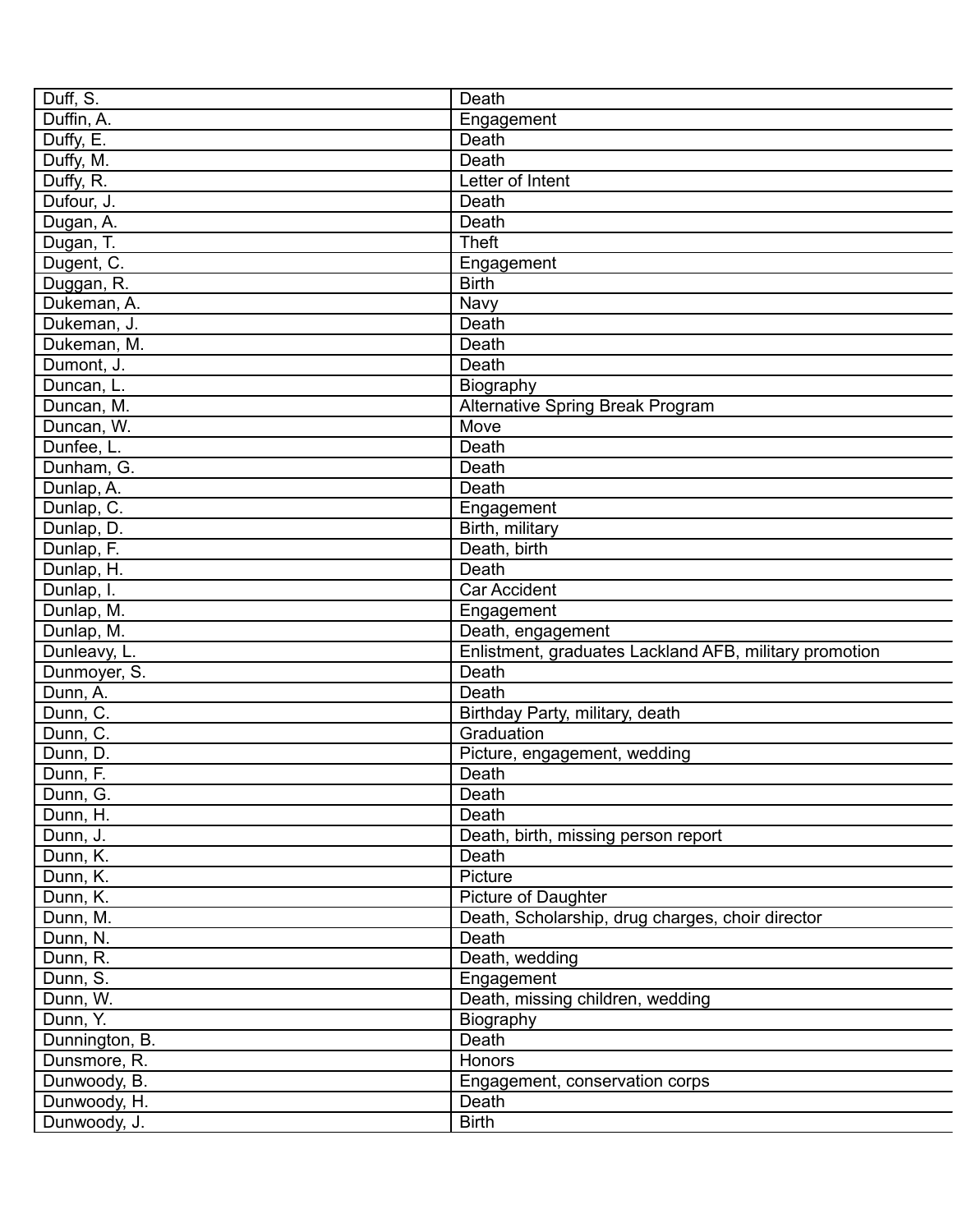| Duppel, G.          | Death                  |
|---------------------|------------------------|
| Dupre, J.           | Death                  |
| Durant, H.          | <b>Fire Department</b> |
| Durbin, L.          | Death                  |
| Durkin, C.          | Biography              |
| Durkin, S.          | <b>Birth</b>           |
| Durnall, M.         | Furlough               |
| Durnall, R.         | Death                  |
| Durnell, M.         | Wedding                |
| Durnell, V.         | Death                  |
| Durnell, W.         | Death                  |
| Durning, D.         | Death                  |
| Durning, J.         | Seminar                |
| Durofchalk, N.      | Biography              |
| Dury, P.            | Hospitalization        |
| Dusinberre, M.      | Death                  |
| Dutt, F.            | Death, wedding         |
| Dutton, E.          | Car Accident, death    |
| Duvall, D.          | Death                  |
| Dwire, W.           | Anniversary            |
| <b>Dwyer Family</b> |                        |
|                     | <b>Theft</b>           |
| Dydo, J.            |                        |
| Dye, H.             | Death                  |
| Dye, J.             | Family                 |
| Dyer, V.            | Engagement             |
| Dymek, E.           | Death                  |
| Dziekonski, M.      | Biography              |
| Dziekonski, M.      | Death                  |
| Eaby, C.            | Death, auto accident   |
| Eaches, W.          | Death                  |
| Eachus, D.          | Engagement, wedding    |
| Eachus, E.          | <b>WWII</b> service    |
| Eachus, F.          | Beautician, death      |
| Eachus, G.          | Death                  |
| Eachus, H.          | Death                  |
| Eachus, N.          | <b>Lily Parades</b>    |
| Eachus, R.          | Death, suicide         |
| Eades, P.           | Death                  |
| Eagle, J.           | <b>Birth</b>           |
| Eagles, A.          | Death                  |
| Earl, R.            | Move                   |
| Earle, A.           | Theft                  |
| Earley, E.          | Death                  |
| Earnshaw, B.        | Engagement, wedding    |
| Earnshaw, J.        | Wedding                |
| Eastburg, R.        | <b>Birth</b>           |
| Easterday, J.       | Engagement             |
| Eastwick, R.        | Move                   |
| Eberhart, R.        | Car Accident           |
| Eberly, H.          | Death                  |
| Eberly, M.          | Death                  |
|                     |                        |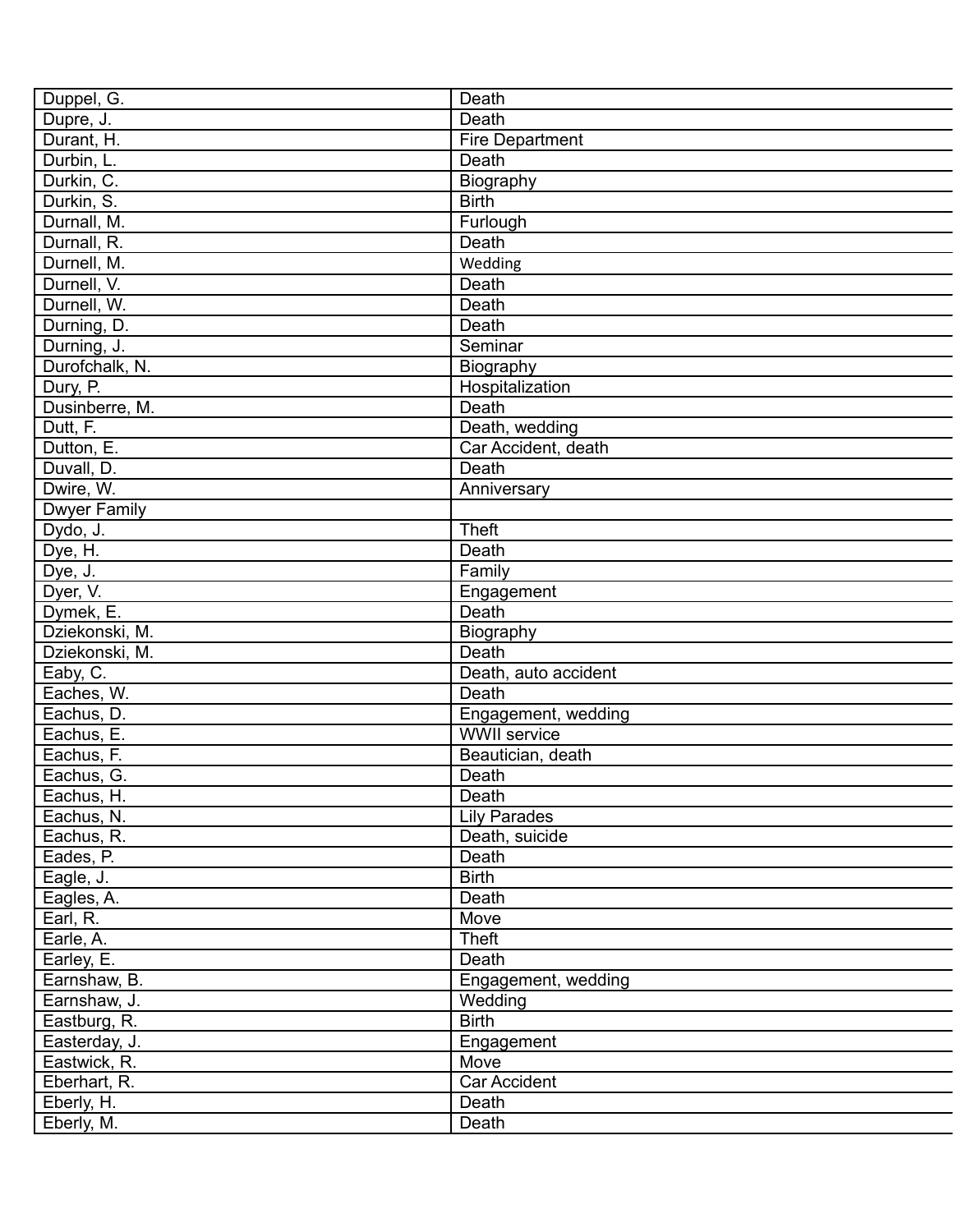| Ebert, K.     | Engagement                               |
|---------------|------------------------------------------|
| Ebling, F.    | Injury                                   |
| Echoff, A.    | Death                                    |
| Echoff, M.    | Wedding                                  |
| Echols, J.    | Death                                    |
| Echols, M.    | College graduation                       |
| Eck, T.       | Dean's List                              |
| Eckdahl, R.   | <b>Contest Winner</b>                    |
| Eckenroth, C. | Parole, birth                            |
| Eckenroth, E. | Death                                    |
| Eckenroth, G. | Death                                    |
| Eckert, C.    | Death                                    |
| Eckert, E.    | Death                                    |
| Eckler, R.    | Death                                    |
| Eckles, A.    | Death                                    |
| Eckman, B.    | Birth, candidate for tax collector       |
| Eckman, D.    | Death                                    |
| Eckman, E.    | Death                                    |
| Eckman, S.    | Engagement                               |
| Eckroth, C.   | Engagement, Wedding                      |
| Edelen, L.    | <b>Senior Picture</b>                    |
| Edelen, P.    | Biography                                |
| Edge Family   |                                          |
| Edge, A.      | Death                                    |
| Edge, B.      | Wedding                                  |
| Edge, D.      | Wedding                                  |
| Edge, E.      | Engagement, Wedding, Birth, death        |
| Edge, J.      | Station                                  |
| Edge, J.      | Deployment                               |
| Edge, J.      | Basic Training, wedding                  |
| Edge, J.      | Death, military                          |
| Edge, J.      | Engagement                               |
| Edge, M.      | Death                                    |
| Edge, S.      | Wedding, Camp Tweedale director          |
| Edge, T.      | Death, engagement, wedding               |
| Edge, W.      | Biography, Death                         |
| Edgette, A.   | Letter of Intent                         |
| Edgette, C.   | <b>Regional Competition</b>              |
| Edgette, C.   | <b>Fall Musical</b>                      |
| Edgette, C.   | Production                               |
| Edgington, F. | Death                                    |
| Edleman, R.   | Auto accident                            |
| Edward, P.    | Firefighter of the Week, Night of Terror |
| Edwards, A.   | Enrollment                               |
| Edwards, B.   | Eng, Biography                           |
| Edwards, B.   | Soccer Draft, professional soccer player |
| Edwards, C.   | <b>Theft</b>                             |
| Edwards, D.   | Arrest                                   |
|               | Death                                    |
| Edwards, E.   |                                          |
| Edwards, H.   | Car Accident, theft                      |
| Edwards, J.   | Engagement                               |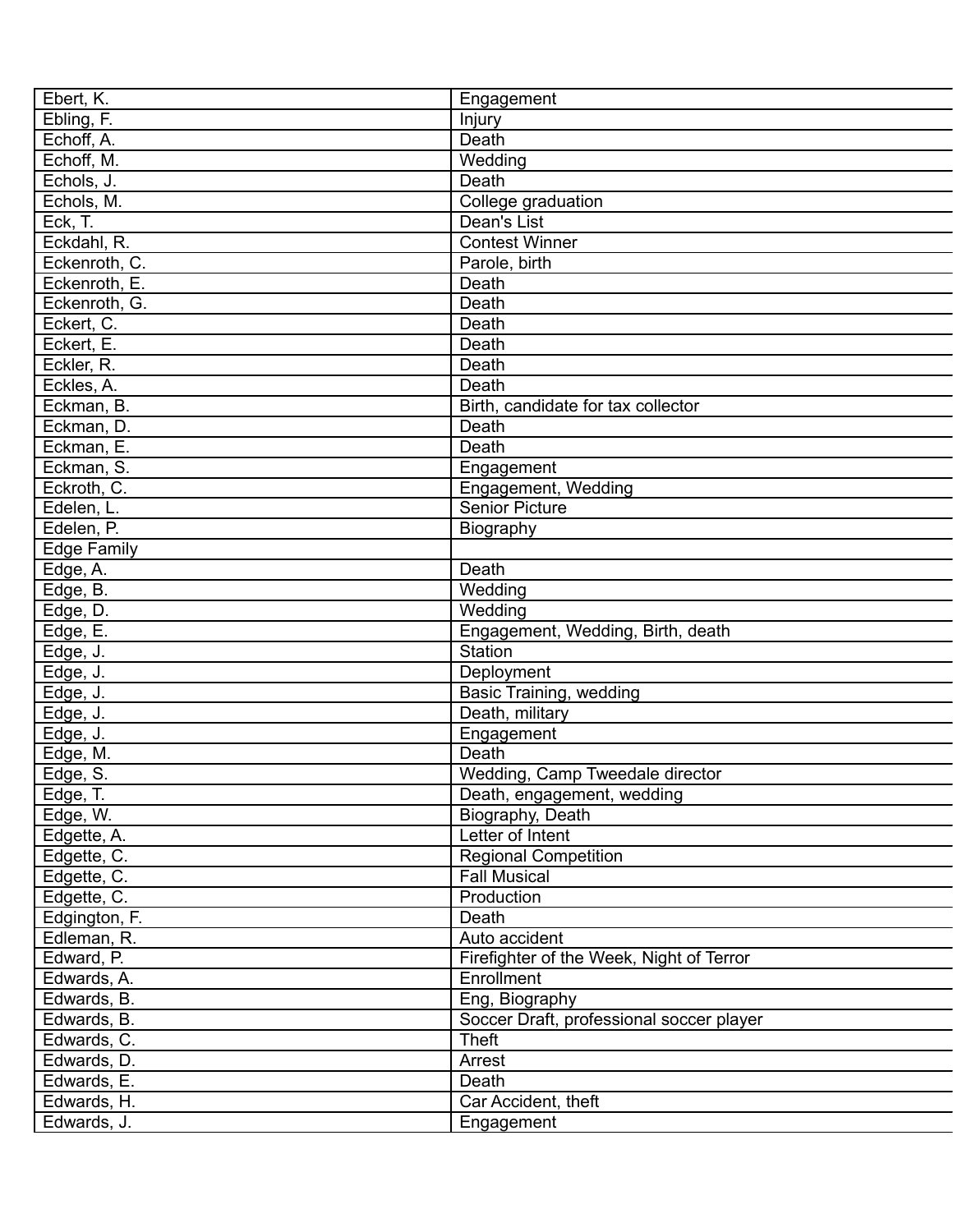| Edwards, L.            | Death, Acceptance                                      |
|------------------------|--------------------------------------------------------|
| Edwards, R.            | Air Force Graduate, Death, auto accident, WWII service |
| Egan, D.               | Death, residence                                       |
| Eggleston, D.          | Arrest                                                 |
| Eggleston, J.          | <b>Death</b>                                           |
| Eglin, C.              | <b>Basic Training</b>                                  |
| Egoville, L.           | Death                                                  |
| Ehling, D.             | Death                                                  |
| Ehmer, R.              | Death                                                  |
| Ehrgott, G.            | Honors                                                 |
| Ehrhart, D.            |                                                        |
| Ehrhart, M.            | Engagement<br>Death                                    |
|                        | Death                                                  |
| Ehrich, B.             |                                                        |
| Ehy, J.                | <b>Boy Scouts</b>                                      |
| Eicher, V.             | Death                                                  |
| <b>Eicholtz Family</b> |                                                        |
| Eicholtz, G.           | Death                                                  |
| Eickstedt, R.          | Death                                                  |
| Eidenberg, M.          | Engagement                                             |
| Eill, L.               | Death                                                  |
| Eill, L.               | Death                                                  |
| Einsig, B.             | Death                                                  |
| Ekdahl, G.             | Biography                                              |
| Ekdahl, P.             | Death                                                  |
| Elam, M.               | Death, Biography                                       |
| Elan, J.               | Car Accident                                           |
| Elders, A.             | <b>Theft</b>                                           |
| Eldridge, E.           | Death                                                  |
| Eldridge, S.           | Engagement                                             |
| Eldridge, V.           | Arrest                                                 |
| Eller, M.              | Engagement                                             |
| Ellingsworth, M.       | Wedding                                                |
| Ellington, M.          | Death                                                  |
| Elliott, F.            | Engagement                                             |
| Elliott, J.            | Engagement, Wedding                                    |
| Elliott, K.            | Death                                                  |
| Elliott, M.            | Death, Letter of Intent, top athlete                   |
| Elliott, S.            | Death                                                  |
| Elliott, V.            | Death                                                  |
| <b>Ellis Family</b>    |                                                        |
| Ellis, C.              | Death, teacher                                         |
| Ellis, D.              | Named coach, given award                               |
| Ellis, E.              | Appointment                                            |
| Ellis, K.              | Engagement, college break                              |
| Ellis, Z.              | Death                                                  |
| Ellmaker, J.           | Death                                                  |
| Elmer, N.              | Marie Patriarca Award                                  |
| Elmquist, F.           | Death                                                  |
| Elston, A.             | Death                                                  |
| Elston, C.             | Engagement                                             |
| Elston, E.             | Death                                                  |
|                        |                                                        |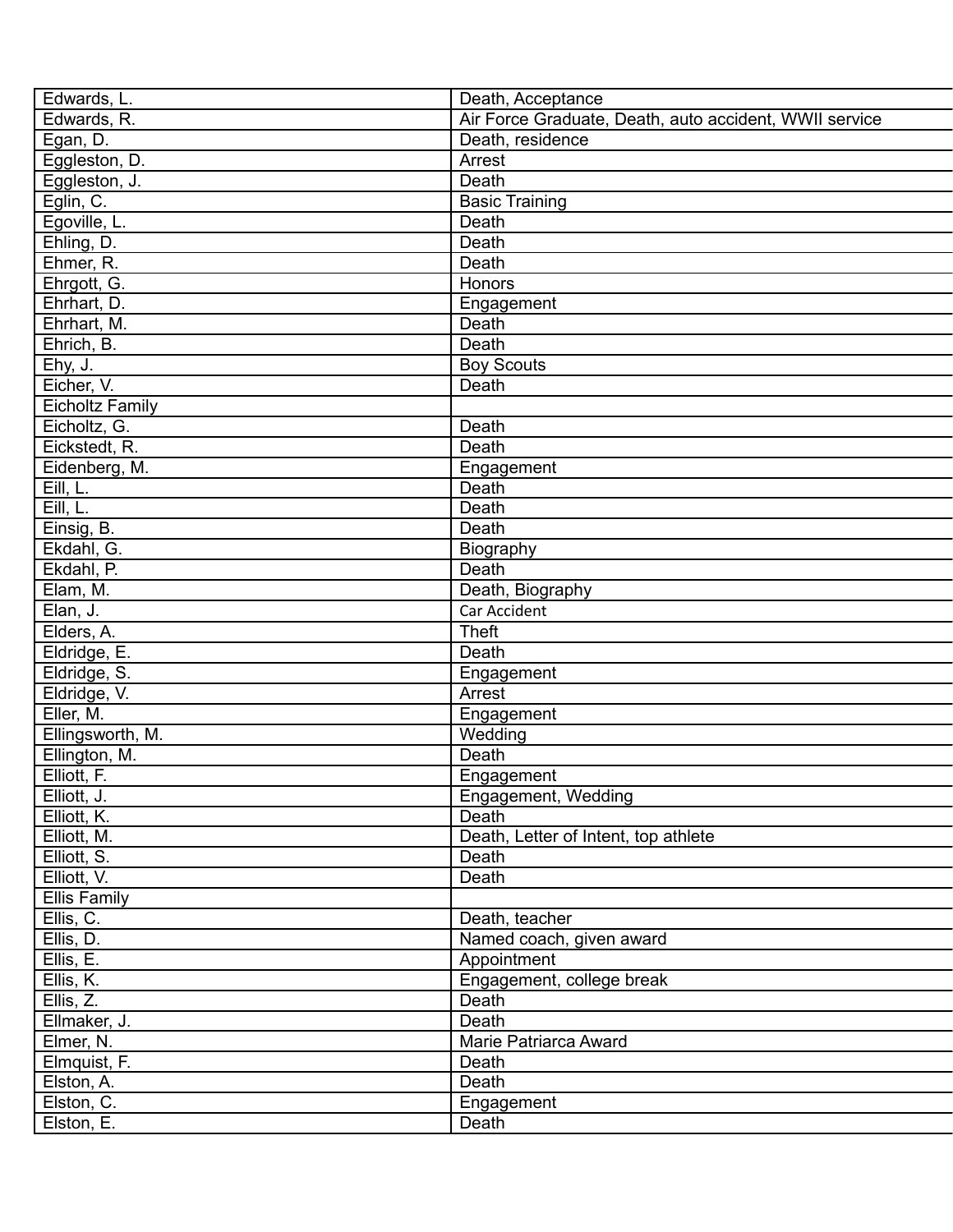| Elston, F.    | Retirement, county commissioner, death             |
|---------------|----------------------------------------------------|
| Elston, G.    | Death                                              |
| Elston, H.    | Death, Engagement                                  |
| Elston, J.    | Death                                              |
| Elston, W.    | Chairman                                           |
| Elvin, A.     | Death                                              |
| Elwell, R.    | Graduation                                         |
| Emberger, A.  | Deployment                                         |
| Emberger, L.  | Engagement                                         |
| Embree, A.    | Death                                              |
| Embree, M.    | Death                                              |
| Embree, T.    | Death                                              |
| Emerson, R.   | <b>Theft</b>                                       |
| Emery, C.     | Family Trip, position at WCU, principalship, death |
| Emery, E.     | Graduation, Engagement, Death                      |
| Emery, E.     | Graduation, missionary group, death                |
| Emery, J.     | Dean's List, birth, engagement, state chorus       |
| Emery, R.     | Death, principal West Ward                         |
| Emery, W.     | <b>Birth</b>                                       |
| Emmett, K.    | Death                                              |
| Emory, P.     | Biography                                          |
| Emory, S.     | Death                                              |
| Enagbare, I.  | Arrest, guilty verdict                             |
| Endres, L.    | Death                                              |
| England, R.   | <b>Discharge</b>                                   |
| Engle, D.     | Death                                              |
| Engle, D.     | Death                                              |
| Englerth, G.  | Death                                              |
| Englerth, M.  | Wedding, Death                                     |
| Englerth, R.  | <b>College Enrollment</b>                          |
| Englerth, W.  | Wedding                                            |
| English, R.   | Move                                               |
| Englund, F.   | <b>Tennis Career</b>                               |
| Englund, M.   | Engagement                                         |
| Enoch, Garret | Map                                                |
| Enoches, R.   | Death                                              |
| Ensminger, J. | Death                                              |
| Ensminger, W. | Anniversary                                        |
| Ensminger, W. | Death                                              |
| Ensor, L.     | Death                                              |
| Entrekin, A.  | Furlough                                           |
| Entrekin, E.  | Death                                              |
| Entrekin, J.  | Death                                              |
| Entrekin, M.  | Death                                              |
| Entrekin, P.  | Death(KIA), WWII service                           |
| Entrekin, R.  | Engagement, Wedding, WWII service                  |
| Entrekin, S.  | Realtor/insurance, barn fire                       |
| Epenlaub, P.  | Death                                              |
| Eppehimer, D. | Wedding, dean's list                               |
| Eppehimer, E. | Engagement                                         |
| Eppehimer, H. | Death                                              |
|               |                                                    |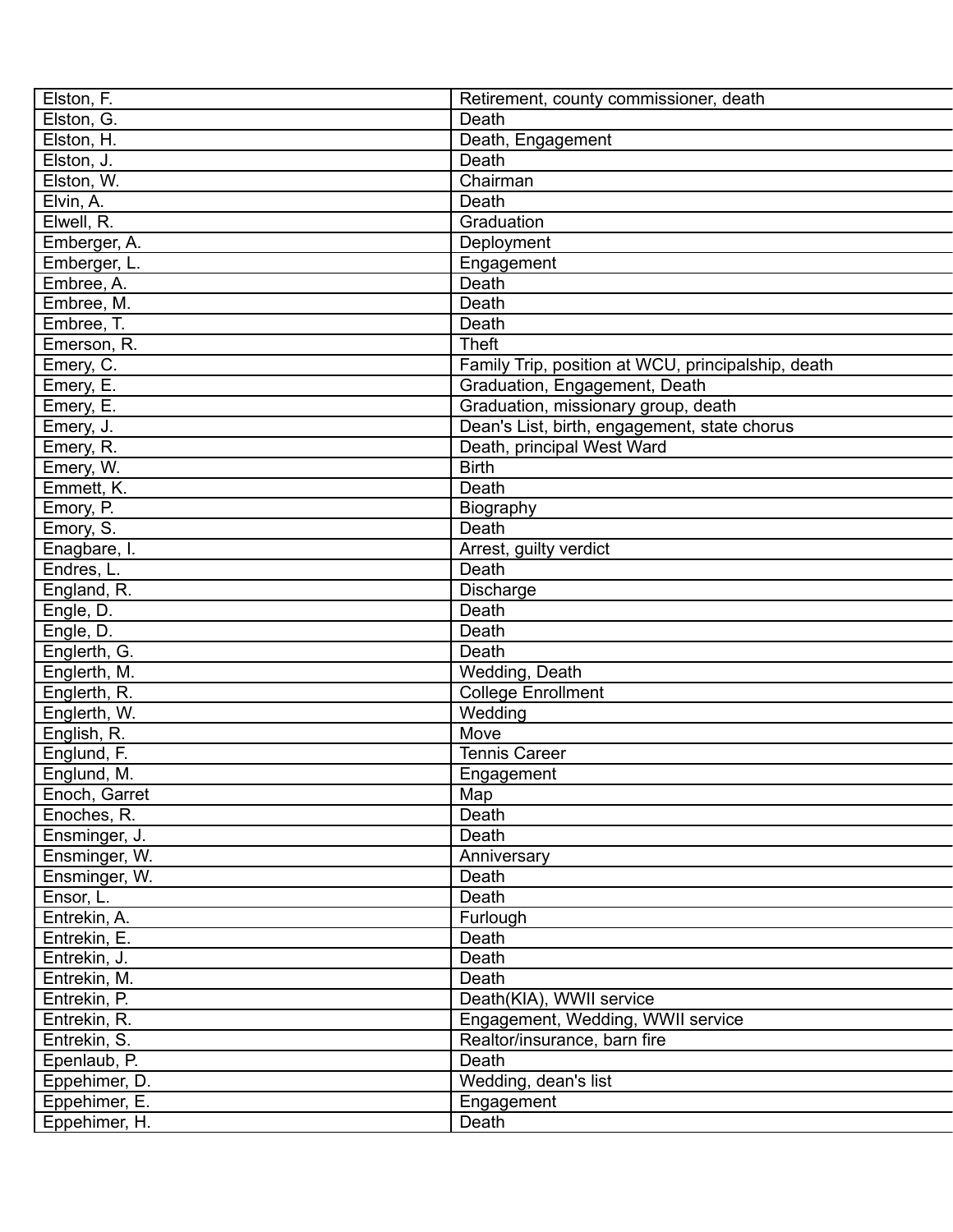| Eppehimer, M.                 | Scholarship, Retirement, dean's list, college trip       |
|-------------------------------|----------------------------------------------------------|
| Eppehimer, R.                 | Death, suicide, estate sale                              |
| Eppehimer, W.                 | Wedding, death                                           |
| Eppler, E.                    | Furlough                                                 |
| Eppolito, A.                  | Engagement, death                                        |
| Eppolito, F.                  | Graduation, death                                        |
| Eppolito, L.                  | <b>Theft</b>                                             |
| Eppolito, M.                  | Wedding                                                  |
|                               |                                                          |
| Eppolito, R.                  | Death                                                    |
| Erdman, A.                    | Death                                                    |
| Erichson, J.                  | Death                                                    |
| Ericson, C.                   | Death, wedding                                           |
| Ericson, J.                   | Anniversary                                              |
| Erkert, C.                    | Engagement                                               |
| Ernst, D.                     | Death                                                    |
| Errico, A.                    | Death                                                    |
| Erskine, R.                   | Wedding                                                  |
| Escherich, D.                 | Move                                                     |
| Escobar, J.                   | Plea                                                     |
| Eshback, P.                   | Death                                                    |
| Eshleman, E.                  | Biography, death                                         |
| Eshleman, G.                  | Death                                                    |
| Eshleman, L.                  | Death, engagement                                        |
| Eshleman, R.                  | Birth, Engagement, WWII service                          |
| Eshleman, W.                  | Death, WWII service                                      |
| Esmont, J.                    | Engagement                                               |
| Espenlaub, C.                 | Award to study abroad, Return from Studying Abroad,      |
|                               |                                                          |
|                               | engineering manager                                      |
| Esposito, F.                  | Biography                                                |
| Esposito, M.                  | Death                                                    |
| Esposto, T.                   | Engagement                                               |
| Esser, G.                     | <b>Theft</b>                                             |
| Essick, D.                    | Death                                                    |
| Essick, R.                    | Enrollment                                               |
|                               |                                                          |
| Estelle, R.                   | <b>Public Sale</b><br>Death                              |
| Estep, D.                     | Death                                                    |
| Estep, J.                     |                                                          |
| Esterline, J.                 | <b>Basic Training</b>                                    |
| Estheimer, F.                 | Military, wedding                                        |
| Estheimer, H.                 | Engagement, Wedding, Death                               |
| Estheimer, J.                 | Death                                                    |
| Estheimer, L.                 | Death                                                    |
| Estheimer, T.                 | Death                                                    |
| Esther, C.                    | Arrest                                                   |
| Esworthy, A.                  | Death                                                    |
| Esworthy, H.                  | Death                                                    |
| Esworthy, J.                  | Engagement, Wedding                                      |
| Esworthy, L.                  | Death                                                    |
| Esworthy, W.                  | Stolen Car, wedding                                      |
| Etheridge, B.<br>Etherton, C. | Basic Training, assigned Clark Field, promotion<br>Death |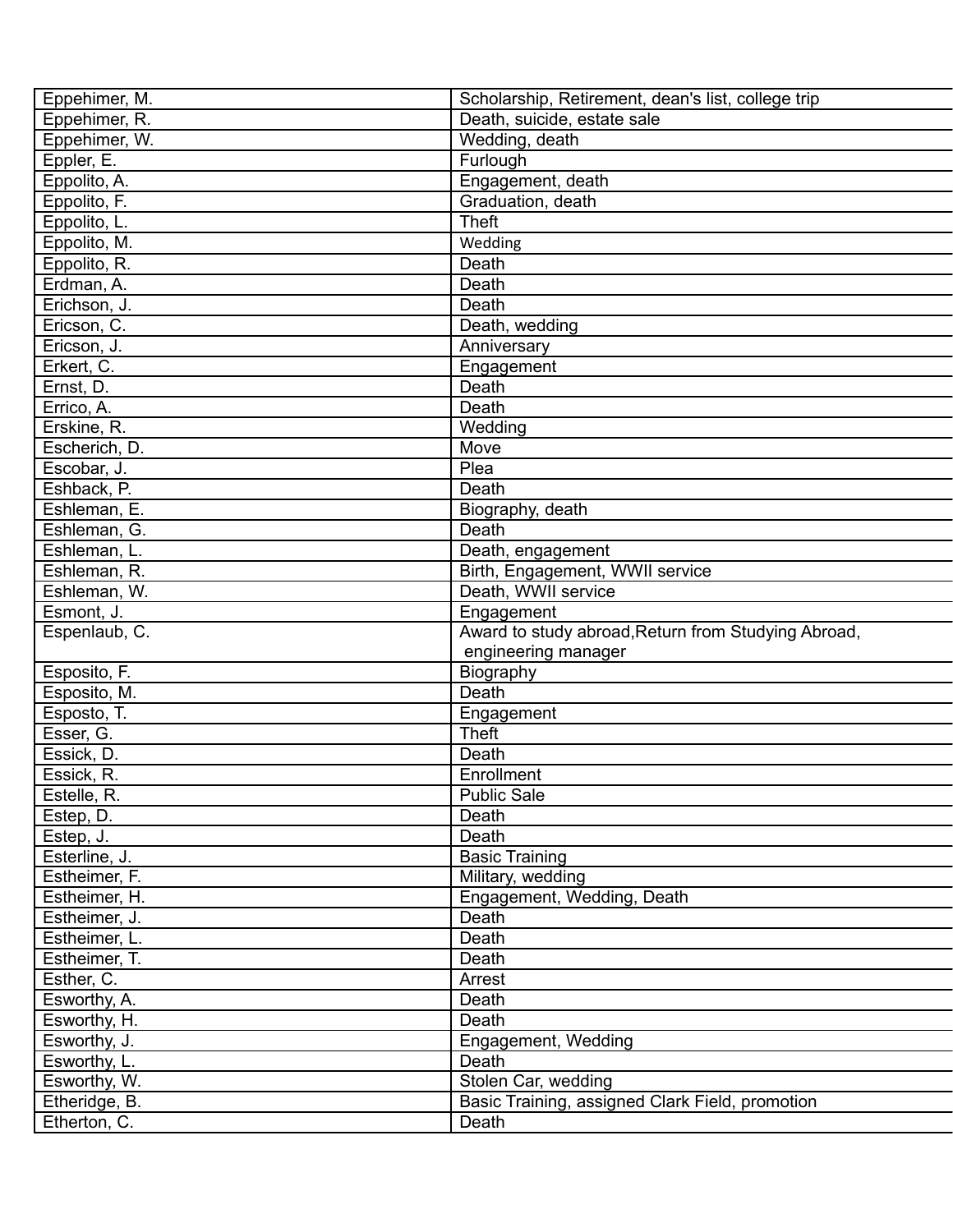| Etz, J.             | <b>Theft</b>                                              |
|---------------------|-----------------------------------------------------------|
| Euler, F.           | Military, Arrest                                          |
| Euler, F.           | World War II Service                                      |
| Euler, J.           | arrest                                                    |
| Euler, M.           | Lawsuit after assault                                     |
| Euler, R.           | Biography                                                 |
| Evan, E.            | Lawsuit                                                   |
| Evangelista, R.     | Death                                                     |
| Evanitsky, M.       | Death                                                     |
| <b>Evans Family</b> |                                                           |
| Evans, C.           | Basic Training, Death, Biography, auto accident           |
| Evans, E.           | Death                                                     |
| Evans, F.           | Engagement, Wedding, auto accident                        |
| Evans, G.           | Engagement, Death                                         |
| Evans, H.           | <b>Vice President</b>                                     |
| Evans, I.           | Death                                                     |
| Evans, J.           | Arrest                                                    |
| Evans, L.           | Wedding                                                   |
| Evans, M.           | Engagement, Death                                         |
| Evans, M.           | Engagement, death at funeral                              |
| Evans, N.           | Death                                                     |
| Evans, R.           | Wedding, car accident                                     |
| Evans, S.           | Wedding, engagement, principal                            |
| Evans, T.           | Lawsuit                                                   |
| Evans, T.           | Death                                                     |
| Everett, J.         | Death                                                     |
| Everett, M.         | Wedding                                                   |
| Everett, R.         | <b>Birth</b>                                              |
|                     | <b>Birth</b>                                              |
| Everett, S.         |                                                           |
| Evoli, G.           | Wedding                                                   |
| Evoli, J.           | Wedding                                                   |
| Evoli, M.           | Death                                                     |
| Evoli, R.           | <b>Birth</b>                                              |
| Evoli, S.           | Death                                                     |
| Ewing-Wosko, J.     | Death                                                     |
| Ewing, E.           | Wedding                                                   |
| <b>Ezrah Family</b> |                                                           |
| Ezrah, C.           | Wedding, death, 30 <sup>th</sup> anniversary, eagle scout |
| Ezrah, M.           | Death                                                     |
| Ezrah, O.           | Death                                                     |
| Ezzell, K.          | <b>Birth</b>                                              |
| Fabo, S.            | Biography                                                 |
| Faccenda, L.        | Biography, named MVP, letter of intent, knee injury       |
| Facciolli, D.       | Wedding                                                   |
| Facciolli, E.       | Death                                                     |
| Facciolli, J.       | Theft                                                     |
| Faddis, C.          | <b>Car Accident</b>                                       |
| Faddis, E.          | Death, auction                                            |
| Faddis, J.          | Engagement, death, furlough, leave, wedding               |
| Faddis, K.          | Engagement, death                                         |
| Faddis, T.          | Wedding                                                   |
|                     |                                                           |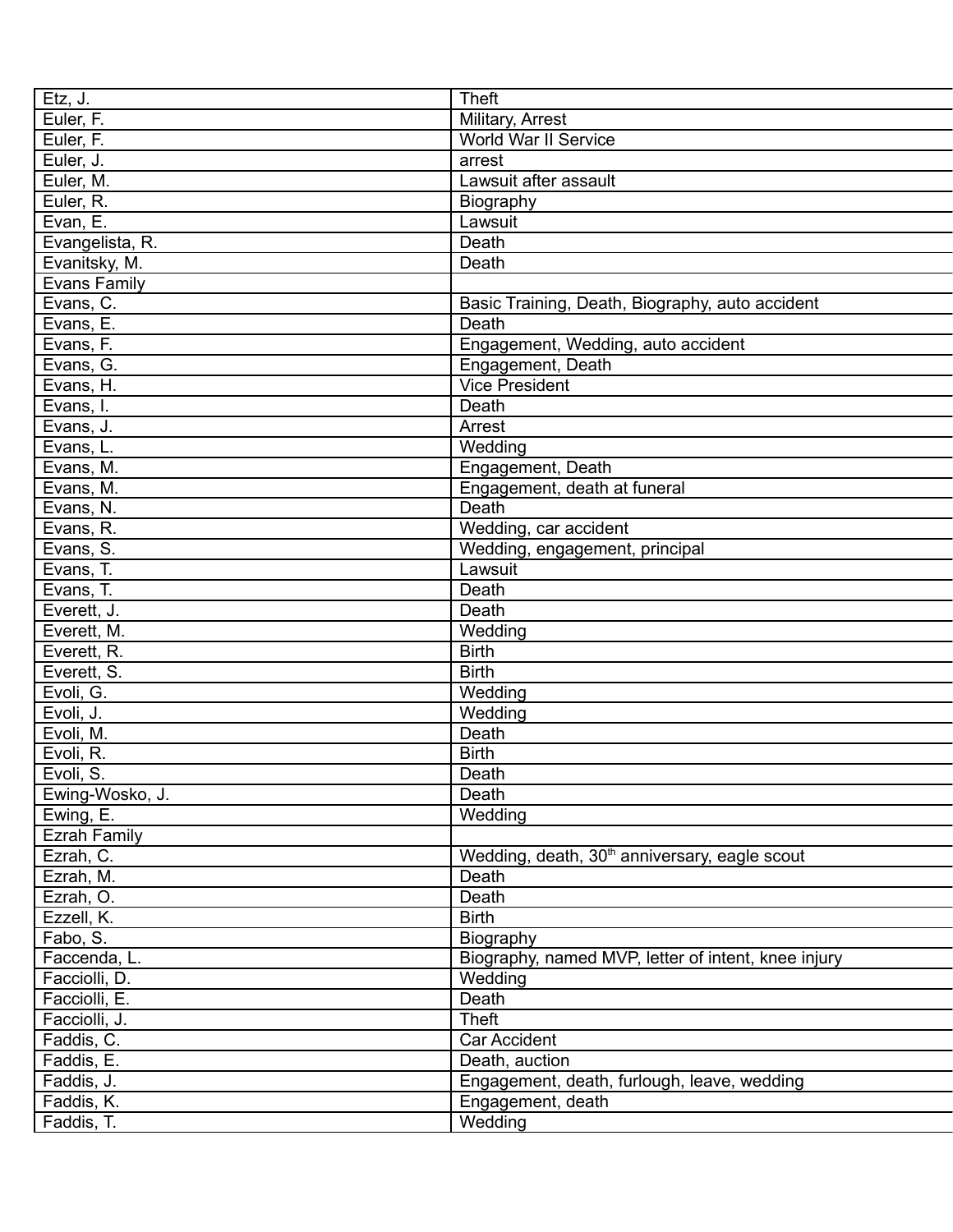| Faddis, W.           | <b>Birth</b>                   |
|----------------------|--------------------------------|
| Fagan-Kromer, E.     | Death                          |
| Fagan, M.            | Death                          |
| <b>Fagley Family</b> |                                |
| <b>Fahey Family</b>  |                                |
| Fahey, A.            | Birthday, Wedding              |
| Fahey, E.            | Anniversary                    |
| Fahnestock, J.       | Move                           |
| Fahringer, B.        | Advertisement                  |
| Failor, L.           | Death                          |
| Fails, M.            | Death                          |
| Fails, R.            | Death                          |
| Fairlamb Family      |                                |
| Fairly, C.           | <b>Theft</b>                   |
| Fairweather, C.      | Sale                           |
| Fairweather, J.      | Firefighter of the Week        |
| Fairweather, K.      | Death                          |
| Fairweather, M.      | Death                          |
| Fairweather, R.      | Death, wedding                 |
| Falcone, F.          | Engagement, Wedding            |
| Falcone, J.          | Move                           |
| Falcone, M.          | Death                          |
| Fallenbaum, W.       | Furlough                       |
| Faller, F.           | Wedding                        |
| Faller, F.           | Engagement                     |
| Fallon, D.           | Wedding                        |
| Fallon, G.           | Engagement                     |
| Fallon, M.           | <b>Graduation Award</b>        |
| Fallows, H.          | Death                          |
| Fanella, S.          | Death                          |
| Farish, M.           | Wedding                        |
| Fariss, K.           | Arrest                         |
| Farkas, E.           | Biography                      |
| Farley, J.           | Death                          |
| Farling, D.          | Dean's List                    |
| Farnsworth, C.       | <b>WWII</b> service            |
| Farnsworth, D.       | <b>Basic Training</b>          |
| Farnsworth, M.       | Engagement, wedding            |
| Farnsworth, P.       | World War II service, death    |
| Farnum-Bende, C.     | Death                          |
| Farnum, A.           | Promotion, Death, WWII service |
| Farnum, B.           | Death                          |
| Farnum, C.           | <b>Work Reflection</b>         |
| Farnum, E.           | Engagement                     |
| Farnum, J.           | Wedding                        |
| Farnum, K.           | Engagement                     |
| Farnum, M.           | Death                          |
| Farnum, S.           | Picture                        |
| Farra, M.            | Engagement                     |
| Farrell, D.          | Death                          |
| Farrell, E.          | Death                          |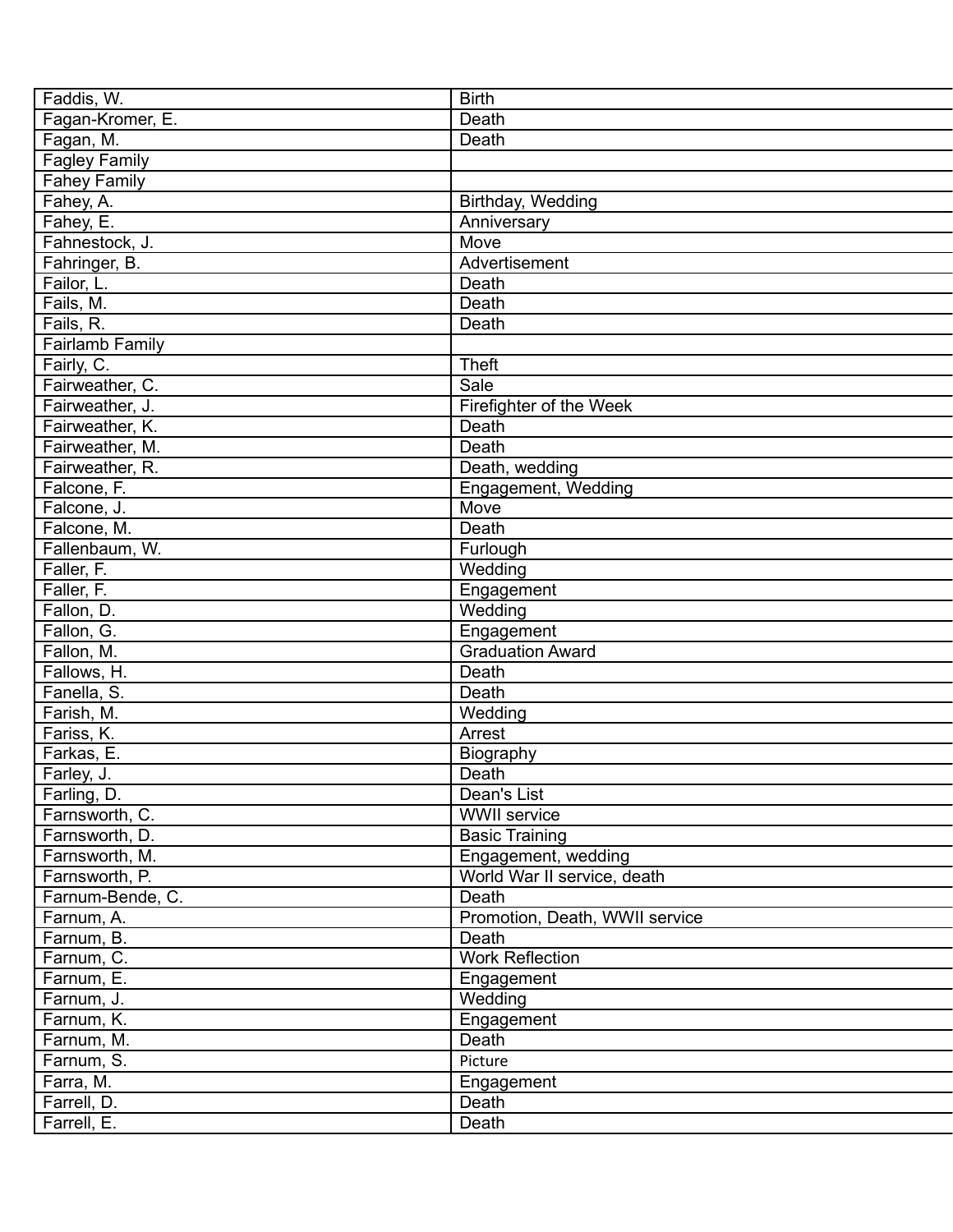| Farrell, F.                | Death, WWII service                       |
|----------------------------|-------------------------------------------|
| Farrell, J.                | Biography, Car Accident, WWII service     |
| Farrell, P.                | Basic Training, death, nursing graduation |
| Farrow, J.                 | Death                                     |
| Farrow, S.                 | <b>Robotics Team</b>                      |
| Fasanella, F.              | Missing                                   |
| Fasano, J.                 | Wedding                                   |
| Fasel, A.                  | Advertisement                             |
| Fasel, J.                  | Retrieval                                 |
| Faulk, S.                  | Letter of Intent                          |
| Faulkner, D.               | <b>Birth</b>                              |
| Faust, B.                  | <b>Birth</b>                              |
| Faust, D.                  | Death                                     |
| Faust, M.                  | Death                                     |
| Faust, V.                  | Picture                                   |
| Fay, B.                    | Arrest                                    |
| Fay, R.                    | Letter of Intent                          |
| Fay, S.                    | Death                                     |
| Fazio, M.                  | Wedding                                   |
| Fazzini, A.                | Death, 50 <sup>th</sup> wedding, garage   |
| Fazzini, H.                | Death, World War II Service               |
| Fazzini, J.                | Wedding                                   |
| Fazzini, M.                | Death                                     |
| Fazzini, O.                | Death                                     |
|                            | Death                                     |
| Fazzini, R.<br>Fazzini, T. |                                           |
|                            | Wedding, military                         |
| Feairheller, D.            | Biography                                 |
| Feamster, B.               | Sports                                    |
| Fearnside, E.              | Award                                     |
| Feathers, W.               | Death                                     |
| Fedastian, D.              | <b>Bachelor's Degree</b>                  |
| Fedastian, H.              | Death, WWII service                       |
| Fedyk, Z.                  | Qualification                             |
| Feeber, R.                 | <b>Birth</b>                              |
| Feehery, A.                | Death                                     |
| Feeley, D.                 | Wedding                                   |
| Feeley, G.                 | Death                                     |
| Feeley, R.                 | Biography                                 |
| Feeney, E.                 | All-Star                                  |
| Feeney, K.                 | Arrest                                    |
| Fehr, G.                   | Death                                     |
| Feldman, C.                | Car Accident                              |
| Feldman, E.                | Move                                      |
| Feldman, R.                | Death                                     |
| Felegy, E.                 | Death                                     |
| Fell, B.                   | Birth, dean's list                        |
| Fell, B.                   | Dean's List                               |
| Fell, C.                   | Leadership Award                          |
| Fell, J.                   | <b>Birth</b>                              |
|                            |                                           |
| Fell, J.                   | <b>Birth</b>                              |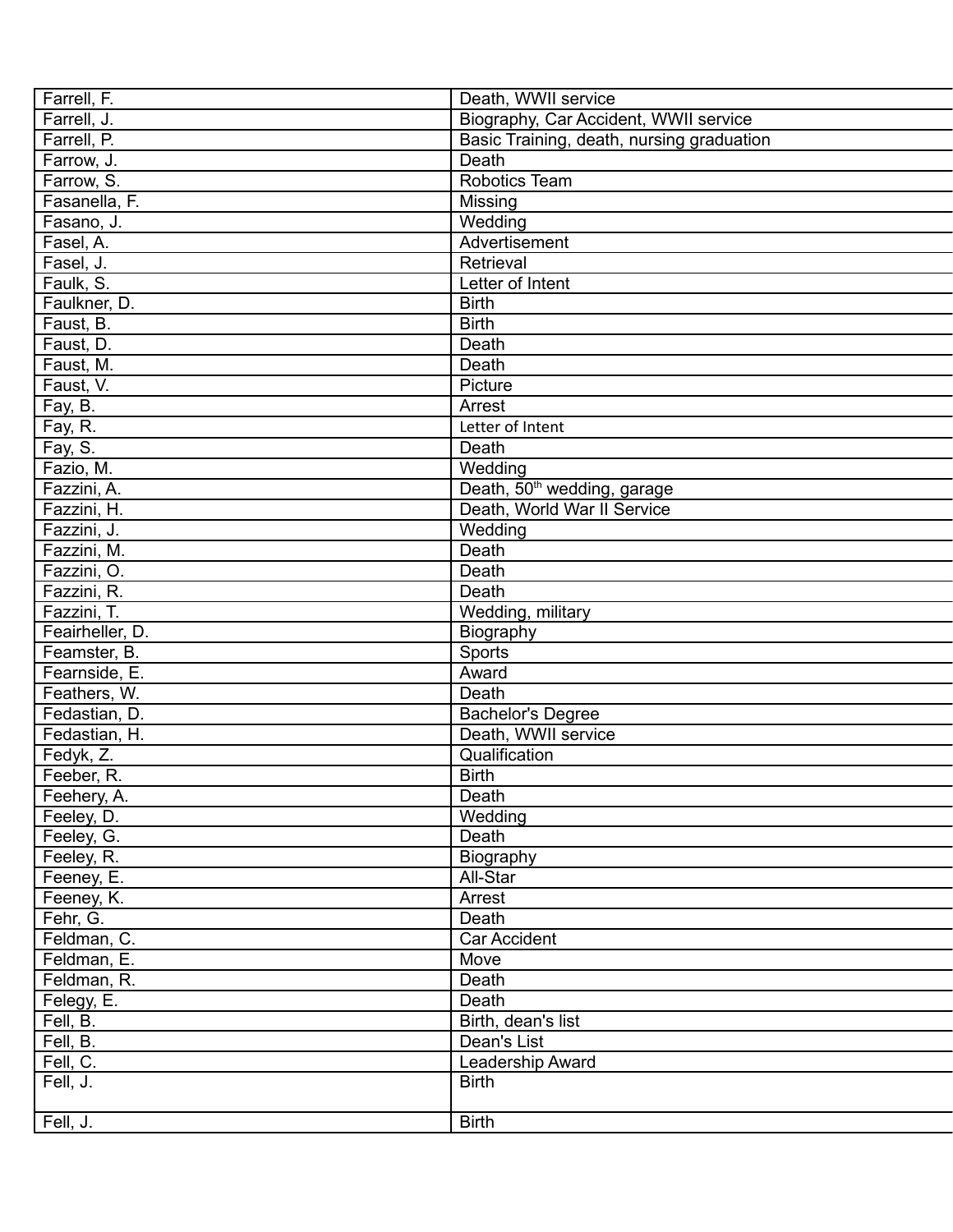| Fell, K.               | <b>Birth</b>                                                 |
|------------------------|--------------------------------------------------------------|
| Fell, M.               | Death                                                        |
| Felldin, W.            | Engagement                                                   |
| Fellenbaum, C.         | Death                                                        |
| Fellenbaum, D.         | Death                                                        |
| Fellenbaum, W.         | <b>WWII</b> service                                          |
| Fellow, D.             | Death                                                        |
| Felmey, V.             | Arrest                                                       |
| Felsburg, E.           | Death                                                        |
| Felten, A.             | Wedding                                                      |
| Felten, J.             | Engagement                                                   |
| Fenicle, E.            | Wedding, birth                                               |
| Fenicle, L.            | <b>Birth</b>                                                 |
| Fenimore, D.           | <b>Car Accident</b>                                          |
| Fenimore, G.           | Death                                                        |
| Fenimore, L.           | Death                                                        |
| Fenn, J.               | Biography                                                    |
| <b>Fennelly Family</b> |                                                              |
| Fennelly, A.           | Death                                                        |
| Fennelly, B.           | <b>Birth</b>                                                 |
| Fennelly, D.           | <b>Birth</b>                                                 |
| Fennelly, F.           | Engagement, WWII service, bronze medal, wedding              |
| Fennelly, F.           | Death, Military, wedding                                     |
| Fennelly, H.           | Death                                                        |
| Fennelly, J.           | Death, winner of car, birth, return honeymoon, buys dtn bev  |
|                        | WWII service,                                                |
| Fennelly, K.           | <b>Birth</b>                                                 |
| Fennelly, M.           | Death                                                        |
| Fennelly, P.           | <b>Birth</b>                                                 |
| Fennelly, R.           | Picture, death, engagement                                   |
| Fennelly, T.           | Death                                                        |
| Fennimore, A.          | Engagement, Wedding                                          |
| Fennimore, M.          | Wedding                                                      |
| Fenstermacher, S.      | Death                                                        |
| Ferenchick, A.         | Death                                                        |
| Ferguson, A.           | Death, harrassment                                           |
| Ferguson, A.           | Death                                                        |
| Ferguson, B.           | <b>Birth</b>                                                 |
| Ferguson, D.           | Death,                                                       |
| Ferguson, E.           | Death, Car Accident, manslaughter case, World War II service |
| Ferguson, F.           | Death                                                        |
| Ferguson, H.           | Death                                                        |
| Ferguson, I.           | <b>Birth</b>                                                 |
| Ferguson, J.           | Engagement, Death, auto accident                             |
| Ferguson, K.           | Death, birth                                                 |
| Ferguson, S.           | Death                                                        |
| Ferguson, T.           | Death                                                        |
| Ferguson, W.           | Car Accident, WWII service                                   |
| Fernald, C.            | Biography                                                    |
| Fernald, D.            | Move                                                         |
| Fernald, P.            | Death                                                        |
|                        |                                                              |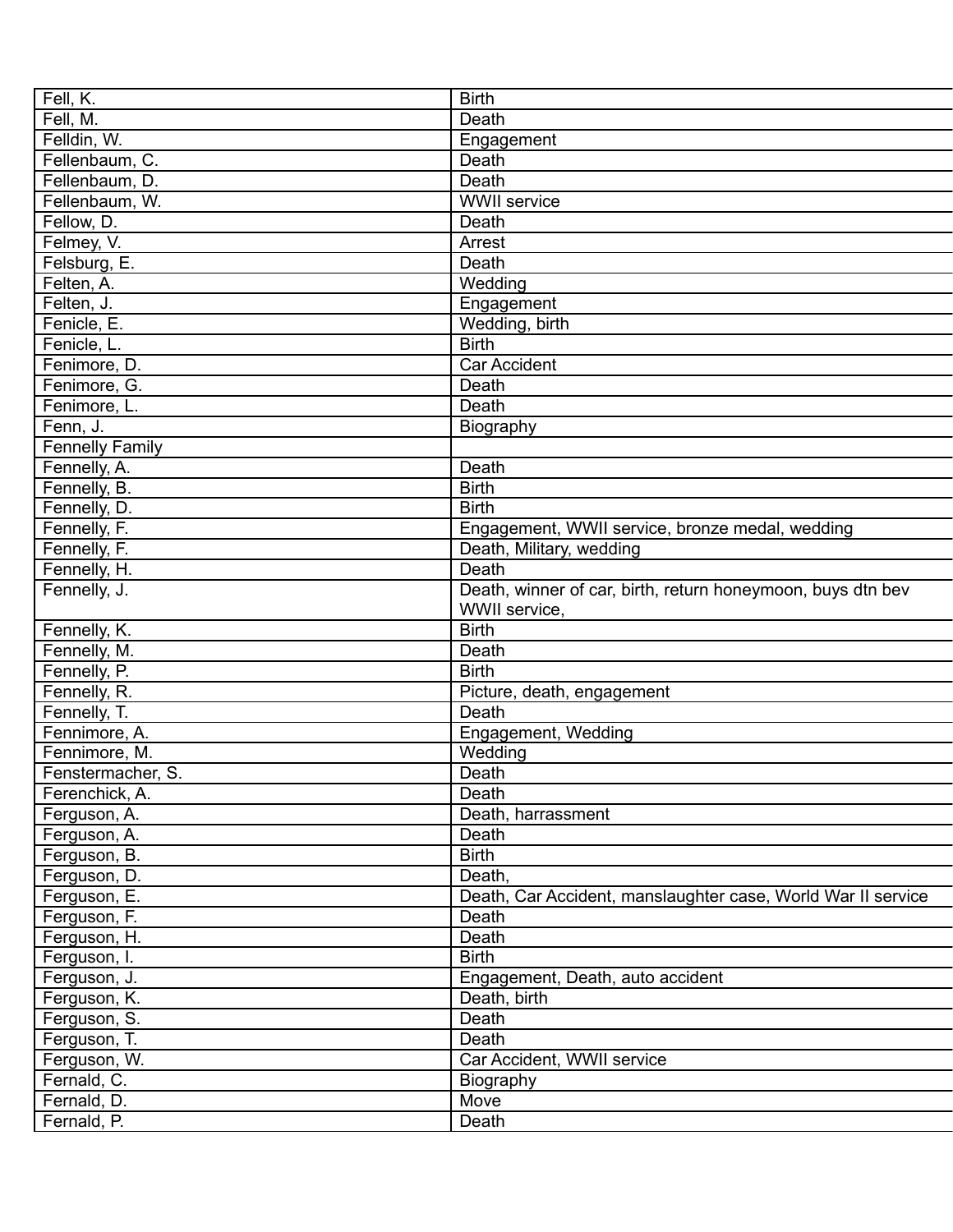| Fernandes, B. | Enrollment                                                    |
|---------------|---------------------------------------------------------------|
| Fernandes, C. | Death                                                         |
| Ferrara, J.   | <b>Basic Training</b>                                         |
| Ferrari, O.   | Death                                                         |
| Ferrel, A.    | <b>Car Accident</b>                                           |
| Ferrel, D.    | <b>Theft</b>                                                  |
| Ferrell, A.   | Picture                                                       |
| Ferrell, A.   | <b>Theft</b>                                                  |
| Ferrell, E.   | Death                                                         |
| Ferrell, J.   | <b>Biography</b>                                              |
| Ferrell, L.   | Engagement                                                    |
| Ferrell, T.   | Car Accident                                                  |
| Ferrell, W.   | Death                                                         |
| Ferrell, W.   | Accident                                                      |
| Ferretti, M.  | Death                                                         |
| Ferretti, M.  | Death                                                         |
| Ferrier, W.   | Wedding                                                       |
| Ferris, M.    | Engagement                                                    |
| Ferry, C.     | Death                                                         |
| Ferry, M.     | Arrest, guilty plea                                           |
| Fersini, B.   | Death                                                         |
| Fertig, N.    | Death                                                         |
| Fesemeyer, R. | Family                                                        |
| Festler, L.   | Move                                                          |
| Fetterman, A. | Death                                                         |
| Fetterman, K. | Wedding                                                       |
| Fetters, C.   | Engagement                                                    |
| Fetters, G.   | Anniversary                                                   |
| Fetters, J.   | Engagement, Wedding                                           |
| Fetters, J.   | <b>Birth</b>                                                  |
| Fetters, R.   | Death, 50 <sup>th</sup> wedding, theft of gas from school bus |
| Fetters, R.   | Vandalism, damage to bulldozer                                |
| Fetzer, E.    | <b>Theft</b>                                                  |
| Fetzer, W.    | Wedding                                                       |
| Ficca, F.     | Officer's School, basic training                              |
| Ficca, H.     | Move, death                                                   |
| Ficca, M.     | <b>Theft</b>                                                  |
| Ficca, P.     | Death                                                         |
| Ficter, W.    | Theft                                                         |
| Fidler, E.    | Death                                                         |
| Fidler, M.    | Wedding                                                       |
| Fidler, M.    | <b>Birth</b>                                                  |
| Fidler, N.    | <b>Birth</b>                                                  |
| Fidler, P.    | Death, stolen car                                             |
| Fidler, P.    | Death                                                         |
| Fiedler, K.   | Award                                                         |
| Fiedler, K.   | Award, Governor school for arts, CC junior miss               |
| Fiedler, P.   | Wedding                                                       |
| Field, J.     | Biography                                                     |
| Fields, R.    | <b>Theft</b>                                                  |
| Fieni, E.     | Discharge                                                     |
|               |                                                               |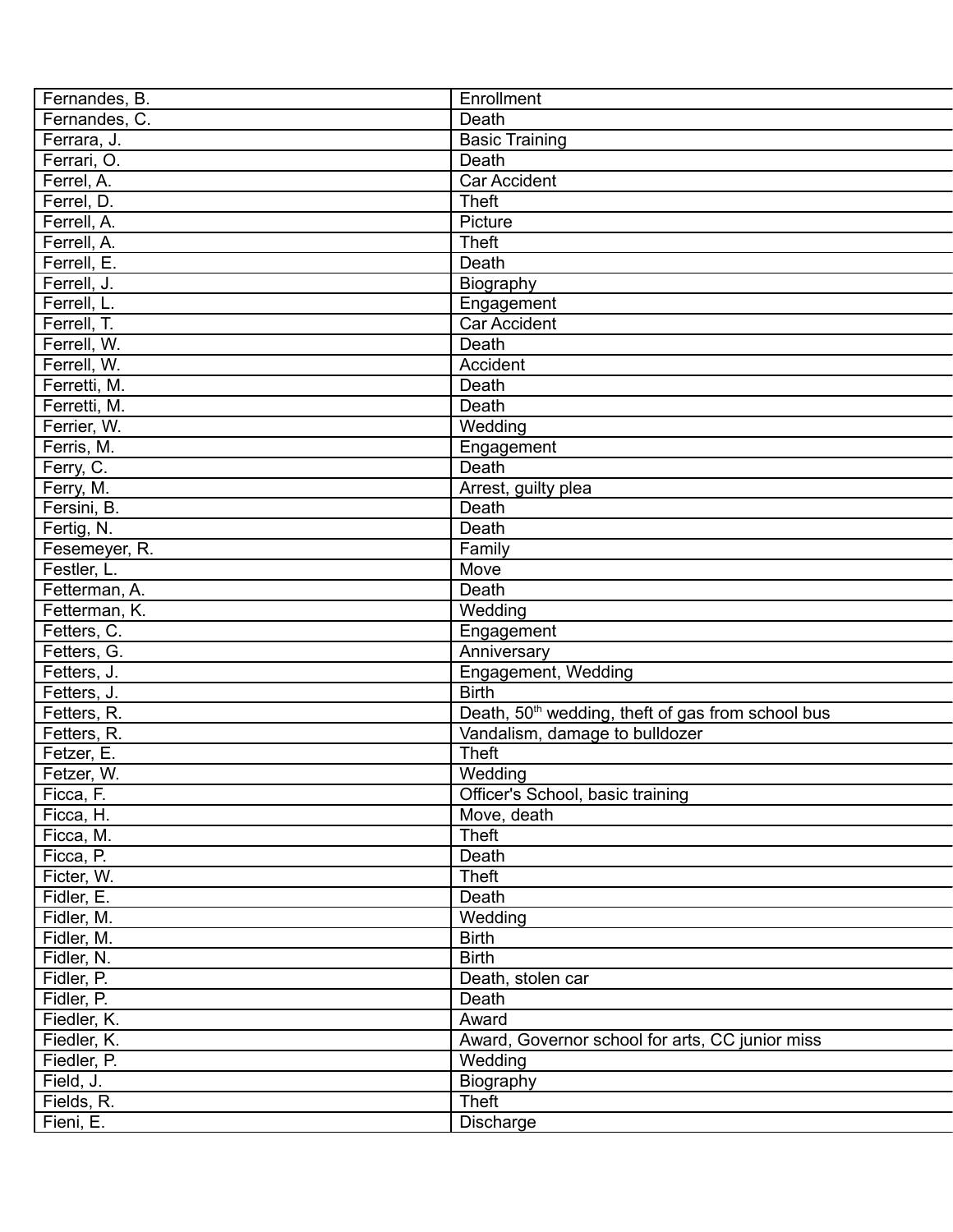| Fieni, R.              | Car Accident                        |
|------------------------|-------------------------------------|
| Figorski, L.           | Biography                           |
| Figurelli, J.          | Picture                             |
| Fillman, C.            | Hospitalization                     |
| Fillman, E.            | Death                               |
| Fillman, M.            | Picture                             |
| Fillman, P.            | Death, school visit, WWII service   |
| Fillman, T.            | Engagement                          |
| Fillman, W.            | Death                               |
| Filman, G.             | Death                               |
| Filman, J.             | Engagement                          |
| Filmyer, M.            | Death                               |
| <b>Filoromo Family</b> |                                     |
| Filoromo, H.           | <b>Car Theft</b>                    |
| Filoromo, J.           | Death, estate sale                  |
| Filoromo, J.           | <b>Car Accident</b>                 |
| Filoromo, S.           | Wedding, road accident, house theft |
| Filoromo, T.           | Wedding                             |
| Filoromo, W.           | Death                               |
| Finch, B.              | Biography, auto accident            |
| Finch, J.              | Death, engagement                   |
| Finck, L.              | Car Accident                        |
| Findeison, H.          | Death                               |
| Findley, E.            | Death                               |
| Findley, G.            | Death                               |
| Findley, M.            | <b>Car Accident</b>                 |
| Findley, R.            | Theft                               |
| Finegan, A.            | Death                               |
| Finegan, S.            | Death                               |
| Finger, A.             | Contest Winner                      |
| Finger, D.             | Death                               |
| Finger, E.             | Death                               |
| Finger, L.             | Death                               |
| Finger, R.             | Military training                   |
| Finger, S.             | Death                               |
| Fingerle, E.           | Death                               |
| Fink, E.               | Death                               |
| Fink, J.               | Conference                          |
| Finkbiner, L.          | Death                               |
| Finkey, S.             | Death                               |
| Finley, P.             | Car Accident                        |
| Finn, C.               | Death                               |
| Finn, P.               | <b>Theft</b>                        |
| Finnefrock, S.         | Hospitalization                     |
| Finnegan, K.           | Engagement                          |
| Finnerty, E.           | Death                               |
| Finney, P.             | Death                               |
| Finny, J.              | Death                               |
| Finolli, A.            | Death                               |
| Fiore, C.              | Wedding                             |
| Fiore, D.              | Wedding, engagement                 |
|                        |                                     |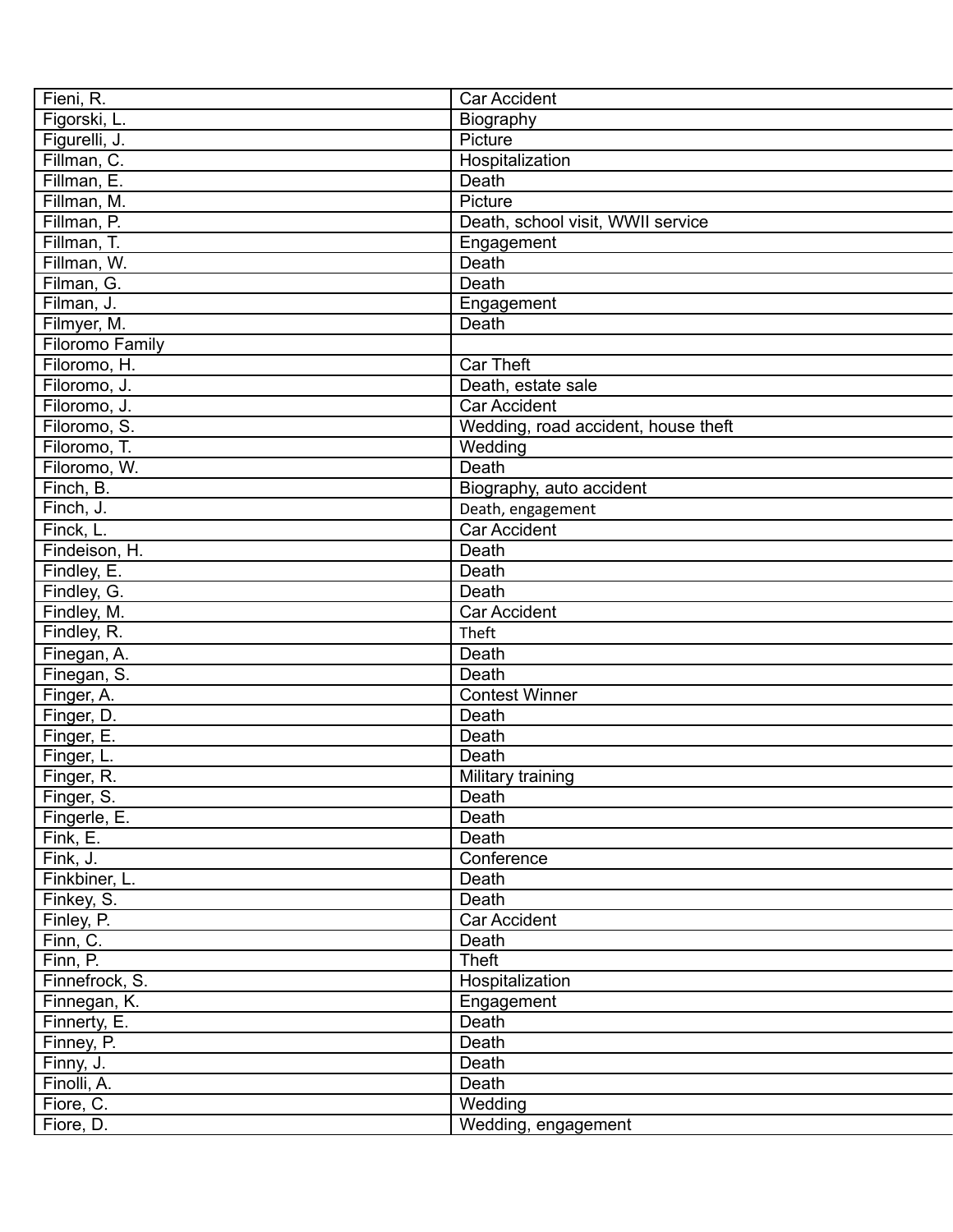| Fiore, D.            | Engagement                                    |
|----------------------|-----------------------------------------------|
| Fiore, J.            | Engagement                                    |
| Fiore, J.            | Picture, Outstanding Citizen                  |
| Fiore, T.            | <b>Basic Training</b>                         |
| Fiorentino, S.       | Relocation                                    |
| Fiorenza, D.         | Biography                                     |
| First, J.            | Dean's List                                   |
| Fischer, B.          | Death                                         |
| Fischer, D.          | Death                                         |
| Fischer, J.          | Engagement, death, Girl Scout Gold Star award |
| Fischer, J.          | Wedding                                       |
| Fischer, N.          | Death                                         |
| <b>Fisher Family</b> |                                               |
| Fisher, A.           | Honorable Mention art, death                  |
| Fisher, B.           | Death, wedding                                |
| Fisher, C.           | Death, birth                                  |
| Fisher, E.           | Basic Training, death                         |
| Fisher, F.           | Car Accident, death                           |
| Fisher, G.           | Death, building contractor, wedding           |
| Fisher, H.           | Furlough                                      |
| Fisher, J.           | Sports Fan, death, theft, contractor          |
| Fisher, M.           | Engagement, Wedding                           |
| Fisher, W.           | Death                                         |
| Fisk, W.             | Move                                          |
| Fissel, M.           | Picture                                       |
| Fissell, C.          |                                               |
| Fitner, C.           | Biography                                     |
|                      | <b>Basic Training</b><br><b>WWII</b> service  |
| Fitrer, J.           | Death                                         |
| Fitts, B.            |                                               |
| Fitzgerald, A.       | Engagement                                    |
| Fitzgerald, B.       | Wedding                                       |
| Fitzgerald, C.       | Death                                         |
| Fitzgerald, F.       | Arrest                                        |
| Fitzgerald, F.       | Wedding, college acceptance, auto theft       |
| Fitzgerald, H.       | Retirement Plans, Death                       |
| Fitzgerald, J.       | Death                                         |
| Fitzgerald, M.       | Death                                         |
| Fitzgerald, O.       | Wedding                                       |
| Fitzgerald, T.       | Letter of Intent                              |
| Fitzpatrick, D.      | Death                                         |
| Fitzpatrick, E.      | Death                                         |
| Fitzpatrick, F.      | Arrest, probation instead of jail, burglary   |
| Flachs, J.           | Move                                          |
| Flahart, R.          | <b>WWII</b> service                           |
| Flaherty, B.         | Death                                         |
| Flammia, B.          | Death                                         |
| Flammia, K.          | Engagement                                    |
| Flammino, R.         | Scholarship                                   |
| Flanagan, J.         | Engagement, Death                             |
| Flanagan, S.         | Arrest                                        |
| Fleagle, R.          | Hospitalization                               |
|                      |                                               |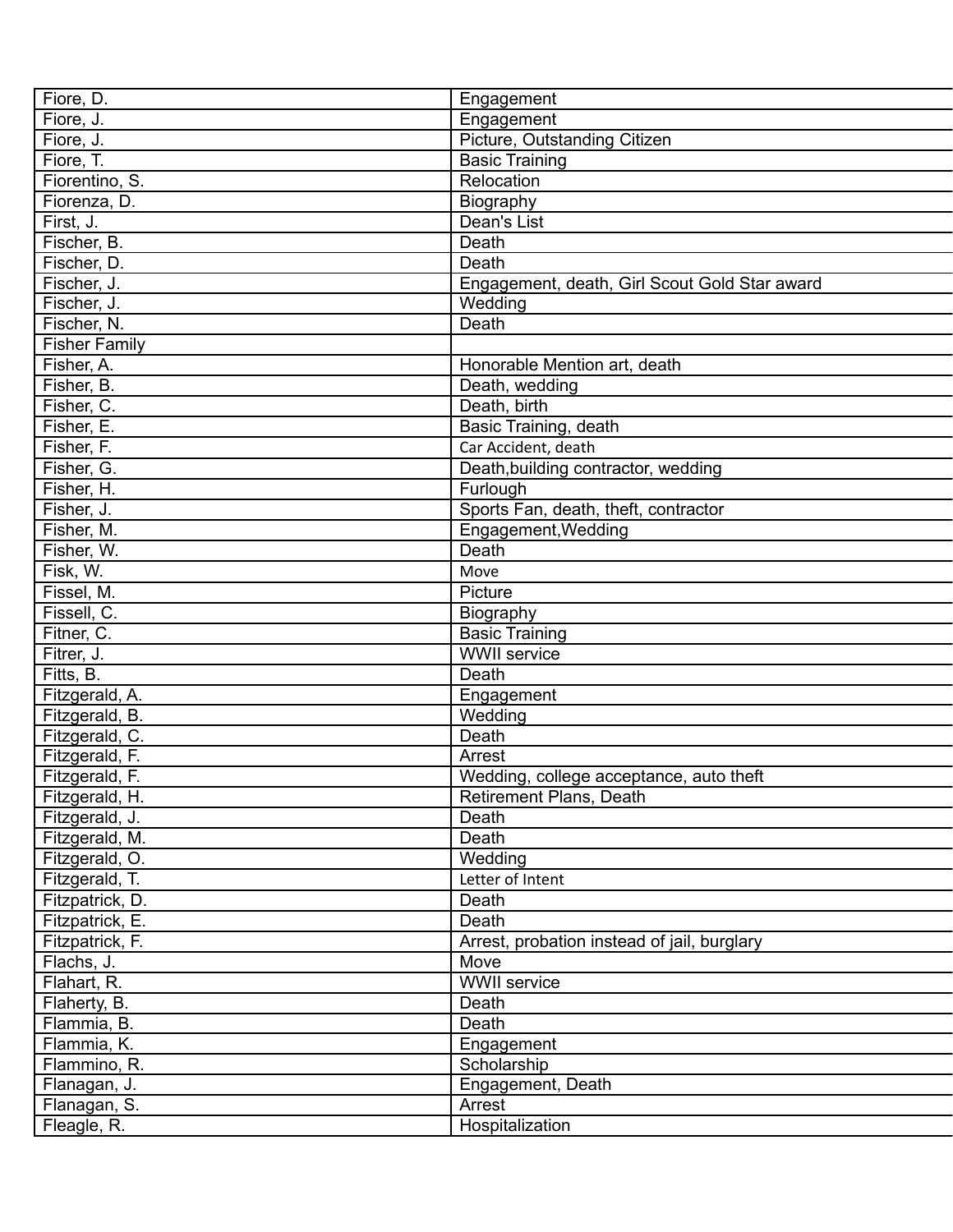| Fleck, A.           | <b>Fishing Record</b>           |
|---------------------|---------------------------------|
| Fleck, B.           | Picture                         |
| Fleck, G.           | Death, attempted suicide        |
| Fleck, J.           | Death                           |
| Fleck, M.           | Death, wedding                  |
| Fleck, S.           | Birth, Biography, kidney walk   |
| Fleck, T.           | Death, wedding, reporter        |
| Fleming, A.         | Death                           |
| Fleming, E.         | Wedding                         |
| Fleming, P.         | Death                           |
| Fletcher, B.        | <b>Birth</b>                    |
| Fletcher, F.        | Engagement                      |
| Fletcher, M.        | Graduation, death               |
| Fleury, D.          | Tennis                          |
| Flick, J.           | <b>Theft</b>                    |
| Flick, R.           | Wedding                         |
| Fling, C.           | Death                           |
| Fling, D.           | Wedding                         |
| Fling, E.           | Death, engagement, wedding      |
| Fling, G.           | Furlough, death                 |
| Fling, R.           | Military                        |
| Flinn, C.           | Death                           |
| Flinn, H.           | Death, recent resident          |
| Flinn, J.           | Wedding, engagement             |
| Flinn, K.           | Engagement                      |
| Flinn, L.           | Death                           |
|                     | Death                           |
| Flint, W.           |                                 |
| Flocken, L.         | Death                           |
| Flowers, C.         | Death                           |
| Flowers, E.         | Death                           |
| Flowers, G.G.       | Military                        |
| Flowers, J.         | Death                           |
| Flowers, M.         | Death                           |
| Flowers, W.         | Duty                            |
| Flynn, M.           | Softball team, death            |
| Flynn, N.           | Engagement                      |
| Flynt, H.           | Engagement                      |
| Foard, K.           | Death                           |
| Focht, N.           | Death                           |
| Fogarty, C.         | <b>Birth</b>                    |
| Fogleman, G.        | Graduation                      |
| Foiani, P.          | Death                           |
| Foley, J.           | Car Accident                    |
| Foley, R.           | Death                           |
| Follett, E.         | Move                            |
| Foltz, D.           | Engagement                      |
| Foltz, S.           | Engagement                      |
| Fonder-Smith Family |                                 |
| Fondren, K.         | Engagement, Wedding             |
| Fontana, B.         | Death                           |
| Forbes, B.          | Wrestling Hall of Fame, Wedding |
|                     |                                 |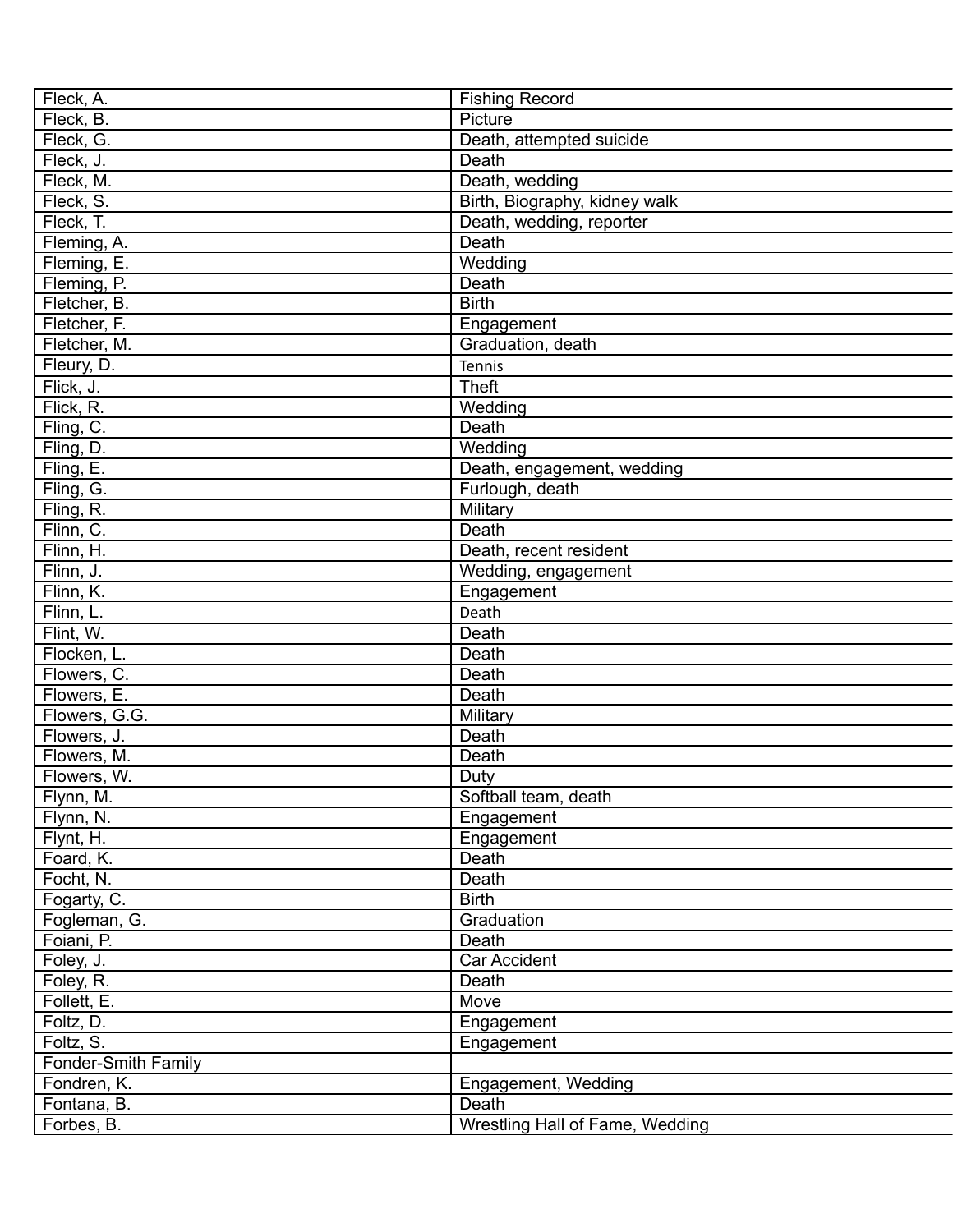| Forbes, C.            | Death                                                  |
|-----------------------|--------------------------------------------------------|
| Forbes, D.            | Death, Dean's List, Furlough, birth, WWII service      |
| Forbes, G.            | Advertisement                                          |
| Forbes, H.            | Registration                                           |
| Forbes, J.            | Death, Wedding, WWII service                           |
| Forbes, L.            | Death                                                  |
| Forbes, M.            | Death                                                  |
| Forbes, P.            | Wedding                                                |
| Forbes, R.            | Death, Enlistment, wedding                             |
| Forbes, S.            | Wedding, Death, Biography                              |
| Forbes, T.            | Death                                                  |
| Forbes, W.            | Death, birth                                           |
| Forczek, K.           | Engagement                                             |
| Ford, A.              | Birth, death                                           |
| Ford, H.              | Death                                                  |
| Ford, J.              | Engagement, Wedding, land dispute, recreation director |
| Ford, K.              | Engagement, Wedding, death                             |
| Ford, M.              | Death, engagement                                      |
| Ford, P.              | Death                                                  |
| Ford, R.              | YR Conference, wedding                                 |
| Ford, R.              | <b>Transfer</b>                                        |
| Ford, S.              | <b>Birth</b>                                           |
| Ford, V.              | Death                                                  |
| Ford, W.              | Death, wedding, KIA Italy                              |
| Foreman, B.           | Graduation                                             |
| Foreman, B.           | Wedding, Good drivers contestant                       |
| Foreman, B.           | Selection                                              |
| Foreman, G.           | Death, resignation Council, WWII service               |
| Foreman, H.           | Death, nurses training                                 |
| Foreman, H.           | Death, wedding                                         |
| Foreman, M.           | Death                                                  |
| Foreman, M.           | Death, retirement                                      |
| Foreman, M.           | Death                                                  |
| Forese, M.            | Graduation                                             |
| Forgione, S.          | Engagement, auto accident                              |
| Forgione, S.          | Dean's List                                            |
| Forgue, B.            | Biography                                              |
| Forjohn, L.           | Death                                                  |
| Forman, I.            | Death                                                  |
| <b>Formica Family</b> |                                                        |
| Formica, A.           | Death                                                  |
| Formica, B.           | Inheriting Father's Business, death                    |
| Formica, C.           | Wedding                                                |
| Formica, D.           | Death                                                  |
| Formica, J.           | Death, engagement                                      |
| Formica, L.           | Biography, property sale                               |
| Formica, M.           | Arrest                                                 |
| Formica, N.           | Theft                                                  |
| Formica, R.           | Death                                                  |
| Formica, T.           | Death                                                  |
| Forrest, G.           | Death                                                  |
|                       |                                                        |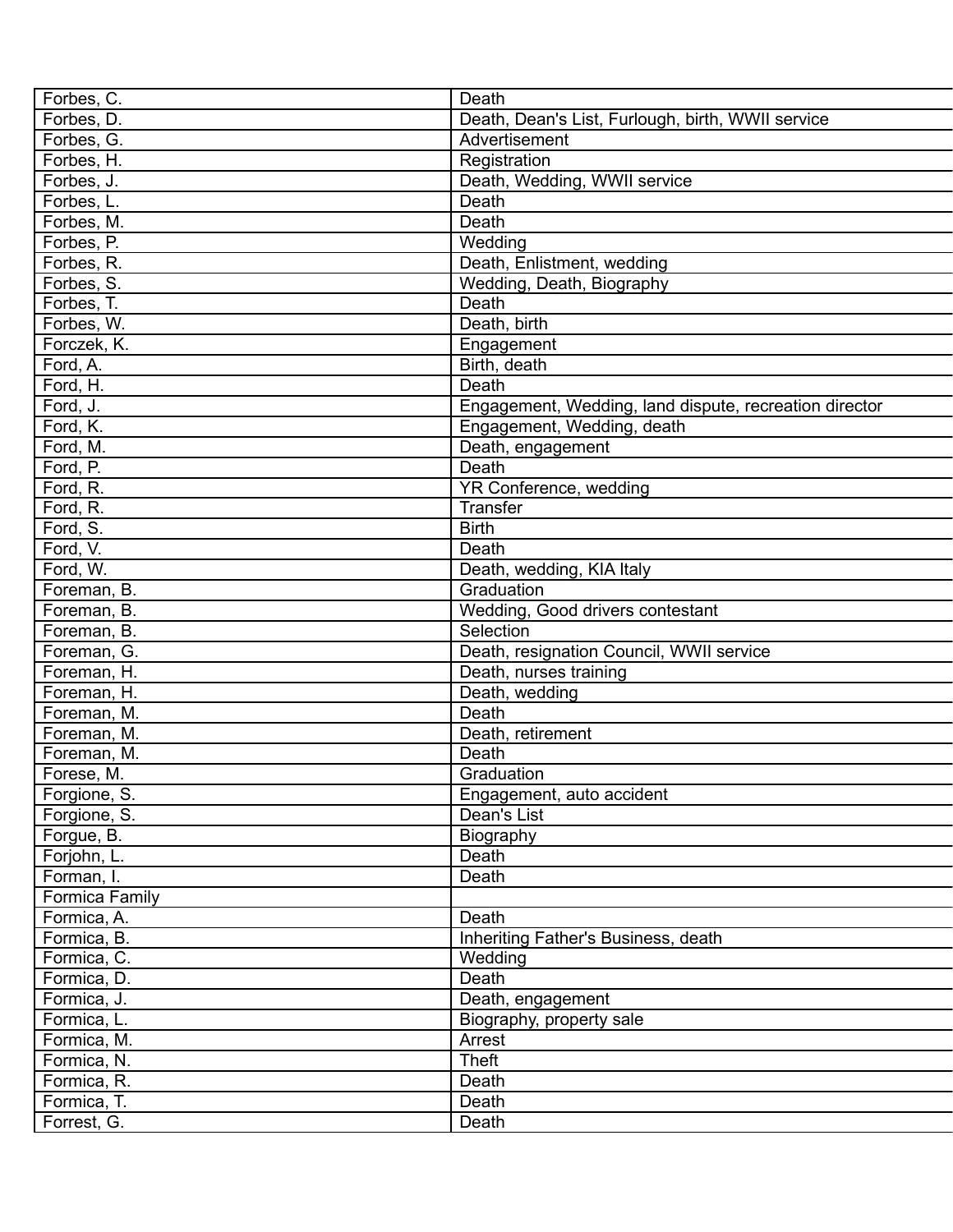| Forrest, K.   | Party, graduation                   |
|---------------|-------------------------------------|
| Forrest, M.   | Death                               |
| Forrest, R.   | Death                               |
| Forrest, T.   | Death, property auction             |
| Forrester, B. | Death                               |
| Forrester, G. | <b>Death</b>                        |
| Forrester, S. | Death                               |
| Forsberg, C.  | Engagement                          |
| Forsburg, P.  | Bachelor's Degree                   |
| Forsythe, H.  | Death                               |
| Forsythe, R.  | Picture                             |
| Forte, B.     | Injury                              |
| Forte, C.     | Death, Biography, resigned coaching |
| Forte, T.     | Death                               |
| Forteza, E.   | Graduation                          |
| Fortin, L.    | Death                               |
| Fortune, K.   | Engagement                          |
| Foss, W.      | Death                               |
| Fossett, C.   | Wedding                             |
| Fossett, L.   | Death                               |
| Fossett, T.   | Car Accident                        |
| Fossity, J.   | Death                               |
| Foster, A.    | Death                               |
| Foster, C.    | <b>Car Accident</b>                 |
|               |                                     |
| Foster, D.    | Biography, death<br>Death           |
| Foster, E.    |                                     |
| Foster, J.    | Wedding                             |
| Foster, M.    | Death                               |
| Foster, R.    | Wedding                             |
| Foster, S.    | Wedding                             |
| Foster, W.    | Wedding                             |
| Foti, L.      | Graduation                          |
| Foti, L.      | Biography, speech                   |
| Fouchs, D.    | Death                               |
| Fouse, E.     | <b>Public Auction</b>               |
| Fow, C.       | Picture                             |
| Fowler, A.    | Death                               |
| Fowler, K.    | Engagement                          |
| Fowler, R.    | Wedding                             |
| Fowler, W.    | Dean's List                         |
| Fowlkes, W.   | Death                               |
| Fox, A.       | Death, Wedding                      |
| Fox, B.       | Wedding, engagement                 |
| Fox, B.       | Death                               |
| Fox, C.       | Death                               |
| Fox, D.       | Death                               |
| Fox, F.       | Death                               |
| Fox, G.       | <b>Admittance to West Point</b>     |
| Fox, H.       | Engagement                          |
| Fox, J.       | Death                               |
|               |                                     |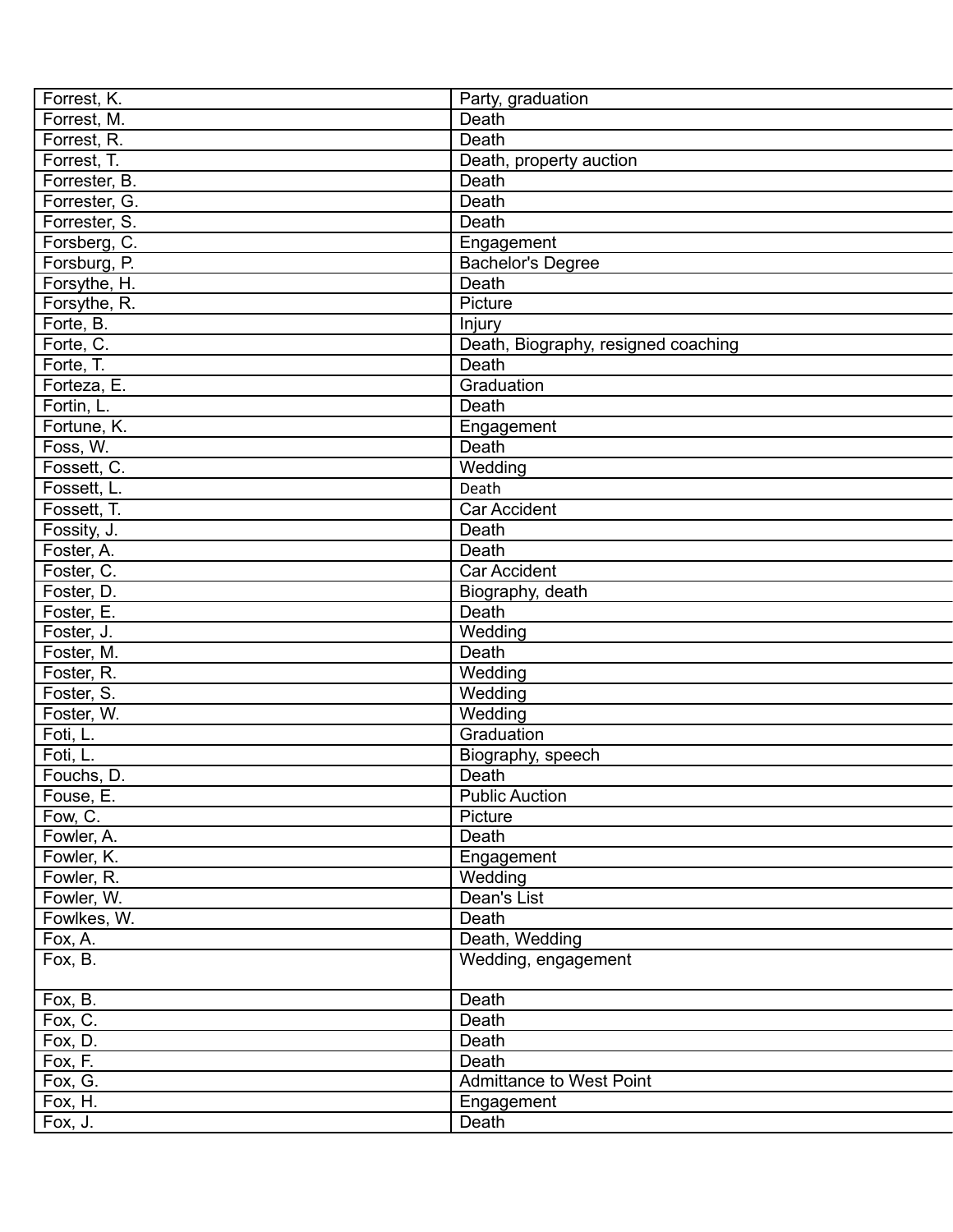| Fox, J.             | Birth, engagement                                              |
|---------------------|----------------------------------------------------------------|
| Fox, K.             | Engagement, birthday                                           |
| Fox, M.             | Death                                                          |
| Fox, P.             | Wedding                                                        |
| Fox, R.             | Death, wedding                                                 |
| Fox, T.             | Death                                                          |
| Fox, W.             | Reporter, fatality on rr                                       |
| Foy Family          |                                                                |
| Foy, C.             | Death                                                          |
| Foy, E.             | <b>Death</b>                                                   |
| Foy, L.             | Death                                                          |
| Fradin, D.          | Marathon                                                       |
| Fragale, J.         | <b>Birth</b>                                                   |
| Fragale, L.         | Death                                                          |
| Fraim, H.           | Wedding                                                        |
| Fraim, I.           | Death                                                          |
| Frain, B.           | Death                                                          |
| Frain, E.           | Death                                                          |
| Frain, H.           | Birthday, play actor, WWII service                             |
| Frain, R.           | Military                                                       |
| Frain, T.           | Death, Military, engagement, WWII service, wedding             |
| Frain, W.           | Auto accident                                                  |
| Fraley, K.          | Theft                                                          |
| <b>Frame Family</b> | <b>Family Picture</b>                                          |
| Frame, B.           | Biography                                                      |
| Frame, C.           | Furlough                                                       |
| Frame, D.           | Injury, college graduation                                     |
| Frame, E.           | Death, birth                                                   |
| Frame, G.           | Engagement, birth                                              |
| Frame, H.           | Wedding                                                        |
| Frame, I.           | Death                                                          |
| Frame, J.           | Car Accident                                                   |
| Frame, K.           | Engagement, Wedding                                            |
| Frame, L.           | Death, auto accident, property auction, bank position, lawsuit |
|                     | engagement                                                     |
| Frame, M.           | Wedding                                                        |
| Frame, R.           | Death, Biography, Birth, college office                        |
| Frame, T.           | Wedding, wedding                                               |
| Francella Family    |                                                                |
| Francella, A.       | Death                                                          |
| Francella, B.       | Engagement                                                     |
| Francella, C.       | Death                                                          |
| Francella, F.       | Death, Wedding                                                 |
|                     | Death, represented Brotherhood Relief                          |
| Francella, F.       | Wedding                                                        |
| Francella, G.       |                                                                |
| Francella, J.       | Death, Engagement, pilgrimage, WWII service                    |
| Francella, J.       | Wedding, Pilgrimage, Engagement, promotion, 1931 bio           |
| Francella, K.       | Car Accident                                                   |
| Francella, L.       | Death, high school bio, WWII service                           |
| Francella, M.       | Death                                                          |
| Francella, M.       | Death                                                          |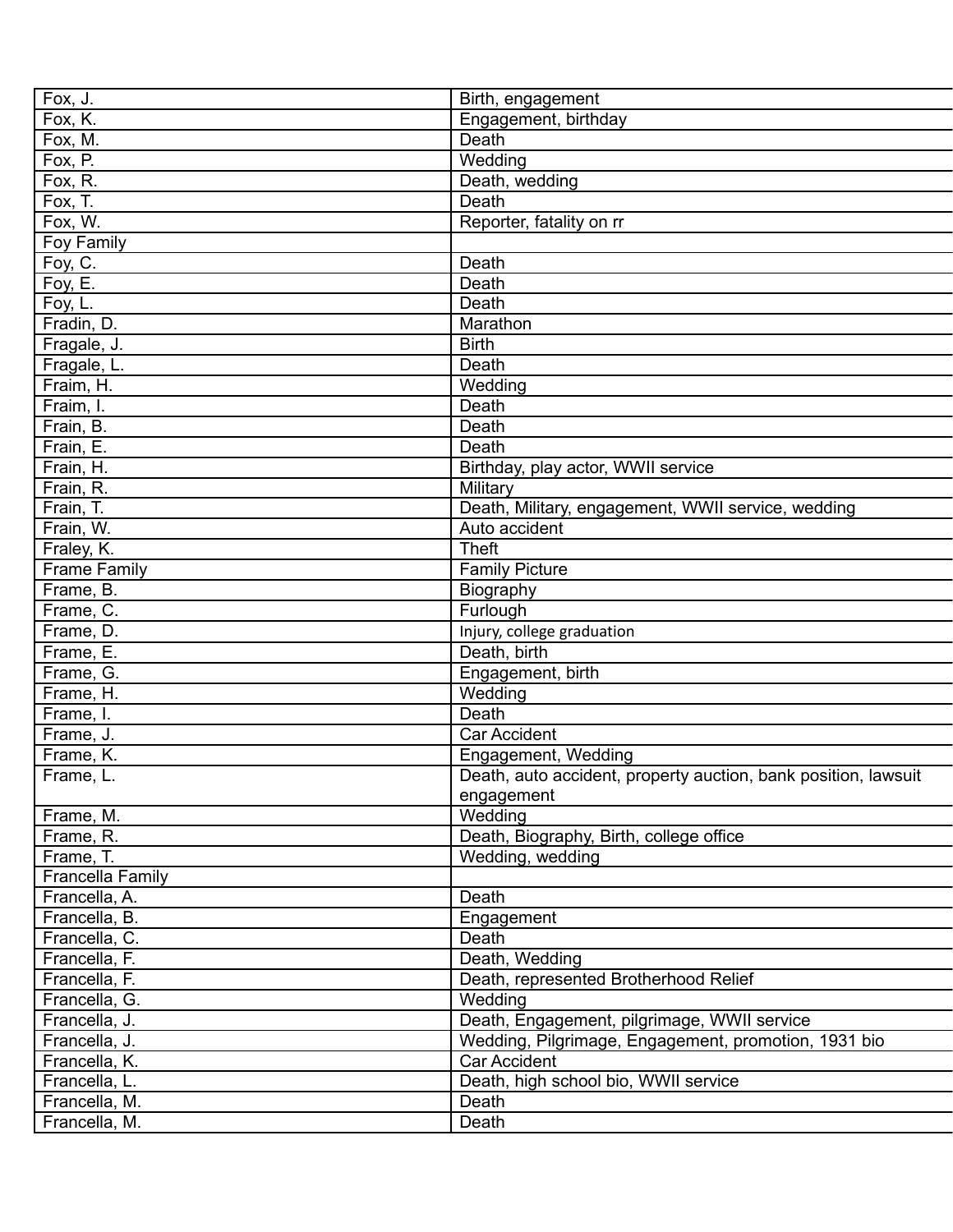| Francella, S.  | Wedding                                  |
|----------------|------------------------------------------|
| Francies, R.   | Engagement                               |
| Francies, S.   | <b>Birth</b>                             |
| Francis, R.    | Death                                    |
| Franciscus, L. | Death                                    |
| Frank, B.      | Death                                    |
| Frank, C.      | Roller skating, auto accident            |
| Frank, D.      | <b>Car Accident</b>                      |
| Frank, H.      | Engagement                               |
| Frank, J.      | Scholarship                              |
| Frank, N.      | Anniversary                              |
| Frankland, L.  | Engagement                               |
| Franklin, K.   | Biography                                |
| Franklin, S.   | Biography                                |
| Franks, S.     | <b>Birth</b>                             |
| Frantz, D.     | Scholar of the Arts                      |
| Frantz, D.     | School Competition                       |
| Frantz, R.     | Death                                    |
| Franzese, M.   | Death                                    |
| Franzini, L.   | Biography                                |
| Franzino, J.   | Death                                    |
| Frater, F.     | Death                                    |
| Fratoni, M.    | Biography                                |
| Fratoni, M.    | Letter of Intent, college sports         |
| Fratoni, M.    | Sports                                   |
| Frazer, H.     | Death                                    |
| Frazer, J.     | Bachelor's Degree, wedding, WWII service |
| Frazer, M.     | Death                                    |
| Frazer, T.     | Wedding                                  |
| Freas, A.      | Death                                    |
| Freas, H.      | Death                                    |
| Freas, J.      | Duck Feeding, death                      |
| Freas, N.      | Engagement                               |
| Freas, V.      | Death, Picture, twirling championship    |
| Frech, B.      | Death                                    |
| Frederick, D.  | Death                                    |
| Frederick, E.  | Death                                    |
| Frederick, M.  | Death, promotion                         |
| Frederick, N.  | Death                                    |
| Fredericks, A. | Retirement                               |
| Fredericks, K. | Arrest                                   |
| Fredericks, S. | Death                                    |
| Freed, F.      | Injury                                   |
| Freedman, S.   | Party, death                             |
| Freeman, D.    | Biography                                |
| Freeman, E.    | Death                                    |
| Freeman, M.    | Arrest                                   |
| Freeman, N.    | Sports, Athlete of Year                  |
| Freeman, W.    | Death                                    |
| Freimuth, H.   | Death                                    |
| Fremont, A.    | Death                                    |
|                |                                          |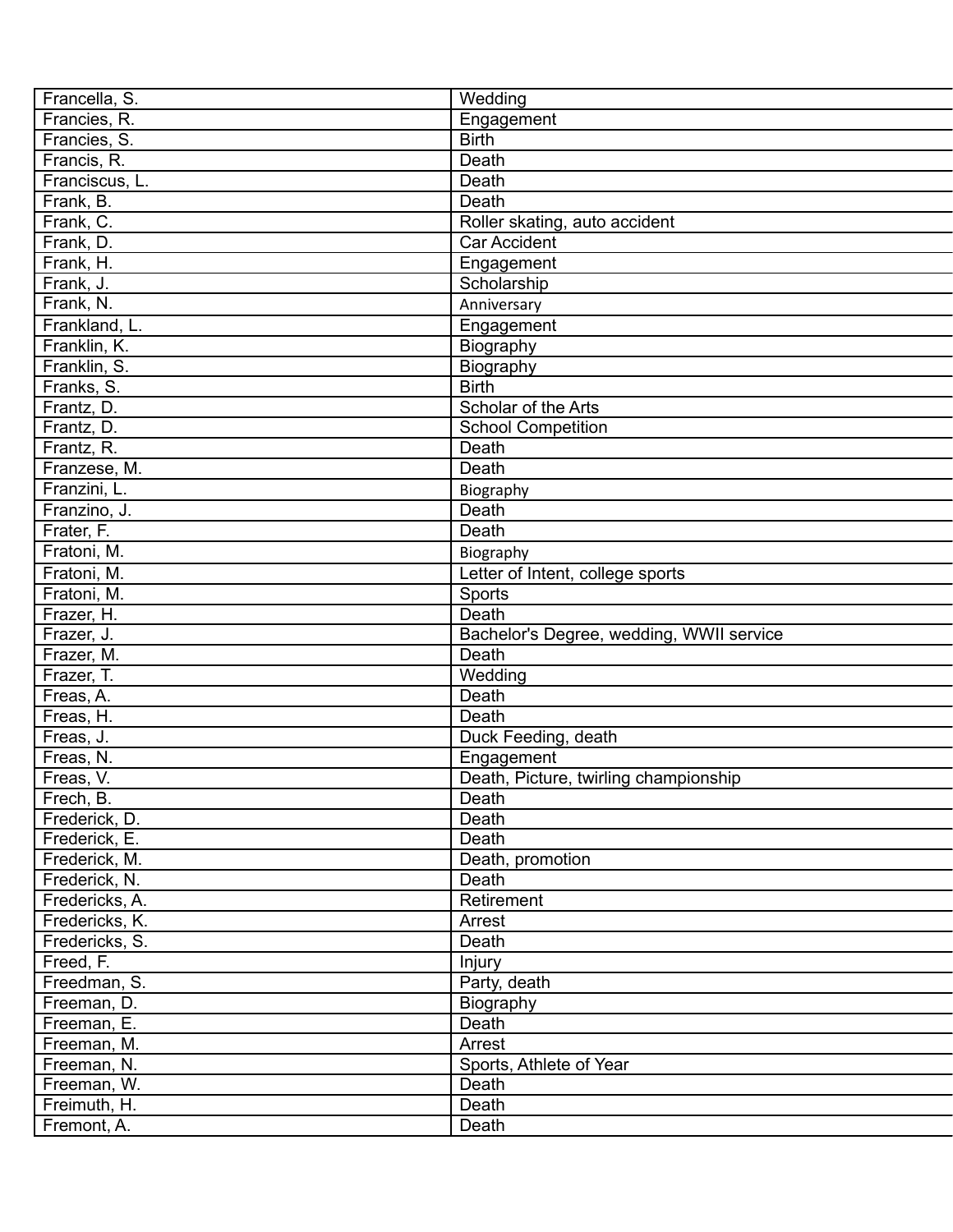| Fremont, R.    | Death                 |
|----------------|-----------------------|
| French, R.     | Death                 |
| Frey, E.       | Death                 |
| Frey, H.       | Death                 |
| Frey, K.       | Wedding               |
| Frey, R.       | Death                 |
| Freyberger, E. | Death                 |
| Freyer, A.     | Engagement            |
| Fried, R.      | Move                  |
| Friede, A.     | Award                 |
| Friedline, A.  | Death                 |
| Friedline, G.  | Death                 |
| Friedman, M.   | Biography             |
| Friedman, R.   | Dean's List           |
| Friedman, R.   | Dean's List           |
| Friel, A.      | Death                 |
| Friel, B.      | Death                 |
| Friel, C.      | <b>Birth</b>          |
| Friel, H.      | Death                 |
| Friele, J.     | Death                 |
| Fries, W.      | <b>Theft</b>          |
| Friling, J.    | Death                 |
| Friling, K.    | Engagement            |
| Friscia, K.    | <b>Birth</b>          |
| Fritz, E.      | Death                 |
| Fritz, J.      | Death                 |
| Fritz, K.      | Honors                |
| Froelich, L.   | Death, military       |
| Froelich, R.   | Death                 |
| Froelich, V.   | Retirement            |
| Fromhartz, M.  | Death                 |
| Frusinger, H.  | Biography             |
| Frutos, C.     | Death                 |
| Fry, D.        | Arrest                |
| Fry, F.        | Death                 |
| Fry, G.        | Wedding, engagement   |
| Fry, J.        | <b>Birth</b>          |
| Fry, M.        | Theft, death          |
| Fry, R.        | Death                 |
| Frybanger, J.  | Wedding, death        |
| Frybarger, W.  | Death                 |
| Fryberger, A.  | Engagement            |
| Fryberger, T.  | Death                 |
| Fryer, G.      | Engagement            |
| Fuchs, C.      | <b>Basic Training</b> |
| Fuchs, D.      | Engagement            |
| Fuchs, K.      | Engagement            |
| Fuchs, L.      | Death                 |
| Fuchs, P.      | Death                 |
| Fuchs, R.      | Wedding               |
| Fulco, C.      | Doctor of Education   |
|                |                       |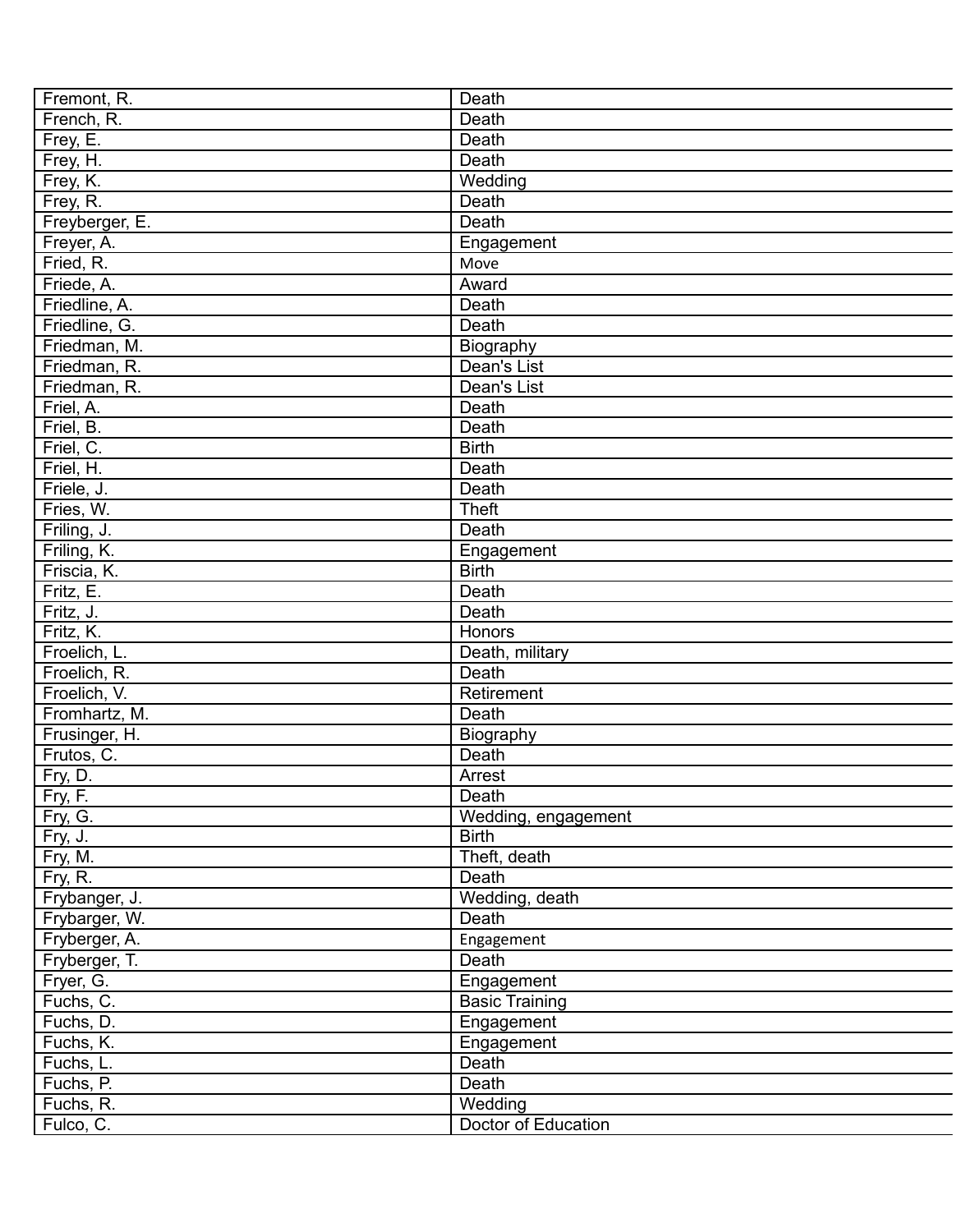| Fulco, L.                 | Death                                           |
|---------------------------|-------------------------------------------------|
| Fuller, E.                | Death                                           |
| Fuller, J.                | Death, Car Accident                             |
| Fuller, M.                | Death                                           |
| Fuller, W.                | Death                                           |
| Fuller, W.                | Engagement                                      |
| Fulmer, C.                | Wedding                                         |
| Fulton, A.                | Death                                           |
| Fulton, A.                | <b>Theft</b>                                    |
| Fulton, E.                | Death                                           |
| Fulton, F.                | Car Accident                                    |
| Fulton, L.                | Death                                           |
| Fulton, R.                | Death                                           |
| Fulton, S.                | Death                                           |
| Fulton, W.                | Death, birth                                    |
| Funderwhite, C.           | Death                                           |
| Funderwhite, H.           | Death, house fire                               |
| Funk, C.                  | Wedding                                         |
| Funk, D.                  | Promotion                                       |
| Funk, M.                  | Visitation                                      |
| Funk, W.                  | <b>Theft</b>                                    |
| Furlong, C.               | Death, damages awarded                          |
| Furlong, F.               | Death                                           |
| Furlong, H.               | Death                                           |
| Furlong, J.               | Death                                           |
| Furlong, M.               |                                                 |
|                           | Engagement<br>Death                             |
| Furness, G.<br>Furrow, D. |                                                 |
|                           | Furlough                                        |
| Furrow, D.                | Furlough                                        |
| Furry, E.                 | Wedding                                         |
| Furry, T.                 | Retirement                                      |
| Fusco, A.                 | Death, Vice President, Biography, murder charge |
| Fusco, J.                 | Wedding                                         |
| Fusco, R.                 | Engagement                                      |
| Fusco, S.                 | Death, military leave                           |
| Fusco, T.                 | Wedding                                         |
| Gabel, C.                 | Anniversary                                     |
| Gabel, E.                 | Promotion, death                                |
| Gabel, F.                 | Wedding                                         |
| Gabel, J.                 | Death                                           |
| Gabel, L.                 | Death, Birthday, law suit, contractor           |
| Gable, B.                 | Discharge                                       |
| Gable, C.                 | Party                                           |
| Gable, G.                 | Death                                           |
| Gable, M.                 | Death                                           |
| Gable, R.                 | Death                                           |
| Gable, R.                 | <b>Basic Training</b>                           |
| Gabriel, F.               | Engagement                                      |
| Gabriel, G.               | <b>Public Auction</b>                           |
| Gabriel, J.               | Death                                           |
| Gabriel, M.               | Death                                           |
|                           |                                                 |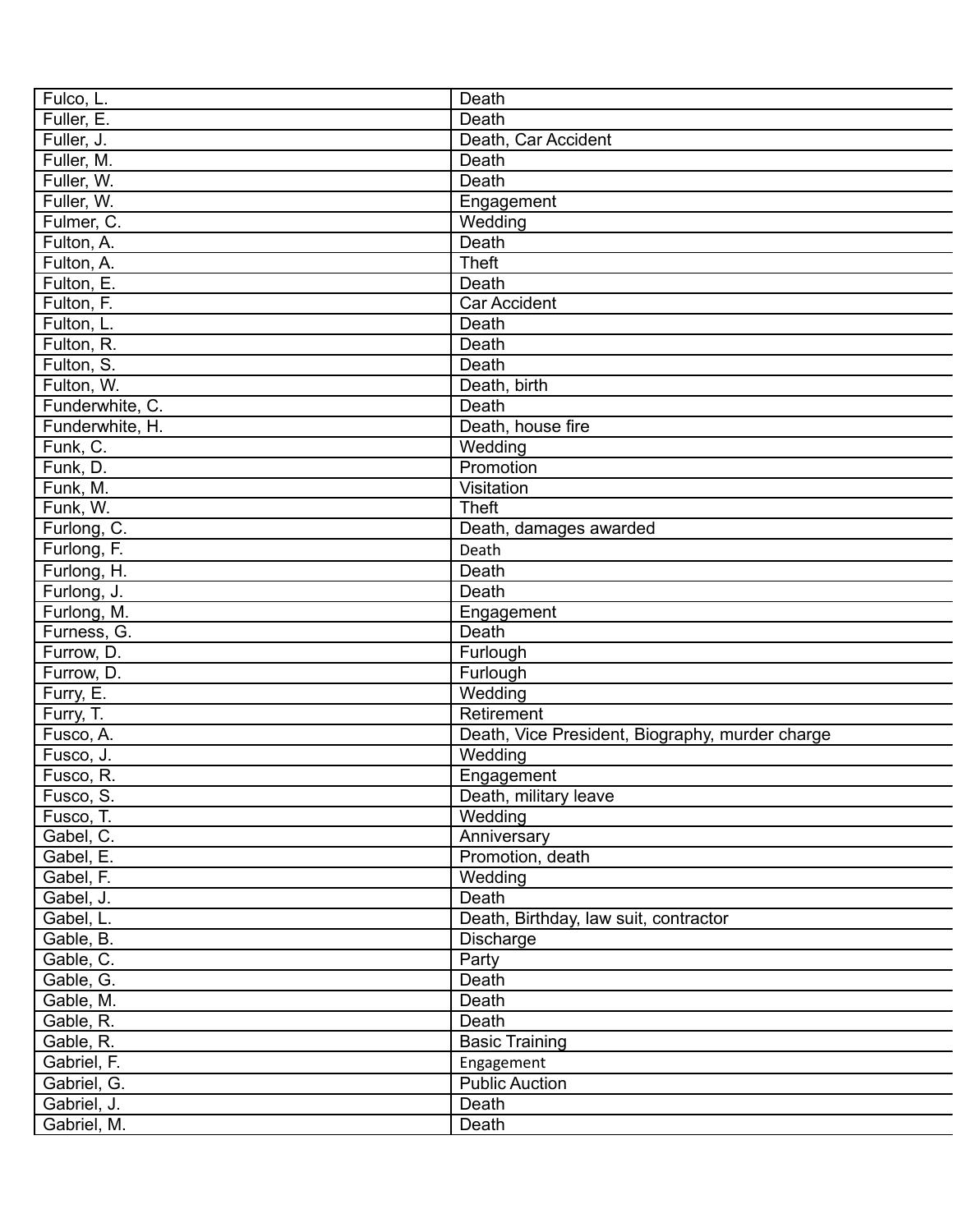| Gabriel, P.             | Wedding                     |
|-------------------------|-----------------------------|
| Gabriel, R.             | Death                       |
| Gadsen, A.              | Death                       |
| Gaffney, D.             | Engagement, wedding         |
| Gagliardi, G.           | Death                       |
| Gailey, D.              | Death                       |
| Gailey, R.              | Death                       |
| Gaines, F.              | Death                       |
| Gaines, P.              | Picture                     |
| Gainor, J.              | Dean's List, wedding, death |
| Gains, E.               | <b>Car Accident</b>         |
| Gait, V.                | Death                       |
| Gaither, C.             | Car Accident, Arrest        |
| Galante, M.             | Death                       |
| Galeski, F.             | Death                       |
| Gall, A.                | Death                       |
| <b>Gallagher Family</b> |                             |
| Gallagher, A.           | Death, real estate auction  |
| Gallagher, A.           | Death                       |
| Gallagher, D.           | Death, wedding              |
| Gallagher, E.           | Death                       |
| Gallagher, G.           | Death                       |
| Gallagher, J.           | Wedding, Death              |
| Gallagher, M.           | Death                       |
| Gallagher, R.           | Move                        |
| Gallagher, S.           | Engagement, Wedding         |
| Gallagher, T.           | Death                       |
| Gallimore, H.           | Death                       |
| Gallimore, S.           | Fire                        |
| Gallimore, V.           | Death                       |
| Gallis, D.              | Death                       |
| Gallo, M.               | Dean's List                 |
| Galloway, E.            | Death                       |
| Galt, A.                | Engagement                  |
| Galt, J.                | Death                       |
| Galucci, A.             | Wedding                     |
| Galvin, M.              | Death                       |
| Gamble, C.              | Death                       |
| Ganges, A.              | Death                       |
| Gannon, M.              | Theft                       |
| Gans, A.                | Death                       |
| Gantt, C.               | Death                       |
| Ganzelli, J.            | <b>College Admission</b>    |
| Ganzelli, J.            | Letter of Intent            |
| Gara, C.                | Engagement                  |
| Gara, E.                | Death                       |
| Gara, G.                | Engagement, wedding         |
| Gara, J.                | Trial                       |
| Gara, M.                | Theft                       |
| Gara, R.                | Engagement                  |
| Garay, M.               | Wedding                     |
|                         |                             |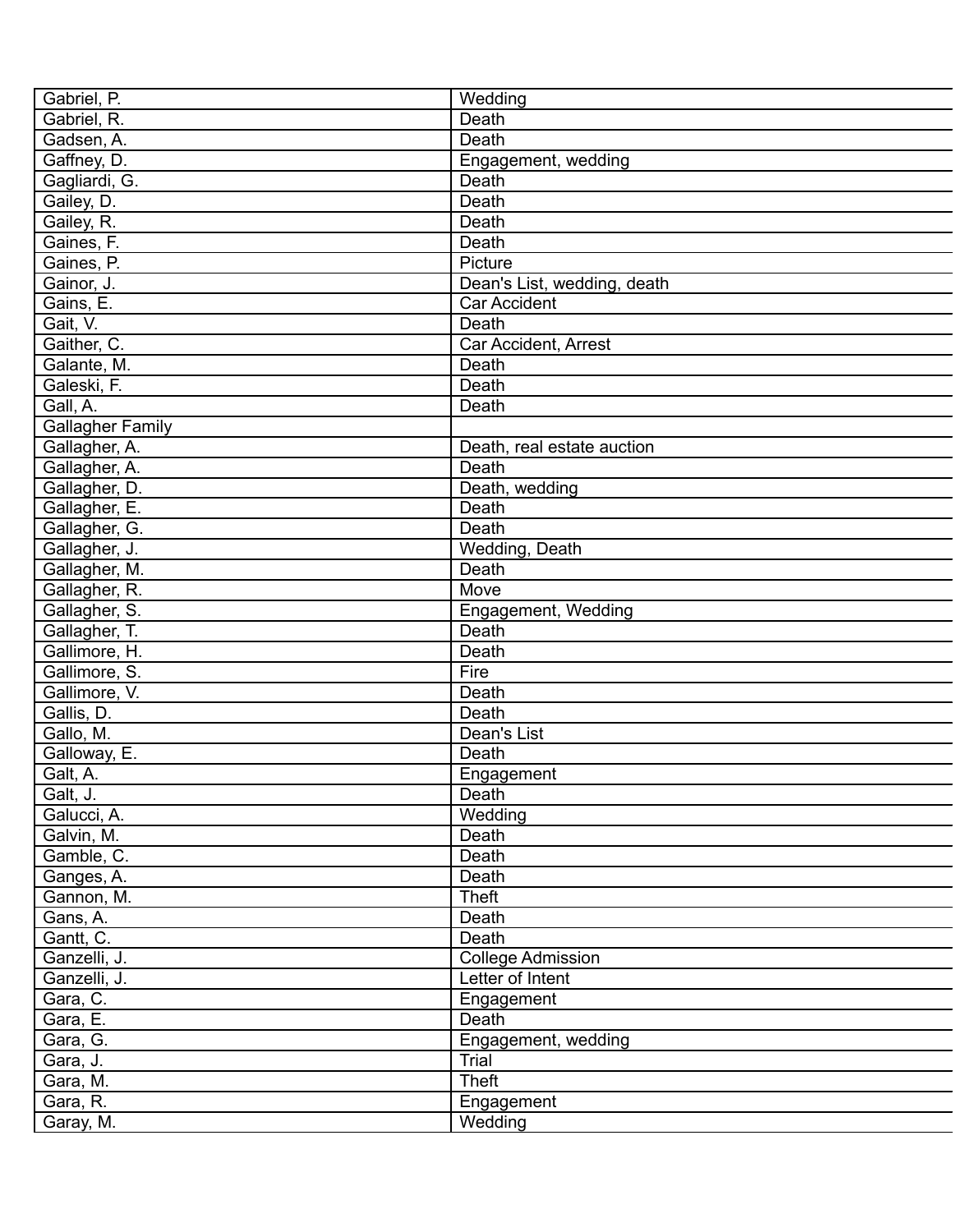| Gardiner, C.                 | <b>Birth</b>                  |
|------------------------------|-------------------------------|
| Gardiner, H.                 | Wedding                       |
| Gardner, R.                  | Death                         |
| Garehan, M.                  | Death                         |
| Garland, C.                  | Death                         |
| Garland, J.                  | Wedding, engagement           |
| Garland, M.                  | Engagement                    |
| Garman, B.                   | Engagement                    |
| Garman, O.                   | Assault                       |
| Garner, J.                   | Wedding                       |
| Garnet, O.                   | <b>Discharge</b>              |
| Garnett, M.                  | Death                         |
| Garnett, S.                  | Engagement, Wedding           |
| Garress, C.                  | Death                         |
| Garress, E.                  | Death                         |
| Garrett, B.                  | Death                         |
| Garrett, D.                  | Wedding                       |
| Garrett, E.                  | Public Auction, death         |
| Garrett, E.                  | Death                         |
| Garrett, M.                  | Arrest                        |
| Garrett, M.                  | Arrest, death                 |
| Garrett, R.                  | Death, marriage               |
| Garrett, S.                  | Birth, death                  |
| Garris, B.                   | Engagement                    |
| Garris, H.                   | Death                         |
| Garris, M.                   | Death                         |
| Garrison, E.                 | Death                         |
| Garrison, G.                 | <b>Stepping Down</b>          |
| Garrison, W.                 | Car Accident                  |
| Garrity, J.                  | Death                         |
| Garver, C.                   | Transfer                      |
| Garver, D.                   | Death                         |
| Garver, G.                   | Wedding                       |
| Garver, J.                   | <b>Divorce</b>                |
| Garver, P.                   | <b>Birth</b>                  |
| Garvine, A.                  | <b>Birth</b>                  |
| Garvine, C.                  | <b>Birth</b>                  |
| Garvine, J.                  | Hospitalization               |
| Garvine, M.                  | Death, wedding                |
| Garvine, R.                  | Wedding                       |
| Garvine, W.                  | Party                         |
|                              |                               |
| Gasbarra, M.<br>Gasbarro, D. | Engagement, wedding<br>Death  |
|                              |                               |
| Gasbarro, H.                 | Death                         |
| Gasbarro, P.                 | Wedding                       |
| Gasbarro, T.                 | Death                         |
| Gaskin, D.                   | Death                         |
| Gaspari, A.                  | Rent                          |
| Gaspari, L.                  | Injury                        |
| Gasper, J.                   | <b>Distinguished Graduate</b> |
| Gasser, T.                   | Death                         |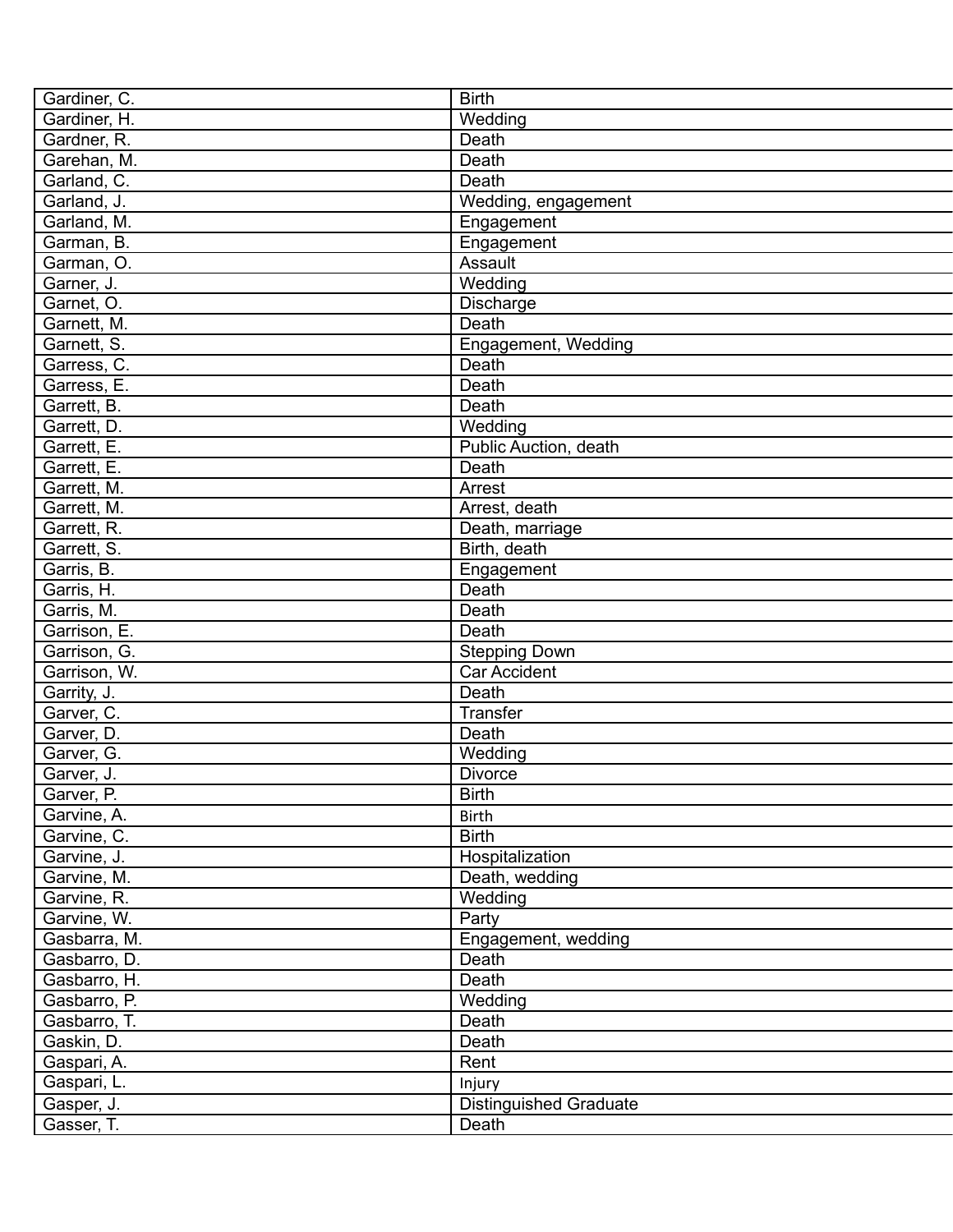| Gassler, C.        | Death                                           |
|--------------------|-------------------------------------------------|
| Gaston, D.         | Death                                           |
| Gastrock, B.       | Death                                           |
| Gatchel, R.        | Death                                           |
| Gatenby, T.        | Death                                           |
| Gates, E.          | Honorable Discharge                             |
| Gates, F.          | Death, store sold                               |
| Gates, J.          | Death                                           |
| Gates, K.          | Engagement                                      |
| Gates, N.          | <b>WWII</b> service                             |
| Gaudi, C.          | <b>Car Accident</b>                             |
| Gaugler, V.        | Death                                           |
| Gavin, J.          | Arrest                                          |
| Gawricki, F.       | Death                                           |
| Gay, A.            | <b>Birth</b>                                    |
| Gay, D.            | Death                                           |
| Gay, S.            | Death                                           |
| Gay, S.            | Death                                           |
| Gay, T.            | Death                                           |
| Gay, T.            | Death                                           |
| Gayle, H.          | Death                                           |
| Gayle, R.          | Arrest                                          |
| Gazzerro, A.       | Wedding, Death                                  |
| Gazzerro, A.       | Car Accident, truck accident, severe burns      |
| Gazzerro, B.       | Death                                           |
| Gazzerro, C.       | Death, auto accident, WWII service              |
| Gazzerro, F.       | Death                                           |
| Gazzerro, J.       | Death, Car Accident, WWII service               |
| Gazzerro, M.       | Death                                           |
| Gazzerro, W.       | Wedding                                         |
| Gbur, J.           | Death                                           |
| Geary, K.          | Move                                            |
| Gebhart, A.        | Death                                           |
| Gebhart, H.        | Death                                           |
| Gebhart, R.        | Wedding                                         |
| Gebhart, W.        | Biography                                       |
| Geddes, R.         | Arrest                                          |
| Gedney-Guzik, K.   | Death, Biography                                |
| Gee family history | Descendants of Gee's from Staffordshire England |
| Gee, A.            | Engagement                                      |
| Gee, D.            | Death                                           |
| Gee, F.            | Death                                           |
| Gee, J.            | Wedding                                         |
| Gee, R.            | Death, graduated nurse                          |
| Gee, T.            | Death, Promotion, draft, WWII service           |
| Gee, W.            | Death                                           |
| Geedey, R.         | Death                                           |
| Gehrlein, F.       | Death                                           |
| Geib, G.           | Engagement                                      |
| Geiger, A.         | Wedding                                         |
|                    | Death                                           |
| Geiger, E.         |                                                 |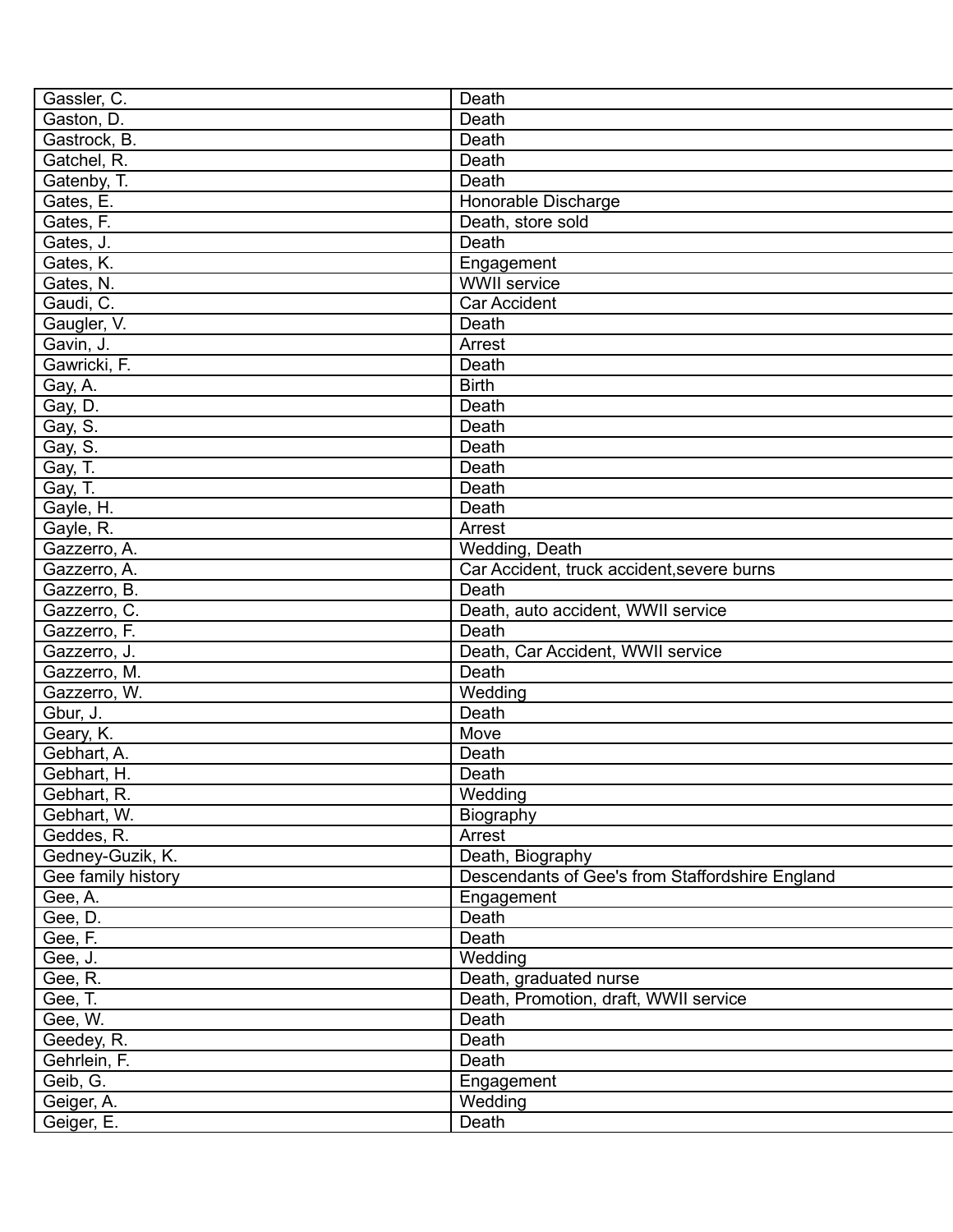| Geiger, K.     | Death                                    |
|----------------|------------------------------------------|
| Geiger, M.     | Death                                    |
| Geipel, D.     | Arrest                                   |
| Geisel, G.     | Death                                    |
| Geisel, J.     | Advertisement, Birth                     |
| Geisel, J.     | Wedding                                  |
| Geissler, F.   | Death                                    |
| Geist, D.      | Wedding, tennis team, college graduation |
| Geist, J.      | Wedding                                  |
| Geist, M.      | Death                                    |
| Geist, S.      | Wedding                                  |
| Gelinas, B.    | Picture                                  |
| Genaro, A.     | Engagement                               |
| Genaro, A.     | Wedding                                  |
| Genk, C.       | Death                                    |
| Genter, D.     | Death                                    |
| Gentile, A.    | Death                                    |
| Gentile, E.    | Biography                                |
| Gentile, L.    | Death                                    |
| Gentry, O.     | <b>Car Accident</b>                      |
| Gentry, S.     | Parole                                   |
| Georg, K.      | Engagement                               |
| Georg, L.      | Biography                                |
| Georg, S.      | Engagement, Wedding                      |
| George, J.     | Death                                    |
| Gerbron, C.    | Picture                                  |
| Gerenbeck, R.  | Death                                    |
| Gerhardt, J.   | Arrest                                   |
| Gerhart, I.    | Death                                    |
| Gerhart, T.    |                                          |
|                | Wedding                                  |
| Gerhart, W.    | Discharge                                |
| Gerlach, J.    | Biography                                |
| German, S.     | Engagement                               |
| Gerringer, L.  | Engagement                               |
| Gerringer, L.  | Engagement, Wedding                      |
| Gerringer, R.  | Wedding                                  |
| Gerry, B.      | Biography                                |
| Gerwig, M.     | University                               |
| Geschwindt, I. | Death                                    |
| Geschwindt, I. | Appointment, stolen bike                 |
| Geschwindt, J. | <b>Birth</b>                             |
| Geschwindt, M. | Death                                    |
| Geschwindt, S. | Engagement, Wedding                      |
| Getly, J.      | Wedding                                  |
| Getman, M.     | Death                                    |
| Getman, M.     | Death                                    |
| Getman, W.     | Anniversary                              |
| Getty, J.      | Death, navy enlistment                   |
| Getty, M.      | Death                                    |
| Getz, M.       | Death                                    |
| Geyer, J.      | Move                                     |
|                |                                          |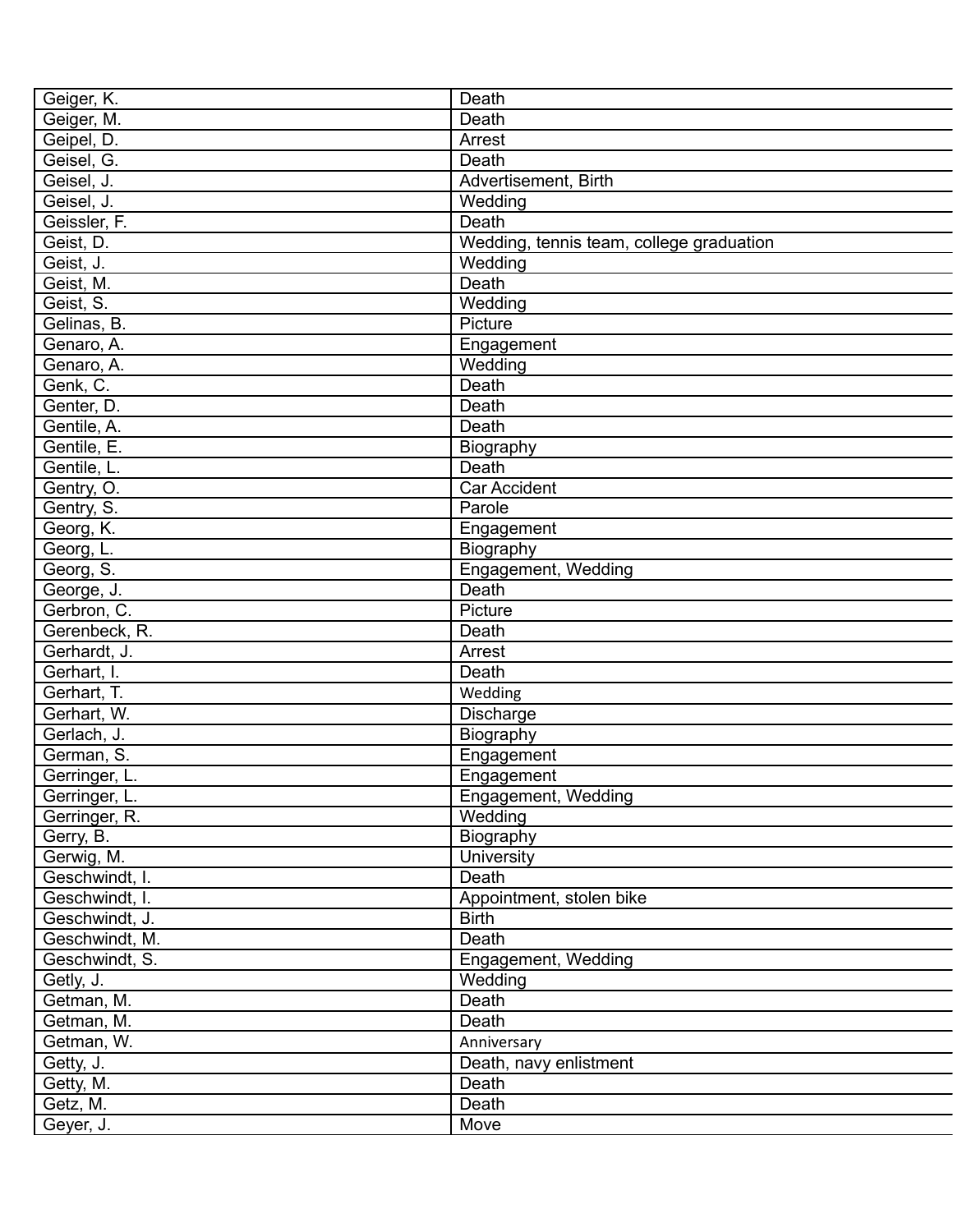| Giampietro, F.   | Death                                               |
|------------------|-----------------------------------------------------|
| Giancatarino, A. | Death                                               |
| Giandonato, G.   | Engagement                                          |
| Giangiulio, M.   | Appointment                                         |
| Giannarino, A.   | Death                                               |
| Giannarino, J.   | Wedding, business school, WWII KIA, funeral, death  |
| Giannarino, M.   | Death                                               |
| Giantonio, P.    | Death                                               |
| Giantonio, T.    | Enrollment                                          |
| Giardini, L.     | Picture                                             |
| Giardini, S.     | <b>Birth</b>                                        |
| Gibbons, T.      | Death                                               |
| Gibbons, W.      | <b>Birth</b>                                        |
| Gibbs, B.        | Auto accident                                       |
| Gibbs, W.        | Retirement                                          |
| Gibney, F.       | Wedding                                             |
| Gibney, J.       | Death                                               |
| Gibney, L        | Liquor license opposition?                          |
| Gibney, L.       | Death, plate glass property purchased               |
| Gibney, M.       | Wedding                                             |
| Gibson, C.       | Death                                               |
| Gibson, D.       | Death                                               |
| Gibson, H.       | Scholarship                                         |
| Gibson, J.       | Arrest, sentencing, theft                           |
| Gibson, L.       | Death                                               |
| Gibson, M.       | Death                                               |
| Gibson, R.       | Selection                                           |
| Gibson, S.       | <b>Account Executive</b>                            |
| Gibson, T.       | Wedding, Engagement                                 |
| Gicker, W.       | Arrest                                              |
| Gilbert, A.      | Move                                                |
| Gilbert, F.      | Death                                               |
| Gilbert, G.      | <b>Theft</b>                                        |
| Gilbert, K.      | Biography                                           |
| Gilbert, L.      | Wedding, death                                      |
| Gilbert, R.      | Firefighter of the Week                             |
| Gilchrist, C.    | Engagement                                          |
| Gilchrist, C.    | Wedding                                             |
| Gilchrist, E.    | Death                                               |
| Gilchrist, K.    | Basic Training, military training, engagement       |
| Gilchrist, K.    | Wedding                                             |
| Gilchrist, W.    | Anniversary                                         |
| Gilken, E.       | Death                                               |
| Gilken, E.       | <b>Birthday Party</b>                               |
| Gilken, M.       | Girl Scout Honors, Birth                            |
| Gilken, R.       | <b>Theft</b>                                        |
| Gilkes, B.       | Birthday                                            |
| Gilkin, C.       | Wedding                                             |
| Gill, E.         | 25 <sup>th</sup> anniversary, Fire, death, store ad |
| Gill, H.         | Death, arrest                                       |
| Gill, J.         | Death, WWII service, muscician                      |
|                  |                                                     |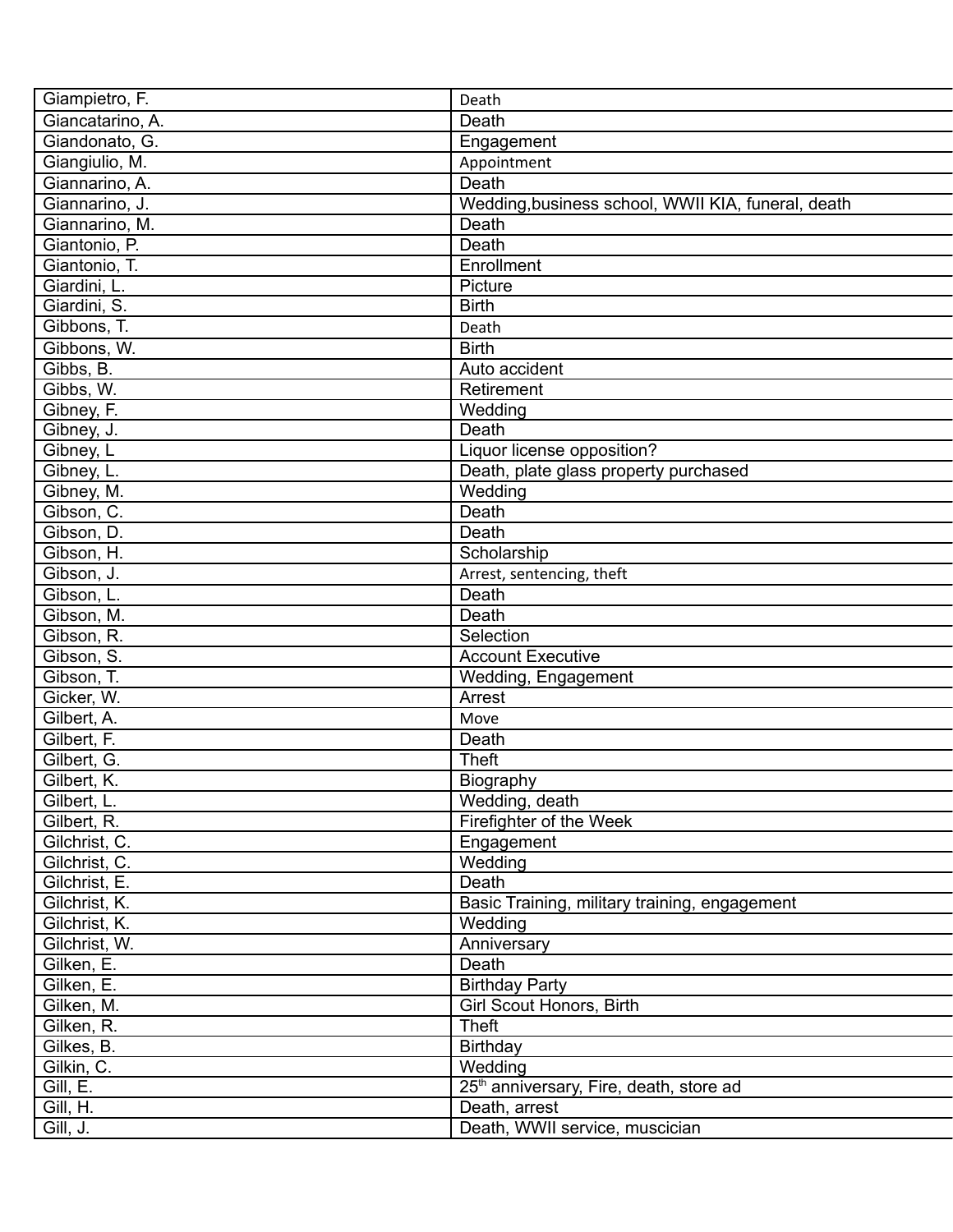| Gill, M.      | Death                                           |
|---------------|-------------------------------------------------|
| Gill, R.      | Basketball, baseball, WWII service              |
| Gill, W.      | Death                                           |
| Gilland, A.   | Death                                           |
| Gilland, E.   | Death                                           |
| Gilland, W.   | Death, wedding anniversary, birth, WWII service |
| Gillard, W.   | Promotion                                       |
| Gillespie, E. | Wedding, Death, birth, WWII service             |
| Gillespie, F. | Wedding, Promotion                              |
| Gillespie, J. | Eviction, birth                                 |
| Gillespie, K. | <b>Birth</b>                                    |
| Gillespie, L. | <b>Birth</b>                                    |
| Gillespie, M. | Engagement, Death                               |
| Gillespie, P. | Wedding, college graduation                     |
| Gillespie, T. | Wedding                                         |
| Gillespie, W. | Engagement, Golden Anniversary                  |
| Gilliam, M.   | Arrest, Biography, Death                        |
| Gilliam, T.   | Death                                           |
| Gilligan, J.  | New resident, arrest                            |
| Gilligan, M.  | Death                                           |
| Gillin, M.    | Trial                                           |
| Gillooly, R.  | Wedding                                         |
| Gilmartin, R. | Death                                           |
| Gilmore, R.   | Dean's List                                     |
| Gindin, E.    | Death                                           |
| Gindin, N.    | Death, college                                  |
| Ginsburg, A.  | Death                                           |
| Ginsburg, J.  | Biography                                       |
| Ginyard, A.   | Engagement                                      |
| Giordano, C.  | Art Show                                        |
| Girafalco, A. | Death, wedding                                  |
| Girafalco, J. | Death, Engagement, Wedding                      |
| Girafalco, J. | Biography, Death, dog champion                  |
| Girafalco, M. | Wedding, Death, engagement                      |
| Girafalco, P. | <b>WWI</b> service                              |
| Girafalco, R. | Death                                           |
| Girafalco, R. | Death, Band school, CO I, WWII service          |
| Girafalco, W. | Furlough                                        |
| Girard, A.    | Death                                           |
| Girton, R.    | <b>Car Accident</b>                             |
| Gist, B.      | <b>Theft</b>                                    |
| Gittis, D.    | Letter of Intent                                |
| Giunta, J.    | Engagement, Wedding                             |
| Giunta, L.    | <b>Bachelor's Degree</b>                        |
| Giunta, N.    | Death, board of directors                       |
| Giunta, P.    | Letter of Intent                                |
| Givler, A.    | Picture                                         |
| Givler, B.    | Wedding                                         |
| Givler, B.    | Engagement, Wedding                             |
| Givler, D.    | Death                                           |
| Glacken, B.   | Biography                                       |
|               |                                                 |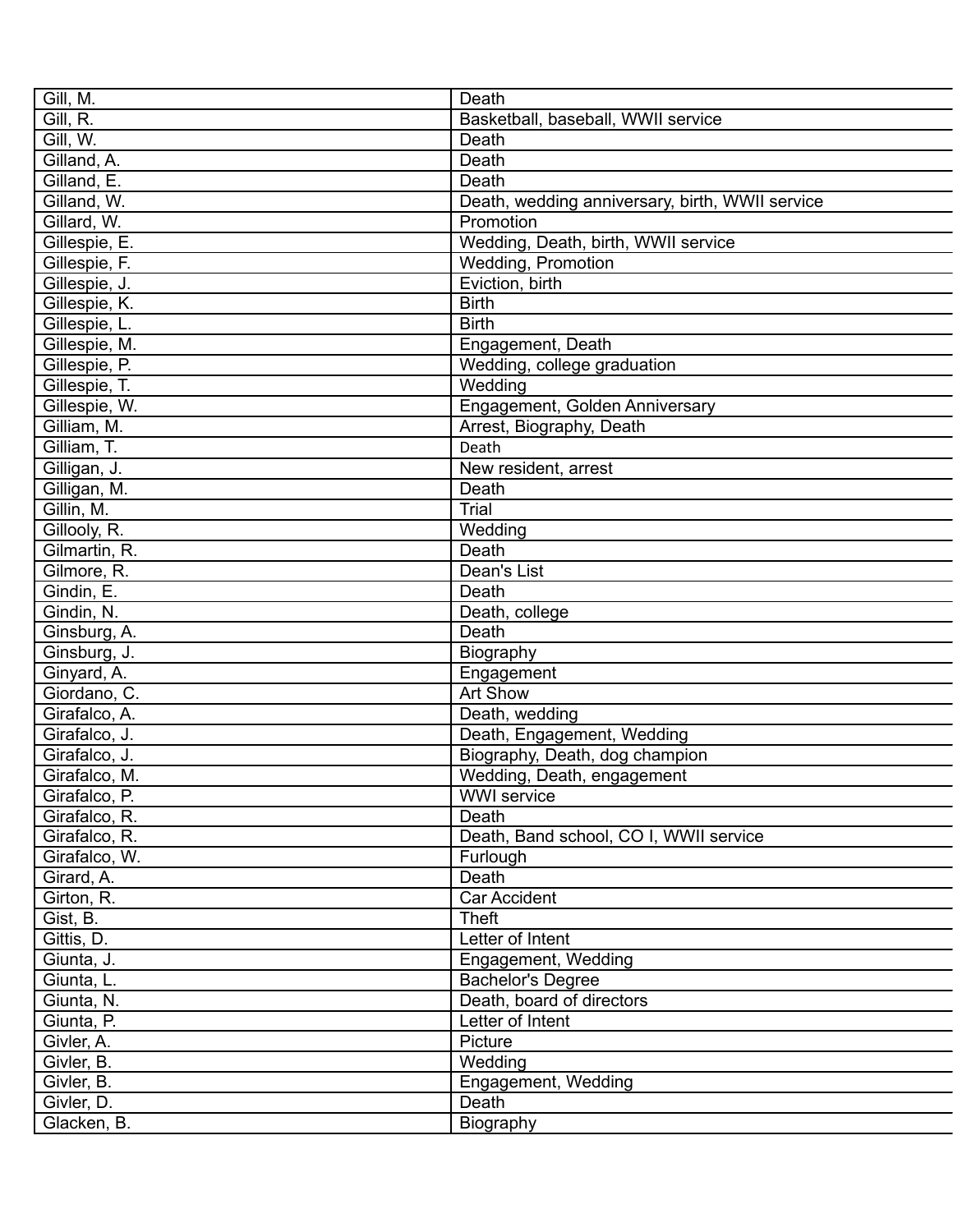| Glackin, E.             | Engagement                                                       |
|-------------------------|------------------------------------------------------------------|
| Glackin, G.             | Scholarship                                                      |
| Gladstone, S.           | Engagement                                                       |
| Glancy, T.              | Death                                                            |
| Glanning, C.            | Arrest                                                           |
| Glasier, B.             | Wedding                                                          |
| Glasier, L.             | Wedding                                                          |
| Glass, C.               | Death                                                            |
| Glass, E.               | Death                                                            |
| Glass, G.               | <b>Bachelor's Degree</b>                                         |
| Glass, J.               | Commencement                                                     |
| Glass, L.               | Death                                                            |
| Glass, M.               | Graduation                                                       |
| Glauner, A.             | Death, property sale                                             |
| Glauner, E.             | Furlough, death, call from Paris, killed Swissair crash          |
| Glauner, E.             | Death, beauty shop                                               |
| Glauner, P.             | Death                                                            |
| Gleason, H.             | Death                                                            |
| Gleason, M.             | <b>Theft</b>                                                     |
| Gleave, A.              | Death                                                            |
| Glenn, P.               | Death                                                            |
| Glenner, F.             | Anniversary                                                      |
| Glesecke, M.            | <b>Birth</b>                                                     |
| Glisson, C.             | Death, Car Accident, BiographyEviction, CD training, resignation |
|                         | wedding shower, auto accident as chief of police                 |
| Glisson, Chester Family |                                                                  |
| Glisson, G.             | Death, theft charge                                              |
| Glisson, M.             | Death                                                            |
| Glisson, R.             | Promotion, military                                              |
| Glisson, W.             | <b>Military Visit</b>                                            |
| Glover, M.              | Move, Chamber presidency, death                                  |
| Gluckert, S.            | Competition                                                      |
| Gneth, M.               | Death                                                            |
| Godfrey, D.             | Biography                                                        |
| Godfrey, L.             | Death                                                            |
| Godlewski, J.           | Military, car accident suit                                      |
| Godlewski, J.           | Car Accident                                                     |
| Godlewski, M.           | Death                                                            |
| Godschall, C.           | Death                                                            |
| Godshall, S.            | Kidnapping                                                       |
| Godwin, O.              | Death                                                            |
|                         |                                                                  |
| Goepfert, R.            | Death                                                            |
| Goeringer, R.           | Arrest                                                           |
| Goerth, C.              | Death                                                            |
| Goetz, A.               | Death                                                            |
| Gohean, B.              | <b>Birth</b>                                                     |
| Goldblatt, A.           | Move                                                             |
| Golden, C.              | Graduation                                                       |
| Golden, H.              | Death                                                            |
| Golden, M.              | Basic training, military promotion, death                        |
| Goldenberg, E.          | <b>Birth</b>                                                     |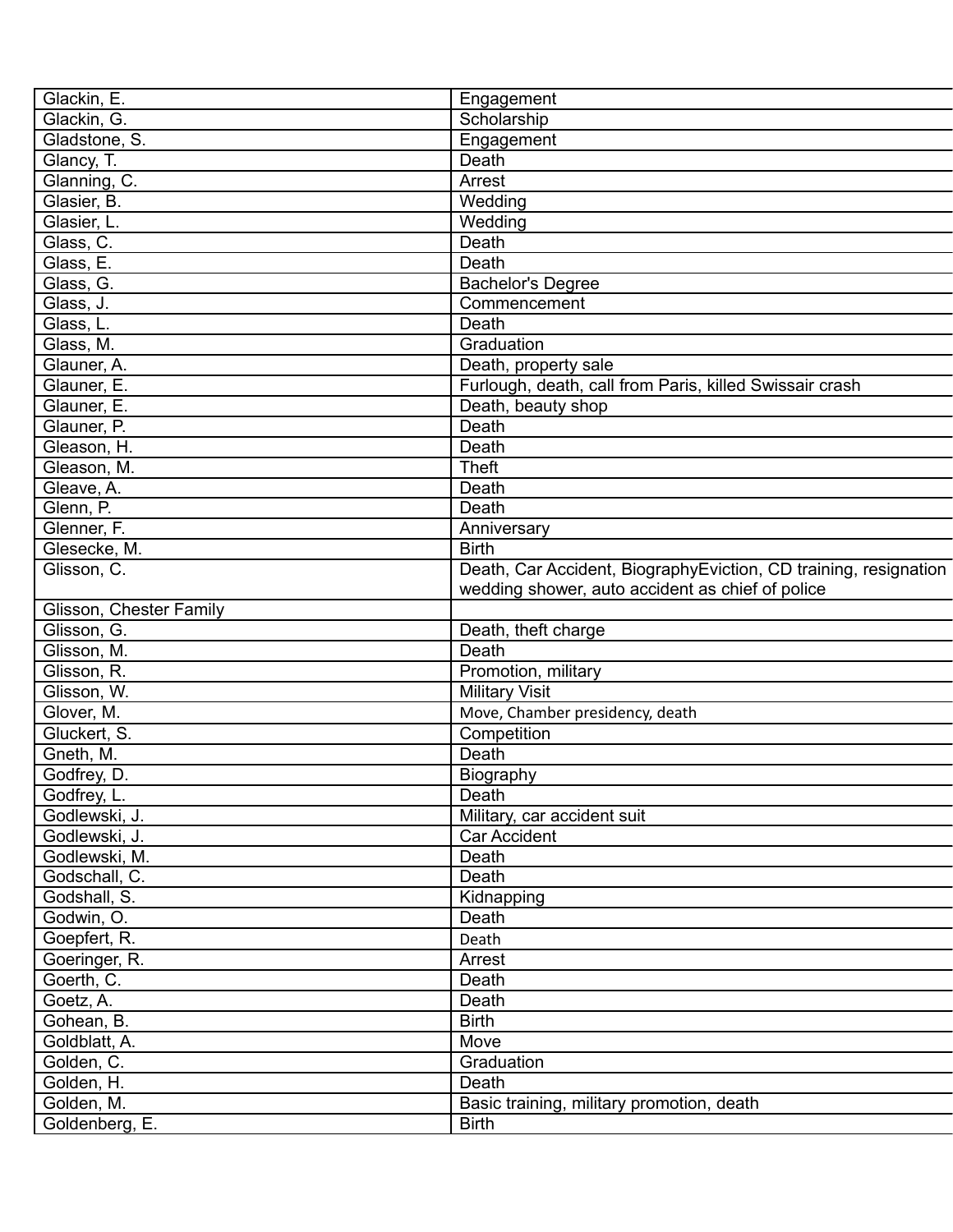| Goldsborough, T. | Mega Agent Status                                  |
|------------------|----------------------------------------------------|
| Goldstein, E.    | Full Scholarship                                   |
| Goldstein, P.    | Death                                              |
| Goleash, J.      | Birth, car burglary                                |
| Goltz, G.        | Arrest, stolen bike                                |
| Goltz, K.        | Death                                              |
| Gomer, T.        | Rescue Squad, basic training                       |
| Gomez, B.        | Engagement                                         |
| Gomez, G.        | Engagement                                         |
| Gomez, M.        | Death                                              |
| Goncharoff, S.   | Sports                                             |
| Gonzalez, F.     | Death                                              |
| Gonzalez, I.     | Death                                              |
| Gonzalez, R.     | Arrest                                             |
| Gonzalez, T.     | Death                                              |
| Good, A.         | Death                                              |
| Good, E.         | Death, auto accident                               |
| Good, H.         | Death, personal goods sale, factory death          |
| Good, J.         | Death                                              |
| Good, L.         | Trial                                              |
| Good, O.         | Death                                              |
| Good, S.         | Death                                              |
| Good, W.         | Death                                              |
| Gooding, A.      | Firefighter of the Week                            |
| Gooding, P.      | Death                                              |
| Goodman, V.      | Arrest                                             |
| Goodwin, A.      | Death                                              |
| Goodwin, A.      | Death                                              |
| Goodwin, H.      | Arrest                                             |
| Goodwin, J.      | Death                                              |
| Goodwin, K.      | Death                                              |
| Goodwin, M.      | Engagement, wedding                                |
| Goodz, D.        | Death                                              |
| Gordon, A.       | Death                                              |
| Gordon, C.       | Death                                              |
| Gordon, E.       | Death                                              |
| Gordon, H.       | Death                                              |
| Gordon, J.       | Death, cycle accident, dean's list, death, burgess |
| Gordon, M.       | Death, scrap metal dealer                          |
| Gordon, N.       | Death                                              |
| Gordon, R.       | Car Accident, Death                                |
| Gordon, R.       | Engagement                                         |
| Gordon, S.       | Biography                                          |
| Gordon, T.       | Death                                              |
| Gordon, W.       | Death                                              |
| Gore, B.         | Death                                              |
| Gore, C.         | Death                                              |
| Gore, E.         | Death                                              |
| Gorens, A.       | Car Accident                                       |
| Gorens, C.       | Degree                                             |
| Gorman, A.       | Death                                              |
|                  |                                                    |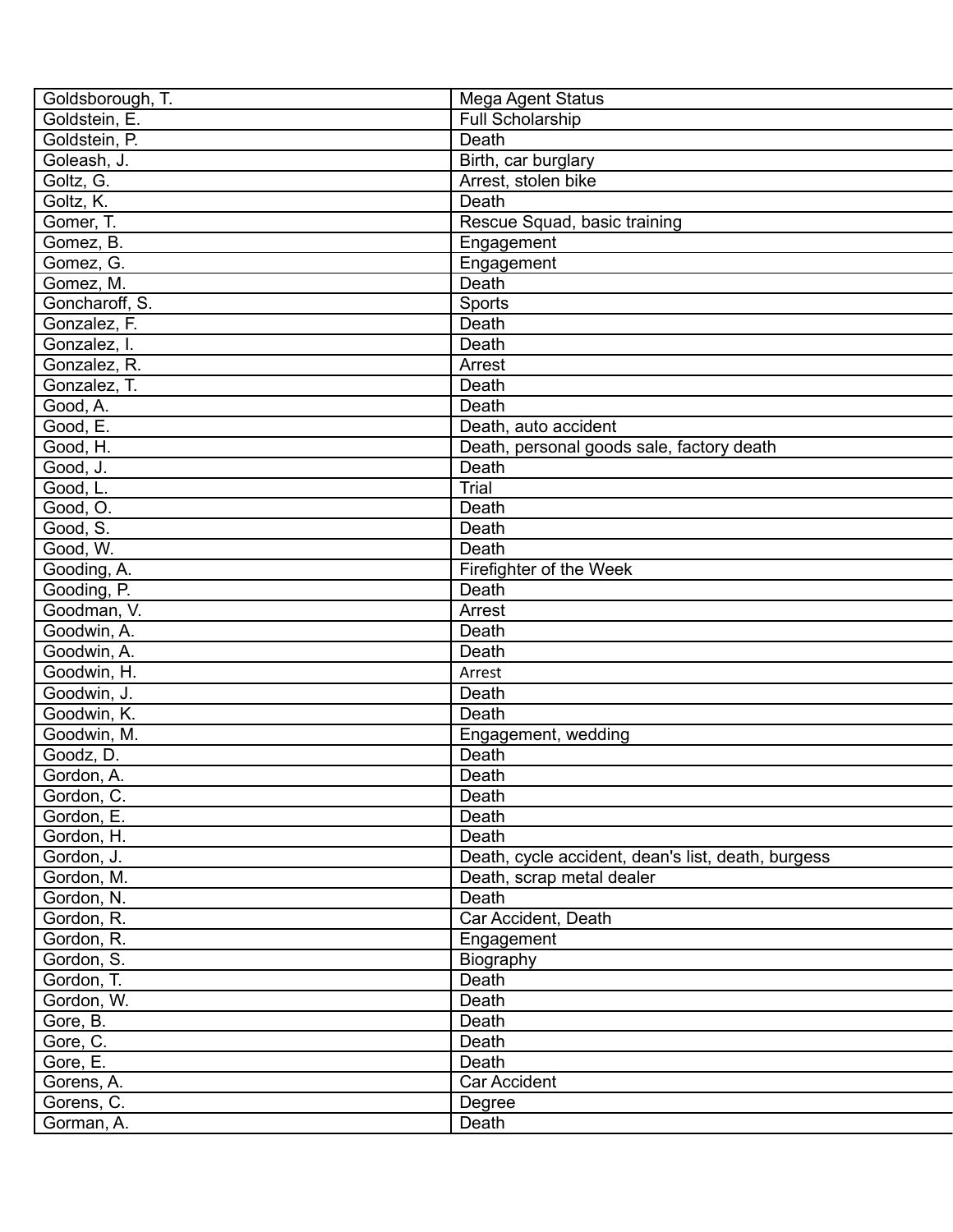| Gorman, M.              | Death                                                             |
|-------------------------|-------------------------------------------------------------------|
| Gormley, H.             | Advertisement, death                                              |
| Gornes, J.              | Wedding                                                           |
| Gorsch, H.              | Death                                                             |
| Gose, R.                | Death                                                             |
| Gossner                 | Fire                                                              |
| Gothard, J.             | Lawsuit                                                           |
| <b>Gottier Family</b>   | <b>Family History</b>                                             |
| Gottier, A.             | Bronze Star, WWII service, KIA, body returned for burial          |
| Gottier, B.             | Death                                                             |
| Gottier, E.             | Birthday                                                          |
| Gottier, F.             | Death, wedding, 25 <sup>th</sup> anniversary                      |
| Gottier, G.             | Death, fraternity election, wedding                               |
| Gottier, L.             | Death                                                             |
| Gottier, M.             | Engagement, Wwll service                                          |
| Gottier, T.             | Death                                                             |
| Gottier, T.             | Military                                                          |
| Gottshall, J.           | Hospitalization                                                   |
| Goudie, A.              | Death, 50 <sup>th</sup> anniversary, college degree, WWII service |
| Goudie, E.              | Death                                                             |
| Goudie, J.              | Death                                                             |
| Goudie, R.              | Death, Military                                                   |
| Goudie, R.              | Death, military school                                            |
| Gould, F.               | Death                                                             |
| Gould, R.               | Move                                                              |
| Gouldner, R.            | Death                                                             |
| Gourley, J.             | Engagement                                                        |
| Gourley, J.             | Wedding                                                           |
| Govatos, G.             | <b>Birth</b>                                                      |
| Gover, C.               | Death                                                             |
|                         | Contestant                                                        |
| Graden, M.              |                                                                   |
| Grady, $\overline{S}$ . | Engagement, auto accident                                         |
| Graf, D.                | Biography                                                         |
| Graf, M.                | Engagement                                                        |
| Graffney, D.            | Wedding                                                           |
| Graffney, T.            | Death                                                             |
| Grage, B.               | Death                                                             |
| Gragilla, A.            | Death                                                             |
| Graham, E.              | Death                                                             |
| Graham, G.              | <b>Theft</b>                                                      |
| Graham, J.              | Death, wedding                                                    |
| Graham, J.              | Engagement                                                        |
| Graham, J.              | <b>Birth</b>                                                      |
| Graham, K.              | Wedding, Death                                                    |
| Graham, K.              | Death                                                             |
| Graham, L.              | Death                                                             |
| Graham, M.              | Wedding                                                           |
| Graham, S.              | Death, CFS board member                                           |
| Graham, V.              | Death                                                             |
| Graham, W.              | Death                                                             |
| Grajcar, J.             | Wedding                                                           |
|                         |                                                                   |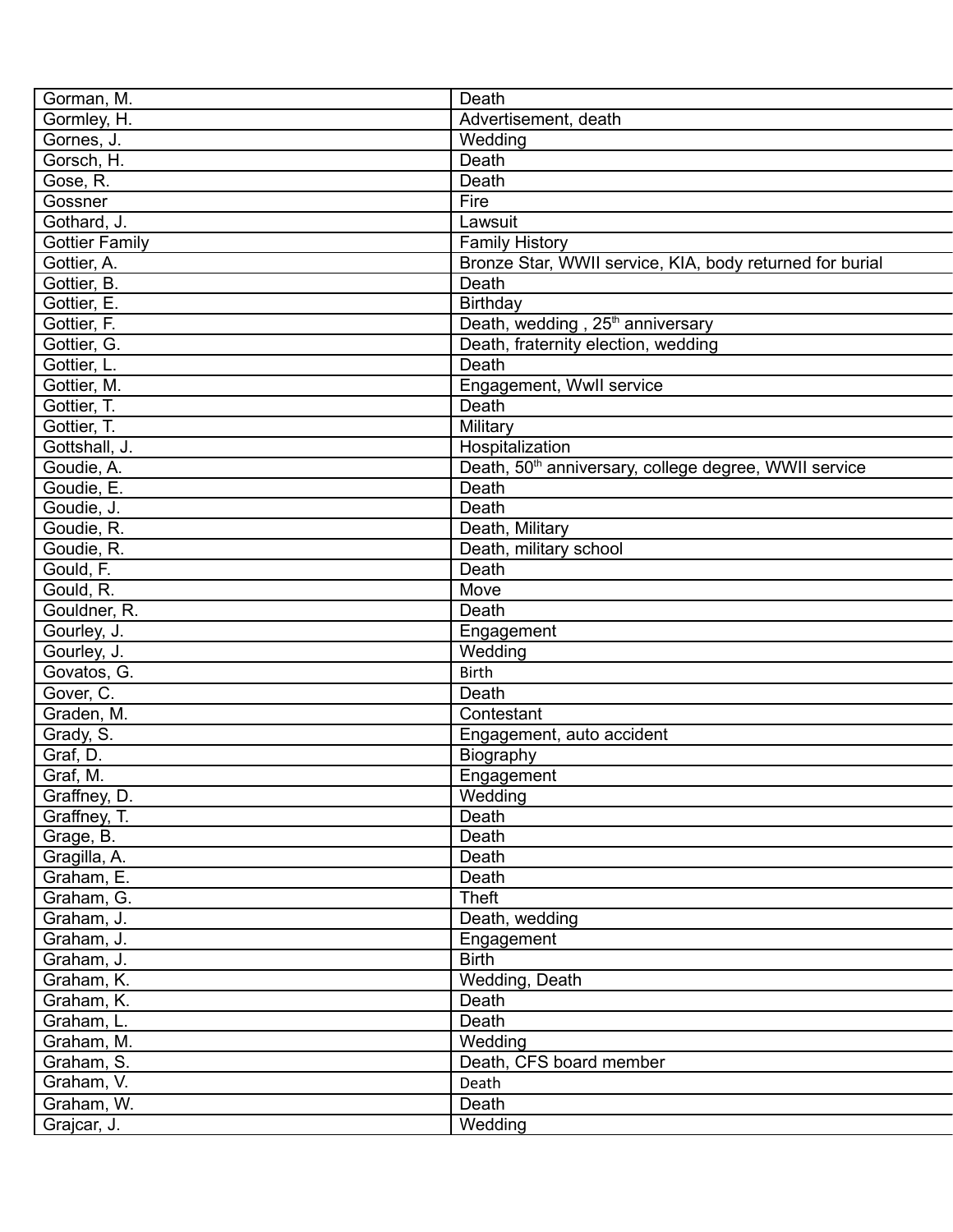| Grajcar, J.          | Engagement                                                   |
|----------------------|--------------------------------------------------------------|
| Gramling, J.         | Appointment                                                  |
| Granbart, R.         | Surgery                                                      |
| Grandizio, G.        | <b>Theft</b>                                                 |
| Grandizio, K.        | Biography                                                    |
| Granger, C.          | Engagement                                                   |
| Grano, A.            | Death                                                        |
| Grant, E.            | Engagement                                                   |
| Grant, J.            | Death                                                        |
| Grant, K.            | Picture                                                      |
| Grant, P.            | Scholarship                                                  |
| Grant, T.            | Election                                                     |
| Grant, W.            | Death                                                        |
| Grashof, M.          | Acceptance                                                   |
| Grasso, D.           | Death                                                        |
| Grasso, T.           | Engagement, Wedding                                          |
| Grattan, J.          | Arrest                                                       |
| Graulard, N.         | <b>Car Accident</b>                                          |
| Gravatt, T.          | Biography                                                    |
| Graveno, A.          | Wedding                                                      |
| Graveno, D.          | Biography                                                    |
| Graveno, J.          | <b>Basic Training</b>                                        |
| Graveno, J.          | Military                                                     |
| Graveno, J.          | Wedding, marines                                             |
| Graveno, M.          | Death                                                        |
| Graveno, R           | World War II service, death                                  |
| Graveno, S.          | Biography                                                    |
| Graves, J.           | Arrest                                                       |
| Gravian, R.          | Enlistment                                                   |
|                      | Death                                                        |
| Gray, A.             | Wedding                                                      |
| Gray, C.             | Death                                                        |
| Gray, E.<br>Gray, H. |                                                              |
|                      | Business, acquitted of theft<br>Death                        |
| Gray, I.             | Death                                                        |
| Gray, J.             |                                                              |
| Gray, J.             | Wedding, engagement, death                                   |
| Gray, K.             | Biography                                                    |
| Gray, M.             | Death                                                        |
| Gray, P.             | Death                                                        |
| Gray, R.             | Wedding, Death, Birthday, engagement, WWII service, military |
| Gray, S.             | Medal, GS silver award                                       |
| Gray, T.             | Retirement, farm sold, payment as police officer             |
| Gray, T.             | Resignation, chief of police, move, marriage                 |
| Gray, W.H.           | Employment                                                   |
| Graybill, A.         | Attack, death                                                |
| Graybill, J.         | Death                                                        |
| Graybill, M.         | Death                                                        |
| Grayson, L.          | Engagement                                                   |
| Graziosetta, A.      | <b>Birth</b>                                                 |
| Greaves, J.          | Death                                                        |
| Green, A.            | <b>WWII</b> service                                          |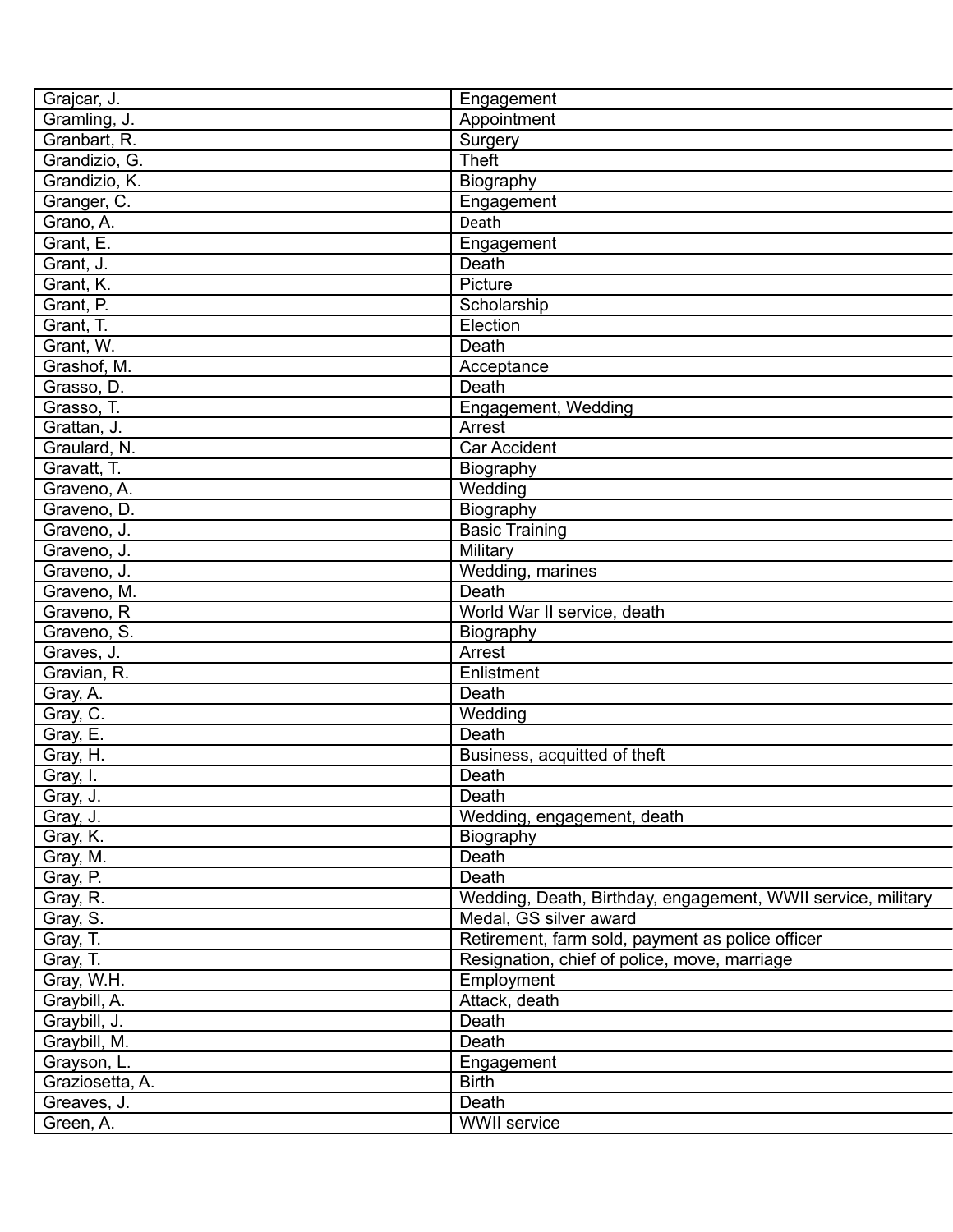| Green, B.               | Death                                                        |
|-------------------------|--------------------------------------------------------------|
| Green, C.               | Dean's List                                                  |
| Green, E.               | Death                                                        |
| Green, J.               | Death                                                        |
| Green, L.               | Death, unwanted attention                                    |
| Green, M.               | Death                                                        |
| Green, P.               | Advertisement                                                |
| Green, e S.             | Death                                                        |
| Greene, J.              | Engagement                                                   |
| Greenfield, A.          | <b>Public Speaking</b>                                       |
| Greenfield, B.          | Death                                                        |
| <b>Greenleaf Family</b> |                                                              |
| Greenleaf, D.           | Family Hobby, Biography, Death, car fire                     |
| Greenleaf, D.           | Resignation, Interview, Biography                            |
| Greenleaf, F.           | Death, 50 <sup>th</sup> anniversary                          |
| Greenleaf, H.           |                                                              |
|                         | Surprise party, death                                        |
| Greenleaf, J.           | Death                                                        |
| Greenleaf, M.           | Death, wedding                                               |
| Greenleaf, P.           | Letter of Intent                                             |
| Greenleaf, R.           | Interview, send off WWI party, early report of fire, wedding |
|                         | real estate purchase                                         |
| Greenleaf, T.           | Death, WWII service                                          |
| Greenleaf, W.           | Furlough                                                     |
| Greenly, I.             | Death                                                        |
| Greer, C.               | Death                                                        |
| Greet, S.               | Death                                                        |
| Gregg, B.               | <b>Car Accident</b>                                          |
| Gregg, S.               | Death                                                        |
| Gregor, F.              | Wedding, birth                                               |
| Gregor, J.              | Death                                                        |
| Gregor, K.              | Engagement                                                   |
| Gregor, L.              | Wedding                                                      |
| Gregory, C.             | Public auction, death                                        |
| Gregory, C.             | Engagement                                                   |
| Gregory, F.             | Death, assault, wedding                                      |
| Gregory, G.             | Injury, WWII service                                         |
| Gregory, J.             | <b>Public Auction</b>                                        |
| Gregory, M.F.           | Wedding                                                      |
| Greim, M.               | <b>Travel Work</b>                                           |
| Greng, C.               | Death                                                        |
| Grenz, E.               | Graduation                                                   |
|                         | Biography                                                    |
| Grenz, S.               |                                                              |
| Greth, C.               | Death                                                        |
| Grico, E.               | Citation                                                     |
| Grier, T.               | Birth, engagement                                            |
| Grier, W.               | Death                                                        |
| Griest, J.              | Death                                                        |
| Grieve, M.              | Death                                                        |
| Griffin, J.             | Death                                                        |
| Griffin, M.             | Death                                                        |
| Griffin, S.             | Biography                                                    |
|                         |                                                              |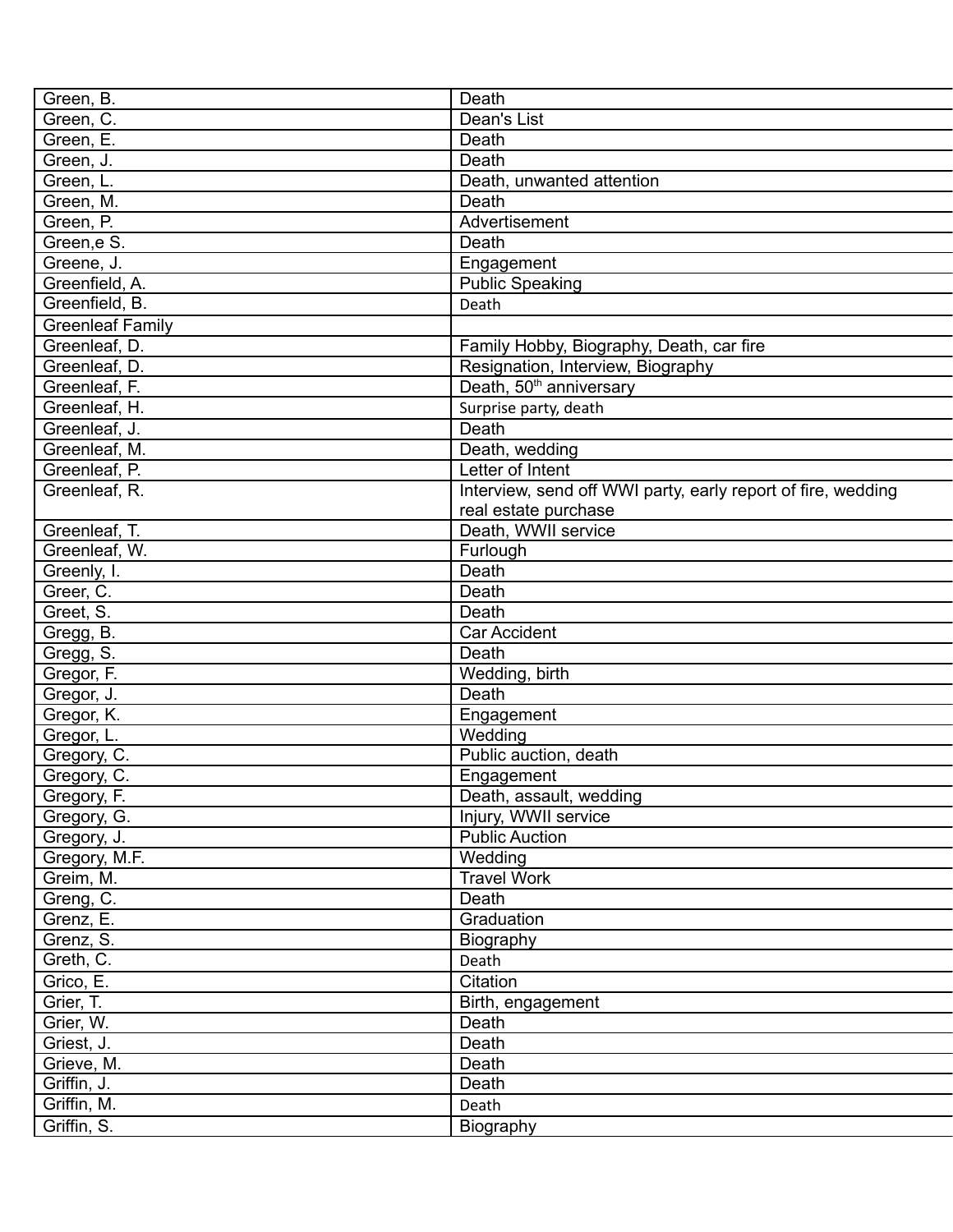| Griffith, A.        | Engagement, Wedding, death                                     |
|---------------------|----------------------------------------------------------------|
| Griffith, C.        | Death                                                          |
| Griffith, E.        | Car Accident                                                   |
| Griffith, E.        | Honor, Deathm, auto accident                                   |
| Griffith, G.        | <b>Theft</b>                                                   |
| Griffith, I.        | Engagement, 75 <sup>th</sup> anniversary                       |
| Griffith, I.        | Anniversary, Death, 77 <sup>th</sup> anniversary               |
| Griffith, J.        | Death                                                          |
| Griffith, M.        | Death                                                          |
| Griffith, N.        | Engagement                                                     |
| Griffith, O.        | Death                                                          |
| Griffith, R.        | Death                                                          |
| Griffith, S.        | Engagement                                                     |
| Griffith, S.        | Death                                                          |
| Griffith, T.        | Biography, Bronze Star, arrest and bail, death, commission, ct |
|                     | case                                                           |
| Griffiths, T.       | Death                                                          |
| Griggs, D.          | Death                                                          |
| Griggs, J.          | Engagement, United Fund Chairperson                            |
| Griggs, L.          | Death                                                          |
| Grigson, M.         | Dean's List, auto accident                                     |
| Grigson, W.         | HS bio, college art                                            |
| Grimm, M.           | Death                                                          |
| Grindin, N.         | Death                                                          |
| Grindin, R.         | Death                                                          |
| Gringer, A.         | Wedding                                                        |
| Gringer, C.         | Engagement, wedding                                            |
| Gringer, S.         | Death                                                          |
| Gringeri, S.        | Death                                                          |
| Grinwis, B.         | Engagement                                                     |
| Grist, W.           | Engagement                                                     |
| Gritton, A.         | <b>Birth</b>                                                   |
| Grivas, T.          |                                                                |
| Groeninger, K.      | Biography<br>Theft                                             |
|                     |                                                                |
| Groff, A.           | <b>Birth</b>                                                   |
| Groff, C.           | Death                                                          |
| Groff, E.           | Death, opened fish store, bought news business                 |
| Groff, H.           | Death                                                          |
| Groff, J.           | Move                                                           |
| Groff, M.           | Death                                                          |
| Groshaws, M.        | Car Accident                                                   |
| Gross, E.           | Death                                                          |
| Gross, H.           | Death                                                          |
| Gross, L.           | Death                                                          |
| Grossman, E.        | Biography                                                      |
| Groth, G.           | Move                                                           |
| Grove, C.           | Death, riding center, award                                    |
| Grove, J.           | Death, birth                                                   |
| <b>Grubb Family</b> | family                                                         |
| Grubb, C.           | <b>Birth</b>                                                   |
| Grubb, J.           | Death, special olympics                                        |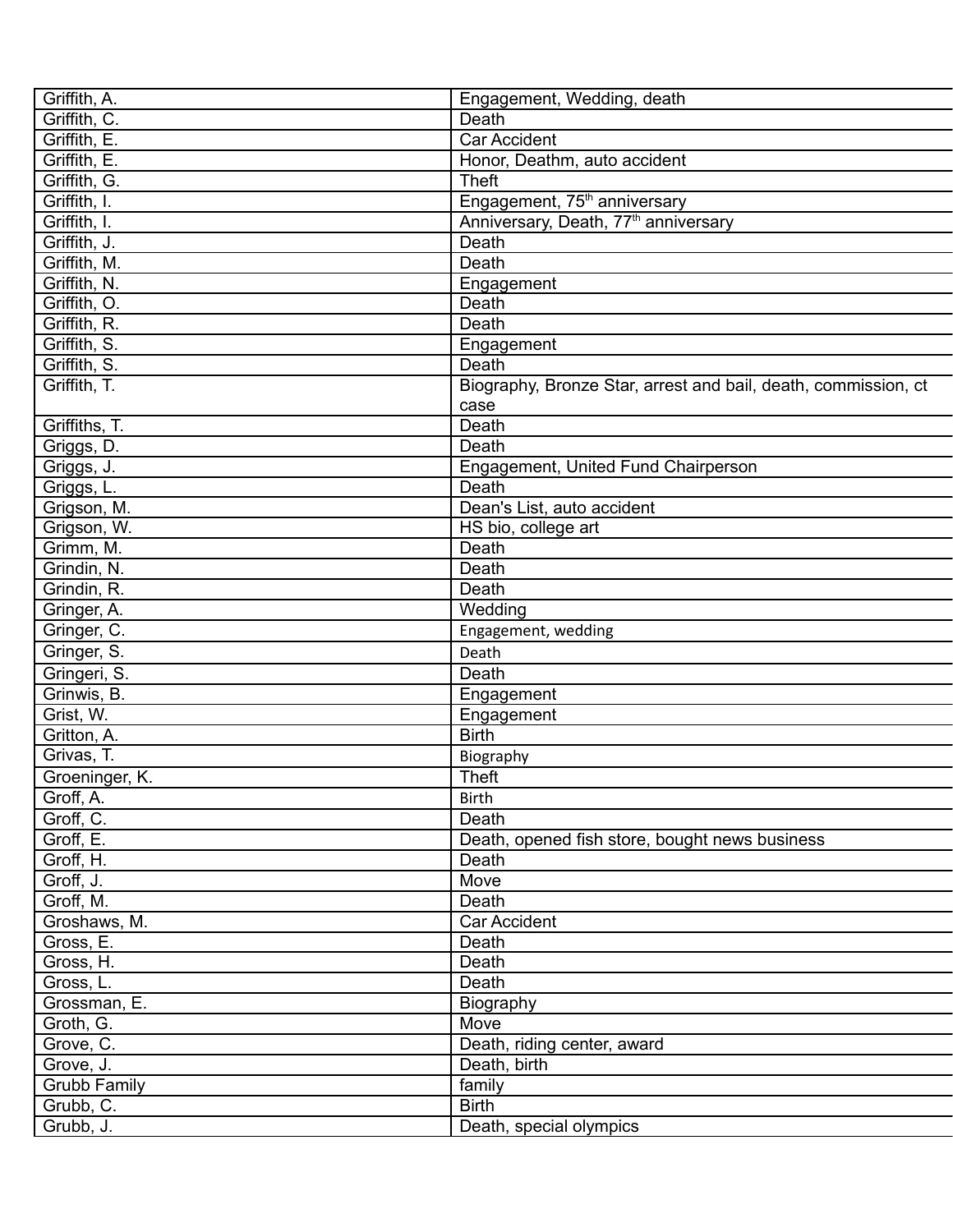| Grubb, R.       | Death                                    |
|-----------------|------------------------------------------|
| Grube, E.       | Death, painter                           |
| Gruber, S.      | Death                                    |
| Grudzinski, R.  | Arrest                                   |
| Gualtieri, A.   | Death                                    |
| Guckin, E.      | Death                                    |
| Gudleski, L.    | Death                                    |
| Gudleski, L.    | <b>Birth</b>                             |
| Guepet, C.      | Engagement                               |
| Guepet, M.      | Death                                    |
| Guererro, P.    | Award                                    |
| Guerrieri, D.   | Death                                    |
| Guerrieri, J.   | Wedding, death                           |
| Guerrieri, J.   | Death, WWII service                      |
| Guest, G.       | Firefighter of the Week                  |
| Guest, H.       | Death                                    |
| Guest, J.       | Death                                    |
| Guest, M.       | Wedding                                  |
| Guffy, H.       | Engagement                               |
| Guglielmo, L.   | Death, Returning Soldier, WWII service   |
| Guglielmo, R.   | Death                                    |
| Guie, A.        | Death                                    |
| Guie, H.        | Letter                                   |
|                 | <b>Public Auction</b>                    |
| Guie, J.        |                                          |
| Guie, L         | Burglary, death<br><b>Public Auction</b> |
| Guie, L.        |                                          |
| Guie, R.        | Death                                    |
| Guie, R.        | Car Accident                             |
| Guie, W.        | Biography                                |
| Guillilford, C. | Car Accident                             |
| Guinan, G.      | Engagement                               |
| Guinan, G.      | Wedding                                  |
| Guiney, C.      | Death                                    |
| Guiney, C.      | Engagement                               |
| Guiney, D.      | Death                                    |
| Guiney, L.      | Death                                    |
| Gule, L.        | Theft                                    |
| Gulen, F.       | Death                                    |
| Gulen, M.       | Death                                    |
| Gulie, M.       | Death                                    |
| Guller, R.      | Missing                                  |
| Gulrajani, I.   | Biography                                |
| Gummey, H.      | Death                                    |
| Gunkle, J.      | <b>Basic Training</b>                    |
| Gunn, H.        | Death                                    |
| Gurtizen, C.    | Death                                    |
| Gurtizen, M.    | <b>Birthday Party</b>                    |
| Gurtizen, S.    | Death                                    |
| Gustitis, A.    | Death                                    |
| Guth, C.        | Death                                    |
| Guth, S.        | Engagement, Wedding                      |
|                 |                                          |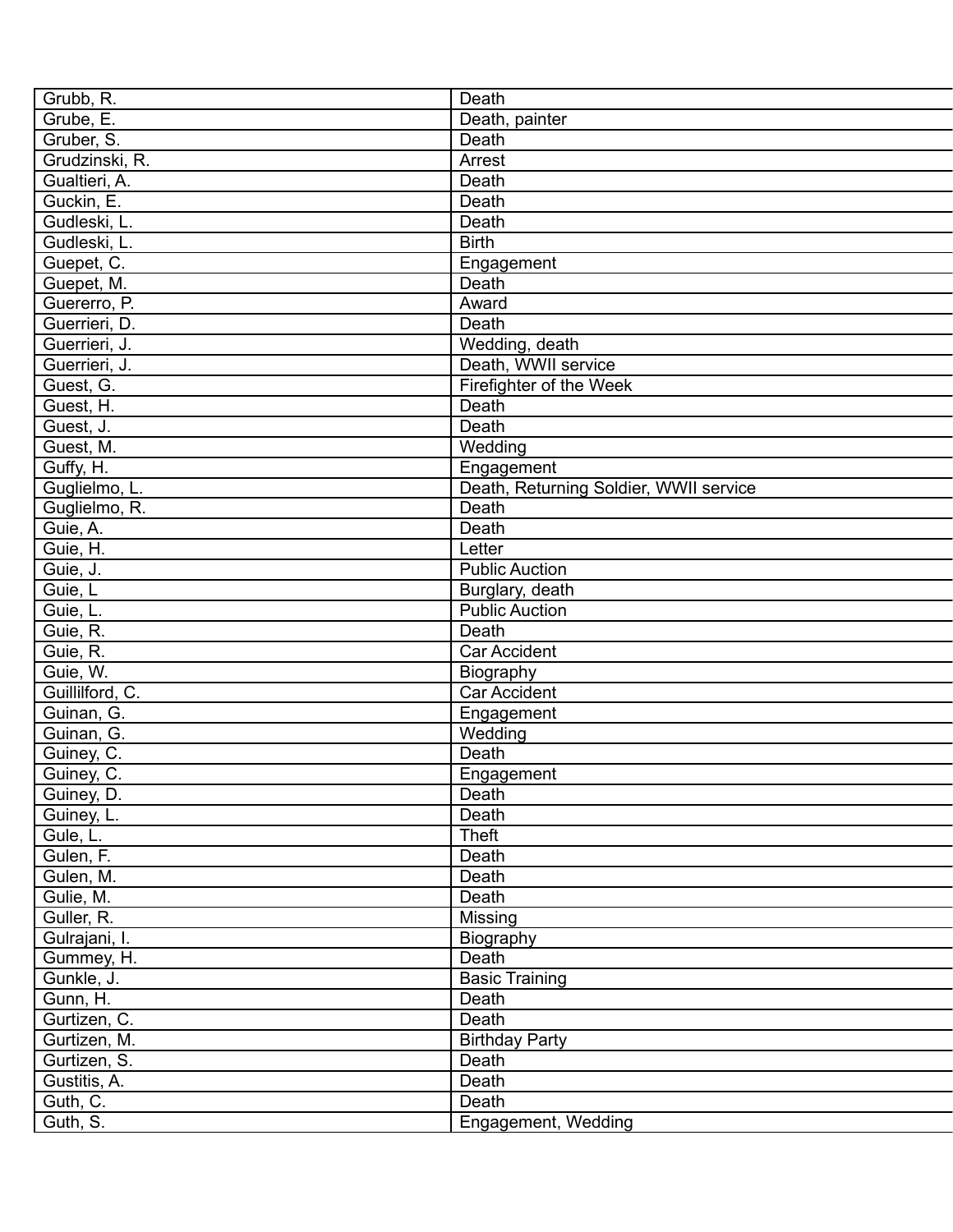| Guthrie, G.     | Death                                           |
|-----------------|-------------------------------------------------|
| Guthrie, J.     | Death                                           |
| Guthrie, K.     | Engagement                                      |
| Guthrie, M.     | Death                                           |
| Guthrie, P.     | Wedding                                         |
| Guthrie, R.     | Death, auto accident, wedding                   |
| Guthrie, R.     | Degree                                          |
| Guthrie, T.     | Death                                           |
| Guthrie, W.     | <b>Birth</b>                                    |
| Guy, C.W.       | <b>Trial</b>                                    |
| Guzman, R.      | Biography                                       |
| Guzzi, G.       | Charges                                         |
| Gwin, R.        | Engagement                                      |
| Gysin, F.       | Death                                           |
| Haack, D.       | Death                                           |
| Haas, C.        | Death                                           |
| Haas, D.        | Wedding                                         |
| Haas, J.        | College Enrollment, auto accident, Malvern prep |
| Haas, K.        | Death                                           |
| Haas, L.        | <b>Burned</b>                                   |
| Haase, D.       | Biography                                       |
| Haase, J.       | Wedding, Birth                                  |
| Haase, J.       | Engagement                                      |
| Habecker, A.    | Death                                           |
| Habecker, B.    | Death                                           |
| Habecker, C.    | Death, missing child                            |
| Habecker, E.    | Death, runaway                                  |
| Habecker, H.    | Death                                           |
| Habecker, H.    | Death, wedding                                  |
| Habecker, J.    | Death, fire caused death                        |
| Habecker, K.    | Wedding                                         |
| Habecker, L.    | Death, WWII service                             |
| Habecker, M.    | Death, WWII service                             |
| Habecker, W.    | Death                                           |
| Habig, C.       | Painting                                        |
| Habig, G.       | Death                                           |
| Hackenberry, M. | Dean's List                                     |
| Hackett, G.     | Death                                           |
| Hackman, J.     | Obstacle course, police academy graduation      |
| Hackman, L.     | Car Accident                                    |
| Hackney, A.     | Death                                           |
| Hackney, D.     | Death                                           |
| Hadfield, A.    | Alumni Banquet                                  |
| Hadfield, A.    | Death                                           |
| Hadfield, B.    | Award, engagement                               |
| Hadfield, C.    | Death. wedding                                  |
| Hadfield, D.    | Transfer                                        |
| Hadfield, E.    | Death                                           |
| Hadfield, J.    | Wedding, WWII service                           |
| Hadfield, L.    | Picture                                         |
| Hadfield, N.    | Military, wedding                               |
|                 |                                                 |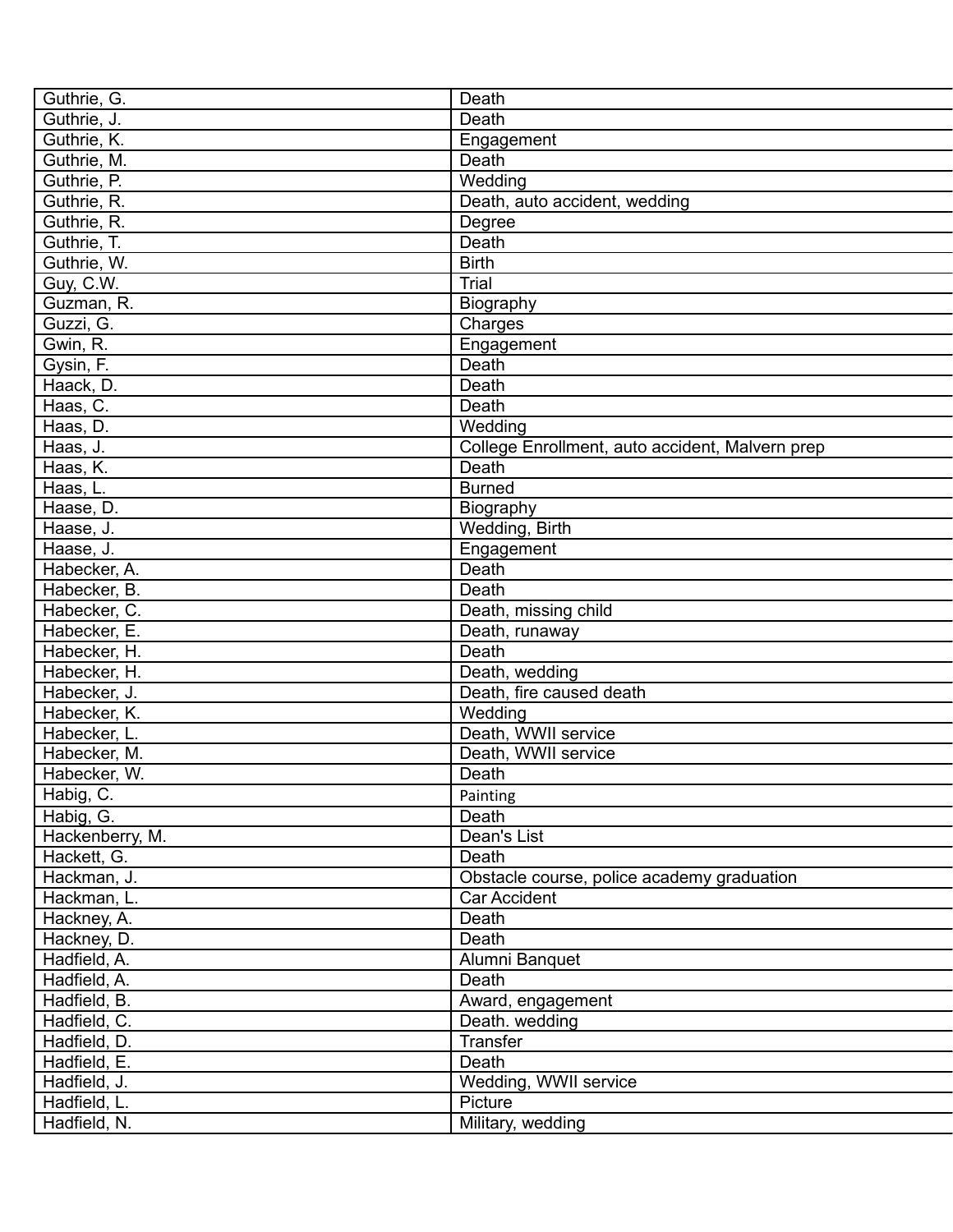| Hadfield, R.         | Death, Anniversary, Promotion, WWII service, fatal auto accident |
|----------------------|------------------------------------------------------------------|
| Hadfield, S.         | Degree                                                           |
| Hadfield, V.         | Deployment to Philippines, basic training                        |
| Hadfield, W.         | Deployment, death, wedding, WWII service                         |
| Hadley, M.           | Death, WWII service                                              |
| Hadley, R.           | Furlough, WWII service                                           |
| Haebecker, E.        | Death                                                            |
| Haga, F.             | Death, burglary                                                  |
| Haga, J.             | Arrest, civil air exchange program                               |
| Hagamon, R.          | Death                                                            |
| Hagee, T.            | Death                                                            |
| Hagel, J.            | Death                                                            |
| Hagele, J.           | Death                                                            |
| Hagerstrom, D.       | Biography                                                        |
| Hagerstrom, L.       | Pres class, college graduation                                   |
| Hagerty, D.          | Biography                                                        |
| Hagerty, E.          | <b>Theft</b>                                                     |
| Hagerty, G.          | Death                                                            |
| Haggblom, K.         | Engagement                                                       |
| Haggblom, K.         | Wedding                                                          |
| Haggblom, M.         | Death                                                            |
| Haggerty, T.         | Biography                                                        |
| Hagoplan, R.         | <b>Car Accident</b>                                              |
| Hague, M.            | Death                                                            |
| Hahn, R.             | Move                                                             |
| Haigh, J.            | Death                                                            |
| Haiko, J.            | Election                                                         |
| <b>Haines Family</b> |                                                                  |
| Haines, E.           | Graduation                                                       |
| Haines, H.           | Engagement                                                       |
| Haines, L.           | Arrest                                                           |
| Haines, R.           | Death                                                            |
| Haines, S.           | Move                                                             |
| Hainey, D.           | Death                                                            |
| Haist, T.            | Engagement                                                       |
| Halberg, F.          | Death                                                            |
| Halberstadt, E.      | Biography                                                        |
| Haldeman, I.         | Engagement                                                       |
| Haldeman, K.         | Engagement                                                       |
| Haldeman, R.         | Wedding                                                          |
| Hale, G.             | Wrestling                                                        |
| Hale, L.             | Death                                                            |
| Hall, A.             | Death                                                            |
| Hall, B.             | Death, assault                                                   |
| Hall, C.             | Death, Liberation, Wedding                                       |
| Hall, E.             | Death                                                            |
| Hall, H.             | Death                                                            |
| Hall, I.             | Death                                                            |
| Hall, J.             | Death, Stewardess wings                                          |
| Hall, K.             | Engagement, Wedding                                              |
| Hall, L.             | Engagement, Death                                                |
|                      |                                                                  |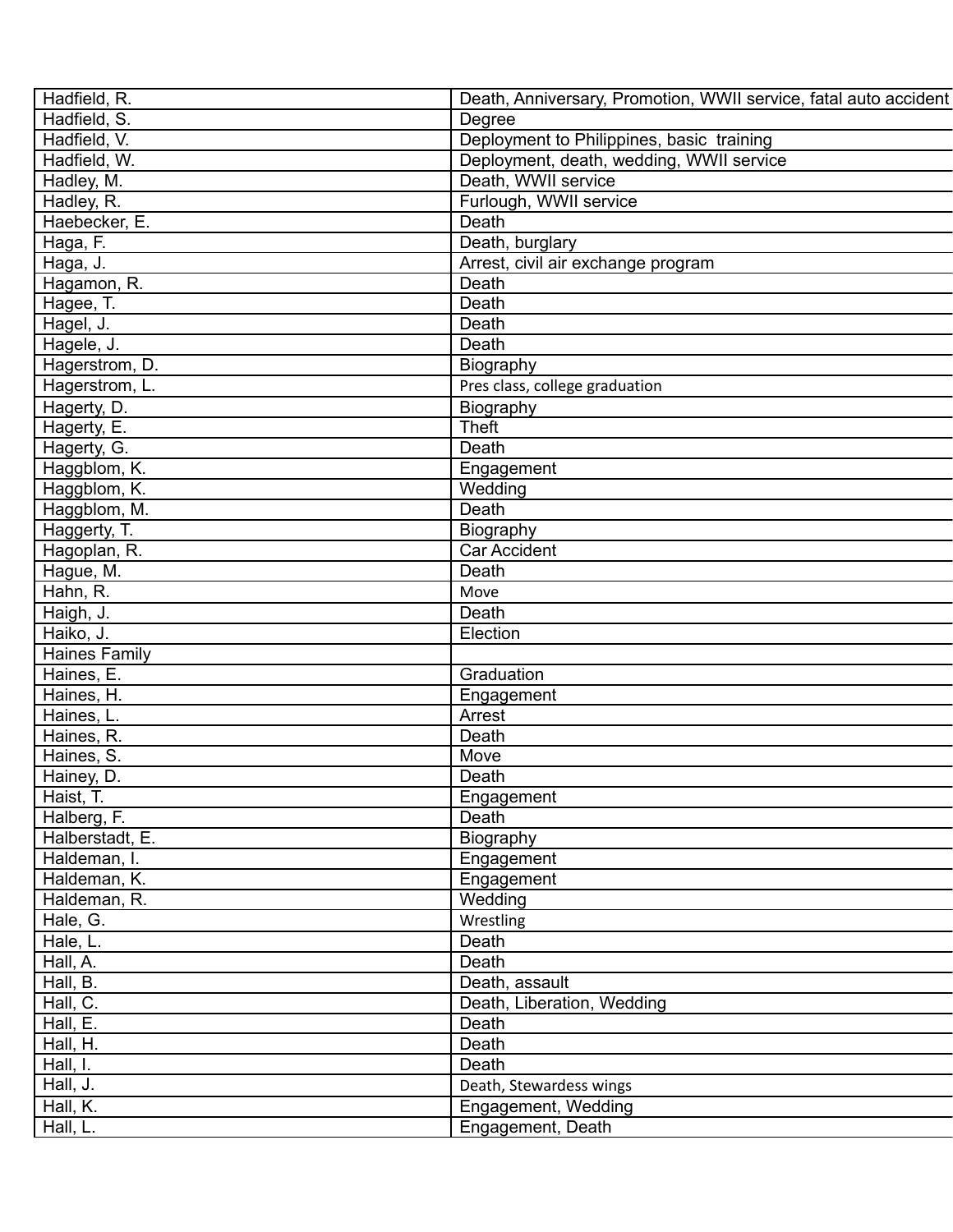| Hall, M.                     | Graduation, military                                      |
|------------------------------|-----------------------------------------------------------|
| Hall, M.                     | Theft, wedding, death                                     |
| Hall, R.                     | Engagement, Advertisement, Marriage, auto accident, death |
| Hall, S.                     | Death                                                     |
| Hallager, D.                 | Death                                                     |
| Halleran, C.                 | Death                                                     |
| Hallman, G.                  | Deatth                                                    |
| Hallman, H.                  | <b>Basic Training</b>                                     |
| Hallman, J.                  | Field hockey player, death                                |
| Hallman, L.                  | Death                                                     |
| Hallman, N.                  | Death                                                     |
| Hallman, R.                  | Arrest, fine/probation                                    |
| Hallowell, J.                | Death                                                     |
| Halpin, S.                   | <b>Bachelor's Degree</b>                                  |
| Halsema, A.                  | Death                                                     |
| Halsey, W.                   | Death                                                     |
| Haly, W.                     | Death                                                     |
| Ham, D.                      | Death                                                     |
| Ham, $P.$                    | Death, police force                                       |
| Hamara, A.                   | Arrest                                                    |
| Hamby, A.                    | <b>Car Accident</b>                                       |
| Hamer, E.                    | Engagement, wedding, death                                |
| Hames, R.                    | <b>Car Accident</b>                                       |
| Hamil, P.                    | Graduation                                                |
| <b>Hamilton Family</b>       |                                                           |
| Hamilton, C.                 | Chemistry award, death                                    |
| Hamilton, D.                 | Award                                                     |
| Hamilton, E.                 | Furlough                                                  |
| Hamilton, G.                 | Wedding, Death, school board race                         |
| Hamilton, J.                 | Death                                                     |
| Hamilton, L.                 | Death, Biography                                          |
| Hamilton, M.                 | Death, auto accident                                      |
| Hamilton, R.                 | Engagement, Army school, death, wedding                   |
| Hamilton, W.                 | Death                                                     |
| Hamlin, J.                   | Death                                                     |
| Hamlin, V.                   | Death                                                     |
| Hamm (Mrs Adelaide McCaughy) |                                                           |
| Hamm, A.                     | Death                                                     |
| Hamm, K.                     | Death                                                     |
| Hamm, P.                     | Engagement                                                |
| Hammell, C.                  | Wedding                                                   |
| Hammert, T.                  | Family                                                    |
| Hammond, B.                  | Wedding                                                   |
| Hammond, D.                  | Engagement                                                |
| Hammond, J.                  | Death                                                     |
| Hammond, L.                  | Biography, death, golf coach                              |
| Hammond, R.                  | <b>Birth</b>                                              |
| Hammond, V.                  | Death                                                     |
| Hammons, A.                  | Death                                                     |
| Hammons, B.                  | Death                                                     |
|                              |                                                           |
| Hammons, H.                  | Death                                                     |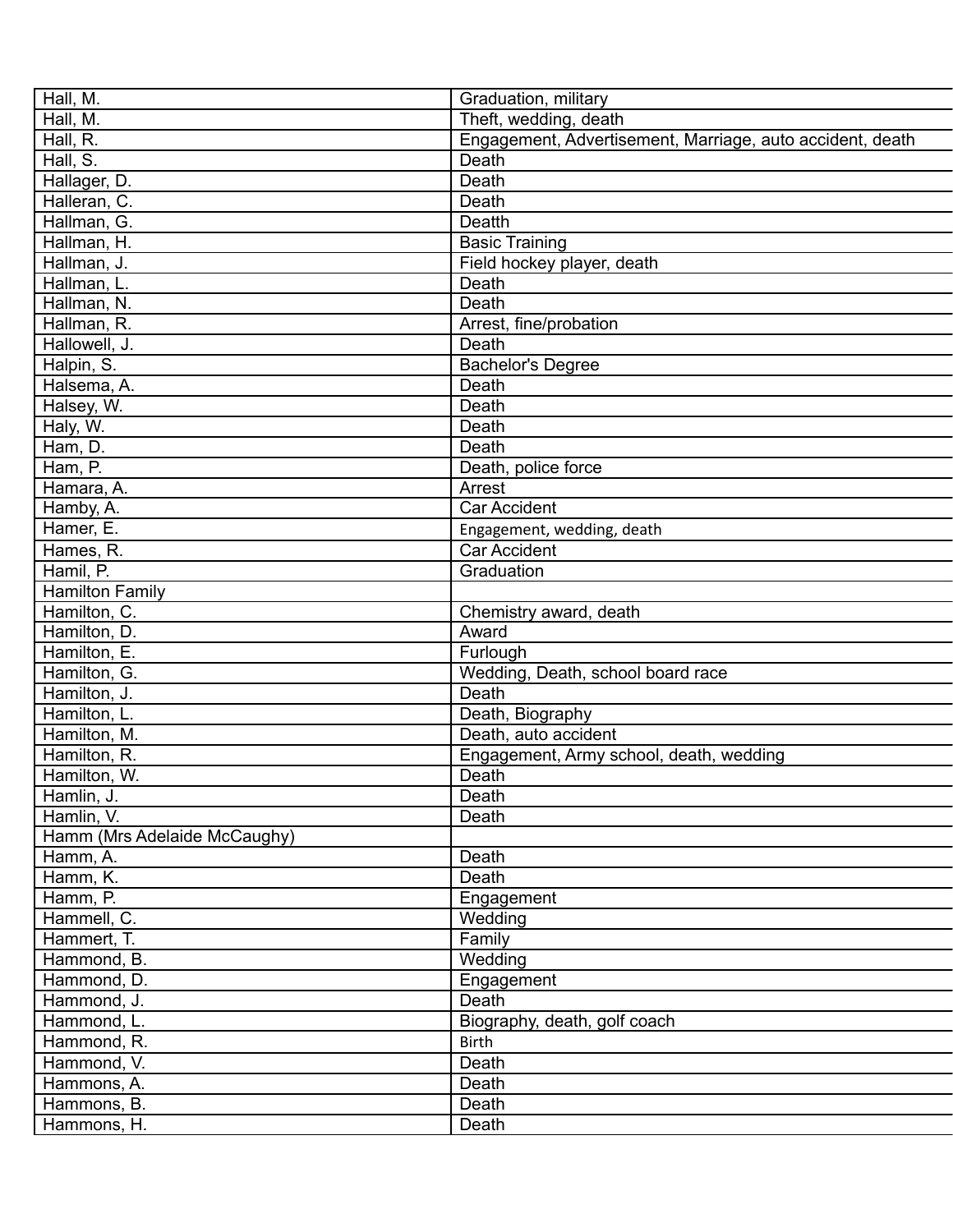| Hammons, M.                | Graduation                                  |
|----------------------------|---------------------------------------------|
| Hampton, L.                | Death                                       |
| Hand, E.                   | Death, wedding, settlement over dispute     |
| Hand, J.                   | Furlough                                    |
| Handy, M.                  | Wedding                                     |
| Haney, A.                  | <b>Basic Training</b>                       |
| Haney, M.                  | Death, Engagement                           |
| Hanick, M.                 | Engagement                                  |
| Hanifin, E.                | <b>Birth</b>                                |
| Hankes, B.                 | <b>Birth</b>                                |
| Hankes, C.                 | Engagement                                  |
| Hankins, J.                | Death                                       |
| Hanks, A.                  | Family                                      |
| Hanks, L.                  | Picture                                     |
| Hanley, J.                 | Furlough                                    |
| Hannagan Family            | Car crash, court cases                      |
| Hannagan Family            | Family                                      |
|                            | Death                                       |
| Hannagan, M.<br>Hannah, V. | Death                                       |
|                            |                                             |
| Hannon, A.                 | <b>Theft</b>                                |
| Hannum, A.                 | Death                                       |
| Hannum, B.                 | Death                                       |
| Hannum, C.                 | Death, Engagement, birth                    |
| Hannum, E.                 | Death, wedding                              |
| Hannum, E.                 | Engagement, wedding                         |
| Hannum, G.                 | Death                                       |
| Hannum, H.                 | Wedding, engagement, HS bio                 |
| Hannum, N.                 | Death                                       |
| Hannum, P.                 | Death, Theft, college degree                |
| Hannum, R.                 | Death                                       |
| Hannum, W.                 | Death, property sale, wedding, WWII service |
| Hanrahan, J.               | Death                                       |
| Hansberry, T.              | Engagement                                  |
| Hanson, J.                 | Completes basic training8                   |
| Hanss, C.                  | Death                                       |
| Hanuum, D.                 | Reunion                                     |
| Happersett, E.             | Lawsuit, wedding                            |
| Happersett, F.             | <b>Public Auction</b>                       |
| Happersett, H.             | Engagement, death                           |
| Happersett, M.             | Death, engagement, wedding                  |
| Happersett, R.             | Death                                       |
| Happersett, S.             | Engagement                                  |
| Haprer, R.                 | <b>Divorce</b>                              |
| Harden, A.                 | Death                                       |
| Harden, E.                 | Death                                       |
| Hardin, R.                 | Death                                       |
| Harding, J.                | Biography                                   |
| Harding, K.                | Engagement                                  |
| Hardman, R.                | Family                                      |
| Hardy, C.                  | Death                                       |
| Hardy, T.                  | Biography                                   |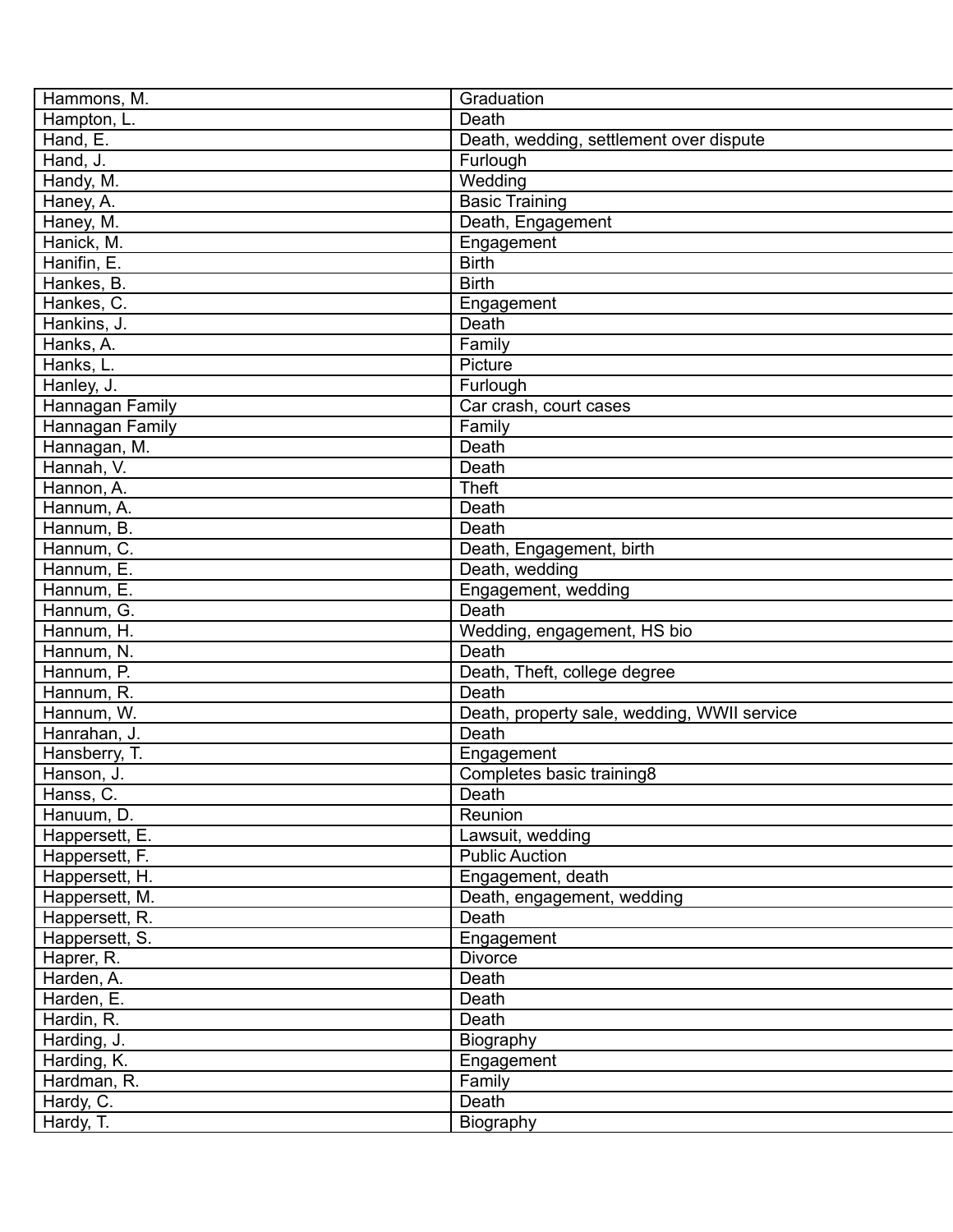| Harkins, B.          | Death                               |
|----------------------|-------------------------------------|
| Harkins, C.          | Death                               |
| Harkins, G.          | Arrest                              |
| Harlan, G.           | Wedding                             |
| Harley-Johnson, C.   | Death                               |
| Harley, E.           | Death                               |
| Harley, E.           | Death                               |
| Harley, L.           | Engagement                          |
| Harley, M.           | Competition                         |
| Harley, N.           | Engagement                          |
| Harlow, A.           | Vacation                            |
| Harlow, G.           | Death, engagement                   |
| Harlow, M.           | Death                               |
| Harman, C.           | Wedding                             |
| Harman, D.           | Death                               |
| Harman, G.           | Death, auto accident, bicycle theft |
| Harman, M.           | Birthday, marriage, new resident    |
| Harman, R.           | Death                               |
| Harmer, C.           | Wedding                             |
| Harmon, K.           | Theft                               |
| Harmon, T.           | Engagement                          |
| Harner, C.           | Engagement                          |
| Harner, H.           | Death                               |
| Harner, J.           | Death                               |
| Harner, R.           | Death                               |
| Harney, N.           | Biography                           |
| Harney, N.           | Death                               |
| Harp, J.             | Death                               |
| Harp, R.             | Picture, Biography                  |
| Harpel, K.           | Engagement                          |
| Harpel, K.           | Wedding                             |
| Harpel, L.           | Death, birth, WWII service          |
| <b>Harper Family</b> | Picture                             |
| Harper, C.           | Family                              |
| Harper, D.           | Car Accident                        |
| Harper, T.           | Death                               |
| Harple, A.           | Engagement                          |
| Harple, B.           | Wedding                             |
| Harple, C.           | Death, KIA                          |
| Harple, C.           | Death                               |
| Harple, D.           | Death                               |
| Harple, D.           | Wedding                             |
| Harple, E.           | Death                               |
| Harple, G.           | <b>Birth</b>                        |
| Harple, G.           | Death                               |
| Harple, L.           | Death                               |
| Harple, M.           | Death                               |
| Harple, N.           | <b>Birth</b>                        |
| Harple, R.           | Wedding, WWII service               |
| Harrer, V.           |                                     |
|                      | Scholarship                         |
| Harrington, A.       | Wedding, Death                      |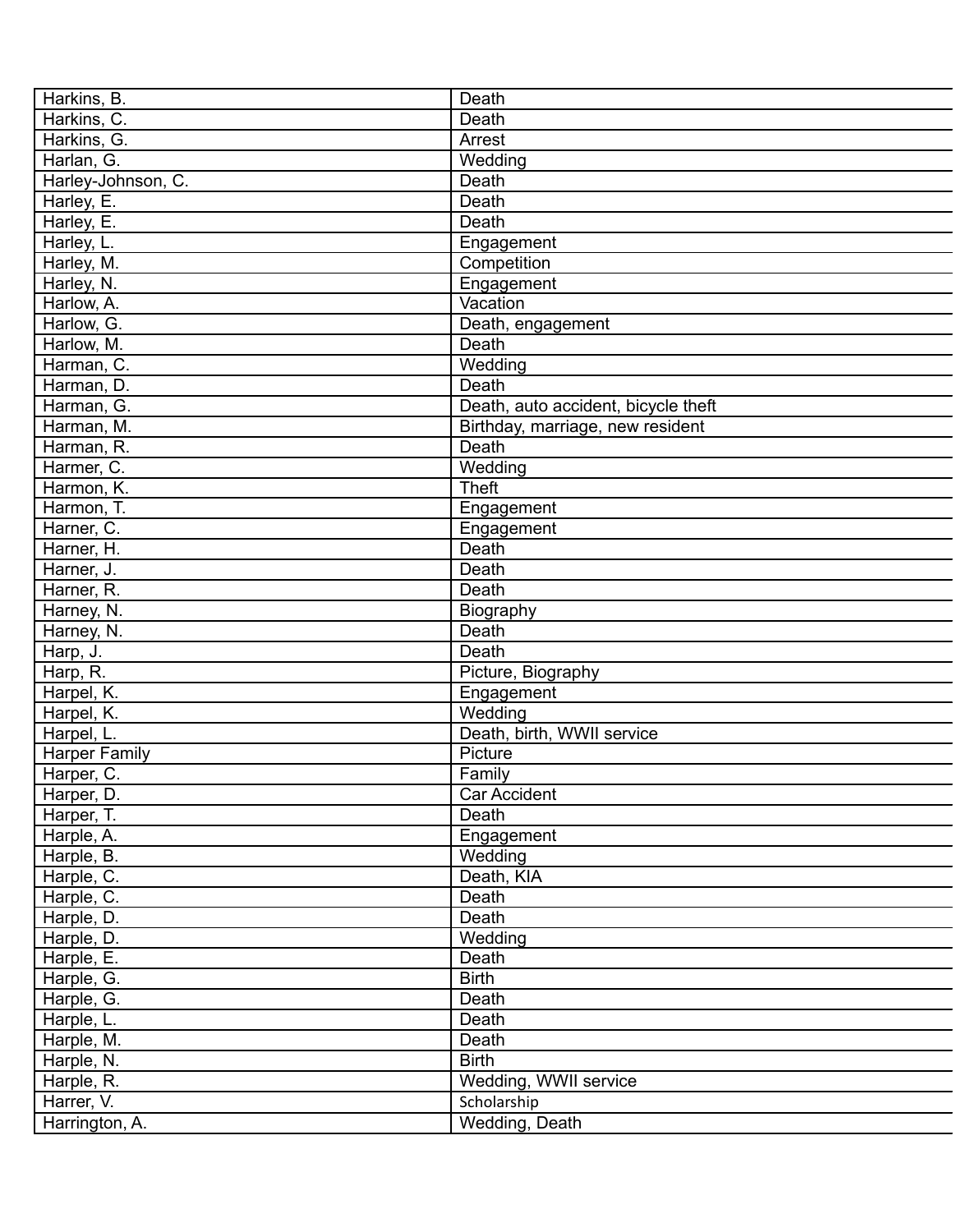| Harrington, C. | Death                                                       |
|----------------|-------------------------------------------------------------|
| Harrington, E. | Death                                                       |
| Harrington, J. | Graduation, Death                                           |
| Harrington, R. | Death                                                       |
| Harrington, S. | Death                                                       |
| Harris, A.     | Death                                                       |
| Harris, B.     | Death                                                       |
| Harris, D.     | Death                                                       |
| Harris, D.     | <b>Football Career</b>                                      |
| Harris, D.     | Biography                                                   |
| Harris, E.     | Death, swim meet medals                                     |
| Harris, G.     | <b>Birth</b>                                                |
| Harris, H.     | Death                                                       |
| Harris, J.     | Letter of Intent, death                                     |
| Harris, J.     | Biography, football career, commits Western Michigan, death |
| Harris, K.     | Engagement, Wedding                                         |
| Harris, M.     | Social Party, Death                                         |
| Harris, M.     | Death                                                       |
| Harris, R.     | Death                                                       |
| Harris, S.     | Engagement, Wedding, DUI                                    |
| Harris, V.     | Death                                                       |
| Harris, W.     | Death, auto accident                                        |
| Harrison, A.   | <b>WWII</b> service                                         |
| Harrison, A.   | Death, WWII service                                         |
| Harrison, B.   | Advertisement                                               |
| Harrison, D.   | Advertisement                                               |
| Harrison, D.   | Death                                                       |
| Harrison, J.   | Death, estate sale                                          |
| Harrison, L.   | Death                                                       |
| Harrison, R.   | Death, commencement                                         |
| Harrison, T.   | Death                                                       |
| Harrop, E.     | Winner voice contest, wedding                               |
| Harrop, L.     | Concert, part university band                               |
| Harrop, S.     | Picture, college honor                                      |
| Harrop, W.     | Death, college graduation                                   |
| Harry, J.      | Injury, death                                               |
| Harsel, R.     | Death                                                       |
| Hart, C.       | Death                                                       |
| Hart, D.       | Wedding                                                     |
| Hart, E.       | Death                                                       |
|                | Death                                                       |
| Hart, F.       |                                                             |
| Hart, H.       | <b>Birth</b>                                                |
| Hart, J.       | <b>Theft</b>                                                |
| Hart, K.       | Death                                                       |
| Hart, K.       | Death                                                       |
| Hart, M.       | Wedding                                                     |
| Hart, P.       | Death                                                       |
| Hart, R.       | Letter of Intent, Biography                                 |
| Hart, S.       | Death, burglary                                             |
| Hart, W.       | Death, MC Miss PA pagent, fire                              |
| Hartman, C.    | <b>Birth</b>                                                |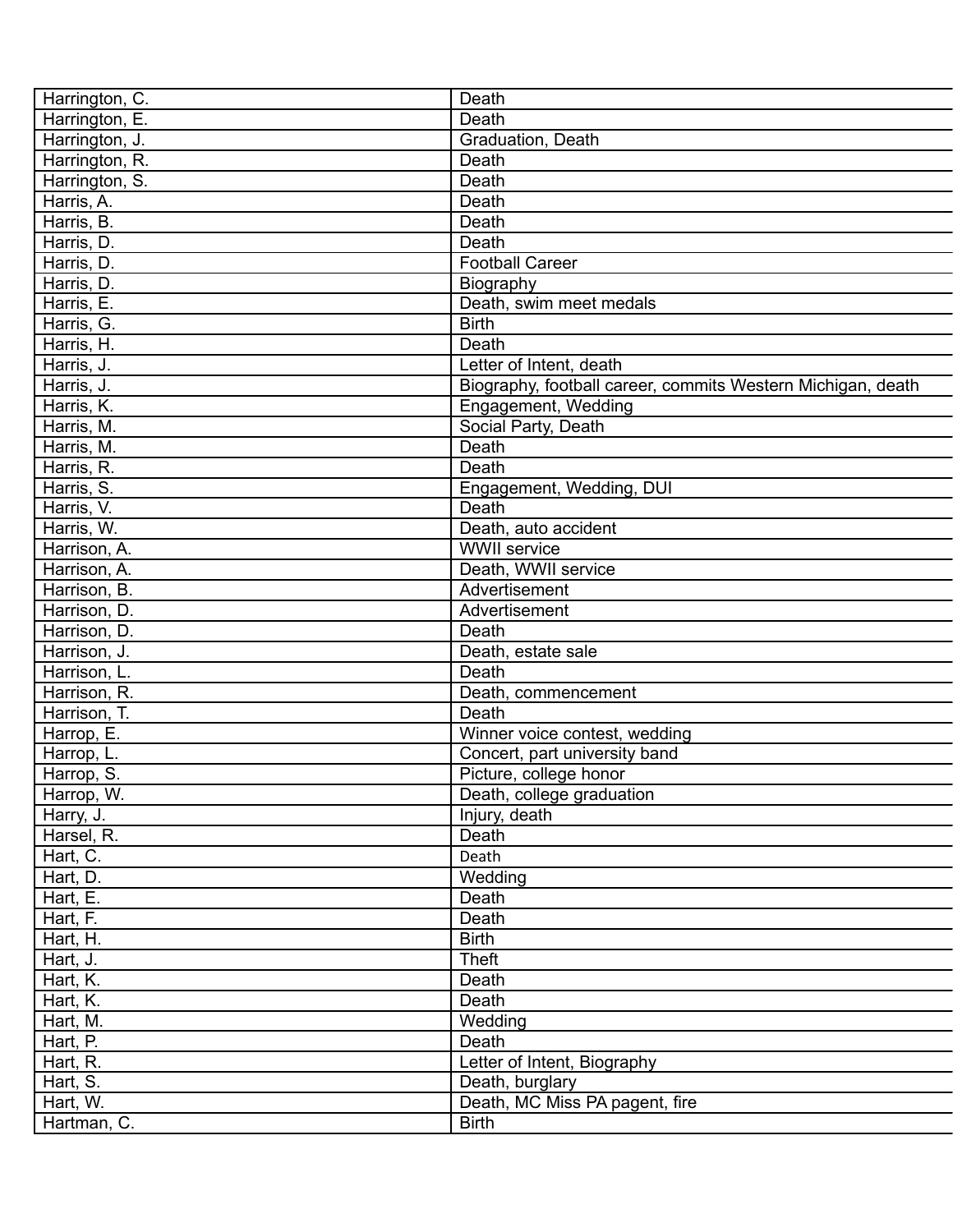| Hartman, J.      | Death                                    |
|------------------|------------------------------------------|
| Hartman, R.      | Engagement                               |
| Hartman, R.      | Death, Anniversary, Wedding              |
| Hartmann, H.     | Death                                    |
| Hartnett, A.     | Death                                    |
| Hartz, V.        | Death                                    |
| Hartzell, D.     | Death                                    |
| Harvey, E.       | <b>Birth</b>                             |
| Harvey, H.       | Death, postmaster                        |
| Harvey, J.       | Anniversary, college graduation          |
| Harvey, M.       | Death, auto crash                        |
| Harvey, P.       | Theft, military promotion                |
| Harvey, R.       | Biography, rowing                        |
| Harvey, S.       | Death, engagement                        |
| Harvey, S.       | Death                                    |
| Harvey, V.       | Wedding                                  |
| Harwell, J.      | Death                                    |
| Hashem, R.       | <b>Birth</b>                             |
| Hashinger, B.    | Death, Honorable Discharge, WWII service |
| Hashinger, M.    | Death, Wedding                           |
| Hashinger, R.    | Death, Home on Leave, WWII service       |
| Haskell, W.      | Death                                    |
| Hass, M.         | Introduction                             |
| Hassenplug, L.   | Engagement                               |
| Hassenplug, P.   | Death                                    |
| Hasson, C.       | Award                                    |
| Hasson, J.       | Death                                    |
| Hasson, J.       | Death                                    |
| Hasson, M.       | Visitation                               |
| Hasson, N.       | Biography                                |
| Hasson, R.       | Death                                    |
| Hasson, S.       | Car Accident                             |
| Hatch, H.        |                                          |
|                  | Engagement                               |
| Hatcher, M.      | Engagement                               |
| Hatfield, J.     | Death                                    |
| Hatfield, R.     | <b>Birth</b>                             |
| Hatjistaurou, G. | Car Accident                             |
| Hatt, D.         | Theft                                    |
| Hauck, W.        | Move                                     |
| Haupert, G.      | Wedding                                  |
| Haupert, G.      | Engagement                               |
| Haupert, M.      | Death                                    |
| Haupert, W.      | Death                                    |
| Hausch, G.       | Death                                    |
| Hausch, O.       | Death                                    |
| Hauser, B.       | Biography                                |
| Hawes, T.        | Military                                 |
| Hawk, E.         | Wedding                                  |
| Hawk, N.         | Death, auto theft                        |
| Hawkes, C.       | Death                                    |
| Hawkes, D.       | Death                                    |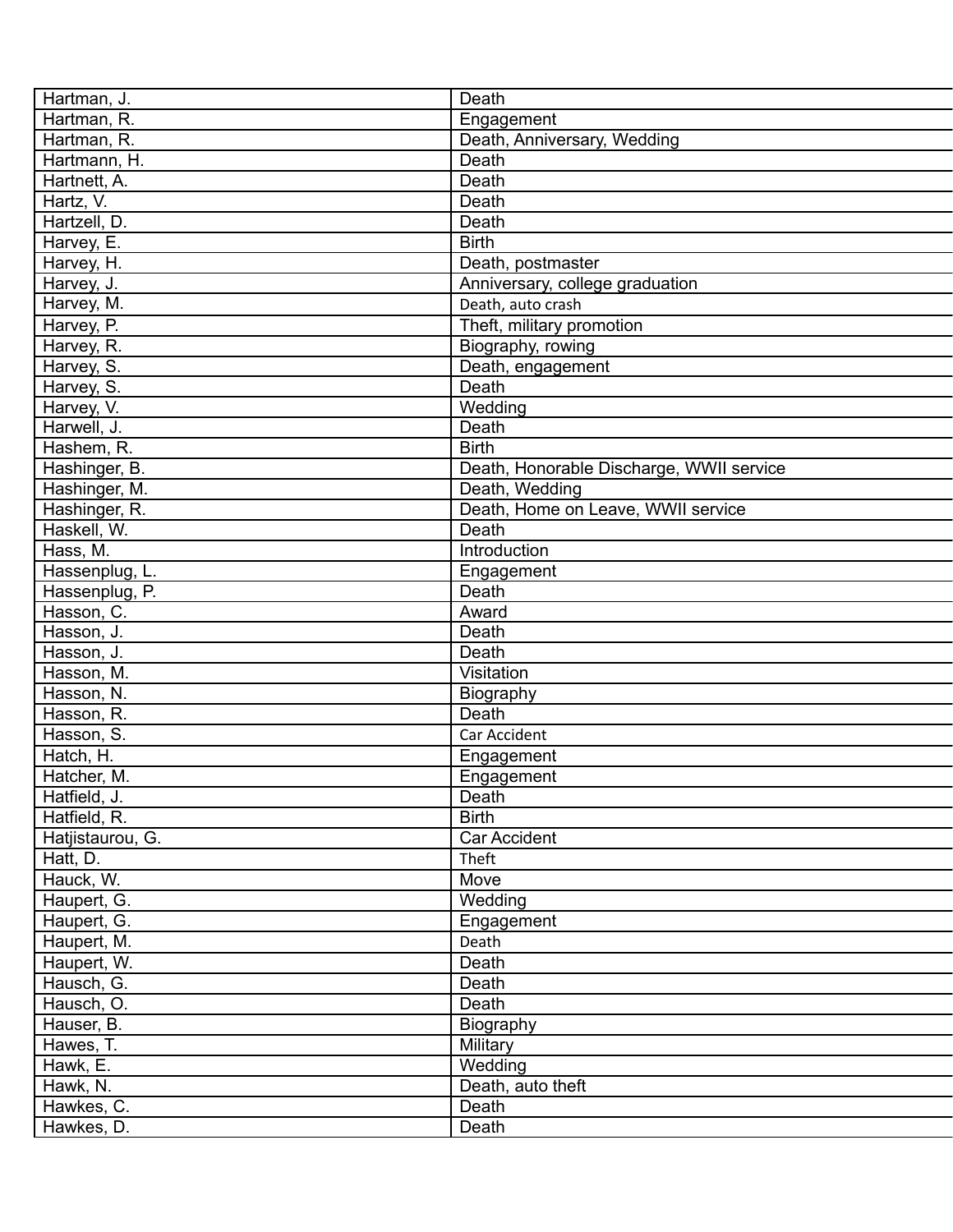| Hawkins, R.                 | Death                              |
|-----------------------------|------------------------------------|
| Hawkinson, E.               | Death                              |
| Hawksworth, J.              | Advertisement                      |
| Haworth, H.                 | Race                               |
| Haws, M.                    | Death                              |
| Hawthorn, J.                | Wedding                            |
| Hawthorn, K.                | Engagement                         |
| Hawthorn, W.                | Death                              |
| Hawthorne, B.               | <b>Birth</b>                       |
| Hawthorne, J.               | <b>Birth</b>                       |
| Hayden, B.                  | Missing                            |
| Hayduk, R.                  | Engagement, Wedding                |
| <b>Hayes Family</b>         |                                    |
| Hayes, B.                   | Biography                          |
| Hayes, C.                   | Death                              |
| Hayes, D.                   | Selection football team, death     |
| Hayes, F.                   | Death                              |
| Hayes, H.                   | Car Accident, Death                |
| Hayes, K.                   | Arrest                             |
| Hayes, K.                   | Engagement                         |
| Hayes, L.                   | Death                              |
| Hayes, L.                   | Death, Birth                       |
| Hayes, M.                   | Death                              |
| Hayes, S.                   | Engagement                         |
| Hayes, W.                   | Birth, death                       |
| Haymaker, B.                | Death                              |
|                             | Sports                             |
| Hays, A.                    |                                    |
| Hays, P.                    | Biography<br><b>Basic Training</b> |
| Hays, T.                    | Death                              |
| Hayward, N.<br>Hayworth, M. |                                    |
|                             | Arrest                             |
| Hayworth, M.                | Arrest                             |
| Hazel, L.                   | Award                              |
| Hazelwood, T.               | Death                              |
| Hazzard, D.                 | Death                              |
| Hazzard, M.                 | Death                              |
| Heake, G.                   | Death                              |
| Heald, F.                   | Death                              |
| Healy, A.                   | Death                              |
| Heaps, J.                   | Arrest                             |
| Hearn, D.                   | Death                              |
| Hearon, K.                  | Promotion                          |
| Hearon, S.                  | Wedding                            |
| Heath, C.                   | Death                              |
| Heathcote, J.               | Foreign Study                      |
| Hebrank, E.                 | Death                              |
| Hechinger, C.               | Death                              |
| Heckathorne, C.             | Death                              |
| Heckman, K.                 | Wedding                            |
| Hedberg, J.                 | Dean's List                        |
| Hedgepeth, R.               | Parole                             |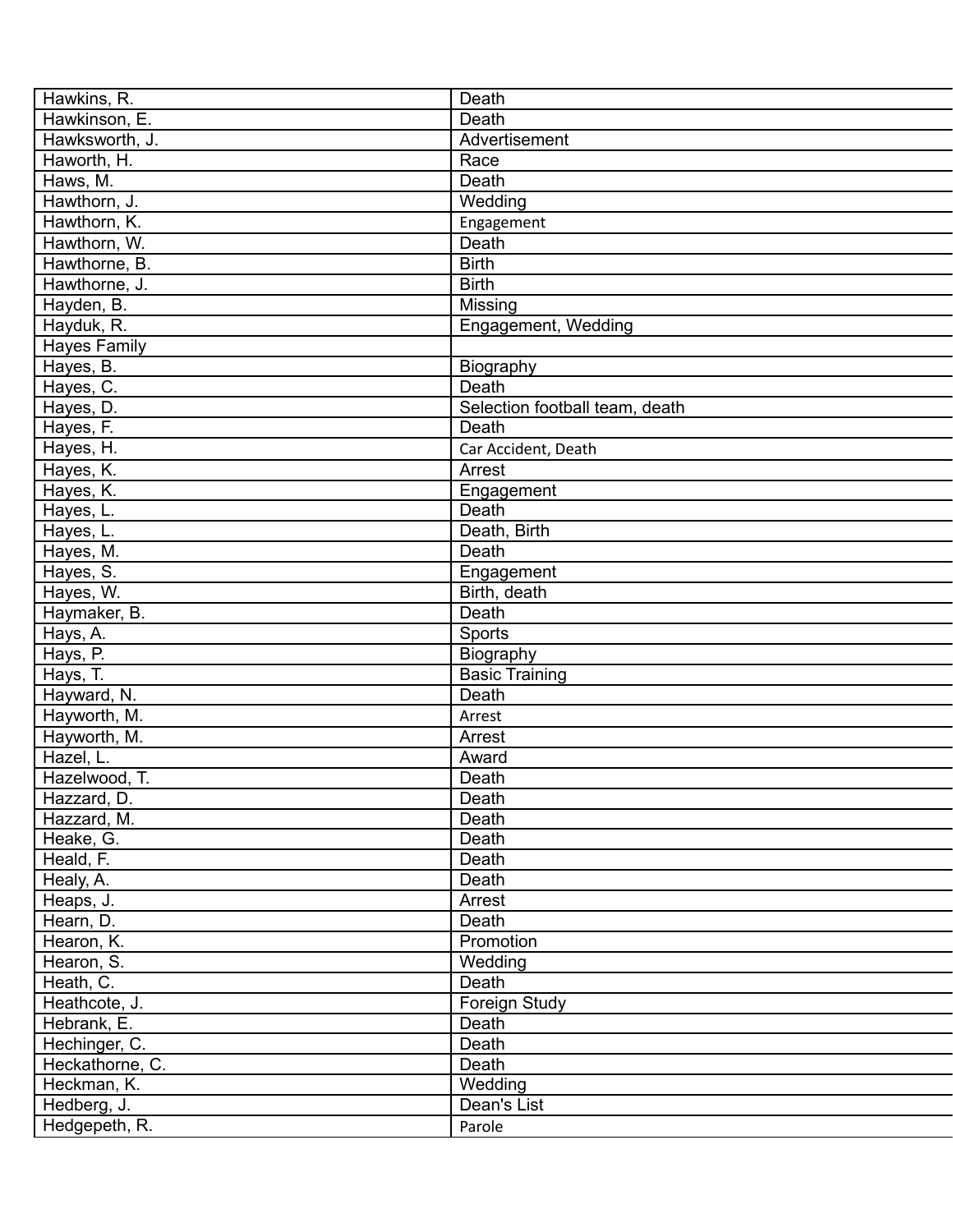| Hedrick, A.      | Death                                                        |
|------------------|--------------------------------------------------------------|
| Hedrick, B.      | Wedding                                                      |
| Hedrick, S.      | Engagement                                                   |
| Heffelfigner, R. | Election                                                     |
| Heffer, D.       | <b>Car Accident</b>                                          |
| Hefflefinger, S. | Death                                                        |
| Heffner, J.      | Biography, death and tributes                                |
| Heffner, S.      | Death                                                        |
| Hefler, J.       | <b>Birth</b>                                                 |
| Hegarty, D.      | Death                                                        |
| Hegarty, J.      | Death                                                        |
| Hegarty, L.      | Death, Wedding                                               |
| Hegarty, S.      | Dean's List, college graduation                              |
| Heideck, K.      | Death                                                        |
| Heidelbaugh, H.  | Death                                                        |
| Heilig, A.       | Musician                                                     |
| Heim, S.         | Death                                                        |
| Heimberger, J.   | Engagement                                                   |
| Heimel, D.       | <b>Birth</b>                                                 |
|                  | Trial                                                        |
| Hein, V.         |                                                              |
| Hein, V.         | Biography                                                    |
| Heinmiller, E.   | Camp                                                         |
| Heinmiller, K.   | Award                                                        |
| Heintzelman, L.  | Death                                                        |
| Heinzman, G.     | Death                                                        |
| Heinzman, I.     | <b>Theft</b>                                                 |
| Heiser, H.       | Arrest                                                       |
| Heitzman, J.     | Death                                                        |
| Helbers, L.      | Death                                                        |
| Heliker, D.      | Sworn in as Police Chief                                     |
| Heliker, D.      | Police Chief                                                 |
| Heller, B.       | Picture                                                      |
| Heller, K.       | <b>Basic Training</b>                                        |
| Heller, M.       | Death                                                        |
| Heller, M.       | Death                                                        |
| Heller, R.       | Death                                                        |
| Heller, R.       | Committee                                                    |
| Heller, T.       | Election                                                     |
| Hellhake, P.     | Wedding, Biography                                           |
| Hellhake, P.     | Picture                                                      |
| Helm, D.         | Death                                                        |
| Helm, F.         | Death                                                        |
| Helm, J.         | Sports                                                       |
| Helm, J.         | Wedding, Anniversary, Birth, kayak accident                  |
| Helm, M.         | Piano Recital, democratic party, death                       |
| Helm, M.         | Death                                                        |
| Helm, P.         | Death                                                        |
| Helm, T.         | Death                                                        |
| Helms, J.        | Car Accident, birth, death, WWII service, woman endorsed for |
|                  | council seat                                                 |
| Helms, L.        | Death                                                        |
|                  |                                                              |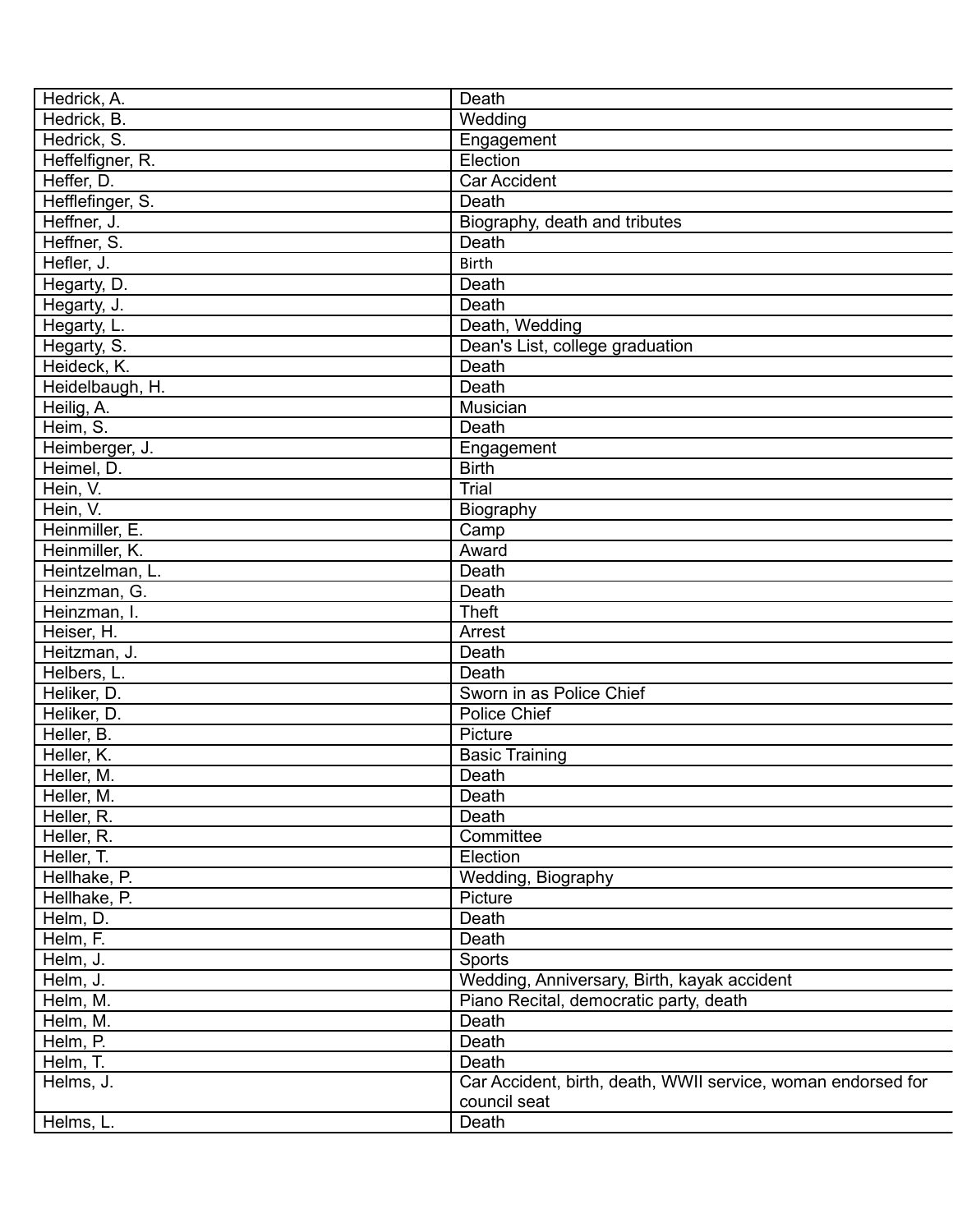| Helms, M.          | Death                                                       |
|--------------------|-------------------------------------------------------------|
| Hemberger, D.      | Engagement, auto vandalism                                  |
| Hemberger, D.      | Wedding                                                     |
| Hemberger, E.      | Retirement, Death, motocycle theft, college graduation, man |
|                    | of year                                                     |
| Hemberger, M.      | Death                                                       |
| Hemberger, S.      | Engineering student, graduation                             |
| Hemcher, S.        | Biography                                                   |
| Hemley, J.         | Death                                                       |
| Hemphill, B.       | Death                                                       |
| Hemphill, F.       | Deployment                                                  |
| Hemrick, R.        | Death                                                       |
| Henck, L.          | <b>Basic Training</b>                                       |
| Henderlite, H.     | Death, conference, dean's list                              |
| Henderlite, J.     | Dean's List                                                 |
| Henderson, A.      | Military, sentence for drunkenness                          |
| Henderson, B. Reed | Life, Death                                                 |
| Henderson, C.      | Engagement, 24 <sup>th</sup> wedding                        |
| Henderson, E.      | Death, meeting speaker                                      |
| Henderson, F.      | Death, Public Sale                                          |
| Henderson, H.      | Death, Furlough                                             |
| Henderson, I.      | Death                                                       |
| Henderson, J.      | Wedding                                                     |
| Henderson, L.      | Death                                                       |
| Henderson, R.      | <b>Basic Training</b>                                       |
| Henderson, R.      |                                                             |
| Henderson, S.      | Engagement, marriage                                        |
|                    | Engagement, Wedding                                         |
| Henderson, S.      | Engagement                                                  |
| Henderson, W.      | Announcement of candidacy, postmaster                       |
| Hendrick, S.       | Wedding                                                     |
| Hendricks, C.      | Firefighter of the Week                                     |
| Hendricks, M.      | Wedding, death                                              |
| Hendrickson, R.    | <b>Car Accident</b>                                         |
| Hendry, E.         | Death                                                       |
| Hengst, A.         | Engagement, Wedding                                         |
| Hengst, B.         | Engagement                                                  |
| Henley, B.         | Death                                                       |
| Henley, M.         | Engagement                                                  |
| Hennigan, J.       | Death                                                       |
| Henning, M.        | Death                                                       |
| Henry, D.          | Anniversary                                                 |
| Henry, E.          | <b>Theft</b>                                                |
| Henry, F.          | Car Accident, Delegate intl meeting, WWII seervice          |
| Henry, J.          | WWII service, Sales Award, Death                            |
| Henry, K.          | Death, vandalisim                                           |
| Henry, L.          | Wedding, auto accident, Moore College of Art                |
| Henry, M.          | Death                                                       |
| Henry, M.          | Death                                                       |
| Henry, M.          | Basic Training, wedding                                     |
| Henry, N.          | <b>Birth</b>                                                |
| Henry, V.          | Anniversary                                                 |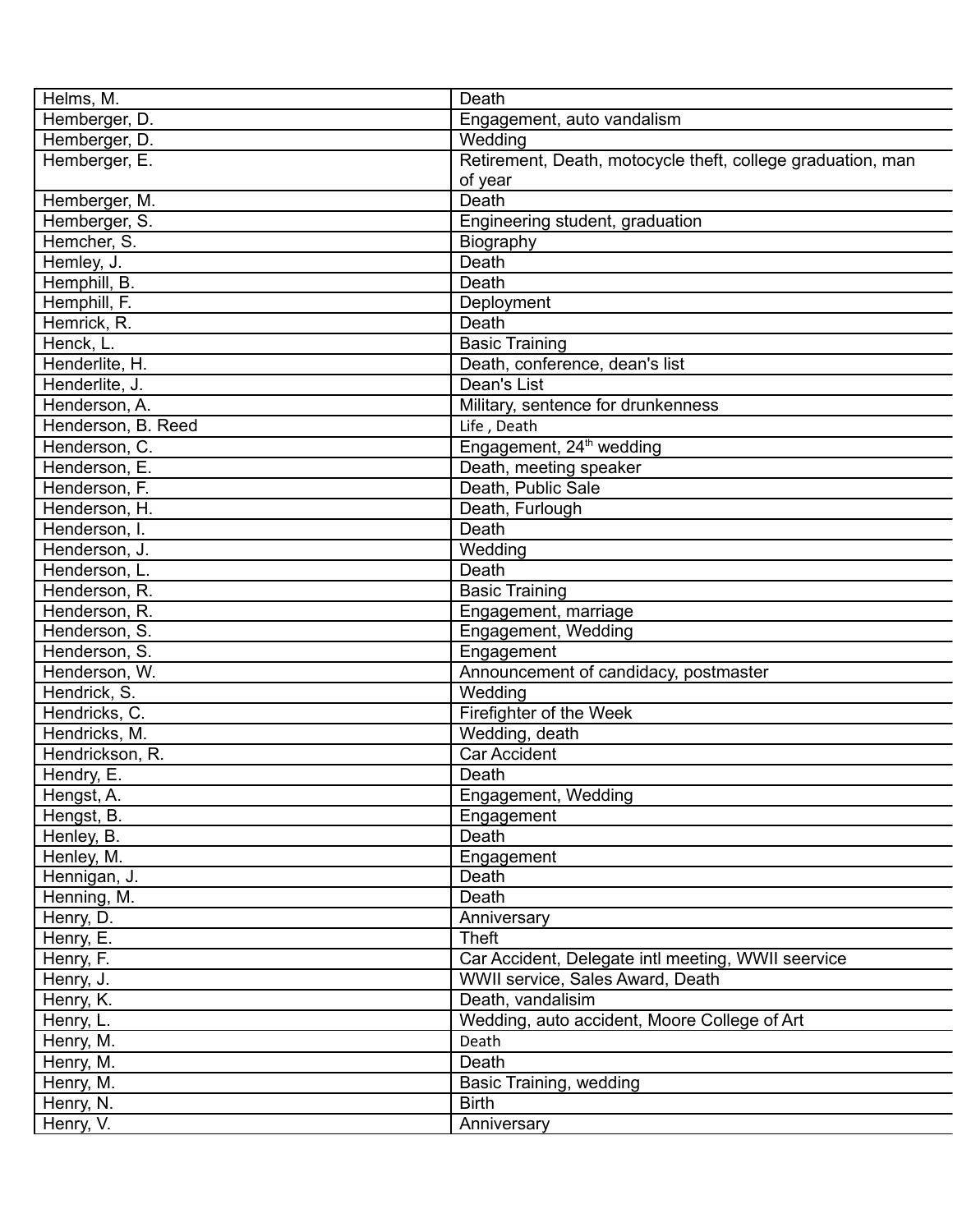| Henry, W.             | Wedding, Death                                 |
|-----------------------|------------------------------------------------|
| Hensel, M.            | Death, twirling                                |
| Hensel, R.            | Death                                          |
| Henson, R.            | Death                                          |
| Hepner, L.            | Award                                          |
| Herd                  | Acquitted                                      |
| Herick, T.            | Engagement, Wedding                            |
| Herion, K.            | Biography, Picture                             |
| Herion, P.            | Wedding                                        |
| Herkner, M.           | Wedding                                        |
| Herley, C.            | Advertisement                                  |
| Herling, B.           | Eagle Scout Award                              |
| Herman, A.            | Death                                          |
| Herman, L.            | Death                                          |
| Herman, R.            | Wedding, death                                 |
| Heron, R.             | Finalist                                       |
| Heron, S.             | Dean's List                                    |
| Herr, E.              | Exhibition                                     |
| Herr, L.              | Death                                          |
| Herr, M.              | <b>Birth</b>                                   |
| Herr, M.              | Dairy Show Winner, farm cooperatives           |
| Herr, P.              | Wedding                                        |
| Herr, W.              | Hospital                                       |
| Herring, C.           | Death                                          |
| Herron, C.            | Death                                          |
| <b>Hershey Family</b> |                                                |
| Hershey, C.           | Firefighter of the Week, new resident          |
| Hershey, E.           |                                                |
|                       | Engagement, wedding<br>Nursery, death          |
| Hershey, J.           |                                                |
| Hershey, L.           | Engagement                                     |
| Hershey, R.           | Biography                                      |
| Hershey, R.           | Anniversary                                    |
| Hertel, A.            | Death                                          |
| Hertel, J.            | Death                                          |
| Hertel, J.            | Death                                          |
| Hertel, L.            | Death                                          |
| Hertel, M.            | Hospitalization                                |
| Hertiq, D.            | <b>Theft</b>                                   |
| Hertwig, J.           | Death                                          |
| Hertzler, F.          | Theft                                          |
| Hertzler, V.          | Death                                          |
| Hertzog, P.           | Auto accident                                  |
| Hertzog, R.           | <b>Sex Education Dispute</b>                   |
| Hervey, C.            | Picture                                        |
| Hervey, J.            | Death                                          |
| Hervey, R.            | Death                                          |
| Hery, J.              | Wedding                                        |
| Herzer, M.            | Engagement                                     |
| Hess, A.              | Death, candidacy for state house, WWII service |
| Hess, B.              | Biography                                      |
| Hess, H.              | Death                                          |
|                       |                                                |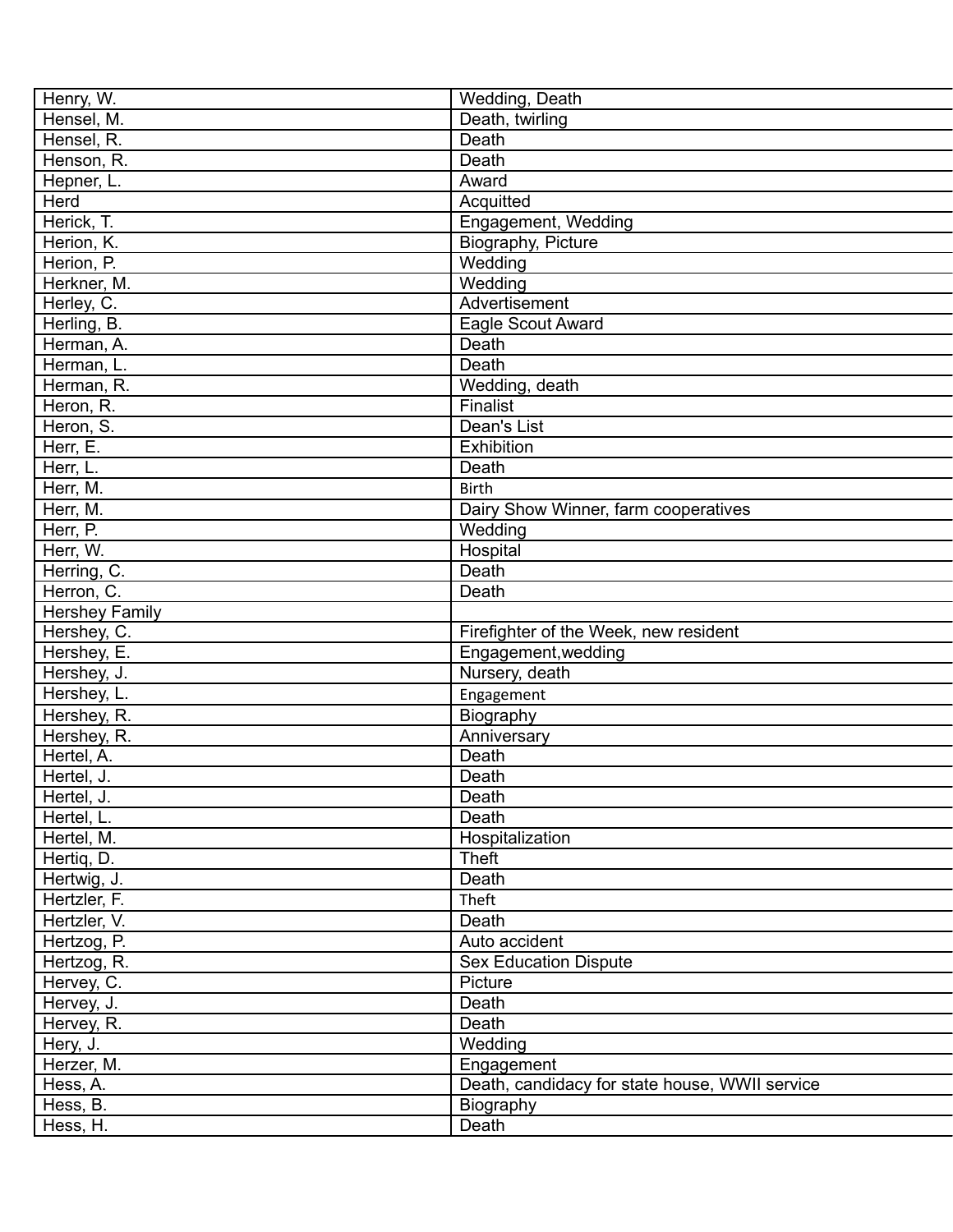| Hess, J.              | Death                                 |
|-----------------------|---------------------------------------|
| Hess, K.              | Engagement, tennis picture, death     |
| Hess, N.              | Death                                 |
| Hess, P.              | Hospitalization                       |
| Hess, R.              | Arrest                                |
| Hesselbacher, M.      | Death                                 |
| Hessinger, E.         | Death                                 |
| Hessinger, W.         | Citizen of the Year Award             |
| Hester, R.            | Citation                              |
| Heston, S.            | Death                                 |
| Heston, T.            | Engagement                            |
| Hetrick, A.           | Engagement                            |
| Hetrick, C.           | Engagement                            |
| Hetrick, K.           | Engagement                            |
| Hetrick, M.           | Engagement, new resident              |
| Hettel, G.            | Move                                  |
| Hettinger, P.         | Death, assault                        |
| Hettinger, T.         | Biography                             |
| Hetzel, D.            | Death                                 |
| Hetzel, J.            | Certification                         |
| Heydt, E.             | <b>Production Record</b>              |
| Heymann, G.           | Biography                             |
| Heynkow, T.           | <b>Executive Board</b>                |
| Hibbard, M.           | Death                                 |
| Hibbard, W.           | Death                                 |
| Hibberd, M.           |                                       |
|                       | Engagement<br>Letter of Intent        |
| Hibbs, A.             |                                       |
| Hibbs, R.             | Letter of Intent                      |
| Hickey, G.            | Biography                             |
| Hickey, J.            | Death                                 |
| Hickey, K.            | Engagement, Wedding                   |
| Hickey, M.            | Engagement                            |
| Hickey, T.            | Election                              |
| Hickman, G.           | Death, 25 <sup>th</sup> anniversary   |
| Hickman, H.           | Death                                 |
| Hickman, L.           | Firefighter of the Week               |
| Hickman, L.           | Death, real estate sale, antique shop |
| Hickman, R.           | <b>Car Accident</b>                   |
| Hicks, B.             | <b>Birth</b>                          |
| Hicks, C.             | Death                                 |
| Hicks, J.             | Military                              |
| Hicks, P.             | Miligary                              |
| Hiddleson, H.         | <b>Birth</b>                          |
| Hiddleson, M.         | Death                                 |
| Hiddleson, P.         | Death, Car Accident                   |
| Higginbotham, B.      | <b>Car Accident</b>                   |
| <b>Higgins Family</b> |                                       |
| Higgins, A.           | Death                                 |
| Higgins, F.           | Death                                 |
| Higgins, M.           | Death                                 |
| Higgins, S.           | Death                                 |
|                       |                                       |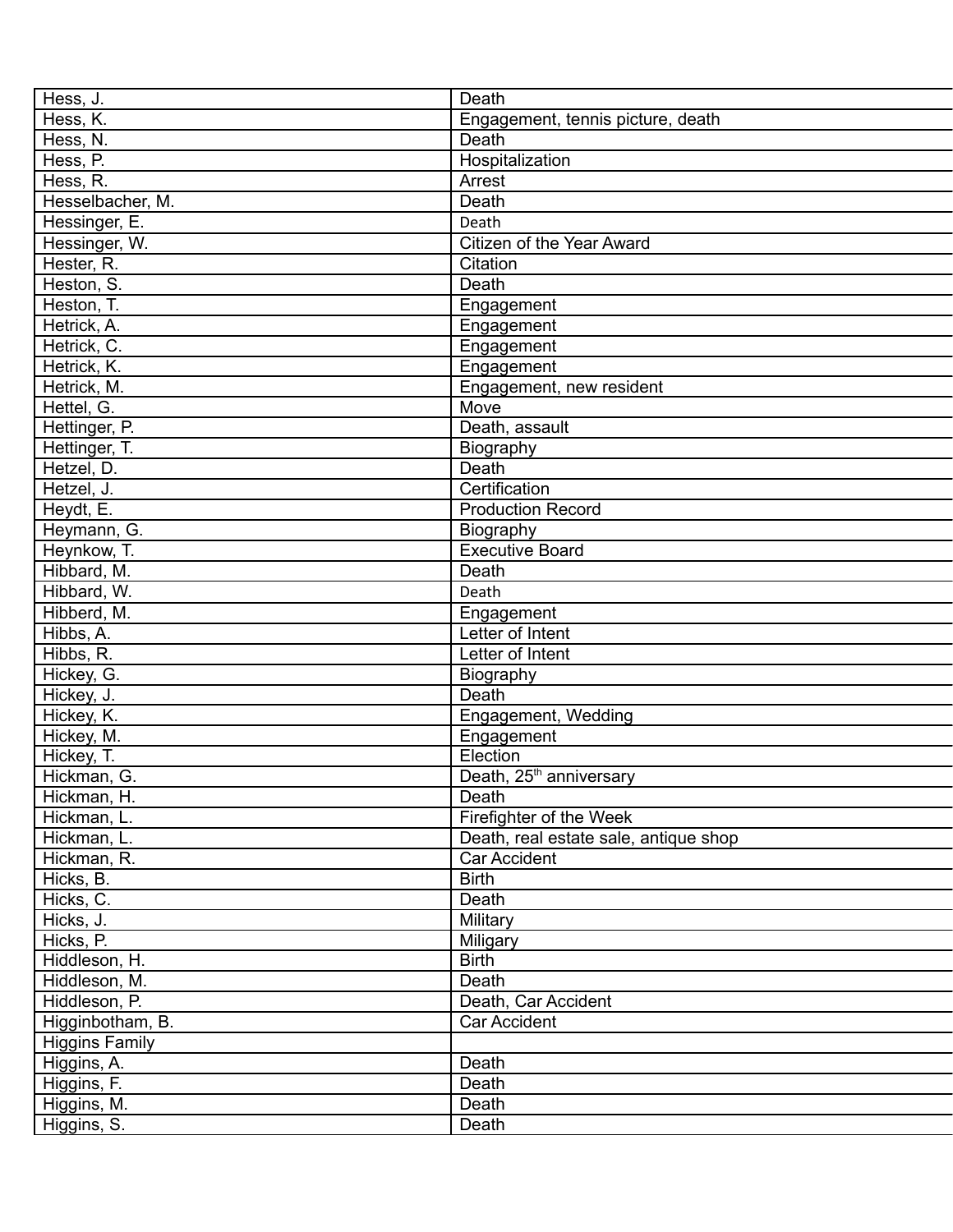| Higgins, S.      | Death                                                      |
|------------------|------------------------------------------------------------|
| Hikins, A.       | Engagement                                                 |
| Hikins, J.       | Arrest                                                     |
| Hikins, M.       | Death                                                      |
| Hilferty, T.     | Controller                                                 |
| Hill, A.         | Anniversary                                                |
| Hill, C.         | Death                                                      |
| Hill, E.         | Scholarship, college graduation, wedding                   |
| Hill, F.         | Party                                                      |
| Hill, J.         | Wedding, death                                             |
| Hill, L.         | Death                                                      |
| Hill, N.         | Death                                                      |
| Hill, P.         | Death                                                      |
| Hill, S.         | Engagement                                                 |
| Hillan, R.       | Death                                                      |
| Hille, E.        | Speech                                                     |
| Hille, E.        | Wedding                                                    |
| Hiller, A.       | Arrest                                                     |
| Hillian-Timm, S. | Death                                                      |
| Hillier, V.      | Death                                                      |
| Hillman, D.      | Wedding                                                    |
|                  |                                                            |
| Hillman, G.      | Injury                                                     |
| Hiltebeitel, E.  | Honors                                                     |
| Hiltebeitel, R.  | Charges                                                    |
| Hiltebeitel, W.  | Death                                                      |
| Hilton, A.       | Engagement, Suicide, wedding                               |
| Hilton, A.       | Death                                                      |
| Hilton, B.       | Engagement, Wedding, birth                                 |
| Hilton, C.       | Death, WWII service                                        |
| Hilton, E.       | Death, WWII service                                        |
| Hilton, F.       | Death                                                      |
| Hilton, G.       | WWII service, wedding                                      |
| Hilton, H.       | Death, military, WWII service, wedding                     |
| Hilton, J.       | Death, Military Leave, Wedding, WWII service, promotion    |
| Hilton, M.       | Death                                                      |
| Hilton, R.       | Wedding, Death                                             |
| Hilton, V.       | Wedding                                                    |
| Hilton, W.       | Death, arrest, WWII service                                |
| Hinckle, K.      | Promotion                                                  |
| Hinckle, K.      | Enlistment                                                 |
| Hinde, M.        | Death                                                      |
| Hinde, R.        | Death                                                      |
| Hines, J.        | Retirement, Firefighter of the Week, nat'l guard promotion |
| Hines, K.        | Death                                                      |
| Hines, M.        | Death                                                      |
| Hines, S.        | Death                                                      |
| Hinkle, C.       | Death                                                      |
| Hinkle, G.       | Death                                                      |
| Hinkle, M.       | Death                                                      |
| Hinkle, W.       | Arrest                                                     |
| Hipp, C.         | Wedding, engagement                                        |
|                  |                                                            |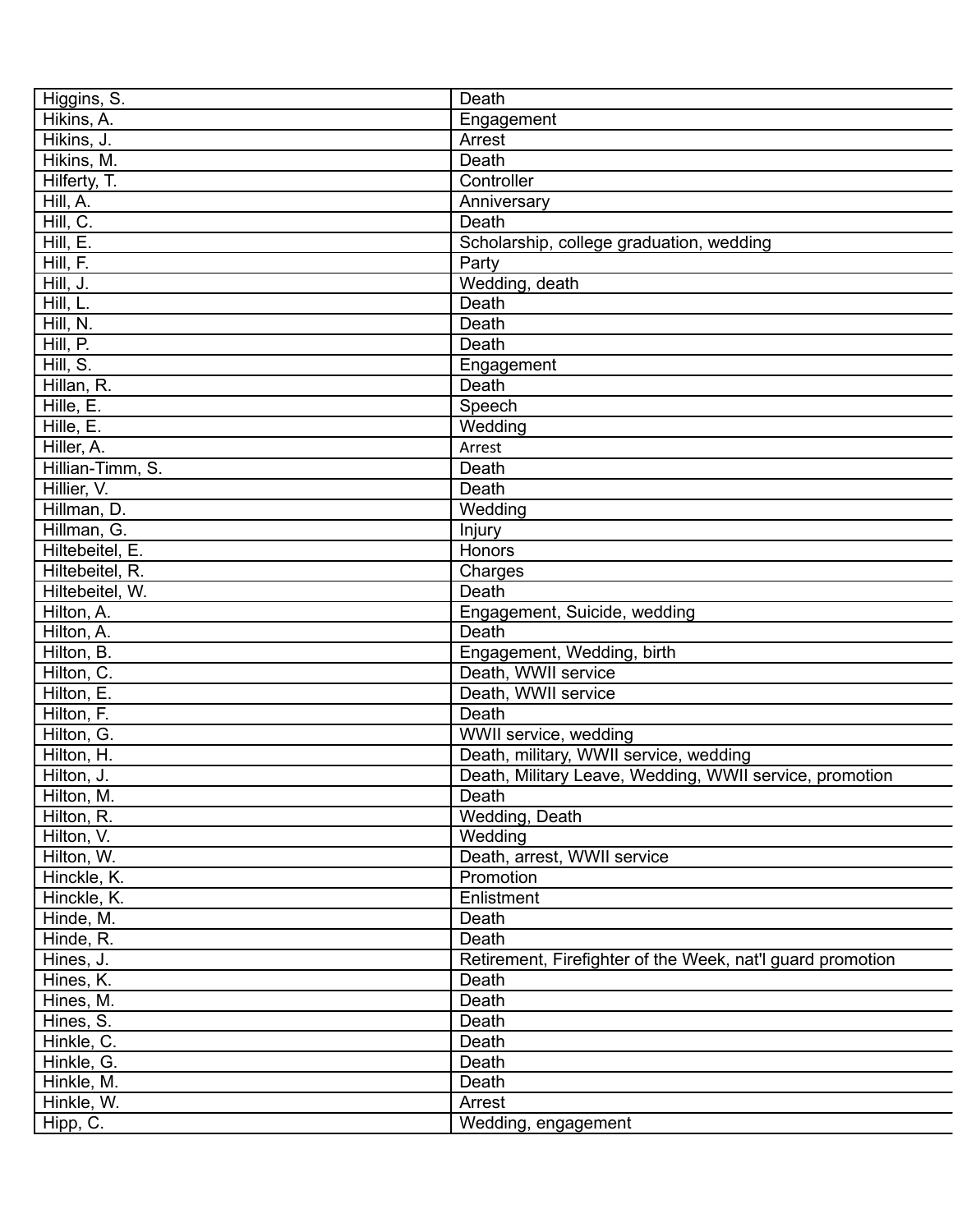| Hipp, M.        | Death                             |
|-----------------|-----------------------------------|
| Hipple, R.      | Death, Biography                  |
| Hirschberg, P.  | Death                             |
| Hirthler, F.    | Death                             |
| Hite, F.        | Death                             |
| Hite, M.        | Death                             |
| Hitner, D.      | Death                             |
| Hittebeitel, W. | Anniversary                       |
| Hnatin, M.      | Death, birth                      |
| Hoang, H.       | Graduation                        |
| Hoch, F.        | Employment                        |
| Hoch, J.        | Engagement, Master's Degree       |
| Hockersmith, G. | Training                          |
| Hodge, B.       | Wedding                           |
| Hodge, D.       | Award                             |
| Hodge, M.       | Engagement, Wedding               |
| Hodge, R.       | Award                             |
| Hodgens, D.     | Death                             |
| Hodgens, N.     | Death                             |
| Hodgson, W.     | Engagement                        |
| Hoeflich, W.    | Death                             |
| Hoeflick, E.    | Theft                             |
|                 |                                   |
| Hoey, J.        | Race, track star                  |
| Hoey, W.        | Death                             |
| Hoff, R.        | <b>Car Accident</b>               |
| Hoffecker, P.   | <b>Birth</b>                      |
| Hoffecker, S.   | <b>Birth</b>                      |
| Hoffman, A.     | Death                             |
| Hoffman, B.     | Family                            |
| Hoffman, C.     | Wedding                           |
| Hoffman, E.     | Dean's List                       |
| Hoffman, F.     | WWII service, engagement, wedding |
| Hoffman, H.     | Engagement                        |
| Hoffman, J.     | Death                             |
| Hoffman, K.     | Engagement                        |
| Hoffman, L.     | Death                             |
| Hoffman, M.     | Death                             |
| Hoffman, P.     | Resignation                       |
| Hoffman, R.     | Death                             |
| Hoffman, S.     | Death                             |
| Hoffman, W.     | Death                             |
| Hoffmanner, H.  | Death                             |
| Hoffmanner, K.  | Death                             |
| Hogan, M.       | Death                             |
| Hoguet, E.      | Death                             |
| Hohnstine, D.   | Move                              |
| Hohnstine, D.   | Picture                           |
| Hoist, C.       | Honors                            |
| Hoke, C.        | Arrest                            |
| Holak, W.       | Death                             |
|                 |                                   |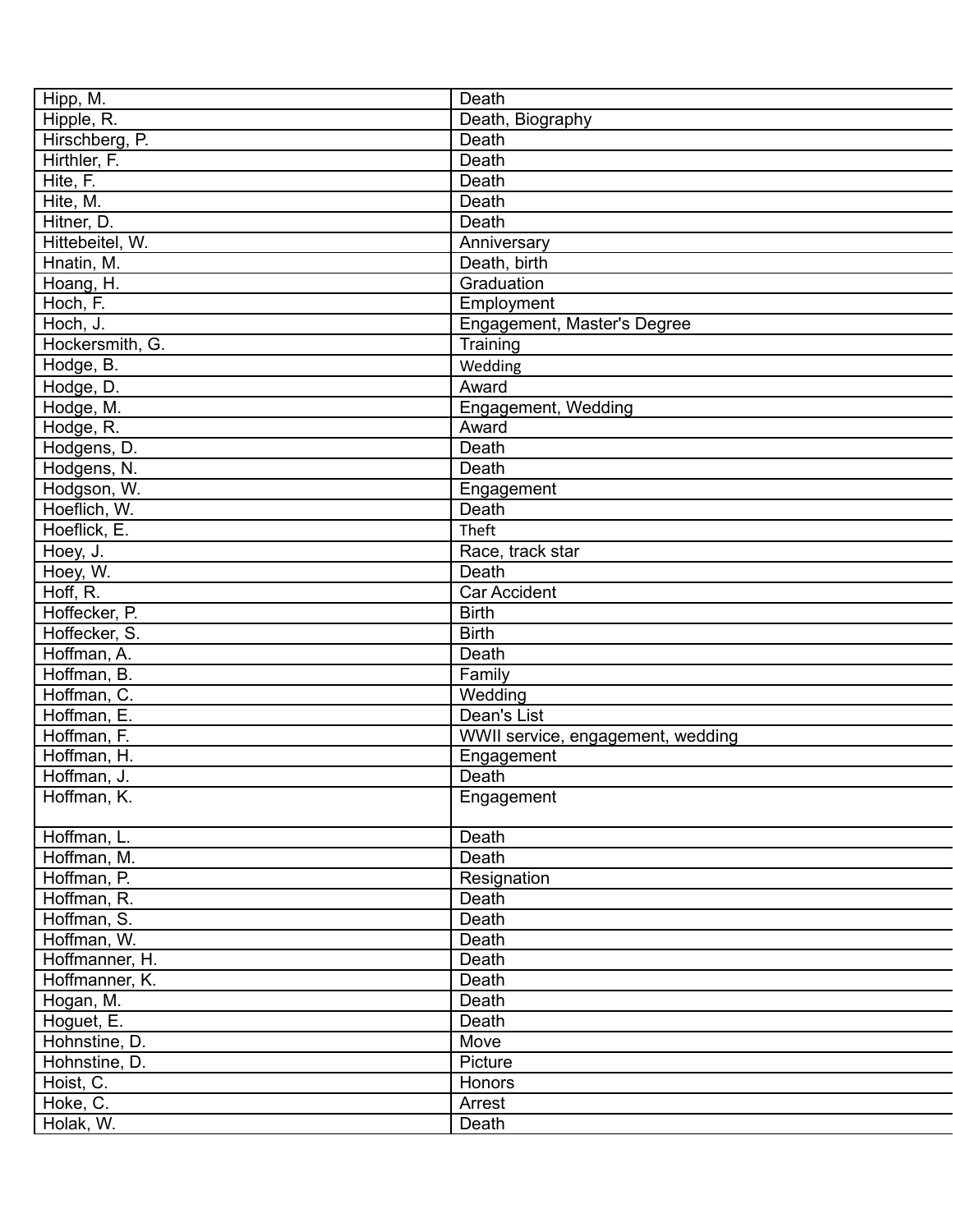| Holbrook, H.             | Death                                      |
|--------------------------|--------------------------------------------|
| Holby, C.                | Announcement, death                        |
| Holcombe, N.             | Basic Training, Birth                      |
| Holcslan, K.             | Wedding                                    |
| Holden, F.               | Death                                      |
| Holden, R.               | Death                                      |
| Holden, R.               | Death                                      |
| Holden, W.               | Death                                      |
| Holec, M.                | Death                                      |
| Holl, M.                 | Car Problems, store closing                |
| Holland, H.              | Biography                                  |
| Holland, R.              | Biography                                  |
| Holland, R.              | Advertisement                              |
| Holleran, B.             | Wedding                                    |
| Holleran, M.             | Store Owner, death                         |
| Holleran, P.             | Graduation                                 |
| Holleran, R.             | <b>Death</b>                               |
| Holley, H.               | Death, new resident                        |
| Holliday, I.             | Death                                      |
| Holliday, T.             | Birthday                                   |
| Hollingsworth, B.        | <b>Divorce</b>                             |
| Hollins, T.              | Death                                      |
| Hollis, F.               | Death                                      |
| Holloran, K.             | Engagement, Chairman                       |
| Hollowell, D.            | Death                                      |
| Hollway, A.              | Move                                       |
| Hollway, K.              | Engagement                                 |
| Hollywood, J.            | Engagement                                 |
| Holm, P.                 | Car Accident                               |
| Holm, Z.                 | Engagement                                 |
| Holman, A.               | Death                                      |
| Holman, E.               | Death                                      |
| Holman, G.               | Military                                   |
| Holman, J.               | Death                                      |
| Holman, K.               | Death                                      |
| Holman, R.               | Wedding, car accident                      |
| Holman, W.               | Death                                      |
| Holman, W.               | Theft                                      |
|                          | Wedding                                    |
| Holmes, D.<br>Holmes, K. | <b>Birth</b>                               |
| Holmes, R.               | Death, Firefighter of the Week             |
| Holston, A.              | Death                                      |
| Holt, G.                 |                                            |
|                          | Engagement                                 |
| Holt, J.                 | Arrest                                     |
| Holtan, P.               | Death                                      |
| Holtan, W.               | Death                                      |
| Holthouse, M.            | <b>Theft</b>                               |
| Holzirion, C.            | Service, Navy electronic warfare aircraftr |
| Homan, A.                | Move                                       |
| Homan, V.                | X Games                                    |
| Homes, J.                | Advertisement                              |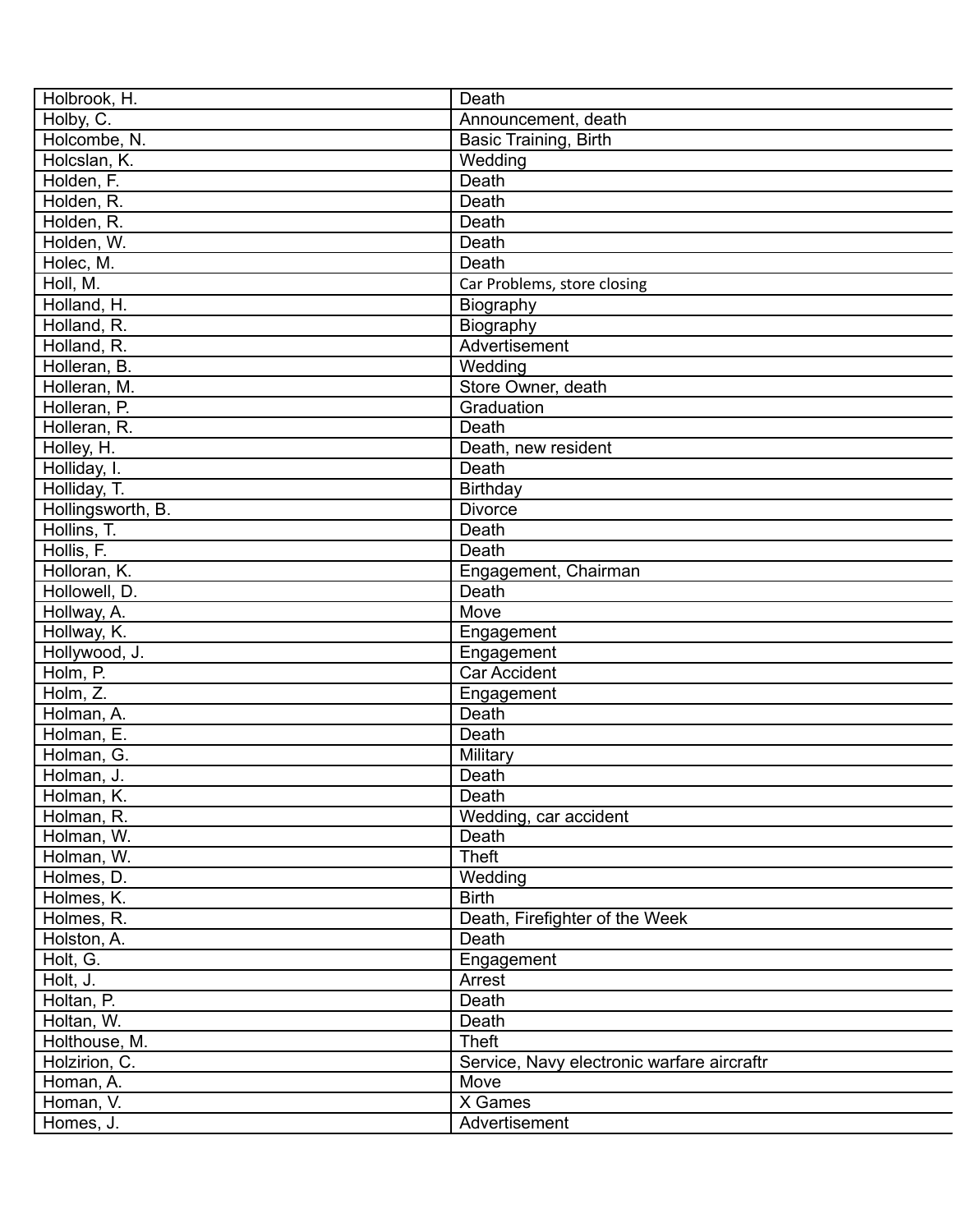| Honey, E.       | Death                                                        |
|-----------------|--------------------------------------------------------------|
| Honeywell, J.   | Death                                                        |
| Hong, L.        | <b>Best in Fine Art Award</b>                                |
| Hood, E.        | <b>Theft</b>                                                 |
| Hooper, J.      | Move.                                                        |
| Hoopes, E.      | Death, Picture, purchase of farm, opening Dtn office         |
| Hoopes, Everett | Drawings of realty office                                    |
| Hoopes, G.      | Death                                                        |
| Hoopes, H.      | Death                                                        |
| Hoopes, J.      | Wedding, Theft, land purchase, boarding school for young men |
| Hoopes, M.      | Death, estate sale                                           |
| Hoopes, M.      | Car Accident                                                 |
| Hoopes, R.      | Death                                                        |
| Hoopes, S.      | <b>Business</b>                                              |
| Hoot, N.        | Death                                                        |
| Hooven, K.      | Engagement                                                   |
| Hooven, N.      | Death                                                        |
| Hope, B.        | Engagement, wedding                                          |
| Hope, F.        | WWII service, wedding                                        |
| Hope, J.        | Death                                                        |
| Hopkins, A.     | <b>Basic Training</b>                                        |
| Hopkins, E.     | Death                                                        |
| Hopkins, G.     | Death                                                        |
| Hopkins, H.     | Basic Training, aircraft carrier, wedding                    |
| Hopkins, K.     | <b>Spelling Bee</b>                                          |
| Hopkins, M.     | Death                                                        |
| Hopkins, S.     | Death, Silver Star                                           |
| Hoppen, S.      | Death                                                        |
| Hopton, A.      | Death                                                        |
| Hopton, D.      | Wedding                                                      |
| Hopton, N.      | Letter of Intent                                             |
| Hopton, W.      | Move                                                         |
| Horack, W.      | Wedding                                                      |
| Horan, K.       | <b>Bachelor's Degree</b>                                     |
| Hordge, N.      | Death                                                        |
| Hornberger, A.  | <b>Birth</b>                                                 |
| Horne, D.       | Engagement                                                   |
| Horne, L.       | Wedding                                                      |
| Horne, S.       | Death                                                        |
| Horner, N.      | Engagement                                                   |
| Horner, N.      | Death, wedding                                               |
| Hornung, J.     | <b>Birth</b>                                                 |
| Hornung, R.     | <b>Birth</b>                                                 |
| Hornung, W.     | Death                                                        |
| Horrocks, W.    | <b>Theft</b>                                                 |
| Horsey, C.      | Death                                                        |
| Horsey, D.      | Biography                                                    |
| Horsey, F.      | Death                                                        |
| Horsey, W.      | Theft charge, sentencing, basic training                     |
| Horshaw, D.     | Death                                                        |
| Horshock, J.    | Death                                                        |
|                 |                                                              |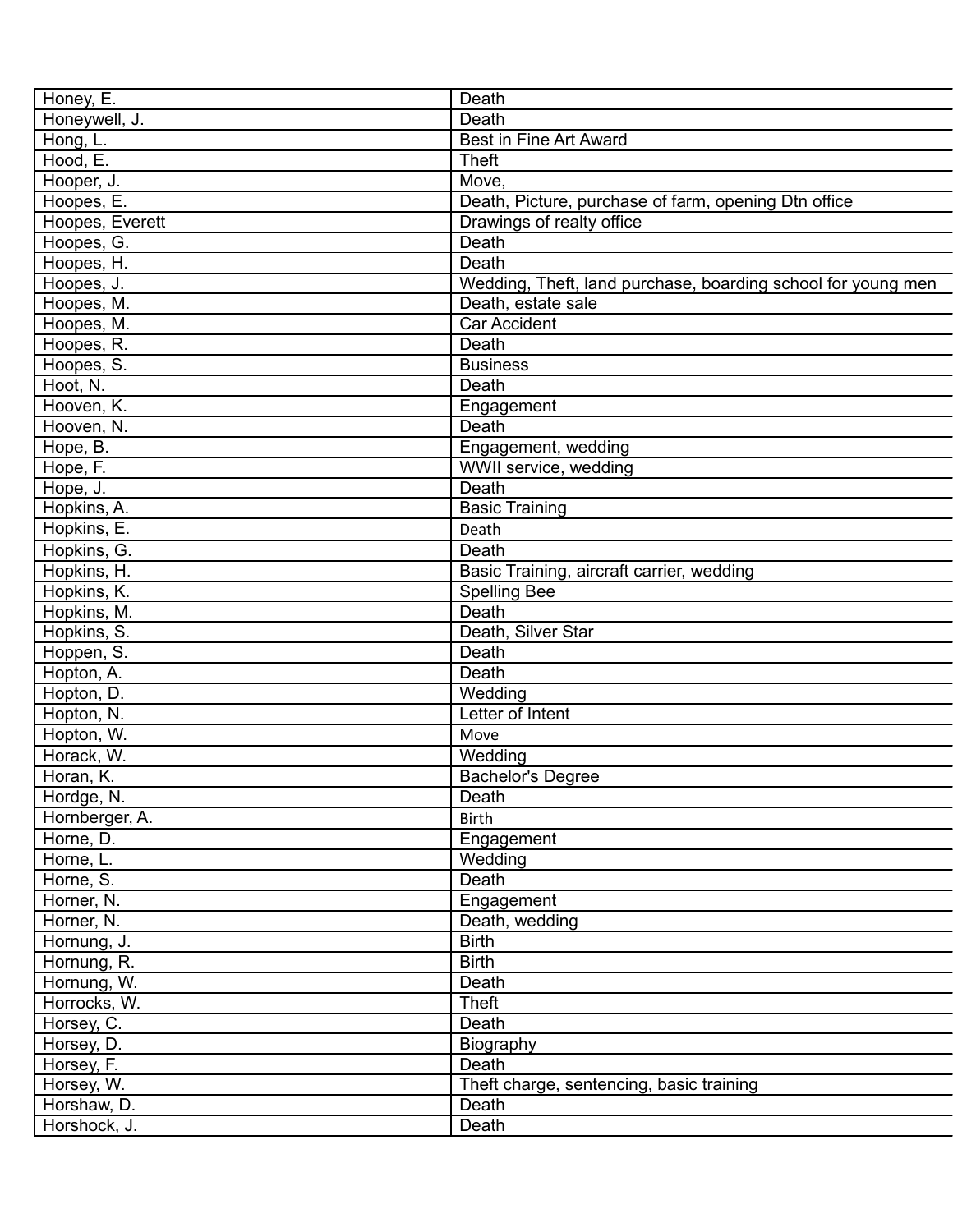| Horstmann, J.              | Engagement                                             |
|----------------------------|--------------------------------------------------------|
| Horton, E.                 | Death                                                  |
| Horvath, E.                | Death                                                  |
| Horvath, J.                | Biography                                              |
| Hoskins, M.                | Death                                                  |
| Hoskins, R.                | Wedding                                                |
| Hoskins, R.                | Death, Air Medal, Oak Leaf                             |
| Hosler, A.                 | Death                                                  |
| Hoslinsk, T.               | Death                                                  |
| Hossack, C.                | Promotion                                              |
| Hossack, D.                | Wedding                                                |
| Hostetler, R.              | Death                                                  |
| Hotton, P.                 | Engagement                                             |
| Houck, A.                  | Engagement, Death                                      |
| Houck, E.                  | Death                                                  |
| Houck, J.                  | Engagement                                             |
| Hough, E.                  | Death                                                  |
| Houp, $\overline{C}$ .     | Retirement                                             |
| House, H.                  | Wedding                                                |
| Houser, E.                 | Military                                               |
| Houshower, B.              | Death                                                  |
|                            | Death                                                  |
| Houston, G.<br>Houston, J. |                                                        |
|                            | Death, WWII service                                    |
| Houston, W.                | Death, Retirement, bishop ordains priests              |
| Hovanietz, R.              | Death                                                  |
| Howard, D.                 | Engagement, Wedding, auto accident, college acceptance |
|                            | birth                                                  |
| Howard, E.                 | Weddin                                                 |
| Howard, M.                 | Death                                                  |
| Howard, N.                 | Wedding                                                |
| Howe, B.                   | Death, engagement                                      |
| Howe, C.                   | Death, sold hupmobile business                         |
| Howe, H.                   | Death, Extend USO Tour                                 |
| Howe, J.                   | Death, Letter of Intent                                |
| Howe, K.                   | Death                                                  |
| Howe, L.                   | Contest Winner, wedding                                |
| Howe, M.                   | Field Trip, art school, college graduation             |
| Howe, R.                   | Wedding                                                |
| Howe, S.                   | Engagement, death                                      |
| Hower, J.                  | Death                                                  |
| Howerton, E.               | Arrest                                                 |
| Howie, R.                  | Graduation                                             |
| Howington, L.              | Death                                                  |
| Howington, M.              | Death                                                  |
| Howington, N.              | Death, vandalism                                       |
| Howley, N.                 | Dean's List                                            |
| Hoyle, F.                  | Death                                                  |
| Hoyt, S.                   | Promotion                                              |
| Hrusovsky, C.              | Death                                                  |
| Huband, M.                 | Death                                                  |
| Hubbard, G.                | Biography                                              |
|                            |                                                        |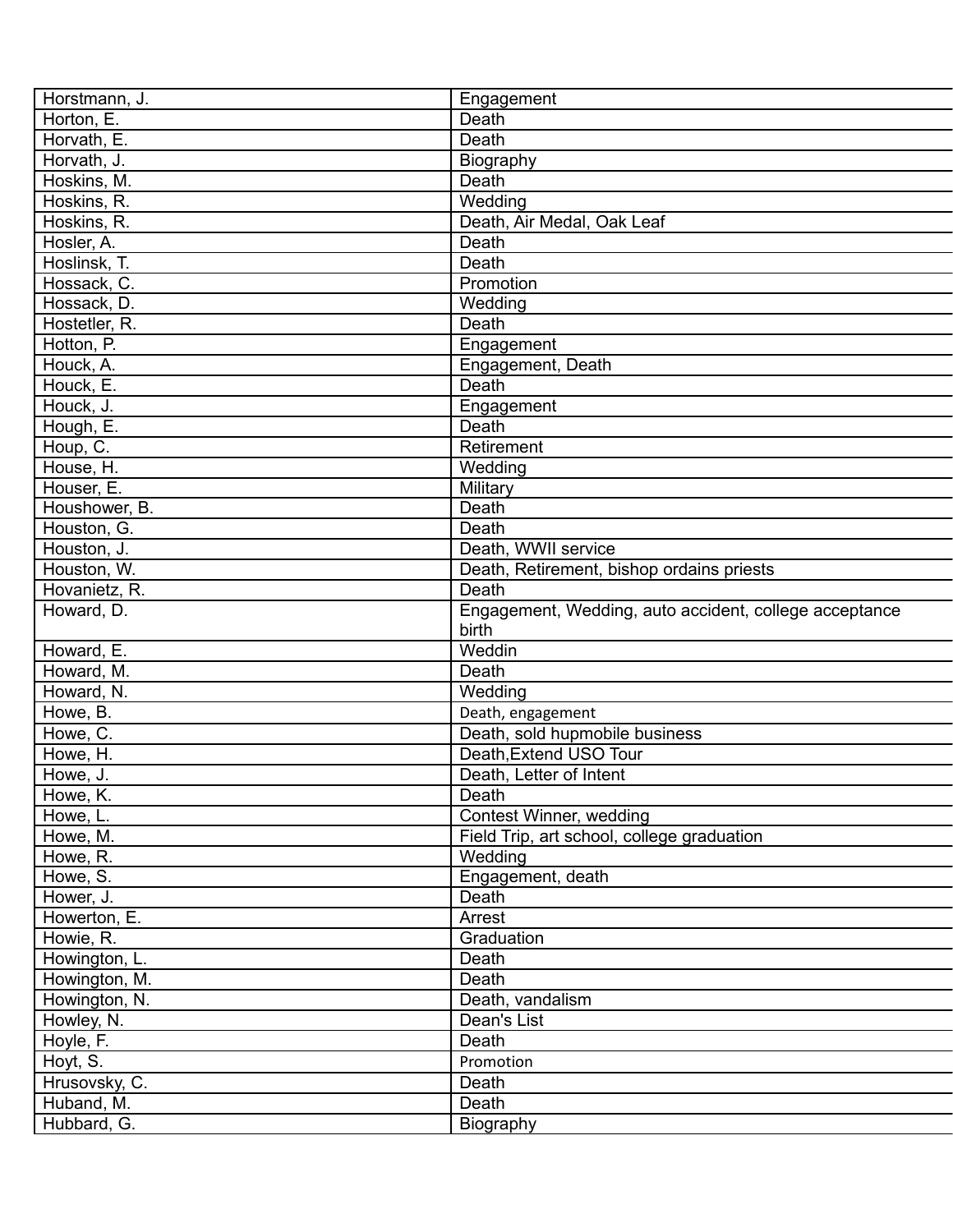| Hubbard, L.     | Death                                                            |
|-----------------|------------------------------------------------------------------|
| Hubbard, M.     | Wedding                                                          |
| Huber, F.       | Death                                                            |
| Huber, M.       | Death                                                            |
| Huber, R.       | Death, Golden Anniversary                                        |
| Hubert, D.      | Death                                                            |
| Hubert, M.      | <b>Military School Graduation</b>                                |
| Hubiak, B.      | Arrest                                                           |
| Hubler, R.      | <b>Solar Panels</b>                                              |
| Hucker, J.      | Death                                                            |
| Hudak, M.       | Teaching                                                         |
| Hudecheck, J.   | <b>Birth</b>                                                     |
| Hudson, H.      | Furlough                                                         |
| Hudson, J.      | <b>Basic Training</b>                                            |
| Huffman, K.     | Girl Scout gold star award                                       |
| Huffman, L.     | Death                                                            |
| Huffman, M.     | Engagement                                                       |
| Huffman, P.     | Death                                                            |
| Huffman, T.     | Engagement                                                       |
| Huffnall, J.    | Biography                                                        |
| Hufford, A.     | Death                                                            |
| Huggins, C.     | Wedding                                                          |
| Huggins, H.     | Chairman Alumni campaign, army librarian                         |
| Huggins, J.     | Lawsuit, death, mask and wig club, auto accident                 |
| Huggins, Joseph | Notice of retire                                                 |
| Hughes, A.      | <b>Birth</b>                                                     |
| Hughes, B.      | Anniversary, deans list                                          |
|                 | Wedding                                                          |
| Hughes, D.      |                                                                  |
| Hughes, E.      | Death, marriage fatal accident                                   |
| Hughes, F.      | Death                                                            |
| Hughes, G.      | Death                                                            |
| Hughes, I.      | Challenge                                                        |
| Hughes, J.      | Engagement, death                                                |
| Hughes, L.      | Death                                                            |
| Hughes, M.      | Death                                                            |
| Hughes, P.      | Death                                                            |
| Hughes, R.      | Death, Engagement, Birth, loose bull, forgery, college graduatio |
|                 | n estate sale                                                    |
| Hughes, T.      | Arrest                                                           |
| Hughes, V.      | Death                                                            |
| Hughes, W.      | Death, theft from home, WWII service                             |
| Hugill, B.      | Engagement                                                       |
| Hugill, L.      | Car Accident                                                     |
| Hugo, K.        | Arrest, trespass                                                 |
| Hull, C.        | Car Accident                                                     |
| Hullen, R.      | Death                                                            |
| Hulse, R.       | Death                                                            |
| Hulshouser, N.  | Death                                                            |
| Hultz, A.       | Wedding                                                          |
| Hultz, B.       | Engagement                                                       |
| Humble, G.      | Furlough                                                         |
|                 |                                                                  |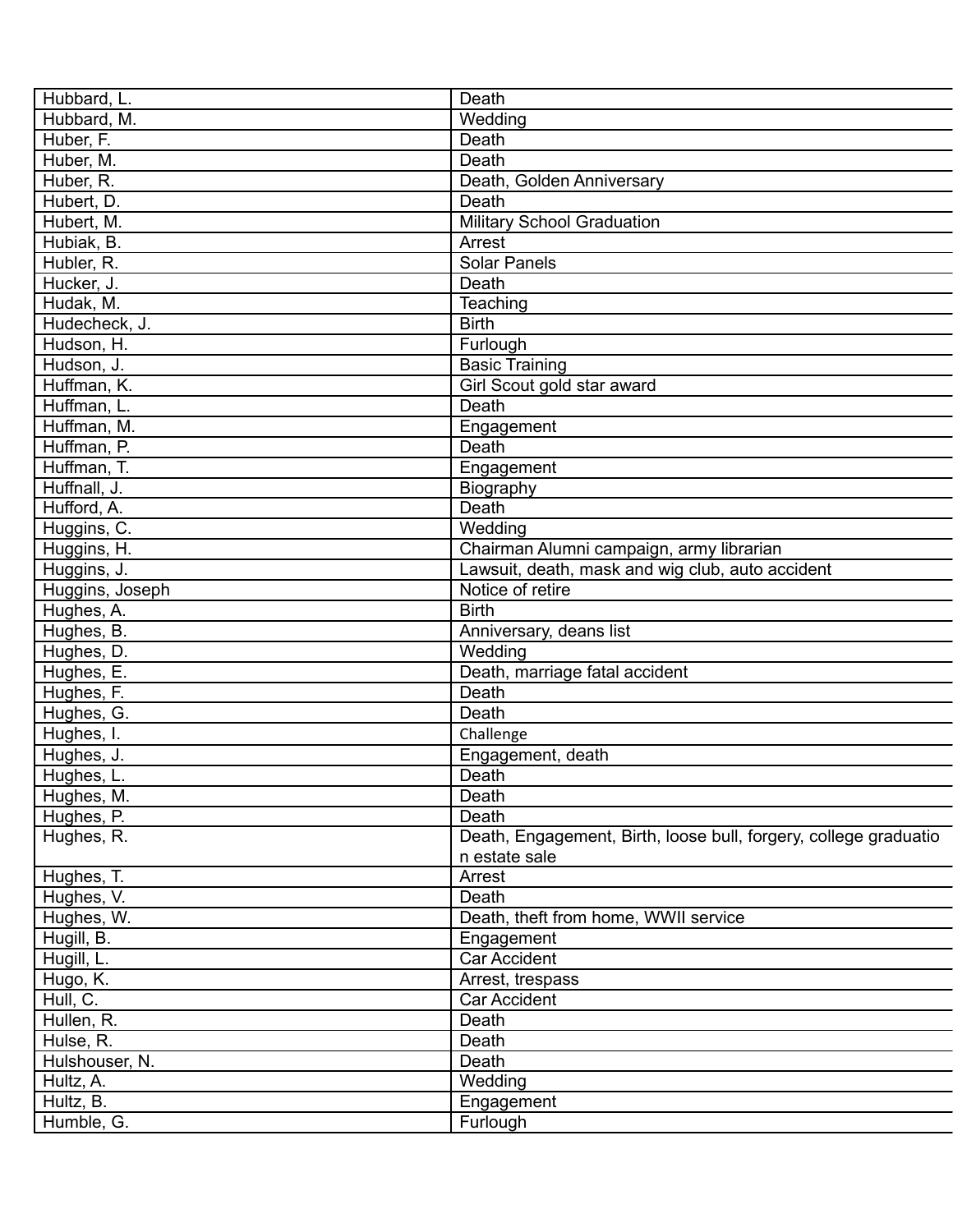| Hummel, B.               | Death                                                                   |
|--------------------------|-------------------------------------------------------------------------|
| Hummel, H.               | Death                                                                   |
| Hummel, M.               | Letter of Intent                                                        |
| Hummel, R.               | Letter of Intent                                                        |
| Hummell, G.              | <b>WWII</b> service                                                     |
| Hummmel, D.              | Death                                                                   |
| Humphreville, D.         | Advertisement                                                           |
| Humphrey, M.             | Death                                                                   |
| Humphreys, J.            | Death                                                                   |
| Humphreys, S.            | Death                                                                   |
| Humpton, J.              | Death                                                                   |
| Humpton, L.              | Death                                                                   |
| Humpton, S.              | Death                                                                   |
| Hungerford, E.           | Death                                                                   |
| Hunsberger, R.           | Death                                                                   |
| Hunt, D.                 | Death                                                                   |
| Hunt, F.                 | Death                                                                   |
| Hunt, J.                 | Death                                                                   |
| Hunt, K.                 | Death                                                                   |
| Hunt, M.                 | Car Accident                                                            |
| Hunt, Robert             | Copy of plot plan                                                       |
| Hunt, S.                 | Death                                                                   |
| Hunter, C.               | Biography                                                               |
| Hunter, D.               | Death                                                                   |
| Hunter, G.               | Engagement                                                              |
| Hunter, J.               | Death                                                                   |
| Hunter, R.               | Wedding                                                                 |
| Hunter, W.               | New resident, death                                                     |
| Huntsman, J.             | <b>Theft</b>                                                            |
| Hupp, E.                 | Death                                                                   |
| Hurchilla, C.            | Picture                                                                 |
| Hurd, C.                 | Pilot                                                                   |
| Hurd, R.                 | Wedding                                                                 |
| Hurley, F.               | Death                                                                   |
|                          | Death                                                                   |
| Hurley, I.<br>Hurley, P. | Death, coach of year, trout day                                         |
| Hurlock, H.              | Death                                                                   |
|                          | Trip                                                                    |
| Hurlock, P.              | Car Accident                                                            |
| Hurst, R.                |                                                                         |
| Hurst, S.                | Wedding                                                                 |
| Hurt-Simmons, B.         | Resignation                                                             |
| Hurt, H.                 | Theft                                                                   |
| Hurtel, G.               | Death                                                                   |
| <b>Hurtt Family</b>      |                                                                         |
| Hurtt, A.                | Death                                                                   |
| Hurtt, D.                | Wedding                                                                 |
| Hurtt, J.                | Honors, 50 <sup>th</sup> anniversary, WWII service, appointed constable |
| Hurtt, J.                | Graduation, death, 30 <sup>th</sup> anniversary                         |
| Hurtt, W.                | Picture                                                                 |
| Huskies, M.              | Death                                                                   |
| Huskins, H.              | Death                                                                   |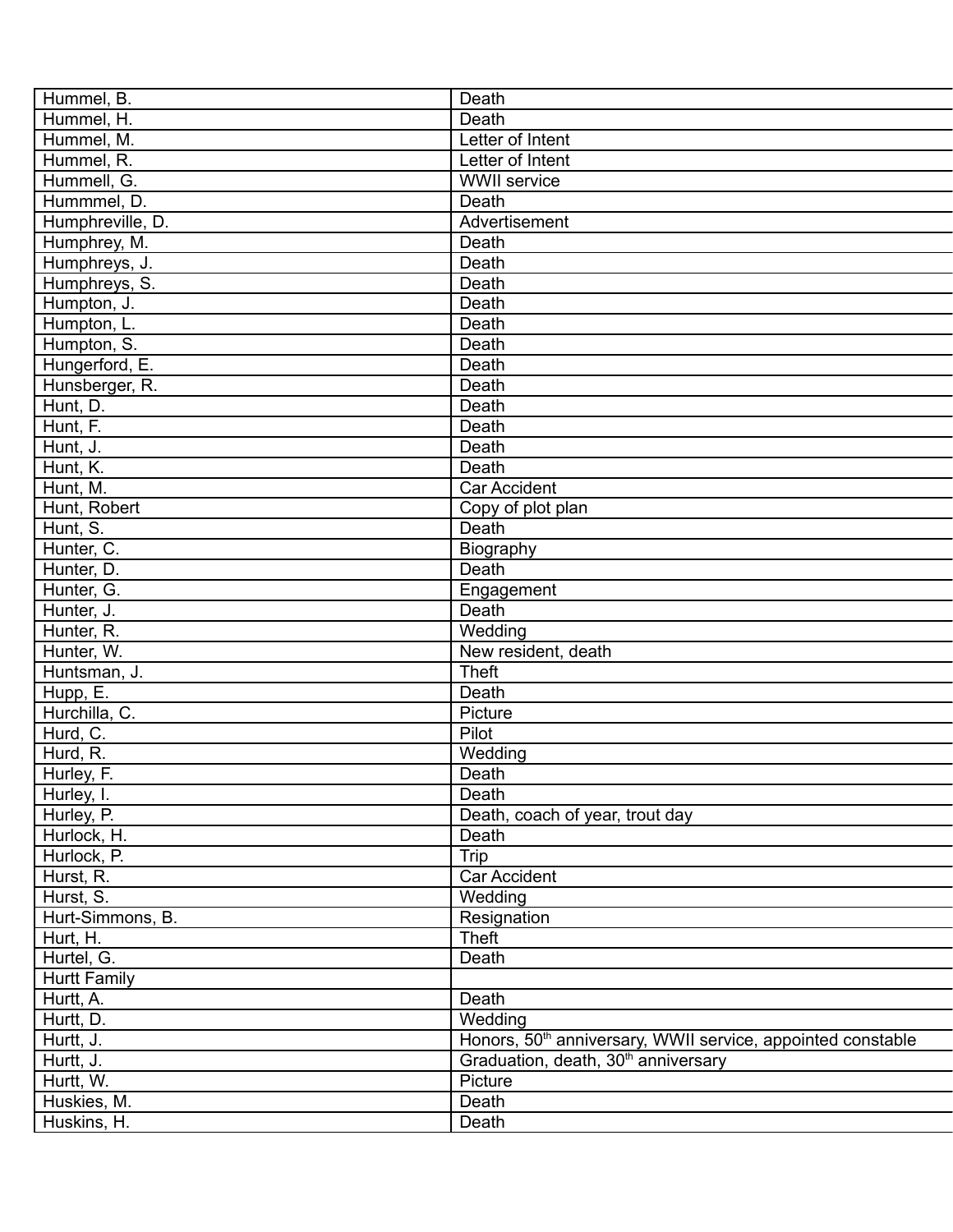| Huss, D.       | Assault                                                       |
|----------------|---------------------------------------------------------------|
| Huss, J.       | Death                                                         |
| Huss, M.       | Death                                                         |
| Huss, R.       | Death                                                         |
| Hutchinson, B. | Engagement                                                    |
| Hutchinson, C. | Death, auto accident                                          |
| Hutchinson, E. | Death                                                         |
| Hutchinson, M. | <b>Divorce</b>                                                |
| Hutchinson, R. | Death                                                         |
| Hutchinson, S. | Death                                                         |
| Hutchison, C.  | Merchant Marine, family reunion, 50 <sup>th</sup> anniversary |
| Hutchison, D.  | Death                                                         |
| Hutchison, D.  | Appointment, Medical school inspector, school bd member       |
| Hutchison, E.  | Birthday                                                      |
| Hutchison, E.  | Birthday                                                      |
| Hutchison, F.  | Wedding                                                       |
| Hutchison, H.  | <b>WWII</b> service                                           |
| Hutchison, J.  | Engagement, college graduation                                |
| Huth, K.       | Engagement                                                    |
| Hutton, C.     | Scholarship                                                   |
| Hvizda, J.     | Arrest, Biography                                             |
| Hvizda, K.     | Death                                                         |
| Hyde, A.       | Death, return from war, WWII service                          |
| Hyde, H.       | Party                                                         |
| Hyde, J.       | Lost Child                                                    |
| Hyde, L.       | Arrest                                                        |
|                | Death                                                         |
| Hyde, T.       |                                                               |
| Hydrean, C.    | Engagement                                                    |
| Hyneman, R.    | Death                                                         |
| lannuzzi, N.   | Death                                                         |
| lapalucci, I.  | Death                                                         |
| Ibaugh, A.     | Death                                                         |
| Ibaugh, B.     | Death                                                         |
| Ibaugh, M.     | Discharge, wedding                                            |
| Ibaugh, P.     | Death                                                         |
| Ickes, D.      | Engagement                                                    |
| Ifert, T.      | Death                                                         |
| Ikkala, C.     | Biography                                                     |
| Illig, A.      | Death                                                         |
| Illoway, L.    | Appointment                                                   |
| Ingle, J.      | <b>Birth</b>                                                  |
| Inglebreth, J. | <b>Property Sale</b>                                          |
| Inglis, C.     | <b>Birth</b>                                                  |
| Ingram, C.     | Party                                                         |
| Ingram, E.     | Car Accident                                                  |
| Ingram, H.     | Death, crops destroyed by fire, engagement                    |
| Ingram, L.     | <b>First Flight</b>                                           |
| Ingram, M.     | Death, engagement, job                                        |
| Ingram, R.     | Car Accident, truancy of son, birth                           |
| Ingram, W.     | Death                                                         |
| Ingram, W.     | Furlough, WWII service                                        |
|                |                                                               |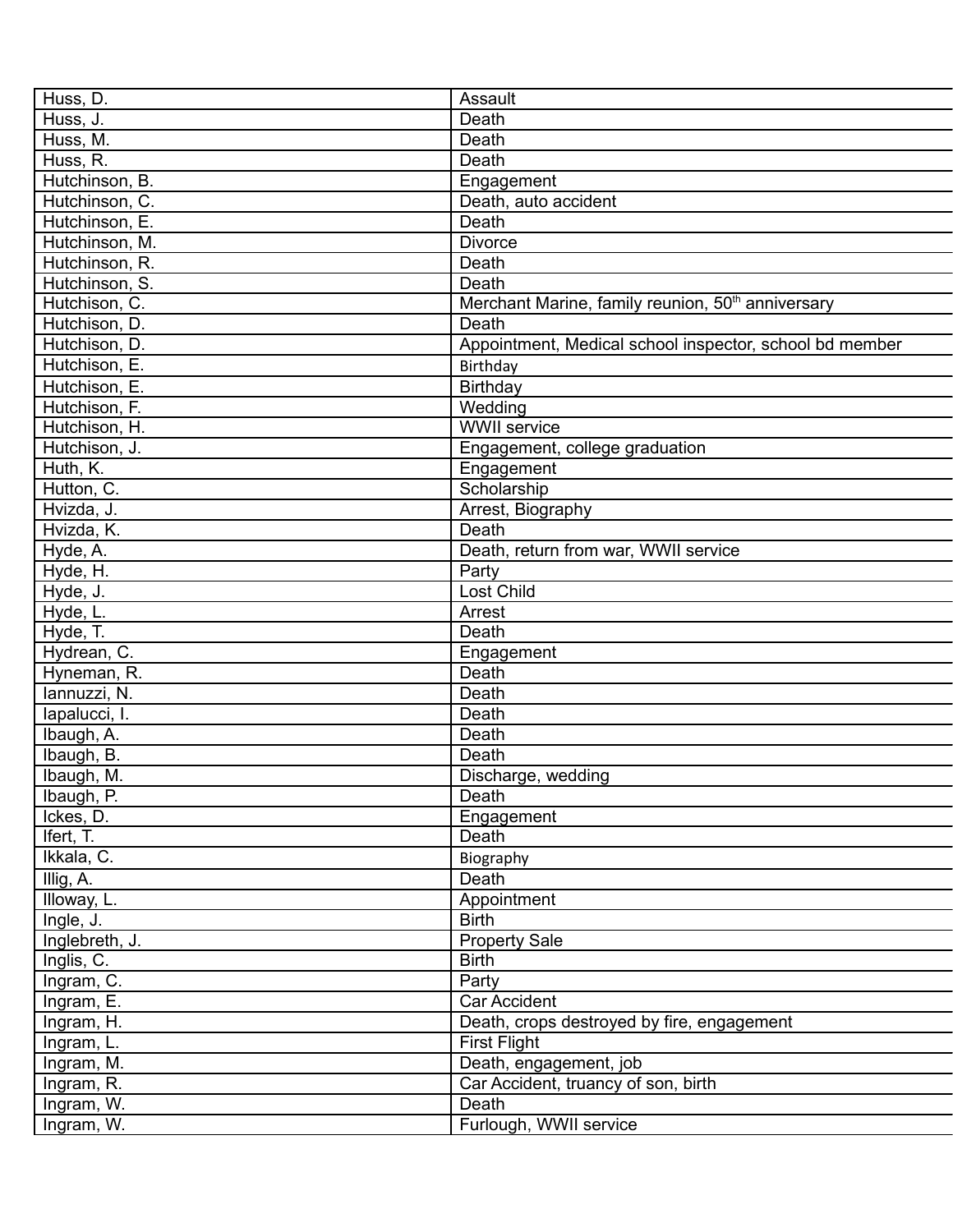| Inslee, J.    | Death                                    |
|---------------|------------------------------------------|
| Inslee, M.    | Death                                    |
| Ippolido, E.  | Death                                    |
| Ippolito, A.  | Death, Military Service                  |
| Ippolito, D.  | Wedding                                  |
| Ippolito, F.  | Death, paper mill accident               |
| Ippolito, J.  | Wedding, Death                           |
| Ippolito, K.  | Dean's List                              |
| Ippolito, P.  | Engagement, auto vandalism, WWII service |
| Ippolito, R.  | Engagement                               |
| Ippolito, T.  | Wedding, Biography                       |
| Iredell, W.   | Death                                    |
| Irey, I.      | Death                                    |
| Irey, R.      | Wedding                                  |
| Irey, S.      | Engagement, death                        |
| Irons, C.     | Biography, wedding                       |
| Irons, C.     | Engagement                               |
| Irons, J.     | Death, engagement                        |
| Irons, R.     | Death                                    |
| Irons, R.     | Death, Party, military                   |
| Irrgang, B.   | Award                                    |
| Irrgang, P.   | Wedding                                  |
| Irvin, C.     | Engagement                               |
| Irvin, D.     | Engagement                               |
| Irvin, K.     | Wedding                                  |
| Irvin, O.     | <b>Car Accident</b>                      |
| Irvine, A.    | Honors                                   |
| Irwin         | <b>Family Reunion</b>                    |
| Irwin Family  | <b>Family Reunions</b>                   |
| Irwin Family  | geneaology                               |
| Irwin, A.     | Death                                    |
| Irwin, C.     | Death                                    |
| Irwin, C.     | <b>WWII</b> service                      |
| Irwin, D.     | <b>Birth</b>                             |
| Irwin, E.     | Death, engagement                        |
| Irwin, G.     | Death, Biography, college                |
| Irwin, J.     | Engagement, Death, WWII service          |
| Irwin, K.     | <b>Birth</b>                             |
| Irwin, L.     | Graduation, death                        |
| Irwin, T.     | Death                                    |
| Isaacs, J.    | Engagement                               |
| Isasnki, S.   | Arrest                                   |
| Isinger, W.   | Arrest                                   |
| Ismail, H.    | Biography                                |
| Israel, M.    | Death                                    |
| Ivins, S.     | Fire                                     |
| Iyer, L.      | Scholarship                              |
| Jackalous, A. | Death                                    |
| Jackalous, M. | Death                                    |
| Jacks, M.     | Death                                    |
| Jackson, A.   | Death, college play                      |
|               |                                          |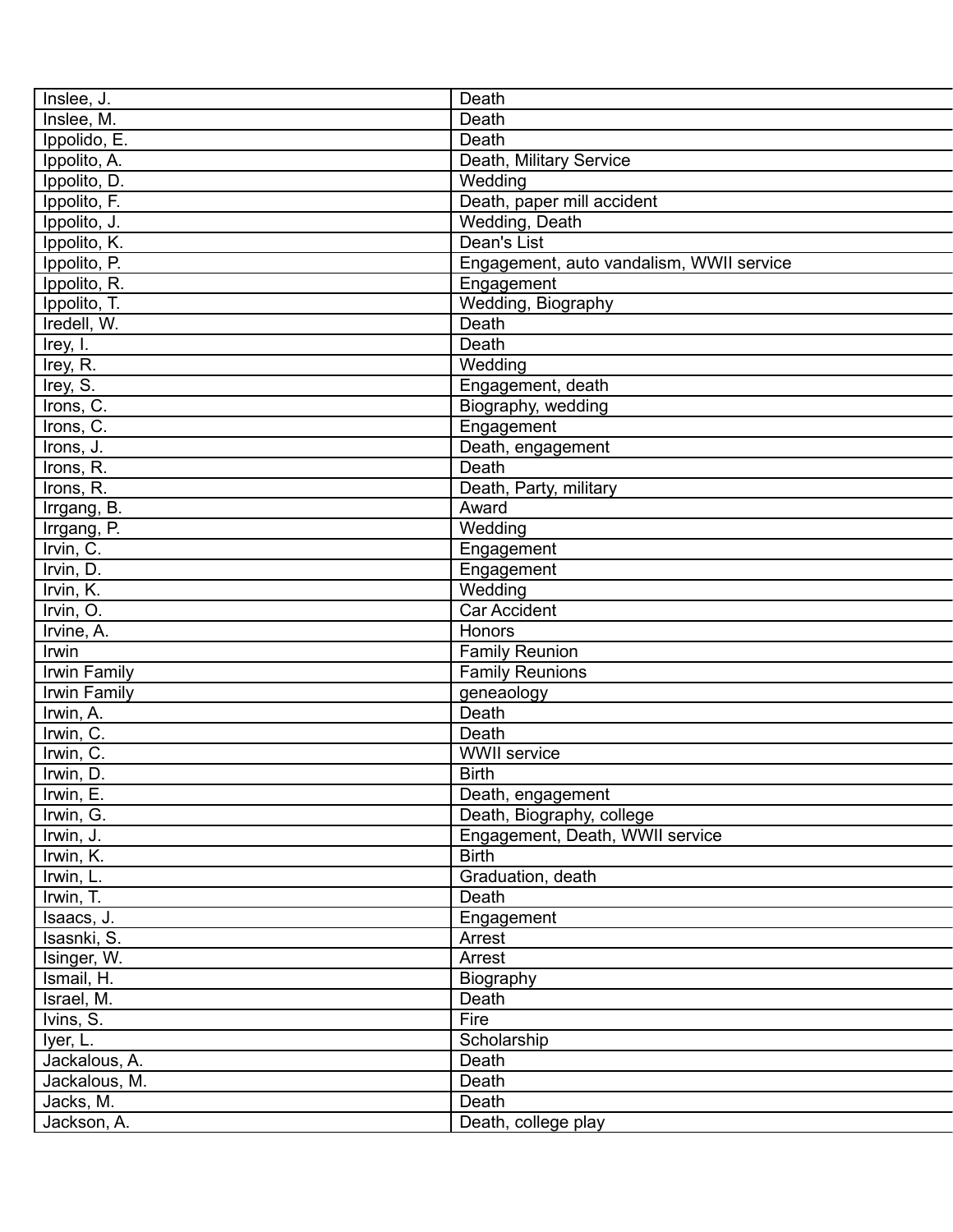| Jackson, C.   | Deployment, basic training, Keeler AF base, furough       |
|---------------|-----------------------------------------------------------|
| Jackson, D.   | Biography                                                 |
| Jackson, D.   | Biography, death                                          |
| Jackson, E.   | Death                                                     |
| Jackson, H.   | Death                                                     |
| Jackson, J.   | Death                                                     |
| Jackson, K.   | Family                                                    |
| Jackson, M.   | Wedding                                                   |
| Jackson, M.   | Death, new teacher                                        |
| Jackson, R.   | Death                                                     |
| Jackson, W.   | Birthday                                                  |
| Jackwood, F.  | Death                                                     |
| Jacob, S.     | <b>Birth</b>                                              |
| Jacob, Z.     | Move                                                      |
| Jacobs, J.    | Wedding, Birth, Death                                     |
| Jacobs, J.    | Death                                                     |
| Jacobson, B.  | Wedding                                                   |
| Jacobson, C.  | Wedding                                                   |
| Jacobson, J.  | Death                                                     |
| Jacobson, L.  | Wedding, athletic scholar, new resident                   |
| Jacobson, S.  | Wedding                                                   |
| Jacoby, F.    | Biography                                                 |
| Jacoby, M.    | Wedding                                                   |
| Jacoby, S.    | Death                                                     |
| Jaeschke, F.  | <b>Television</b>                                         |
| Jaeschke, R.  | <b>Bachelor's Degree</b>                                  |
| Jaffe, S.     | Biography                                                 |
| Jagers, J.    | Death                                                     |
| James, A.     | Arrest, parole                                            |
| James, D.     | Death, Board of Directors                                 |
| James, E.     | Arrest, Biography                                         |
| James, F.     | <b>Military Promotion</b>                                 |
| Jameson, D.   | Engagement, lawsuit from crash, engagement, WWII service, |
|               | fatal car crash                                           |
| Jameson, F.   | WWII service, engagement                                  |
| Jameson, H.   | Furlough, wedding, WWII service                           |
| Jameson, J.   | <b>Wedding, Eagle Scout</b>                               |
| Jameson, K.   | Wedding, Death                                            |
| Jameson, N.   | Open House                                                |
| Jameson, T.   | Death                                                     |
| Jameson, V.   | Citizen of the Year Award, Biography, engagement          |
|               |                                                           |
| Jamieson, L.  | Death, sex trafficing charge, sentencing<br><b>Birth</b>  |
| Jamison, A.   |                                                           |
| Jamison, C.   | Engagement                                                |
| Jamison, K.   | Theft                                                     |
| Jamison, P.   | Death                                                     |
| Janes, B.     | Death                                                     |
| Janis, J.     | Arrest                                                    |
| Jankowski, H. | Wedding                                                   |
| Jankowski, M. | Death                                                     |
| Jansen, D.    | Death                                                     |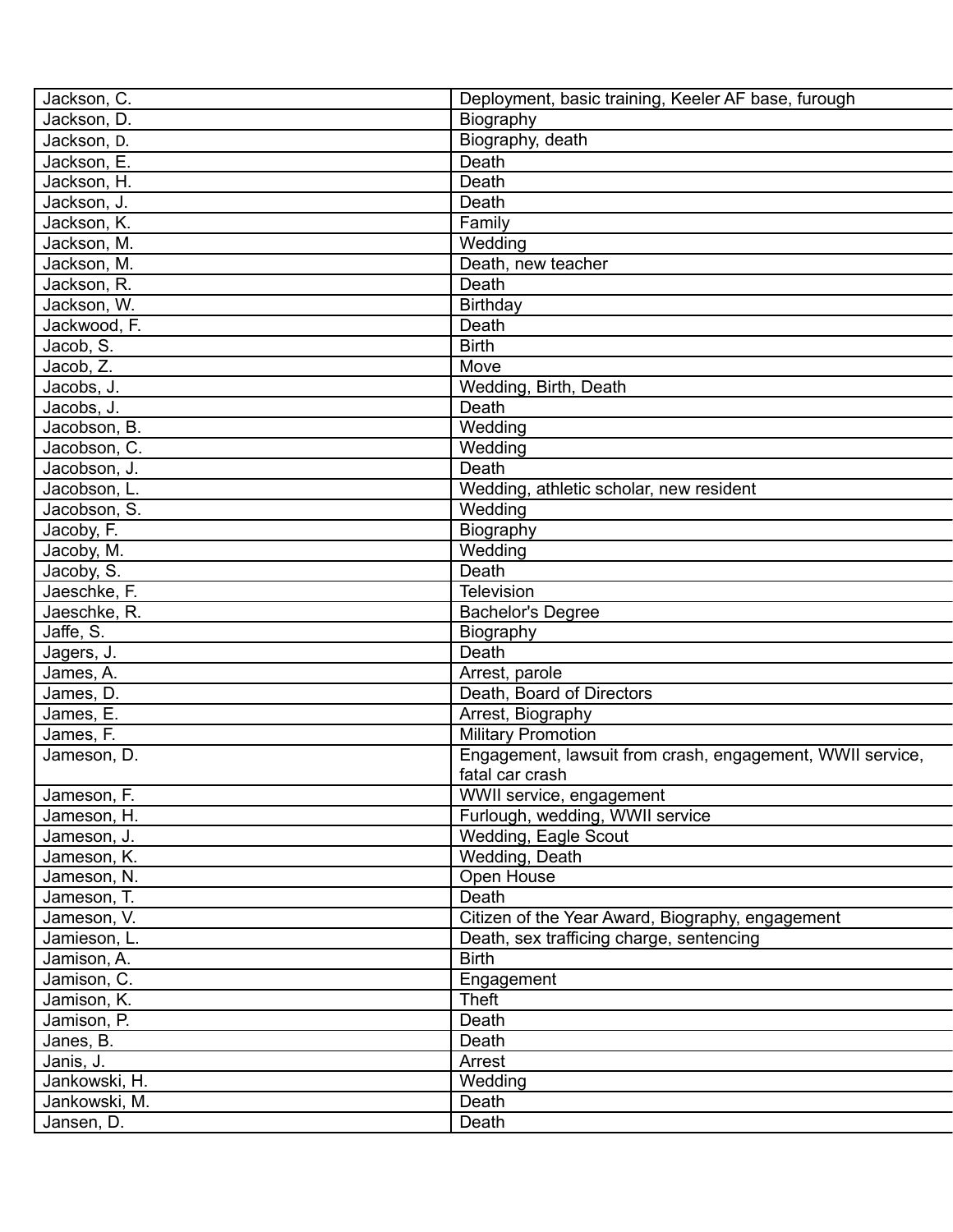| Jansen, F.     | Death                                                     |
|----------------|-----------------------------------------------------------|
| Jansen, L.     | Death                                                     |
| Jardin, D.     | Death                                                     |
| Jarema, K.     | Sports                                                    |
| Jaroch, J.     | Death                                                     |
| Jaros, C.      | Engagement                                                |
| Jaros, M.      | Dean's List                                               |
| Jarosh, H.     | Death                                                     |
| Jarrell, M.    | Death                                                     |
| Jarrett, B.    | Death                                                     |
| Jarrett, S.    | Death                                                     |
| Jarvie, J.     | Wedding                                                   |
| Jarvis, C.     | Deah                                                      |
| Jaspersen, G.  | Engagement                                                |
| Jasperson, C.  | <b>Birth</b>                                              |
| Jaszczak, A.   | Engagement                                                |
| Jaszczak, R.   | Engagement, new resident                                  |
| Jaszczak, R.   | Move                                                      |
| Jefferies, M.  | Biography                                                 |
| Jefferies, M.  | Biography, Death                                          |
| Jefferis, A.   | Arrest, death                                             |
| Jefferis, A.   | Election                                                  |
| Jefferis, E.   | Death, check-out clerk                                    |
| Jefferis, G.   | Death                                                     |
| Jefferis, G.   | Engagement                                                |
| Jefferis, J.   | Death, football player hurt and died, engagement, wedding |
| Jefferis, K.   | Death, Military                                           |
| Jefferis, L.   | Death                                                     |
| Jefferis, W.   | Death, military                                           |
| Jefferson, H.  | Death                                                     |
| Jendins, E.    | Staff Technician                                          |
| Jenkins Family |                                                           |
| Jenkins, A.    | Scholarship                                               |
| Jenkins, B.    | Death, engagement                                         |
| Jenkins, E.    | Arrest                                                    |
| Jenkins, M.    | Engagement, Wedding, real estate honor                    |
| Jenkins, N.    |                                                           |
| Jenkins, P.    | Death, Engagement, Workplace injury, Wedding              |
|                | Complaint, engagement<br>Death                            |
| Jenkins, R.    |                                                           |
| Jenkins, S     | Engagement, wedding                                       |
| Jenkins, T.    | Engagement, Death                                         |
| Jenkins, W.    | Death, car accident injuries                              |
| Jenkins, W.    | Death                                                     |
| Jenkinson, D.  | Death                                                     |
| Jenks, R.      | Military, recovering dog bite                             |
| Jennings, C.   | Wedding                                                   |
| Jennings, G.   | Death                                                     |
| Jennings, J.   | Biography, track                                          |
| Jensen, A.     | Death, vandalism                                          |
| Jensen, N.     | Appointment                                               |
| Jensen, R.     | <b>Basic Training</b>                                     |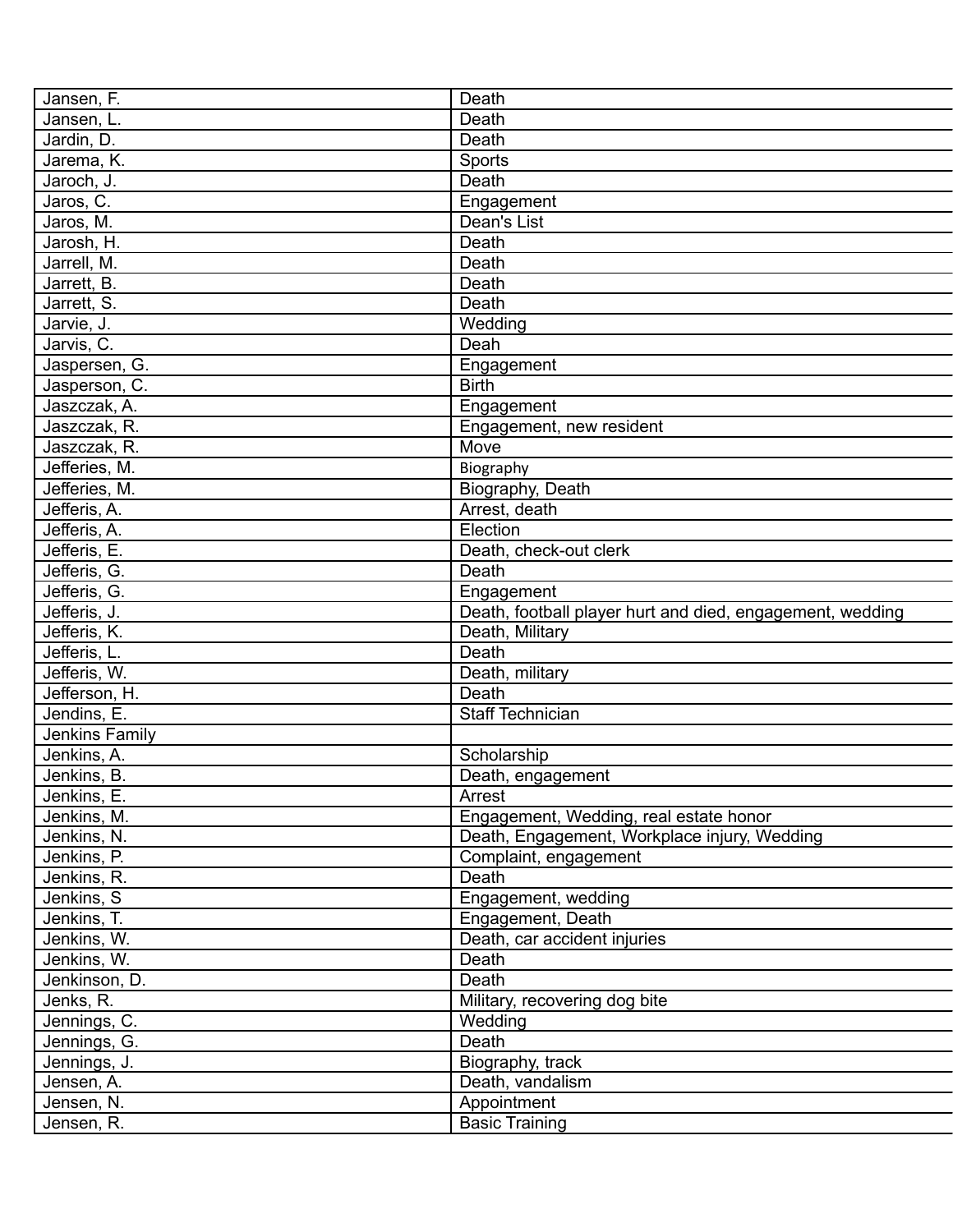| Jensh, B.            | Appointment                                                 |
|----------------------|-------------------------------------------------------------|
| Jensh, P.            | Death                                                       |
| Jensh, S.            | Wedding                                                     |
| Jessee, A.           | Wedding                                                     |
| Jessee, N.           | Death                                                       |
| Jessee, S.           | Engagement                                                  |
| Jester, N.           | Death                                                       |
| Jewell, E.           | Death                                                       |
| Jewell, J.           | Dean's List                                                 |
| Jiannino, S.         | Death                                                       |
| Jobe, M.             | Death                                                       |
| Jobson, C.R.         | <b>Public Auction</b>                                       |
| Johansen, E.         | Arrest                                                      |
| John, E.             | Death                                                       |
|                      |                                                             |
| John, H.             | Death, military post transfer, WWII service                 |
| John, R.             | Death                                                       |
| John, W.             | Wedding                                                     |
| Johns, A.            | Death                                                       |
| Johns, G.            | Death                                                       |
| Johns, W.            | Death                                                       |
| Johnson Family       | geneaology                                                  |
| Johnson, A.          | Death, Divorce, Olympic tryouts, Olympic qualified, auto    |
|                      | accident                                                    |
| Johnson, B.          | Football squad, alumni award, domestic violence call        |
| Johnson, C.          | Wedding, Death, Biography                                   |
| Johnson, C.          | Death, Wedding, birth, field hockey                         |
| Johnson, D.          | Death, Firefighter of the Week, arson suspect, death        |
| Johnson, E.          | Death, arrest for burglaries                                |
| Johnson, F.          | Death, wedding                                              |
| Johnson, G.          | Death, WWII service, silver award                           |
| Johnson, H.          | Deployment, marriage                                        |
| Johnson, J.          | Engagement, Wedding, Death, auto accident, WWII service,    |
|                      | arrest                                                      |
| Johnson, John Family | Founder of Johnsontown (map)                                |
| Johnson, K.          | Death                                                       |
| Johnson, L.          | Death, Good Conduct Medal, combat engineering course        |
| Johnson, M.          | Death, engagement, legal notice                             |
| Johnson, O.          | Death                                                       |
| Johnson, R.          | Death, new resident, wedding, WWII service, fall down steps |
| Johnson, S.          | Death, Pageant, homocide charge                             |
| Johnson, T.          | Death, robberty                                             |
| Johnson, V.          | Wedding                                                     |
| Johnson, W.          | Wedding, death, plate glass property, subdivision           |
| Johnston, C.         | Death                                                       |
| Johnston, D.         | Car Accident                                                |
|                      |                                                             |
| Johnston, E.         | Death                                                       |
| Johnston, K.         | Death                                                       |
| Johnston, R.         | <b>Basic Training</b>                                       |
| Johnston, W.         | Move                                                        |
| Johnstone Family     | geneaology                                                  |
| Johnstone, R.        | Death                                                       |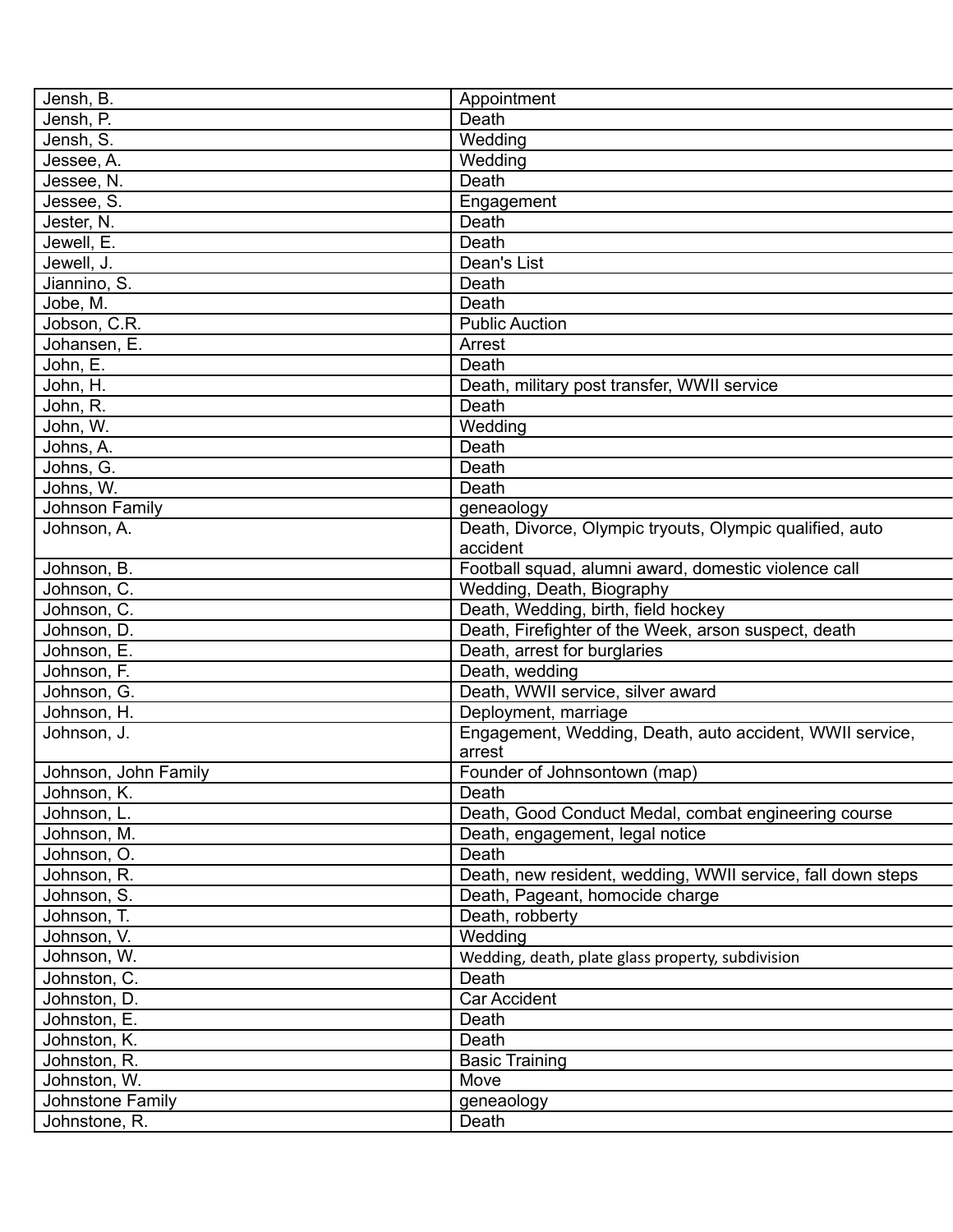| Joines, D.      | Death                              |
|-----------------|------------------------------------|
| Jolin, M.       | Death                              |
| Jonas, P.       | Biography                          |
| Jones Family    | Temple, Horatio, Malachi           |
| Jones, A.       | <b>Birth</b>                       |
| Jones, A.       | Death                              |
| Jones, A.       | Death                              |
| Jones, C.       | Engagement, Death                  |
| Jones, D.       | Biography, Death                   |
| Jones, E.       | Death                              |
| Jones, E.       | Wedding                            |
| Jones, F.       | Death                              |
| Jones, G.       | Death                              |
| Jones, H.       | Death                              |
| Jones, J.       | Engagement, Burn Victim, college   |
| Jones, M.       | Death, scout award, engagement     |
| Jones, Marshall | Interview                          |
| Jones, N.       | Death                              |
| Jones, O.       | Death                              |
| Jones, P.       | Death, wedding, Ford job           |
| Jones, R.       | Death, new resident                |
| Jones, R.       | Biography                          |
| Jones, S.       | Death, Military, dean's list       |
| Jones, V.       | Death                              |
| Jones, W.       | Wedding, military, death, burglary |
| Jones, W.       | Death, fire company                |
| Jonex, K.       | Death                              |
| Jordan, C.      | Homecoming                         |
| Jordan, G.      | Death                              |
| Jordan, J.      | Death                              |
| Jordan, L.      | Death                              |
| Jordan, R.      | Death                              |
| Jordan, W.      | Death                              |
| Jorgenson, E.   | Death                              |
| Joseph, M.      | Death                              |
| Joslin, A.      | Engagement                         |
| Joyner, D.      | Engagement, wedding                |
| Joyner, H.      | Death                              |
| Joyner, M.      | Death                              |
| Joynt, J.       | New resident, birth                |
| Juarez, B.      | Wedding                            |
| Judge, M.       | <b>Contest Winner</b>              |
| Judy, G.        | <b>Birth</b>                       |
| Judy, S.        | Wedding                            |
| Judyski, R.     | Death                              |
| Julian, M.      | Death                              |
| Julius, J.      | Arrest                             |
| Junck, M.       | Charge                             |
| Juncos, G.      | Biography                          |
| Jurist, D.      | Lawsuit                            |
| Justice, C.     | Deployment                         |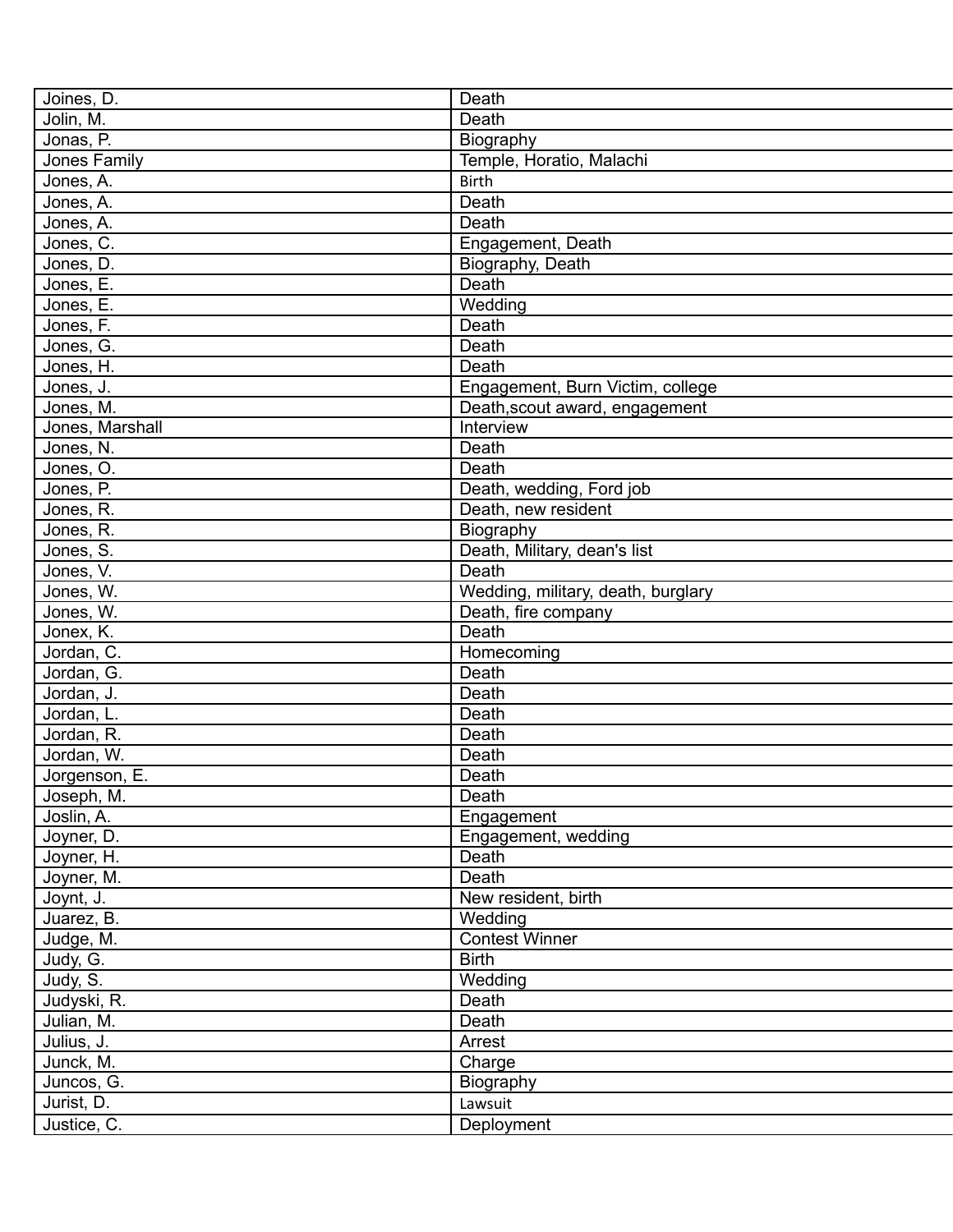| Kaat, L.       | Biography                                                    |
|----------------|--------------------------------------------------------------|
| Kacenjar, S.   | Death                                                        |
| Kachin, P.     | Death                                                        |
| Kacprzycki, C. | Death                                                        |
| Kacy, G.       | <b>WWII</b> service                                          |
| Kacy, J.       | Death                                                        |
| Kadick, A.     | Death                                                        |
| Kaempfer, J.   | Wedding                                                      |
| Kaempfer, L.   | Death                                                        |
| Kahler, B.     | Diploma                                                      |
| Kahler, J.     | Death, college visit                                         |
| Kahler, J.W.   | Death                                                        |
| Kahler, K.     | Election                                                     |
| Kahler, R.     | Death                                                        |
| Kahler, R.     | Death, Wedding, artist at Inglis House, engagement, landlord |
|                | suit                                                         |
| Kahn, B.       | Picture                                                      |
| Kaiser, G.     | Death                                                        |
| Kaiser, J.     | <b>Bachelor's Degree</b>                                     |
| Kaiser, K.     | Election                                                     |
| Kaiser, N.     | Biography                                                    |
| Kaiser, W.     | Death                                                        |
| Kaitt, A.      | Biography                                                    |
| Kaizer, C.     | Car Accident                                                 |
| Kalady, K.     | Sports                                                       |
| Kalbach, J.    | Theft                                                        |
| Kalbitzer, G.  | Death                                                        |
| Kalbitzer, H   |                                                              |
| Kalblitzer, J. |                                                              |
| Kalck, K.      | Employment<br>Wedding                                        |
| Kalemjian, C.  | Wedding                                                      |
| Kallmeyer, K.  |                                                              |
|                | Biography                                                    |
| Kallmeyer, W.  | Death                                                        |
| Kalmbach, E.   | Death                                                        |
| Kalnin, I.     | Death                                                        |
| Kaloustian, A. | <b>Birth</b>                                                 |
| Kalpas, A.     | Death                                                        |
| Kalpas, R.     | Death                                                        |
| Kamenetz, F.   | Death                                                        |
| Kampbell, J.   | Death                                                        |
| Kanapesky, M.  | Saving a Life                                                |
| Kancianic, E.  | Death                                                        |
| Kane, A.       | Death                                                        |
| Kane, J.       | Death                                                        |
| Kane, M.       | Death                                                        |
| Kane, T.       | Death                                                        |
| Kangas, D.     | Wedding                                                      |
| Kapanak, B.    | Graduation                                                   |
| Kapinski, L.   | Death                                                        |
| Kaplan, J.     | Theft                                                        |
| Kaprolat, M.   | Death                                                        |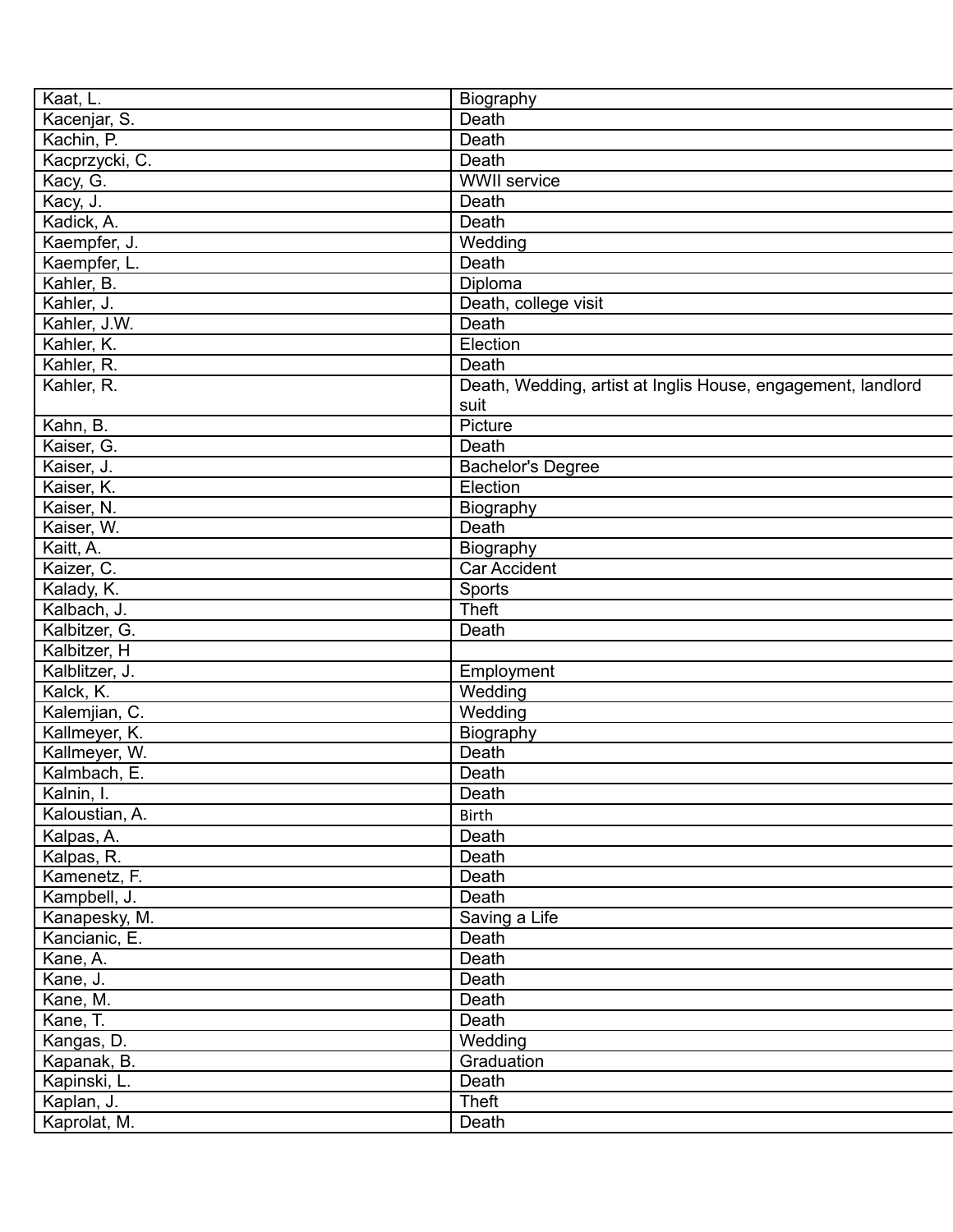| Kaprolat, W.   | Death                                                |
|----------------|------------------------------------------------------|
| Karahalis, C.  | Engagement                                           |
| Karahalis, C.  | Wedding                                              |
| Karahalis, G.  | Death, birth                                         |
| Karahalis, P.  | Death, Navy Service, Furlough. Destroyer assignment, |
|                | engagement                                           |
| Karahalis, R.  | Death                                                |
| Karr, D.       | Engagement, Wedding                                  |
| Kasacavage, V. | Death                                                |
| Kasparian, H.  | Death                                                |
| Kasper, E.     | Death                                                |
| Kaster, R.     | Wedding, Death                                       |
| Kaster, R.     | Contestant                                           |
| Katancik, A.   | Engagement                                           |
| Katancik, J.   | Engagement                                           |
| Katancik, T.   | Biography                                            |
| Kates, H.      | Purple Heart                                         |
| Katherina, D.  | Death                                                |
| Katherina, K.  | Engagement                                           |
| Katherina, R.  | Death                                                |
| Katherman, A.  | Death                                                |
| Katherman, E.  | Death                                                |
| Katherman, K.  | Birth, wedding                                       |
| Katherman, M.  | Death                                                |
| Katherman, P.  | Anniversary, Death                                   |
| Katherman, R.  | Death, birth                                         |
| Katherman, R.  | Engagement                                           |
| Katherman, S.  | Engagement                                           |
| Kauffman, A.   | Death                                                |
| Kauffman, C.   | DUI charge, WWII service                             |
| Kauffman, D.   | Wedding                                              |
| Kauffman, E.   | Death, wedding                                       |
| Kauffman, F.   | <b>Dedicated Service Award</b>                       |
| Kauffman, J.   | <b>WWII Service</b>                                  |
| Kauffman, R.   | Death                                                |
| Kauffman, S.   | Death                                                |
| Kavanugh, J.   | Death                                                |
| Kawffman, M.   | Car Accident                                         |
| Kay, C.        | Death                                                |
| Kay, G.        | Death                                                |
| Kay, L.        | Death, WWII service, wedding                         |
| Kay, R.        | Death, wedding                                       |
| Kay, S.        | Shower                                               |
| Kay, W.        | Engagement, Death, WWII service                      |
| Kean, M.       | Representative                                       |
| Keane, R.      | Engagement                                           |
| Kearney, G.    | Engagement                                           |
| Kearney, G.    | Engagement                                           |
| Kearney, K.    | Scholarship                                          |
| Keates, B.     | Engagement                                           |
| Keating, J.    | Death, conservation corps                            |
|                |                                                      |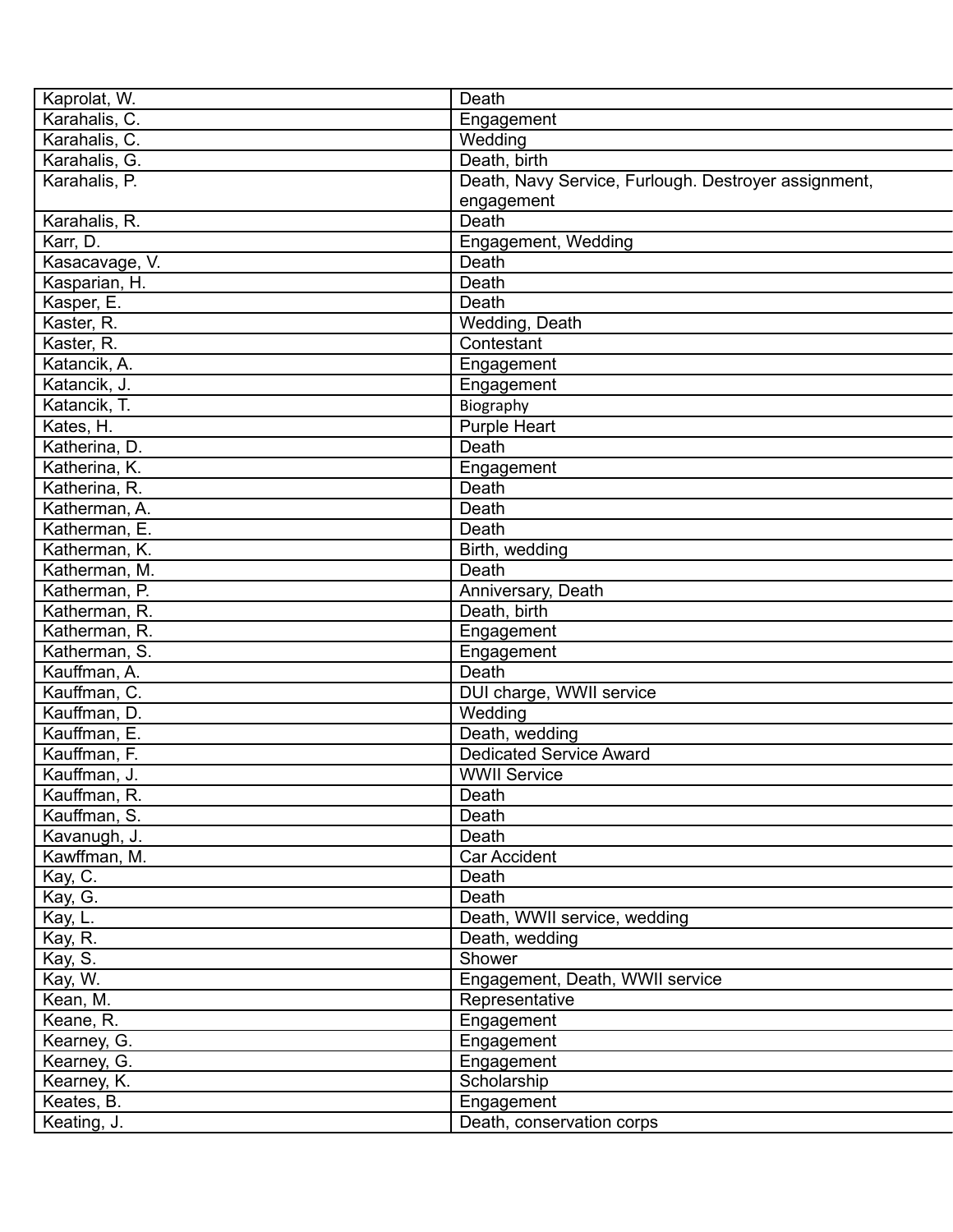| Keating, L.              | Death                                                         |
|--------------------------|---------------------------------------------------------------|
| Keech, E.                | Death                                                         |
| Keech, L.                | Death                                                         |
| Keech, R.                | Death                                                         |
| Keech, S.                | Biography                                                     |
| Keech, W.                | Biography, death                                              |
| Keefe, R.                | Death                                                         |
| Keefer, H.               | Arrest                                                        |
| Keehn, C.                | Engagement                                                    |
| Keehn, E.                | Wedding                                                       |
| Keehn, M.                | Engagement                                                    |
| Keehn, W.                | Wedding                                                       |
| Keen, D.                 | Deathletter of intent                                         |
| Keen, J.                 | Firefighter of the Week                                       |
| Keen, M.                 | Death                                                         |
| Keen, R.                 | Assignment                                                    |
| Keen, T.                 | Death                                                         |
| Keen, W.                 | Biography, Death, Firefighter of the Week                     |
| Keen, W.                 | <b>Silver Medallion</b>                                       |
| Keenan, B.               | Death                                                         |
| Keenan, J.               | Death, Firefighter of the Week                                |
| Keenan, J.               | Anniversary                                                   |
| Keenan, M.               | Engagement, Wedding                                           |
| Keenan, R.               | Death                                                         |
| Keenan, S.               | Engagement                                                    |
| Keene, J.                | Death                                                         |
| Keenen, E.               | Death                                                         |
| Keeny, J.                | Engagement, Award                                             |
| Keers, E.                | Death                                                         |
| Keers, J.                | Death                                                         |
| Keers, R.                | Firefighter of the Week                                       |
| Keers, S.                | Engagement                                                    |
| Keesey, A.               | Death, Anniversary, military                                  |
| Keesey, C.               | Birth, WWII service                                           |
|                          | Death                                                         |
| Keesey, H.<br>Keesey, L. | Theft                                                         |
| Keesey, M.               | Wedding, death                                                |
|                          |                                                               |
| Keesey, R.<br>Keesey, R. | Death<br>Death                                                |
|                          | Death                                                         |
| Keesey, S.               |                                                               |
| Kehler, E.               | Engagement                                                    |
| Kehoe, J.                | Death                                                         |
| Kehr, M.                 | Letter of Intent                                              |
| Keiler, J.               | Death                                                         |
| Keim, A.                 | Death, Car Accident, withdrawal of candidacy, files candidacy |
| Keim, C.                 | Death                                                         |
| Keim, S.                 | Death                                                         |
| Keiper, J.               | Engagement                                                    |
| Keiser, C.               | Death                                                         |
| Keiser, J.               | Biography                                                     |
| Keiser, R.               | Death                                                         |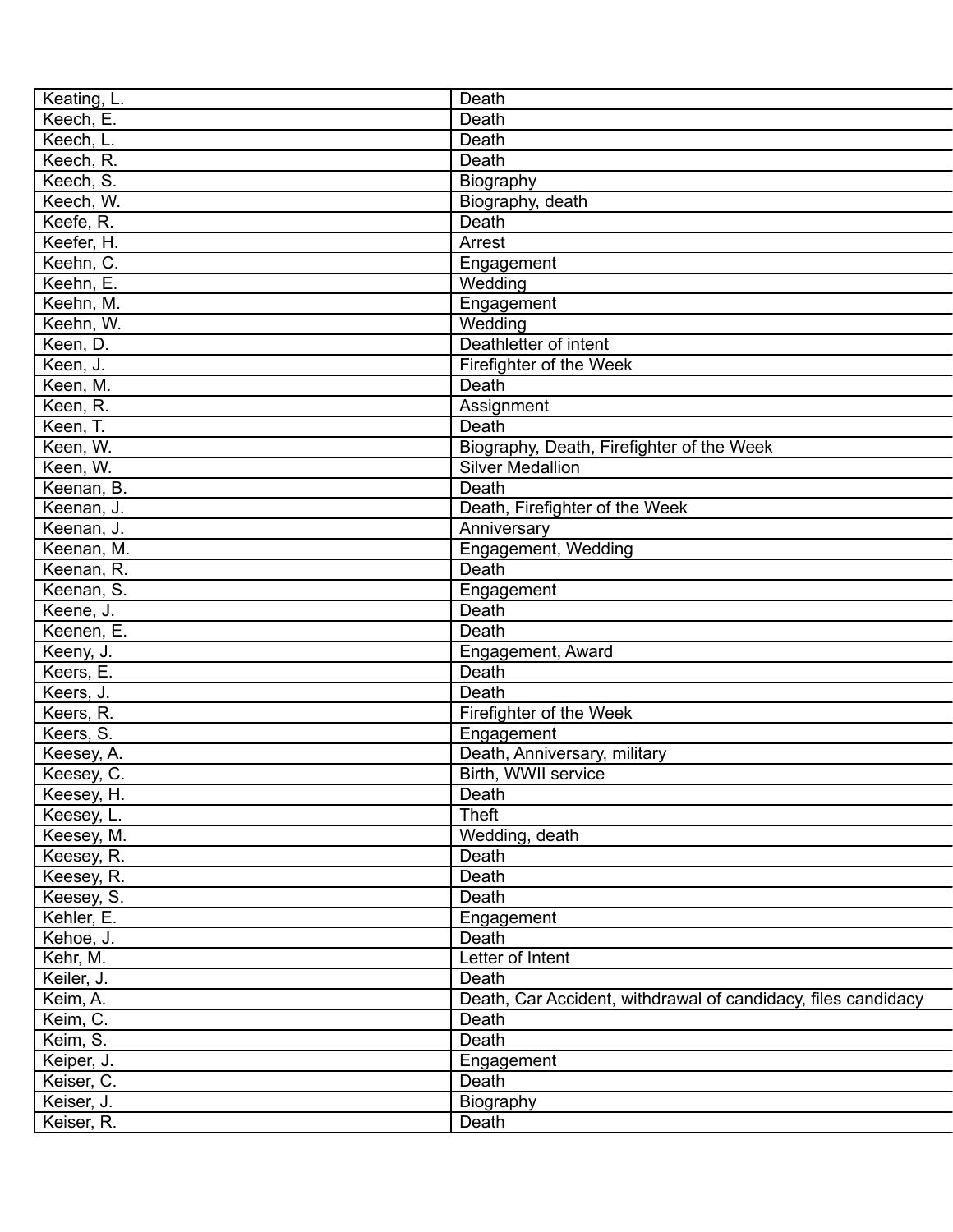| Keiter, V.          | Death                                                           |
|---------------------|-----------------------------------------------------------------|
| Keith, M.           | Death                                                           |
| Keitt, G.           | Anniversary                                                     |
| Keleta-Williams, S. | Death                                                           |
| Keller, C.          | Engagement, death                                               |
| Keller, M.          | <b>Theft</b>                                                    |
| Keller, P.          | Death                                                           |
| Keller, W.          | <b>Birth</b>                                                    |
| Kellogg, A.         | Engagement                                                      |
| Kellogg, C.         | Letter of Intent                                                |
| Kellon, S.          | Death                                                           |
| Kelly, B.           | Engagement, Wedding                                             |
| Kelly, C.           | Death                                                           |
| Kelly, E.           | Death, Enrollment, theft                                        |
| Kelly, E.           | Death                                                           |
| Kelly, E.           | Enrollment                                                      |
| Kelly, F.           | Death                                                           |
| Kelly, G.           | Death                                                           |
| Kelly, J.           | Engagement, Death                                               |
| Kelly, J.           | Trespassing                                                     |
| Kelly, K.           | Engagement                                                      |
| Kelly, L.           | Death                                                           |
|                     | Death                                                           |
| Kelly, M.           |                                                                 |
| Kelly, P.           | Death                                                           |
| Kelly, R.           | Arson                                                           |
| Kelly, S.           | <b>Car Accident</b>                                             |
| Kelly, T.           | Birth, auto fatality                                            |
| Kelly, V.           | Engagement                                                      |
| Kelly, W.           | Death                                                           |
| Kelton, S.          | Wedding                                                         |
| Kemery, J.          | Jeweler/optician, death                                         |
| Kemme, K.           | Death                                                           |
| Kempest, C.         | Wedding                                                         |
| Kendig, J.          | Biography                                                       |
| Kendig, K.          | Death                                                           |
| Kendricks, M.       | Graduation                                                      |
| Kenion, A.          | Death                                                           |
| Kenion, M.          | Death                                                           |
| Kenna, C.           | <b>Birth</b>                                                    |
| Kenna, G.           | Death                                                           |
| Kennedy, A.         | Girls State. Bulletin-Scholar Award, all-star team, dean's list |
| Kennedy, C.         | Death, military                                                 |
| Kennedy, D.         | Graduation, death                                               |
| Kennedy, E.         | Retirement, marriage, death                                     |
| Kennedy, F.         | Death                                                           |
| Kennedy, H.         | Death, WWII service, Dtn Manufacturing resignation              |
| Kennedy, J.         | Death, DUI trial                                                |
| Kennedy, M.         | Employment, Death                                               |
| Kennedy, T.         | Engagement                                                      |
| Kennedy, W.         | <b>Health Officer</b>                                           |
| Kenneth, L.         | Science Fair                                                    |
|                     |                                                                 |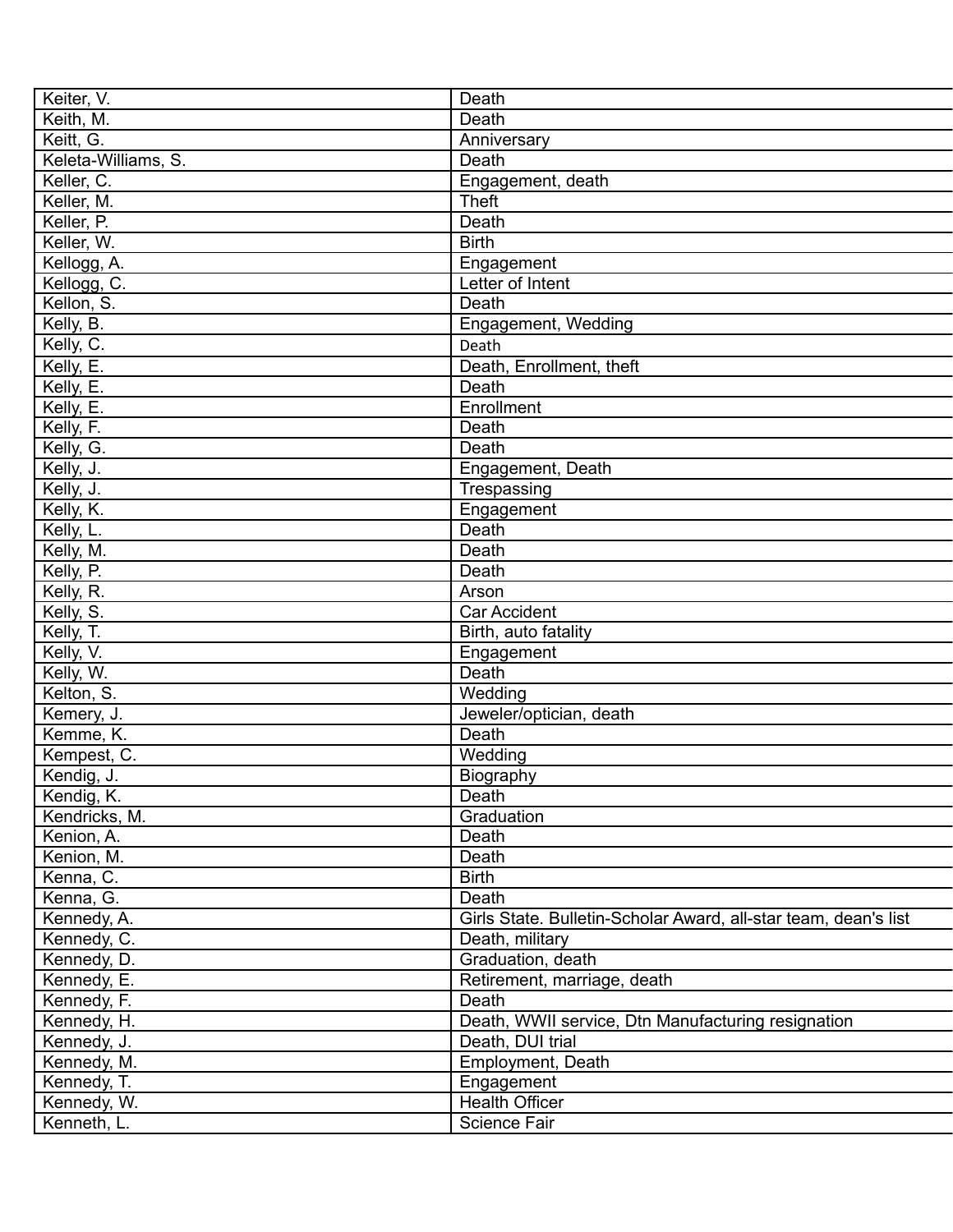| Kenngott, K.       | Wedding                                               |
|--------------------|-------------------------------------------------------|
| Kenny, E.          | <b>Birth</b>                                          |
| Kenny, T.          | <b>Theft</b>                                          |
| Kenpig, H.         | Death                                                 |
| Kent, C.           | Championship                                          |
| Kent, J.           | Vacation, college graduation                          |
| Kent, M.           | Death                                                 |
| Kent, R.           | 25 <sup>th</sup> Wedding, Death, Theft                |
| Kent, R.           | Death                                                 |
| Kenworthey, N.     | Death                                                 |
| Kenworthey, W.     | Engagement                                            |
| Kenworthy, J.      | <b>Theft</b>                                          |
|                    | Death                                                 |
| Kenworthy, K.      | Death                                                 |
| Ker, D.            |                                                       |
| Ker, E.            | Death                                                 |
| Ker, R.            | Wedding                                               |
| Ker, S.            | Graduation                                            |
| Kern, M./Kerns, M. | Death                                                 |
| Kern, T.           | <b>Birth</b>                                          |
| Kerns, G.          | Death                                                 |
| Kerper, M.         | Death                                                 |
| <b>Kerr Family</b> |                                                       |
| Kerr, B.           | Wedding, Death                                        |
| Kerr, E.           | Biography, deployed to France, honored by Chester Cty |
|                    | Hospital                                              |
| Kerr, G.           | Hospitalization, death, Sp-Am War                     |
| Kerr, J.           | Car Accident, death                                   |
| Kerr, M.           | Death                                                 |
| Kerr, S.           | Death                                                 |
| Kerr, W.           | Sale                                                  |
| Kerrick, L.        | Engagement                                            |
| Kerrigan, A.       | Death                                                 |
| Kerrigan, K.       | Letter of Intent                                      |
| Kerrigan, M.       | Biography                                             |
| Kershaw, M.        | Death                                                 |
| Kershey, S.        | Death                                                 |
| Kerstetter, J.     | Marines                                               |
| Kerstetter, R.     | Death, fatal auto crash                               |
| Kesel, R.          | Death                                                 |
| Kesner, M.         | Death                                                 |
| Kessel, M.         | Death                                                 |
| Kessler, A.        | Death                                                 |
| Kessler, D.        | <b>Bachelor's Degree</b>                              |
| Kessler, G.        | Engagement                                            |
| Kessler, J.        | Death                                                 |
| Kessler, K.        | Engagement, Wedding, skateboarding, traffic violation |
| Kester, J.         | Car Accident                                          |
| Ketcham, J.        | Death                                                 |
| Kettlety, K.       | <b>Birth</b>                                          |
| Keyes, I.          | Biography                                             |
| Khatmay, D.        | Death                                                 |
|                    |                                                       |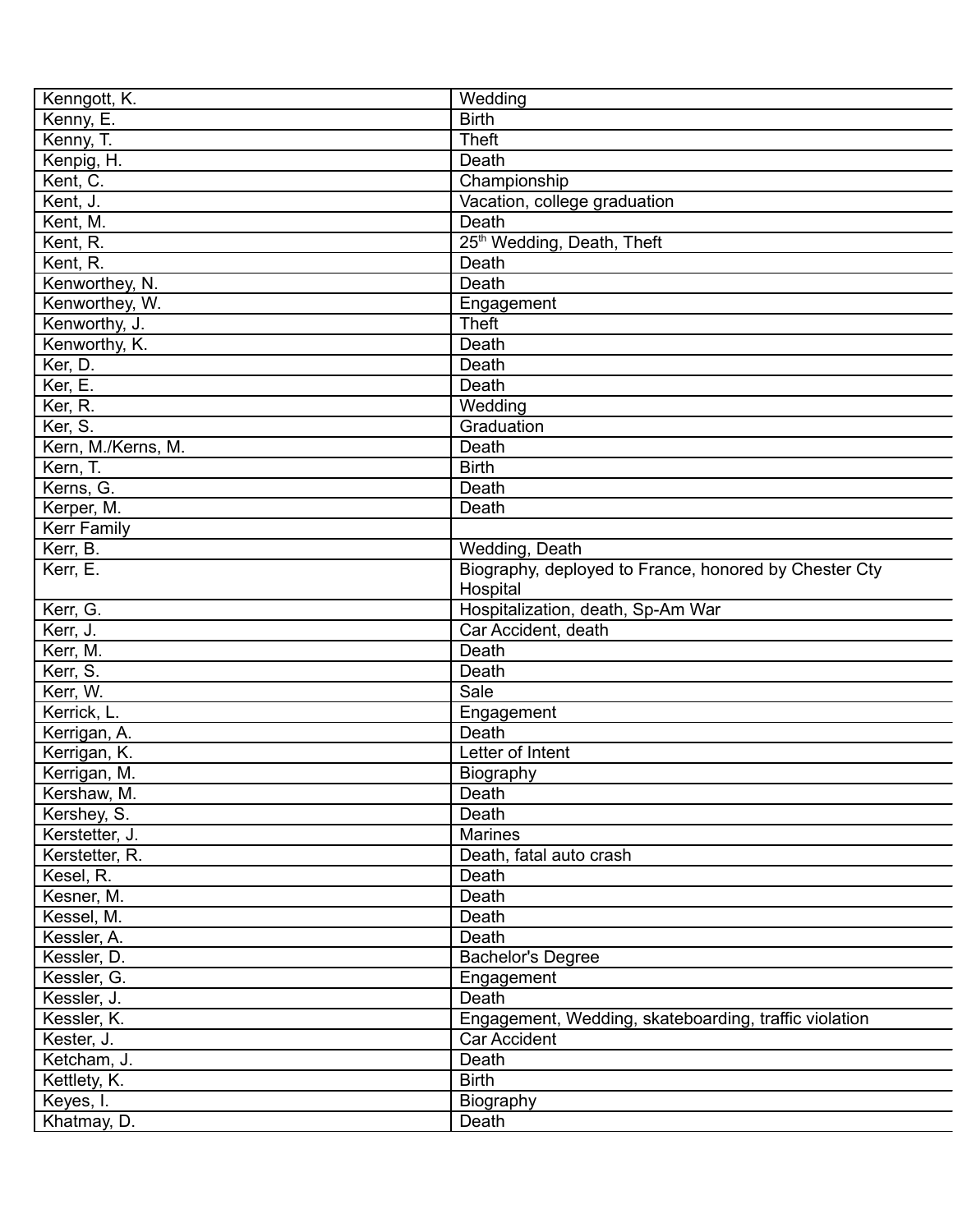| Kidd, D.          | <b>Theft</b>                             |
|-------------------|------------------------------------------|
| Kidd, E.          | <b>Theft</b>                             |
| Kiefel, E.        | Biography                                |
| Kiefel, J.        | Engagement                               |
| Kiefel, J.        | Death, wedding                           |
| Kiefel, N.        | Death                                    |
| Kieffer, H.       | Death                                    |
| Kieling, J.       | Biography                                |
| Kiely, J.         | Apology, guilt admitted                  |
| Kiernan, C.       | Biography                                |
| Kiernan, D.       | Death                                    |
| Kiesel, R.        | Enrollment                               |
| Kiester, F.       | <b>Car Accident</b>                      |
| Kiester, R.       | Eagle Scout                              |
| Kilkeary, D.      | Vandalization, space programs            |
| Killian, C.       | Prison                                   |
| Killian, R.       | Firefighter of the Week                  |
| Killifer, W.      | Purchase                                 |
| Killinger, J.     | Death                                    |
| Killingsworth, S. | Death                                    |
| Kilmer, L.        | Promotion                                |
| Kilpatrick, A.    | Discharge                                |
| Kimball, J.       | Bus Accident, lawsuit re bus accident    |
| Kimball, N.       | Engagement                               |
| Kimble, R.        | Death                                    |
| Kimes, C.         |                                          |
|                   | <b>Property Sale</b>                     |
| Kimes, S.         | Death                                    |
| Kim, S.           | Engagement                               |
| Kineary, M.       | Award                                    |
| King-Reed, D.     | Death                                    |
| King, A.          | Death                                    |
| King, B.          | Death                                    |
| King, C.          | Biography, order of public saale         |
| King, C.          | Death, Wedding, theft charge, employment |
| King, E.          | Death                                    |
| King, H.          | Death                                    |
| King, J.          | Picture, Death, theft                    |
| King, L.          | Theft                                    |
| King, N.          | Death                                    |
| King, R.          | Wedding, death, auto accident            |
| King, S.          | Engagement, death                        |
| King, V.          | Chairman                                 |
| King, V.          | Death                                    |
| King, W.          | Biography                                |
| Kinkaid, J.       | Scholarship                              |
| Kinloch, E.       | Death                                    |
| Kinloch, J.       | Arrest                                   |
| Kinloch, J.       | Death                                    |
| Kinloch, R.       | Wedding                                  |
| Kinney, L.        | Wedding                                  |
| Kinsey, H.        | Spelling                                 |
|                   |                                          |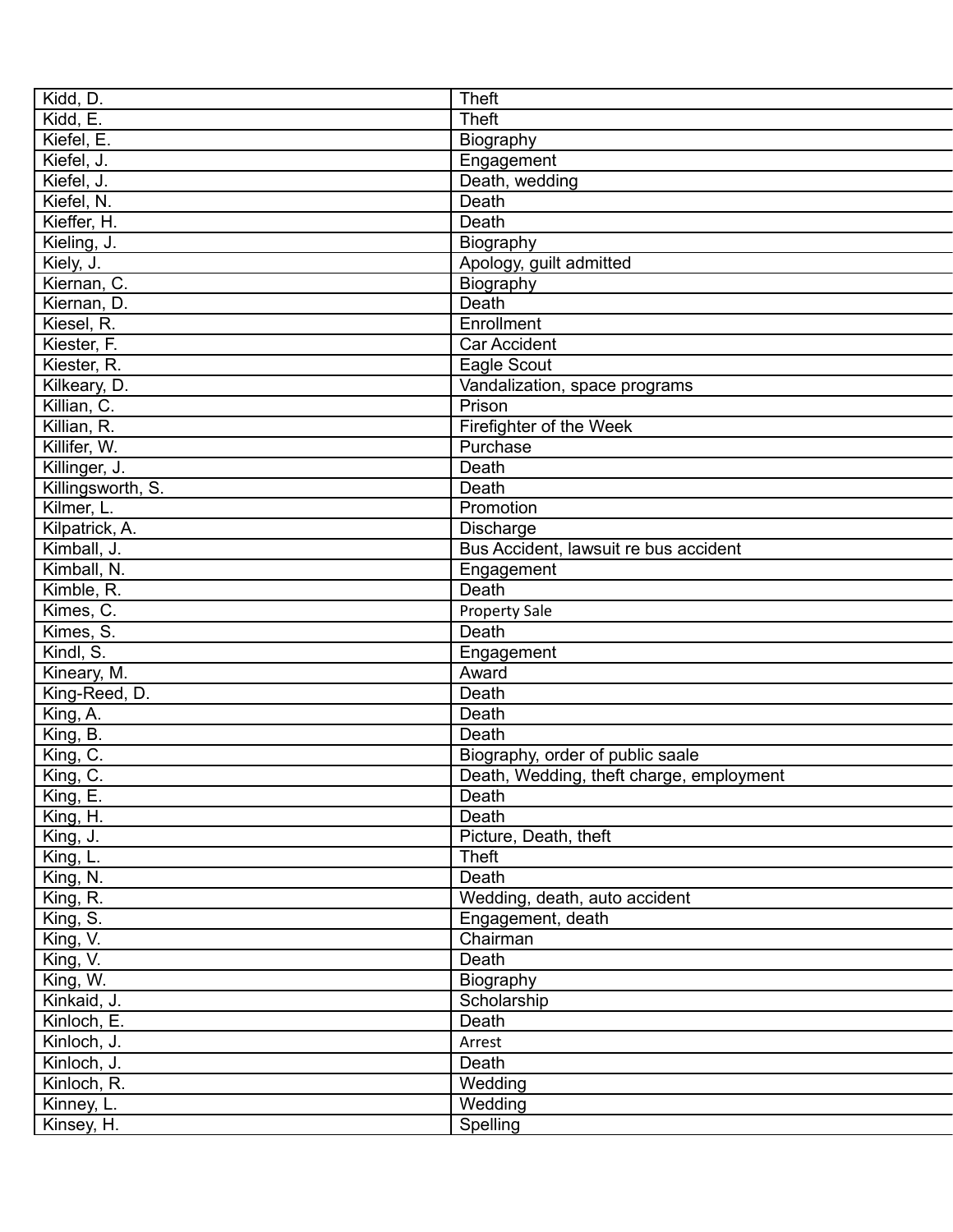| Kinsey, K.         | <b>Birth</b>                                        |
|--------------------|-----------------------------------------------------|
| Kinter, J.         | Basic Training, infantry school                     |
| Kinter, J.         | Qualification                                       |
| Kinzey, A.         | <b>Theft</b>                                        |
| Kinzinger, D.      | Engagement                                          |
| Kipp, A.           | <b>Birth</b>                                        |
| Kipp, C.           | Wedding, scholarship                                |
|                    |                                                     |
| Kipp, D.           | Wedding                                             |
| Kipp, F.           | Death                                               |
| Kipp, K.           | Engagement, Wedding, sorority                       |
| Kipp, N.           | Death                                               |
| Kipp, R.           | Death, Wedding                                      |
| Kipp, R.           | Wedding, MA awarded, All-state band, auto vandalism |
| Kipp, S.           | Death                                               |
| Kirk, A.           | Death                                               |
| Kirk, C.           | Biography                                           |
| Kirk, C.           | Death                                               |
| Kirk, H.           | Death                                               |
| Kirk, R.           | Death                                               |
| Kirkbride, A.      | Article about Death Penalty                         |
| Kirkbride, E.      | <b>Theft</b>                                        |
| Kirkbride, R.      | Biography                                           |
| Kirkland, D.       | Military                                            |
| Kirkner, A.        | Death                                               |
| Kirkner, C.        | Wedding                                             |
| Kirkner, C.        | Death                                               |
| Kirkner, D.        | Wedding                                             |
| Kirkner, J.        | Death                                               |
| Kirkner, M.        | Deat, lost child                                    |
| Kirkner, S.        | Engagement                                          |
| Kirkpatrick, A.    | Death, auction                                      |
| Kirkpatrick, B.    | <b>Encore Training</b>                              |
| Kirkpatrick, S.    | Death                                               |
| Kirkpatrick, T.    | Death                                               |
| Kirle, Kirl Family |                                                     |
| Kirlin, K.         | Assault                                             |
| Kirschner, M.      | Engagement                                          |
| Kiser, A.          | Dean's List                                         |
| Kiser, A.          | Dean's List                                         |
| Kissh, C.          | Death                                               |
| Kistler, L.        | Death                                               |
| Kistler, M.        | Vacation                                            |
| Kitchen, S.        | Wedding                                             |
| Kite, J.           | Promotion                                           |
| Kitts, I.          | Death                                               |
| Kivlin, J.         | Death                                               |
| Kiwak, K.          | Engagement, Wedding                                 |
| Klaiss, K.         | Car Accident                                        |
| Kleese, K.         | Employment                                          |
| Klein, R.          | Car Accident                                        |
|                    |                                                     |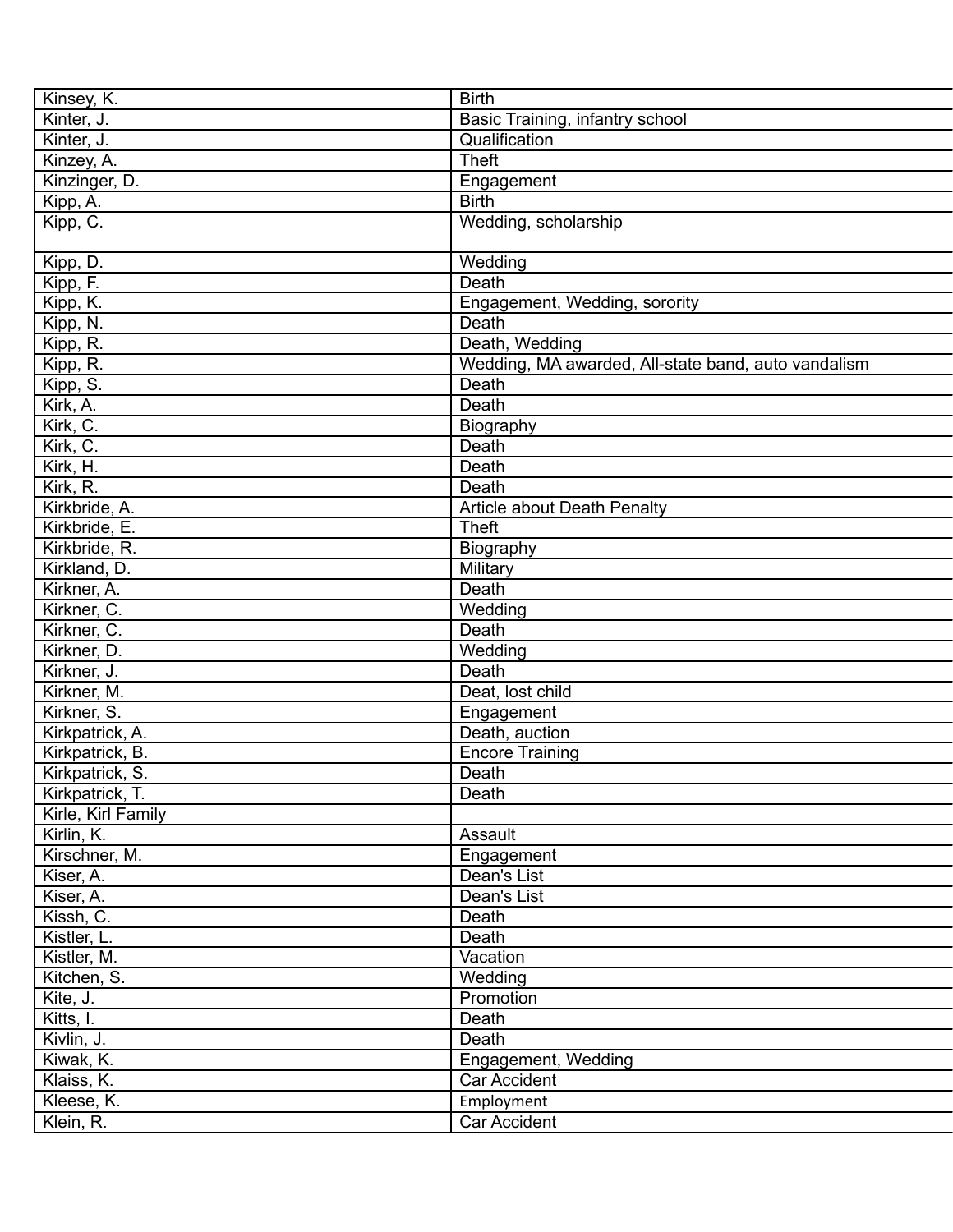| Klein, V.       | Death                                                 |
|-----------------|-------------------------------------------------------|
| Kleinfelter, E. | Death                                                 |
| Kleintop, D.    | Theft                                                 |
| Klemp, R.       | Biography                                             |
| Klenske, V.     | Death                                                 |
| Kleppinger, R.  | Move                                                  |
| Kleppinger, R.  | Move                                                  |
| Klim, K.        | Biography                                             |
| Kline, E.       | Engagement                                            |
| Kline, G.       | Death, awards, WWII story, body returned              |
| Kline, G.       | <b>Purple Heart</b>                                   |
| Kline, I.       | Death                                                 |
| Kline, J.       | Death                                                 |
| Kline, K.       | Engagement                                            |
| Kline, W.       | Death, Anniversary                                    |
| Kling, T.       | Biography, cancer                                     |
| Klinger, H.     | Death, vocational ag position at Downingtown, wedding |
| Klinger, M.     | Death                                                 |
| Klocek, C.      | Wedding                                               |
| Klocek, H.      | Death                                                 |
| Klocek, J.      | Death, military promotion                             |
| Kloempken, D.   | Death                                                 |
| Klonicke, C.    | Engagement                                            |
| Klose, K.       | Engagement                                            |
| Klose, P.       | Move                                                  |
| Klossman, S.    | Death                                                 |
| Klunk, A.       | <b>Birth</b>                                          |
| Klunk, B.       | <b>Birth</b>                                          |
| Klunk, B.       | Death                                                 |
| Klunk, E.       | Death, birth, 25 <sup>th</sup> anniversary, wedding   |
| Klunk, J.       | Air Force Basic Training, Death, profile              |
| Klunk, K.       | Kidney Transplant                                     |
| Klunk, K.       | Engagement, Appointment, birth, death                 |
| Klunk, R.       | Nurse of the Month                                    |
|                 | Death                                                 |
| Klunk, S.       |                                                       |
| Klunkit, R.     | <b>Car Accident</b>                                   |
| Knapp, B.       | Death<br>Death                                        |
| Knapp, J.       | Wedding                                               |
| Knapp, J.       |                                                       |
| Knapp, L.       | Wedding                                               |
| Knapp, M.       | Biography                                             |
| Knapp, O.       | Move                                                  |
| Knapp, R.       | <b>Theft</b>                                          |
| Knauer, F.      | Advertisement for cabinet shop, death                 |
| Knauer, J.      | Death, engagement                                     |
| Knauer, M.      | Death                                                 |
| Kneasel, A.     | Death                                                 |
| Knecht, L.      | Death                                                 |
| Knecht, M.      | Conviction, prison term                               |
| Knecht, P.      | Chairperson                                           |
| Knecht, R.      | Engagement                                            |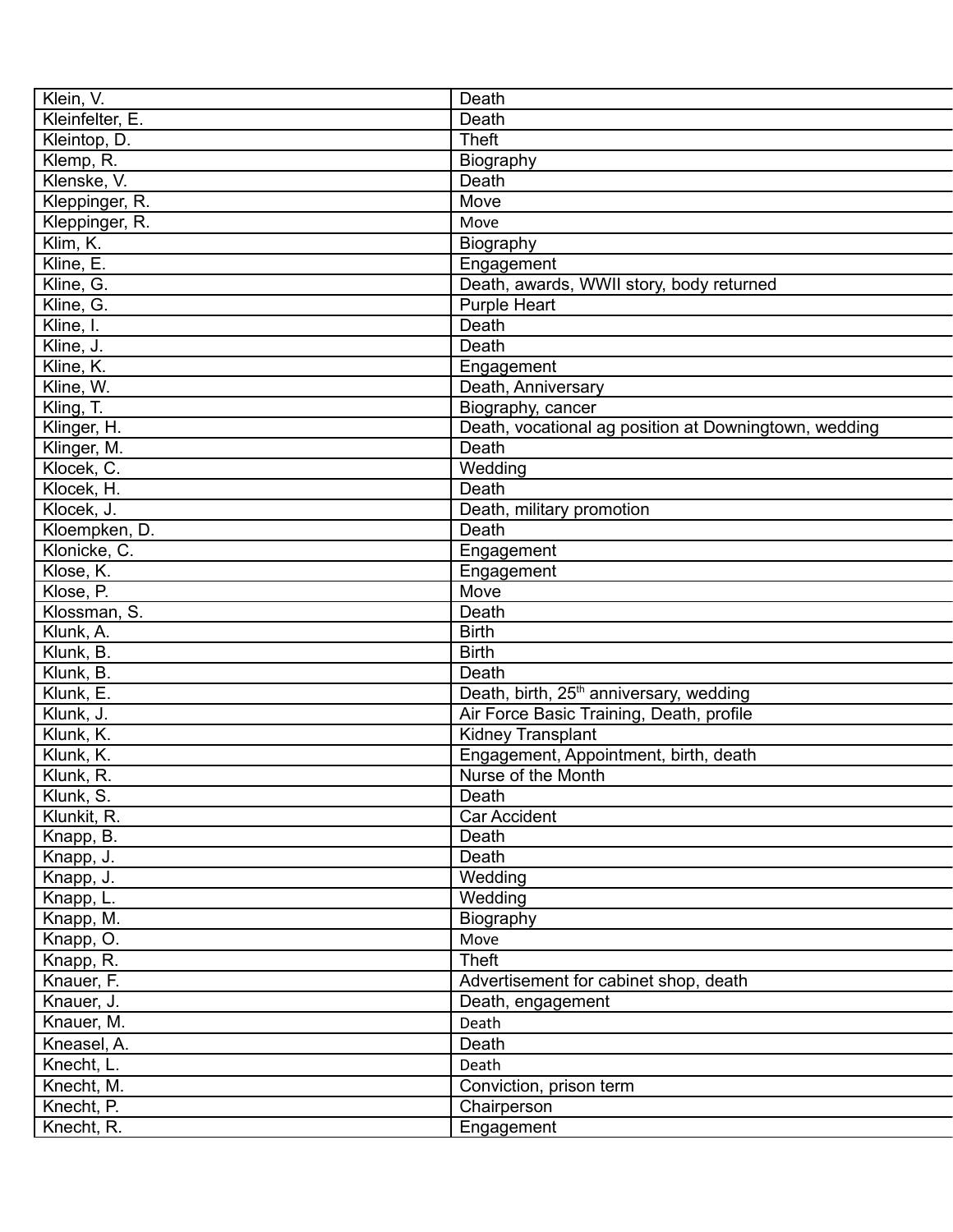| Kneedler, J.             | Biography                                     |
|--------------------------|-----------------------------------------------|
| Kneuker, A.              | <b>Theft</b>                                  |
| Kneuker, C.              | Enrollment                                    |
| Knex, A.                 | Sentencing                                    |
| Knier, E.                | Royal Canadian Air Force WWII                 |
| Knier, H.                | Engagement                                    |
| Knier, J.                | <b>Baptized</b>                               |
| Knight, D.               | Engagement                                    |
| Knight, J.               | Death                                         |
| Knights, L.              | Death                                         |
| Kniple, R.               | Death                                         |
| Knoke, P.                | Arrest                                        |
| Knott, R.                | Death                                         |
| Knowlton, M.             | Nomination                                    |
| Knox, C.                 | Arrest                                        |
| Knox, W.                 | Move                                          |
| Knudson, A.              | <b>Car Accident</b>                           |
| Knueker, J.              | Lawsuit                                       |
| Knutson, H.              | Engagement, Wedding                           |
| Kobylt, G.               | Biography                                     |
| Koch, C.                 | Engagement                                    |
| Kochel, A.               | U of Penn, death, wedding                     |
| Kochel, F.               | Death                                         |
|                          | <b>Theft</b>                                  |
| Kocher, P.<br>Kocker, A. | Wedding                                       |
|                          |                                               |
| Kockler, A.              | Wedding                                       |
| Koerber, F.              | Death                                         |
| Koerber, T.              | Engagement                                    |
| Kofeldt, E.              | Death                                         |
| Kofke, B.                | Picture                                       |
| Kofke, W.                | Death                                         |
| Kofroth, K.              | Engagement                                    |
| Koh, N.                  | Contest                                       |
| Kohen, D.                | Biography                                     |
| Kohler, D.               | Engagement, Car Accident, sentenced, shooting |
| Kohler, J.               | Engagement                                    |
| Kohlhas, D.              | Death                                         |
| Kohls, R.                | Competition                                   |
| Kolar, E.                | Death, auto incident                          |
| Kollhoff, S.             | Biography                                     |
| Kolokithas, N.           | Death                                         |
| Konchel, M.              | Picture                                       |
| Konchel, M.              | Biography                                     |
| Kondrath, K.             | Engagement                                    |
| Konecny, B.              | Biography                                     |
| Kontos, J.               | Death                                         |
| Koob, H.                 | Death                                         |
| Koogler, J.              | Engagement, HS bi, WWII service               |
| Kopec, S.                | Wedding                                       |
| Kopletz, C.              | Engagement                                    |
| Kopola, M.               | <b>Birth</b>                                  |
|                          |                                               |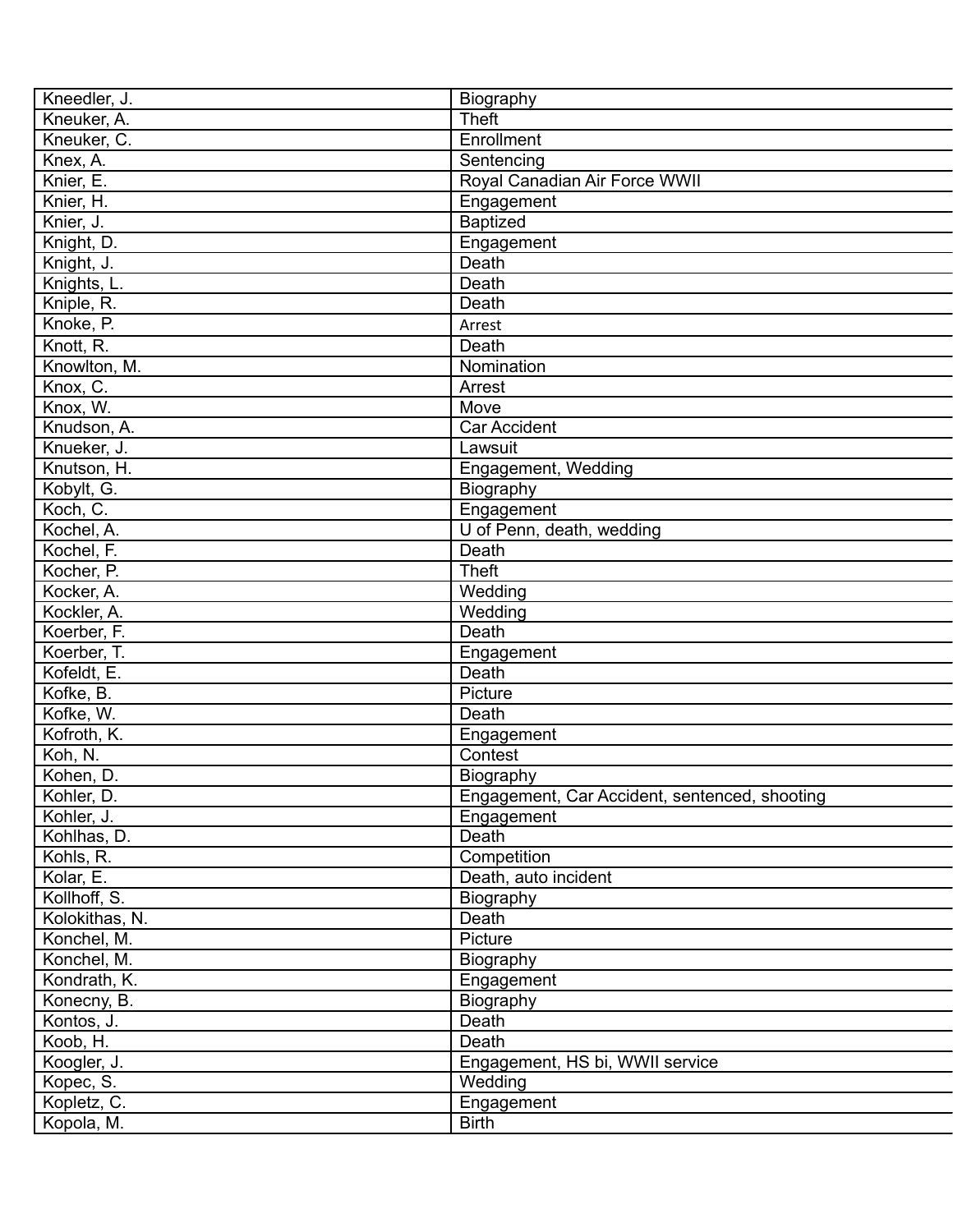| Koppenhaver, C. | Death                                                        |
|-----------------|--------------------------------------------------------------|
| Koppenhaver, C. | Death                                                        |
| Koppenhaver, X. | Engagement                                                   |
| Kornet, Z.      | Biography                                                    |
| Kornowski, E.   | Death                                                        |
| Koroma, A.      | Graduation                                                   |
| Korsunsky, R.   | Death                                                        |
| Koser, C.       | Death                                                        |
| Koser, G.       | State Wrestling Champion, birth                              |
| Koser, J.       | Engagement                                                   |
| Kotsifas, P.    | Move                                                         |
| Kottmeyer, B.   | Engagement                                                   |
| Kottmeyer, K.   | Engagement                                                   |
| Kottmeyer, K.   | Wedding                                                      |
| Koup, H.        | Death                                                        |
| Kovach, A.      | Death                                                        |
| Kovach, G.      | Death                                                        |
| Kovello, C.     | Engagement                                                   |
| Kovello, M.     | <b>Car Accident</b>                                          |
| Kowal, D.       | Death                                                        |
| Kowalski, T.    | Death                                                        |
| Kozlowski, E.   | Death, athletic scholars                                     |
| Krablin, E.     | Engagement, Keystone Games                                   |
| Krablin, J.     | Engagement                                                   |
| Kraft, M.       | <b>Basic Training</b>                                        |
| Kraftchak, J.   | Acceptance, Civil Air award                                  |
| Krakower, K.    | Contest                                                      |
| Krall, P.       | Letter of Intent, baseball pro                               |
| Krall, S.       | List                                                         |
| Kramer, A.      | World Leadership Forum                                       |
| Kramer, D.      | Engagement, Wedding, Death                                   |
| Kramer, F.      | Death                                                        |
|                 |                                                              |
| Kramer, K.      | Wedding, Death                                               |
| Kramer, R.      | Death                                                        |
| Kramer, S.      | Death                                                        |
| Kramer, V.      | Death                                                        |
| Kramm Family    |                                                              |
| Kramm, C.       | Death                                                        |
| Kramm, E.       | Death, Biography                                             |
| Kramm, H.       | Biography, Death, retirement, team physician, office opening |
| Kraninger, M.   | <b>Birth</b>                                                 |
| Krantz, C.      | Engagement                                                   |
| Krapf, D.       | CEO of the Year Award, Engagement, scholarship, NCAA qua     |
|                 | lification, graduation, trap shooting champ                  |
| Krapf, G.       | Death, top marksman, silver anniversary, horse purchase      |
| Krapf, J.       | Graduation, death                                            |
| Krapf, K.       | Biography, Avon Voices Contender                             |
| Krapf, M.       | Death                                                        |
| Krapf, M.       | Engagement, student teaching                                 |
| Krapf, S.       | Arrest                                                       |
| Krapf, V.       | Engagement, wedding                                          |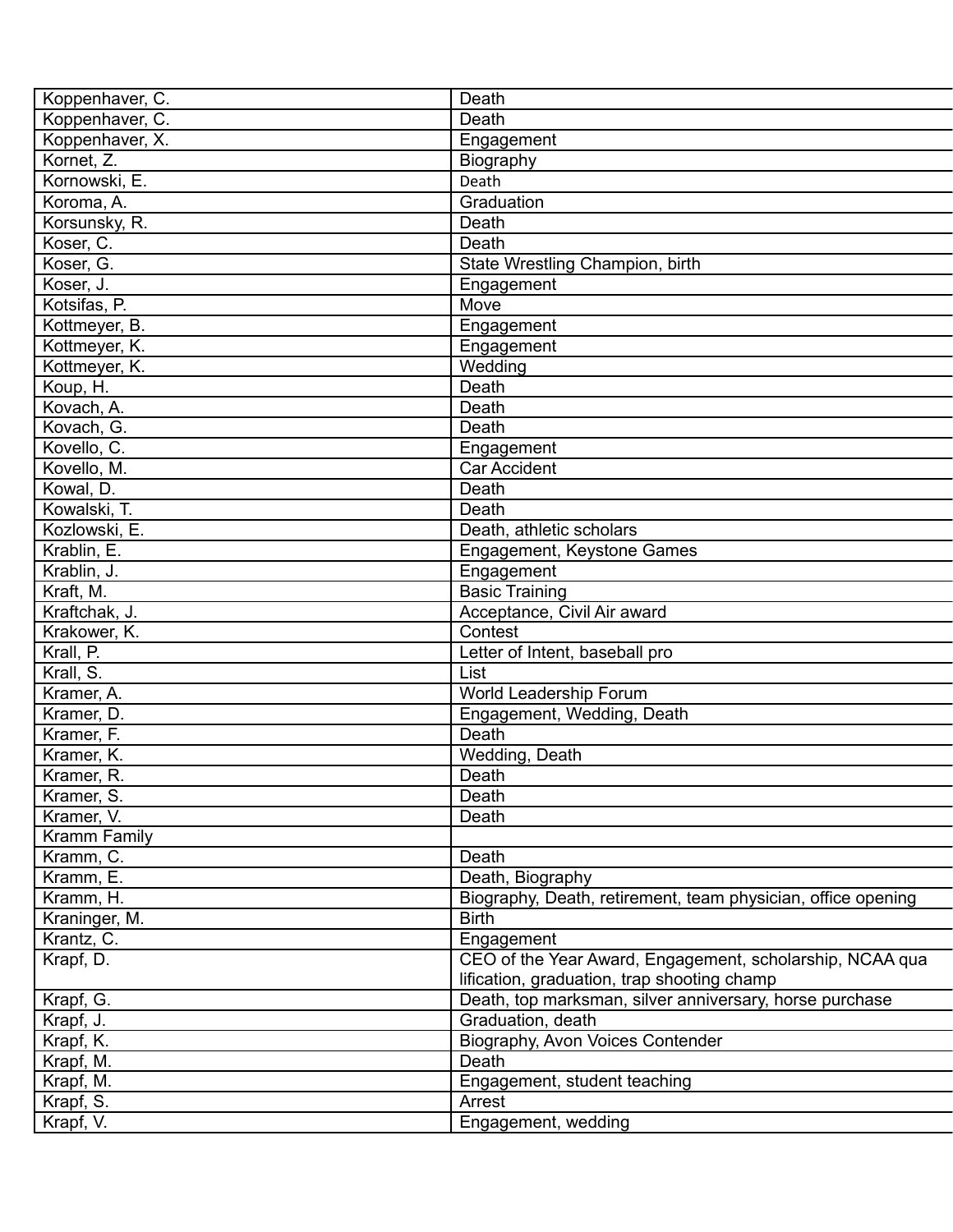| Krapf, W.                    | Death, birth, WWII seervice |
|------------------------------|-----------------------------|
| <b>Krasnick</b>              | <b>Theft</b>                |
| Kratzer, J.                  | Death                       |
| Kratzer, J.                  | Death                       |
| Kraus, W.                    | <b>Basic Training</b>       |
| Krause, J.                   | Death                       |
| Krauser, C.                  | <b>Birth</b>                |
| Krauser, F.                  | Death                       |
| Krauser, H.                  | Death                       |
| Krauser, P.                  | Death                       |
| Krauser, S.                  | Death                       |
| Krauss, C.                   | Death                       |
| Kreider, H.                  | Death                       |
| Kreiter, K.                  | <b>Birth</b>                |
| Kreitzer, E.                 | Death, fatal auto accident  |
| Kremer, M.                   | Death                       |
| Krentel, B.                  | Biography                   |
| Krentel, R.                  | Death                       |
| Krerr, H.                    | Death                       |
| Kretz, E.                    | Death                       |
| Krewson, P.                  | Death                       |
| Kriegisch, B.                | Death                       |
| Kriegisch, C.                | Death                       |
| Kring, K.                    | Wedding                     |
| Krisch, C.                   | Wedding                     |
| Krissinger, B.               | Death                       |
| Krissinger, D.               | Engagement, Death           |
| Kritz, M.                    | Engagement                  |
| Krocker, H.                  | Death                       |
| Kroft, T.                    | Letter of Intent, Biography |
| Kroft, T.                    | Picture                     |
| Kroft, T.                    | Watch List, football        |
| Kronenberg, A.               | Engagement                  |
| Kropf, M.                    | Wedding                     |
| Krueger, M.                  | Biography                   |
| Krug, B.                     |                             |
|                              | Engagement                  |
| Krug, L.                     | Engagement<br>Death         |
| Krumrey, J.<br>Krupinski, R. | Death                       |
|                              |                             |
| Kryhock, T.                  | Sports                      |
| Krysan, D.                   | Degree                      |
| Krzysko, R.                  | Engagement                  |
| Kubera, N.                   | Arrest                      |
| Kucera, J.                   | <b>Birth</b>                |
| Kucera, P.                   | Death                       |
| Kucera, W.                   | Car Accident                |
| Kuch, F.                     | Death                       |
| Kuciel, J.                   | Death                       |
| Kugler, E.                   | Death, new resident         |
| Kugler, L.                   | Wedding                     |
| Kuhns, E.                    | <b>Birth</b>                |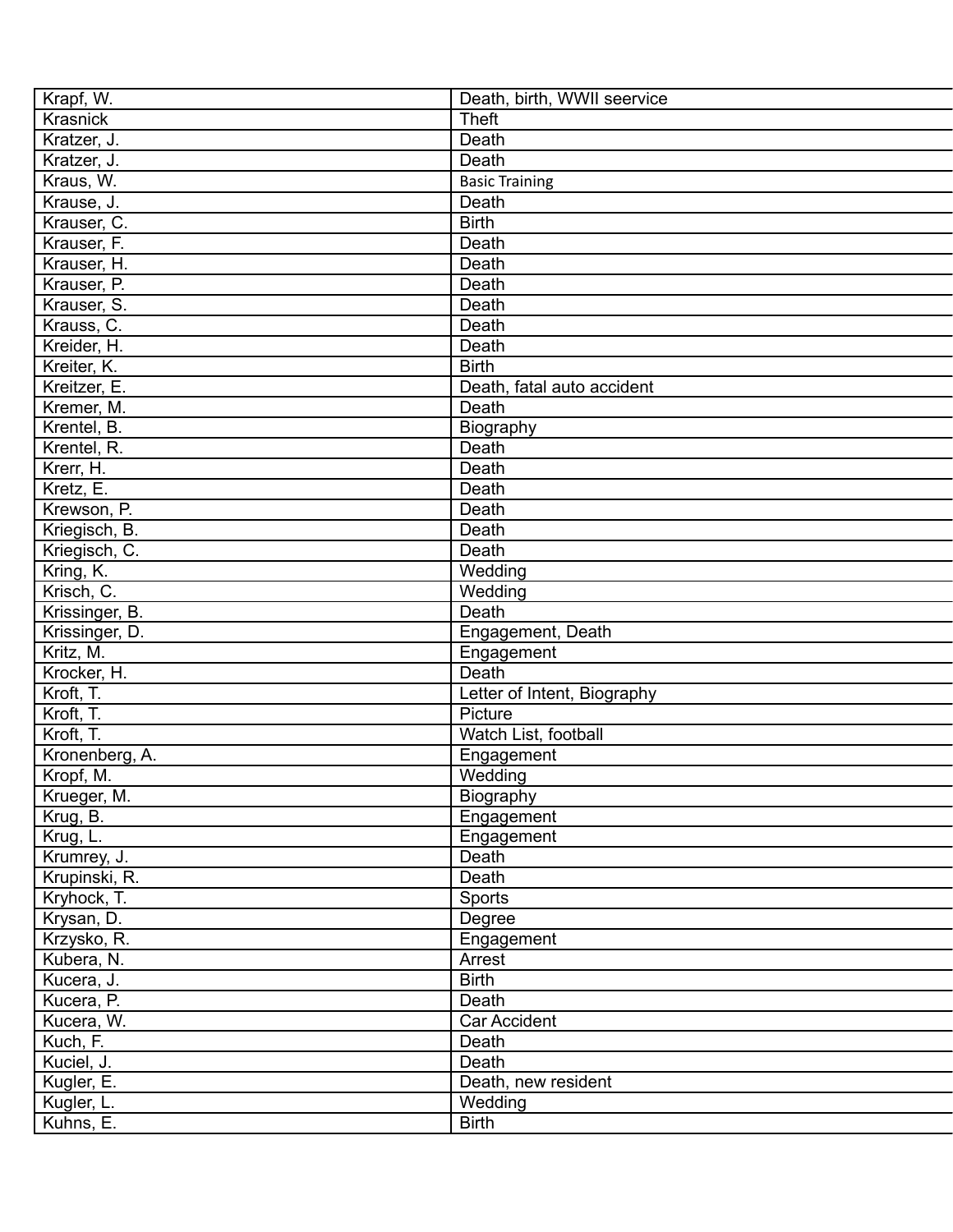| Kuhns, E.     |                                | Engagement                                 |
|---------------|--------------------------------|--------------------------------------------|
| Kulesa, J.    |                                | Theft                                      |
| Kulinich, M.  |                                | Wedding                                    |
| Kulp, R.      |                                | Death                                      |
| Kuneck, C.    |                                | Wedding                                    |
| Kuneck, E.    |                                | Death                                      |
| Kunkle, J.    |                                | <b>Bachelor Degree, Military</b>           |
| Kunz, S.      |                                | Assignment                                 |
| Kurish, S.    |                                | Biography                                  |
| Kurland, P.   |                                | Engagement, Wedding                        |
| Kurtis, K.    |                                | Biography                                  |
| Kurtz, A.     |                                | Death                                      |
| Kurtz, F.     |                                | <b>Car Accident</b>                        |
| Kurtz, H.     |                                | Initiation                                 |
| Kurtz, P.     |                                | Engagement, Wedding, death                 |
| Kurtz, T.     |                                | Advertisement                              |
| Kurylak, M.   |                                | <b>Birth</b>                               |
| Kuska, K.     |                                | Graduation                                 |
| Kustakif, W.  |                                | Presidential Classroom Scholars Program    |
| Kutuz, R.     |                                | Death                                      |
| Kutzer, R.    |                                | Death                                      |
| Kwortnik, J.  |                                | Death                                      |
|               |                                | Death                                      |
| La Valley, B. |                                | <b>Theft</b>                               |
| Labid, H.     |                                |                                            |
| Labo, A.      |                                | Engagement                                 |
| LaBriola, S.  |                                | Engagement                                 |
|               | Lacey Family (see also Pollock |                                            |
| Lacey, E.     |                                | Death                                      |
| Lachman, H.   |                                | Firefighter of the Week                    |
| Lackey, D.    |                                | Death                                      |
| Lackey, R.    |                                | Engagement                                 |
| Lackey, W.    |                                | Lawsuit                                    |
| Laconis, M.   |                                | Death                                      |
| Lacy, S.      |                                | Death                                      |
| Ladd, K.      |                                | Death, graduation                          |
| Ladd, M.      |                                | Car accident                               |
| Ladika, J.    |                                | Advertisement                              |
| LaDrew, L.    |                                | <b>Birth</b>                               |
| Laezza, A.    |                                | Death                                      |
| Lafave, C.    |                                | <b>Military Promotion</b>                  |
| LaFevre, M.   |                                | <b>College Enrollment</b>                  |
| Lafferty, J.  |                                | Death                                      |
| Laffey, C.    |                                | Coupon Workshop                            |
| Lafiata, A.   |                                | <b>WWII</b> service                        |
| Lafiata, C.   |                                | Death                                      |
| LaFrance, J.  |                                | Death                                      |
| Laino, L.     |                                | Biography                                  |
| Laird         |                                | Family reunion                             |
| Laird, A.     |                                | Death, business ad, no trespassing on farm |
| Laird, B.     |                                | Engagement, wedding                        |
| Laird, C.     |                                | Engagement, birth                          |
|               |                                |                                            |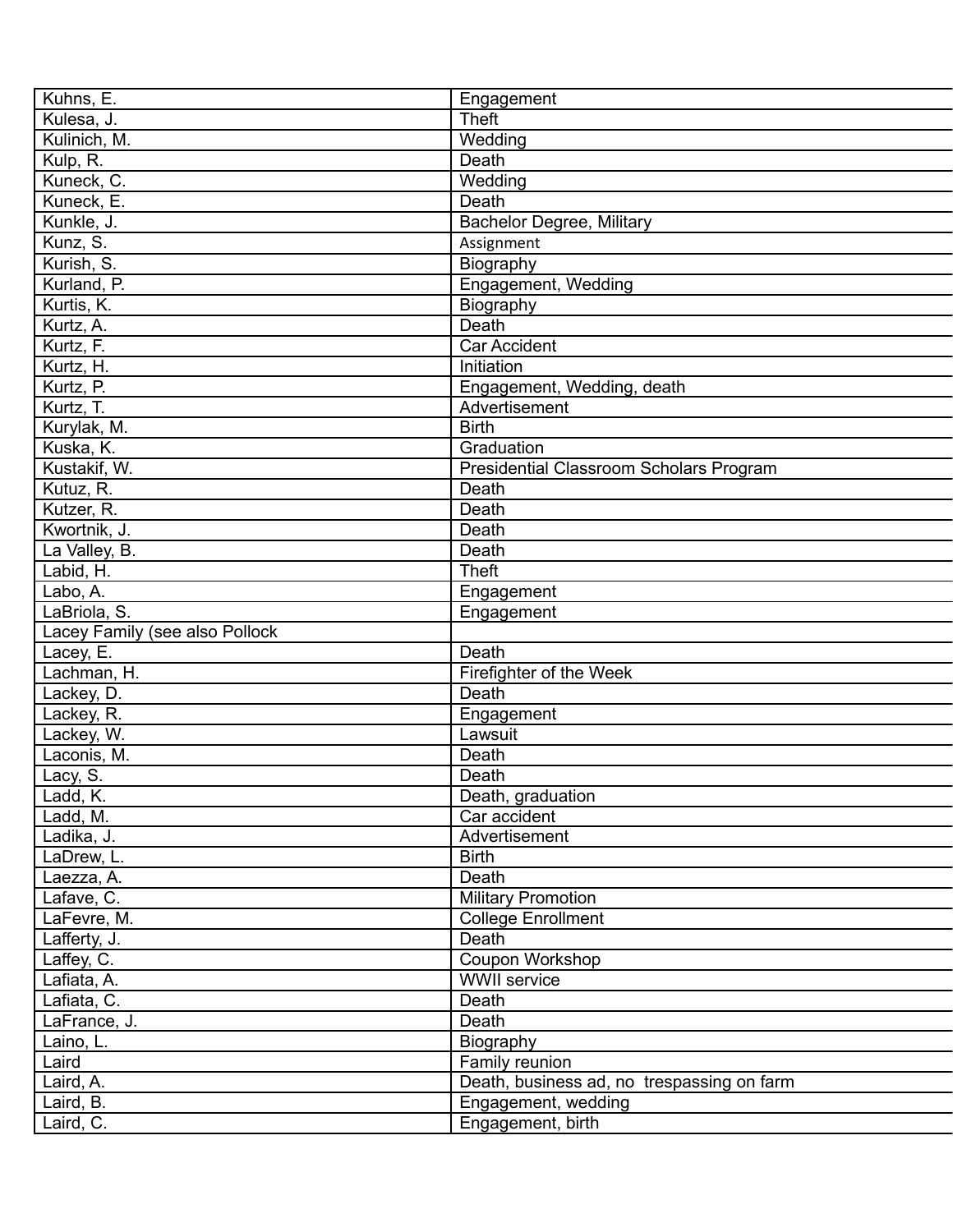| Laird, D.                  | Death, engagement                                             |
|----------------------------|---------------------------------------------------------------|
| Laird, E.                  | Death, wedding, roofer                                        |
| Laird, F.                  | Death, auto accident                                          |
| Laird, G.                  | Death                                                         |
| Laird, H.                  | Death, marriage                                               |
| Laird, J.                  | Anniversary, military wounded, civil war, birth, WWII service |
|                            | death                                                         |
| Laird, L.                  | Death, birth, college                                         |
| Laird, M.                  | Death Wedding, estate sale                                    |
| Laird, N.                  | Death                                                         |
| Laird, P.                  | <b>Public Auction</b>                                         |
| Laird, R.                  | WWII service, wedding                                         |
| Laird, Robert              |                                                               |
| Laird, S.                  | Death                                                         |
| Laird, T.                  | Death                                                         |
| Laird, W.                  | Death, Promotion, Arrest                                      |
| Laird, W.                  | Death, military promotion, truck driver killed                |
| Lakey, R.                  | <b>Birth</b>                                                  |
| Lalic, N.                  | Engagement, Wedding                                           |
| Lalich, M.                 | Appointment, award                                            |
| Lalond, C.                 | Award                                                         |
| LaManna, T.                | Death                                                         |
| Lamar, A.                  | Death                                                         |
| Lamarch, E.                | <b>Car Accident</b>                                           |
| LaMarch, K.                | Death                                                         |
| Lamb, D.                   | Biography                                                     |
| Lamb, J.                   | Wedding, WWII seervice                                        |
| Lamb, K.                   | Death                                                         |
| Lamb, M.                   | Death, aerospace education workshop                           |
| Lambert, B.                | Move to area, auto accident                                   |
| Lambert, D.                | 50 <sup>th</sup> wedding anniversary, death                   |
| Lambert, E.                | Death                                                         |
| Lambert, E.                | Death                                                         |
| Lambert, G.                | <b>Theft</b>                                                  |
|                            | Death                                                         |
| Lambert, H.<br>Lambert, J. | <b>Theft</b>                                                  |
| Lambert, K.                | Engagement                                                    |
| Lambert, L.                | Death                                                         |
| Lambert, R.                | Car Accident                                                  |
|                            |                                                               |
| Lambert, S.<br>Lambert, T. | Death<br>Death                                                |
|                            |                                                               |
| Lammey, A.                 | Death, naval training                                         |
| Lammey, C.                 | Wedding                                                       |
| Lammey, E.                 | Death, military promotion, engagement                         |
| Lammey, F.                 | Military                                                      |
| Lammey, G.                 | Death. birth                                                  |
| Lammey, H.                 | Engagement, Death, wedding                                    |
| Lammey, J.                 | Death, auto fatality, pres dnb, Wwll service                  |
| Lammey, K.                 | Scholarship, death                                            |
| Lammey, L.                 | Death                                                         |
| Lammey, L.                 | <b>Birth</b>                                                  |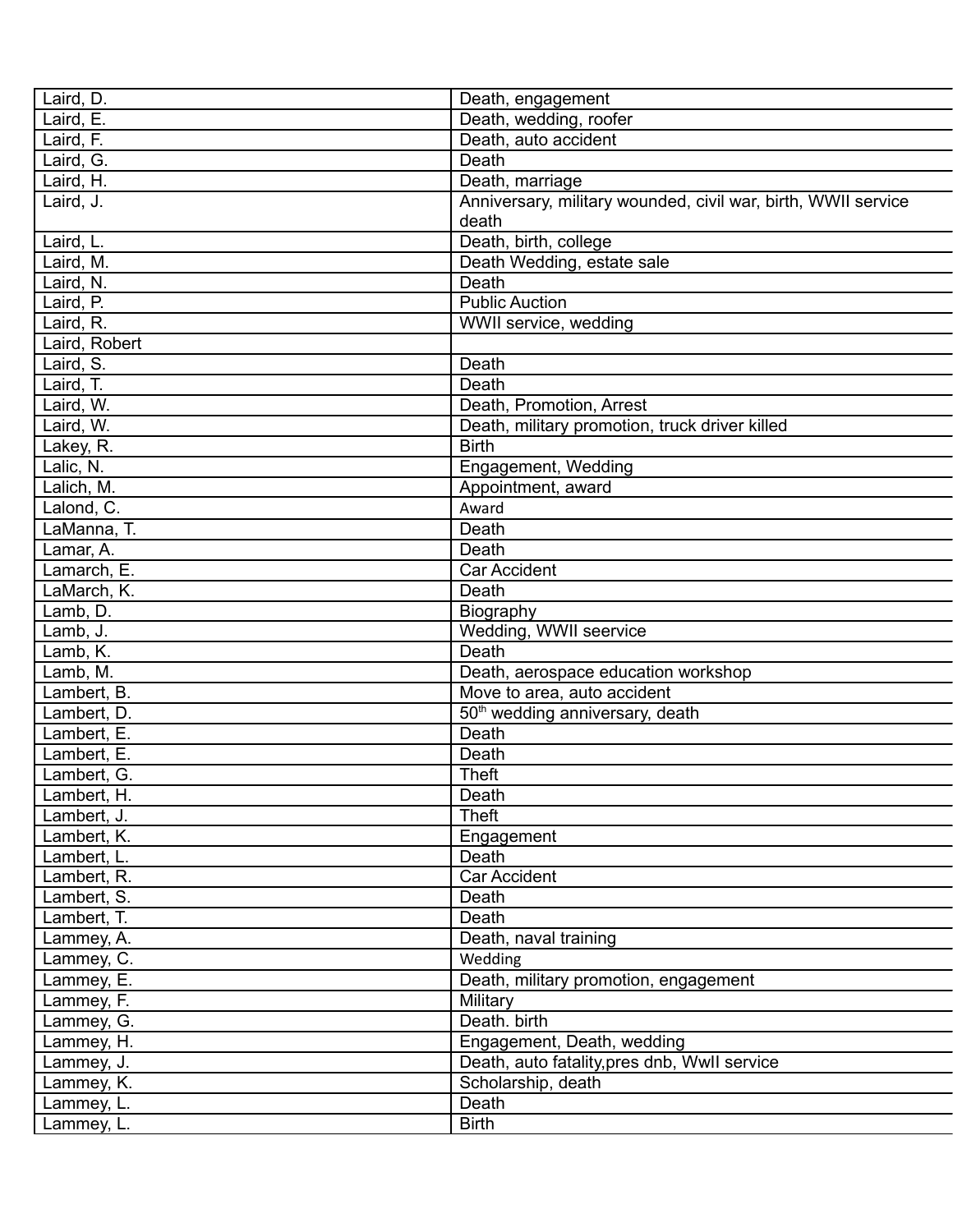| Lammey, M.           | Death                                                            |
|----------------------|------------------------------------------------------------------|
| Lammey, R.           | Death                                                            |
| Lammon, E.           | Medal                                                            |
| LaMoigne, F.         | Death                                                            |
| Lamoureux, C.        | Graduation                                                       |
| Lamping, H.          | Settlement, death                                                |
| Lamping, J.          | Death                                                            |
| Lampley, C.          | Death                                                            |
| Lanahan, J.          | Death                                                            |
| Lance, J.            | Promotion                                                        |
| Lance, J.            | <b>Military Exercise</b>                                         |
| Landan, S.           | <b>Birth</b>                                                     |
| Landers, A.          | Death                                                            |
| <b>Landis Family</b> |                                                                  |
| Landis, D.           | Wedding, Superintendent                                          |
| Landis, E.           | Death                                                            |
| Landis, E.           | Death                                                            |
| Landis, J.           | Death                                                            |
| Landis, S.           | Biography                                                        |
| Landis, S.           | Death, Biography, heads school administrators, honored by IU, ca |
|                      | crusade, cancer crusade                                          |
| Landis, W.           | Wedding                                                          |
| Landon, N.           | Wedding                                                          |
| Landon, R.           | <b>Assistant Manager</b>                                         |
| Lane, B.             | Basic Training, death, birth                                     |
| Lane, H.             | Engagement                                                       |
| Lane, P.             | <b>Baseball Article</b>                                          |
| Lang, D.             | Death                                                            |
| Lang, J.             | <b>Bachelor's Degree</b>                                         |
| Lang, K.             | Biography                                                        |
| Lang, M.             | Death, engagement                                                |
| Lang, O.             | Death                                                            |
| Lang, O.             | <b>Theft</b>                                                     |
| Lang, S.             | Death                                                            |
| Langford, D.         | <b>Birth</b>                                                     |
| Langford, K.         | Car Accident                                                     |
| Langford, W.         | Death                                                            |
| Langham, E.          | Death                                                            |
| Langham, F.          | Missing in Action                                                |
| Langlois, S.         | Vandalism                                                        |
| Lano, S.             | Biography                                                        |
| Lapinsky, S.         | Car Accident                                                     |
| Larer, J.            | Death                                                            |
| Laret, S.            | Biography                                                        |
| Large, B.            | Engagement                                                       |
| Larkin, E.           | Move                                                             |
| Larkin, K.           | Arrest                                                           |
| Larkin, P.           | Fire                                                             |
| Larkin, R.           | Military                                                         |
|                      |                                                                  |
| Larkin, T.           | Death                                                            |
| Larkin, W.           | Death                                                            |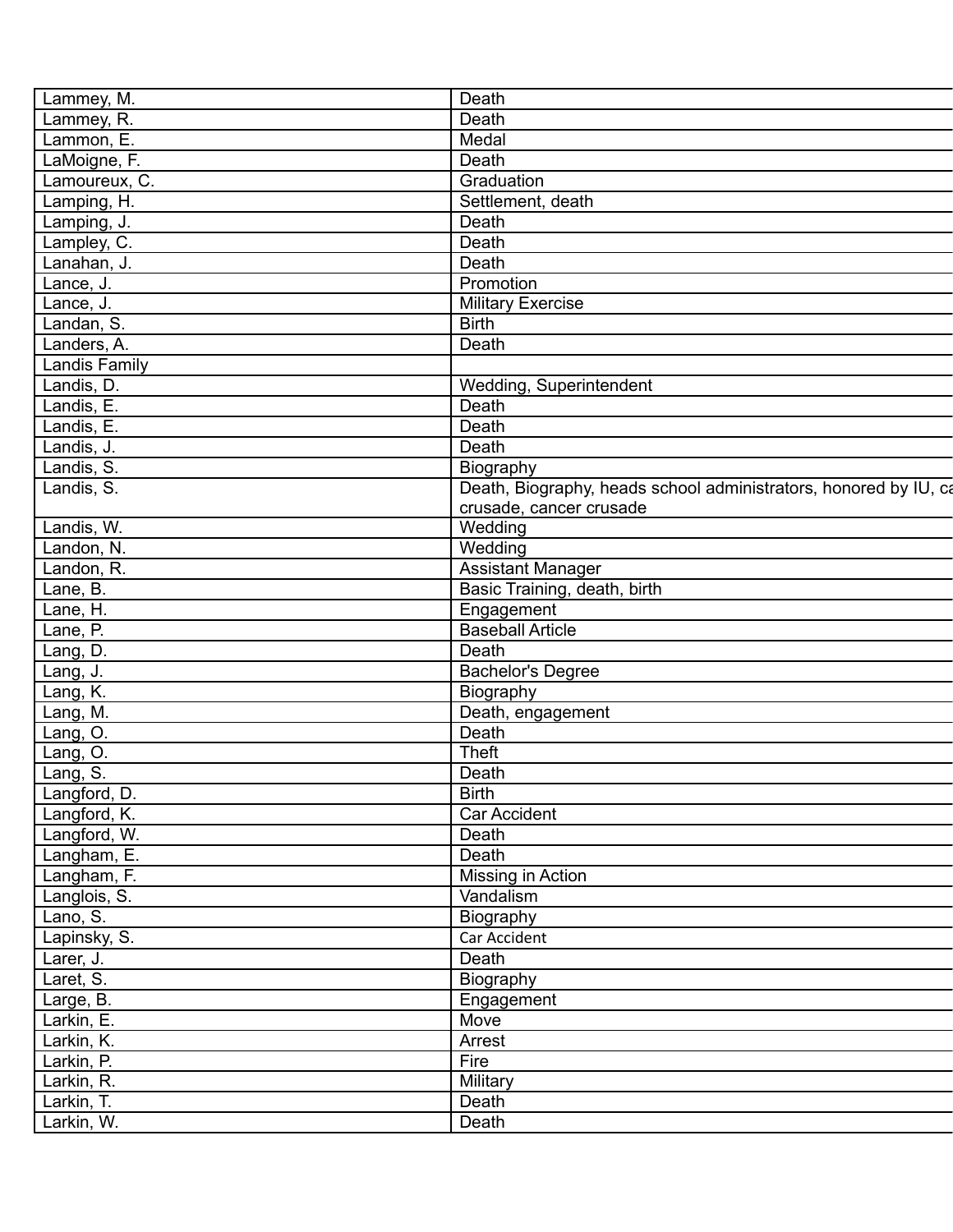| LaRosa, C.   | <b>Music Award</b>                          |
|--------------|---------------------------------------------|
| LaRosa, E.   | Sales Director of the Year                  |
| LaRosa, G.   | Orchestra                                   |
| LaRosa, L.   | Death                                       |
| LaRose, D.   | <b>Theft</b>                                |
| LaRose, D.   | Wedding                                     |
| LaRose, M.   | Death                                       |
| LaRue, J.    | Arrest, Trial, sentencing, parole           |
| Lary, B.     | Engagement, wedding                         |
| Lary, E.     | Death, auto accident, WWII service, wedding |
| Lary, H.     | Death, WWII service                         |
| Lasak, R.    | Wedding                                     |
| LaSorda, H.  | <b>Car Accident</b>                         |
| Latch, D.    | Engagement, birth                           |
| Laterza, D.  | Death                                       |
| Latham, P.   | Picture                                     |
| Latoff, A.   | Wedding                                     |
|              |                                             |
| Latoff, A.   | Wedding, engagement                         |
| Latoff, C.   | Biography                                   |
| Latoff, L.   | Death                                       |
| Latoff, W.   | Wedding, death, tribute, named award        |
| Lauer, L.    | Citation                                    |
| Lauffer, T.  | Basic Training, military posting change     |
| Lauhoff, W.  | Move                                        |
| Lauletta, B. | Biography                                   |
| Lauletta, K. | Letter of Intent                            |
| Launi, A.    | <b>Birth</b>                                |
| Laurent, C.  | Death                                       |
| Lausier, D.  | Death                                       |
| Lauver, L.   | <b>Theft</b>                                |
| Laverty, B.  | Biography                                   |
| Lavin, K.    | <b>Theft</b>                                |
| Lavin, M.    | Wedding, theft from auto                    |
| Law, C.      | <b>Birth</b>                                |
| Law, J.      | Pole vaulter, death, guilty pleas           |
| Law, R.      | <b>Art Award</b>                            |
| Law, W.      | Death, papeermaker                          |
| Lawcello, J. | Arrest                                      |
| Lawler, R.   | Death, Pro Horsemen's Ass'n                 |
| Lawlor, J.   | <b>Birth</b>                                |
| Lawlor, P.   | <b>Birth</b>                                |
| Lawn, F.     | Anniversary                                 |
| Lawn, M.     | Engagement                                  |
| Lawn, W.     | <b>Public Auction</b>                       |
| Lawn, W.     | Death                                       |
| Lawrence, A. | Death                                       |
| Lawrence, A. | Death                                       |
| Lawrence, D. | Death                                       |
| Lawrence, E. | WWII service, death                         |
|              | Advertisement                               |
| Lawrence, N. |                                             |
| Lawson, S.   | Death                                       |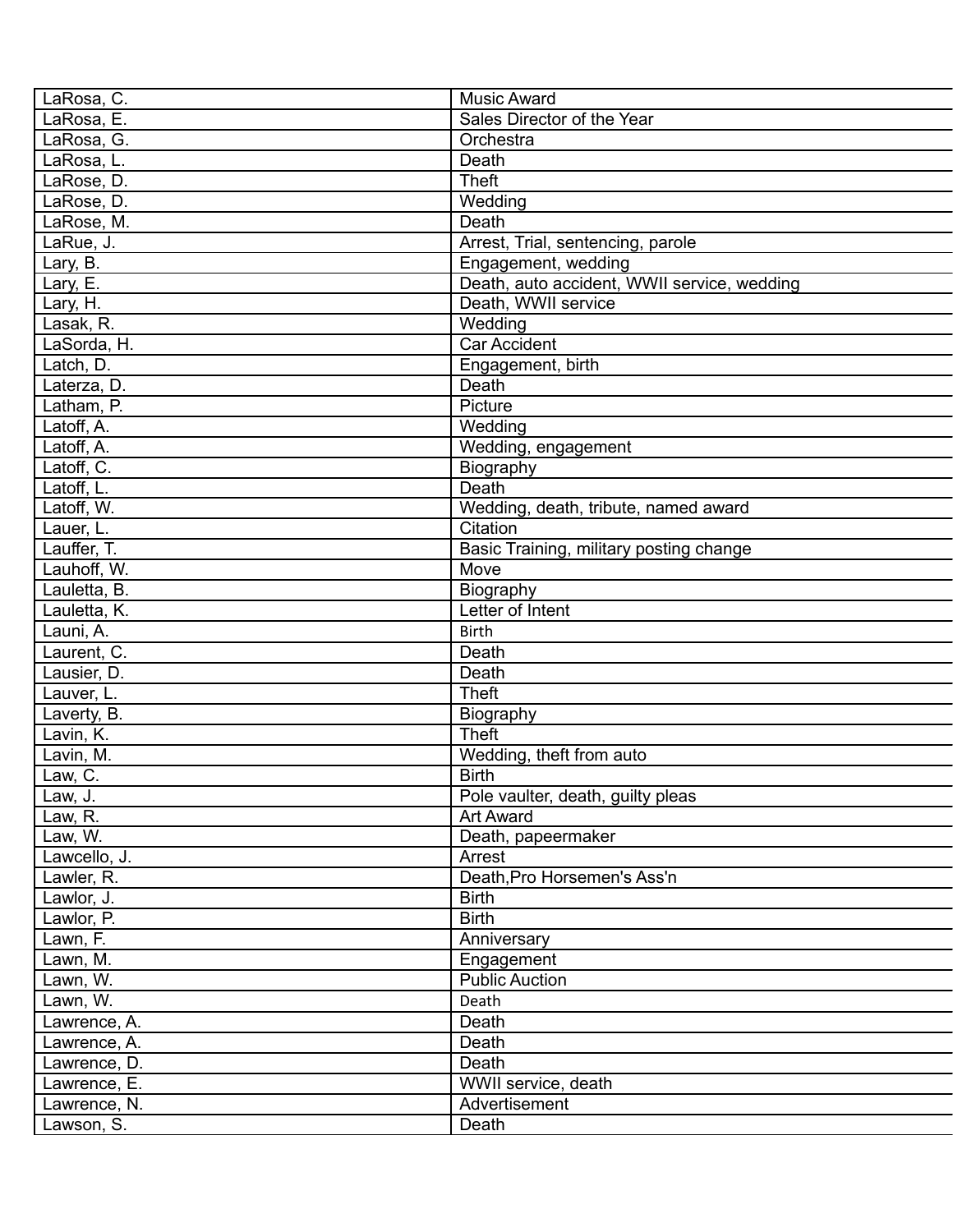| Lawton, L.       | Biography                                                |
|------------------|----------------------------------------------------------|
| Lawton, M.       | Arrest                                                   |
| Layne-Sorce, J.  | Death                                                    |
| Layton, E.       | Engagement                                               |
| Layton, J.       | Deployment                                               |
| Layton, S.       | Training                                                 |
| Leach, D.        | <b>Theft</b>                                             |
| Leach, G.        | Death                                                    |
| Leach, J.        | Biography                                                |
| Leach, J.        | Biography                                                |
| Leadbeater, T.   | <b>Essay Contest Winner</b>                              |
| Leadford, C.     | Engagement                                               |
| Leahey, J.       | Death                                                    |
| Leaman, D.       | <b>Theft</b>                                             |
| Leaman, R.       | Lawsuit                                                  |
| Leamy, C.        | <b>Theft</b>                                             |
| Leary, J.        | <b>Birth</b>                                             |
| Leasa, K.        | Death                                                    |
| LeBoutillier, Z. | Death                                                    |
| Lebowitz, M.     | <b>Car Accident</b>                                      |
| LeBuffe, K.      | Death                                                    |
| Lechler, F.      | Death                                                    |
| Leddy, J.        | Death, new resident                                      |
| Lee-Brown, C.    | Death                                                    |
| Lee, A.          | Death                                                    |
| Lee, B.          | Death, cited by cub pack                                 |
| Lee, B.          | Death                                                    |
| Lee, D.          | <b>Cancer Story</b>                                      |
| Lee, D.          | Death                                                    |
| Lee, G.          | Appointment                                              |
| Lee, H.          | Death, track coach                                       |
| Lee, J.          | Arrest                                                   |
| Lee, K.          | <b>Basic Training</b>                                    |
| Lee, M.          | Lawsuit, death                                           |
| Lee, N.          | <b>Birth</b>                                             |
| Lee, R.          | Death                                                    |
| Lee, R.          | Car Accident                                             |
| Lee, S.          | Birth, Heart Ball, auto death                            |
| Lee, T.          | Wedding, Death, Firefighter of the Week, Simpson Meadows |
| Lee, T.          | Arrest, football captain                                 |
| Lee, V.          | Death, bronze star award, Wwll service, bronze star      |
| Leed, M.         | Wedding                                                  |
| Leen, P.         | Death                                                    |
| Lefchik, M.      | Engagement, Wedding                                      |
| LeFevre, E.      | Death, military post change                              |
| LeFevre, G.      | Military Transfer, WWII service                          |
| LeFevre, J.      | Death, WWII service                                      |
| LeFevre, U.      | Death (see also G LeFevre)                               |
| Leffer, J.       | Wedding                                                  |
| Lefko, M.        | Death                                                    |
| Lefko, O.        | Engagement, Wedding                                      |
|                  |                                                          |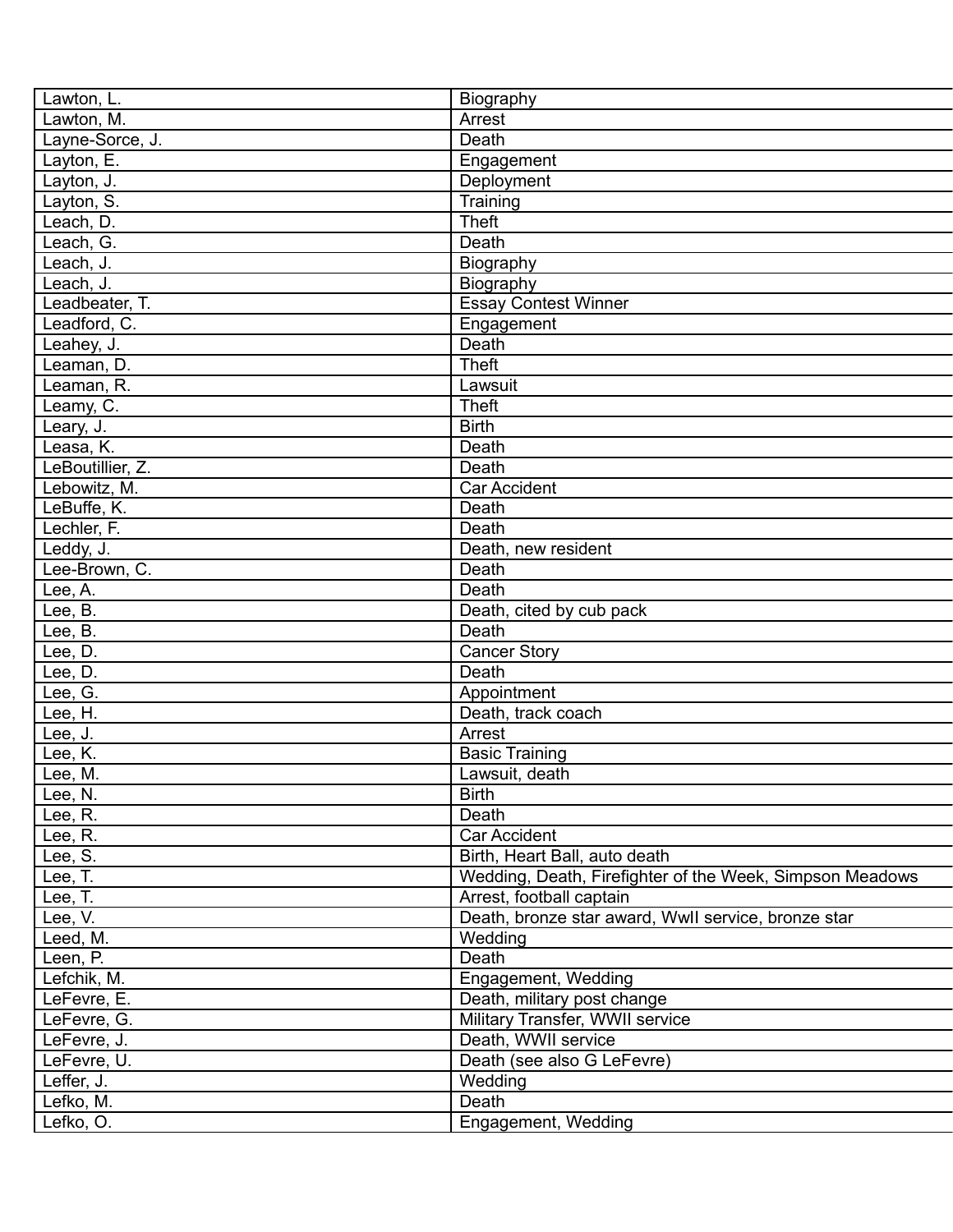| Car Accident          |
|-----------------------|
| Wedding               |
| <b>Birth</b>          |
| Engagement            |
| Wedding               |
| Biography             |
| Move                  |
| Sports                |
| <b>Top Scholar</b>    |
| <b>Birth</b>          |
| Engagement            |
| <b>Top Scholar</b>    |
| Death                 |
| Death                 |
| <b>Public Auction</b> |
|                       |
| Death                 |
| Arrest                |
| Theft                 |
| Death                 |
| Biography             |
| Death                 |
| Move, death           |
| Wedding               |
| Death                 |
| Death                 |
|                       |
| Injury                |
| Wedding               |
| Death                 |
| Death                 |
| Lawsuit               |
| <b>Birth</b>          |
|                       |
| Wedding               |
| Death                 |
| Death                 |
| Furlough              |
| Death, biography      |
| Apple Queen           |
| Death                 |
| Move                  |
| Award, birth          |
| Death                 |
| Arrest                |
| Wedding               |
| Homemaker of Tomorrow |
| Scholarship           |
| Death, vandalization  |
| Death                 |
| Death                 |
| Death                 |
|                       |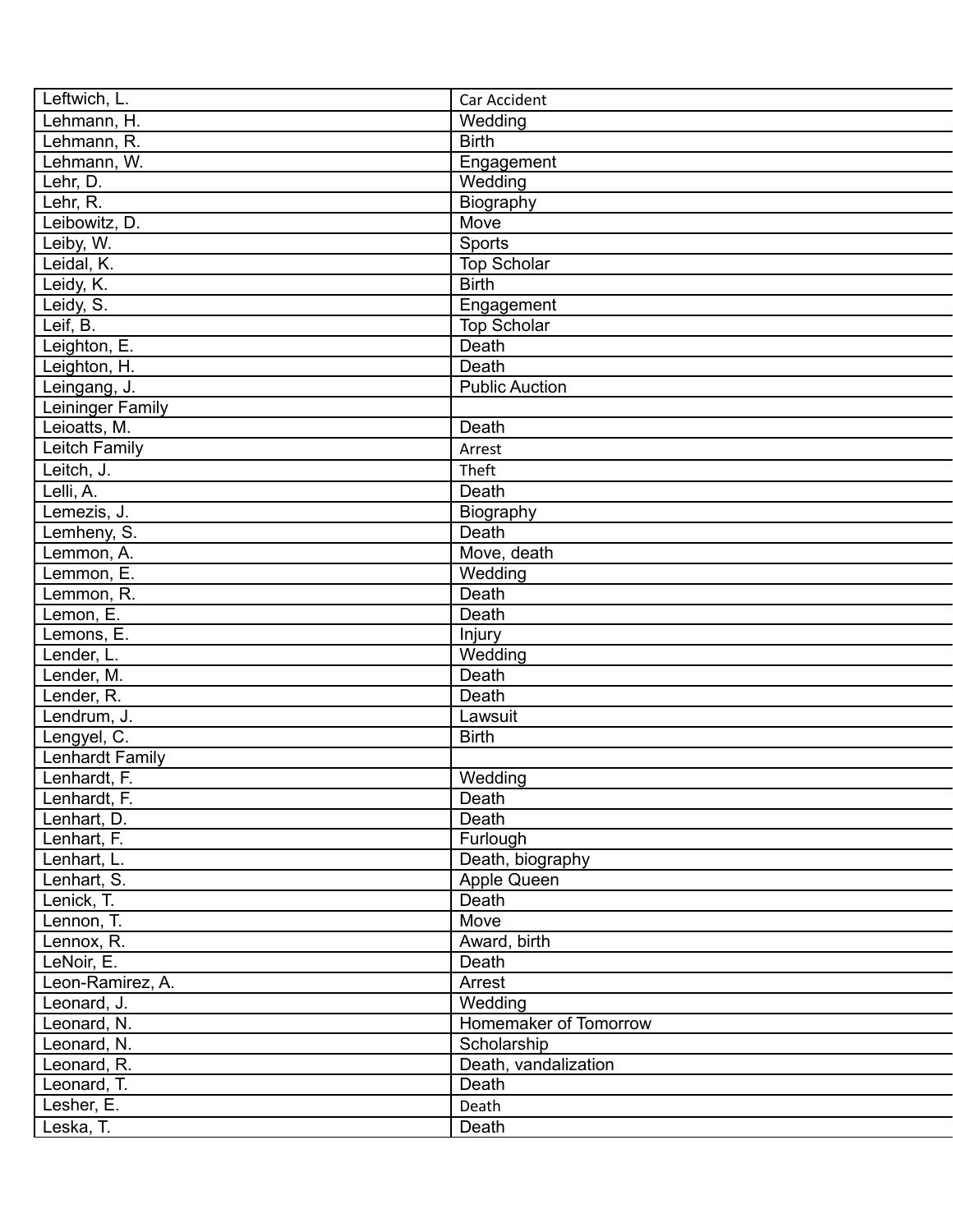| Leslie, G.     | Death                                            |
|----------------|--------------------------------------------------|
| Leslie, M.     | Wedding, Death                                   |
| Lessig, N.     | Death                                            |
| Lessig, P.     | Death                                            |
| Leszkowicz, S. | Death                                            |
| LeTourneau, F. | Death                                            |
| Levengood, K.  | Engagement                                       |
| Levengood, M.  | Death                                            |
| Levenite, M.   | Biography                                        |
| Levering, H.   | Death                                            |
| Levering, J.   | Wedding                                          |
| Levine, E.     | <b>Birth</b>                                     |
| Levine, G.     | <b>Car Accident</b>                              |
| Levine, J.     | Wedding                                          |
| LeVuolol, V.   | Death                                            |
| Levy, M.       | <b>Reading Olympics</b>                          |
| Lewis Family   |                                                  |
| Lewis, A.      | Enlistment                                       |
| Lewis, B.      | Engagement                                       |
| Lewis, C.      | Death, wedding                                   |
| Lewis, D.      | Suit over car accident, death                    |
| Lewis, E.      | Biography                                        |
| Lewis, E.      | Death, suicide, new house, wedding               |
| Lewis, G.      | Engagement                                       |
| Lewis, H.      | Death, representative office opened, marriage    |
| Lewis, J.      | Competition, product development, engagement     |
| Lewis, J.      | Engagement, Death, Award                         |
| Lewis, L.      | Death                                            |
| Lewis, M.      | Death, engagement                                |
| Lewis, M.      | Biography                                        |
| Lewis, N.      | Death                                            |
| Lewis, O.      | Death, WWII service                              |
| Lewis, R.      | Death                                            |
| Lewis, S.      | Engagement, new resident, police chief           |
| Lewis, W.      | Death, birth, new residents, twins born, hanging |
| Leyan, K.      | Wedding                                          |
| Lichty, M.     | Engagement                                       |
| Lichty, R.     | Death                                            |
| Lidle, D.      | Car Accident                                     |
| Lieberman, J.  | <b>National Scholar</b>                          |
| Lied, I.       | Death, printing press                            |
| Lied, M.       | Wedding                                          |
| Lied, R.       | Death                                            |
| Lied, R.       | <b>Public Auction</b>                            |
| Lien, R.       | Death                                            |
| Liese, R.      | Death                                            |
| Liggett, S.    | Death                                            |
| Lightcap, E.   | Death                                            |
| Lightcap, W.   | Death                                            |
| Lightly, D.    | Death                                            |
| Lillard, A.    | Death, Car Accident, Golden Anniversary          |
|                |                                                  |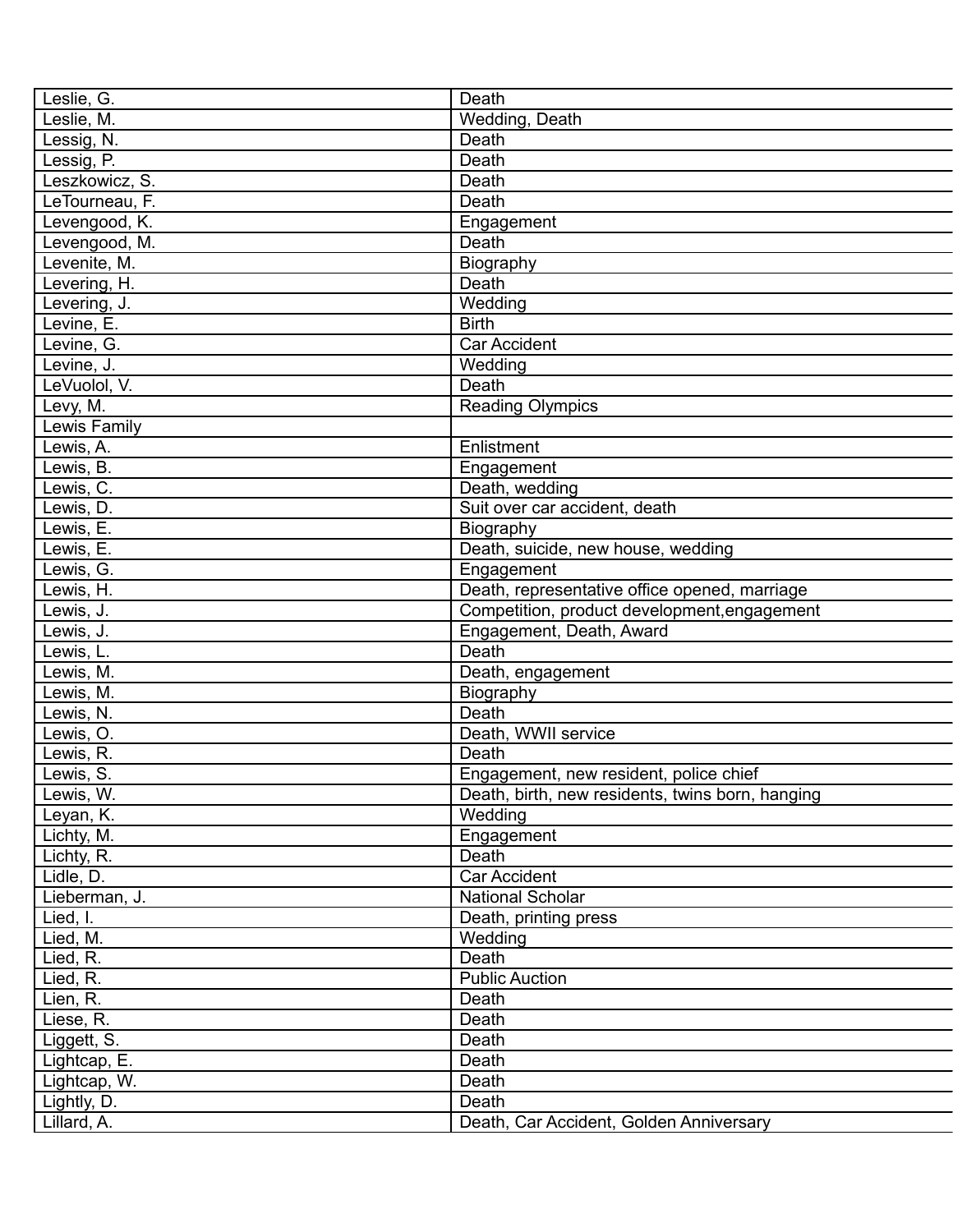| Lillard, C.          | Finalist                                           |
|----------------------|----------------------------------------------------|
| Lillard, E.          | Death                                              |
| Lillard, M.          | Engagement, birthday party                         |
| Lillard, R.          | Death                                              |
| Lilley, F.           | <b>WWII</b> service                                |
| Lilley, M.           | Wedding                                            |
| Lilley, N.           | Biography                                          |
| Lilley, S.           | Death                                              |
| Lilley, W.           | Death, Lightning Strike                            |
| Lilliard, H          | Death, Supt Iron Works                             |
| Lilliard, H.         | <b>Car Accident</b>                                |
| Lillmars, D.         | Biography                                          |
| Limbert, D.          | Death                                              |
| Lin, S.              | Death                                              |
| Linares, J.          | Arrest                                             |
| LinDabery, K.        | Wedding                                            |
| Lindecamp, E.        | Biography                                          |
| Lindecamp, F.        | <b>Public Auction</b>                              |
| Lindeke, J.          | Death                                              |
| Lindeke, M.          | Death                                              |
| Linderman, A.        | Arrest                                             |
| Linderman, H.        | Car Accident, exonerated of blame in auto accident |
| Linderman, H.        | Death                                              |
| Linderman, M.        | Engagement, Death                                  |
| Lindgren, M.         | Picture                                            |
| Lindley, William     |                                                    |
| Lindner, E.          | Death                                              |
| Lindquist, J.        | Death                                              |
| Lindsay, C.          | Biography                                          |
| Lindsay, E.          | Move                                               |
| Lindsay, J.          | Death                                              |
| Lindsey, C.          | Engagement                                         |
| Lindstrom, L.        | Death                                              |
| Lineburger, T.       | Engagement                                         |
| Lineburger, T.       | Dean's List                                        |
| Lineinger, E.        | Appointment, school teacher assignment             |
| Lineinger, R.        | Team driver, dearh                                 |
| Lines, C.            | Scholarship                                        |
| <b>Linton Family</b> | Fire                                               |
| Lints, I.            | Death                                              |
| Lipka, N.            | Death                                              |
| Lisa, A.             | Deployment                                         |
| Lishon, J.           | Death                                              |
| Lishon, L.J.         | Acceptance                                         |
| List, A.             | Death                                              |
| Lister, W.           | Hospitalization                                    |
| Liszewski, T.        | <b>Birth</b>                                       |
| Litchfield, L.       | <b>Birth</b>                                       |
| Liversidge, J.       | Death                                              |
| Liversidge, P.       | Auction                                            |
|                      |                                                    |
| Livingston, H.       | Death                                              |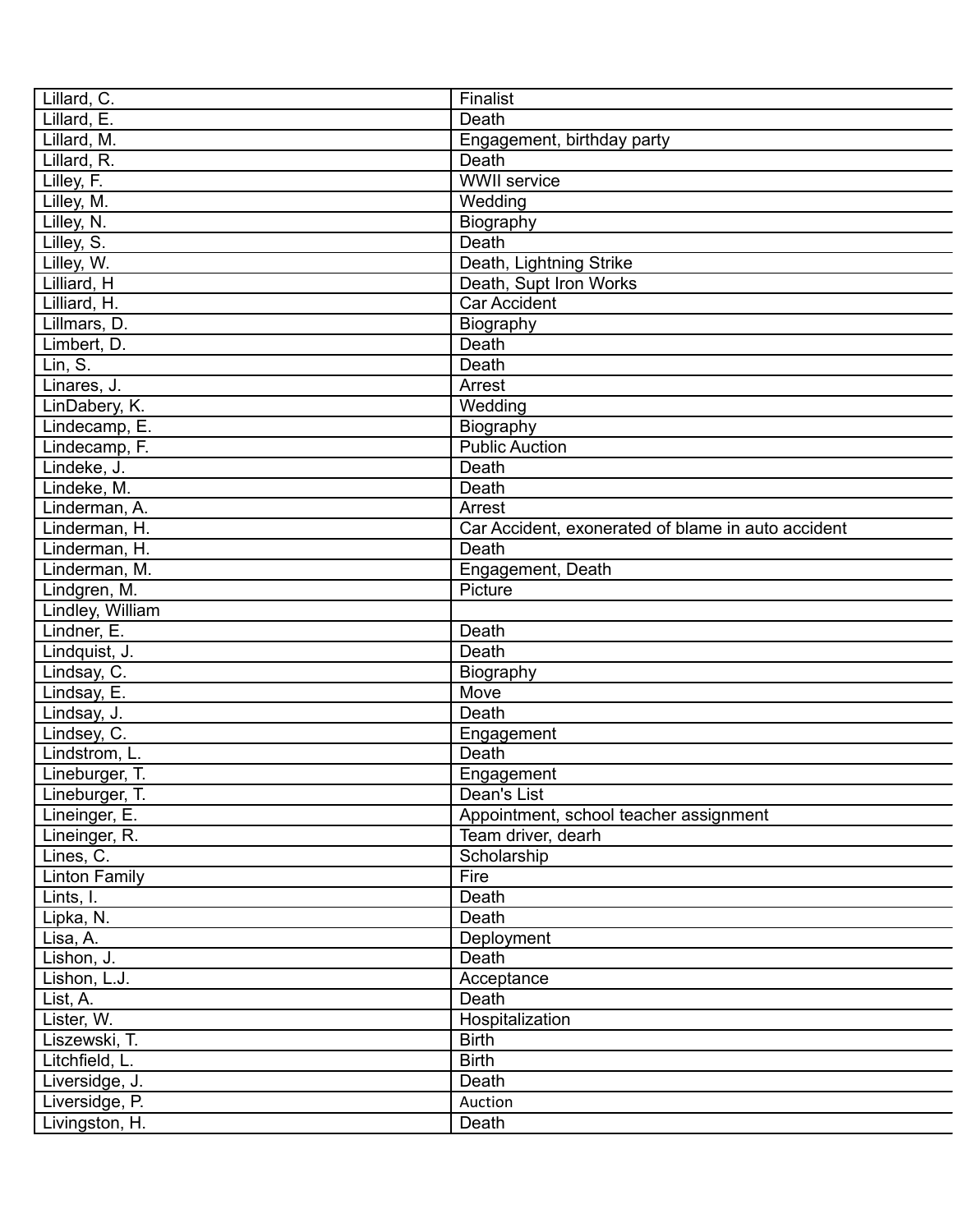| Livingston, J.      | Death                                             |
|---------------------|---------------------------------------------------|
| Livingston, S.      | Engagement, Wedding                               |
| <b>Lloyd Family</b> |                                                   |
| Lloyd, G.           | Enlistment                                        |
| Lloyd, G.           | Death                                             |
| Lloyd, L.           | Wedding, Girl Scouts, engagement                  |
| Lloyd, M.           | Biography, named dean's list                      |
| Lloyd, M.           | Death, study in Geneva                            |
| Lloyd, R            | Miliitary, assigned to Germany                    |
| Lloyd, V.           | Death, birth                                      |
| Lloyd, W.           | Engagement                                        |
| Lloyd, W.           | Death                                             |
| Lobach, S.          | Engagement, Wedding                               |
| Lobb, R.            | Wedding                                           |
| Loccisano, D.       | Death                                             |
| Lochner, F.         | Move                                              |
| Lock, J.            | Death                                             |
| Lockard, C.         | Death, real estate auction                        |
| Lockard, D.         | Biography                                         |
| Lockard, J.         | <b>Birth</b>                                      |
| Lockard, M.         | Engagement                                        |
| Lockard, M.         | Death                                             |
| Lockard, W.         | Death                                             |
| Locke, B.           | <b>Car Accident</b>                               |
| Lockhart, G.        | Death                                             |
|                     |                                                   |
| Lockhart, I.        | Death                                             |
| Lockhart, R.        | Death                                             |
| Lodge, J.           | Biography                                         |
| Loehrer, D.         | Award                                             |
| Loerzel, D.         | Move                                              |
| Loerzel, G.         | <b>Car Accident</b>                               |
| Loerzel, M.         | Death                                             |
| Loerzel, W.         | Death                                             |
| Lofgren, E.         | Death                                             |
| Lofgren, W.         | Death                                             |
| Loftin, L.          | Engagement                                        |
| Loftus, M.          | 80 <sup>th</sup> birthday party, engagement       |
| Logan, B.           | Death                                             |
| Logan, D.           | Death                                             |
| Logan, J.           | Arrest                                            |
| Logan, R.           | Death                                             |
| Logans, H.          | Death                                             |
| Loggins, L.         | Wedding                                           |
| Logue, B.           | Death                                             |
| Lojewski, S.        | Death                                             |
| Loller, W.          | Biography                                         |
| Lomas, J.           | Traffic fatality, involuntary manslaughter charge |
| Lombardo, D.        | Engagement                                        |
| London, P.          | Death                                             |
| Lonett, A.          | Death                                             |
| Long, A.            | Pole Vaulting, theft from auto                    |
|                     |                                                   |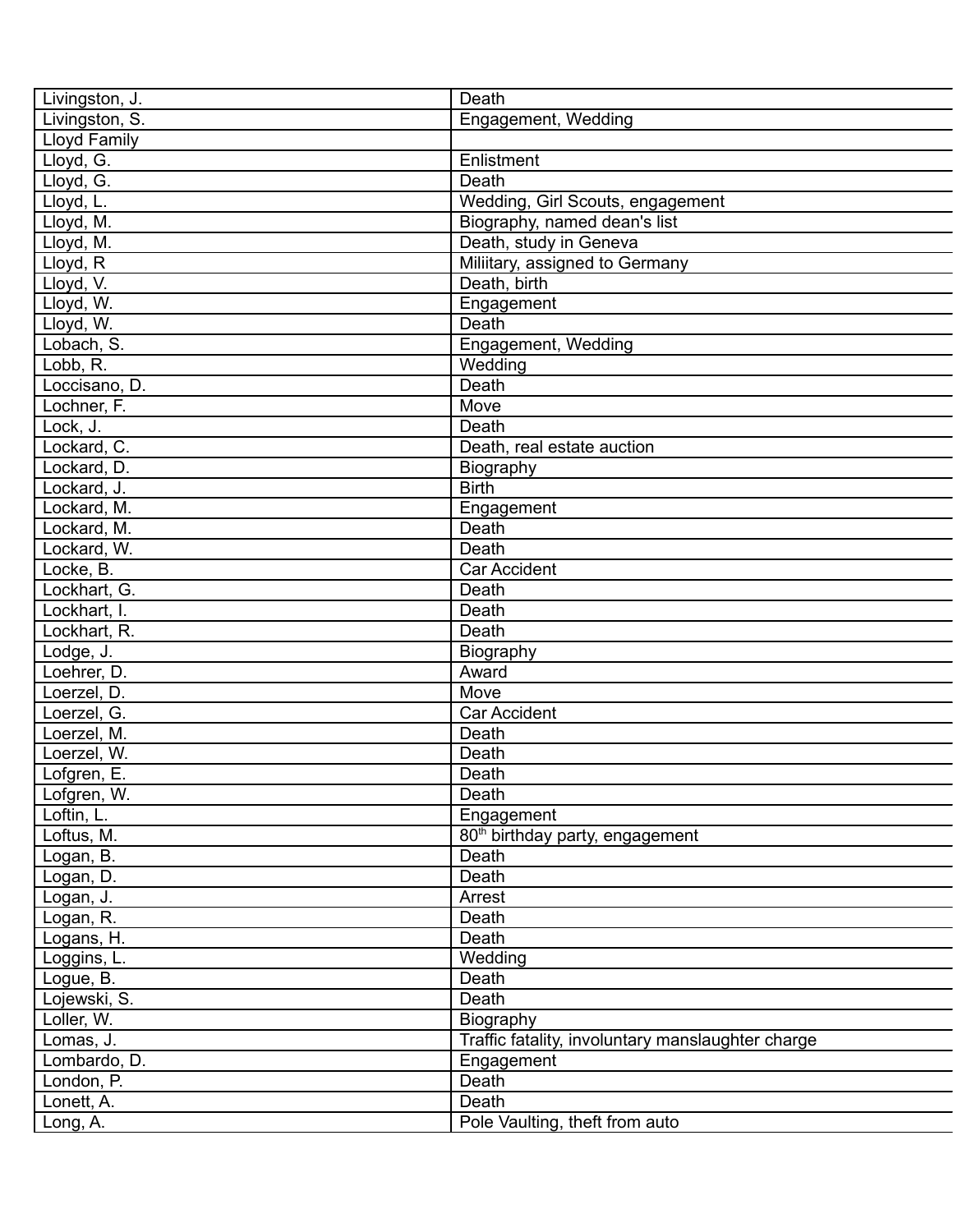| Long, C.        | Death                                                  |
|-----------------|--------------------------------------------------------|
| Long, D.        | Scandal, Arrest, rearrest                              |
| Long, J.        | Wedding, Death, DUI, birth                             |
| Long, K.        | <b>Birth</b>                                           |
| Long, N.        | Death                                                  |
| Long, P.        | Death                                                  |
| Long, R.        | Biography, battling brain cancer, marriage             |
| Long, R.        | Biography                                              |
| Long, S.        | Dean's List, Director, law competition, death          |
| Long, W.        | Engagement                                             |
| Longacre, C.    | <b>Car Accident</b>                                    |
| Longacre, H.    | Death                                                  |
| Longenecker, E. | Engagement, Death                                      |
| Longenecker, H. | Death                                                  |
| Longenecker, J. | Wedding                                                |
| Longley, L.     | Song writer, school rep, performer, return performance |
| Longo, W.       | Death                                                  |
| Longs, G.       | Death                                                  |
| Lonsinger, C.   | Death                                                  |
| Lonsinger, R.   | Death                                                  |
| Looft, S.       | Death                                                  |
| Loomis, D.      | Engagement                                             |
| Loomis, E.      | Arrest                                                 |
| Loomis, F.      | Death                                                  |
| Loomis, G.      | Wedding, WWII service, Silver Star                     |
| Loomis, J.      | Arrival                                                |
| Looper, D.      | <b>Birth</b>                                           |
| Lopacki, A.     | Death                                                  |
| Loper, G.       | Death                                                  |
| Loper, N.       | Death, birth                                           |
| Lopez, Y.       | Arrest                                                 |
| Lopp, G.        | Death                                                  |
| Lorello, C.     | Death                                                  |
| Loringer, E.    | Arrest                                                 |
| LoSacco, A.     | Engagement                                             |
| LouDermilk, C.  | Engagement                                             |
| Loughead, J.    | Death                                                  |
| Loughery, E.    | Death, estate sa;e                                     |
| Loughin, C.     | Engagement                                             |
| Loughin, G.     | Death, WWII service, estate sale                       |
| Loughin, G.     | Wedding, death                                         |
| Loughin, S.     | Degree, actor                                          |
| Loughrey, C.    | Death                                                  |
| Love, C.        | Death                                                  |
| Love, L.        | Death                                                  |
| Lovell, K.      | Bridge of Hope, named director Anselma                 |
| Lowe, G.        | Bachelor's Degree, death                               |
| Lowe, J.        | Engagement, new residen, deatht                        |
| Lowery, A.      | Death                                                  |
| Lowery, A.      | Death                                                  |
| Lownes, M.      | Death, Basic Training, burglary, forgery               |
|                 |                                                        |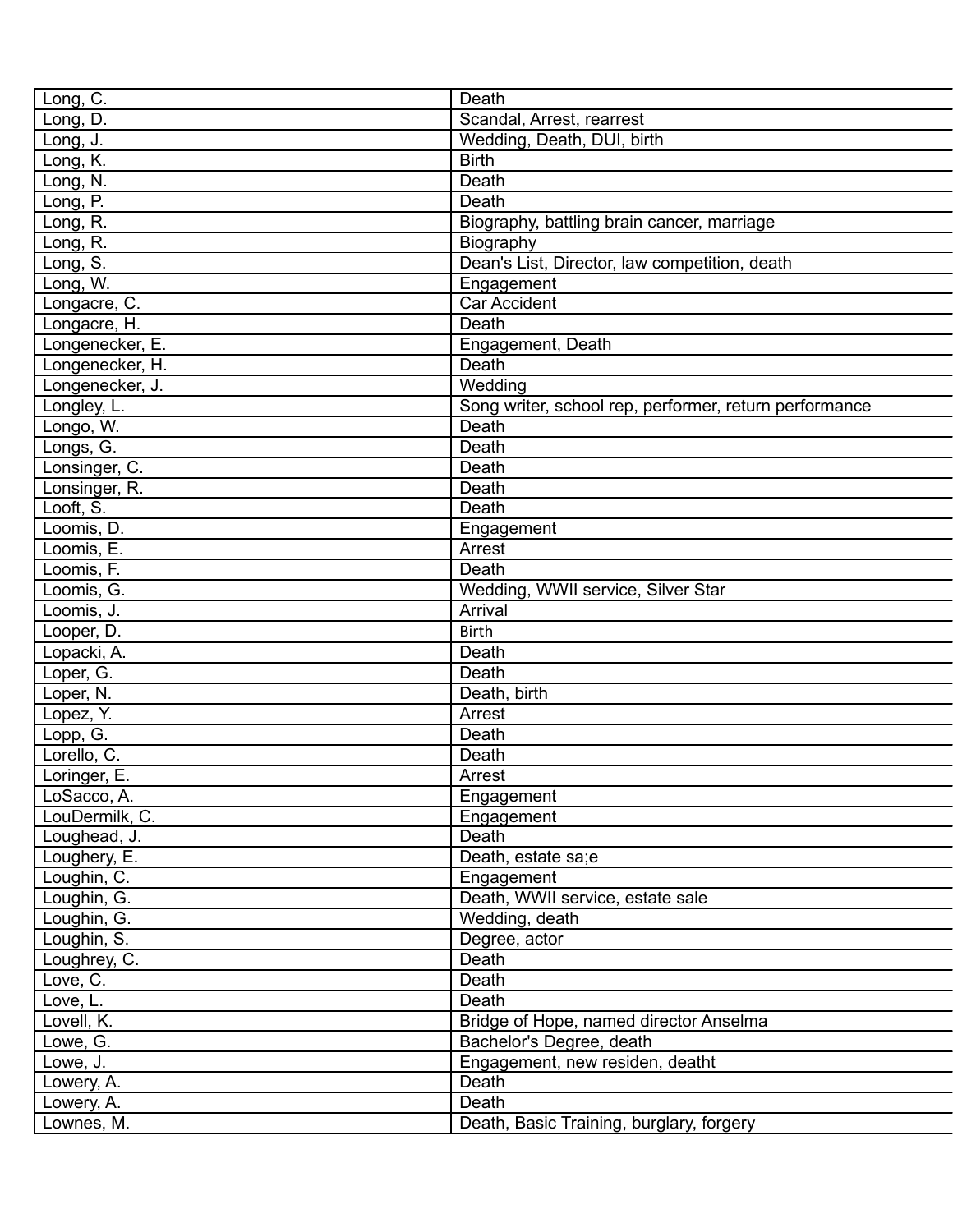| Lownes, R.                  | Deployment                                              |
|-----------------------------|---------------------------------------------------------|
| Lowrey, W.                  | Furlough                                                |
| Lowry, E.                   | Death, wedding                                          |
| Lowry, F.                   | Death                                                   |
| Lowry, N.                   | Deployment                                              |
| Lozinski, M.                | Death                                                   |
| Lubin, C.                   | Death                                                   |
| Lubin, P.                   | Death                                                   |
| Lubking, P.                 | <b>Basic Training, Coast Guard</b>                      |
| Lucas, A.                   | Death                                                   |
| Lucas, E.                   | Enrollment                                              |
| Lucas, F.                   | Death                                                   |
| Lucas, G.                   | Death                                                   |
| Lucas, K.                   | <b>Birth</b>                                            |
| Lucas, R.                   | Picture                                                 |
| Luchetti, C.                | Internship                                              |
| Luciani, J.                 | Sports                                                  |
| Luckowski, W.               | Death                                                   |
| Ludwick, B.                 | Biography, signed by Brooklyn Dodgers, hospitalization  |
| Ludwick, J.                 | HS bio, college                                         |
| Ludwick, M.                 | Wedding, HS bio, college                                |
| Ludwick, R.                 | Death, wed between ball games                           |
| Ludwick, W.                 | Honorable Discharge, real estate sold, death            |
| Ludwig/Ludwick, J.          | Death, card also contains L Ludwick info, Ursinus honor |
|                             | Whos Who                                                |
| Lukach, M.                  | Death                                                   |
| Lukashiw, M.                | Death                                                   |
|                             |                                                         |
| Lukaszewska, M.             | Parade                                                  |
| Luke, A.                    | Move                                                    |
| Lukens, J.                  | Engagement                                              |
| Lukens, L.                  | Engagement                                              |
| Luminella, A.               | Death, auto accident, plea accepted                     |
| Luminella, D.               | Wedding                                                 |
| Luminella, D.               | Wedding                                                 |
| Luminella, D./Luminello, D. | Engagement, Death, WWII service                         |
| Luminella, L.               | Death                                                   |
| Luminella, M.               | Death                                                   |
| Luminella, M.               | Death                                                   |
| Luminella, P.               | Death, birth                                            |
| Luminella, R.               | Assignment                                              |
| Luminello, B.               | Death                                                   |
| Luminello, J.               | Honorable Discharge, WWII service                       |
| Luminello, M.               | Wedding                                                 |
| Lumis, G.                   | Death                                                   |
| Lunardi, R.                 | Death                                                   |
| Lureen, A.                  | Citation                                                |
| Luteran, F.                 | Death                                                   |
| Lutz, A.                    | Death                                                   |
| Lutz, D.                    | Biography, death                                        |
| Lutz, J.                    | Death, Navy                                             |
| Lutz, M.                    | Death                                                   |
|                             |                                                         |